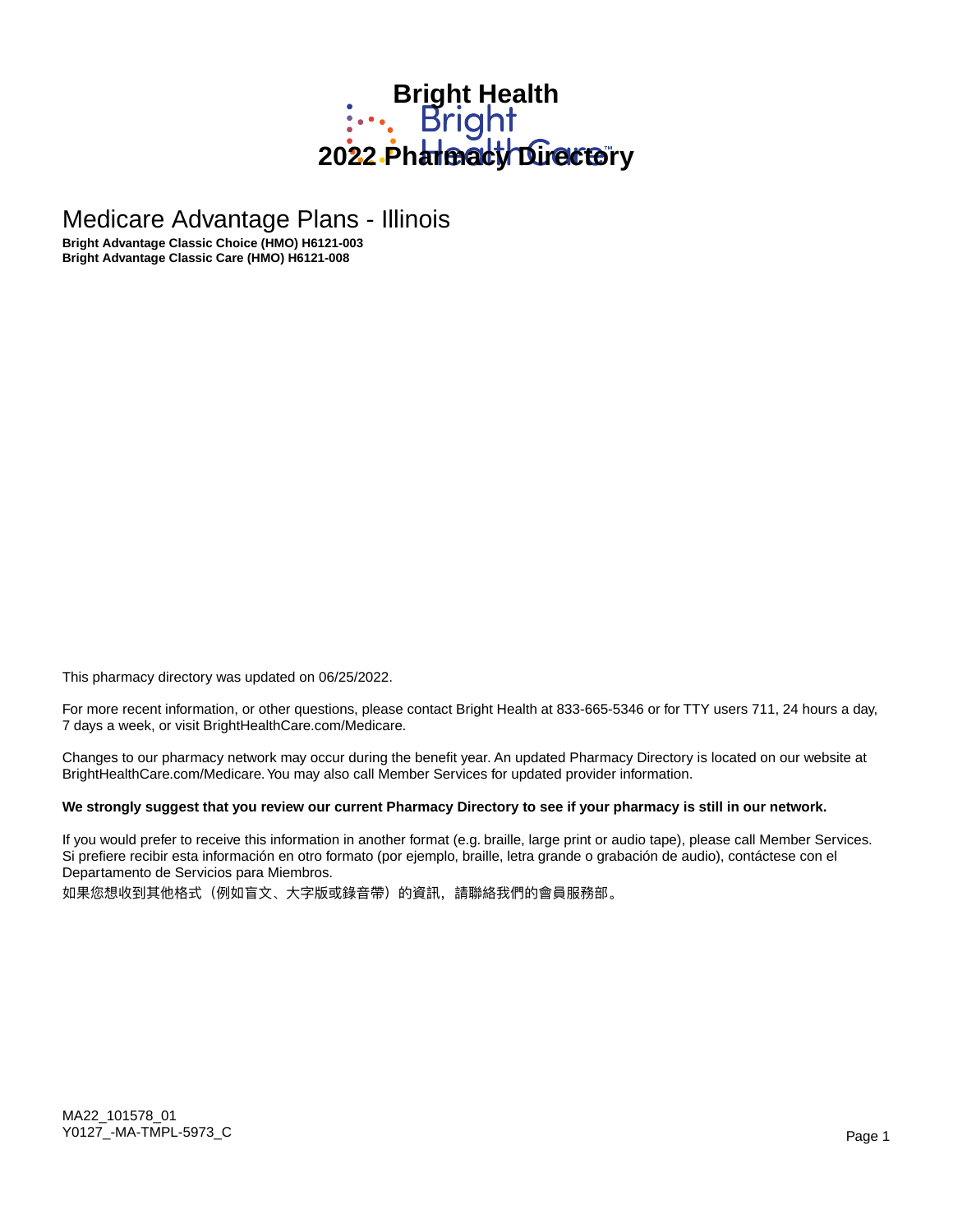# **Table of Contents**

| 190 |
|-----|
|     |
|     |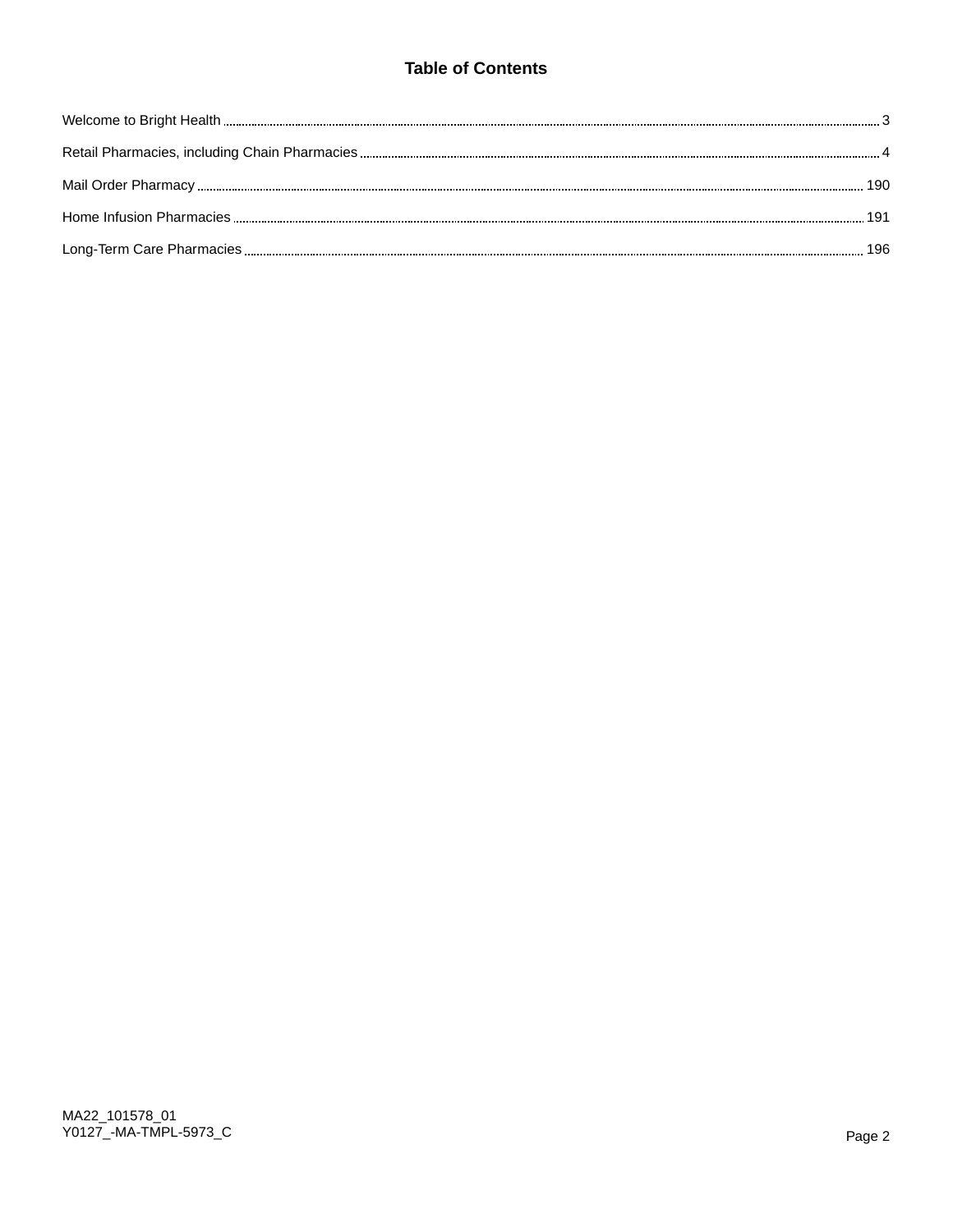# **Introduction**

This booklet provides a list of Bright Health's network pharmacies. To get a complete description of your prescription coverage, including how to fill your prescriptions, please review the Evidence of Coverage and Bright Health's formulary.

We call the pharmacies on this list "network pharmacies" because we have made arrangements with them to provide prescription drugs to Plan members. In most cases, your prescriptions are covered under Bright Health only if they are filled at a network pharmacy, or through our mail order pharmacy service. Once you go to one pharmacy, you are not required to continue going to the same pharmacy to fill your prescription but can switch to any other of our network pharmacies. We will fill prescriptions at nonnetwork pharmacies under certain circumstances as described in your Evidence of Coverage.

All network pharmacies may not be listed in this directory. Pharmacies may have been added or removed from the list after this directory was printed. This means the pharmacies listed here may no longer be in our network, or there may be newer pharmacies in our network that are not listed. This list is current as of 06/25/2022. For the most current list, please contact us. Our contact information appears on the front and back cover pages.

You can go to all the pharmacies on this list, but your costs for some drugs may be less at pharmacies in this list that offer preferred cost sharing. We have marked these pharmacies with "Non-preferred" to distinguish them from other pharmacies in our network that offer standard cost sharing.

You can get prescription drugs shipped to your home through our network mail order delivery program. For more information, please contact us or see the mail order section of this pharmacy directory.

If you have questions about any of the above, please see the first and last cover pages of this directory for information on how to contact us.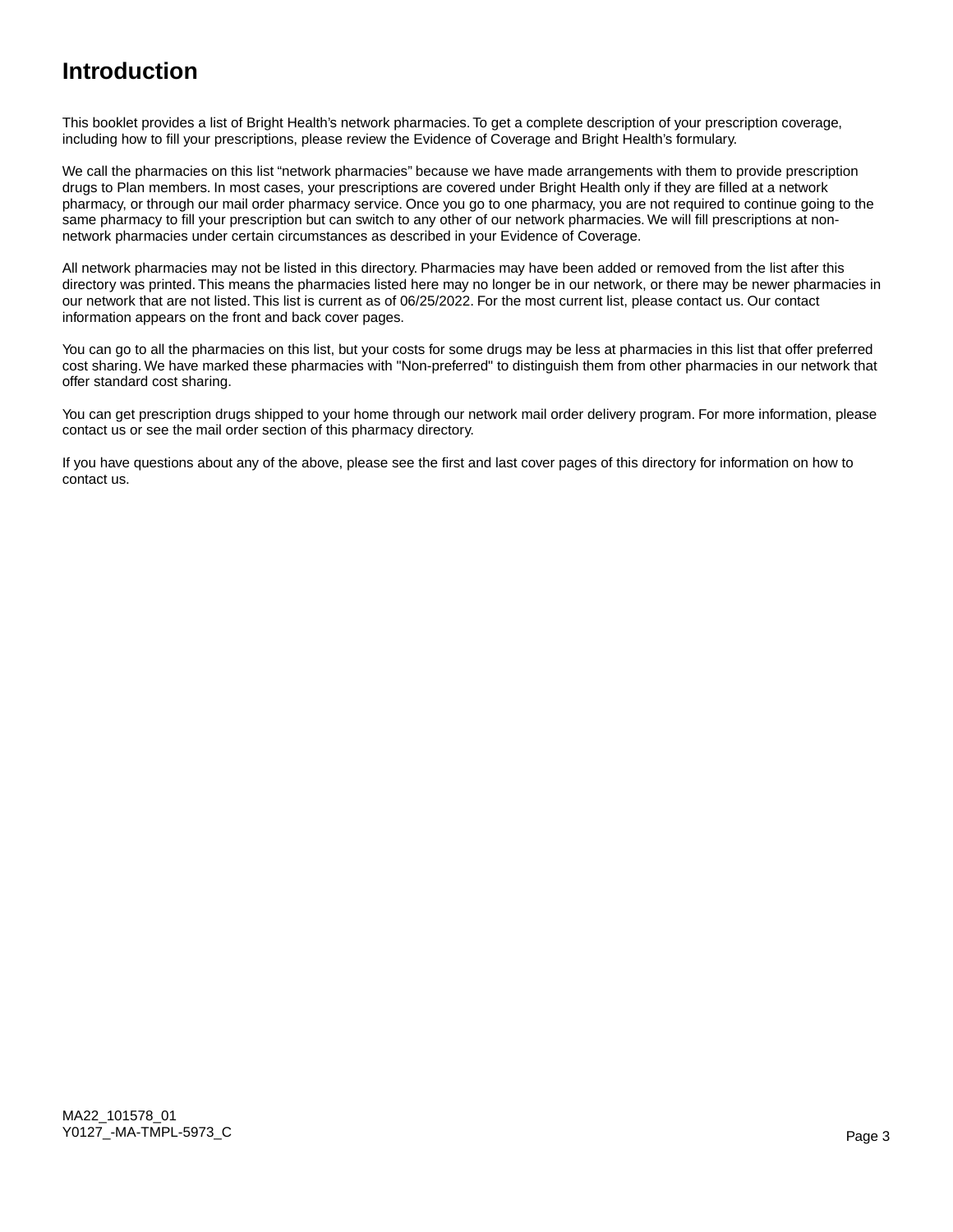### **ABINGDON TELEPHARMACY**

503 S COMMERCIAL DR ABINGDON, IL 61410-1603 (309) 703-1094 TTY 711

**Extended Day Supplier Electronic Prescribing Non-preferred**

# **Retail Pharmacies, including Chain Pharmacies |** ADDISON

**303 UPGRADE PHARMACY** 303 W LAKE ST ADDISON, IL 60101-2586 (630) 458-8880 TTY 711

**Extended Day Supplier Electronic Prescribing Non-preferred**

**LIFECARE PHARMACY** 276 W FULLERTON AVE ADDISON, IL 60101-3767 (630) 543-1000 TTY 711

**Extended Day Supplier Electronic Prescribing Non-preferred**

**WALGREENS #05468** 16 E LAKE ST ADDISON, IL 60101-2819 (630) 832-7821 TTY 711

**Extended Day Supplier Electronic Prescribing Non-preferred**

**ADDISON PHARMACY** 414 W LAKE ST ADDISON, IL 60101-0000 (630) 543-0988 TTY 711

**Extended Day Supplier Electronic Prescribing Non-preferred**

**OSCO DRUG #3294** 140 W LAKE ST ADDISON, IL 60101-2720 (630) 628-6904 TTY 711

**Extended Day Supplier Electronic Prescribing Non-preferred**

#### **WALMART PHARMACY 10-5442** 1050 NORTH ROHLWING ROAD ADDISON, IL 60101-1034 (630) 889-1956 TTY 711

**Extended Day Supplier Electronic Prescribing Non-preferred**

**CVS PHARMACY #08693** 1400 LAKE STREET ADDISON, IL 60101-0000 (630) 285-0159 TTY 711

**Extended Day Supplier Electronic Prescribing Non-preferred**

# **SAM'S PHARMACY 10-6487**

1006 N ROHLWING RD ADDISON, IL 60101-1034 (630) 424-0486 TTY 711

**Extended Day Supplier Electronic Prescribing Non-preferred**

# **Retail Pharmacies, including Chain Pharmacies |** ALBION

### **RIGG FAMILYCARE PHARMACY**

37 W MAIN ST ALBION, IL 62806-1006 (618) 445-2581 TTY 711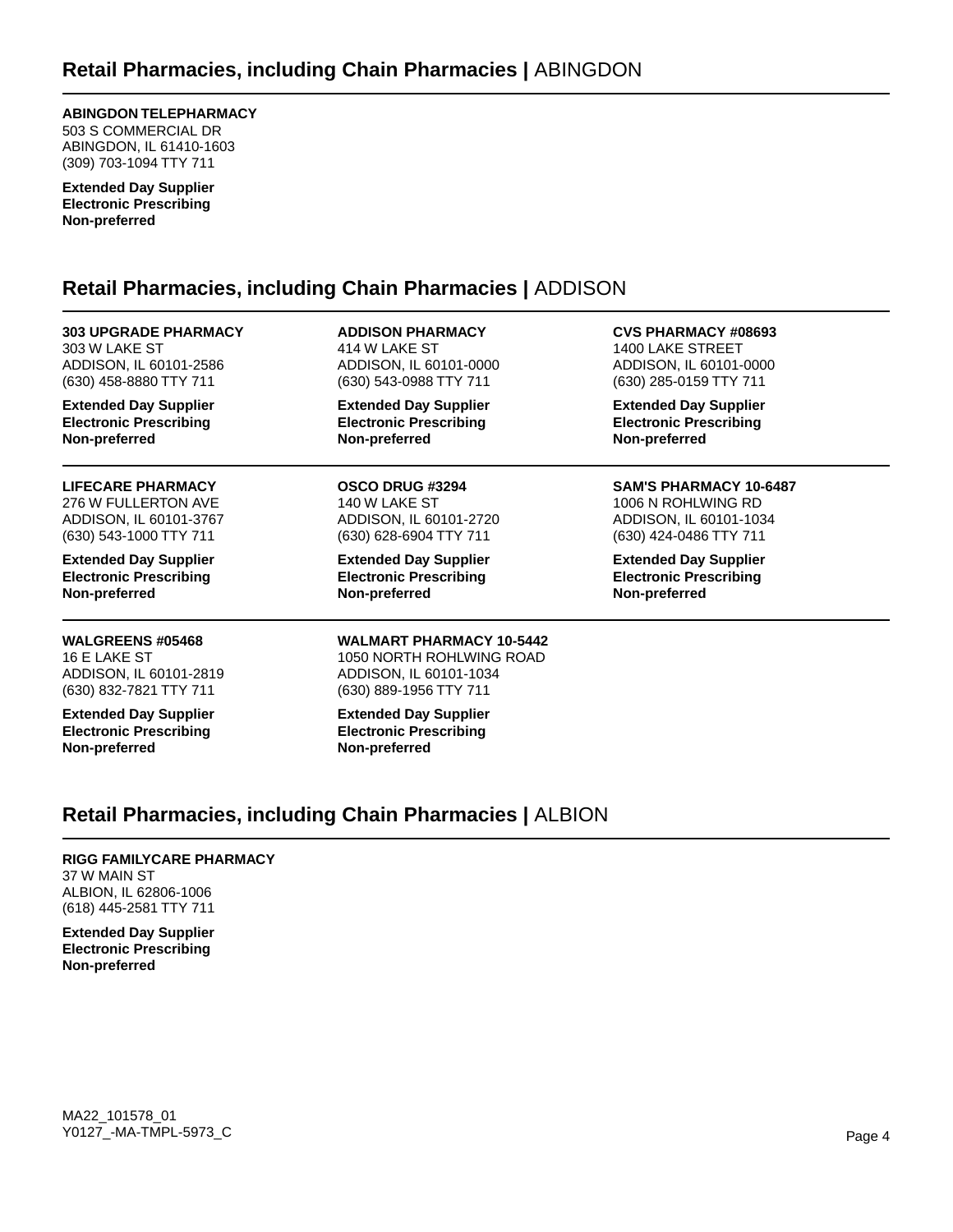### **GENESIS FIRSTMED PHARMACY**

105 S COLLEGE AVE ALEDO, IL 61231-0000 (309) 582-9390 TTY 711

**Extended Day Supplier Electronic Prescribing Non-preferred**

#### **WALMART PHARMACY 10-0792** 1500 SE 5TH STREET ALEDO, IL 61231-0000

(309) 582-5108 TTY 711 **Extended Day Supplier Electronic Prescribing Non-preferred**

**MEIJER PHARMACY #206** 400 S RANDALL RD

ALGONQUIN, IL 60102-0000 (847) 960-7810 TTY 711 **Extended Day Supplier Electronic Prescribing**

# **Retail Pharmacies, including Chain Pharmacies |** ALGONQUIN

**Non-preferred**

**Non-preferred**

**WALGREENS #05284** 1301 E ALGONQUIN RD ALGONQUIN, IL 60102-4529 (847) 658-2904 TTY 711 **Extended Day Supplier Electronic Prescribing**

**CVS PHARMACY #16924** 750 S RANDALL RD ALGONQUIN, IL 60102-0000 (847) 458-5341 TTY 711

**Extended Day Supplier Electronic Prescribing Non-preferred**

### **OSCO DRUG #2310**

1501 E ALGONQUIN RD ALGONQUIN, IL 60102-4532 (847) 658-4036 TTY 711

**Extended Day Supplier Electronic Prescribing Non-preferred**

### **WALMART PHARMACY 10-5060**

1410 SOUTH RANDALL ROAD ALGONQUIN, IL 60102-5919 (847) 458-5735 TTY 711

**Extended Day Supplier Electronic Prescribing Non-preferred**

# **Retail Pharmacies, including Chain Pharmacies |** ALPHA

### **ALWOOD PHARMACY**

211 S. 1ST ST ALPHA, IL 61413-0355 (309) 629-4506 TTY 711

**Extended Day Supplier Electronic Prescribing Non-preferred**

# **ALWOOD PHARMACY**

211 S 1ST STREET ALPHA, IL 61413-0000 (309) 629-4506 TTY 711

**Extended Day Supplier Non-preferred**

**OSCO DRUG #1256** 107 S RANDALL RD ALGONQUIN, IL 60102-9773 (847) 854-0242 TTY 711

**Extended Day Supplier Electronic Prescribing Non-preferred**

### **WALGREENS #09059**

4001 W ALGONQUIN RD ALGONQUIN, IL 60102-9401 (224) 569-2582 TTY 711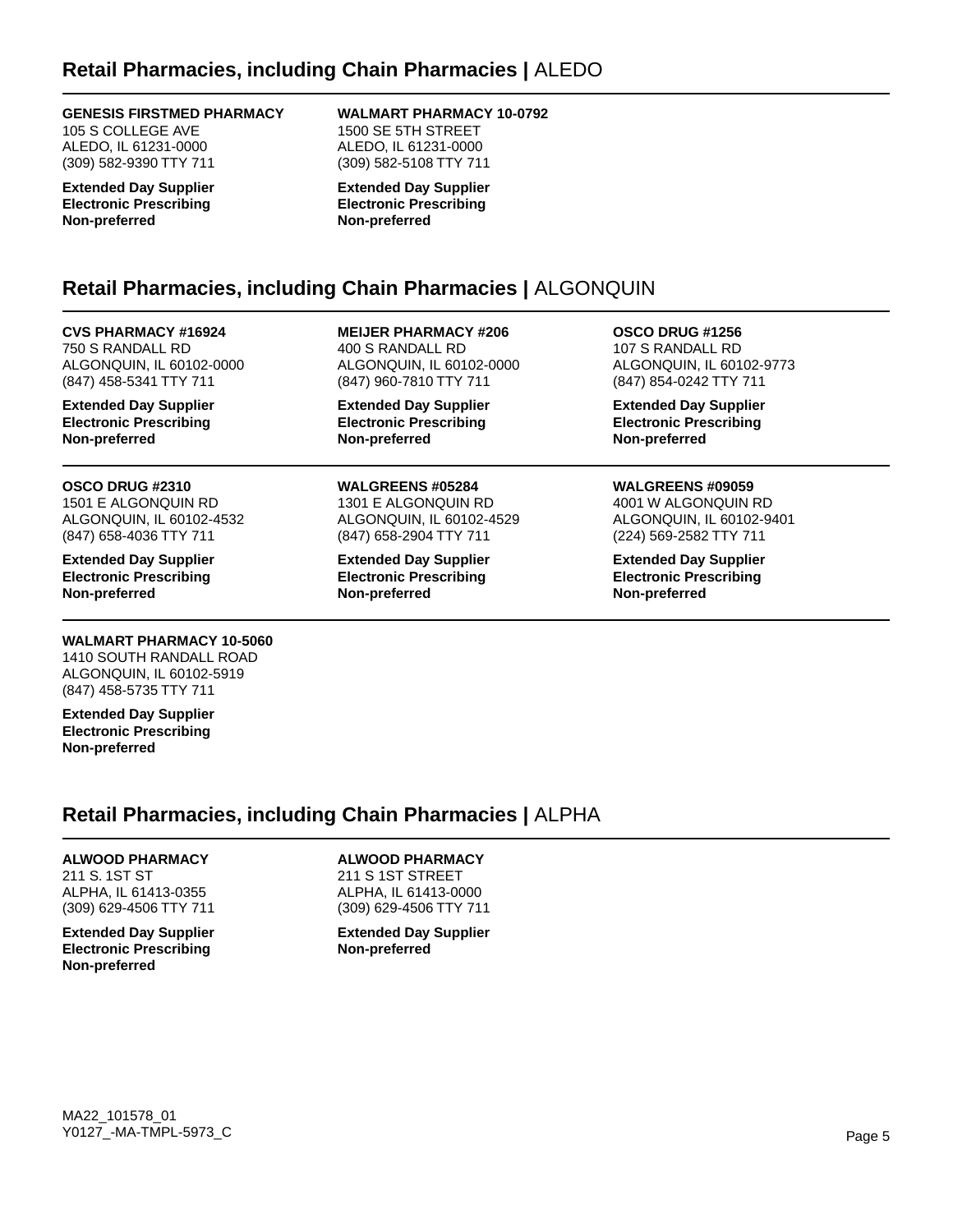# **Retail Pharmacies, including Chain Pharmacies |** ALSIP

### **OSCO DRUG #3098**

12001 S PULASKI RD ALSIP, IL 60803-1221 (708) 389-2725 TTY 711

**Extended Day Supplier Electronic Prescribing Non-preferred**

**WALGREENS #05055** 12290 S PULASKI RD ALSIP, IL 60803-1405 (708) 385-2006 TTY 711

**Extended Day Supplier Electronic Prescribing Non-preferred**

# **Retail Pharmacies, including Chain Pharmacies |** ALTAMONT

# **ALTAMONT PHARMACY INC**

12 N 3RD ST ALTAMONT, IL 62411-1408 (618) 483-5614 TTY 711

**Extended Day Supplier Electronic Prescribing Non-preferred**

**KREMER PHARMACY ALTAMONT** 5 E CUMBERLAND RD STE 3 ALTAMONT, IL 62411-1271 (217) 857-3000 TTY 711

**Extended Day Supplier Electronic Prescribing Non-preferred**

# **Retail Pharmacies, including Chain Pharmacies |** ALTON

| <b>ALTON MENTAL HEALTH CENTER</b>                                                                        | <b>CVS PHARMACY #06832</b>                                                                 | <b>CVS PHARMACY #18032</b>                                                     |
|----------------------------------------------------------------------------------------------------------|--------------------------------------------------------------------------------------------|--------------------------------------------------------------------------------|
| <b>PHARMACY</b>                                                                                          | 2422 COLLEGE STREET                                                                        | 2811 HOMER ADAMS PARKWAY                                                       |
| 4500 COLLEGE AVE                                                                                         | ALTON, IL 62002-0000                                                                       | ALTON, IL 62002-0000                                                           |
| ALTON, IL 62002-0000                                                                                     | (618) 465-3434 TTY 711                                                                     | (618) 465-5844 TTY 711                                                         |
| (618) 474-3408 TTY 711                                                                                   | <b>Extended Day Supplier</b>                                                               | <b>Extended Day Supplier</b>                                                   |
| <b>Extended Day Supplier</b>                                                                             | <b>Electronic Prescribing</b>                                                              | <b>Electronic Prescribing</b>                                                  |
| Non-preferred                                                                                            | Non-preferred                                                                              | Non-preferred                                                                  |
| <b>FAMILY CARE PHARMACY AT ALTON</b>                                                                     | <b>GENOA HEALTHCARE, LLC</b>                                                               | <b>SHIELDS FAMILY PHARMACY</b>                                                 |
| <b>MEMORIAL HOSPITAL</b>                                                                                 | 2615 EDWARDS STSTE 102                                                                     | 1 PROFESSIONAL DR STE 170                                                      |
| 1 MEMORIAL DRROOM G247                                                                                   | ALTON, IL 62002-3915                                                                       | ALTON, IL 62002-5069                                                           |
| ALTON, IL 62002-0000                                                                                     | (618) 208-6937 TTY 711                                                                     | (618) 463-0000 TTY 711                                                         |
| (314) 657-9001 TTY 711<br><b>Extended Day Supplier</b><br><b>Electronic Prescribing</b><br>Non-preferred | <b>Extended Day Supplier</b><br><b>Electronic Prescribing</b><br>Non-preferred             | <b>Extended Day Supplier</b><br><b>Electronic Prescribing</b><br>Non-preferred |
| <b>WALGREENS #03627</b><br>1650 WASHINGTON AVE<br>ALTON, IL 62002-3931<br>(618) 462-5386 TTY 711         | <b>WALGREENS #03714</b><br>2610 STATE ST<br>ALTON, IL 62002-5150<br>(618) 466-8179 TTY 711 |                                                                                |
| <b>Extended Day Supplier</b><br><b>Electronic Prescribing</b><br>Non-preferred                           | <b>Extended Day Supplier</b><br><b>Electronic Prescribing</b><br>Non-preferred             |                                                                                |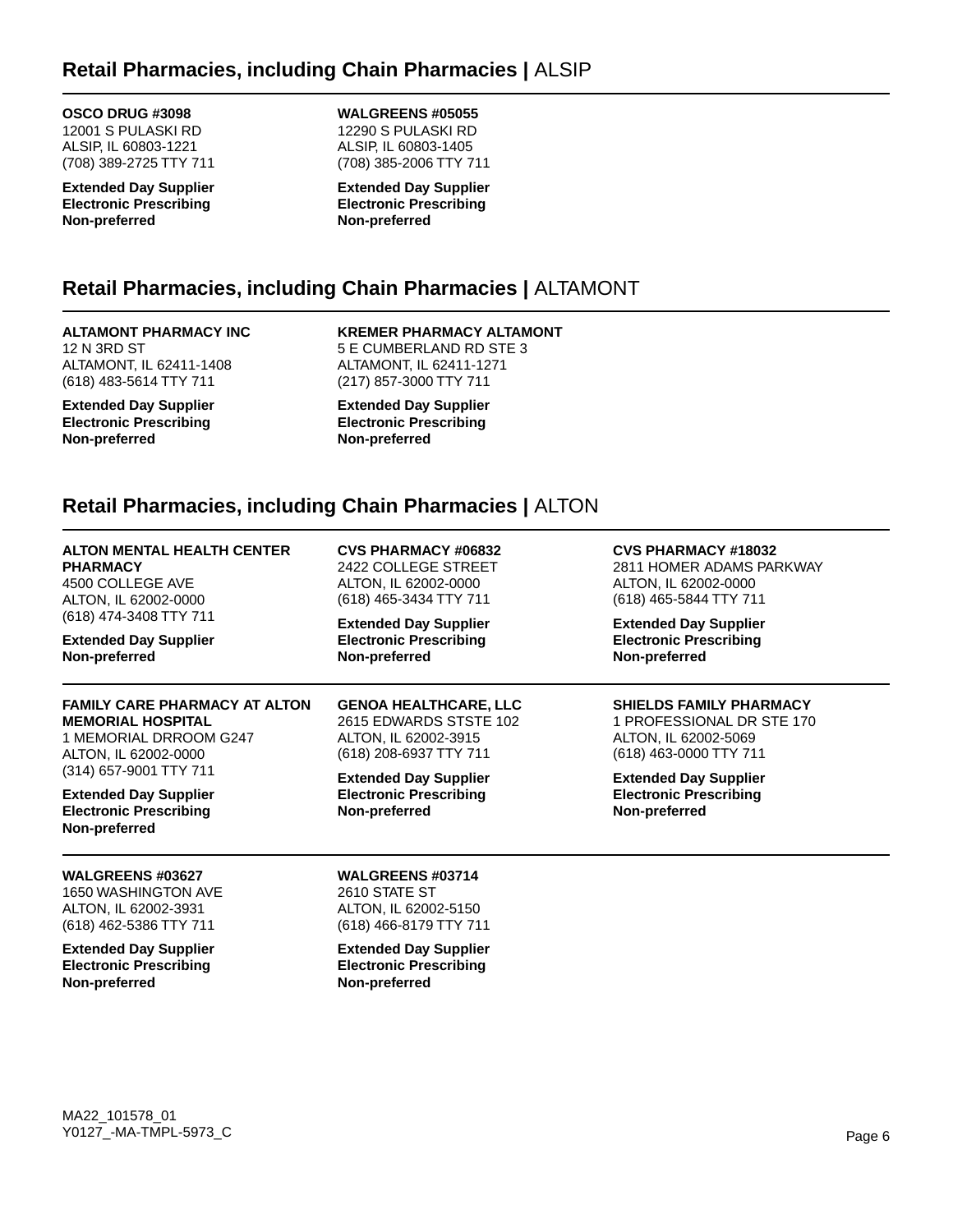### **AMBOY HOMETOWN PHARMACY**

221 EAST MAIN STREET AMBOY, IL 61310-1440 (815) 857-7005 TTY 711

**Extended Day Supplier Electronic Prescribing Non-preferred**

# **Retail Pharmacies, including Chain Pharmacies |** ANNA

**CLYDE CHOATE MENTAL HEALTH DEVELOPMENTAL CENTER** 1000 NORTH MAIN ST ANNA, IL 62906-0000 (618) 202-6708 TTY 711

**Extended Day Supplier Non-preferred**

#### **UNION COUNTY HOSPITAL** 517 N MAIN ST ANNA, IL 62906-1663

(618) 833-4511 TTY 711

**Extended Day Supplier Non-preferred**

**KROGER PHARMACY L672** 45 PLAZA DR ANNA, IL 62906-0000 (618) 833-4521 TTY 711

**Extended Day Supplier Electronic Prescribing Non-preferred**

**WALGREENS #12581** 745 E VIENNA ST ANNA, IL 62906-2041 (618) 833-7236 TTY 711

**Extended Day Supplier Electronic Prescribing Non-preferred**

**MEDICAP PHARMACY** 1785 EAST VIENNA STREET ANNA, IL 62906-0000 (618) 833-9858 TTY 711

**Extended Day Supplier Electronic Prescribing Non-preferred**

**WALMART PHARMACY 10-0233** 300 LEIGH AVE ANNA, IL 62906-0000 (618) 833-8580 TTY 711

**Extended Day Supplier Electronic Prescribing Non-preferred**

# **Retail Pharmacies, including Chain Pharmacies |** ANTIOCH

**CVS PHARMACY #08926** 983 IL ROUTE 59 ANTIOCH, IL 60002-1453 (847) 395-5691 TTY 711

**Extended Day Supplier Electronic Prescribing Non-preferred**

#### **WALMART PHARMACY 10-5199** 475 E IL ROUTE 173 ANTIOCH, IL 60002-9406 (847) 838-3184 TTY 711

**Extended Day Supplier Electronic Prescribing Non-preferred**

### **OSCO DRUG #3466**

968 ROUTE 59 ANTIOCH, IL 60002-1454 (847) 395-7101 TTY 711

**Extended Day Supplier Electronic Prescribing Non-preferred**

### **WALGREENS #15261**

283 W IL ROUTE 173 ANTIOCH, IL 60002-1833 (847) 395-0337 TTY 711

**Extended Day Supplier Electronic Prescribing Non-preferred**

MA22\_101578\_01 Y0127\_-MA-TMPL-5973\_C Page 7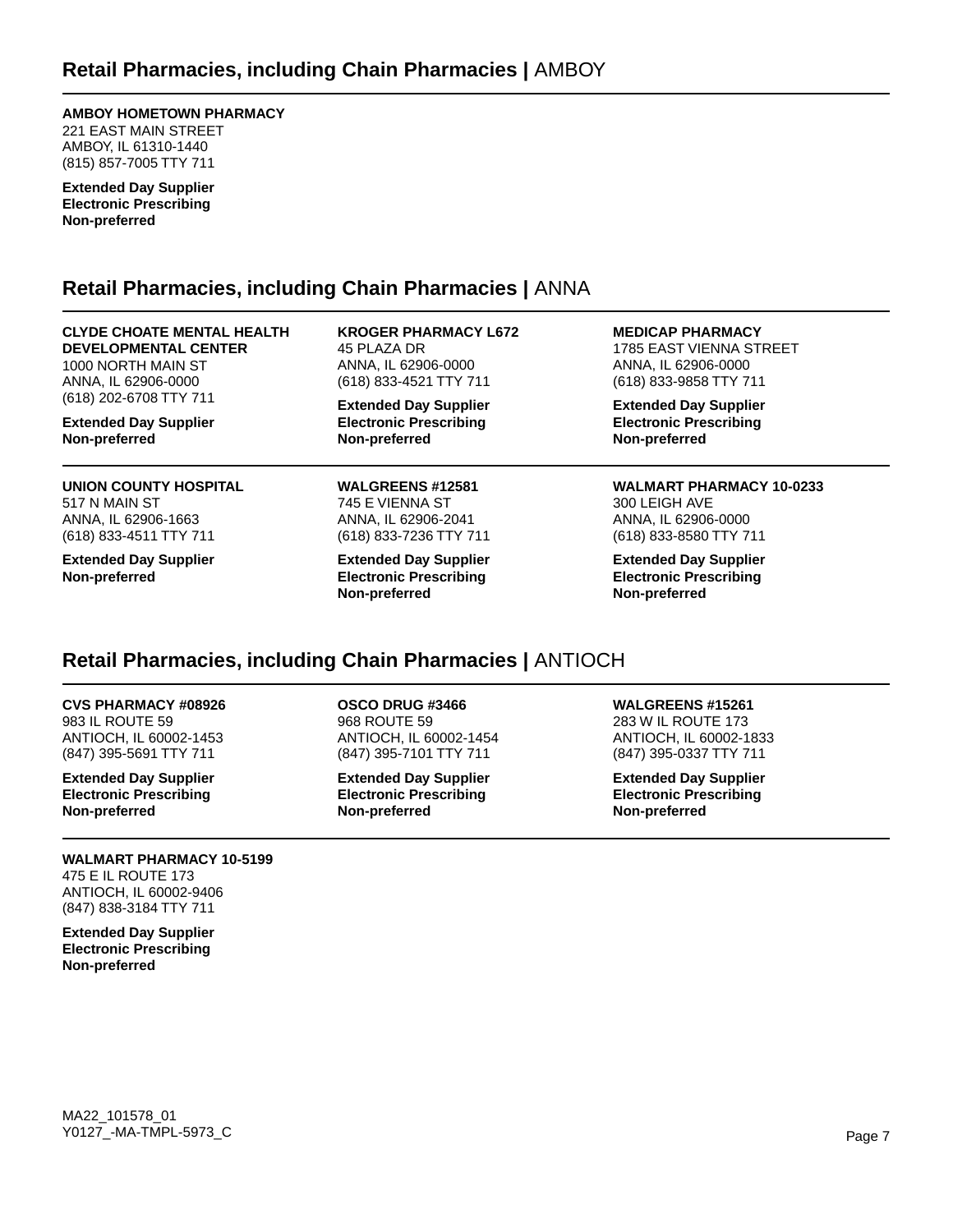**SAV MOR PHARMACY**

121 W SPRINGFIELD RD ARCOLA, IL 61910-1302 (217) 268-4889 TTY 711

**Extended Day Supplier Non-preferred**

# **Retail Pharmacies, including Chain Pharmacies |** ARLINGTON HEIGHTS

| <b>CARE CENTRAL PHARMACY</b><br>2010 S ARLINGTON HEIGHTS RD STE<br>209A<br>ARLINGTON HEIGHTS, IL 60005-4134<br>(224) 857-8134 TTY 711 | <b>CVS PHARMACY #16534</b><br><b>1700 E RAND RD</b><br>ARLINGTON HEIGHTS, IL 60004-0000<br>(847) 222-1750 TTY 711 | <b>GAIL BRYANT MD SC</b><br>125 S WILKE ST #100<br>ARLINGTON HEIGHTS, IL 60005-0000<br>(847) 637-1600 TTY 711 |
|---------------------------------------------------------------------------------------------------------------------------------------|-------------------------------------------------------------------------------------------------------------------|---------------------------------------------------------------------------------------------------------------|
| <b>Extended Day Supplier</b><br><b>Electronic Prescribing</b><br>Non-preferred                                                        | <b>Extended Day Supplier</b><br><b>Electronic Prescribing</b><br>Non-preferred                                    | <b>Extended Day Supplier</b><br>Non-preferred                                                                 |
| <b>KEEFERS PHARMACY</b>                                                                                                               | <b>MARIANOS PHARMACY 8501</b>                                                                                     | <b>NORTHWEST COMMUNITY</b>                                                                                    |
| 2012 E NORTHWEST HWY                                                                                                                  | 802 E NORTHWEST HWY                                                                                               | <b>PHARMACY</b>                                                                                               |
| ARLINGTON HEIGHTS, IL 60004-6945                                                                                                      | ARLINGTON HEIGHTS, IL 60004-6233                                                                                  | 800 W CENTRAL ROADSUITE 1100                                                                                  |
| (847) 255-3220 TTY 711                                                                                                                | (847) 253-5494 TTY 711                                                                                            | ARLINGTON HEIGHTS, IL 60005-2349                                                                              |
| <b>Extended Day Supplier</b><br><b>Electronic Prescribing</b><br>Non-preferred                                                        | <b>Extended Day Supplier</b><br><b>Electronic Prescribing</b><br>Non-preferred                                    | (847) 618-7427 TTY 711<br><b>Extended Day Supplier</b><br><b>Electronic Prescribing</b><br>Non-preferred      |
| OSCO DRUG #3422                                                                                                                       | OSCO DRUG #3461                                                                                                   | OSCO DRUG #3478                                                                                               |
| 122 N VAIL AVE                                                                                                                        | 1860 S ARLINGTON HEIGHTS RD                                                                                       | 442 E RAND RD                                                                                                 |
| ARLINGTON HEIGHTS, IL 60005-1432                                                                                                      | ARLINGTON HEIGHTS, IL 60005-3764                                                                                  | ARLINGTON HEIGHTS, IL 60004-3101                                                                              |
| (847) 368-1795 TTY 711                                                                                                                | (847) 439-8892 TTY 711                                                                                            | (847) 255-8740 TTY 711                                                                                        |
| <b>Extended Day Supplier</b>                                                                                                          | <b>Extended Day Supplier</b>                                                                                      | <b>Extended Day Supplier</b>                                                                                  |
| <b>Electronic Prescribing</b>                                                                                                         | <b>Electronic Prescribing</b>                                                                                     | <b>Electronic Prescribing</b>                                                                                 |
| Non-preferred                                                                                                                         | Non-preferred                                                                                                     | Non-preferred                                                                                                 |
| <b>WALGREENS #00039</b>                                                                                                               | WALGREENS #03512                                                                                                  | <b>WALGREENS #05594</b>                                                                                       |
| 235 E PALATINE RD                                                                                                                     | 1711 W CAMPBELL ST                                                                                                | 3 E GOLF RD                                                                                                   |
| ARLINGTON HEIGHTS, IL 60004-3936                                                                                                      | ARLINGTON HEIGHTS, IL 60005-1517                                                                                  | ARLINGTON HEIGHTS, IL 60005-4001                                                                              |
| (847) 394-2420 TTY 711                                                                                                                | (847) 577-7099 TTY 711                                                                                            | (847) 593-6650 TTY 711                                                                                        |
| <b>Extended Day Supplier</b>                                                                                                          | <b>Extended Day Supplier</b>                                                                                      | <b>Extended Day Supplier</b>                                                                                  |
| <b>Electronic Prescribing</b>                                                                                                         | <b>Electronic Prescribing</b>                                                                                     | <b>Electronic Prescribing</b>                                                                                 |
| Non-preferred                                                                                                                         | Non-preferred                                                                                                     | Non-preferred                                                                                                 |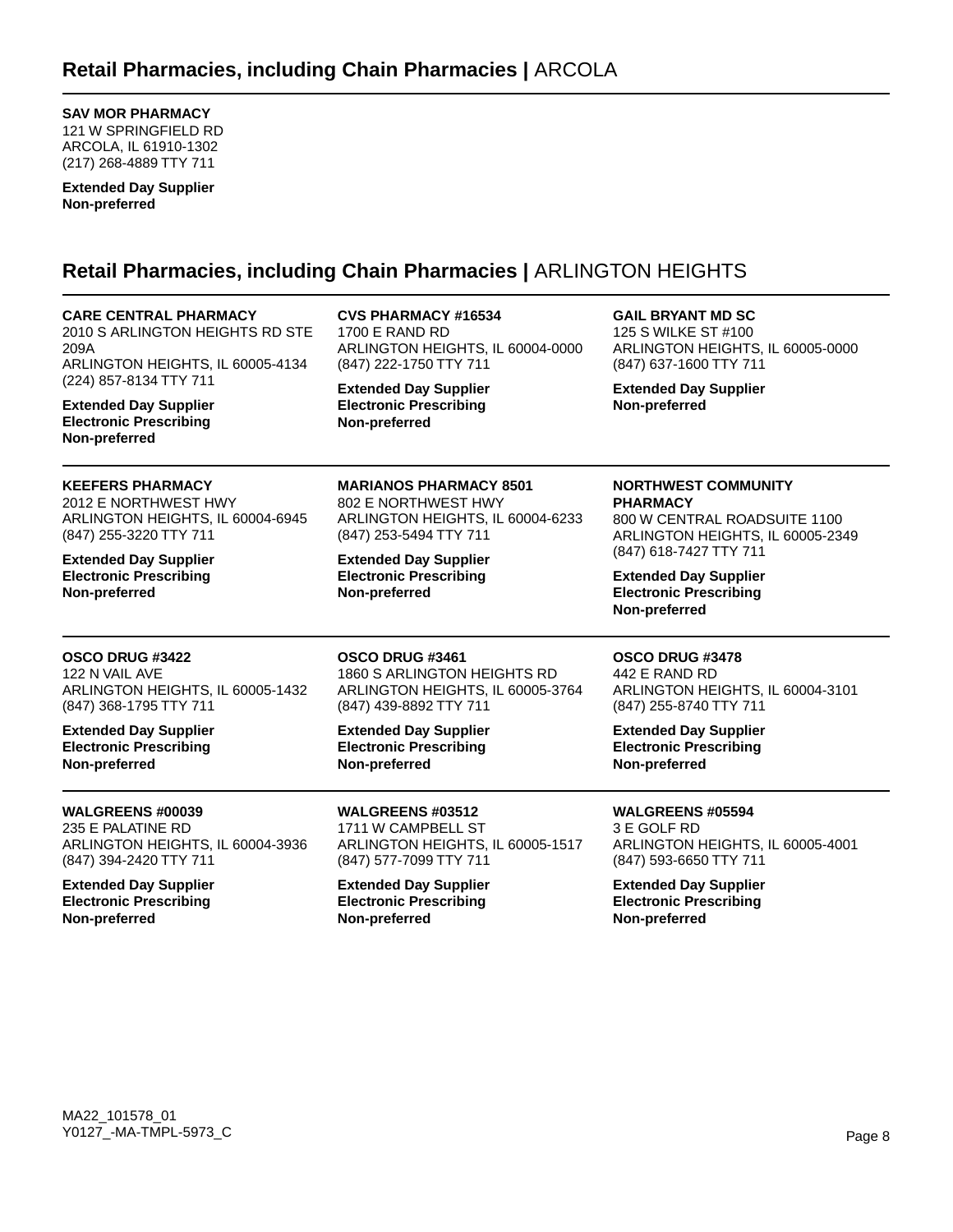#### **WALGREENS #09246**

1000 E NORTHWEST HWY ARLINGTON HEIGHTS, IL 60004-6235 (847) 259-4646 TTY 711

**Extended Day Supplier Electronic Prescribing Non-preferred**

# **Retail Pharmacies, including Chain Pharmacies |** ARTHUR

**DICKS PHARMACY** 122 S. WALNUT ST ARTHUR, IL 61911-1334 (217) 543-2913 TTY 711

**Extended Day Supplier Electronic Prescribing Non-preferred**

# **Retail Pharmacies, including Chain Pharmacies |** ATHENS

#### **ATHENS PHARMACY**

202 N WEST ST ATHENS, IL 62613-7665 (217) 636-3888 TTY 711

**Extended Day Supplier Electronic Prescribing Non-preferred**

**POTTER DRUG**

214 ABE LINCOLN DR., UNIT 2 ATHENS, IL 62613-7800 (217) 952-7030 TTY 711

**Extended Day Supplier Electronic Prescribing Non-preferred**

# **Retail Pharmacies, including Chain Pharmacies |** ATWOOD

# **SAV MOR PHARMACY**

100 US HWY 36 EAST ATWOOD, IL 61913-0000 (217) 578-2850 TTY 711

**Extended Day Supplier Electronic Prescribing Non-preferred**

MA22\_101578\_01 Y0127\_-MA-TMPL-5973\_C Page 9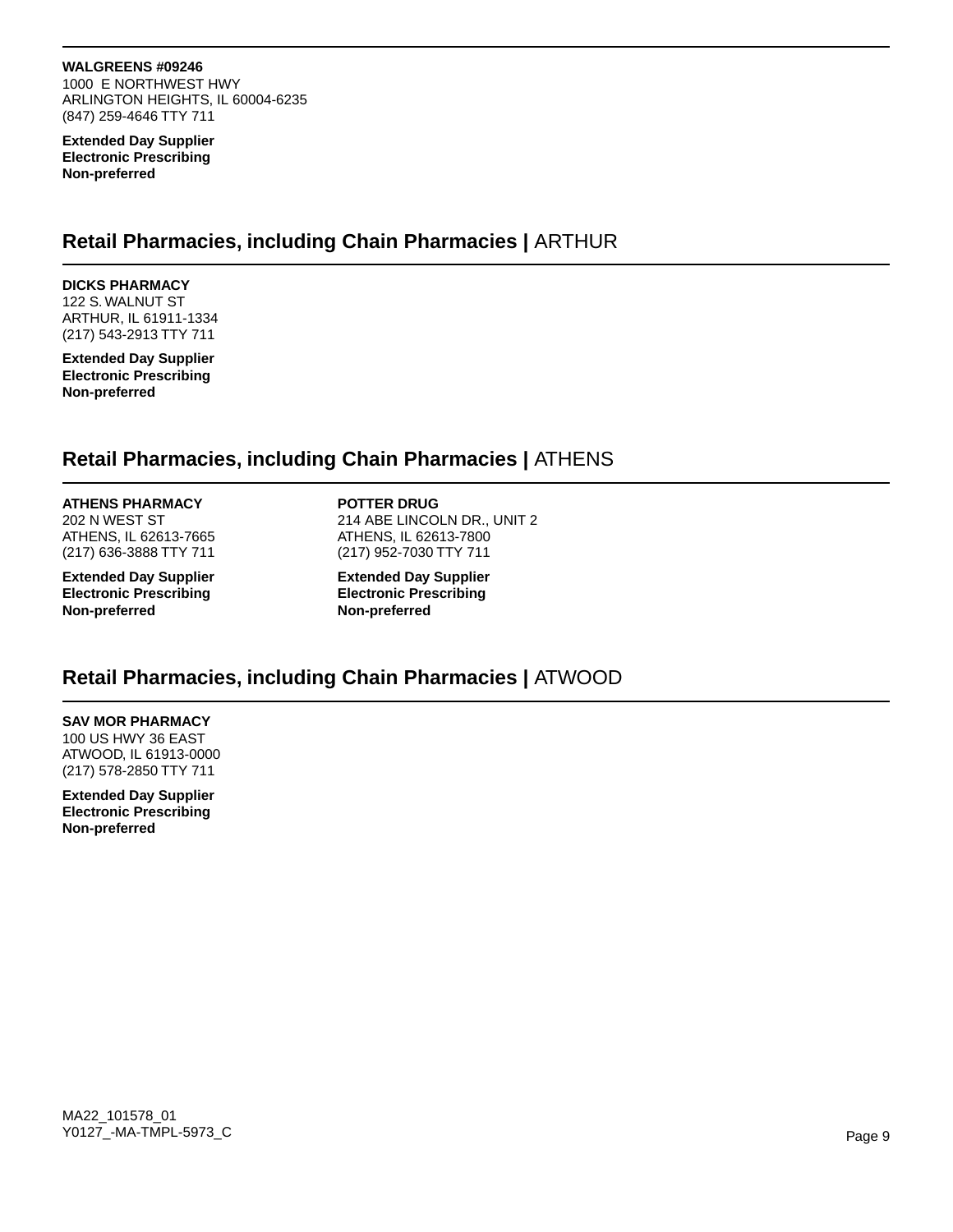### **HARRYS PHARMACY INC**

620 E JACKSON AUBURN, IL 62615-0000 (217) 438-6141 TTY 711

**Extended Day Supplier Electronic Prescribing Non-preferred**

**HARRY'S PHARMACY, INC** 620 E JACKSON ST

AUBURN, IL 62615-9784 (217) 438-6141 TTY 711

**Extended Day Supplier Non-preferred**

# **Retail Pharmacies, including Chain Pharmacies |** AURORA

**BENIVEX PHARMACY** 370 W INDIAN TRL AURORA, IL 60506-2451 (630) 800-1636 TTY 711 **Extended Day Supplier Electronic Prescribing Non-preferred CVS PHARMACY #01161** 2360 W INDIAN TRAIL AURORA, IL 60506-0000 (630) 907-2041 TTY 711 **Extended Day Supplier Electronic Prescribing Non-preferred CVS PHARMACY #04262** 2211 SOUTH EOLA RD AURORA, IL 60503-6485 (630) 499-4393 TTY 711 **Extended Day Supplier Electronic Prescribing Non-preferred CVS PHARMACY #07199** 1910 MONTGOMERY RD AURORA, IL 60504-0000 (630) 236-2240 TTY 711 **Extended Day Supplier Electronic Prescribing Non-preferred CVS PHARMACY #08746** 300 NORTH EOLA RD AURORA, IL 60502-9062 (630) 978-2380 TTY 711 **Extended Day Supplier Electronic Prescribing Non-preferred DEV PHARMACY** 364 N FARNSWORTH AVE AURORA, IL 60505-0000 (630) 851-3870 TTY 711 **Extended Day Supplier Electronic Prescribing Non-preferred EASY CARE PHARMACY** 931 W GALENA BLVD AURORA, IL 60506-3751 (630) 892-0661 TTY 711 **Extended Day Supplier Electronic Prescribing Non-preferred KINGSWAY PHARMACY & MEDICAL EQUIPMENT** 1677 MONTGOMERY RD STE 110-112 AURORA, IL 60504-0000 (630) 236-9502 TTY 711 **Extended Day Supplier Electronic Prescribing Non-preferred MARIANO'S PHARMACY 8519** 3025 E NEW YORK STREET AURORA, IL 60504-5160 (630) 236-0847 TTY 711 **Extended Day Supplier Electronic Prescribing Non-preferred MEDICAL PARK PHARMACY** 403 W GALENA BLVD STE 210 AURORA, IL 60506-3988 (630) 801-3200 TTY 711 **Extended Day Supplier Electronic Prescribing Non-preferred MEIJER PHARMACY #178** 808 N ROUTE 59 AURORA, IL 60504-0000 (630) 692-6110 TTY 711 **Extended Day Supplier Electronic Prescribing Non-preferred NW MEDICINE CONVENIENT CARE** 2635 CHURCH ROAD AURORA, IL 60502-0000 (952) 653-2525 TTY 711 **Extended Day Supplier Non-preferred**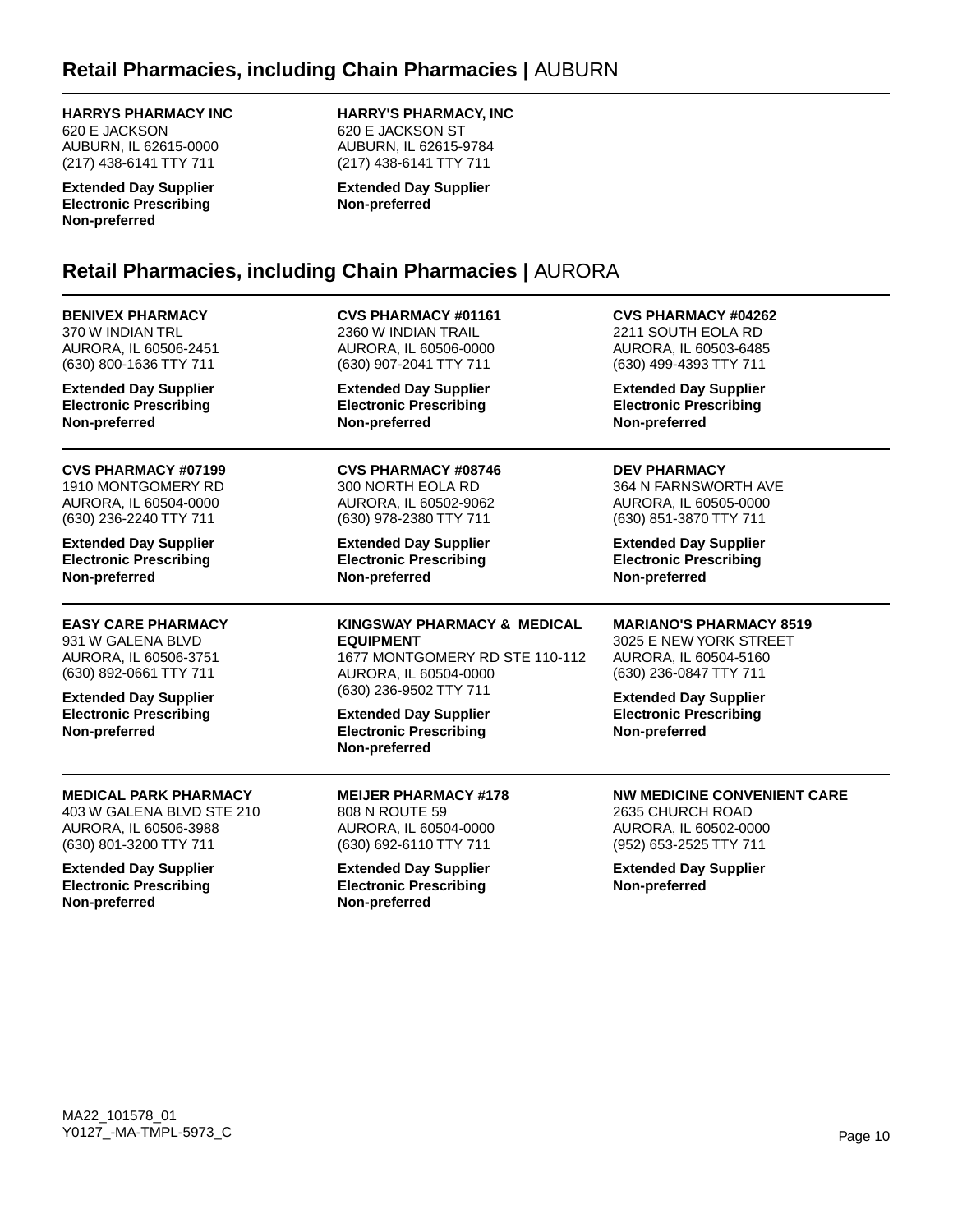**OSCO DRUG #3240** 1157 EOLA RD

AURORA, IL 60502-7006 (630) 851-4657 TTY 711

**Extended Day Supplier Electronic Prescribing Non-preferred**

#### **PRISM PHARMACY AURORA LLC** 475 N FARNSWORTH AVE STE 101 AURORA, IL 60505-3005 (630) 299-3660 TTY 711

**Extended Day Supplier Non-preferred**

#### **WALGREENS #04151** 355 N EOLA RD AURORA, IL 60502-9684 (630) 585-9417 TTY 711

**Extended Day Supplier Electronic Prescribing Non-preferred**

#### **WALGREENS #09334** 2986 KIRK RD AURORA, IL 60502-6000 (630) 375-0570 TTY 711

**Extended Day Supplier Electronic Prescribing Non-preferred**

**WALGREENS #3774** 1207 RANDALL ROAD AURORA, IL 60506-1325 (630) 897-7112 TTY 711

**Extended Day Supplier Electronic Prescribing Non-preferred**

### **OSCO DRUG #4252**

1950 W GALENA BLVD AURORA, IL 60506-4306 (630) 892-9075 TTY 711

**Extended Day Supplier Electronic Prescribing Non-preferred**

**VNA PHARMACY** 400 N HIGHLAND AVE AURORA, IL 60506-0000 (630) 482-8167 TTY 711

**Extended Day Supplier Electronic Prescribing Non-preferred**

**WALGREENS #06937** 1221 N LAKE ST AURORA, IL 60506-2454 (630) 264-6269 TTY 711

**Extended Day Supplier Electronic Prescribing Non-preferred**

**WALGREENS #09404** 1180 N FARNSWORTH AVE AURORA, IL 60505-2010 (630) 820-5699 TTY 711

**Extended Day Supplier Electronic Prescribing Non-preferred**

**WALMART PHARMACY 10-4405** 2900 KIRK ROAD AURORA, IL 60504-0000 (630) 375-6305 TTY 711

**Extended Day Supplier Electronic Prescribing Non-preferred**

**PRESENCE MERCY PROFESSIONAL BLDG PHARMACY**

1325 N HIGHLAND AVESUITE 101 AURORA, IL 60506-1400 (630) 801-5733 TTY 711

**Extended Day Supplier Electronic Prescribing Non-preferred**

**WALGREENS #03014** 2311 OGDEN AVENUE AURORA, IL 60504-7221 (630) 898-3431 TTY 711

**Extended Day Supplier Electronic Prescribing Non-preferred**

**WALGREENS #07467** 22 N CONSTITUTION DR AURORA, IL 60506-3202 (630) 892-0927 TTY 711

**Extended Day Supplier Electronic Prescribing Non-preferred**

# **WALGREENS #12125**

9 N UNION ST AURORA, IL 60505-3513 (630) 585-7594 TTY 711

**Extended Day Supplier Electronic Prescribing Non-preferred**

# **YOUR PHARMACY CORP**

4050 HEALTHWAY DR AURORA, IL 60504-8183 (630) 318-3616 TTY 711

**Extended Day Supplier Non-preferred**

# **Retail Pharmacies, including Chain Pharmacies |** BANNOCKBURN

**MARIANO'S PHARMACY 8542** 2999 WAUKEGAN RD BANNOCKBURN, IL 60015-1538 (847) 267-0364 TTY 711

**Extended Day Supplier Electronic Prescribing Non-preferred**

**WALGREENS #01438** 2501 WAUKEGAN RD BANNOCKBURN, IL 60015-1569 (847) 940-8104 TTY 711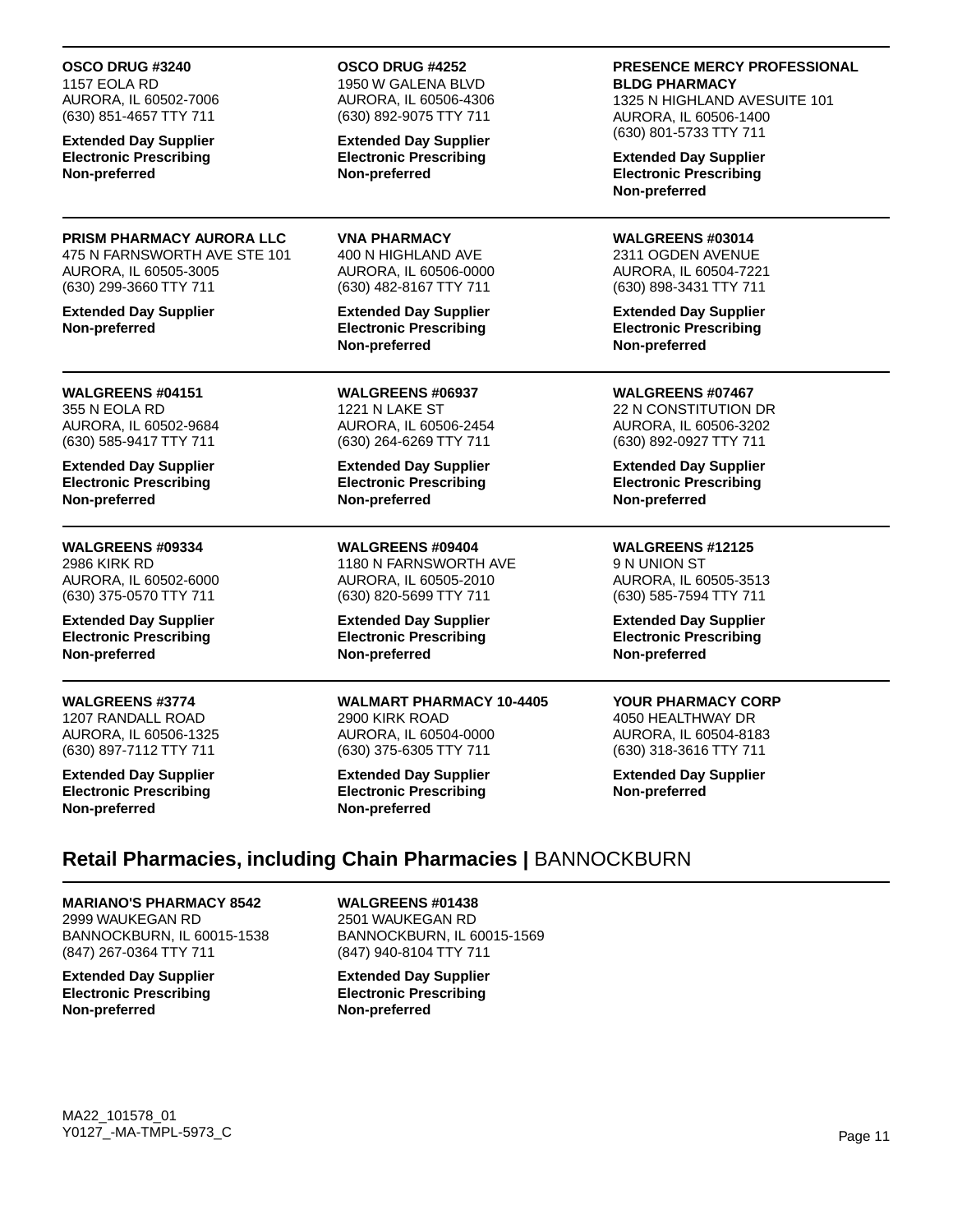# **Retail Pharmacies, including Chain Pharmacies |** BARRINGTON

**CVS PHARMACY #07181** 101 S NWEST HWY BARRINGTON, IL 60010-0000 (847) 381-4105 TTY 711

**Extended Day Supplier Electronic Prescribing Non-preferred**

**OSCO DRUG #3451** 150 W MAIN ST BARRINGTON, IL 60010-3010 (847) 381-3152 TTY 711

**Extended Day Supplier Electronic Prescribing Non-preferred**

**WALGREENS #11662** 189 W NORTHWEST HWY BARRINGTON, IL 60010-3107 (847) 381-0689 TTY 711

**Extended Day Supplier Electronic Prescribing Non-preferred**

# **Retail Pharmacies, including Chain Pharmacies |** BARRY

**PHARMACY PLUS, INC** 693 BAINBRIDGE ST BARRY, IL 62312-1203 (217) 335-4444 TTY 711

**Extended Day Supplier Electronic Prescribing Non-preferred**

# **Retail Pharmacies, including Chain Pharmacies |** BARTLETT

| BARTLETT PHARMACY  |  |
|--------------------|--|
| 300 W BARTLETT AVE |  |

BARTLETT, IL 60103-4002 (630) 855-5178 TTY 711

**Extended Day Supplier Electronic Prescribing Non-preferred**

# **HALLMARK PHARMACY** 878 S IL ROUTE 59

BARTLETT, IL 60103-1633 (630) 855-4100 TTY 711

**Extended Day Supplier Electronic Prescribing Non-preferred**

#### **SUBURBAN ORTHOPAEDICS LTD** 1110 W SCHICK RD BARTLETT, IL 60103-0000 (630) 233-7029 TTY 711

**Extended Day Supplier Non-preferred**

**CVS PHARMACY #05688** 1099 WEST ARMY TRAIL RD

BARTLETT, IL 60103-0000 (630) 372-3120 TTY 711

**Extended Day Supplier Electronic Prescribing Non-preferred**

### **NW MEDICINE CONVENIENT CARE** 820 ROUTE 59

BARTLETT, IL 60103-0000 (630) 213-9600 TTY 711

**Extended Day Supplier Non-preferred**

**WALGREENS #15482** 899 S IL ROUTE 59 BARTLETT, IL 60103-1703 (630) 213-5995 TTY 711 **Extended Day Supplier Electronic Prescribing**

**Non-preferred**

### **CVS PHARMACY #06701** 101 BARTLETT PLZ

BARTLETT, IL 60103-0000 (630) 372-3310 TTY 711

**Extended Day Supplier Electronic Prescribing Non-preferred**

### **OSCO DRUG #3348**

125 E STEARNS RD BARTLETT, IL 60103-6534 (630) 540-1285 TTY 711

**Extended Day Supplier Electronic Prescribing Non-preferred**

MA22\_101578\_01 Y0127\_-MA-TMPL-5973\_C Page 12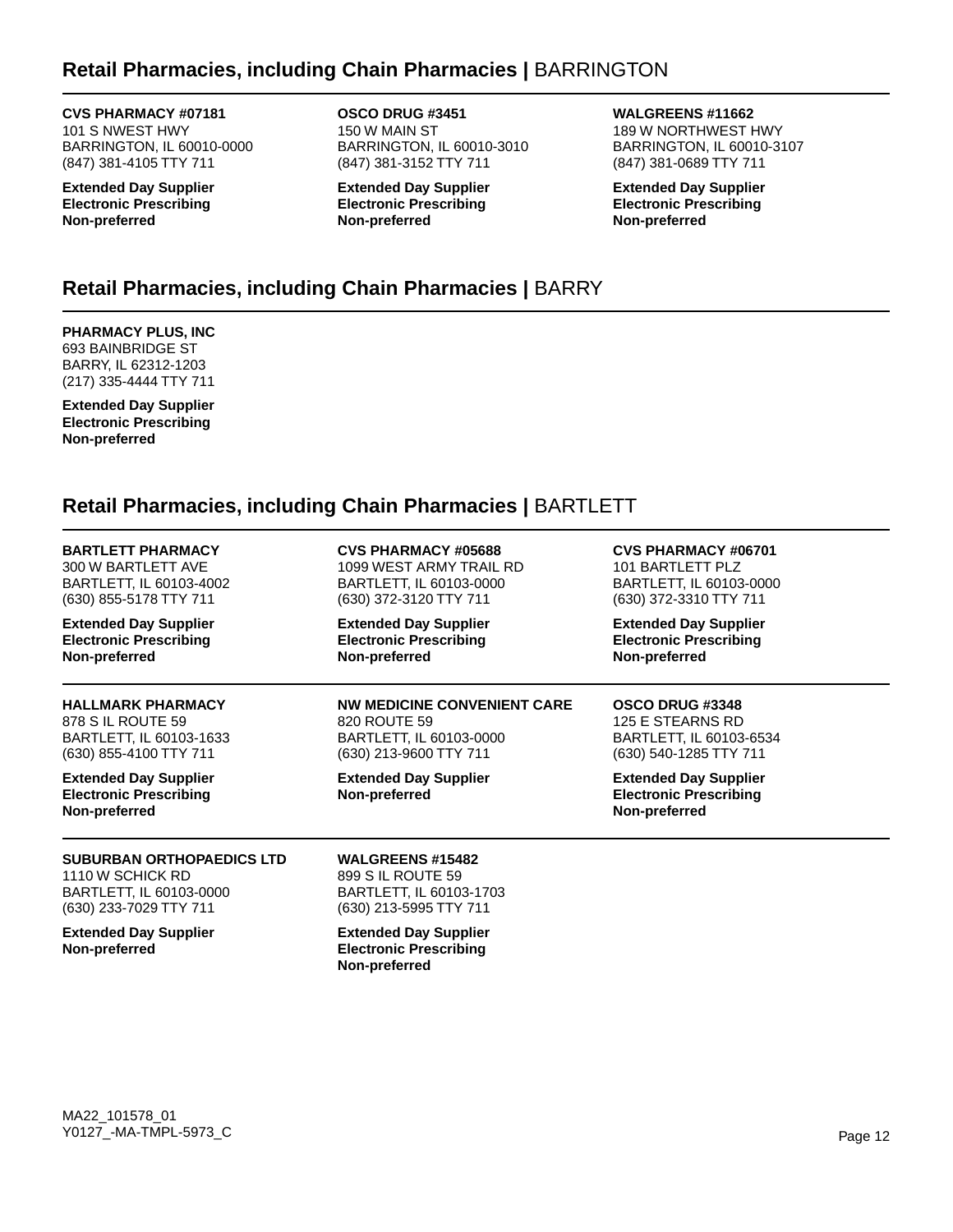### **CVS PHARMACY #06446**

1008 WEST GARFIELD STREET BARTONVILLE, IL 61607-0000 (309) 697-8122 TTY 711

**Extended Day Supplier Electronic Prescribing Non-preferred**

**KROGER PHARMACY J531** 1405 W GARFIELD AVE BARTONVILLE, IL 61607-1752 (309) 697-0589 TTY 711

**Extended Day Supplier Electronic Prescribing Non-preferred**

# **Retail Pharmacies, including Chain Pharmacies |** BATAVIA

**CVS PHARMACY #16283** 115 N RANDALL RD BATAVIA, IL 60510-0000 (630) 406-5904 TTY 711

**Extended Day Supplier Electronic Prescribing Non-preferred**

**WALGREENS #16092** 122 W WILSON ST BATAVIA, IL 60510-1945 (630) 406-9258 TTY 711

**Extended Day Supplier Electronic Prescribing Non-preferred**

**OSCO DRUG #3219** 129 S RANDALL RD BATAVIA, IL 60510-9470 (630) 879-8858 TTY 711

**Extended Day Supplier Electronic Prescribing Non-preferred**

**WALMART PHARMACY 10-5352** 801 NO RANDALL ROAD BATAVIA, IL 60510-1992 (630) 879-6812 TTY 711

**Extended Day Supplier Electronic Prescribing Non-preferred**

**WALGREENS #04561** 1918 W FABYAN PKWY BATAVIA, IL 60510-1215

(630) 482-2485 TTY 711

**Extended Day Supplier Electronic Prescribing Non-preferred**

# **Retail Pharmacies, including Chain Pharmacies |** BEACH PARK

**CVS PHARMACY #03872** 39161 SHERIDAN RD BEACH PARK, IL 60099-3279 (847) 746-6230 TTY 711

**Extended Day Supplier Electronic Prescribing Non-preferred**

**WALGREENS #02137** 39023 N GREEN BAY RD BEACH PARK, IL 60087-1978 (847) 599-2447 TTY 711

**Extended Day Supplier Electronic Prescribing Non-preferred**

# **Retail Pharmacies, including Chain Pharmacies |** BEARDSTOWN

### **MORELAND & DEVITT PHARMACY**

201 S STATE ST BEARDSTOWN, IL 62618-1219 (217) 909-4333 TTY 711

**Extended Day Supplier Electronic Prescribing Non-preferred**

**WALMART PHARMACY 10-1451** 100 LINCOLN AVE BEARDSTOWN, IL 62618-9301 (217) 323-1327 TTY 711

**Extended Day Supplier Electronic Prescribing Non-preferred**

MA22\_101578\_01 Y0127\_-MA-TMPL-5973\_C Page 13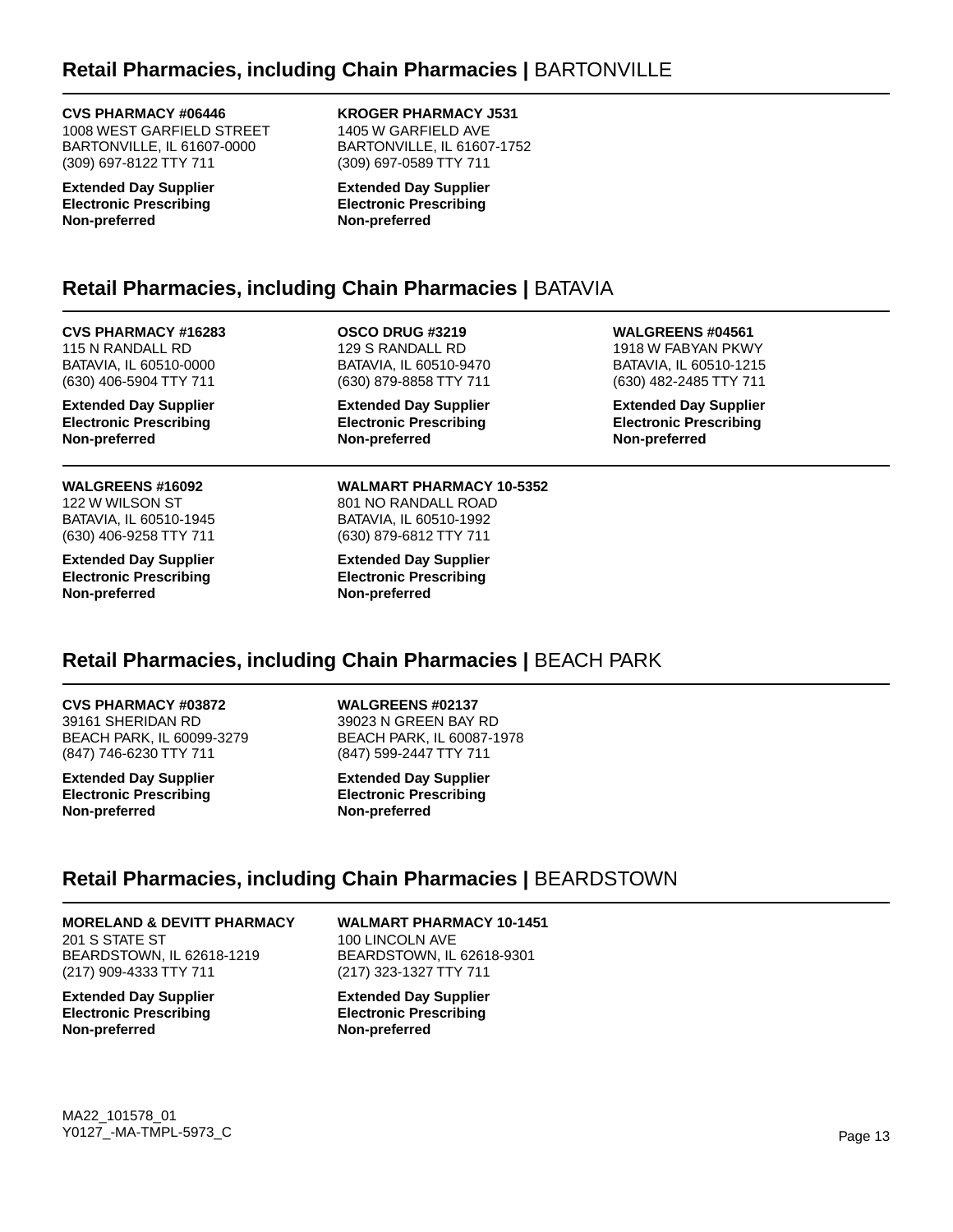**WALMART PHARMACY 10-1938** 7050 SOUTH CICERO AVENUE BEDFORD PARK, IL 60638-0000 (708) 496-0420 TTY 711

**Extended Day Supplier Electronic Prescribing Non-preferred**

# **Retail Pharmacies, including Chain Pharmacies |** BEECHER

**CVS PHARMACY #10537** 1277 DIXIE HWY BEECHER, IL 60401-0000 (708) 946-3714 TTY 711

**Extended Day Supplier Electronic Prescribing Non-preferred**

**QUIK SCRIPTS** 715 S DIXIE HWY BEECHER, IL 60401-3668 (708) 231-6343 TTY 711

**Extended Day Supplier Non-preferred**

# **Retail Pharmacies, including Chain Pharmacies |** BELLEVILLE

### **COPPER BEND PHARMACY INC**

2900 FRANK SCOTT PKWY WSTE 920- B BELLEVILLE, IL 62223-8509 (618) 234-7181 TTY 711

**Extended Day Supplier Electronic Prescribing Non-preferred**

#### **CVS PHARMACY #18009** 5720 NORTH BELT WEST BELLEVILLE, IL 62226-4661

(618) 235-8803 TTY 711 **Extended Day Supplier**

**Electronic Prescribing Non-preferred**

**GENOA HEALTHCARE, LLC** 12 N 64TH STSTE 6 BELLEVILLE, IL 62223-3809 (618) 398-5127 TTY 711

**Extended Day Supplier Electronic Prescribing Non-preferred**

**CVS PHARMACY** 4609 W MAIN STREET BELLEVILLE, IL 62226-5208 (618) 355-4851 TTY 711

**Extended Day Supplier Electronic Prescribing Non-preferred**

# **CVS PHARMACY #18048** 800 CARLYLE AVE

BELLEVILLE, IL 62221-0000 (618) 277-0419 TTY 711

**Extended Day Supplier Electronic Prescribing Non-preferred**

**HIDEG PHARMACY INC** 8601 W MAIN ST BELLEVILLE, IL 62223-0000 (618) 398-4400 TTY 711

**Extended Day Supplier Electronic Prescribing Non-preferred**

**CVS PHARMACY #17396**

5601 BELLEVILLE CROSSING ST BELLEVILLE, IL 62226-0000 (618) 310-1902 TTY 711

**Extended Day Supplier Electronic Prescribing Non-preferred**

# **EXPRESS SPECIALTY PARMACY**

1 ROYAL HEIGHTS CTR BELLEVILLE, IL 62226-5705 (618) 973-3879 TTY 711

**Extended Day Supplier Electronic Prescribing Non-preferred**

**IV CARE** 65 S 65TH STSTE 1 BELLEVILLE, IL 62223-0000 (618) 398-2720 TTY 711

**Extended Day Supplier Non-preferred**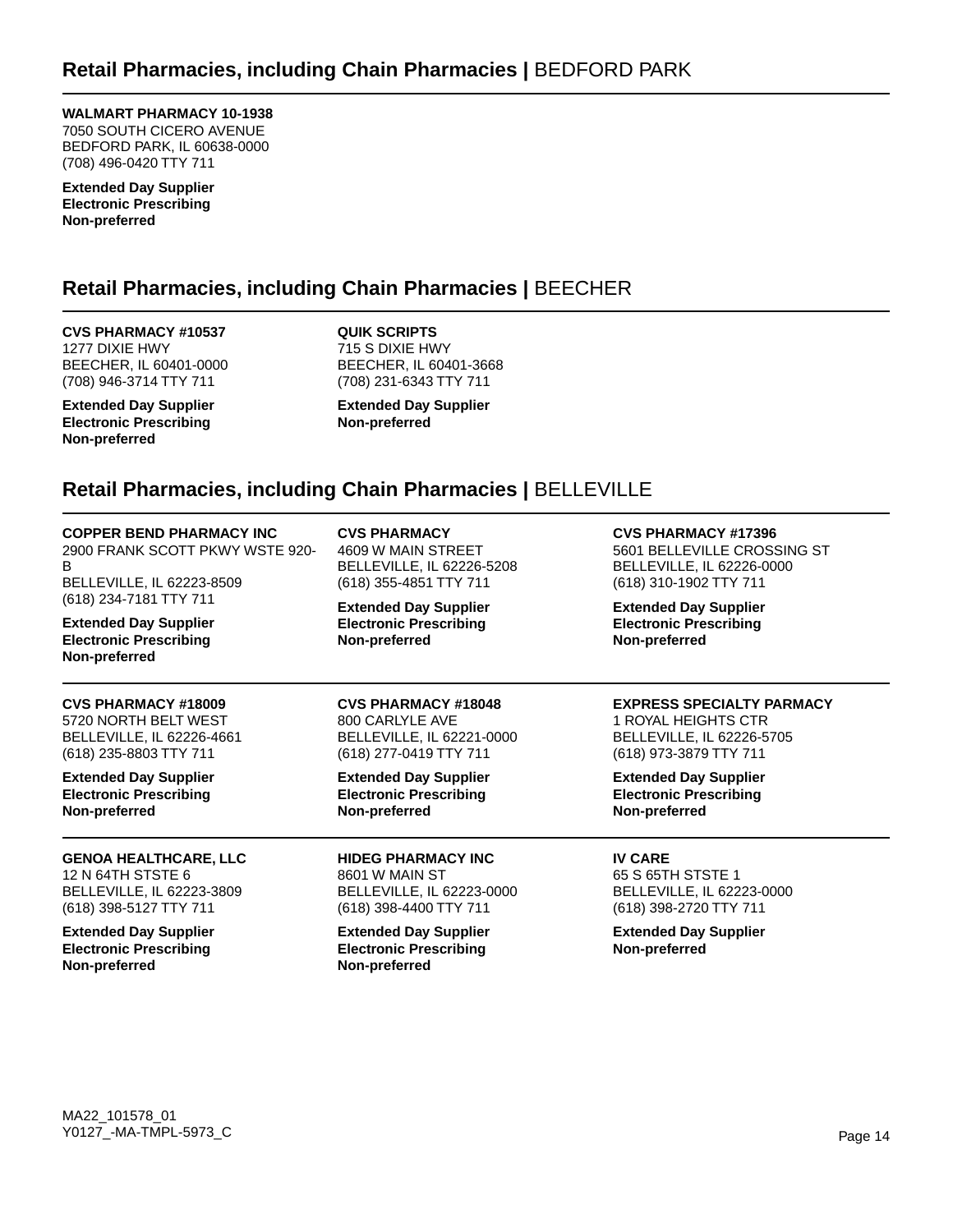#### **MEDICINE EXPRESS**

7650 MAGNA DRIVESUITE 130 BELLEVILLE, IL 62223-0000 (618) 515-4035 TTY 711

**Extended Day Supplier Electronic Prescribing Non-preferred**

# **WALGREENS #04865**

515 CARLYLE AVE BELLEVILLE, IL 62221-6223 (618) 222-1827 TTY 711

**Extended Day Supplier Electronic Prescribing Non-preferred**

#### **OMNICARE OF BELLEVILLE** 1520 MASCOUTAH AVE

BELLEVILLE, IL 62220-5900 (618) 235-2204 TTY 711

**Extended Day Supplier Electronic Prescribing Non-preferred**

**WALGREENS #12303** 5939 BELLEVILLE CROSSING STREET BELLEVILLE, IL 62226-3107 (618) 355-7913 TTY 711

**Extended Day Supplier Electronic Prescribing Non-preferred**

### **WALGREENS #04024**

5890 NORTH BELT WEST BELLEVILLE, IL 62226-4618 (618) 277-4440 TTY 711

**Extended Day Supplier Electronic Prescribing Non-preferred**

**WALMART PHARMACY 10-0201** 2608 GREEN MOUNT COMMONS DR BELLEVILLE, IL 62221-6740 (618) 277-2020 TTY 711

**Extended Day Supplier Electronic Prescribing Non-preferred**

# **Retail Pharmacies, including Chain Pharmacies |** BELLWOOD

### **WESTCHESTER PHARMACY**

4009 WARREN AVE STE. 100 BELLWOOD, IL 60104-0000 (708) 897-2424 TTY 711

**Extended Day Supplier Electronic Prescribing Non-preferred**

# **Retail Pharmacies, including Chain Pharmacies |** BELVIDERE

# **O'BRIEN & DOBBINS PHARMACY**

216 S STATE ST BELVIDERE, IL 61008-3698 (815) 544-3433 TTY 711

**Extended Day Supplier Electronic Prescribing Non-preferred**

**WALGREENS #04150** 230 W CHRYSLER DR BELVIDERE, IL 61008-6304 (815) 544-4790 TTY 711

**Extended Day Supplier Electronic Prescribing Non-preferred**

**WALMART PHARMACY 10-3597** 2101 GATEWAY CENTER DRIVE BELVIDERE, IL 61008-0000 (815) 547-5724 TTY 711

**Extended Day Supplier Electronic Prescribing Non-preferred**

# **Retail Pharmacies, including Chain Pharmacies |** BENSENVILLE

### **CVS PHARMACY #04995**

700 W IRVING PARK RD BENSENVILLE, IL 60106-0000 (630) 860-8664 TTY 711

**Extended Day Supplier Electronic Prescribing Non-preferred**

**GRAND PHARMACY** 229 W GRAND AVE STE F BENSENVILLE, IL 60106-3365 (630) 422-3162 TTY 711

**Extended Day Supplier Non-preferred**

**OSCO DRUG #3495** 1127 S YORK RD BENSENVILLE, IL 60106-3342 (630) 238-0289 TTY 711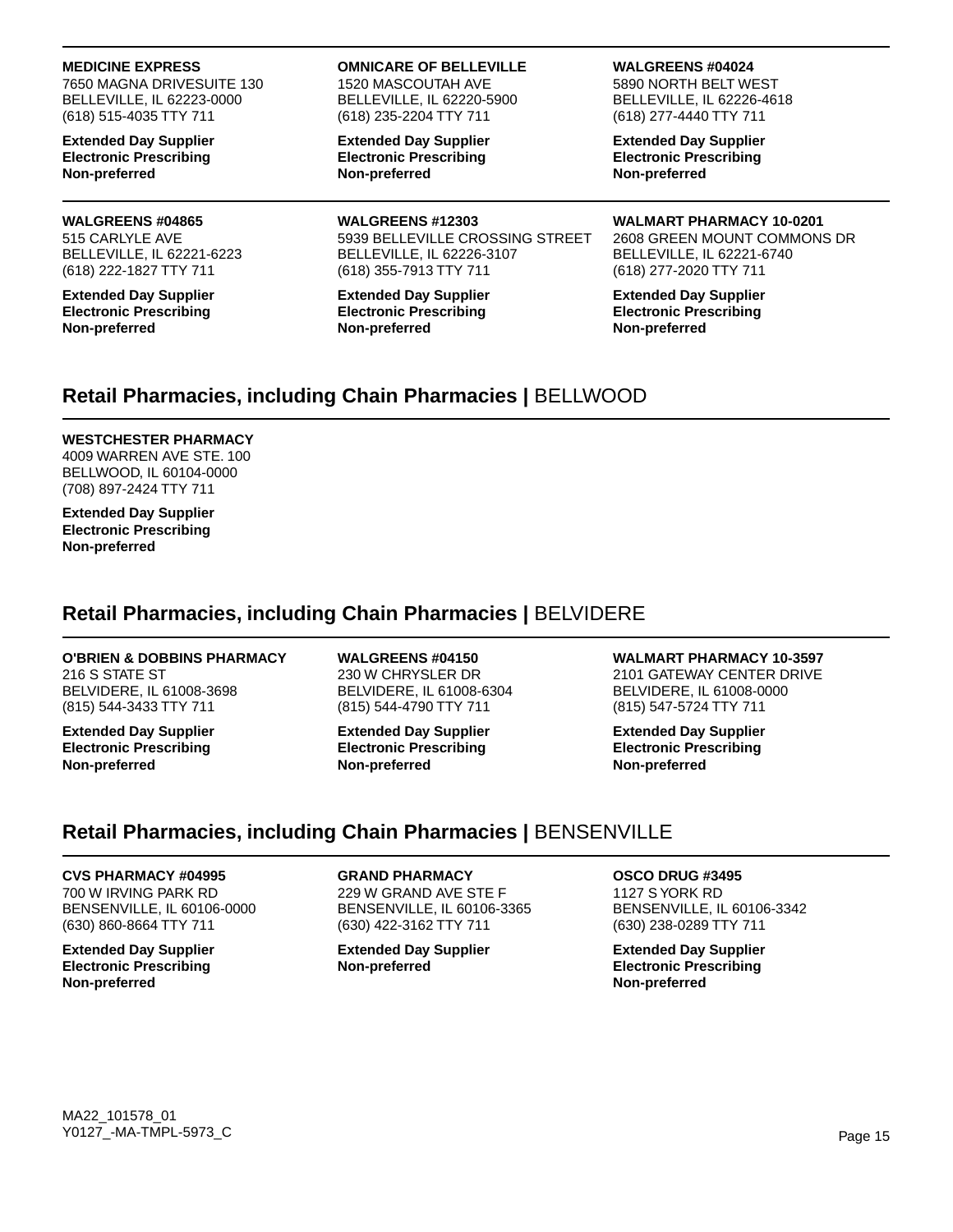### **PHARMERICA**

818 THORNDALE AVE BENSENVILLE, IL 60106-0000 (800) 514-3784 TTY 711

**Extended Day Supplier Electronic Prescribing Non-preferred**

#### **PRIME CARE PHARMACY**

420 COUNTRY CLUB DR BENSENVILLE, IL 60106-0000 (630) 354-6300 TTY 711

**Extended Day Supplier Electronic Prescribing Non-preferred**

**WALGREENS #09024** 5 W IRVING PARK RD BENSENVILLE, IL 60106-2107

**Extended Day Supplier Electronic Prescribing Non-preferred**

(630) 350-1178 TTY 711

# **Retail Pharmacies, including Chain Pharmacies |** BENTON

#### **CVS PHARMACY #06372** 705 WEST MAIN STREET BENTON, IL 62812-0000

(618) 439-6356 TTY 711 **Extended Day Supplier Electronic Prescribing**

**Non-preferred**

### **KIMMEL-CHAPLAIN PHARMACY**

315 N MAIN ST BENTON, IL 62812-1998 (618) 438-2822 TTY 711

**Extended Day Supplier Electronic Prescribing Non-preferred**

### **WALMART PHARMACY 10-0262** 919 GIACONE DRIVE

BENTON, IL 62812-0000 (618) 435-2119 TTY 711

**Extended Day Supplier Electronic Prescribing Non-preferred**

# **Retail Pharmacies, including Chain Pharmacies |** BERWYN

### **BIENESTAR PHARMACY II**

6447 W CERMAK BERWYN, IL 60402-0000 (708) 956-7786 TTY 711

**Extended Day Supplier Electronic Prescribing Non-preferred**

### **WALGREENS #11154**

7113 CERMAK RD BERWYN, IL 60402-2103 (708) 795-9030 TTY 711

**Extended Day Supplier Electronic Prescribing Non-preferred**

# **GENOA HEALTHCARE, LLC**

7000 W CERMAK RDSUITE 145 BERWYN, IL 60402-2112 (708) 393-4881 TTY 711

**Extended Day Supplier Electronic Prescribing Non-preferred**

#### **WALGREENS #05076** 6800 OGDEN AVE BERWYN, IL 60402-3643 (708) 749-9061 TTY 711

**Extended Day Supplier Electronic Prescribing Non-preferred**

**Retail Pharmacies, including Chain Pharmacies |** BETHALTO

# **CVS PHARMACY #18039**

68 N BELLWOOD RD BETHALTO, IL 62010-1794 (618) 717-7051 TTY 711

**Extended Day Supplier Electronic Prescribing Non-preferred**

### **WALGREENS #4337**

172 E MCARTHUR DR BETHALTO, IL 62010-1776 (618) 258-0822 TTY 711

**Extended Day Supplier Electronic Prescribing Non-preferred**

### **WELLCREEK PHARMACY-BETHALTO**

333 W BETHALTO DR STE B BETHALTO, IL 62010-0000 (618) 377-5356 TTY 711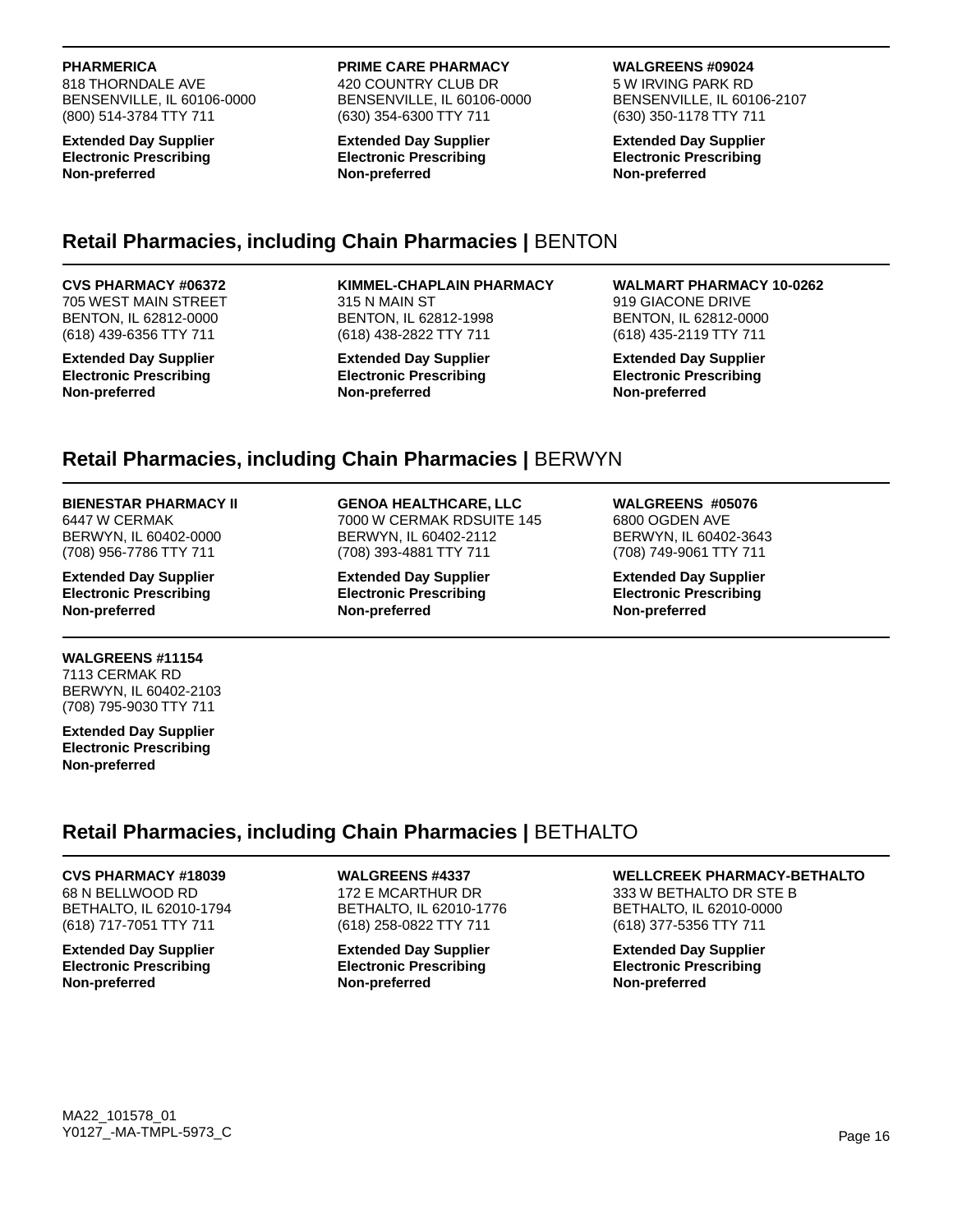# **Retail Pharmacies, including Chain Pharmacies |** BLOOMINGDALE

121 E LAKE ST

### **COSTCO PHARMACY #371**

505 W ARMY TRAIL RD BLOOMINGDALE, IL 60108-1391 (630) 351-3037 TTY 711

**Extended Day Supplier Electronic Prescribing Non-preferred**

### **MEIJER PHARMACY #198**

130 S GARY AVE BLOOMINGDALE, IL 60108-0000 (630) 351-7610 TTY 711

**Extended Day Supplier Electronic Prescribing Non-preferred**

**Extended Day Supplier Electronic Prescribing Non-preferred**

**CVS PHARMACY #08948**

(630) 351-4375 TTY 711

BLOOMINGDALE, IL 60108-1104

**NW MEDICINE CONVENIENT CARE** 235 S GARY AVE BLOOMINGDALE, IL 60108-2213 (952) 653-2525 TTY 711

**Extended Day Supplier Non-preferred**

**MARIANOS PHARMACY 8540**

144 S GARY AVE BLOOMINGDALE, IL 60108-2225 (630) 671-9138 TTY 711

**Extended Day Supplier Electronic Prescribing Non-preferred**

**RANA-REAGAN PHARMACY**

398 W ARMY TRAIL RD STE 120 BLOOMINGDALE, IL 60108-2398 (847) 610-5169 TTY 711

**Extended Day Supplier Non-preferred**

**WALGREENS #05148** 180 E LAKE ST

BLOOMINGDALE, IL 60108-1129 (630) 894-3276 TTY 711

**Extended Day Supplier Electronic Prescribing Non-preferred**

**WALGREENS #05520** 270 W LAKE ST BLOOMINGDALE, IL 60108-1038 (630) 295-8876 TTY 711

**Extended Day Supplier Electronic Prescribing Non-preferred**

**WALMART PHARMACY 10-1553** 314 WEST ARMY TRAIL ROAD BLOOMINGDALE, IL 60108-0000 (630) 893-5382 TTY 711

**Extended Day Supplier Electronic Prescribing Non-preferred**

# **Retail Pharmacies, including Chain Pharmacies |** BLOOMINGTON

### **AXLINE ADVANCED (04)**

1210 TOWANDA AVE STE 10 BLOOMINGTON, IL 61701-7415 (309) 828-6767 TTY 711

**Extended Day Supplier Non-preferred**

### **CVS PHARMACY #18077**

1701 EAST EMPIRE STREET BLOOMINGTON, IL 61701-0000 (309) 662-7004 TTY 711

**Extended Day Supplier Electronic Prescribing Non-preferred**

**AXLINE PHARMACY (05)** 1210 TOWANDA AVE STE 11 BLOOMINGTON, IL 61701-0000 (309) 828-6767 TTY 711

**Extended Day Supplier Electronic Prescribing Non-preferred**

**EASTLAND PHARMACY** 1505 EASTLAND DR BLOOMINGTON, IL 61701-3502 (309) 664-0505 TTY 711

**Extended Day Supplier Electronic Prescribing Non-preferred**

**CVS PHARMACY #07017**

1130 S. VETERANS PKWY BLOOMINGTON, IL 61704-0000 (309) 661-1839 TTY 711

**Extended Day Supplier Electronic Prescribing Non-preferred**

# **GENOA HEALTHCARE, LLC**

702 W CHESTNUT STSUITE 103 BLOOMINGTON, IL 61701-2814 (309) 807-5160 TTY 711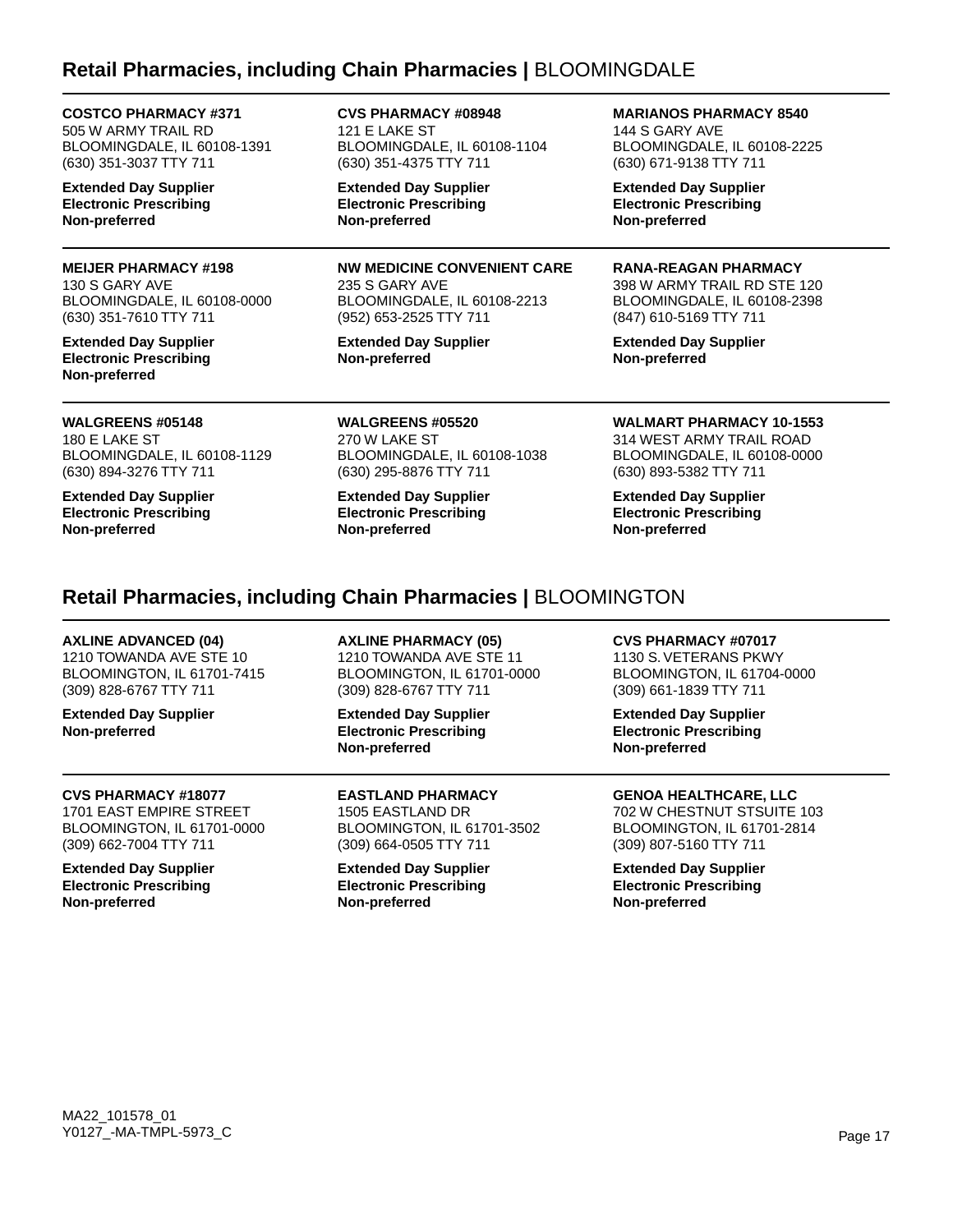#### **HY-VEE PHARMACY (1035)**

1403 N VETERANS PKWY BLOOMINGTON, IL 61704-2201 (309) 663-3052 TTY 711

**Extended Day Supplier Electronic Prescribing Non-preferred**

#### **OSCO DRUG #0116**

2201 E OAKLAND AVE BLOOMINGTON, IL 61701-5760 (309) 663-6341 TTY 711

**Extended Day Supplier Electronic Prescribing Non-preferred**

#### **WALGREENS #09983**

1408 N MAIN ST BLOOMINGTON, IL 61701-1762 (309) 827-3069 TTY 711

**Extended Day Supplier Electronic Prescribing Non-preferred**

### **WALMART PHARMACY 10-3459**

2225 WEST MARKET ST. BLOOMINGTON, IL 61701-0000 (309) 828-8626 TTY 711

**Extended Day Supplier Electronic Prescribing Non-preferred**

#### **KROGER PHARMACY J943** 2507 E OAKLAND BLOOMINGTON, IL 61701-0000 (309) 663-0423 TTY 711

**Extended Day Supplier Electronic Prescribing Non-preferred**

**OSCO DRUG #3775**

2103 N VETERANS PKWYUNIT 3 BLOOMINGTON, IL 61704-0908 (309) 664-1333 TTY 711

**Extended Day Supplier Electronic Prescribing Non-preferred**

**WALGREENS #11828** 909 S MAIN ST BLOOMINGTON, IL 61701-6720 (309) 829-1540 TTY 711

**Extended Day Supplier Electronic Prescribing Non-preferred**

### **MERLE PHARMACY NO 1 INC**

203 E LOCUST STSTE 1 BLOOMINGTON, IL 61701-3076 (309) 828-2242 TTY 711

**Extended Day Supplier Electronic Prescribing Non-preferred**

#### **WALGREENS #05188**

1525 N VETERANS PKWY BLOOMINGTON, IL 61704-0904 (309) 661-8613 TTY 711

**Extended Day Supplier Electronic Prescribing Non-preferred**

**WALGREENS #15164**

2611 E OAKLAND AVE BLOOMINGTON, IL 61701-5839 (309) 663-8344 TTY 711

**Extended Day Supplier Electronic Prescribing Non-preferred**

# **Retail Pharmacies, including Chain Pharmacies |** BLUE ISLAND

**GENOA HEALTHCARE, LLC** 3046 WEST 127TH STREET BLUE ISLAND, IL 60406-1827 (708) 377-5012 TTY 711

**Extended Day Supplier Electronic Prescribing Non-preferred**

**HIGH STREET PHARMACY** 2320 HIGH ST BLUE ISLAND, IL 60406-2492 (708) 388-0033 TTY 711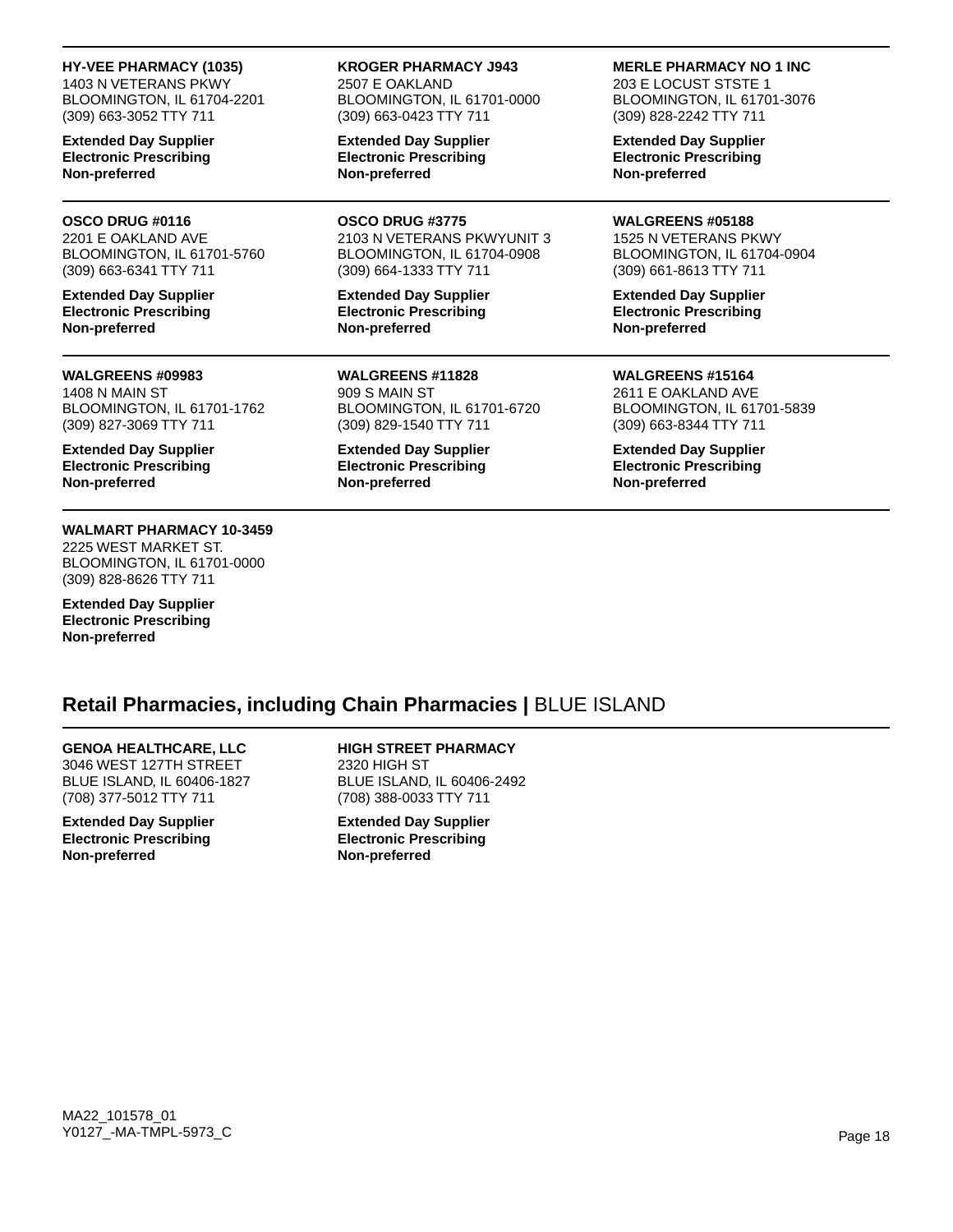# **Retail Pharmacies, including Chain Pharmacies |** BOLINGBROOK

**ADVENTIST BOLINGBROOK HOSPITAL OUTPATIENT PHARMACY** 500 REMINGTON BLVD BOLINGBROOK, IL 60440-0000 (630) 312-3970 TTY 711

**Extended Day Supplier Electronic Prescribing Non-preferred**

**CVS PHARMACY #16305** 1188 W BOUGHTON RD BOLINGBROOK, IL 60440-0000 (630) 378-1011 TTY 711

**Extended Day Supplier Electronic Prescribing Non-preferred**

**OSCO DRUG #4013** 1200 W BOUGHTON RD BOLINGBROOK, IL 60440-6568 (630) 759-1362 TTY 711

**Extended Day Supplier Electronic Prescribing Non-preferred**

### **WALGREENS #10374**

680 E BOUGHTON RD BOLINGBROOK, IL 60440-2202 (630) 783-3916 TTY 711

**Extended Day Supplier Electronic Prescribing Non-preferred**

**COSTCO PHARMACY #1088** 830 E BOUGHTON RD BOLINGBROOK, IL 60440-2355 (630) 410-0709 TTY 711

**Extended Day Supplier Electronic Prescribing Non-preferred**

### **MEIJER PHARMACY #169** 225 N WEBER ROAD

BOLINGBROOK, IL 60490-0000 (630) 679-6510 TTY 711

**Extended Day Supplier Electronic Prescribing Non-preferred**

**WALGREENS #04460** 1295 LILY CACHE LANE BOLINGBROOK, IL 60490-4500 (630) 226-5839 TTY 711

**Extended Day Supplier Electronic Prescribing Non-preferred**

**WALMART PHARMACY 10-1596** 200 SOUTH BOLINGBROOK DRIVE BOLINGBROOK, IL 60440-0000 (630) 739-4883 TTY 711

**Extended Day Supplier Electronic Prescribing Non-preferred**

**CVS PHARMACY #07168** 1725 WEST BOUGHTON RD BOLINGBROOK, IL 60490-0000 (630) 759-6320 TTY 711

**Extended Day Supplier Electronic Prescribing Non-preferred**

### **MEIJER PHARMACY #215**

755 E BOUGHTON RD BOLINGBROOK, IL 60440-0000 (630) 783-5310 TTY 711

**Extended Day Supplier Electronic Prescribing Non-preferred**

### **WALGREENS #04948**

101 LILY CACHE LN BOLINGBROOK, IL 60440-4895 (630) 759-3011 TTY 711

**Extended Day Supplier Electronic Prescribing Non-preferred**

# **Retail Pharmacies, including Chain Pharmacies |** BOURBONNAIS

# **CVS PHARMACY #16327**

1615 N STATE ROUTE 50 BOURBONNAIS, IL 60914-0000 (815) 933-1777 TTY 711

**Extended Day Supplier Electronic Prescribing Non-preferred**

**KROGER PHARMACY J-984** 633 ARMOUR RD BOURBONNAIS, IL 60914-2049 (815) 935-1653 TTY 711

**Extended Day Supplier Electronic Prescribing Non-preferred**

**OSCO DRUG #2488** 655 MAIN ST NW BOURBONNAIS, IL 60914-2303 (815) 929-0590 TTY 711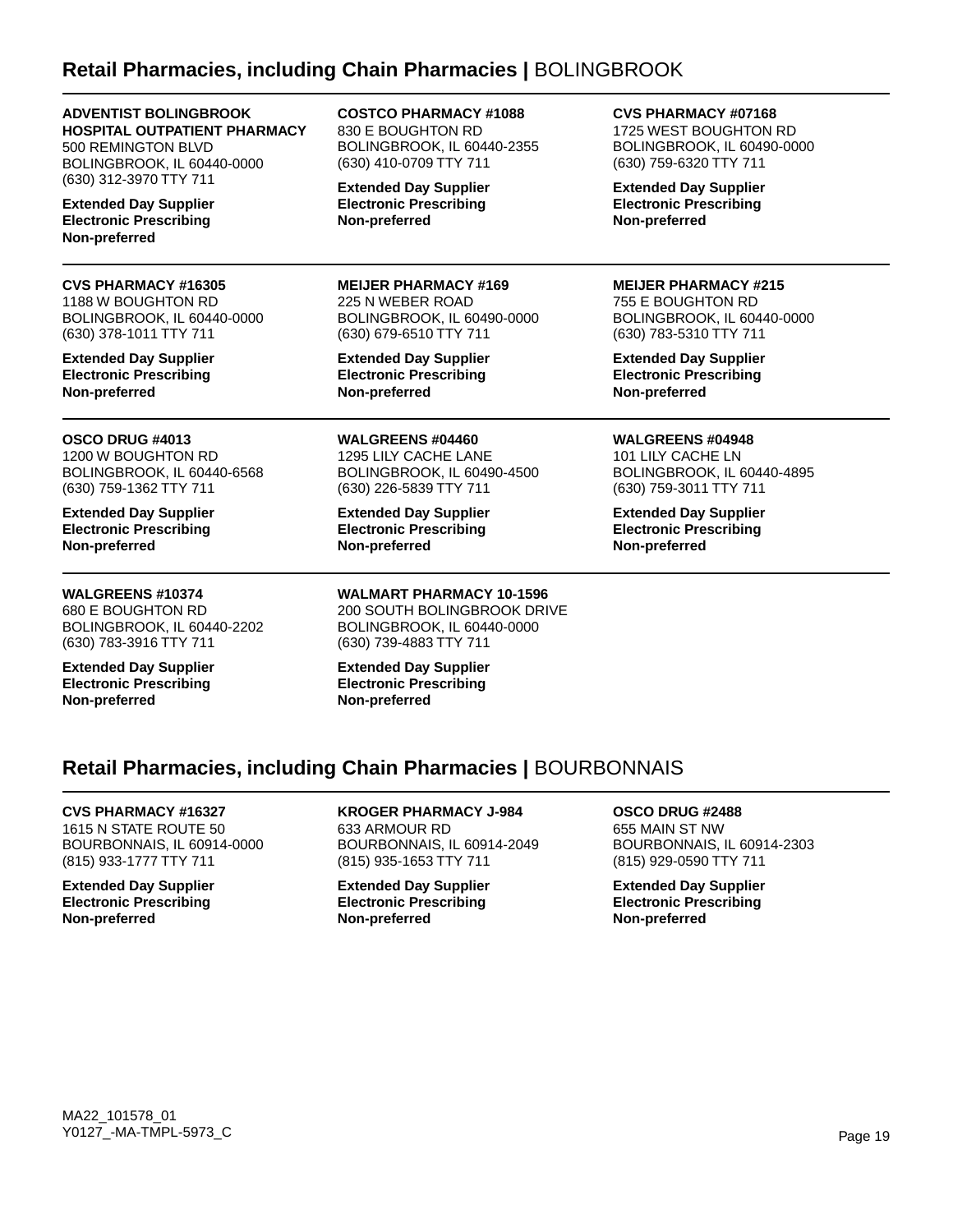#### **RIVERVIEW PHARMACY**

475 BROWN BLVDSUITE 105 BOURBONNAIS, IL 60914-0000 (815) 933-1735 TTY 711

**Extended Day Supplier Electronic Prescribing Non-preferred**

# **WALGREENS #10339**

501 N CONVENT ST BOURBONNAIS, IL 60914-1329 (815) 937-0632 TTY 711

**Extended Day Supplier Electronic Prescribing Non-preferred**

# **Retail Pharmacies, including Chain Pharmacies |** BRADLEY

### **MEIJER PHARMACY #301** 990 N KINZIE AVE BRADLEY, IL 60915-1233 (779) 301-8210 TTY 711

**Extended Day Supplier Electronic Prescribing Non-preferred**

### **WALMART PHARMACY 10-1307**

2080 NO. ST. ROUTE 50 BRADLEY, IL 60914-0000 (815) 937-5175 TTY 711

**Extended Day Supplier Electronic Prescribing Non-preferred**

# **Retail Pharmacies, including Chain Pharmacies |** BRAIDWOOD

#### **CVS PHARMACY #10553** 230 COMET DR BRAIDWOOD, IL 60408-0000 (815) 458-3444 TTY 711

**Extended Day Supplier Electronic Prescribing Non-preferred**

# **Retail Pharmacies, including Chain Pharmacies |** BREESE

# **COMPREHENSIVE CARE PHARMACY**

117 CLINTONIAN PLAZA BREESE, IL 62230-0000 (618) 526-8040 TTY 711

**Extended Day Supplier Non-preferred**

**COMPREHENSIVE CARE PHARMACY** 117 CLINTONIA PLAZA BREESE, IL 62230-1501 (618) 526-8040 TTY 711

**Extended Day Supplier Electronic Prescribing Non-preferred**

**FAMILY CARE PHARMACY** 20 N 4TH ST BREESE, IL 62230-0000 (618) 526-2800 TTY 711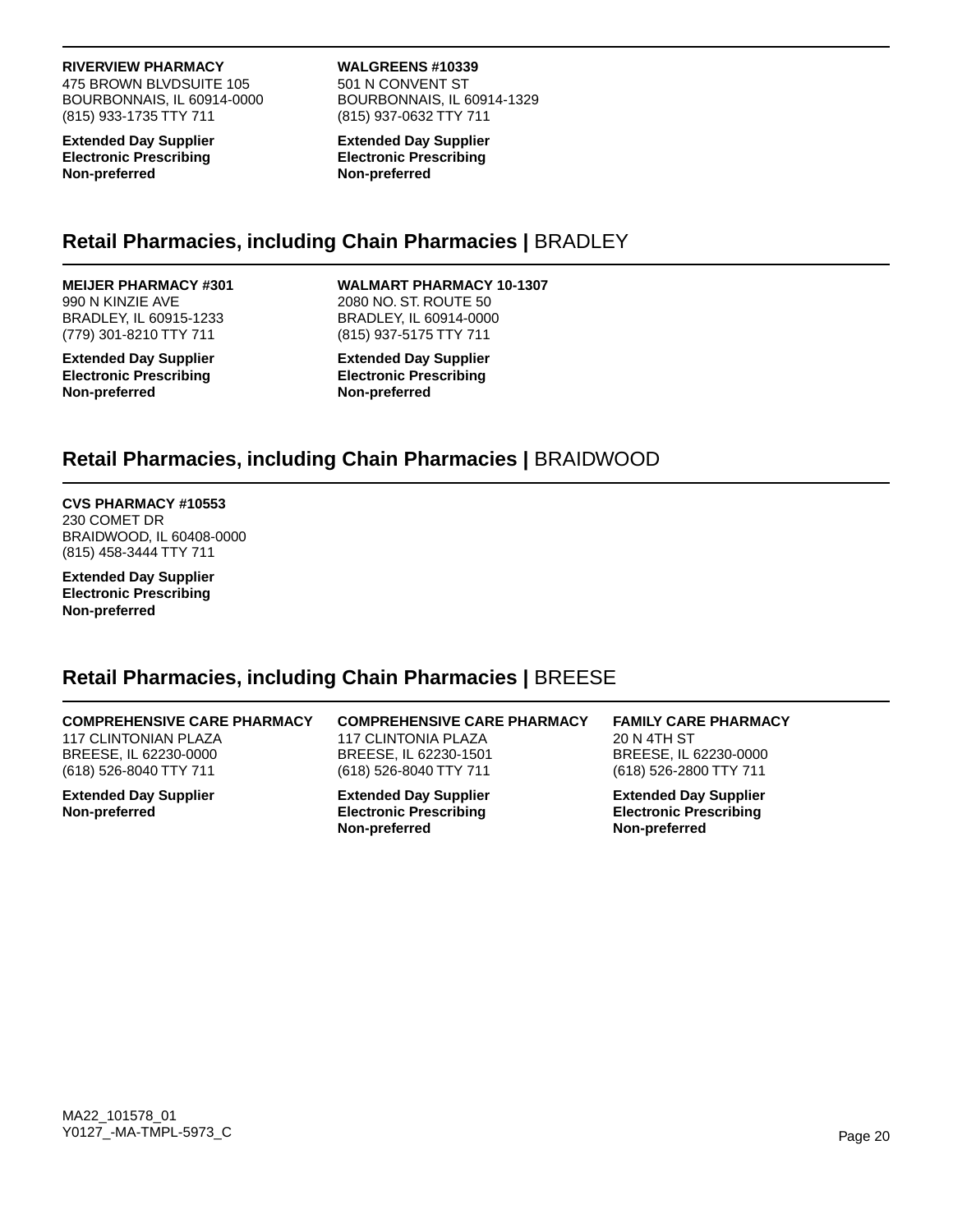# **Retail Pharmacies, including Chain Pharmacies |** BRIDGEVIEW

### **CRESCENT PHARMACY**

7261 W 87TH ST BRIDGEVIEW, IL 60455-0000 (708) 598-0505 TTY 711

**Extended Day Supplier Electronic Prescribing Non-preferred**

### **HEALTHY RX INC**

7342 W 87TH ST BRIDGEVIEW, IL 60455-0000 (708) 430-2999 TTY 711

**Extended Day Supplier Electronic Prescribing Non-preferred**

#### **CVS PHARMACY #04487** 8625 S HARLEM AVE BRIDGEVIEW, IL 60455-0000 (708) 237-3341 TTY 711

**Extended Day Supplier Electronic Prescribing Non-preferred**

# **WALGREENS #00089**

8715 S HARLEM AVE BRIDGEVIEW, IL 60455-1905 (708) 598-2511 TTY 711

**Extended Day Supplier Electronic Prescribing Non-preferred**

**GLOBAL PHARMACY** 7124 W 83RD ST STE D BRIDGEVIEW, IL 60455-0000

**Extended Day Supplier Electronic Prescribing Non-preferred**

(708) 907-3960 TTY 711

### **WALGREENS #06427**

7878 S HARLEM AVE BRIDGEVIEW, IL 60455-1532 (708) 496-7806 TTY 711

**Extended Day Supplier Electronic Prescribing Non-preferred**

# **WALMART PHARMACY 10-1779**

10260 SOUTH HARLEM AVENUE BRIDGEVIEW, IL 60455-0000 (708) 499-2388 TTY 711

**Extended Day Supplier Electronic Prescribing Non-preferred**

# **Retail Pharmacies, including Chain Pharmacies |** BRIMFIELD

### **SHERMANS PHARMACY**

91 KNOXVILLE AVE BRIMFIELD, IL 61517-9802 (309) 446-3292 TTY 711

**Extended Day Supplier Electronic Prescribing Non-preferred**

# **Retail Pharmacies, including Chain Pharmacies |** BROADVIEW

# **CVS PHARMACY #17169**

800 BROADVIEW VILLAGE SQ BROADVIEW, IL 60155-0000 (708) 731-5556 TTY 711

**Extended Day Supplier Electronic Prescribing Non-preferred**

**WALGREENS #01449**

8000 BROADVIEW VILLAGE SQUARE BROADVIEW, IL 60155-2601 (708) 410-2957 TTY 711

**Extended Day Supplier Electronic Prescribing Non-preferred**

### **WALGREENS #05149**

1600 W ROOSEVELT RD BROADVIEW, IL 60155-4024 (708) 343-5323 TTY 711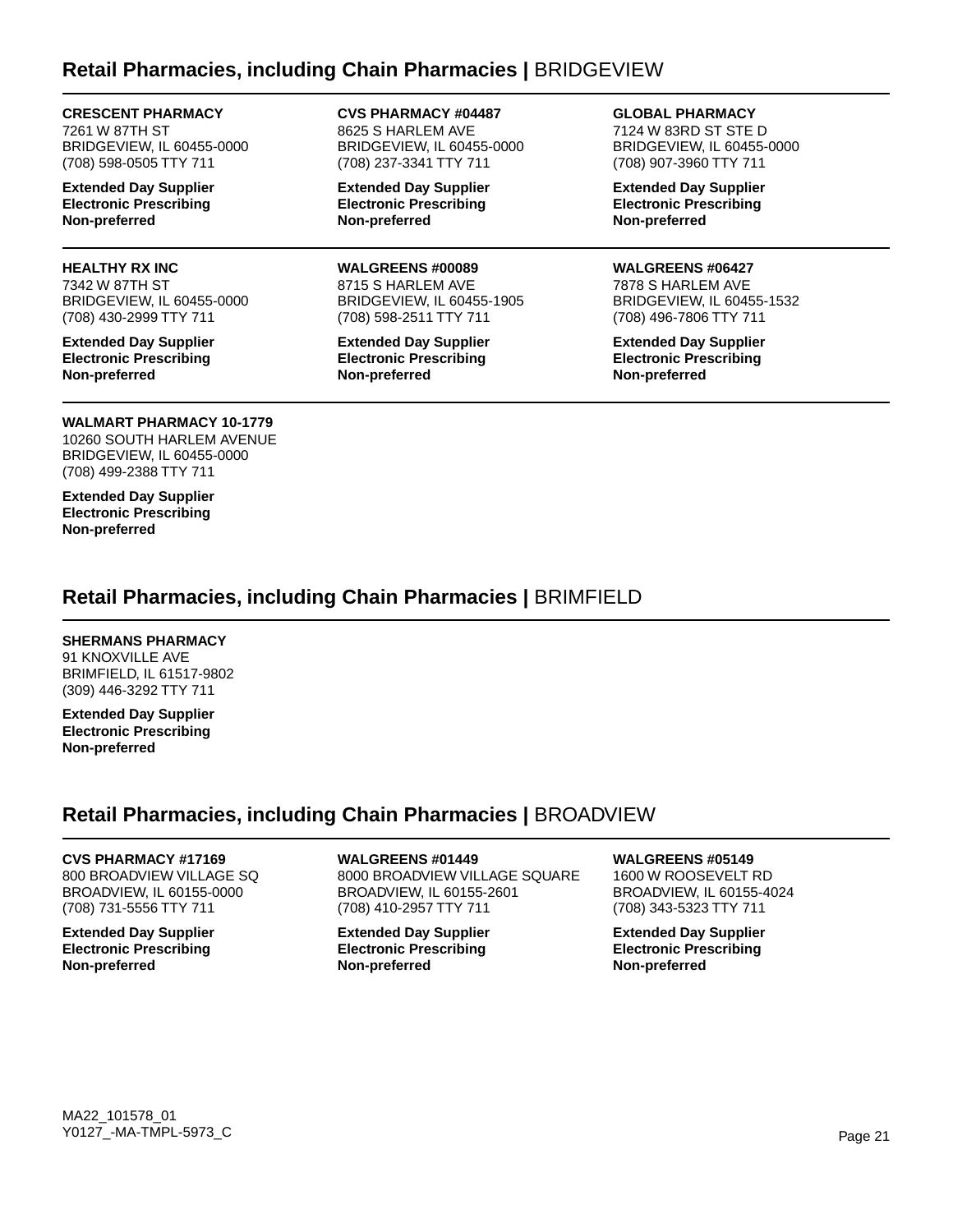### **CVS PHARMACY #05213**

8911 OGDEN AVE BROOKFIELD, IL 60513-0000 (708) 485-5175 TTY 711

**Extended Day Supplier Electronic Prescribing Non-preferred**

**CVS PHARMACY #08744** 9139 BROADWAY BROOKFIELD, IL 60513-0000 (708) 387-9982 TTY 711

**Extended Day Supplier Electronic Prescribing Non-preferred**

# **Retail Pharmacies, including Chain Pharmacies |** BUFFALO GROVE

**CVS PHARMACY #02788** 20 E DUNDEE RD BUFFALO GROVE, IL 60089-0000 (847) 459-3800 TTY 711

**Extended Day Supplier Electronic Prescribing Non-preferred**

# **OSCO DRUG #3479**

79 MCHENRY RD BUFFALO GROVE, IL 60089-2433 (847) 537-0845 TTY 711

**Extended Day Supplier Electronic Prescribing Non-preferred**

### **WALGREENS #5832**

1225 W DUNDEE RD BUFFALO GROVE, IL 60089-4009 (847) 368-1998 TTY 711

**Extended Day Supplier Electronic Prescribing Non-preferred**

#### **KEDVON PHARMACY INTEGRATIONS, INC.**

770 S BUFFALO GROVE RD BUFFALO GROVE, IL 60089-3708 (847) 947-2601 TTY 711

**Extended Day Supplier Electronic Prescribing Non-preferred**

### **WALGREENS #04067**

15 N BUFFALO GROVE RD BUFFALO GROVE, IL 60089-1701 (847) 520-7220 TTY 711

**Extended Day Supplier Electronic Prescribing Non-preferred**

**MARIANO'S PHARMACY 8521** 450 W HALF DAY RD BUFFALO GROVE, IL 60089-6555 (847) 634-1130 TTY 711

**Extended Day Supplier Electronic Prescribing Non-preferred**

### **WALGREENS #04988**

1701 N BUFFALO GROVE RD BUFFALO GROVE, IL 60089-6888 (847) 955-9361 TTY 711

**Extended Day Supplier Electronic Prescribing Non-preferred**

**Retail Pharmacies, including Chain Pharmacies |** BUNKER HILL

# **MICHELLE'S PHARMACY, INC**

809 S FRANKLIN ST BUNKER HILL, IL 62014-1480 (618) 585-1293 TTY 711

**Extended Day Supplier Electronic Prescribing Non-preferred**

MA22\_101578\_01 Y0127\_-MA-TMPL-5973\_C Page 22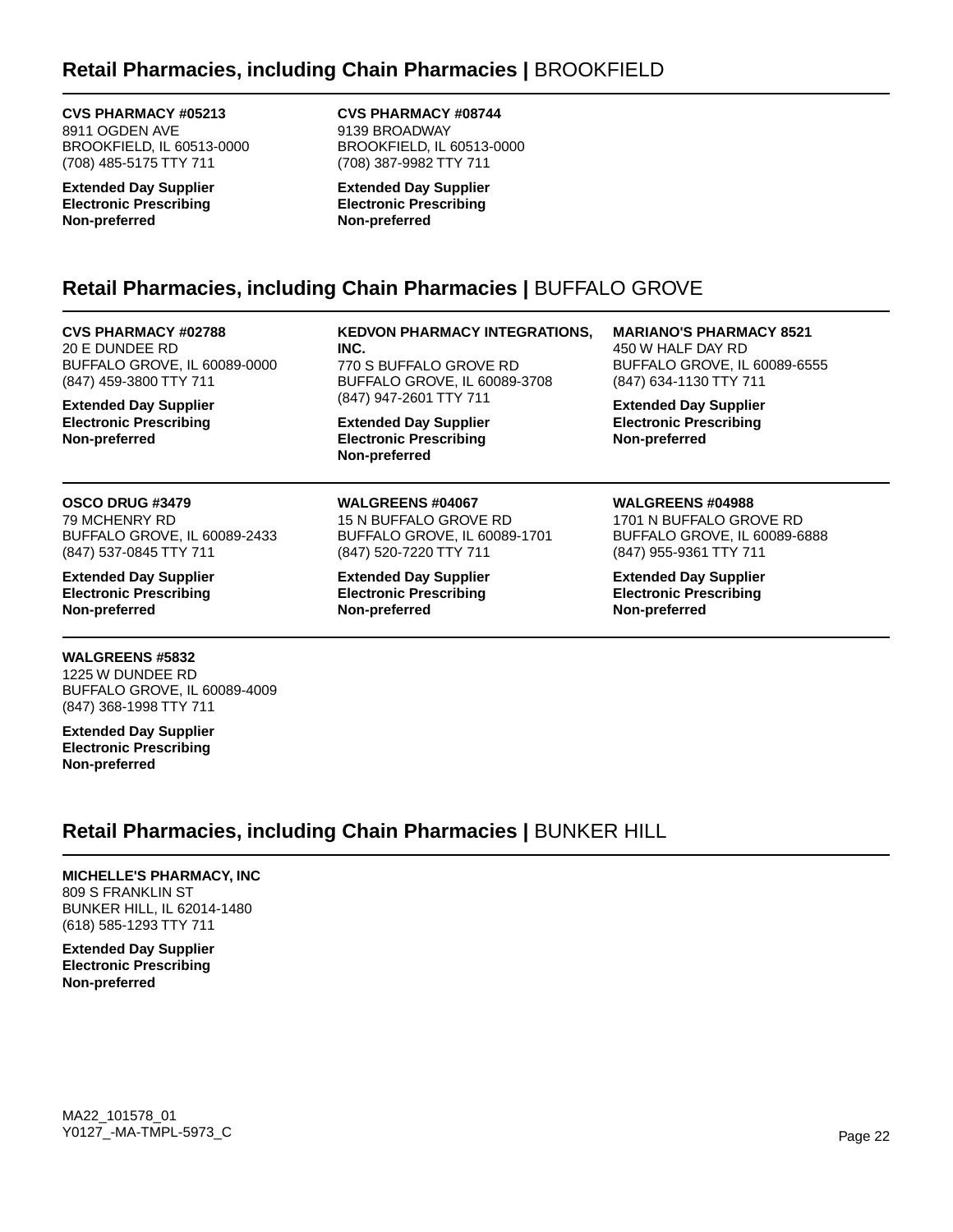# **Retail Pharmacies, including Chain Pharmacies |** BURBANK

**OSCO DRUG #4060** 7910 S CICERO AVE BURBANK, IL 60459-1507 (708) 423-2098 TTY 711

**Extended Day Supplier Electronic Prescribing Non-preferred**

**WALGREENS #15080** 5555 W 79TH ST BURBANK, IL 60459-1301 (708) 499-3755 TTY 711

**Extended Day Supplier Electronic Prescribing Non-preferred**

# **Retail Pharmacies, including Chain Pharmacies |** BURR RIDGE

### **METRO INFECTIOUS DISEASE**

**CONSULTANTS PHARMACY** 901 MCCLINTOCK DRSTE 104 BURR RIDGE, IL 60527-0000 (630) 986-4580 TTY 711

**Extended Day Supplier Electronic Prescribing Non-preferred**

**PHARMSCRIPT OF IL LLC** 281 SHORE DRIVE UNITS C & D BURR RIDGE, IL 60527-0000 (908) 389-1818 TTY 711

**Extended Day Supplier Electronic Prescribing Non-preferred**

# **Retail Pharmacies, including Chain Pharmacies |** BUSHNELL

**AXLINE PHARMACY (08)** 401 W MAIN ST BUSHNELL, IL 61422-1353 (309) 772-3155 TTY 711

**Extended Day Supplier Electronic Prescribing Non-preferred**

# **Retail Pharmacies, including Chain Pharmacies |** BYRON

**FELKERS SNYDER PHARMACY** 100 W BLACKHAWK DR BYRON, IL 61010-0474 (815) 234-5466 TTY 711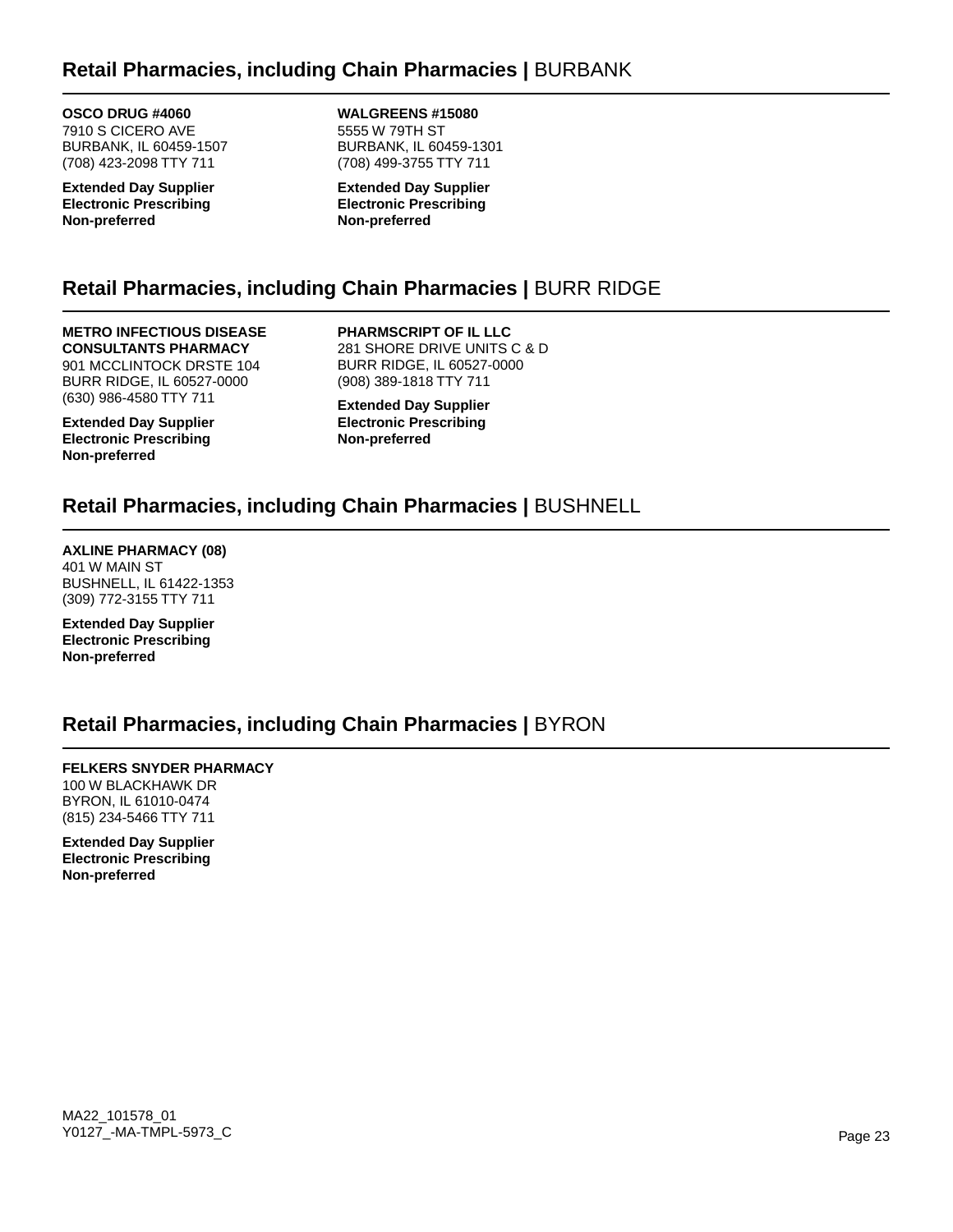### **CVS PHARMACY #18033**

1615 CAMP JACKSON RD CAHOKIA, IL 62206-0000 (618) 332-0676 TTY 711

**Extended Day Supplier Electronic Prescribing Non-preferred**

### **WALGREENS #03136** 1201 CAMP JACKSON RD CAHOKIA, IL 62206-2231 (618) 332-2904 TTY 711

**Extended Day Supplier Electronic Prescribing Non-preferred**

# **WALMART PHARMACY 10-0747**

1511 CAMP JACKSON ROAD CAHOKIA, IL 62206-0000 (618) 332-1133 TTY 711

**Extended Day Supplier Electronic Prescribing Non-preferred**

# **Retail Pharmacies, including Chain Pharmacies |** CALUMET CITY

**CVS PHARMACY #05769** 470 S TORRANCE AVE CALUMET CITY, IL 60409-0000 (708) 832-2943 TTY 711

**Extended Day Supplier Electronic Prescribing Non-preferred**

**WALGREENS #06564** 522 TORRENCE AVE CALUMET CITY, IL 60409-3216 (708) 868-5669 TTY 711

**Extended Day Supplier Electronic Prescribing Non-preferred**

**SAM'S PHARMACY 10-6489** 603 RIVER OAKS W CALUMET CITY, IL 60409-5408 (708) 832-2684 TTY 711

**Extended Day Supplier Electronic Prescribing Non-preferred**

**VICTORY PHARMACY** 1837 RIVER OAKS DR CALUMET CITY, IL 60409-5071 (708) 801-9626 TTY 711

**Extended Day Supplier Non-preferred**

# **Retail Pharmacies, including Chain Pharmacies |** CALUMET PARK

**WALGREENS #10485** 12854 S ASHLAND AVE CALUMET PARK, IL 60827-6308 (708) 239-1136 TTY 711

**Extended Day Supplier Electronic Prescribing Non-preferred**

# **Retail Pharmacies, including Chain Pharmacies |** CANTON

**CVS PHARMACY #06444**

1773 E CHESTNUT STREET CANTON, IL 61520-0000 (309) 647-1321 TTY 711

**Extended Day Supplier Electronic Prescribing Non-preferred**

**GRAHAM HOSPITAL ASSOCIATION PHARMACY** 210 W WALNUT ST CANTON, IL 61520-2497 (309) 647-5240 TTY 711

**Extended Day Supplier Electronic Prescribing Non-preferred**

**HY-VEE PHARMACY (1047)** 825 N MAIN ST CANTON, IL 61520-1272 (309) 785-5029 TTY 711

**Extended Day Supplier Electronic Prescribing Non-preferred**

MA22\_101578\_01 Y0127\_-MA-TMPL-5973\_C Page 24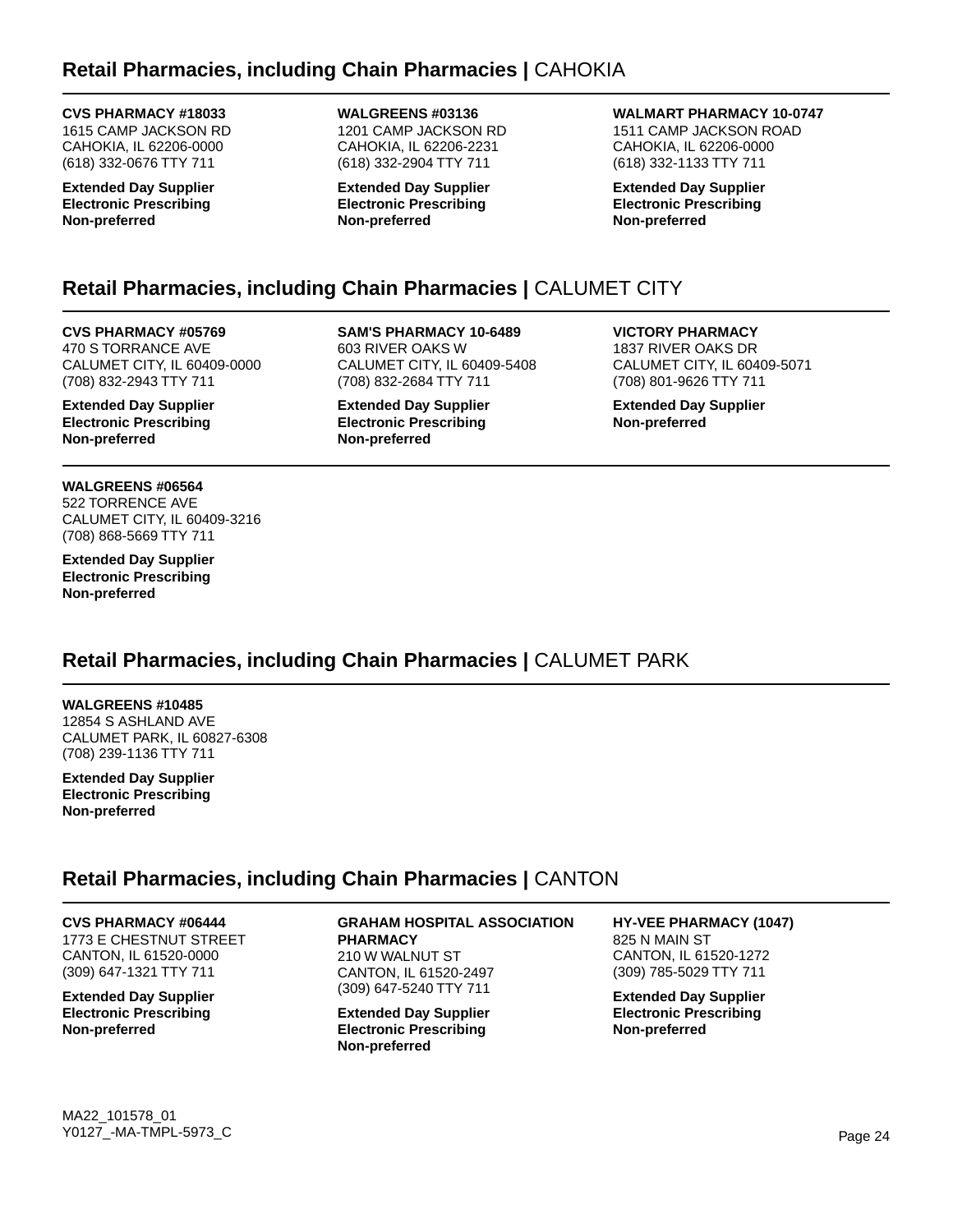### **WALGREENS #09920**

555 N MAIN ST CANTON, IL 61520-1829 (309) 647-7610 TTY 711

**Extended Day Supplier Electronic Prescribing Non-preferred**

### **WALMART PHARMACY 10-1713**

2071 NORTH MAIN STREET CANTON, IL 61520-0000 (309) 647-8100 TTY 711

#### **Extended Day Supplier Electronic Prescribing Non-preferred**

# **Retail Pharmacies, including Chain Pharmacies |** CARBONDALE

### **CVS PHARMACY #06390**

2431 W MAIN STREET CARBONDALE, IL 62901-0000 (618) 457-0491 TTY 711

**Extended Day Supplier Electronic Prescribing Non-preferred**

**KROGER PHARMACY L714** 501 N GIANT CITY ROAD CARBONDALE, IL 62902-6417 (618) 549-9743 TTY 711

**Extended Day Supplier Electronic Prescribing Non-preferred**

**WALGREENS #13004** 1600 W MAIN ST CARBONDALE, IL 62901-2120 (618) 457-8397 TTY 711

**Extended Day Supplier Electronic Prescribing Non-preferred**

### **CVS PHARMACY #18085**

915 WEST MAIN ST CARBONDALE, IL 62901-0000 (618) 351-0710 TTY 711

**Extended Day Supplier Electronic Prescribing Non-preferred**

**UNITED RX, LLC** 1120 W. MAIN STREET CARBONDALE, IL 62901-1929 (708) 449-7600 TTY 711

**Extended Day Supplier Electronic Prescribing Non-preferred**

**WALMART PHARMACY 10-0196** 1450 EAST MAIN CARBONDALE, IL 62901-0000 (618) 549-0709 TTY 711

**Extended Day Supplier Electronic Prescribing Non-preferred**

**FAMILY DRUG** 2300 W MAIN ST

CARBONDALE, IL 62901-1036 (618) 529-5351 TTY 711

**Extended Day Supplier Electronic Prescribing Non-preferred**

### **WALGREENS #04219** 206 S WALL ST

CARBONDALE, IL 62901-3023 (618) 457-4104 TTY 711

**Extended Day Supplier Electronic Prescribing Non-preferred**

# **Retail Pharmacies, including Chain Pharmacies |** CARLINVILLE

# **MICHELLE'S PHARMACY**

274 N BROAD ST CARLINVILLE, IL 62626-1371 (217) 854-4022 TTY 711

**Extended Day Supplier Non-preferred**

**MICHELLES PHARMACY INC** 274 N BROAD CARLINVILLE, IL 62626-1753 (217) 854-4022 TTY 711

**Extended Day Supplier Electronic Prescribing Non-preferred**

### **SULLIVANS DRUGS OF CARLINVILLE** 920 W MAIN ST

CARLINVILLE, IL 62626-0000 (217) 854-6121 TTY 711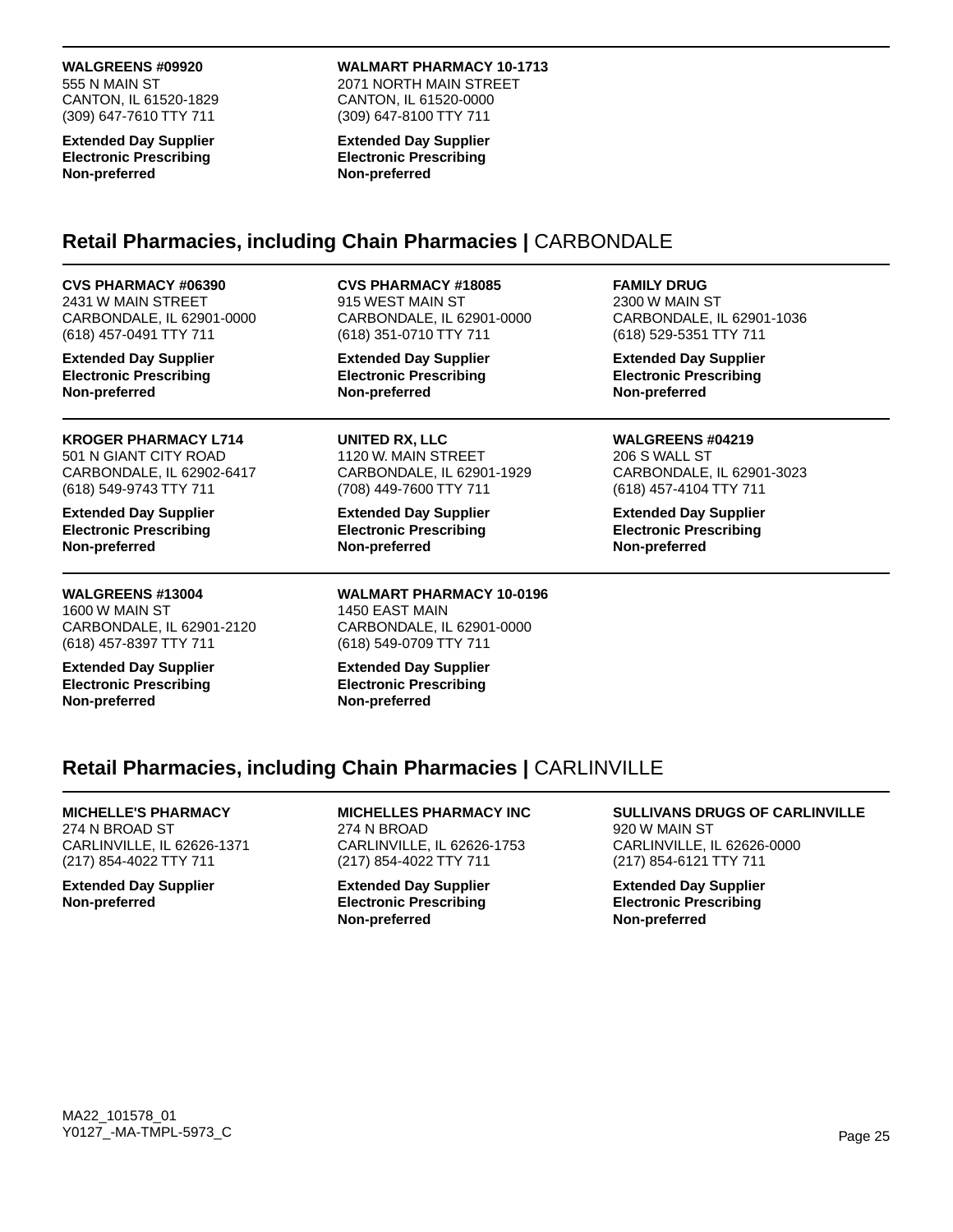**WALMART PHARMACY 10-0334** 18600 SHIPMAN RD CARLINVILLE, IL 62626-9223 (217) 854-2660 TTY 711

**Extended Day Supplier Electronic Prescribing Non-preferred**

# **Retail Pharmacies, including Chain Pharmacies |** CARLYLE

### **CVS PHARMACY #06929**

1171 FRANKLIN ST CARLYLE, IL 62231-0000 (618) 594-2405 TTY 711

**Extended Day Supplier Electronic Prescribing Non-preferred**

# **WALMART PHARMACY 10-0436**

2591 12TH ST CARLYLE, IL 62231-6499 (618) 594-3658 TTY 711

**Extended Day Supplier Electronic Prescribing Non-preferred**

# **Retail Pharmacies, including Chain Pharmacies |** CARMI

### **CVS PHARMACY #06886**

1101 W MAIN STREET CARMI, IL 62821-0000 (618) 382-5643 TTY 711

**Extended Day Supplier Electronic Prescribing Non-preferred**

### **PLUM STREET PHARMACY**

311 PLUM STREET CARMI, IL 62821-0000 (618) 382-8400 TTY 711

**Extended Day Supplier Electronic Prescribing Non-preferred**

#### **WALMART PHARMACY 10-0833** 1344 IL HIGHWAY 1 CARMI, IL 62821-0000 (618) 382-5838 TTY 711

**Extended Day Supplier Electronic Prescribing Non-preferred**

**Non-preferred**

# **Retail Pharmacies, including Chain Pharmacies |** CAROL STREAM

**Non-preferred**

| AFFINITY PHARMACY CARE LLC                    | <b>B &amp; H PHARMACY</b>                                                      | C S FAMILY PHARMACY INC                                                        |
|-----------------------------------------------|--------------------------------------------------------------------------------|--------------------------------------------------------------------------------|
| 135 E. ST CHARLES ROADSUITE D                 | 602 E NORTH AVE                                                                | 942 ARMY TRAIL ROAD                                                            |
| CAROL STREAM. IL 60188-0000                   | CAROL STREAM. IL 60188-2127                                                    | CAROL STREAM. IL 60188-0000                                                    |
| (630) 716-3300 TTY 711                        | (630) 230-6588 TTY 711                                                         | (630) 213-0800 TTY 711                                                         |
| <b>Extended Day Supplier</b><br>Non-preferred | <b>Extended Day Supplier</b><br><b>Electronic Prescribing</b><br>Non-preferred | <b>Extended Day Supplier</b><br><b>Electronic Prescribing</b><br>Non-preferred |
| <b>C S FAMILY PHARMACY LTC</b>                | <b>CVS PHARMACY #05797</b>                                                     | OSCO DRUG #2346                                                                |
| 942 W ARMY TRAIL RD                           | 26W212 GENEVA RD                                                               | 760 ARMY TRAIL RD                                                              |
| CAROL STREAM, IL 60188-9068                   | CAROL STREAM, IL 60188-0000                                                    | CAROL STREAM, IL 60188-9297                                                    |
| (630) 213-0800 TTY 711                        | (630) 510-1065 TTY 711                                                         | (630) 289-3777 TTY 711                                                         |
| <b>Extended Day Supplier</b>                  | <b>Extended Day Supplier</b>                                                   | <b>Extended Day Supplier</b>                                                   |
| Non-preferred                                 | <b>Electronic Prescribing</b>                                                  | <b>Electronic Prescribing</b>                                                  |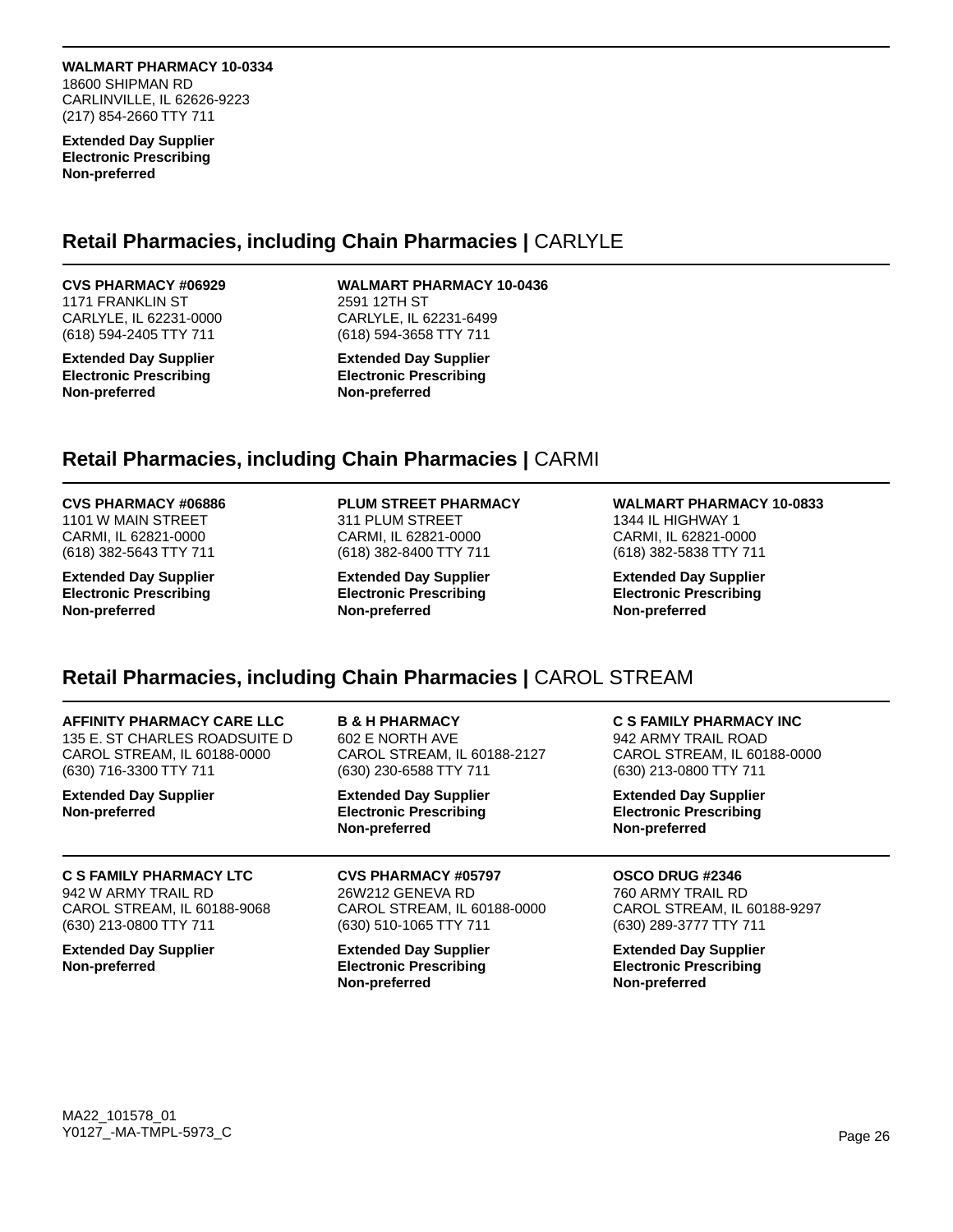**WALGREENS #03993** 540 N SCHMALE RD CAROL STREAM, IL 60188-1867 (630) 933-9558 TTY 711

**Extended Day Supplier Electronic Prescribing Non-preferred**

# **Retail Pharmacies, including Chain Pharmacies |** CARPENTERSVILLE

**WALGREENS #04502** 399 LAKE MARIAN RD CARPENTERSVILLE, IL 60110-2096 (847) 428-7704 TTY 711

**Extended Day Supplier Electronic Prescribing Non-preferred**

**WALGREENS #06764**

2155 RANDALL RD CARPENTERSVILLE, IL 60110-3345 (847) 428-2773 TTY 711

**Extended Day Supplier Electronic Prescribing Non-preferred**

# **Retail Pharmacies, including Chain Pharmacies |** CARROLLTON

**PHARMACY PLUS INC** 508 W N MAIN ST CARROLLTON, IL 62016-0000 (217) 942-3427 TTY 711

**Extended Day Supplier Electronic Prescribing Non-preferred**

# **Retail Pharmacies, including Chain Pharmacies |** CARTERVILLE

**FAMILY DRUG** 1205 S DIVISION CARTERVILLE, IL 62918-0000 (618) 985-2441 TTY 711

**Extended Day Supplier Electronic Prescribing Non-preferred**

MA22\_101578\_01 Y0127\_-MA-TMPL-5973\_C Page 27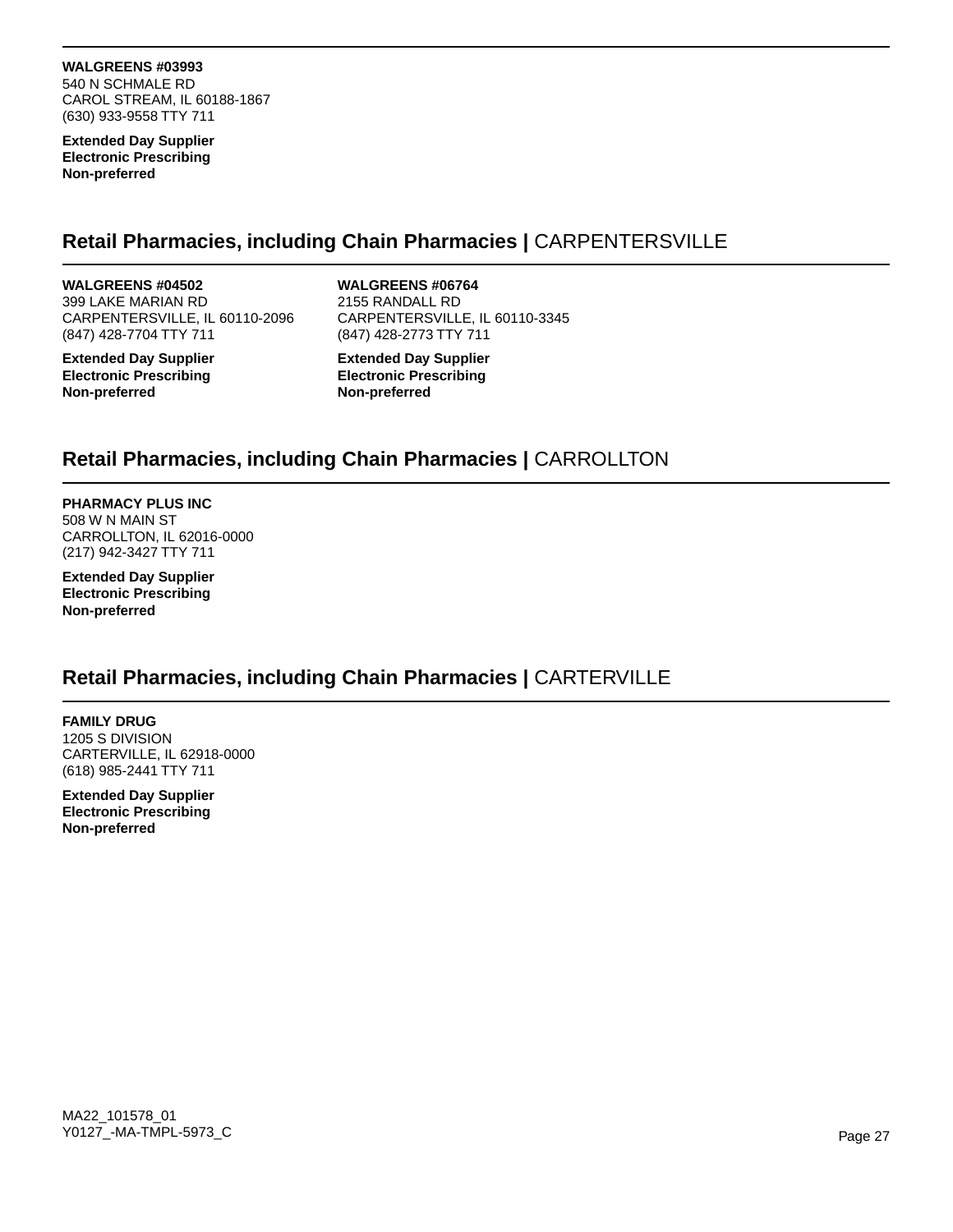# **Retail Pharmacies, including Chain Pharmacies |** CARTHAGE

**WEAR DRUG** 408 WALNUT STSTE B CARTHAGE, IL 62321-0000 (217) 357-9327 TTY 711

**Extended Day Supplier Electronic Prescribing Non-preferred**

**WEAR LTC** 527 N MADISON ST STE B CARTHAGE, IL 62321-1356 (217) 357-1210 TTY 711

**Extended Day Supplier Non-preferred**

# **Retail Pharmacies, including Chain Pharmacies |** CARY

# **CVS PHARMACY #05619**

25 NORTHWEST HWY. CARY, IL 60013-0000 (847) 516-7020 TTY 711

**Extended Day Supplier Electronic Prescribing Non-preferred**

**OSCO DRUG #3496** 696 NORTHWEST HWY CARY, IL 60013-2073 (847) 639-3652 TTY 711

**Extended Day Supplier Electronic Prescribing Non-preferred**

**WALGREENS #04040** 500 NORTHWEST HWY

CARY, IL 60013-2995 (847) 516-3806 TTY 711

**Extended Day Supplier Electronic Prescribing Non-preferred**

# **Retail Pharmacies, including Chain Pharmacies |** CASEY

# **THE PHARMACIE SHOPPE**

202 W EDGAR AVE CASEY, IL 62420-0000 (217) 932-4004 TTY 711

**Extended Day Supplier Electronic Prescribing Non-preferred**

# **Retail Pharmacies, including Chain Pharmacies |** CENTRALIA

### **BANDY'S PHARMACY II**

817 E MCCORD CENTRALIA, IL 62801-3263 (618) 533-3300 TTY 711

**Extended Day Supplier Electronic Prescribing Non-preferred**

**BYRD WATSON DRUG #2** 1071 W BROADWAY CENTRALIA, IL 62801-5309 (618) 532-2200 TTY 711

**Extended Day Supplier Electronic Prescribing Non-preferred**

**CVS PHARMACY #06921** 225 N POPLAR STREET CENTRALIA, IL 62801-0000 (618) 532-4158 TTY 711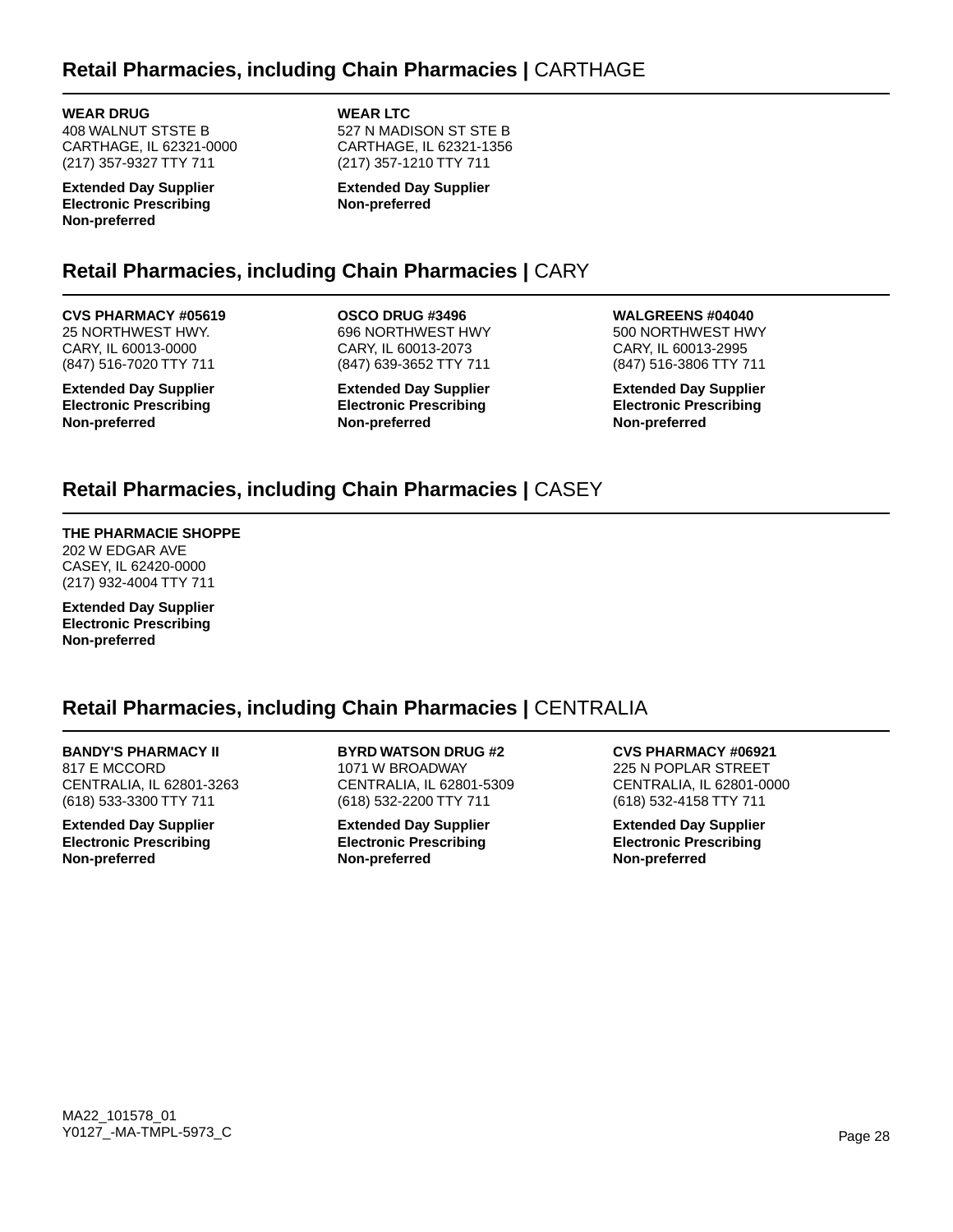**CVS PHARMACY #18091**

1129 W BROADWAY CENTRALIA, IL 62801-5353 (618) 532-4993 TTY 711

**Extended Day Supplier Electronic Prescribing Non-preferred**

### **WARREN G MURRAY DEVELOPMENTAL CENTER** 1535 W MCCORD CENTRALIA, IL 62801-0000 (618) 532-1811 TTY 711

**Extended Day Supplier Non-preferred**

### **WALGREENS #07236** 225 N ELM ST CENTRALIA, IL 62801-3248 (618) 533-5395 TTY 711

**Extended Day Supplier Electronic Prescribing Non-preferred**

### **WALMART PHARMACY 10-1395**

1212 W MCCORD ST CENTRALIA, IL 62801-5648 (618) 533-1728 TTY 711

**Extended Day Supplier Electronic Prescribing Non-preferred**

# **Retail Pharmacies, including Chain Pharmacies |** CERRO GORDO

# **SAV MOR PHARMACY**

407 S JACKSON ST CERRO GORDO, IL 61818-4360 (217) 763-6131 TTY 711

**Extended Day Supplier Electronic Prescribing Non-preferred**

# **Retail Pharmacies, including Chain Pharmacies |** CHAMPAIGN

### **CORAM CVS/SPECIALTY INFUSION SERVICES**

2022 GLENN PARK DRIVE CHAMPAIGN, IL 61821-0000 (800) 782-5381 TTY 711

**Extended Day Supplier Electronic Prescribing Non-preferred**

**CVS PHARMACY #08683** 107 W GREEN ST CHAMPAIGN, IL 61820-0000 (217) 355-8123 TTY 711

**Extended Day Supplier Electronic Prescribing Non-preferred**

**COSTCO PHARMACY #1384** 2002 N NEIL ST CHAMPAIGN, IL 61820-7804 (217) 600-6548 TTY 711

**Extended Day Supplier Non-preferred**

**CVS PHARMACY #08686** 243 S MATTIS CHAMPAIGN, IL 61821-0000 (217) 352-9665 TTY 711

**Extended Day Supplier Electronic Prescribing Non-preferred**

**COUNTY MARKET PHARMACY 518** 2901 W KIRBY AVE CHAMPAIGN, IL 61821-5301 (217) 351-3108 TTY 711

**Extended Day Supplier Electronic Prescribing Non-preferred**

**CVS PHARMACY #16362** 2102 N PROSPECT AVE CHAMPAIGN, IL 61822-0000 (217) 355-3345 TTY 711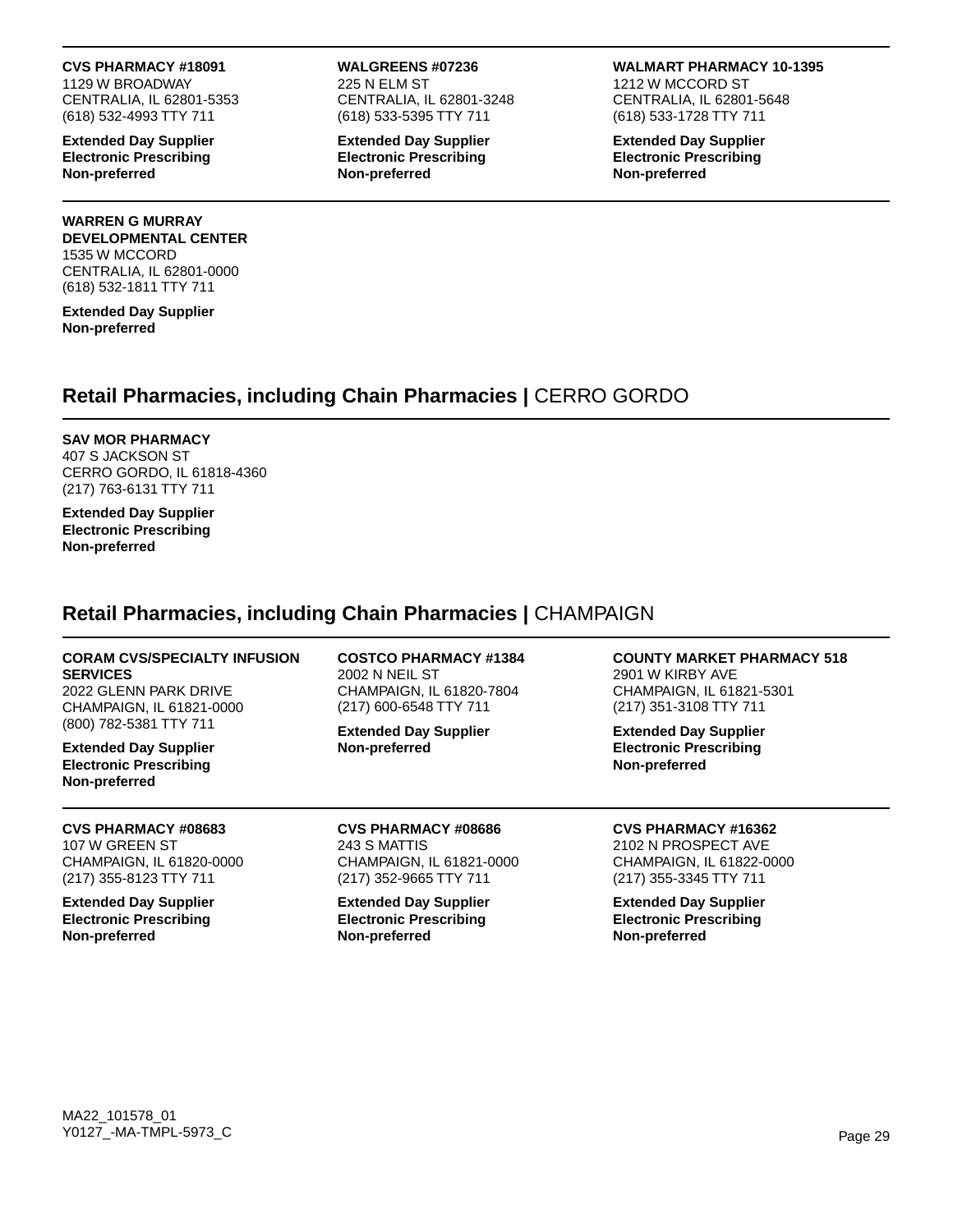### **CVS PHARMACY #18078**

109 N MATTIS RD CHAMPAIGN, IL 61821-0000 (217) 351-8497 TTY 711

**Extended Day Supplier Electronic Prescribing Non-preferred**

# **SAM'S PHARMACY 10-8197**

915 WEST MARKETVIEW DRIVE CHAMPAIGN, IL 61822-0000 (217) 352-1987 TTY 711

**Extended Day Supplier Electronic Prescribing Non-preferred**

#### **WALGREENS #09851**

2402 VILLAGE GREEN PLACE CHAMPAIGN, IL 61822-7681 (217) 398-2764 TTY 711

**Extended Day Supplier Electronic Prescribing Non-preferred**

### **WALGREENS #15283**

101 W UNIVERSITY AVESTE 102 CHAMPAIGN, IL 61820-3909 (217) 366-1278 TTY 711

**Extended Day Supplier Electronic Prescribing Non-preferred**

**LEHMANS PHARMACY**

716 S RANDOLPH ST STE ASUITE A CHAMPAIGN, IL 61820-8315 (217) 253-5878 TTY 711

**Extended Day Supplier Electronic Prescribing Non-preferred**

**WALGREENS #04409** 1713 W SPRINGFIELD AVE CHAMPAIGN, IL 61821-3011 (217) 356-2529 TTY 711

**Extended Day Supplier Electronic Prescribing Non-preferred**

**WALGREENS #15170** 1701 W CURTIS RDSTE 1024 CHAMPAIGN, IL 61822-9678 (217) 355-6853 TTY 711

**Extended Day Supplier Electronic Prescribing Non-preferred**

**WALGREENS #9921** 1509 S NEIL ST CHAMPAIGN, IL 61820-6531 (217) 351-1516 TTY 711

**Extended Day Supplier Electronic Prescribing Non-preferred**

**MEIJER PHARMACY #146**

2401 NORTH PROSPECT AVE CHAMPAIGN, IL 61822-0000 (217) 353-4010 TTY 711

**Extended Day Supplier Electronic Prescribing Non-preferred**

**WALGREENS #09611** 841 BLOOMINGTON RD CHAMPAIGN, IL 61820-2101 (217) 356-8237 TTY 711

**Extended Day Supplier Electronic Prescribing Non-preferred**

**WALGREENS #15282** 1801 W WINDSOR RDSTE 101 CHAMPAIGN, IL 61822-6217 (217) 366-1225 TTY 711

**Extended Day Supplier Electronic Prescribing Non-preferred**

### **WALMART PHARMACY 10-1734**

2610 NO PROSPECT AVE CHAMPAIGN, IL 61821-0000 (217) 352-1490 TTY 711

**Extended Day Supplier Electronic Prescribing Non-preferred**

# **Retail Pharmacies, including Chain Pharmacies |** CHANNAHON

**WALGREENS #07895** 27155 W EAMES ST CHANNAHON, IL 60410-5377 (815) 521-0361 TTY 711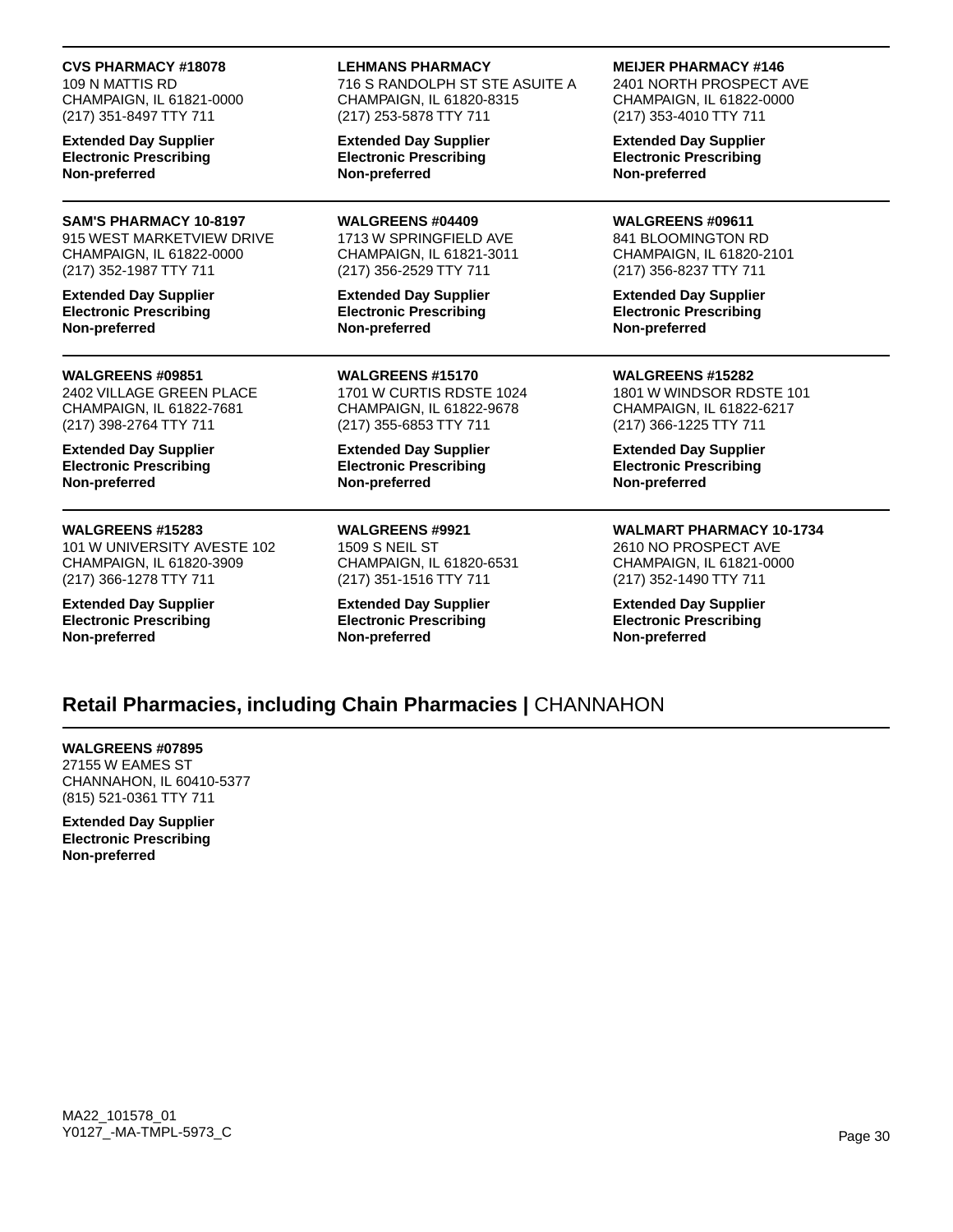# **Retail Pharmacies, including Chain Pharmacies |** CHARLESTON

### **CVS PHARMACY #08638**

501 W LINCOLN AVE CHARLESTON, IL 61920-0000 (217) 345-7069 TTY 711

**Extended Day Supplier Electronic Prescribing Non-preferred**

### **WELLCREEK PHARMACY-CHARLESTON**

1 W LINCOLN AVE CHARLESTON, IL 61920-3016 (217) 512-2816 TTY 711

**Extended Day Supplier Electronic Prescribing Non-preferred**

**WALGREENS #11542** 411 W LINCOLN AVE CHARLESTON, IL 61920-3022 (217) 345-2233 TTY 711

**Extended Day Supplier Electronic Prescribing Non-preferred**

**WALMART PHARMACY 10-0612** 2250 LINCOLN AVENUE CHARLESTON, IL 61920-0000

**Extended Day Supplier Electronic Prescribing Non-preferred**

(217) 345-9458 TTY 711

# **Retail Pharmacies, including Chain Pharmacies |** CHATHAM

# **COUNTY MARKET PHARMACY 224** 1099 JASON PL

CHATHAM, IL 62629-0000 (217) 483-2496 TTY 711

**Extended Day Supplier Electronic Prescribing Non-preferred**

#### **HEALTHDIRECT INSTITUTIONAL PHARMACY SERVICES, INC. #129** 1053 JASON PLACE

CHATHAM, IL 62629-0000 (217) 483-7431 TTY 711 **Extended Day Supplier**

**Electronic Prescribing Non-preferred**

# **WALGREENS #09580**

1050 N MAIN ST CHATHAM, IL 62629-1078 (217) 483-5505 TTY 711

**Extended Day Supplier Electronic Prescribing Non-preferred**

# **Retail Pharmacies, including Chain Pharmacies |** CHENOA

# **CHENOA RX**

209 GREEN ST CHENOA, IL 61726-1129 (815) 945-4211 TTY 711

**Extended Day Supplier Electronic Prescribing Non-preferred**

**CHENOA RX LTC** 209 S GREEN ST CHENOA, IL 61726-1133 (815) 945-4211 TTY 711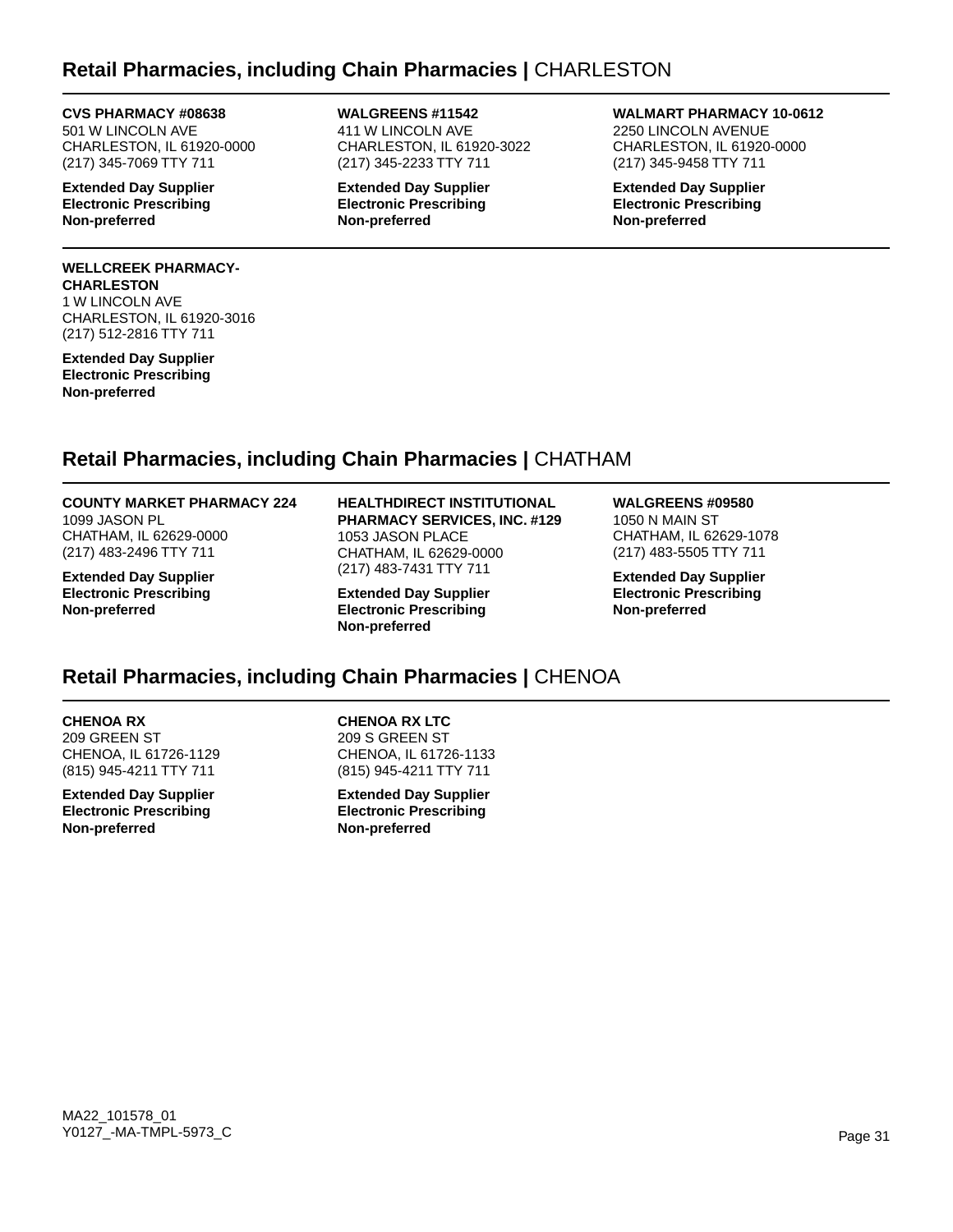# **Retail Pharmacies, including Chain Pharmacies |** CHESTER

#### **CHESTER MENTAL HEALTH CENTER**

1315 LEHMEN DR HWY 3 NORTH CHESTER, IL 62233-0000 (618) 861-0330 TTY 711

**Extended Day Supplier Non-preferred**

#### **MEMORIAL COMMUNITY PHARMACY** 1900 STATE ST ROOM 100 CHESTER, IL 62233-1116 (618) 826-6134 TTY 711

**Extended Day Supplier Non-preferred**

### **VICTOR'S MEDICENTER PHARMACY**

2323 OLD PLANK RD CHESTER, IL 62233-1153 (618) 826-2511 TTY 711

**Extended Day Supplier Electronic Prescribing Non-preferred**

### **WALMART PHARMACY 10-0352** 2206 STATE ST CHESTER, IL 62233-1142 (618) 826-4898 TTY 711

**Extended Day Supplier Electronic Prescribing Non-preferred**

# **Retail Pharmacies, including Chain Pharmacies |** CHICAGO

| <b>111TH PHARMA FAMILY</b>                    | <b>200 PHARMACY INC</b>                                                        | <b>47TH STREET PHARMACY</b>                                                    |
|-----------------------------------------------|--------------------------------------------------------------------------------|--------------------------------------------------------------------------------|
| 11101 S STATE ST                              | 9133 S STONY ISLAND                                                            | 1837 W 47TH ST                                                                 |
| CHICAGO, IL 60628-0000                        | CHICAGO, IL 60617-0000                                                         | CHICAGO, IL 60609-3844                                                         |
| (773) 785-5192 TTY 711                        | (773) 374-4550 TTY 711                                                         | (773) 847-6160 TTY 711                                                         |
| <b>Extended Day Supplier</b>                  | <b>Extended Day Supplier</b>                                                   | <b>Extended Day Supplier</b>                                                   |
| <b>Electronic Prescribing</b>                 | <b>Electronic Prescribing</b>                                                  | <b>Electronic Prescribing</b>                                                  |
| Non-preferred                                 | Non-preferred                                                                  | Non-preferred                                                                  |
| A AND D FAMILY MEDICAL CENTER                 | A CAALMAD PHARMACY                                                             | <b>ADDISON CENTRAL PHARMACY</b>                                                |
| <b>PHARMACY INCORPORATED</b>                  | 2839 W MADISON ST                                                              | 5600 W ADDISON ST                                                              |
| 732 S PULASKI RD                              | CHICAGO, IL 60612-1926                                                         | CHICAGO, IL 60634-4401                                                         |
| CHICAGO, IL 60624-4058                        | (773) 638-6615 TTY 711                                                         | (773) 282-7434 TTY 711                                                         |
| (773) 826-1719 TTY 711                        | <b>Extended Day Supplier</b>                                                   | <b>Extended Day Supplier</b>                                                   |
| <b>Extended Day Supplier</b>                  | <b>Electronic Prescribing</b>                                                  | <b>Electronic Prescribing</b>                                                  |
| Non-preferred                                 | Non-preferred                                                                  | Non-preferred                                                                  |
| <b>AHF PHARMACY</b>                           | ALLCARE DISCOUNT PHARMACY                                                      | AMBER SPECIALTY PHARMACY                                                       |
| 3311 N HALSTED ST                             | 2750 W NORTH AVE                                                               | 1 EAST ERIE STREETSUITE 630-640                                                |
| CHICAGO, IL 60657-2412                        | CHICAGO, IL 60647-5247                                                         | CHICAGO, IL 60611-4756                                                         |
| (773) 435-9583 TTY 711                        | (312) 432-4510 TTY 711                                                         | (888) 370-1724 TTY 711                                                         |
| <b>Extended Day Supplier</b><br>Non-preferred | <b>Extended Day Supplier</b><br><b>Electronic Prescribing</b><br>Non-preferred | <b>Extended Day Supplier</b><br><b>Electronic Prescribing</b><br>Non-preferred |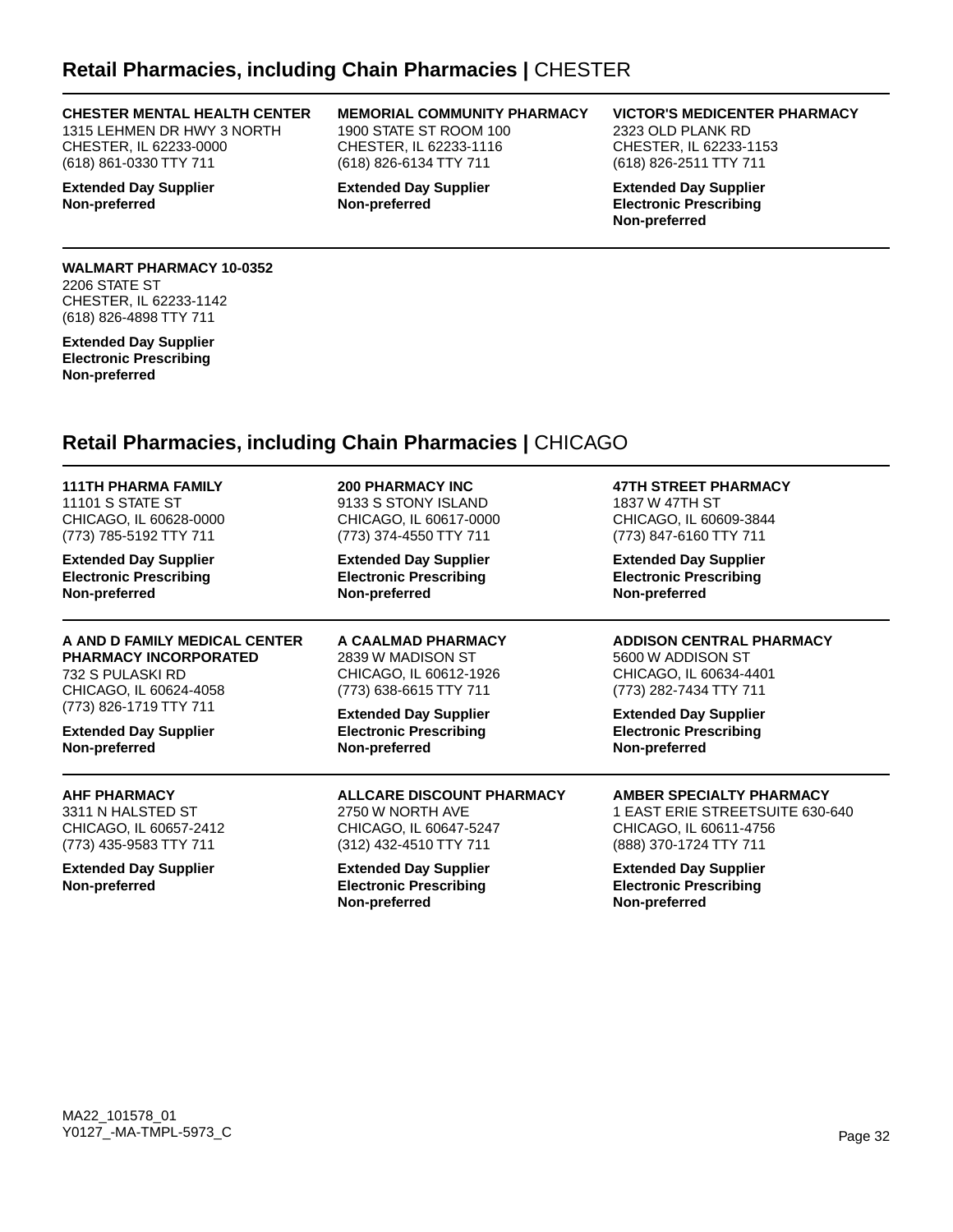#### **AMBIKA PHARMACY INC**

11309 S MICHIGAN AVE CHICAGO, IL 60628-4911 (773) 264-1111 TTY 711

**Extended Day Supplier Electronic Prescribing Non-preferred**

#### **ARMITAGE PHARMACY** 3650 W ARMITAGE AVE CHICAGO, IL 60647-3611 (773) 486-8800 TTY 711

**Extended Day Supplier Electronic Prescribing Non-preferred**

#### **BIENESTAR PHARMACY** 966 W 21ST ST CHICAGO, IL 60608-0000 (312) 226-2266 TTY 711

**Extended Day Supplier Electronic Prescribing Non-preferred**

# **BRIDGEPORT NEIGHBORHOOD PHARMACY**

3303 S. HALSTED ST. CHICAGO, IL 60608-0000 (773) 940-2000 TTY 711

**Extended Day Supplier Non-preferred**

# **BRONZEVILLE PHARMACY**

3241 S MICHIGAN AVENUESTE 1583 CHICAGO, IL 60616-4201 (312) 949-7713 TTY 711

**Extended Day Supplier Electronic Prescribing Non-preferred**

**CENTRAL DRUGS** 6400 W 63RD ST CHICAGO, IL 60638-0000 (773) 586-5555 TTY 711

**Extended Day Supplier Electronic Prescribing Non-preferred**

### **AMITA HEALTH OUTPATIENT PHARMACY ST JOSEPH HOSPITAL CHICAGO**

331 W SURF ST STE 101 CHICAGO, IL 60657-7227 (773) 665-3871 TTY 711

**Extended Day Supplier Non-preferred**

#### **AUSTIN OUTPATIENT PHARMACY LLC** 645 S CENTRAL AVE STE 1 CHICAGO, IL 60644-5059

(773) 854-2500 TTY 711

**Extended Day Supplier Non-preferred**

**BIENESTAR PHARMACY III, INC** 2359 S WESTERN AVESUITE 100

CHICAGO, IL 60608-3837 (773) 869-5200 TTY 711

**Extended Day Supplier Electronic Prescribing Non-preferred**

#### **BRIDGEPORT PHARMACY** 3201 S WALLACE ST

CHICAGO, IL 60616-0000 (312) 791-9000 TTY 711

**Extended Day Supplier Electronic Prescribing Non-preferred**

# **CAPSULE PHARMACY**

661 N WELLS ST CHICAGO, IL 60654-3616 (312) 589-7620 TTY 711

**Extended Day Supplier Electronic Prescribing Non-preferred**

**CHICAGO HEALTHMART PHARMACY** 1260 W DEVON AVE CHICAGO, IL 60660-1312 (773) 856-0944 TTY 711

**Extended Day Supplier Electronic Prescribing Non-preferred**

### **APOTHECO PHARMACY LINCOLN PARK**

2140 N. HALSTED CHICAGO, IL 60614-0000 (312) 392-5801 TTY 711

**Extended Day Supplier Electronic Prescribing Non-preferred**

# **B&K DRUGS**

3758 W CHICAGO AVE CHICAGO, IL 60651-0000 (773) 292-9020 TTY 711

**Extended Day Supplier Electronic Prescribing Non-preferred**

**BRAUN PHARMACARE**

1919 N CLYBOURN CHICAGO, IL 60614-0000 (773) 549-0634 TTY 711

**Extended Day Supplier Electronic Prescribing Non-preferred**

### **BROADWAY PHARMACY INC**

4564 N BROADWAY ST CHICAGO, IL 60640-0000 (773) 271-9727 TTY 711

**Extended Day Supplier Electronic Prescribing Non-preferred**

### **CARE PLUS CVS/PHARMACY #02590**

69 W WASHINGTONSTE LL09 CHICAGO, IL 60602-0000 (312) 629-1621 TTY 711

**Extended Day Supplier Electronic Prescribing Non-preferred**

**CHICAGO PRIDE PHARMACY** 2923 N CALIFORNIA AVE STE 240 CHICAGO, IL 60618-7702 (312) 819-6899 TTY 711

**Extended Day Supplier Non-preferred**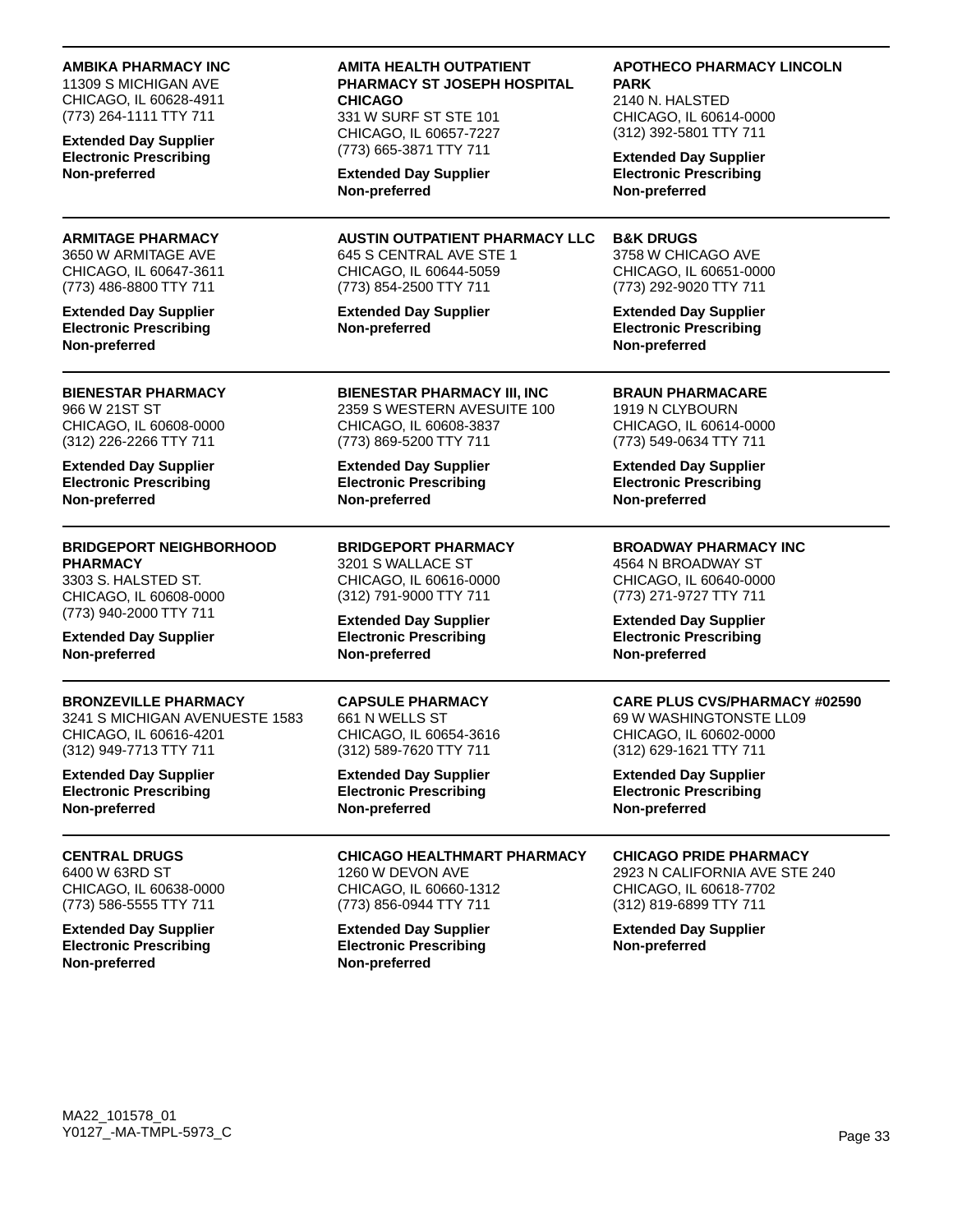#### **COLUMBIA PHARMACY INC**

2929 S WABASHSTE 101 CHICAGO, IL 60616-0000 (312) 791-3334 TTY 711

**Extended Day Supplier Electronic Prescribing Non-preferred**

#### **COMMUNITY, A WALGREENS PHARMACY #16498** 2351 E 71ST STSTE A

CHICAGO, IL 60649-2537 (773) 358-4135 TTY 711

**Extended Day Supplier Electronic Prescribing Non-preferred**

### **COSTCO PHARMACY #380** 2746 N CLYBOURN AVE

CHICAGO, IL 60614-1006 (773) 360-2052 TTY 711

**Extended Day Supplier Electronic Prescribing Non-preferred**

# **CVS PHARMACY**

344 W HUBBARD CHICAGO, IL 60654-4407 (312) 222-2570 TTY 711

**Extended Day Supplier Electronic Prescribing Non-preferred**

**CVS PHARMACY #02798** 3951 W 103RD ST CHICAGO, IL 60655-0000 (773) 881-3359 TTY 711

**Extended Day Supplier Electronic Prescribing Non-preferred**

#### **CVS PHARMACY #02846** 8639 SOUTH CICERO AVE CHICAGO, IL 60652-0000 (773) 284-6332 TTY 711

**Extended Day Supplier Electronic Prescribing Non-preferred**

### **COMMUNITY PHARMACY**

9718 S HALSTED ST CHICAGO, IL 60628-1007 (773) 238-4500 TTY 711

**Extended Day Supplier Electronic Prescribing Non-preferred**

**CORDANT PHARMACY SOLUTIONS #R118**

8623 W BRYN MAWR AVE STE 504 CHICAGO, IL 60631-3525 (872) 264-5673 TTY 711

**Extended Day Supplier Non-preferred**

**CUSTOM MED PLUS** 4312 N PULASKI RD CHICAGO, IL 60641-2150 (773) 249-9100 TTY 711

**Extended Day Supplier Electronic Prescribing Non-preferred**

**CVS PHARMACY #01054** 101 N. CLINTON ST CHICAGO, IL 60661-0000 (312) 234-9206 TTY 711

**Extended Day Supplier Electronic Prescribing Non-preferred**

**CVS PHARMACY #02809** 2815 N WESTERN AVE CHICAGO, IL 60618-0000 (773) 486-4102 TTY 711

**Extended Day Supplier Electronic Prescribing Non-preferred**

**CVS PHARMACY #02862** 3944 N WESTERN AVE CHICAGO, IL 60618-0000 (773) 279-7600 TTY 711

**Extended Day Supplier Electronic Prescribing Non-preferred**

#### **COMMUNITY, A WALGREENS PHARMACY #15305**

912 W BELMONT AVE CHICAGO, IL 60657-7679 (773) 665-8990 TTY 711

**Extended Day Supplier Electronic Prescribing Non-preferred**

#### **COSTCO PHARMACY #1107** 1430 S ASHLAND AVE

CHICAGO, IL 60608-2040 (312) 492-3601 TTY 711

**Extended Day Supplier Electronic Prescribing Non-preferred**

### **CUSTOM MED PLUS, LTC** 4312 N PULASKI RD

CHICAGO, IL 60641-2150 (773) 249-9100 TTY 711

**Extended Day Supplier Non-preferred**

# **CVS PHARMACY #01493**

5205 N BROADWAY STREET CHICAGO, IL 60640-0000 (773) 275-5641 TTY 711

**Extended Day Supplier Electronic Prescribing Non-preferred**

### **CVS PHARMACY #02845**

1930 W103RD ST CHICAGO, IL 60643-0000 (773) 239-8041 TTY 711

**Extended Day Supplier Electronic Prescribing Non-preferred**

### **CVS PHARMACY #02934**

208 WEST WASHINGTON CHICAGO, IL 60606-0000 (312) 201-5923 TTY 711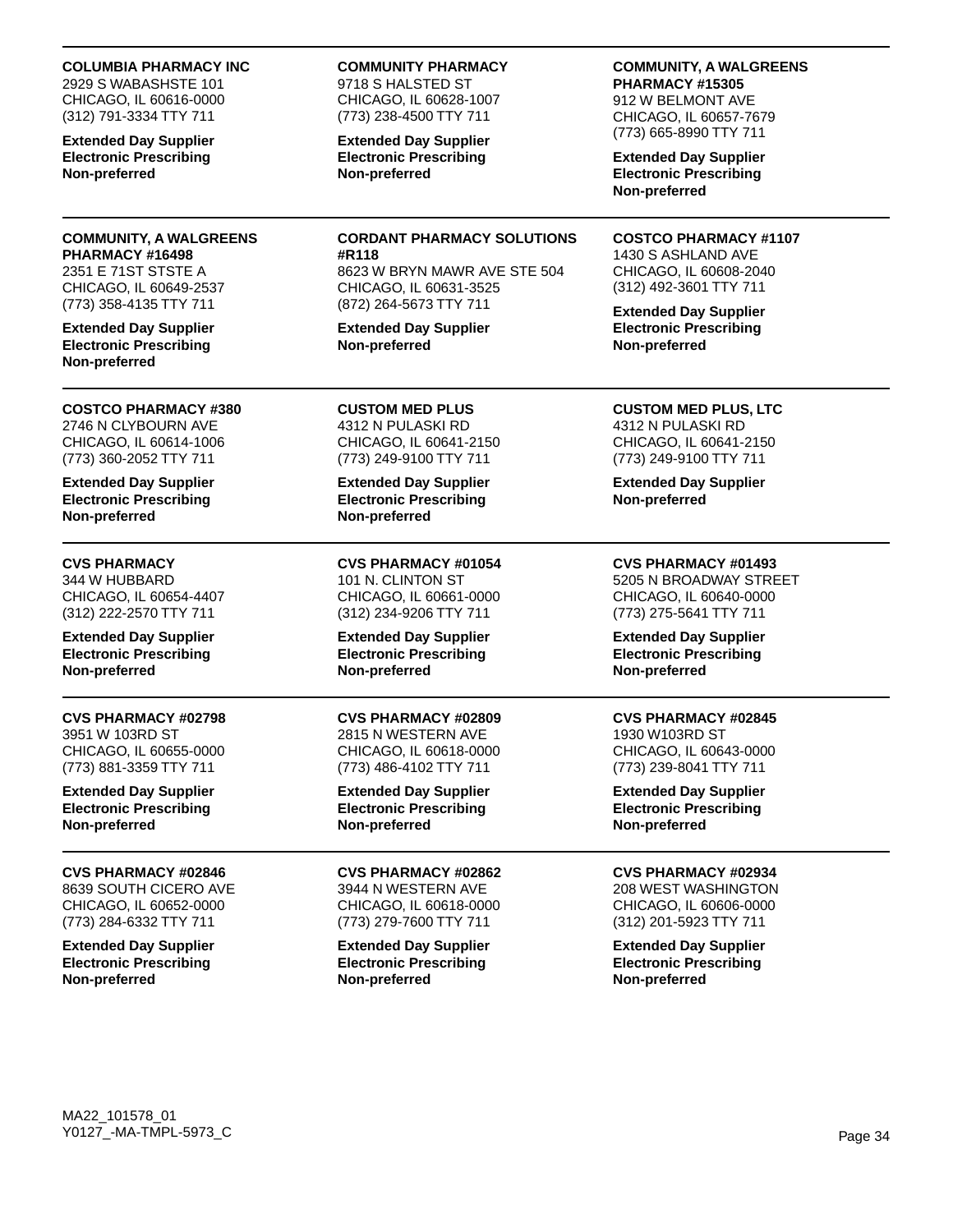### **CVS PHARMACY #02935**

8712 SOUTH STONY ISLAND AVE CHICAGO, IL 60617-0000 (773) 933-9200 TTY 711

**Extended Day Supplier Electronic Prescribing Non-preferred**

**CVS PHARMACY #03170** 6417 W HIGGINS CHICAGO, IL 60656-0000 (773) 631-5929 TTY 711

**Extended Day Supplier Electronic Prescribing Non-preferred**

#### **CVS PHARMACY #04061** 520 S STATE STREET CHICAGO, IL 60605-0000 (312) 697-0021 TTY 711

**Extended Day Supplier Electronic Prescribing Non-preferred**

# **CVS PHARMACY #04979**

7855 S WESTERN AVE CHICAGO, IL 60620-0000 (773) 436-6000 TTY 711

**Extended Day Supplier Electronic Prescribing Non-preferred**

### **CVS PHARMACY #05482**

3615 N. CENTRAL AVE CHICAGO, IL 60634-0000 (773) 283-2355 TTY 711

**Extended Day Supplier Electronic Prescribing Non-preferred**

#### **CVS PHARMACY #05987** 4800 N DAMEN

CHICAGO, IL 60625-0000 (773) 907-2010 TTY 711

**Extended Day Supplier Electronic Prescribing Non-preferred**

**CVS PHARMACY #02942** 401 WEST ARMITAGE AVE CHICAGO, IL 60614-0000 (312) 337-7374 TTY 711

**Extended Day Supplier Electronic Prescribing Non-preferred**

**CVS PHARMACY #03690** 1714 N SHEFFIELD AVE CHICAGO, IL 60614-0000 (312) 640-5163 TTY 711

**Extended Day Supplier Electronic Prescribing Non-preferred**

**CVS PHARMACY #04781** 205 N MICHIGAN ST CHICAGO, IL 60601-0000 (312) 938-4093 TTY 711

**Extended Day Supplier Electronic Prescribing Non-preferred**

**CVS PHARMACY #05001** 3033 N BROADWAY ST CHICAGO, IL 60657-0000 (773) 883-6143 TTY 711

**Extended Day Supplier Electronic Prescribing Non-preferred**

**CVS PHARMACY #05681** 3311 N PULASKI RD CHICAGO, IL 60641-0000 (773) 685-5262 TTY 711

**Extended Day Supplier Electronic Prescribing Non-preferred**

**CVS PHARMACY #06785** 3343 W MONTROSE AVE CHICAGO, IL 60618-0000 (773) 279-2929 TTY 711

**Extended Day Supplier Electronic Prescribing Non-preferred**

**CVS PHARMACY #02981**

1201 N STATE ST CHICAGO, IL 60610-0000 (312) 640-2842 TTY 711

**Extended Day Supplier Electronic Prescribing Non-preferred**

**CVS PHARMACY #03742** 121 W KINZIE ST CHICAGO, IL 60654-4507 (312) 970-2881 TTY 711

**Extended Day Supplier Electronic Prescribing Non-preferred**

**CVS PHARMACY #04793** 1211 W ROOSEVELT RD CHICAGO, IL 60608-1413 (312) 733-0147 TTY 711

**Extended Day Supplier Electronic Prescribing Non-preferred**

### **CVS PHARMACY #05394**

1200 N ASHLAND AVE UNIT C-1 CHICAGO, IL 60622-2259 (773) 342-5917 TTY 711

**Extended Day Supplier Electronic Prescribing Non-preferred**

### **CVS PHARMACY #05836**

1228 EAST 53RD ST CHICAGO, IL 60615-0000 (773) 752-1425 TTY 711

**Extended Day Supplier Electronic Prescribing Non-preferred**

**CVS PHARMACY #08502** 6315 S PULASKI CHICAGO, IL 60629-0000 (773) 284-7070 TTY 711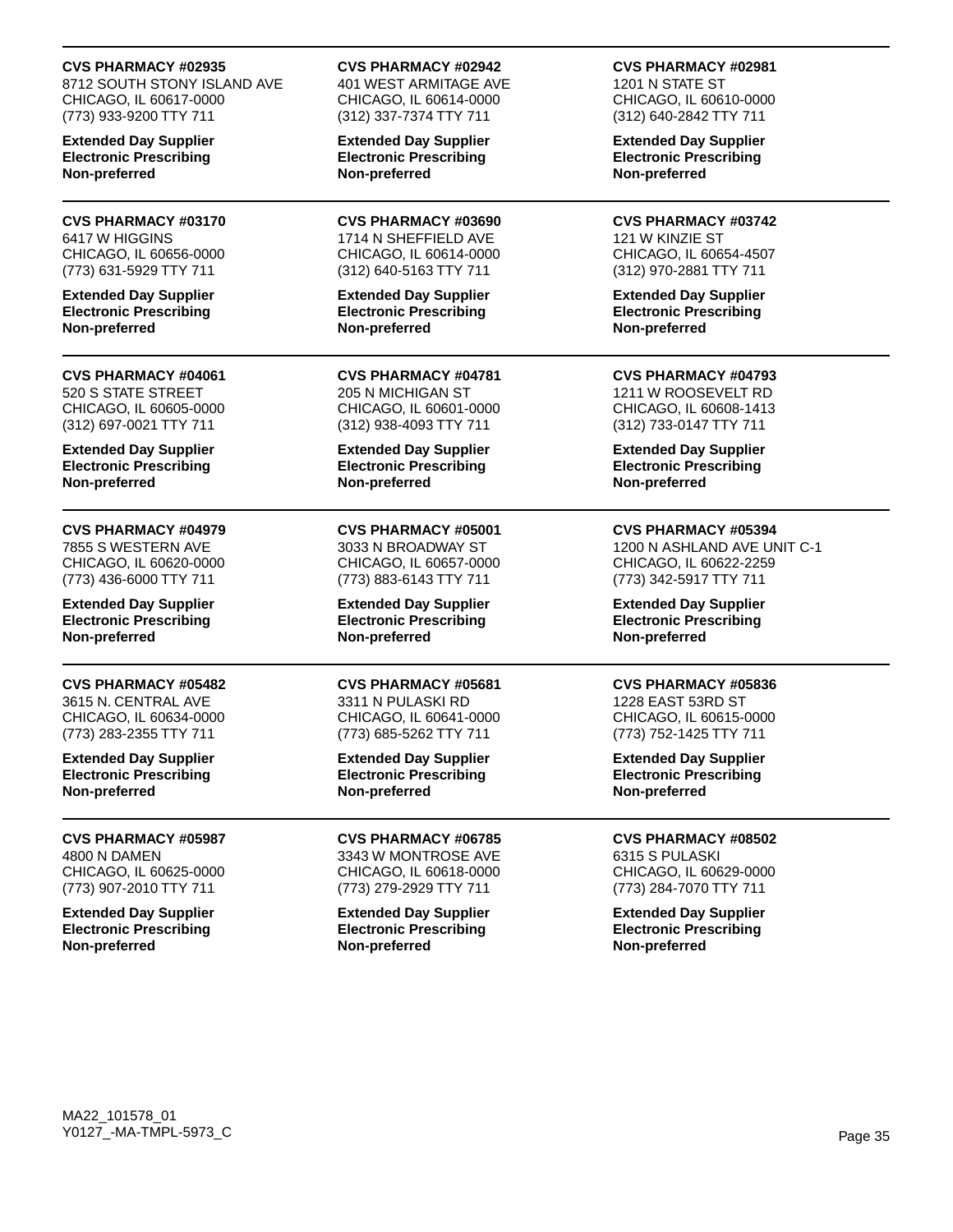#### **CVS PHARMACY #08508**

3156 WEST 103RD STREET CHICAGO, IL 60655-0000 (773) 238-4941 TTY 711

**Extended Day Supplier Electronic Prescribing Non-preferred**

**CVS PHARMACY #08735** 3940 WEST FULLERTON CHICAGO, IL 60647-0000 (773) 486-0343 TTY 711

**Extended Day Supplier Electronic Prescribing Non-preferred**

#### **CVS PHARMACY #08740** 2427 W CHICAGO AVE CHICAGO, IL 60622-0000 (773) 342-6060 TTY 711

**Extended Day Supplier Electronic Prescribing Non-preferred**

### **CVS PHARMACY #08747**

6150 N BROADWAY CHICAGO, IL 60660-0000 (773) 274-9337 TTY 711

**Extended Day Supplier Electronic Prescribing Non-preferred**

### **CVS PHARMACY #08753**

3637 N SOUTHPORT CHICAGO, IL 60613-0000 (773) 348-5282 TTY 711

**Extended Day Supplier Electronic Prescribing Non-preferred**

### **CVS PHARMACY #08980**

6510 N SHERIDAN RD CHICAGO, IL 60626-5312 (773) 338-4384 TTY 711

**Extended Day Supplier Electronic Prescribing Non-preferred**

#### **CVS PHARMACY #08698** 1165 N CLARK CHICAGO, IL 60610-0000 (312) 280-8140 TTY 711

**Extended Day Supplier Electronic Prescribing Non-preferred**

**CVS PHARMACY #08738** 741 W 31ST CHICAGO, IL 60616-0000 (312) 567-9044 TTY 711

**Extended Day Supplier Electronic Prescribing Non-preferred**

**CVS PHARMACY #08741** 2634 S PULASKI CHICAGO, IL 60623-0000 (773) 522-2622 TTY 711

**Extended Day Supplier Electronic Prescribing Non-preferred**

**CVS PHARMACY #08750** 4801 N CENTRAL CHICAGO, IL 60630-0000 (773) 282-2828 TTY 711

**Extended Day Supplier Electronic Prescribing Non-preferred**

**CVS PHARMACY #08756** 6200 W HIGGINS CHICAGO, IL 60630-0000 (773) 775-9316 TTY 711

**Extended Day Supplier Electronic Prescribing Non-preferred**

**CVS PHARMACY #10942** 310 S MICHIGAN AVE CHICAGO, IL 60604-4207 (312) 588-0704 TTY 711

**Extended Day Supplier Electronic Prescribing Non-preferred**

#### **CVS PHARMACY #08731**

400 W MADISON ST CHICAGO, IL 60606-0000 (312) 474-1051 TTY 711

**Extended Day Supplier Electronic Prescribing Non-preferred**

**CVS PHARMACY #08739** 1819 N HARLEM AVENUE CHICAGO, IL 60707-0000 (773) 237-8927 TTY 711

**Extended Day Supplier Electronic Prescribing Non-preferred**

**CVS PHARMACY #08745** 771 N OGDEN CHICAGO, IL 60622-0000 (312) 243-5590 TTY 711

**Extended Day Supplier Electronic Prescribing Non-preferred**

#### **CVS PHARMACY #08751** 4051 N LINCOLN CHICAGO, IL 60618-0000

(773) 871-2611 TTY 711

**Extended Day Supplier Electronic Prescribing Non-preferred**

### **CVS PHARMACY #08910**

205 N. COLUMBUS CHICAGO, IL 60601-0000 (312) 861-0315 TTY 711

**Extended Day Supplier Electronic Prescribing Non-preferred**

**CVS PHARMACY #11090** 678 N WELLS ST

CHICAGO, IL 60654-3717 (312) 255-0425 TTY 711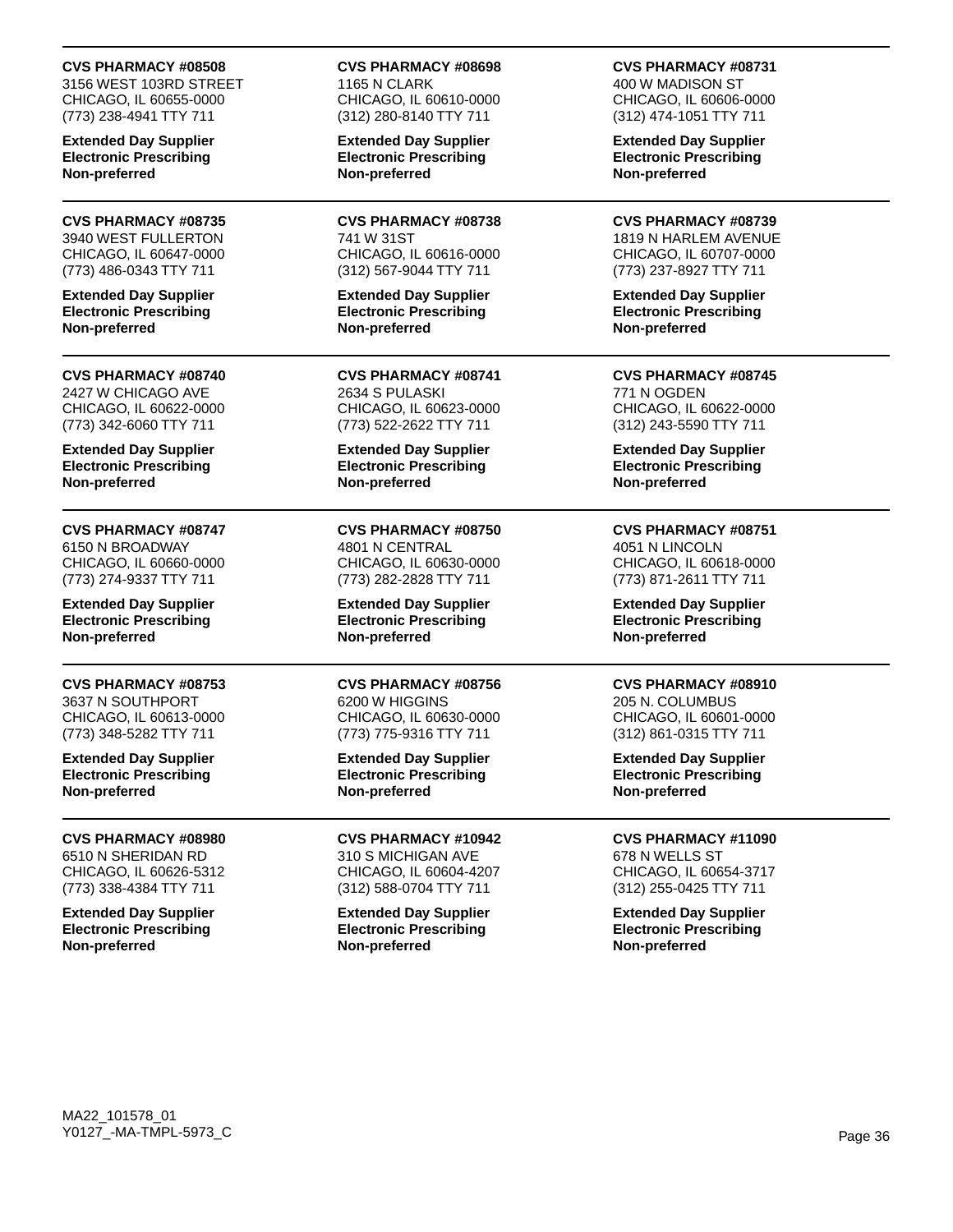**CVS PHARMACY #11376** 1034 W LAKE ST CHICAGO, IL 60607-1716

(312) 705-2004 TTY 711 **Extended Day Supplier**

**Non-preferred**

**CVS PHARMACY #16285** 7100 S CICERO AVE CHICAGO, IL 60629-0000 (708) 563-9061 TTY 711

**Extended Day Supplier Electronic Prescribing Non-preferred**

**CVS PHARMACY #16999** 4433 S PULASKI RD CHICAGO, IL 60632-0000 (773) 579-2121 TTY 711

**Extended Day Supplier Electronic Prescribing Non-preferred**

**CVS PHARMACY #17166** 1940 W 33RD ST CHICAGO, IL 60608-0000 (773) 843-3267 TTY 711

**Extended Day Supplier Electronic Prescribing Non-preferred**

**CVS PHARMACY #17591** 1200 N LARRABEE ST CHICAGO, IL 60610-0000 (312) 470-8945 TTY 711

**Extended Day Supplier Electronic Prescribing Non-preferred**

**CVS PHARMACY #17677** 401 E ILLINOIS ST CHICAGO, IL 60611-0000

(312) 894-1765 TTY 711 **Extended Day Supplier Electronic Prescribing Non-preferred**

**CVS PHARMACY #11402** 1041 W ADDISON ST CHICAGO, IL 60613-4304 (773) 687-6364 TTY 711

**Extended Day Supplier Non-preferred**

**CVS PHARMACY #16361** 2656 N ELSTON AVE CHICAGO, IL 60647-0000 (773) 252-2210 TTY 711

**Extended Day Supplier Electronic Prescribing Non-preferred**

**CVS PHARMACY #17009** 1154 S CLARK ST CHICAGO, IL 60605-0000 (312) 212-6301 TTY 711

**Extended Day Supplier Electronic Prescribing Non-preferred**

**CVS PHARMACY #17167** 2112 W PETERSON AVE CHICAGO, IL 60659-0000 (773) 761-3006 TTY 711

**Extended Day Supplier Electronic Prescribing Non-preferred**

**CVS PHARMACY #17634** 1101 W JACKSON BLVD CHICAGO, IL 60607-0000 (312) 279-3341 TTY 711

**Extended Day Supplier Electronic Prescribing Non-preferred**

**CVS PHARMACY #17683** 2650 N CLARK ST CHICAGO, IL 60614-1523 (773) 525-0179 TTY 711

**Extended Day Supplier Electronic Prescribing Non-preferred**

**CVS PHARMACY #11410** 25 E OHIO ST CHICAGO, IL 60611-2707

(312) 340-3730 TTY 711 **Extended Day Supplier Non-preferred**

**CVS PHARMACY #16771**

2939 W ADDISON ST CHICAGO, IL 60618-0000 (773) 604-7681 TTY 711

**Extended Day Supplier Electronic Prescribing Non-preferred**

**CVS PHARMACY #17042**

6525 W DIVERSEY AVE CHICAGO, IL 60707-0000 (773) 804-3611 TTY 711

**Extended Day Supplier Electronic Prescribing Non-preferred**

**CVS PHARMACY #17437** 4466 N BROADWAY ST CHICAGO, IL 60640-0000 (773) 596-2377 TTY 711

**Extended Day Supplier Electronic Prescribing Non-preferred**

**CVS PHARMACY #17643** 1 S STATE ST CHICAGO, IL 60603-0000 (312) 279-2134 TTY 711

**Extended Day Supplier Electronic Prescribing Non-preferred**

**CVS PHARMACY #17686** 1346 E 53RD ST CHICAGO, IL 60615-4046 (773) 947-0438 TTY 711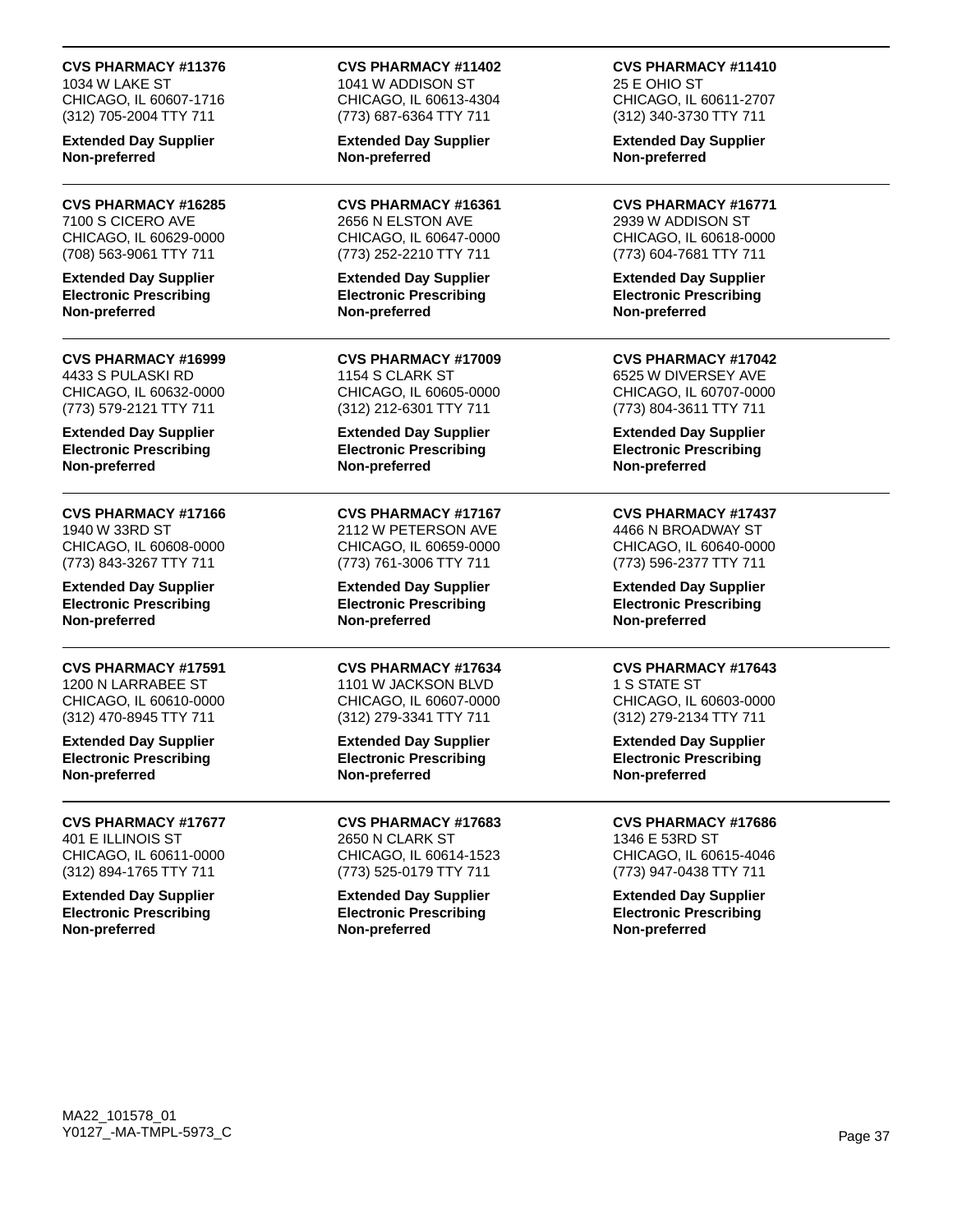## **CVS PHARMACY #17698**

3204 N CLARK ST CHICAGO, IL 60657-1602 (773) 248-2841 TTY 711

**Extended Day Supplier Electronic Prescribing Non-preferred**

## **CVS PHARMACY #17761**

2434 N SACRAMENTO AVE CHICAGO, IL 60647-2666 (773) 687-6346 TTY 711

**Extended Day Supplier Non-preferred**

**DEVON DISCOUNT PHARMACY** 1542 W DEVON AVE CHICAGO, IL 60660-0000 (773) 465-8688 TTY 711

**Extended Day Supplier Electronic Prescribing Non-preferred**

# **ELSDON MEDICAL PHARMACY**

4254 W 55TH ST CHICAGO, IL 60632-4697 (773) 582-2600 TTY 711

**Extended Day Supplier Electronic Prescribing Non-preferred**

## **EXCLUSIVE RX INC**

6374 LINCOLN AVESTE 101 CHICAGO, IL 60659-0000 (773) 262-6800 TTY 711

**Extended Day Supplier Electronic Prescribing Non-preferred**

### **FMP PHARMACY-SCMS**

5215 N CALIFORNIA AVESTE F-103 CHICAGO, IL 60625-0000 (773) 989-6280 TTY 711

**Extended Day Supplier Electronic Prescribing Non-preferred**

#### **CVS PHARMACY #17711** 3300 N ASHLAND AVE CHICAGO, IL 60657-2109

(773) 549-5429 TTY 711 **Extended Day Supplier**

**Electronic Prescribing Non-preferred**

**CVS PHARMACY #17783** 555 W WEBSTER AVE CHICAGO, IL 60614-7610 (773) 687-6347 TTY 711

**Extended Day Supplier Non-preferred**

**DR. JEFFREY J. BETMAN, PODIATRIC PHYSICIAN** 6039 W BELMONT AVE CHICAGO, IL 60634-5150 (773) 745-1919 TTY 711

**Extended Day Supplier Non-preferred**

**ENGLEWOOD RX PHARMACY INC** 6508 S HALSTED ST CHICAGO, IL 60621-2616 (773) 994-0247 TTY 711

**Extended Day Supplier Electronic Prescribing Non-preferred**

**FARMACIA DE LAWNDALE INC.** 2621 S LAWNDALE AVE CHICAGO, IL 60623-0000 (773) 542-9595 TTY 711

**Extended Day Supplier Electronic Prescribing Non-preferred**

**FORUM EXTENDED CARE SVC INC II** 4201 W VICTORIA ST CHICAGO, IL 60646-6718 (847) 673-8727 TTY 711

**Extended Day Supplier Electronic Prescribing Non-preferred**

**CVS PHARMACY #17760** 4631 W FOSTER AVE CHICAGO, IL 60630-1709 (773) 628-0122 TTY 711

**Extended Day Supplier Non-preferred**

**DEL-KAR PHARMACY INC.** 3726 W 16TH STREET CHICAGO, IL 60623-2026 (773) 762-5058 TTY 711

**Extended Day Supplier Electronic Prescribing Non-preferred**

**DREXLER DRUGS** 10830 S HALSTED ST CHICAGO, IL 60628-3125 (773) 468-0223 TTY 711

**Extended Day Supplier Electronic Prescribing Non-preferred**

## **ETHOS PHARMACY**

4332 N ELSTON AVE CHICAGO, IL 60641-2144 (773) 628-7832 TTY 711

**Extended Day Supplier Non-preferred**

### **FIRST FAMILY PHARMACY PLUS**

2140 W DEVON AVE # 1W CHICAGO, IL 60659-2125 (773) 338-7000 TTY 711

**Extended Day Supplier Electronic Prescribing Non-preferred**

## **FRANK'S PHARMACY**

6853 S HALSTED ST CHICAGO, IL 60621-1896 (773) 224-1336 TTY 711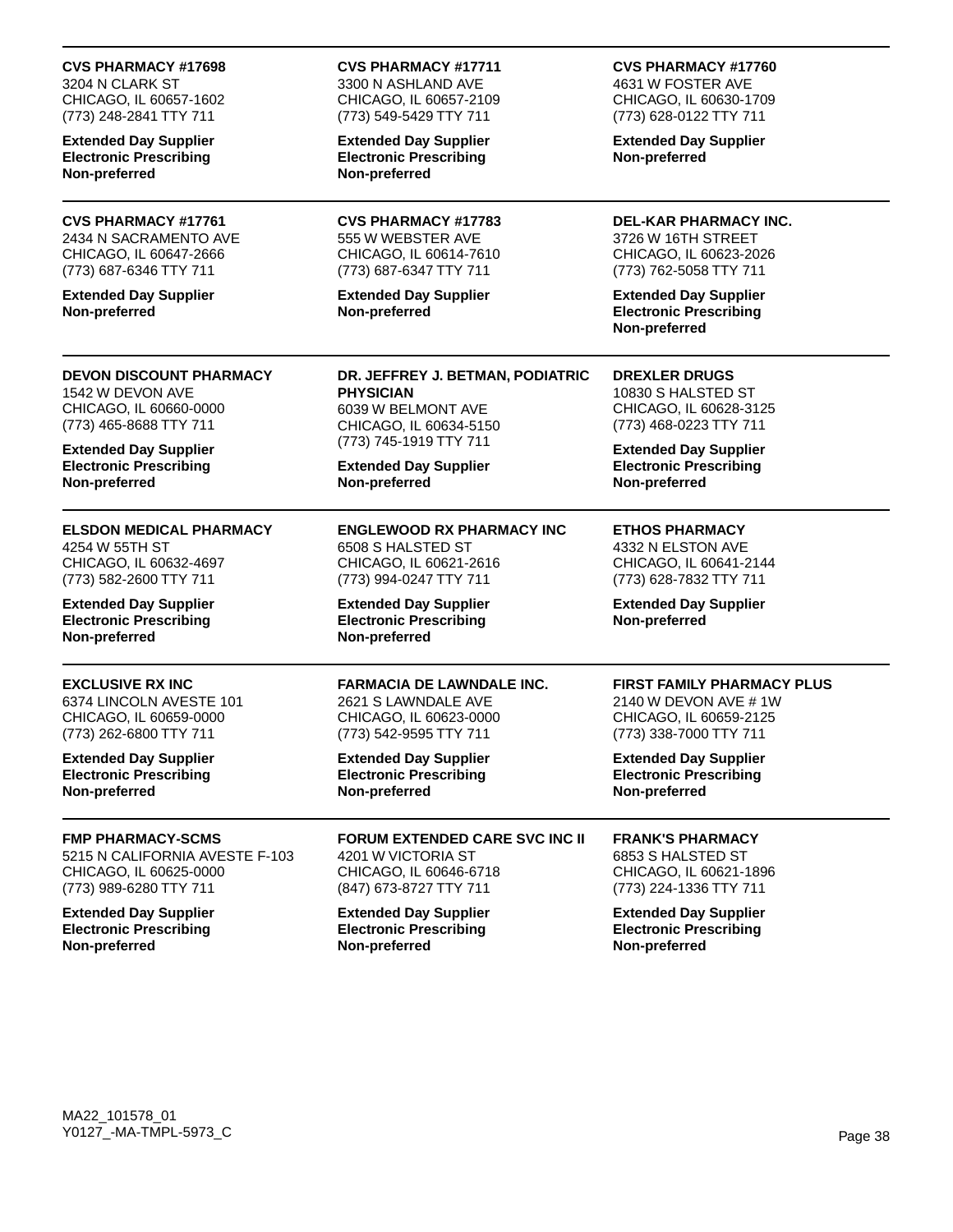**FRIEND HEALTH PHARMACY** 800 E 55TH ST CHICAGO, IL 60615-4906 (708) 666-8005 TTY 711

**Extended Day Supplier Non-preferred**

#### **GENOA HEALTHCARE, LLC** 3348 W 87TH STSTE P CHICAGO, IL 60652-0000 (872) 244-5773 TTY 711

**Extended Day Supplier Electronic Prescribing Non-preferred**

### **GENOA HEALTHCARE, LLC**

1400 W GREENLEAF AVESTE 101 CHICAGO, IL 60626-2805 (773) 977-7330 TTY 711

**Extended Day Supplier Electronic Prescribing Non-preferred**

### **GMP PHARMACY SCMS**

5140 N CALIFORNIA AVESTE G105 CHICAGO, IL 60625-0000 (773) 989-3980 TTY 711

**Extended Day Supplier Electronic Prescribing Non-preferred**

## **HEINZ DRUGS**

559 W 103RD ST CHICAGO, IL 60628-2499 (773) 238-8680 TTY 711

**Extended Day Supplier Electronic Prescribing Non-preferred**

**J AND S COMMUNITY PHARMACY** 743 S PULASKI CHICAGO, IL 60624-0000 (773) 533-0530 TTY 711

**Extended Day Supplier Electronic Prescribing Non-preferred**

5635 S PULASKI RD CHICAGO, IL 60629-4438 (708) 350-5252 TTY 711 **Extended Day Supplier**

**Non-preferred**

**GENOA HEALTHCARE, LLC** 4318 S STATE STREETSUITE 26 CHICAGO, IL 60609-0000 (872) 244-5769 TTY 711

**FRIEND HEALTH PHARMACY IL**

**Extended Day Supplier Electronic Prescribing Non-preferred**

**GENOA HEALTHCARE, LLC** 4327 S ARCHER AVESUITE P CHICAGO, IL 60632-0000 (872) 244-5800 TTY 711

**Extended Day Supplier Electronic Prescribing Non-preferred**

**GORDONO PHARMACY** 5501 N CLARK ST CHICAGO, IL 60640-1213 (773) 561-3671 TTY 711

**Extended Day Supplier Electronic Prescribing Non-preferred**

#### **HOWARD BROWN HEALTH PHARMACY** 641 W 63RD STSUITE 100 CHICAGO, IL 60621-2032

(773) 358-4700 TTY 711 **Extended Day Supplier Non-preferred**

**JACKSON PARK PHARMACY** 7531 S STONY ISLAND AVE CHICAGO, IL 60649-3954 (773) 947-7700 TTY 711

**Extended Day Supplier Electronic Prescribing Non-preferred**

## **FULLERTON PHARMACY**

5305 W FULLERTON AVE CHICAGO, IL 60639-1424 (773) 887-4052 TTY 711

**Extended Day Supplier Electronic Prescribing Non-preferred**

**GENOA HEALTHCARE, LLC** 5710 N BROADWAY ST CHICAGO, IL 60660-4302 (773) 728-2310 TTY 711

**Extended Day Supplier Electronic Prescribing Non-preferred**

**GENOA HEALTHCARE, LLC** 4423 N RAVENSWOOD AVESTE P100 CHICAGO, IL 60640-5802 (773) 313-3075 TTY 711

**Extended Day Supplier Electronic Prescribing Non-preferred**

### **HEALTHY ZONE PHARMACY**

7107 W BELMONT AVE STE 6 CHICAGO, IL 60634-4500 (708) 722-1061 TTY 711

**Extended Day Supplier Electronic Prescribing Non-preferred**

## **INSIGHT CHICAGO OUTPATIENT**

**PHARMACY** 2525 S MICHIGAN AVE CHICAGO, IL 60616-0000 (312) 567-2050 TTY 711

**Extended Day Supplier Electronic Prescribing Non-preferred**

## **K AND K PHARMACY**

401 EAST 61ST ST CHICAGO, IL 60637-2324 (773) 667-4400 TTY 711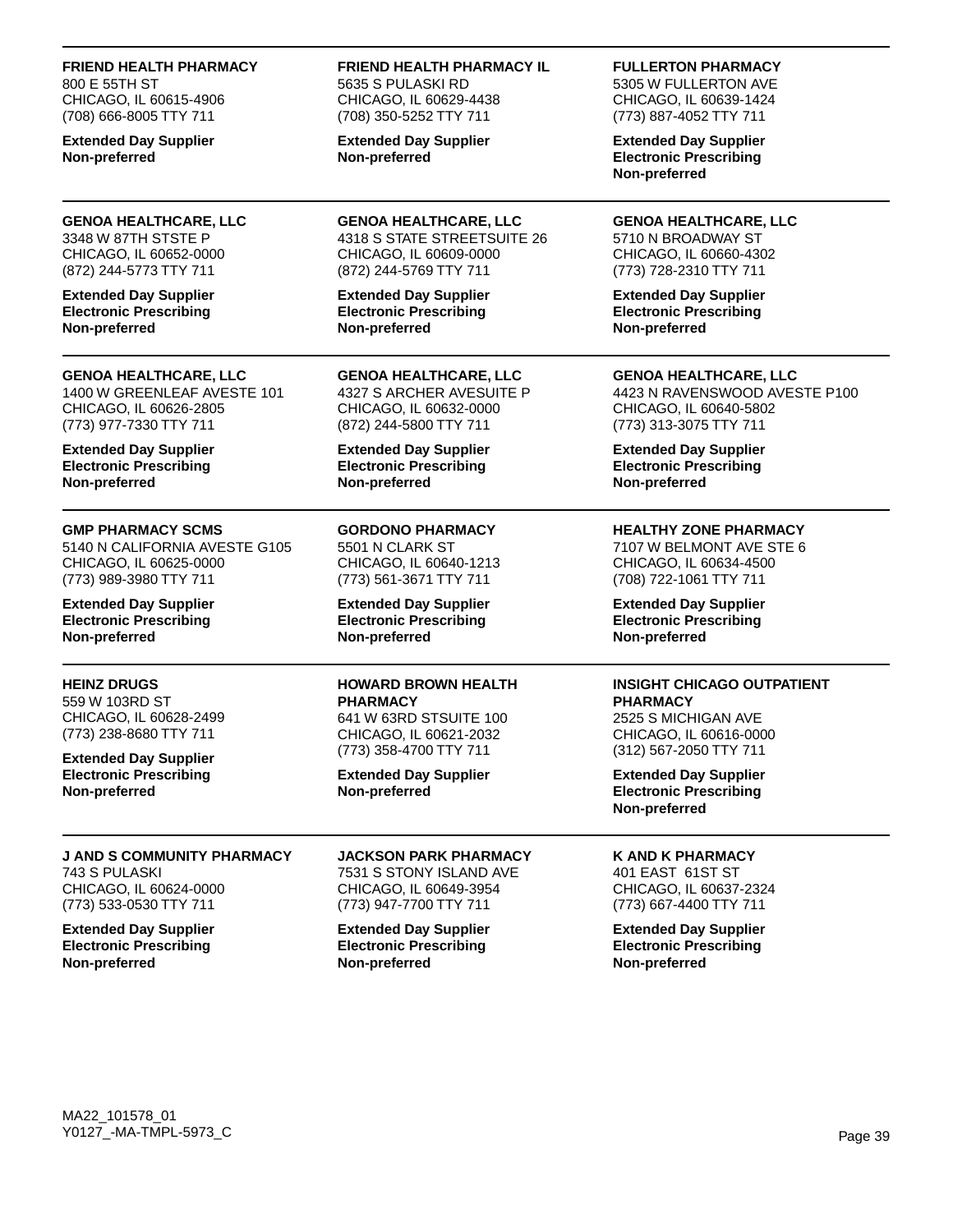| <b>KABAFUSION IL</b><br>5517 N CUMBERLAND AVENUESUITE<br>915<br>CHICAGO, IL 60656-0000<br>(773) 467-6000 TTY 711<br><b>Extended Day Supplier</b><br>Non-preferred | <b>KATSAROS PHARMACY</b><br>1521 E 53RD ST<br>CHICAGO, IL 60615-0000<br>(773) 288-8700 TTY 711                       | <b>KOMED HOLMAN PHARMACY</b><br>4259 S BERKELEY AVE<br>CHICAGO, IL 60653-3030<br>(773) 924-6000 TTY 711                        |
|-------------------------------------------------------------------------------------------------------------------------------------------------------------------|----------------------------------------------------------------------------------------------------------------------|--------------------------------------------------------------------------------------------------------------------------------|
|                                                                                                                                                                   | <b>Extended Day Supplier</b><br><b>Electronic Prescribing</b><br>Non-preferred                                       | <b>Extended Day Supplier</b><br><b>Electronic Prescribing</b><br>Non-preferred                                                 |
| LA RABIDA HOSPITAL PHARMACY<br>6501 SOUTH PROMONTORY DRIVE<br>CHICAGO, IL 60649-1003<br>(773) 753-8655 TTY 711                                                    | <b>LAPUJA PHARMACY</b><br>3441 W NORTH AVE<br>CHICAGO, IL 60647-4841<br>(773) 772-6731 TTY 711                       | <b>LAVIR PHARMACY</b><br>4959 W BELMONT<br>CHICAGO, IL 60641-4332<br>(773) 853-2374 TTY 711                                    |
| <b>Extended Day Supplier</b><br>Non-preferred                                                                                                                     | <b>Extended Day Supplier</b><br><b>Electronic Prescribing</b><br>Non-preferred                                       | <b>Extended Day Supplier</b><br><b>Electronic Prescribing</b><br>Non-preferred                                                 |
| <b>LAWNDALE CHRISTIAN HEALTH</b><br><b>CENTER PHARMACY</b><br>3910 W OGDEN AVE<br>CHICAGO, IL 60623-0000                                                          | <b>LAWRENCE HOUSE PHARMACY</b><br>1001 W LAWRENCE AVE<br>CHICAGO, IL 60640-5017<br>(773) 561-2288 TTY 711            | LIFE SOURCE PHARMACY, INC<br>11238 S WESTERN AVE<br>CHICAGO, IL 60643-4116<br>(773) 321-2656 TTY 711                           |
| (872) 588-3259 TTY 711<br><b>Extended Day Supplier</b><br><b>Electronic Prescribing</b><br>Non-preferred                                                          | <b>Extended Day Supplier</b><br><b>Electronic Prescribing</b><br>Non-preferred                                       | <b>Extended Day Supplier</b><br><b>Electronic Prescribing</b><br>Non-preferred                                                 |
| <b>LINDAS PHARMACY</b><br>2347-2349 B S WENTWORTH<br>CHICAGO, IL 60616-0000<br>(312) 791-0533 TTY 711                                                             | LITTLE VILLAGE PHARMACY, INC<br>3811 W 26TH ST<br>CHICAGO, IL 60623-0000<br>(773) 522-2121 TTY 711                   | <b>LOCAL HEALTH PHARMACY</b><br>2545 W DIVERSEY AVE STE 104<br>CHICAGO, IL 60647-7173<br>(773) 673-5493 TTY 711                |
| <b>Extended Day Supplier</b><br><b>Electronic Prescribing</b><br>Non-preferred                                                                                    | <b>Extended Day Supplier</b><br><b>Electronic Prescribing</b><br>Non-preferred                                       | <b>Extended Day Supplier</b><br><b>Electronic Prescribing</b><br>Non-preferred                                                 |
| <b>LUNA PHARMACY</b><br>5352 N. LINCOLN<br>CHICAGO, IL 60625-0000<br>(773) 435-9902 TTY 711                                                                       | <b>LUNA PHARMACY AT MADISON LLC</b><br>3171 W MADISON ST SUITE 2<br>CHICAGO, IL 60612-0000<br>(773) 435-9905 TTY 711 | <b>LUNA PHARMACY AT SOUTH SHORE</b><br><b>LLC</b><br>1952 E 73RD STSUITE 2<br>CHICAGO, IL 60649-2902<br>(773) 493-4444 TTY 711 |
| <b>Extended Day Supplier</b><br><b>Electronic Prescribing</b><br>Non-preferred                                                                                    | <b>Extended Day Supplier</b><br>Non-preferred                                                                        | <b>Extended Day Supplier</b><br>Non-preferred                                                                                  |
| <b>LUNA PHARMACY II</b><br>235 W 95TH ST<br>CHICAGO, IL 60628-1321<br>(773) 340-4445 TTY 711                                                                      | <b>M &amp; R PRESCRIPTION CENTER</b><br>1959 E 71ST ST<br>CHICAGO, IL 60649-2081<br>(773) 643-4200 TTY 711           | <b>MAB PHARMACY INC</b><br>2724 W DIVISION ST<br>CHICAGO, IL 60622-0000<br>(773) 342-5878 TTY 711                              |
| <b>Extended Day Supplier</b><br><b>Electronic Prescribing</b><br>Non-preferred                                                                                    | <b>Extended Day Supplier</b><br><b>Electronic Prescribing</b><br>Non-preferred                                       | <b>Extended Day Supplier</b><br><b>Electronic Prescribing</b><br>Non-preferred                                                 |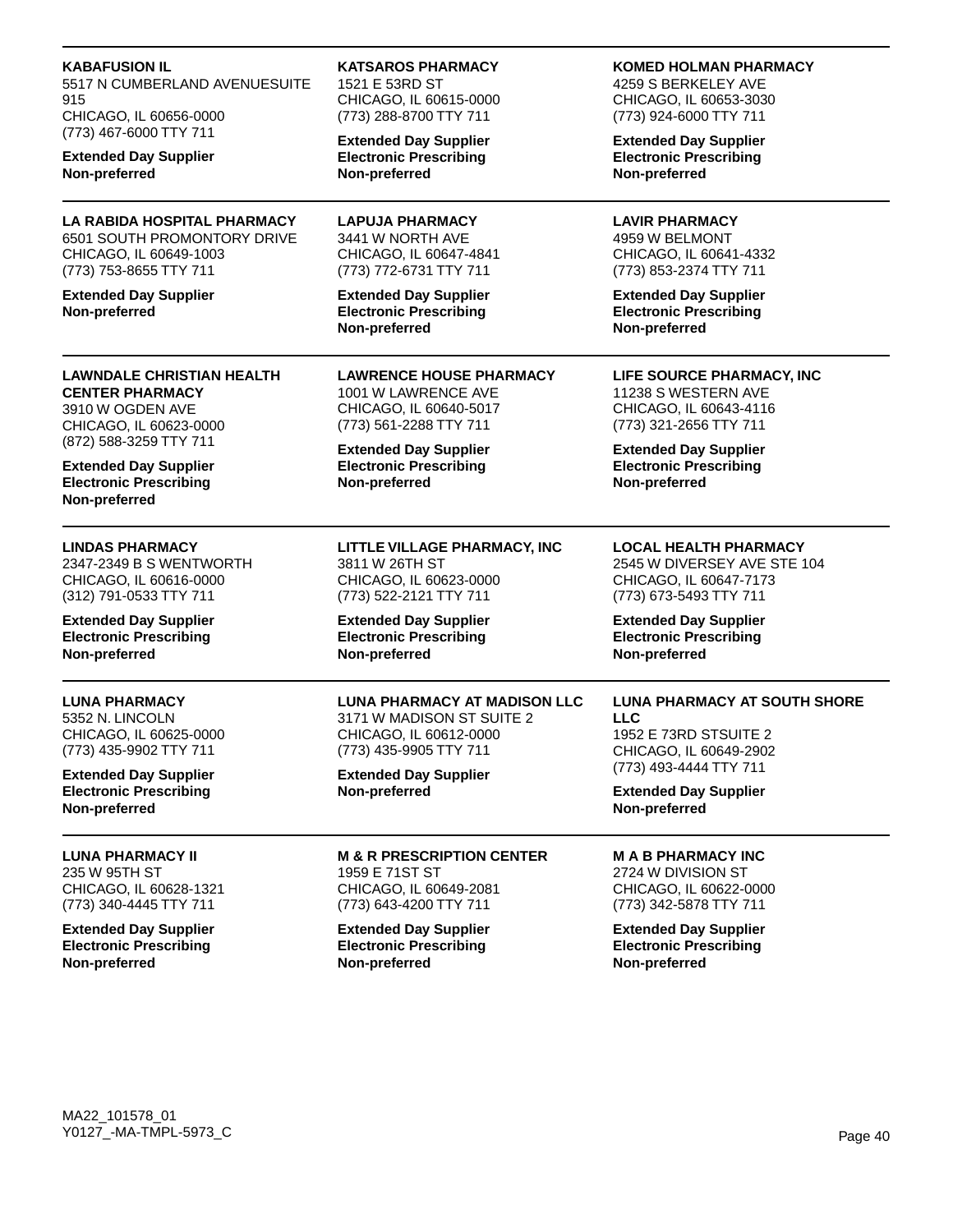### **MARIAM PHARMACY**

3514 W LAWRENCE AVE CHICAGO, IL 60625-5612 (773) 478-1111 TTY 711

**Extended Day Supplier Electronic Prescribing Non-preferred**

### **MARIANO'S PHARMACY 8516** 2112 N ASHLAND AVE CHICAGO, IL 60614-0000 (773) 342-6680 TTY 711

**Extended Day Supplier Electronic Prescribing Non-preferred**

#### **MARIANO'S PHARMACY 8527** 2021 W CHICAGO AVE CHICAGO, IL 60622-5549 (773) 799-9004 TTY 711

**Extended Day Supplier Electronic Prescribing Non-preferred**

## **MARIANOS PHARMACY 8539**

3857 S MARTIN LUTHER KING JR DR CHICAGO, IL 60653-0000 (773) 268-2862 TTY 711

**Extended Day Supplier Electronic Prescribing Non-preferred**

## **MIDWEST ORTHOPAEDICS AT RUSH**

1611 W HARRISON ST, SUITE 400 CHICAGO, IL 60612-0000 (708) 409-5179 TTY 711

**Extended Day Supplier Non-preferred**

### **NATHAN PHARMACY**

6420 N CALIFORNIA AVE CHICAGO, IL 60645-5256 (773) 973-6107 TTY 711

**Extended Day Supplier Electronic Prescribing Non-preferred**

#### **MARIANO'S PHARMACY** 5353 N ELSTON AVE CHICAGO, IL 60630-1610

(773) 481-6936 TTY 711

**Extended Day Supplier Electronic Prescribing Non-preferred**

**MARIANO'S PHARMACY 8520** 3145 SOUTH ASHLAND AVE CHICAGO, IL 60608-6251 (773) 247-3394 TTY 711

**Extended Day Supplier Electronic Prescribing Non-preferred**

**MARIANO'S PHARMACY 8534** 1500 N CLYBOURN AVE STE C104 CHICAGO, IL 60610-1095 (312) 475-9691 TTY 711

**Extended Day Supplier Electronic Prescribing Non-preferred**

**MAX CARE PHARMACY** 2810 W DEVON AVE CHICAGO, IL 60659-1502 (773) 508-9999 TTY 711

**Extended Day Supplier Electronic Prescribing Non-preferred**

#### **MINI THUONG XA PHARMACY** 1069 W ARGYLE ST

CHICAGO, IL 60640-3707 (773) 728-1007 TTY 711

**Extended Day Supplier Electronic Prescribing Non-preferred**

**NEW CITY HALSTED PHARMACY** 1460 N HALSTED ST STE 101 CHICAGO, IL 60642-2620 (312) 929-3009 TTY 711

**Extended Day Supplier Electronic Prescribing Non-preferred**

### **MARIANOS PHARMACY 8515**

1800 W LAWRENCE AVE CHICAGO, IL 60640-4002 (773) 334-3736 TTY 711

**Extended Day Supplier Electronic Prescribing Non-preferred**

**MARIANO'S PHARMACY 8522** 5201 N SHERIDAN RD CHICAGO, IL 60640-2512 (773) 506-0910 TTY 711

**Extended Day Supplier Electronic Prescribing Non-preferred**

**MARIANOS PHARMACY 8538** 3030 N BROADWAY ST STE 100 CHICAGO, IL 60657-7472 (773) 935-0713 TTY 711

**Extended Day Supplier Electronic Prescribing Non-preferred**

## **MEXICARE PHARMACY**

3200 W 26TH ST CHICAGO, IL 60623-4031 (773) 890-1800 TTY 711

**Extended Day Supplier Electronic Prescribing Non-preferred**

### **MONIK PHARMACY**

2266 N LINCOLN AVE LL CHICAGO, IL 60614-7601 (773) 880-9045 TTY 711

**Extended Day Supplier Electronic Prescribing Non-preferred**

## **NORWEGIAN AMERICAN HOSPITAL**

**COMMUNITY PHARMACY** 1044 N FRANCISCO AVE CHICAGO, IL 60622-2795 (773) 292-8260 TTY 711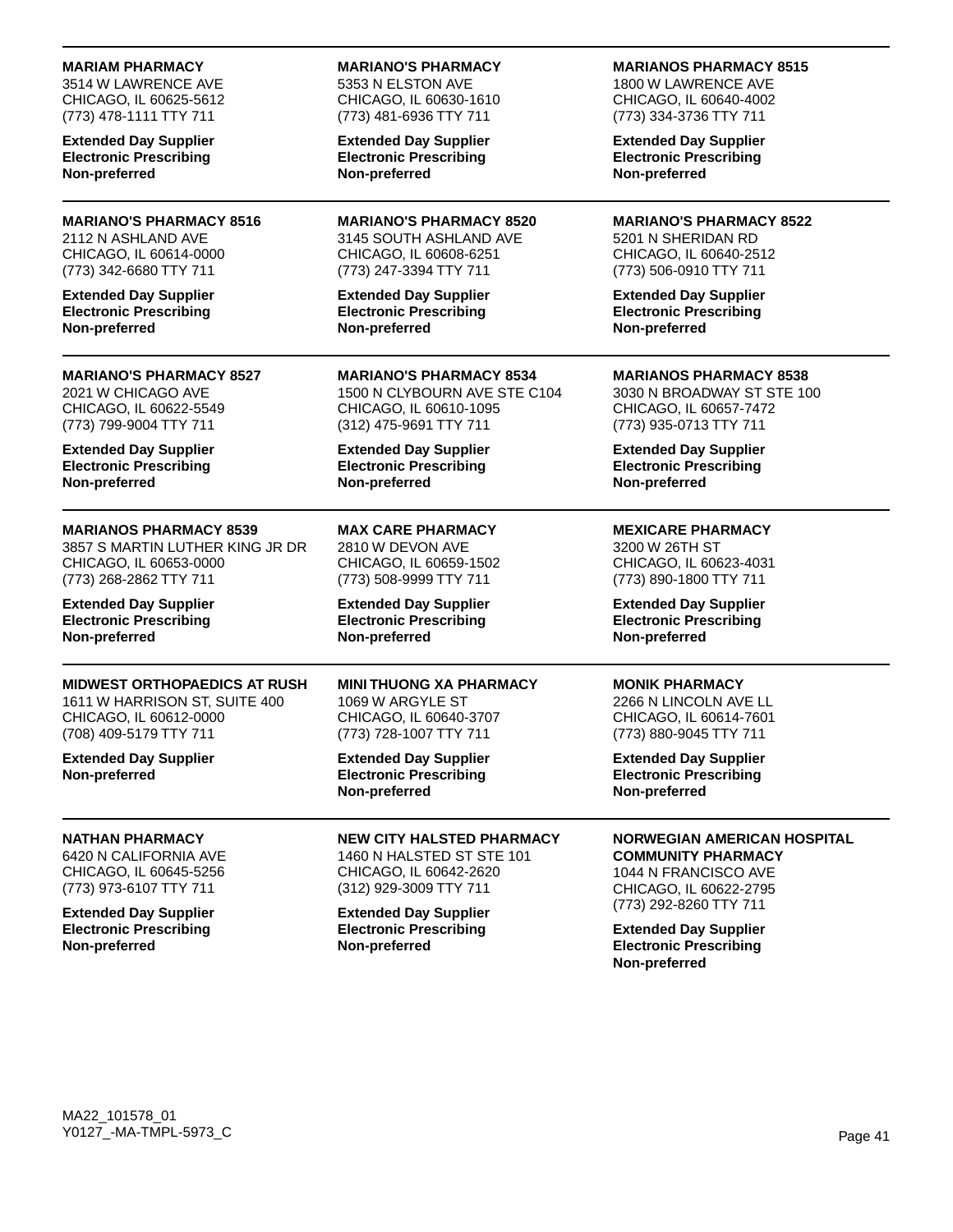### **OAK STREET PHARMACY**

850 W 63RD STSUITE E CHICAGO, IL 60621-1902 (872) 215-7111 TTY 711

**Extended Day Supplier Electronic Prescribing Non-preferred**

#### **OSCO DRUG #0202**

2550 NORTH CLYBOURN AVE CHICAGO, IL 60614-1941 (773) 348-7421 TTY 711

**Extended Day Supplier Electronic Prescribing Non-preferred**

#### **OSCO DRUG #1241** 1343 N PAULINA ST CHICAGO, IL 60622-2145 (773) 342-5217 TTY 711

**Extended Day Supplier Electronic Prescribing Non-preferred**

### **OSCO DRUG #3082**

6014 S COTTAGE GROVE AVE CHICAGO, IL 60637-2526 (773) 358-4301 TTY 711

**Extended Day Supplier Electronic Prescribing Non-preferred**

## **OSCO DRUG #3181**

101 W 87TH ST CHICAGO, IL 60620-1304 (773) 483-6500 TTY 711

**Extended Day Supplier Electronic Prescribing Non-preferred**

### **OSCO DRUG #3344**

1220 S ASHLAND AVE CHICAGO, IL 60608-1402 (312) 733-2837 TTY 711

**Extended Day Supplier Electronic Prescribing Non-preferred**

#### **OSCO DRUG #0092** 1655 E 95TH ST CHICAGO, IL 60617-4707 (773) 731-9650 TTY 711

**Extended Day Supplier Electronic Prescribing Non-preferred**

**OSCO DRUG #0230** 7530 S STONY ISLAND AVE CHICAGO, IL 60649-3914 (773) 288-7002 TTY 711

**Extended Day Supplier Electronic Prescribing Non-preferred**

**OSCO DRUG #1296** 7342 W FOSTER AVE CHICAGO, IL 60656-3600 (773) 775-3777 TTY 711

**Extended Day Supplier Electronic Prescribing Non-preferred**

**OSCO DRUG #3170** 5324 S PULASKI CHICAGO, IL 60632-4224 (773) 284-7402 TTY 711

**Extended Day Supplier Electronic Prescribing Non-preferred**

**OSCO DRUG #3224** 6426 W IRVING PK RD CHICAGO, IL 60634-2459 (773) 725-2900 TTY 711

**Extended Day Supplier Electronic Prescribing Non-preferred**

**OSCO DRUG #3345** 1224 S WABASH AVE CHICAGO, IL 60605-2401 (312) 663-4646 TTY 711

**Extended Day Supplier Electronic Prescribing Non-preferred**

## **OSCO DRUG #0187**

11730 S MARSHFIELD AVE CHICAGO, IL 60643-0000 (773) 568-8370 TTY 711

**Extended Day Supplier Electronic Prescribing Non-preferred**

**OSCO DRUG #0901** 3400 N WESTERN AVE CHICAGO, IL 60618-6012 (773) 327-2723 TTY 711

**Extended Day Supplier Electronic Prescribing Non-preferred**

**OSCO DRUG #2602** 3644 S ARCHER AVE CHICAGO, IL 60609-0000 (773) 523-1700 TTY 711

**Extended Day Supplier Electronic Prescribing Non-preferred**

#### **OSCO DRUG #3176** 9402 S ASHLAND AVE CHICAGO, IL 60620-5121 (773) 779-0017 TTY 711

**Extended Day Supplier Electronic Prescribing Non-preferred**

## **OSCO DRUG #3262**

4660 IRVING PARK RD CHICAGO, IL 60641-2888 (773) 202-0072 TTY 711

**Extended Day Supplier Electronic Prescribing Non-preferred**

## **OSCO DRUG #3349**

2520 N NARRAGANSETT AVE CHICAGO, IL 60639-1041 (773) 637-1819 TTY 711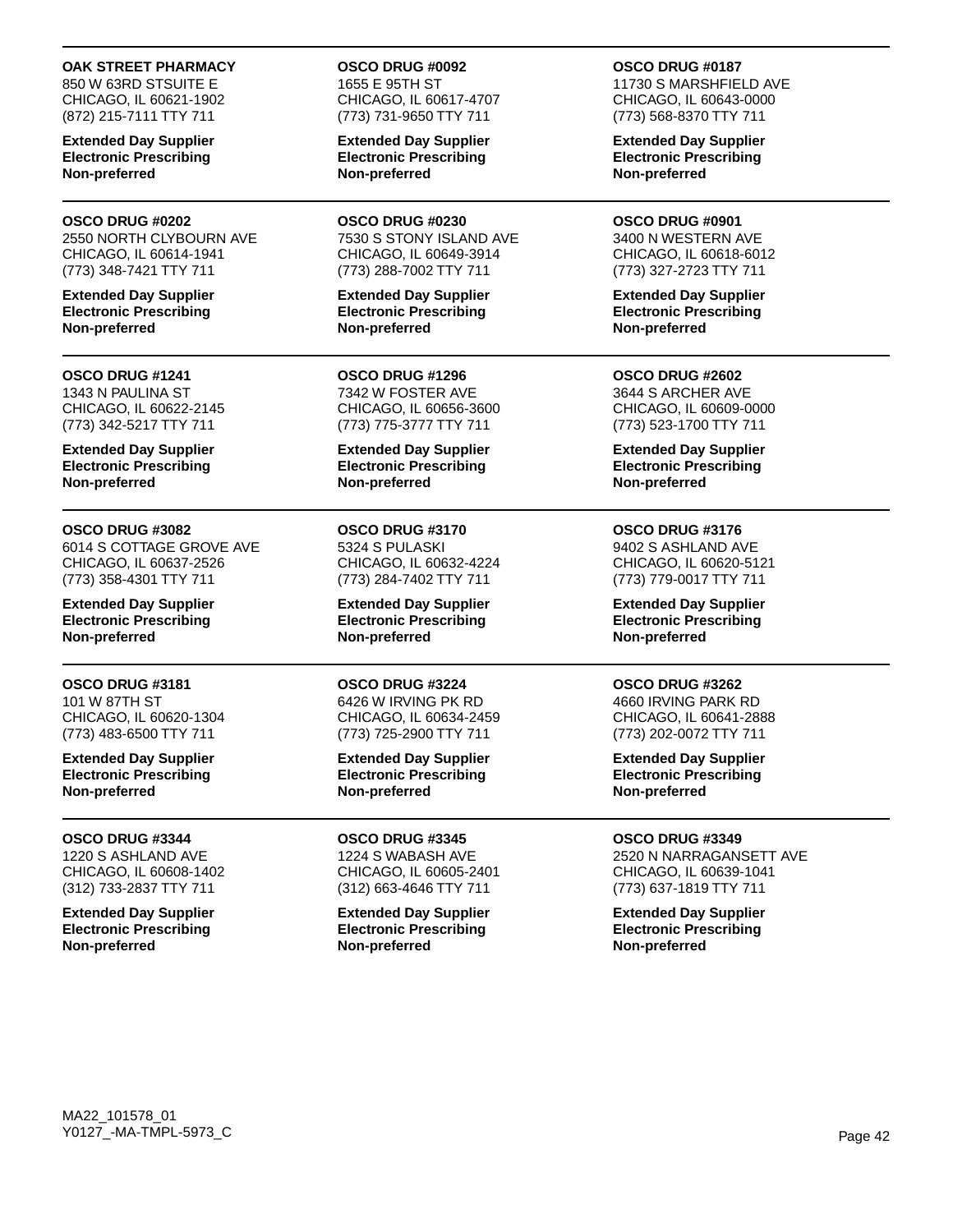### **OSCO DRUG #3376**

370 N DESPLAINES ST CHICAGO, IL 60661-1106 (312) 243-2714 TTY 711

**Extended Day Supplier Electronic Prescribing Non-preferred**

#### **OSCO DRUG #3442**

4032 W FOSTER AVE CHICAGO, IL 60630-2747 (773) 478-8750 TTY 711

**Extended Day Supplier Electronic Prescribing Non-preferred**

## **OSCO DRUG #3470**

3572 N ELSTON AVE CHICAGO, IL 60618-4318 (773) 583-9858 TTY 711

**Extended Day Supplier Electronic Prescribing Non-preferred**

### **OSCO DRUG #3538**

1763 W HOWARD ST CHICAGO, IL 60626-1626 (773) 274-1293 TTY 711

**Extended Day Supplier Electronic Prescribing Non-preferred**

### **OSCO DRUG #3721**

6107 S ARCHER AVE CHICAGO, IL 60638-2743 (773) 735-0396 TTY 711

**Extended Day Supplier Electronic Prescribing Non-preferred**

## **PHARMACA INTEGRATIVE PHARMACY INC**

2313 N LINCOLN AVE CHICAGO, IL 60614-4822 (773) 360-8595 TTY 711

**Extended Day Supplier Electronic Prescribing Non-preferred**

**OSCO DRUG #3407** 5532 N CLARK CHICAGO, IL 60640-1214 (773) 784-7348 TTY 711

**Extended Day Supplier Electronic Prescribing Non-preferred**

**OSCO DRUG #3443** 5345 N BROADWAY ST CHICAGO, IL 60640-2311 (773) 334-2083 TTY 711

**Extended Day Supplier Electronic Prescribing Non-preferred**

**OSCO DRUG #3477** 4734 N CUMBERLAND AVE CHICAGO, IL 60656-4239 (773) 625-5525 TTY 711

**Extended Day Supplier Electronic Prescribing Non-preferred**

**OSCO DRUG #3546** 424 W DIVISION ST CHICAGO, IL 60610-1727 (312) 642-2951 TTY 711

**Extended Day Supplier Electronic Prescribing Non-preferred**

### **OSCO DRUG #4500**

1340 S CANAL STREET CHICAGO, IL 60607-5208 (312) 666-5612 TTY 711

**Extended Day Supplier Electronic Prescribing Non-preferred**

**PHARMACY ONE PLUS** 4753-55 N KEDZIE CHICAGO, IL 60625-0000 (773) 267-5050 TTY 711

**Extended Day Supplier Electronic Prescribing Non-preferred**

**OSCO DRUG #3441** 2940 N ASHLAND AVE CHICAGO, IL 60657-4004

(773) 348-4155 TTY 711

**Extended Day Supplier Electronic Prescribing Non-preferred**

**OSCO DRUG #3455** 4355 N SHERIDAN RD CHICAGO, IL 60613-1414 (773) 525-4766 TTY 711

**Extended Day Supplier Electronic Prescribing Non-preferred**

**OSCO DRUG #3514** 3531 N BROADWAY ST CHICAGO, IL 60657-1825 (773) 528-6615 TTY 711

**Extended Day Supplier Electronic Prescribing Non-preferred**

## **OSCO DRUG #3632**

3630 N SOUTHPORT AVE CHICAGO, IL 60613-3710 (773) 327-1485 TTY 711

**Extended Day Supplier Electronic Prescribing Non-preferred**

#### **PARKWAY DRUGS, A WALGREEN PHARMACY**

680 N LAKE SHORE DR STE 108 CHICAGO, IL 60611-4447 (312) 943-2224 TTY 711

**Extended Day Supplier Electronic Prescribing Non-preferred**

## **PHARMASCRIPT INC.**

5437 N. BROADWAY AVENUE CHICAGO, IL 60640-1703 (773) 681-0965 TTY 711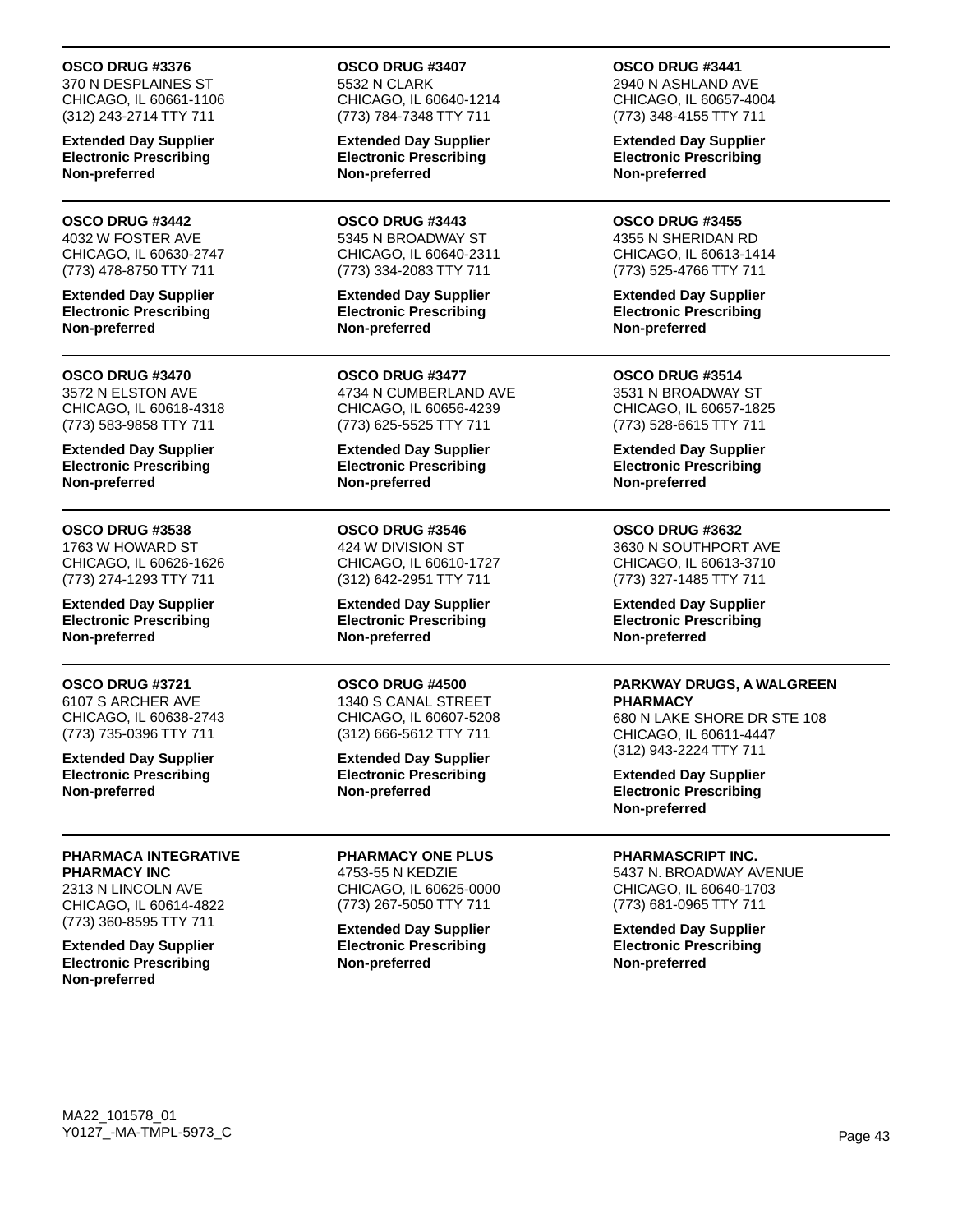#### **PILSEN PHARMACY LLC**

1868 S BLUE ISLAND AVE CHICAGO, IL 60608-3013 (312) 993-9500 TTY 711

**Extended Day Supplier Electronic Prescribing Non-preferred**

### **PROF OFFICE BLDG INFUSION PHARMACY**

1725 W HARRISON ST STE 1059 CHICAGO, IL 60612-0000 (312) 563-2363 TTY 711

**Extended Day Supplier Electronic Prescribing Non-preferred**

## **PROMED PHARMACY INC**

3600 ROOSEVELT RD CHICAGO, IL 60624-4225 (773) 265-6300 TTY 711

**Extended Day Supplier Electronic Prescribing Non-preferred**

## **RECEPT PHARMACY #125**

5501 S HALSTED STSUITE 147 CHICAGO, IL 60621-2229 (773) 359-8570 TTY 711

**Extended Day Supplier Electronic Prescribing Non-preferred**

## **ROSENS MORSEVIEW PHARMACY**

2955 W DEVON AVE CHICAGO, IL 60659-1585 (773) 743-7585 TTY 711

**Extended Day Supplier Electronic Prescribing Non-preferred**

### **SALUD PHARMACY**

4255 W 63RD STSUITE 300 CHICAGO, IL 60629-5041 (773) 424-4262 TTY 711

**Extended Day Supplier Non-preferred**

## **PRESENCE NAZARETH FAMILY CENTER PHARMACY**

1127 N OAKLEY BLVDSTE 137 CHICAGO, IL 60622-0000 (312) 770-3444 TTY 711

**Extended Day Supplier Electronic Prescribing Non-preferred**

**PROFESSIONAL BUILDING PHARMACY** 2315 E 93RD STSTE 215

CHICAGO, IL 60617-0000 (773) 768-7868 TTY 711

**Extended Day Supplier Electronic Prescribing Non-preferred**

**PULSE PHARMACY** 2875 W 19TH ST STE # 201 CHICAGO, IL 60623-3501 (773) 762-1100 TTY 711

**Extended Day Supplier Electronic Prescribing Non-preferred**

**RISHI PHARMACY INC** 4909 W DIVISION CHICAGO, IL 60651-0000 (773) 287-1200 TTY 711

**Extended Day Supplier Electronic Prescribing Non-preferred**

**ROSENS-MORSEVIEW PHARMACY** 2955 W DEVON AVE CHICAGO, IL 60659-1555 (773) 743-7585 TTY 711

**Extended Day Supplier Electronic Prescribing Non-preferred**

**SAVE RITE PHARMACY DISCOUNT CENTER** 3479 N BROADWAY ST CHICAGO, IL 60657-2596

(773) 525-0766 TTY 711 **Extended Day Supplier**

**Electronic Prescribing Non-preferred**

### **PRIME PLUS LAKEVIEW INC**

3156 N CLARK ST CHICAGO, IL 60657-0000 (773) 568-8340 TTY 711

**Extended Day Supplier Electronic Prescribing Non-preferred**

### **PROFESSIONAL OFFICE BUILDING PHARMACY**

1725 W HARRISON STE 418 CHICAGO, IL 60612-0000 (312) 563-2245 TTY 711

**Extended Day Supplier Electronic Prescribing Non-preferred**

### **RANDOLPHS RX PHARMACY**

2751 W. 51ST STREET CHICAGO, IL 60632-0000 (773) 434-7186 TTY 711

**Extended Day Supplier Electronic Prescribing Non-preferred**

**RITEWAY PHARMACY**

4913 W FULLERTON AVE.STE 101 CHICAGO, IL 60639-0000 (773) 688-5438 TTY 711

**Extended Day Supplier Electronic Prescribing Non-preferred**

### **SAINT BERNARD HOSPITAL OUTPATIENT PHARMACY** 326 W 64TH ST CHICAGO, IL 60621-3197 (773) 962-6660 TTY 711

**Extended Day Supplier Electronic Prescribing Non-preferred**

## **SEOUL PHARMACY INC**

3757 W LAWRENCE AVE CHICAGO, IL 60625-5712 (773) 539-1234 TTY 711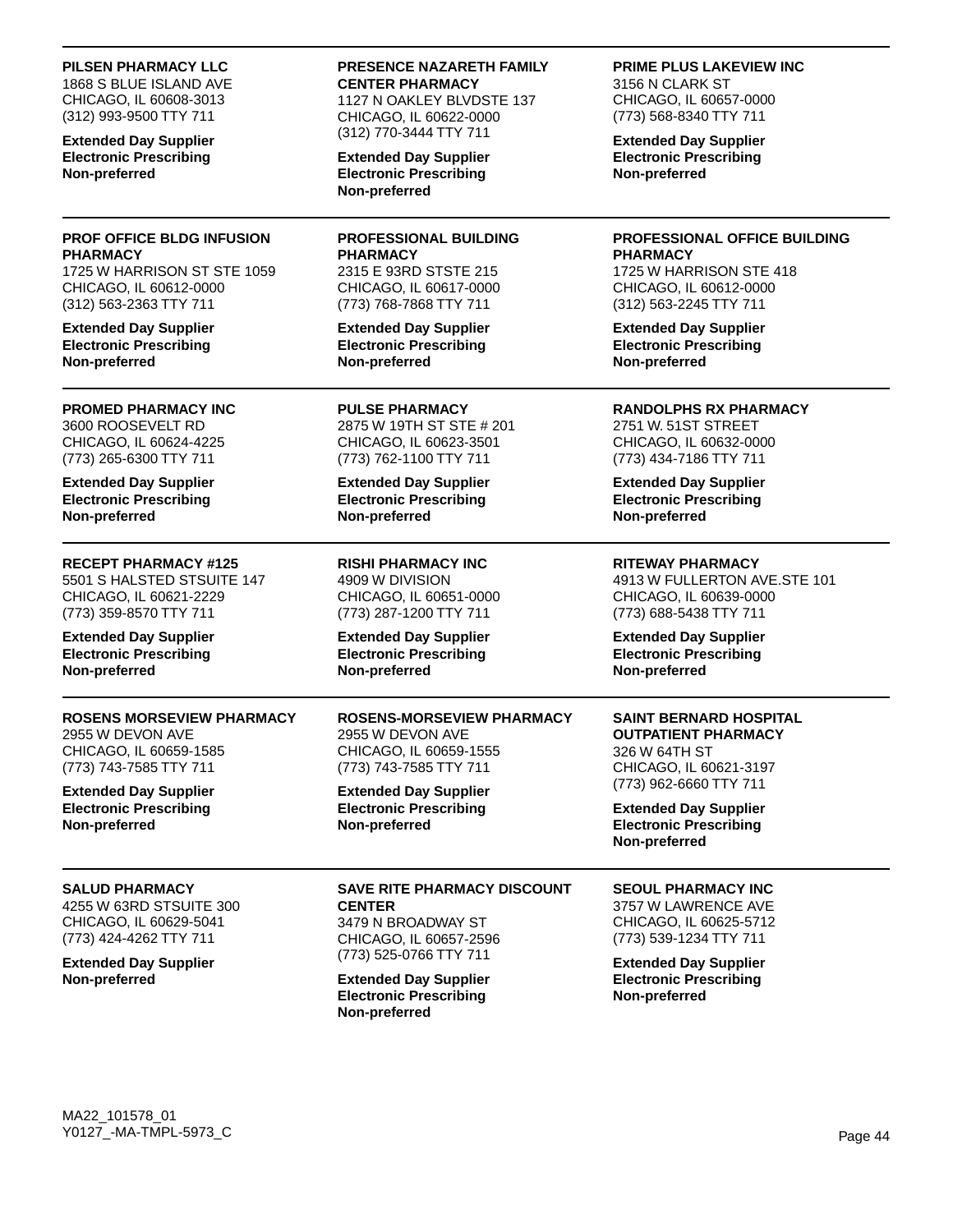| <b>Extended Day Supplier</b><br><b>Electronic Prescribing</b><br>Non-preferred                                                                                                             | (773) 834-7002 TTY 711<br><b>Extended Day Supplier</b><br><b>Electronic Prescribing</b><br>Non-preferred                                                                                              | CHICAGO, IL 60612-4325<br>(312) 996-8675 TTY 711<br><b>Extended Day Supplier</b><br><b>Electronic Prescribing</b><br>Non-preferred                                                                                                                        |
|--------------------------------------------------------------------------------------------------------------------------------------------------------------------------------------------|-------------------------------------------------------------------------------------------------------------------------------------------------------------------------------------------------------|-----------------------------------------------------------------------------------------------------------------------------------------------------------------------------------------------------------------------------------------------------------|
| UNITE HERE HEALTH PHARMACY<br>218 S WABASH AVESTE 400<br>CHICAGO, IL 60604-2444<br>(312) 736-3397 TTY 711                                                                                  | UNIVERSITY OF CHICAGO DCAM<br><b>OUTPATIENT PHARMACY</b><br>5758 S MARYLAND AVEMC9041<br>CHICAGO, IL 60637-0000                                                                                       | UNIVERSITY OF ILLINOIS<br><b>DERMATOLOGY PHARMACY</b><br>1801 W TAYLOR STROOM 3402 MC<br>884                                                                                                                                                              |
| <b>Extended Day Supplier</b><br><b>Electronic Prescribing</b><br>Non-preferred                                                                                                             | <b>Extended Day Supplier</b><br>Non-preferred                                                                                                                                                         | (773) 702-1907 TTY 711<br><b>Extended Day Supplier</b><br>Non-preferred                                                                                                                                                                                   |
| TOUHY FAMILY PHARMACY<br>6201 W TOUHY AVE STE 101<br>CHICAGO, IL 60646-1100<br>(708) 831-5910 TTY 711                                                                                      | <b>TRUE CARE PHARMACY</b><br>1029 E 130TH STPH1<br>CHICAGO, IL 60628-6908<br>(773) 941-6671 TTY 711                                                                                                   | <b>UCM EMERGENCY DEPARTMENT</b><br><b>OUTPATIENT PHARMACY</b><br>5841 S MARYLAND AVE<br>CHICAGO, IL 60637-1443                                                                                                                                            |
| THE APOTHECARY CHICAGO<br>7447 W TALCOTT AVE<br>CHICAGO, IL 60631-3760<br>(773) 792-5030 TTY 711<br><b>Extended Day Supplier</b><br><b>Electronic Prescribing</b><br>Non-preferred         | THE NEW ROSELAND OUTPATIENT<br><b>PHARMACY</b><br>45 W 111TH ST<br>CHICAGO, IL 60628-4200<br>(773) 291-1530 TTY 711<br><b>Extended Day Supplier</b><br><b>Electronic Prescribing</b><br>Non-preferred | <b>THOREK HOSPITAL OUTPATIENT</b><br><b>PHARMACY</b><br>850 W IRVING PARK RD<br>CHICAGO, IL 60613-0000<br>(773) 975-3235 TTY 711<br><b>Extended Day Supplier</b><br><b>Electronic Prescribing</b><br>Non-preferred                                        |
| <b>SURECARE PHARMACY IL</b><br>4700 S CALIFORNIA AVE<br>CHICAGO, IL 60632-2016<br>(708) 713-0078 TTY 711<br><b>Extended Day Supplier</b><br><b>Electronic Prescribing</b><br>Non-preferred | <b>SURECARE PHARMACY INC.</b><br>2001 S CALIFORNIA AVE STE 103<br>CHICAGO, IL 60608-2486<br>(773) 475-7711 TTY 711<br><b>Extended Day Supplier</b><br><b>Electronic Prescribing</b><br>Non-preferred  | <b>TARPEY PHARMACY</b><br>5933 N CICERO AVE<br>CHICAGO, IL 60646-5701<br>(773) 545-0500 TTY 711<br><b>Extended Day Supplier</b><br><b>Electronic Prescribing</b><br>Non-preferred                                                                         |
| <b>SNS PHARMACY</b><br>3900 WEST MADISON STSTE 13<br>CHICAGO, IL 60624-2336<br>(773) 722-4405 TTY 711<br><b>Extended Day Supplier</b><br><b>Electronic Prescribing</b><br>Non-preferred    | <b>SOUTH STAR PLUS PHARMACY INC</b><br>4200 W 63RD STREET<br>CHICAGO, IL 60629-0000<br>(773) 581-5666 TTY 711<br><b>Extended Day Supplier</b><br><b>Electronic Prescribing</b><br>Non-preferred       | <b>ST. BERNARD HOSPITAL</b><br><b>AMBULATORY CARE CENTER</b><br><b>PHARMACY</b><br>6307 S. STEWART AVENUE, ROOM 101<br>CHICAGO, IL 60621-0000<br>(773) 420-1560 TTY 711<br><b>Extended Day Supplier</b><br><b>Electronic Prescribing</b><br>Non-preferred |
| 2004 N PULASKI RD<br>CHICAGO, IL 60639-3767<br>(773) 227-1211 TTY 711<br><b>Extended Day Supplier</b><br><b>Electronic Prescribing</b><br>Non-preferred                                    | 1624 W MONTROSE AVE<br>CHICAGO, IL 60613-1214<br>(773) 907-0407 TTY 711<br><b>Extended Day Supplier</b><br><b>Electronic Prescribing</b><br>Non-preferred                                             | CALIFORNIA AVE AT 15TH ST<br>CHICAGO, IL 60608-1797<br>(773) 257-6900 TTY 711<br><b>Extended Day Supplier</b><br><b>Electronic Prescribing</b><br>Non-preferred                                                                                           |
| <b>SHARIF PHARMACY INC</b>                                                                                                                                                                 | <b>SHREE PHARMACY INC.</b>                                                                                                                                                                            | SINAI COMMUNITY PHARMACY INC                                                                                                                                                                                                                              |

—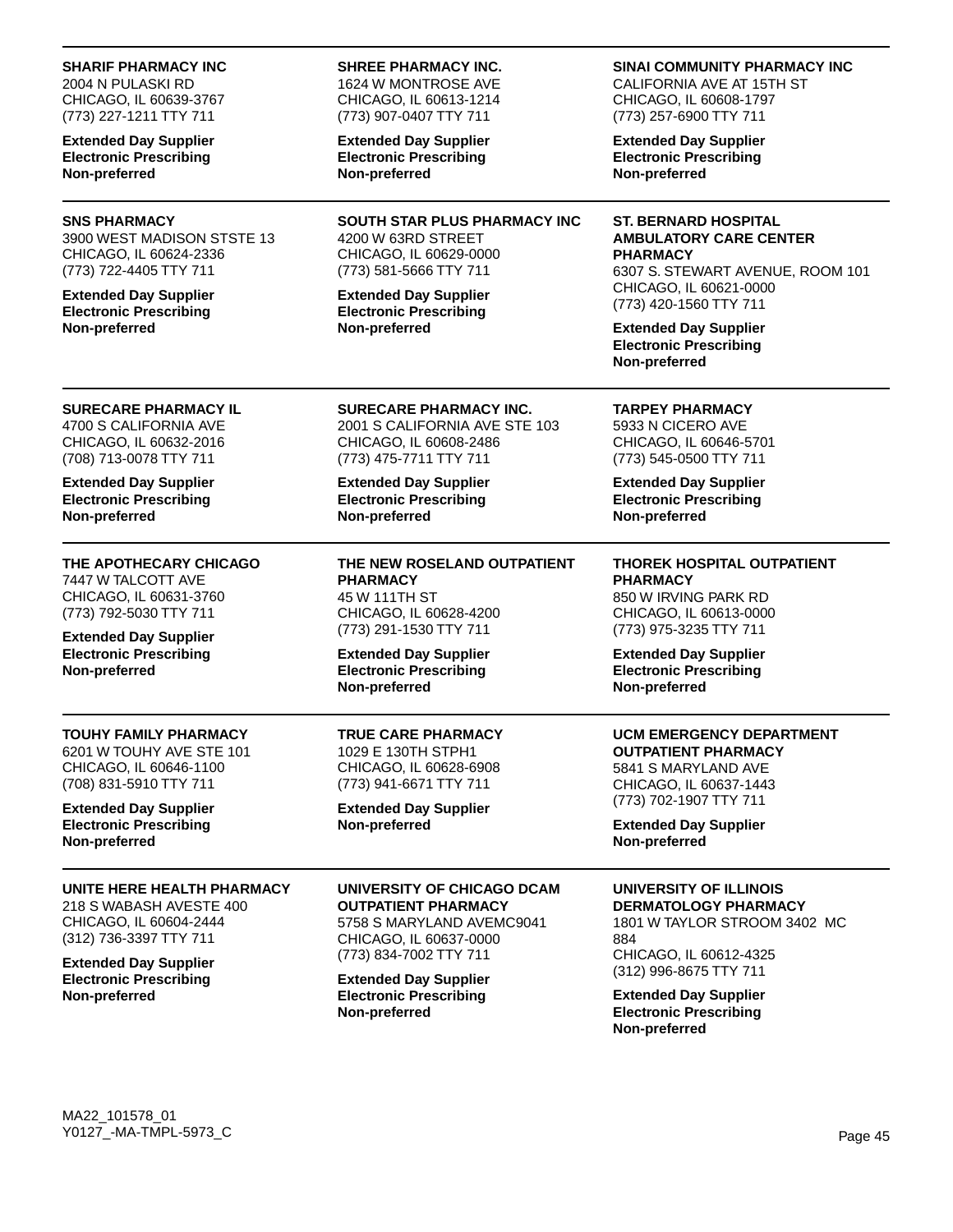| UNIVERSITY OF ILLINOIS MILE<br><b>SQUARE PHARMACY</b><br>1220 S WOOD STROOM 1045 MC 698<br>CHICAGO, IL 60608-1202<br>(312) 413-1767 TTY 711<br><b>Extended Day Supplier</b><br><b>Electronic Prescribing</b><br>Non-preferred | UNIVERSITY OF ILLINOIS<br><b>ONCOLOGY PHARMACY</b><br>1801 W TAYLOR STRM 1411 MC 884<br>CHICAGO, IL 60612-4325<br>(312) 996-6985 TTY 711<br><b>Extended Day Supplier</b><br><b>Electronic Prescribing</b><br>Non-preferred | UNIVERSITY OF ILLINOIS<br><b>OUTPATIENT CARE CENTER</b><br><b>PHARMACY</b><br>1801 W TAYLOR STROOM 3003 MC<br>884<br>CHICAGO, IL 60612-0000<br>(312) 996-9058 TTY 711<br><b>Extended Day Supplier</b><br><b>Electronic Prescribing</b><br>Non-preferred |
|-------------------------------------------------------------------------------------------------------------------------------------------------------------------------------------------------------------------------------|----------------------------------------------------------------------------------------------------------------------------------------------------------------------------------------------------------------------------|---------------------------------------------------------------------------------------------------------------------------------------------------------------------------------------------------------------------------------------------------------|
| UNIVERSITY OF ILLINOIS TAYLOR                                                                                                                                                                                                 | UNIVERSITY OF ILLINOIS                                                                                                                                                                                                     | UNIVERSITY OF ILLINOIS WOOD                                                                                                                                                                                                                             |
| <b>STREET EEI PHARMACY</b>                                                                                                                                                                                                    | UNIVERSITY VILLAGE PHARMACY                                                                                                                                                                                                | <b>STREET PCC PHARMACY</b>                                                                                                                                                                                                                              |
| 1855 W TAYLOR STRM 1071 MC 884                                                                                                                                                                                                | 722 W MAXWELL STRM 205 MC 884                                                                                                                                                                                              | 840 S WOOD STMC884 RM 163                                                                                                                                                                                                                               |
| CHICAGO, IL 60612-7242                                                                                                                                                                                                        | CHICAGO, IL 60607-0000                                                                                                                                                                                                     | CHICAGO, IL 60612-4325                                                                                                                                                                                                                                  |
| (312) 996-6540 TTY 711                                                                                                                                                                                                        | (312) 355-2345 TTY 711                                                                                                                                                                                                     | (312) 996-6887 TTY 711                                                                                                                                                                                                                                  |
| <b>Extended Day Supplier</b>                                                                                                                                                                                                  | <b>Extended Day Supplier</b>                                                                                                                                                                                               | <b>Extended Day Supplier</b>                                                                                                                                                                                                                            |
| <b>Electronic Prescribing</b>                                                                                                                                                                                                 | <b>Electronic Prescribing</b>                                                                                                                                                                                              | <b>Electronic Prescribing</b>                                                                                                                                                                                                                           |
| Non-preferred                                                                                                                                                                                                                 | Non-preferred                                                                                                                                                                                                              | Non-preferred                                                                                                                                                                                                                                           |
| UPTOWN PHARMACY, INC.                                                                                                                                                                                                         | <b>VAISHALI PHARMACY INC</b>                                                                                                                                                                                               | <b>VIKOL PHARMACY INC</b>                                                                                                                                                                                                                               |
| 4535 N SHERIDAN RD                                                                                                                                                                                                            | 3147 W CERMAK RD                                                                                                                                                                                                           | 3752 W 16TH ST                                                                                                                                                                                                                                          |
| CHICAGO, IL 60640-7611                                                                                                                                                                                                        | CHICAGO, IL 60623-0000                                                                                                                                                                                                     | CHICAGO, IL 60623-0000                                                                                                                                                                                                                                  |
| (773) 944-0525 TTY 711                                                                                                                                                                                                        | (773) 521-7422 TTY 711                                                                                                                                                                                                     | (773) 521-0060 TTY 711                                                                                                                                                                                                                                  |
| <b>Extended Day Supplier</b>                                                                                                                                                                                                  | <b>Extended Day Supplier</b>                                                                                                                                                                                               | <b>Extended Day Supplier</b>                                                                                                                                                                                                                            |
| <b>Electronic Prescribing</b>                                                                                                                                                                                                 | <b>Electronic Prescribing</b>                                                                                                                                                                                              | <b>Electronic Prescribing</b>                                                                                                                                                                                                                           |
| Non-preferred                                                                                                                                                                                                                 | Non-preferred                                                                                                                                                                                                              | Non-preferred                                                                                                                                                                                                                                           |
| <b>VITAL RX, LLC</b>                                                                                                                                                                                                          | <b>VITAL SPECIALTY PHARMACY</b>                                                                                                                                                                                            | WALGREENS #00259                                                                                                                                                                                                                                        |
| 2837 N MILWAUKEE                                                                                                                                                                                                              | 1525 E 55TH ST STE 103                                                                                                                                                                                                     | 3358 N WESTERN AVE                                                                                                                                                                                                                                      |
| CHICAGO, IL 60618-0000                                                                                                                                                                                                        | CHICAGO, IL 60615-5514                                                                                                                                                                                                     | CHICAGO, IL 60618-6213                                                                                                                                                                                                                                  |
| (773) 862-1699 TTY 711                                                                                                                                                                                                        | (773) 572-0230 TTY 711                                                                                                                                                                                                     | (773) 327-2111 TTY 711                                                                                                                                                                                                                                  |
| <b>Extended Day Supplier</b><br><b>Electronic Prescribing</b><br>Non-preferred                                                                                                                                                | <b>Extended Day Supplier</b><br>Non-preferred                                                                                                                                                                              | <b>Extended Day Supplier</b><br><b>Electronic Prescribing</b><br>Non-preferred                                                                                                                                                                          |
| <b>WALGREENS #00147</b>                                                                                                                                                                                                       | <b>WALGREENS #00162</b>                                                                                                                                                                                                    | WALGREENS #00163                                                                                                                                                                                                                                        |
| 3611 E 106TH ST                                                                                                                                                                                                               | 1554 E 55TH STREET                                                                                                                                                                                                         | 4000 W 59TH ST                                                                                                                                                                                                                                          |
| CHICAGO, IL 60617-6610                                                                                                                                                                                                        | CHICAGO, IL 60615-5550                                                                                                                                                                                                     | CHICAGO, IL 60629-4512                                                                                                                                                                                                                                  |
| (773) 978-1988 TTY 711                                                                                                                                                                                                        | (773) 667-1177 TTY 711                                                                                                                                                                                                     | (773) 581-2345 TTY 711                                                                                                                                                                                                                                  |
| <b>Extended Day Supplier</b>                                                                                                                                                                                                  | <b>Extended Day Supplier</b>                                                                                                                                                                                               | <b>Extended Day Supplier</b>                                                                                                                                                                                                                            |
| <b>Electronic Prescribing</b>                                                                                                                                                                                                 | <b>Electronic Prescribing</b>                                                                                                                                                                                              | <b>Electronic Prescribing</b>                                                                                                                                                                                                                           |
| Non-preferred                                                                                                                                                                                                                 | Non-preferred                                                                                                                                                                                                              | Non-preferred                                                                                                                                                                                                                                           |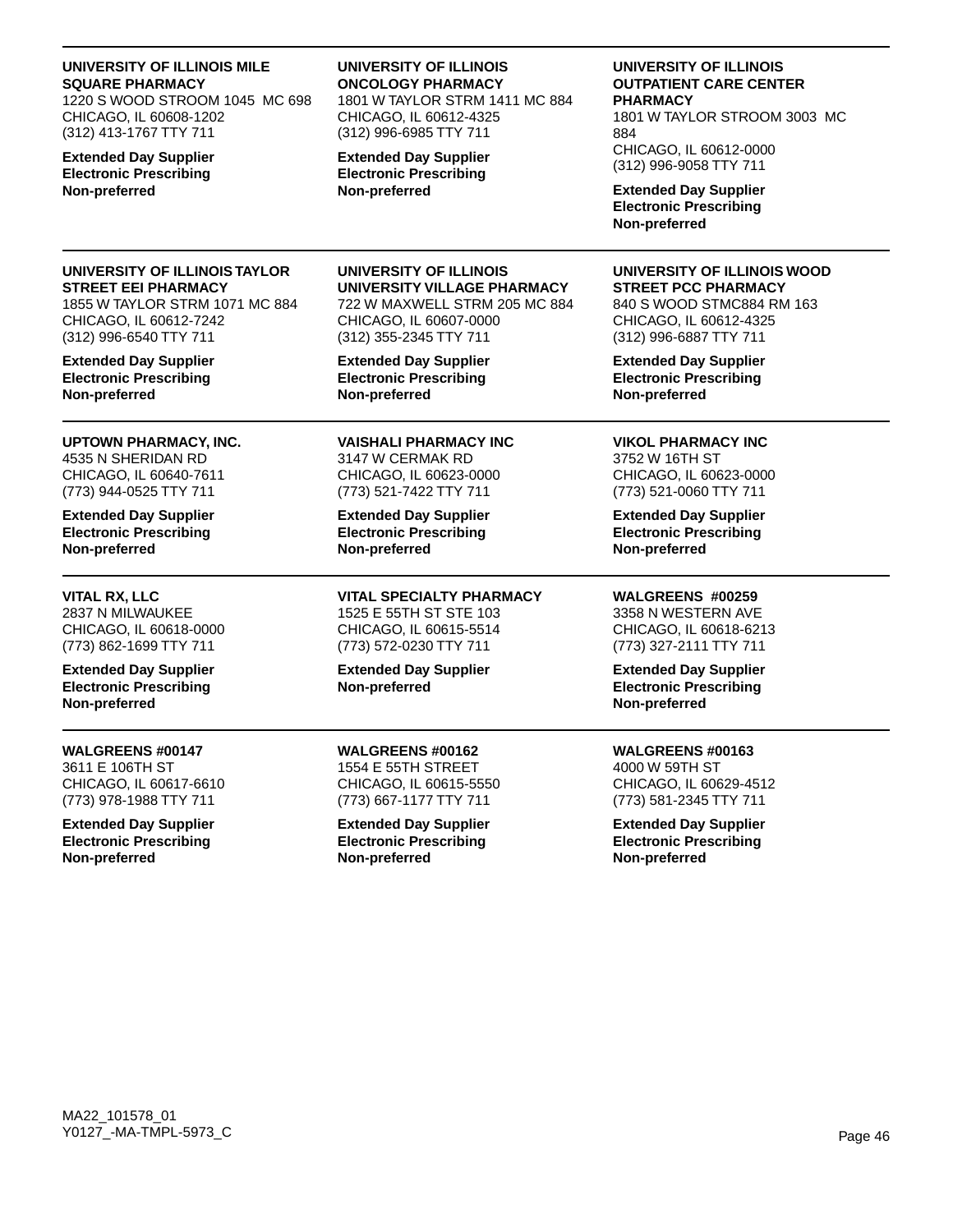740 W DIVERSEY PKWY CHICAGO, IL 60614-1550 (773) 929-1097 TTY 711

**Extended Day Supplier Electronic Prescribing Non-preferred**

#### **WALGREENS #00226** 4005 W 26TH ST

CHICAGO, IL 60623-3709 (773) 521-9504 TTY 711

**Extended Day Supplier Electronic Prescribing Non-preferred**

#### **WALGREENS #00258**

1650 W CHICAGO AVE CHICAGO, IL 60622-5128 (312) 829-6186 TTY 711

**Extended Day Supplier Electronic Prescribing Non-preferred**

### **WALGREENS #01173**

1520 W FULLERTON AVE CHICAGO, IL 60614-2023 (773) 929-6968 TTY 711

**Extended Day Supplier Electronic Prescribing Non-preferred**

### **WALGREENS #01310**

3110 W ARMITAGE AVE CHICAGO, IL 60647-3819 (773) 235-6758 TTY 711

**Extended Day Supplier Electronic Prescribing Non-preferred**

### **WALGREENS #01503**

1926 W 35TH STREET CHICAGO, IL 60609-1204 (773) 254-5523 TTY 711

**Extended Day Supplier Electronic Prescribing Non-preferred**

## **WALGREENS #00194**

4801 N LINCOLN AVE CHICAGO, IL 60625-1915 (773) 561-2526 TTY 711

**Extended Day Supplier Electronic Prescribing Non-preferred**

**WALGREENS #00232** 3405 S KING DR CHICAGO, IL 60616-4108 (312) 326-4058 TTY 711

**Extended Day Supplier Electronic Prescribing Non-preferred**

**WALGREENS #01096** 3646 N BROADWAY ST CHICAGO, IL 60613-4418 (773) 549-3808 TTY 711

**Extended Day Supplier Electronic Prescribing Non-preferred**

## **WALGREENS #01298**

1372 N MILWAUKEE AVE CHICAGO, IL 60622-2149 (773) 772-0941 TTY 711

**Extended Day Supplier Electronic Prescribing Non-preferred**

## **WALGREENS #01375**

1200 N DEARBORN ST CHICAGO, IL 60610-8341 (312) 943-0973 TTY 711

**Extended Day Supplier Electronic Prescribing Non-preferred**

**WALGREENS #01593**

5230 N MILWAUKEE AVE CHICAGO, IL 60630-4624 (773) 736-8920 TTY 711

**Extended Day Supplier Electronic Prescribing Non-preferred**

**WALGREENS #00211**

757 N MICHIGAN AVE CHICAGO, IL 60611-2606 (312) 664-8686 TTY 711

**Extended Day Supplier Electronic Prescribing Non-preferred**

**WALGREENS #00249** 1601 N WELLS ST CHICAGO, IL 60614-6001 (312) 642-4008 TTY 711

**Extended Day Supplier Electronic Prescribing Non-preferred**

**WALGREENS #01101** 1533 E 67TH ST CHICAGO, IL 60637-4426 (773) 493-0733 TTY 711

**Extended Day Supplier Electronic Prescribing Non-preferred**

## **WALGREENS #01308**

7410 N CLARK ST CHICAGO, IL 60626-1620 (773) 743-6784 TTY 711

**Extended Day Supplier Electronic Prescribing Non-preferred**

## **WALGREENS #01417**

1931 W CERMAK RD CHICAGO, IL 60608-4203 (773) 847-5781 TTY 711

**Extended Day Supplier Electronic Prescribing Non-preferred**

## **WALGREENS #02025**

3000 S HALSTED ST CHICAGO, IL 60608-5805 (312) 225-0537 TTY 711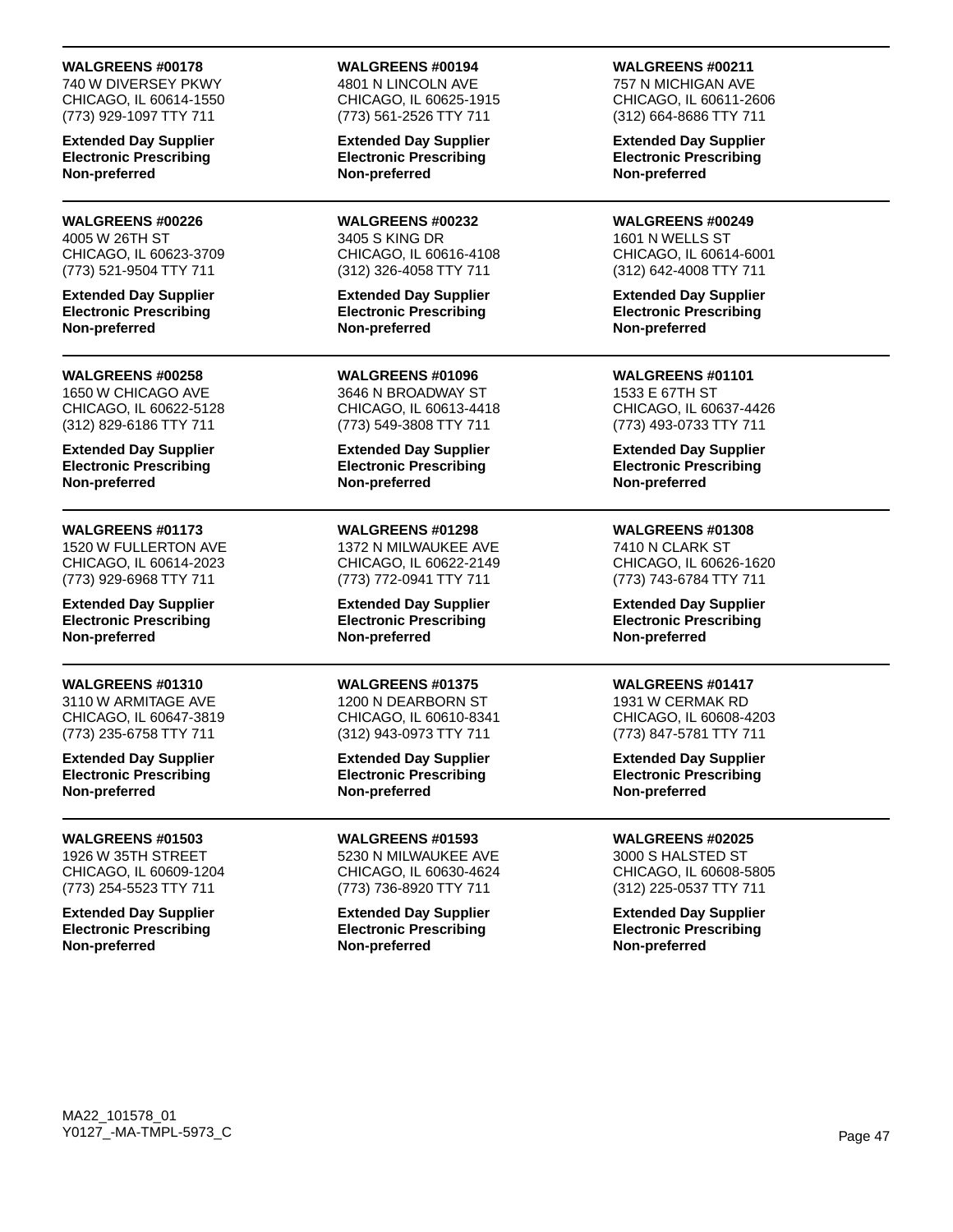5036 S COTTAGE GROVE AVE CHICAGO, IL 60615-2642 (773) 373-6266 TTY 711

**Extended Day Supplier Electronic Prescribing Non-preferred**

#### **WALGREENS #02432** 200 W ADAMS ST

CHICAGO, IL 60606-5208 (312) 372-0331 TTY 711

**Extended Day Supplier Electronic Prescribing Non-preferred**

### **WALGREENS #02840**

1500 W WILSON AVE CHICAGO, IL 60640-5416 (773) 907-8995 TTY 711

**Extended Day Supplier Electronic Prescribing Non-preferred**

## **WALGREENS #03072**

641 N CLARK STREET CHICAGO, IL 60654-3796 (312) 587-1416 TTY 711

**Extended Day Supplier Electronic Prescribing Non-preferred**

## **WALGREENS #03395**

3401 W ROOSEVELT RD CHICAGO, IL 60624-4339 (773) 542-1232 TTY 711

**Extended Day Supplier Electronic Prescribing Non-preferred**

### **WALGREENS #03948**

5140 W DIVERSEY AVE CHICAGO, IL 60639-1612 (773) 685-8759 TTY 711

**Extended Day Supplier Electronic Prescribing Non-preferred**

# **WALGREENS #02340**

342 E ILLINOIS ST CHICAGO, IL 60611-4304 (312) 467-0485 TTY 711

**Extended Day Supplier Electronic Prescribing Non-preferred**

**WALGREENS #02586** 2301 W IRVING PARK RD CHICAGO, IL 60618-3823 (773) 267-8410 TTY 711

**Extended Day Supplier Electronic Prescribing Non-preferred**

**WALGREENS #02877** 2440 W NORTH AVE CHICAGO, IL 60647-5331 (773) 489-5607 TTY 711

**Extended Day Supplier Electronic Prescribing Non-preferred**

**WALGREENS #03074** 4700 S HALSTED ST CHICAGO, IL 60609-4416 (773) 927-8777 TTY 711

**Extended Day Supplier Electronic Prescribing Non-preferred**

**WALGREENS #03539** 11 E 75TH ST CHICAGO, IL 60619-1601 (773) 224-1211 TTY 711

**Extended Day Supplier Electronic Prescribing Non-preferred**

**WALGREENS #03949**

3046 N HALSTED STREET CHICAGO, IL 60657-5120 (773) 325-0413 TTY 711

**Extended Day Supplier Electronic Prescribing Non-preferred**

**WALGREENS #02387** 1616 E 87TH ST

CHICAGO, IL 60617-2727 (773) 978-7174 TTY 711

**Extended Day Supplier Electronic Prescribing Non-preferred**

**WALGREENS #02711** 7150 W ARCHER AVE CHICAGO, IL 60638-2225 (773) 229-1447 TTY 711

**Extended Day Supplier Electronic Prescribing Non-preferred**

**WALGREENS #02903** 5222 W MADISON ST CHICAGO, IL 60644-4141 (773) 287-0380 TTY 711

**Extended Day Supplier Electronic Prescribing Non-preferred**

#### **WALGREENS #03321** 5874 S ARCHER AVE

CHICAGO, IL 60638-1645 (773) 284-7419 TTY 711

**Extended Day Supplier Electronic Prescribing Non-preferred**

## **WALGREENS #03698**

3201 N BROADWAY ST CHICAGO, IL 60657-3514 (773) 327-3591 TTY 711

**Extended Day Supplier Electronic Prescribing Non-preferred**

## **WALGREENS #03950**

4343 N KEDZIE AVE CHICAGO, IL 60618-1301 (773) 604-4419 TTY 711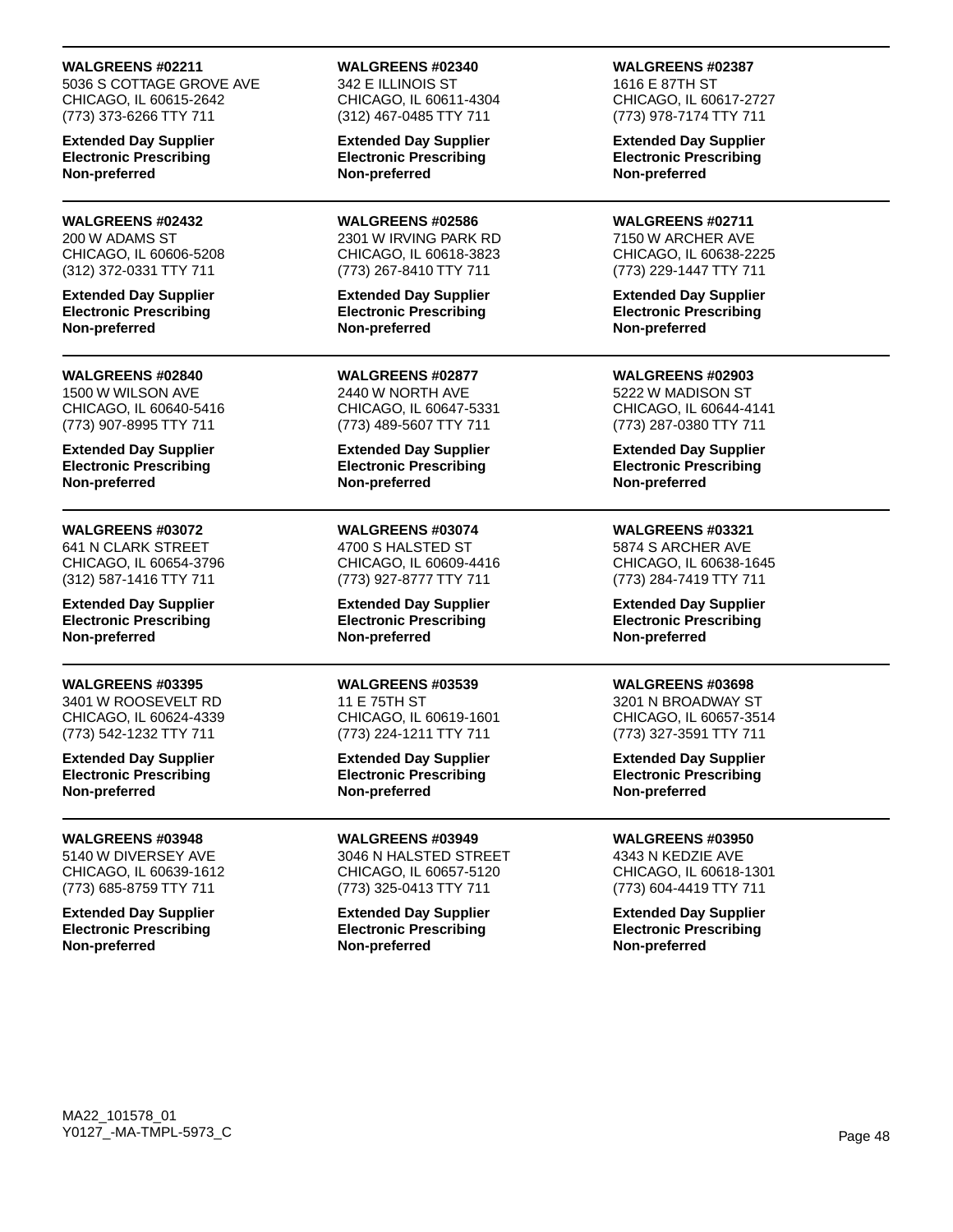2340 W MADISON ST CHICAGO, IL 60612-2228 (312) 226-7913 TTY 711

**Extended Day Supplier Electronic Prescribing Non-preferred**

#### **WALGREENS #04306** 1633 W 95TH ST

CHICAGO, IL 60643-1331 (773) 445-9277 TTY 711

**Extended Day Supplier Electronic Prescribing Non-preferred**

#### **WALGREENS #04519**

1320 E 47TH ST CHICAGO, IL 60653-4508 (773) 373-6147 TTY 711

**Extended Day Supplier Electronic Prescribing Non-preferred**

### **WALGREENS #04862**

4343 N CENTRAL AVE CHICAGO, IL 60634-1817 (773) 427-9456 TTY 711

**Extended Day Supplier Electronic Prescribing Non-preferred**

### **WALGREENS #04937**

5753 N CANFIELD AVE CHICAGO, IL 60631-2206 (773) 631-2851 TTY 711

**Extended Day Supplier Electronic Prescribing Non-preferred**

### **WALGREENS #04986**

4745 W BELMONT AVE CHICAGO, IL 60641-4410 (773) 481-0211 TTY 711

**Extended Day Supplier Electronic Prescribing Non-preferred**

## **WALGREENS #04147**

1546 N CENTRAL AVE CHICAGO, IL 60651-1259 (773) 622-8185 TTY 711

**Extended Day Supplier Electronic Prescribing Non-preferred**

**WALGREENS #04461** 501 W ROOSEVELT RD CHICAGO, IL 60607-4908 (312) 492-8559 TTY 711

**Extended Day Supplier Electronic Prescribing Non-preferred**

**WALGREENS #04542** 5625 N RIDGE AVE CHICAGO, IL 60660-3434 (773) 989-7546 TTY 711

**Extended Day Supplier Electronic Prescribing Non-preferred**

## **WALGREENS #04935**

6809 W BELMONT AVE CHICAGO, IL 60634-4644 (773) 237-6273 TTY 711

**Extended Day Supplier Electronic Prescribing Non-preferred**

## **WALGREENS #04938**

4748 W NORTH AVE CHICAGO, IL 60639-4640 (773) 745-6642 TTY 711

**Extended Day Supplier Electronic Prescribing Non-preferred**

**WALGREENS #05033** 2015 E 79TH ST CHICAGO, IL 60649-5026 (773) 734-2492 TTY 711

**Extended Day Supplier Electronic Prescribing Non-preferred**

### **WALGREENS #04233**

5600 W FULLERTON AVE CHICAGO, IL 60639-2305 (773) 745-1640 TTY 711

**Extended Day Supplier Electronic Prescribing Non-preferred**

**WALGREENS #04494** 1649 W BELMONT AVE CHICAGO, IL 60657-3017 (773) 281-8439 TTY 711

**Extended Day Supplier Electronic Prescribing Non-preferred**

**WALGREENS #04752** 316 W CERMAK RD CHICAGO, IL 60616-1916 (312) 791-0392 TTY 711

**Extended Day Supplier Electronic Prescribing Non-preferred**

## **WALGREENS #04936**

4040 N CICERO AVE CHICAGO, IL 60641-1807 (773) 283-5321 TTY 711

**Extended Day Supplier Electronic Prescribing Non-preferred**

## **WALGREENS #04978**

111 S HALSTED ST CHICAGO, IL 60661-3507 (312) 463-9142 TTY 711

**Extended Day Supplier Electronic Prescribing Non-preferred**

## **WALGREENS #05034**

6315 S KEDZIE AVE CHICAGO, IL 60629-2762 (773) 776-4040 TTY 711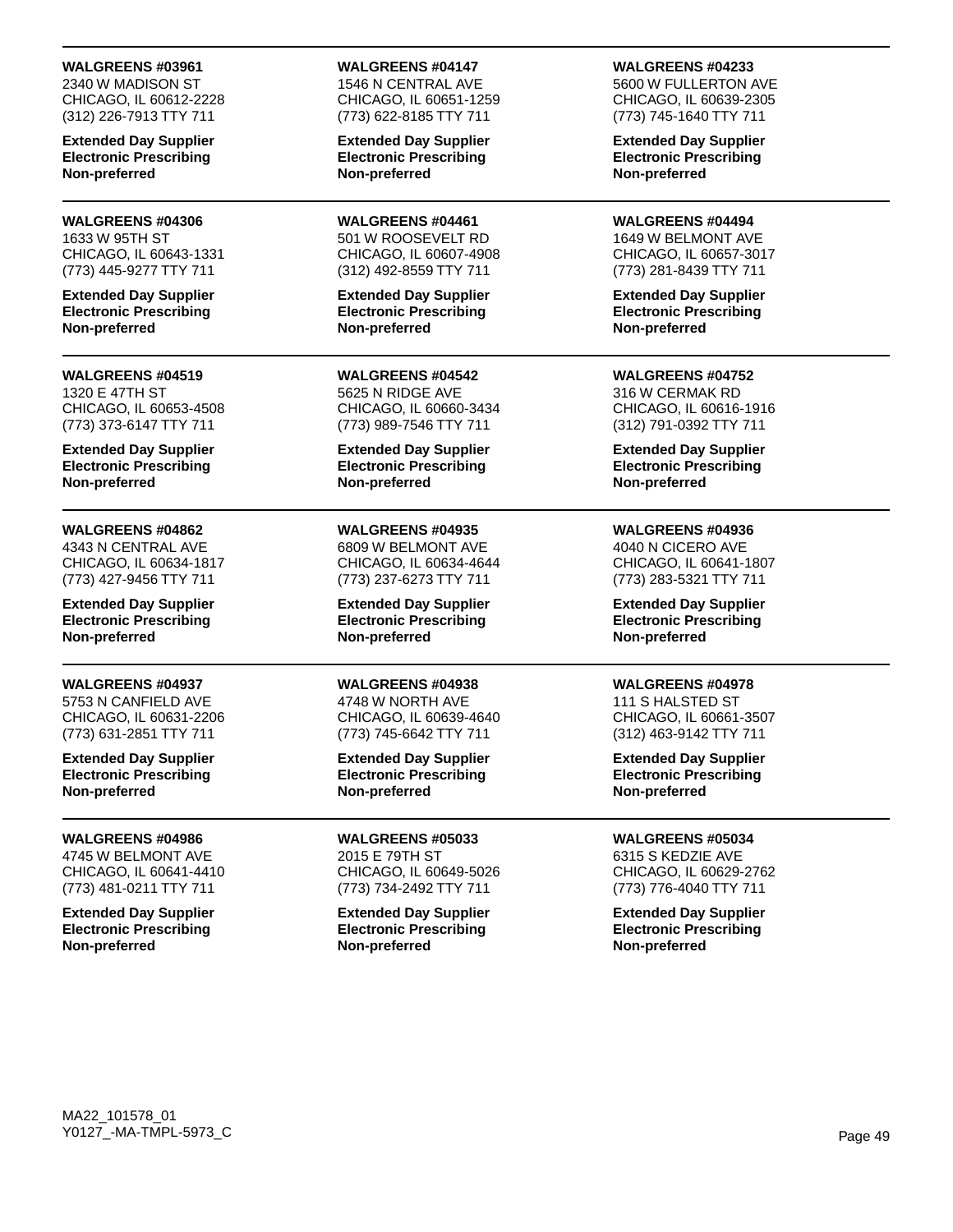3153 W IRVING PARK RD CHICAGO, IL 60618-3409 (773) 588-9196 TTY 711

**Extended Day Supplier Electronic Prescribing Non-preferred**

#### **WALGREENS #05123** 10300 S MICHIGAN AVE

CHICAGO, IL 60628-2724 (773) 468-0602 TTY 711

**Extended Day Supplier Electronic Prescribing Non-preferred**

## **WALGREENS #05234**

5435 S KEDZIE AVE CHICAGO, IL 60632-2642 (773) 436-7396 TTY 711

**Extended Day Supplier Electronic Prescribing Non-preferred**

## **WALGREENS #05724**

7045 S PULASKI RD CHICAGO, IL 60629-5833 (773) 735-0337 TTY 711

**Extended Day Supplier Electronic Prescribing Non-preferred**

## **WALGREENS #05926**

4385 S ARCHER AVE CHICAGO, IL 60632-2810 (773) 247-6804 TTY 711

**Extended Day Supplier Electronic Prescribing Non-preferred**

### **WALGREENS #06762**

11833 S WESTERN AVE CHICAGO, IL 60643-4733 (773) 233-2245 TTY 711

**Extended Day Supplier Electronic Prescribing Non-preferred**

### **WALGREENS #05089**

7111 S WESTERN AVE CHICAGO, IL 60636-3614 (773) 863-8009 TTY 711

**Extended Day Supplier Electronic Prescribing Non-preferred**

**WALGREENS #05124** 8628 S COTTAGE GROVE AVE CHICAGO, IL 60619-6108 (773) 651-8500 TTY 711

**Extended Day Supplier Electronic Prescribing Non-preferred**

**WALGREENS #05356** 4710 S WESTERN AVE CHICAGO, IL 60609-4060 (773) 579-0366 TTY 711

**Extended Day Supplier Electronic Prescribing Non-preferred**

**WALGREENS #05825** 1213 W 79TH ST CHICAGO, IL 60620-3706 (773) 651-2118 TTY 711

**Extended Day Supplier Electronic Prescribing Non-preferred**

**WALGREENS #06297** 6016 W 63RD ST CHICAGO, IL 60638-4318 (773) 788-0180 TTY 711

**Extended Day Supplier Electronic Prescribing Non-preferred**

**WALGREENS #06980** 3019 W PETERSON AVE

CHICAGO, IL 60659-3726 (773) 728-6254 TTY 711

**Extended Day Supplier Electronic Prescribing Non-preferred**

**WALGREENS #05121** 5935 W ADDISON ST

CHICAGO, IL 60634-4214 (773) 282-1594 TTY 711

**Extended Day Supplier Electronic Prescribing Non-preferred**

**WALGREENS #05192** 2924 E 92ND ST CHICAGO, IL 60617-4503 (773) 721-6603 TTY 711

**Extended Day Supplier Electronic Prescribing Non-preferred**

**WALGREENS #05387** 79 W MONROE ST CHICAGO, IL 60603-4901 (312) 346-5727 TTY 711

**Extended Day Supplier Electronic Prescribing Non-preferred**

## **WALGREENS #05867**

3943 W 47TH ST CHICAGO, IL 60632-4145 (773) 927-0523 TTY 711

**Extended Day Supplier Electronic Prescribing Non-preferred**

## **WALGREENS #06641**

1614 W 47TH ST CHICAGO, IL 60609-3245 (773) 247-3051 TTY 711

**Extended Day Supplier Electronic Prescribing Non-preferred**

## **WALGREENS #07179**

2 E ROOSEVELT RD CHICAGO, IL 60605-2410 (312) 212-1583 TTY 711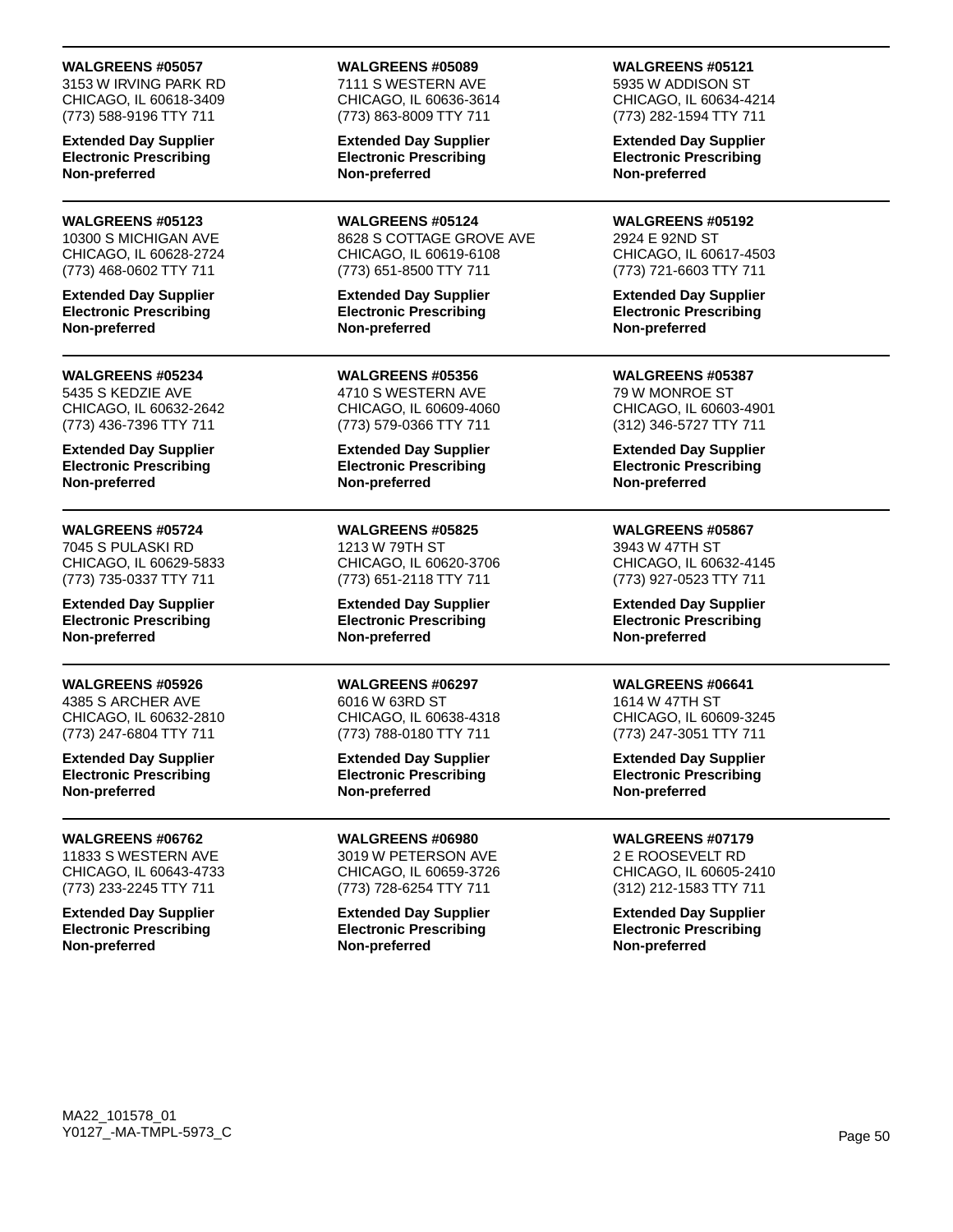2345 W 103RD ST CHICAGO, IL 60643-2423 (773) 429-0767 TTY 711

**Extended Day Supplier Electronic Prescribing Non-preferred**

## **WALGREENS #07360**

3220 W 111TH ST CHICAGO, IL 60655-2714 (773) 239-2808 TTY 711

**Extended Day Supplier Electronic Prescribing Non-preferred**

#### **WALGREENS #07687**

3320 W FULLERTON AVE CHICAGO, IL 60647-2514 (773) 252-8346 TTY 711

**Extended Day Supplier Electronic Prescribing Non-preferred**

## **WALGREENS #09357**

833 W 115TH ST CHICAGO, IL 60643-4618 (773) 568-4034 TTY 711

**Extended Day Supplier Electronic Prescribing Non-preferred**

## **WALGREENS #09470**

4817 W FULLERTON AVE CHICAGO, IL 60639-2503 (773) 889-7411 TTY 711

**Extended Day Supplier Electronic Prescribing Non-preferred**

### **WALGREENS #10558**

250 S WACKER DRLOBBY 1 CHICAGO, IL 60606-6301 (312) 876-1363 TTY 711

**Extended Day Supplier Electronic Prescribing Non-preferred**

#### **WALGREENS #07267** 650 W 63RD ST CHICAGO, IL 60621-2012 (773) 994-4467 TTY 711

**Extended Day Supplier Electronic Prescribing Non-preferred**

**WALGREENS #07515** 7155 W FOSTER PLACE CHICAGO, IL 60656-3614 (773) 631-3927 TTY 711

**Extended Day Supplier Electronic Prescribing Non-preferred**

**WALGREENS #09000** 2001 N MILWAUKEE AVE CHICAGO, IL 60647-4001 (773) 772-2370 TTY 711

**Extended Day Supplier Electronic Prescribing Non-preferred**

## **WALGREENS #09399**

2835 N SHEFFIELD STE 505 CHICAGO, IL 60657-9224 (773) 348-3574 TTY 711

**Extended Day Supplier Electronic Prescribing Non-preferred**

## **WALGREENS #09709**

4010 W LAWRENCE AVE CHICAGO, IL 60630-4313 (773) 286-0309 TTY 711

**Extended Day Supplier Electronic Prescribing Non-preferred**

**WALGREENS #10649** 3424 W BELMONT AVE CHICAGO, IL 60618-5409 (773) 267-2328 TTY 711

**Extended Day Supplier Electronic Prescribing Non-preferred**

#### **WALGREENS #07359** 3222 N MILWAUKEE AVE CHICAGO, IL 60618-5106

(773) 481-5876 TTY 711

**Extended Day Supplier Electronic Prescribing Non-preferred**

**WALGREENS #07630** 933 N STATE ST CHICAGO, IL 60610-2842 (312) 943-0671 TTY 711

**Extended Day Supplier Electronic Prescribing Non-preferred**

**WALGREENS #09038** 4001 W IRVING PARK RD CHICAGO, IL 60641-2926 (773) 685-3527 TTY 711

**Extended Day Supplier Electronic Prescribing Non-preferred**

### **WALGREENS #09438**

30 N MICHIGAN AVE LOBBY 1 CHICAGO, IL 60602-3400 (312) 332-3540 TTY 711

**Extended Day Supplier Electronic Prescribing Non-preferred**

## **WALGREENS #10350**

7109 S JEFFERY BLVD CHICAGO, IL 60649-2425 (773) 324-1880 TTY 711

**Extended Day Supplier Electronic Prescribing Non-preferred**

## **WALGREENS #11410**

1627 N PULASKI RD CHICAGO, IL 60639-5207 (773) 772-5432 TTY 711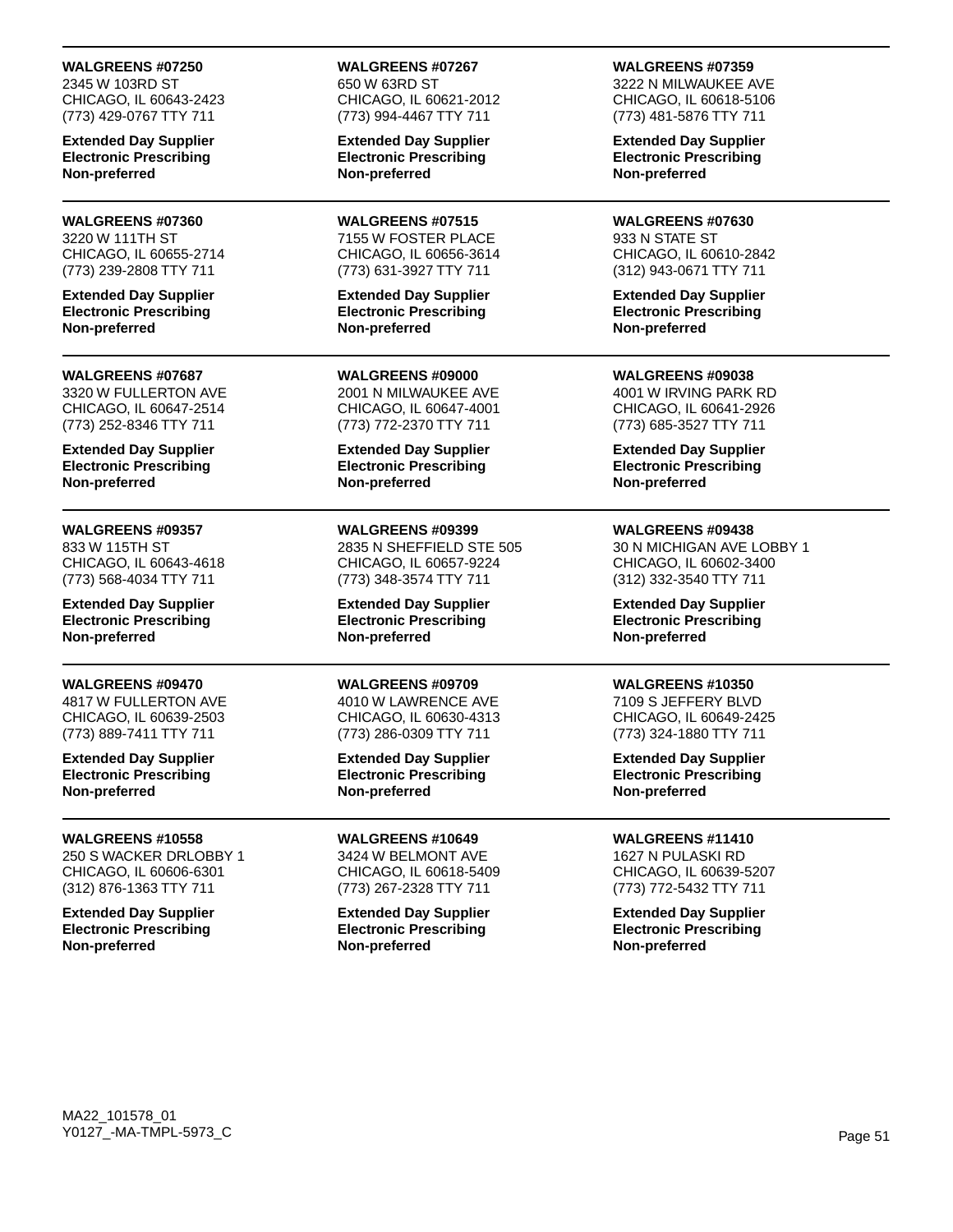5414 S ARCHER AVE CHICAGO, IL 60638-3002 (773) 581-1664 TTY 711

**Extended Day Supplier Electronic Prescribing Non-preferred**

### **WALGREENS #12426**

315 W CHICAGO AVE CHICAGO, IL 60654-5105 (312) 280-1599 TTY 711

**Extended Day Supplier Electronic Prescribing Non-preferred**

#### **WALGREENS #13798**

5440 N CLARK ST CHICAGO, IL 60640-1210 (773) 596-5022 TTY 711

**Extended Day Supplier Electronic Prescribing Non-preferred**

### **WALGREENS #1496**

6310 N NAGLE AVE CHICAGO, IL 60646-3614 (773) 774-2225 TTY 711

**Extended Day Supplier Electronic Prescribing Non-preferred**

## **WALGREENS #15196**

151 N STATE ST CHICAGO, IL 60601-3601 (312) 863-4249 TTY 711

**Extended Day Supplier Electronic Prescribing Non-preferred**

### **WALGREENS #15493**

1333 W BELMONT AVE CHICAGO, IL 60657-3208 (773) 549-9485 TTY 711

**Extended Day Supplier Electronic Prescribing Non-preferred**

### **WALGREENS #12150**

5168 N LINCOLN AVE CHICAGO, IL 60625-2521 (773) 907-8490 TTY 711

**Extended Day Supplier Electronic Prescribing Non-preferred**

**WALGREENS #13106** 11801 S AVENUE O CHICAGO, IL 60617-7334 (773) 731-2147 TTY 711

**Extended Day Supplier Electronic Prescribing Non-preferred**

**WALGREENS #13974** 225 E CHICAGO AVESTE 03110 CHICAGO, IL 60611-2991 (312) 573-2287 TTY 711

**Extended Day Supplier Electronic Prescribing Non-preferred**

## **WALGREENS #15004**

953 W IRVING PARK RD CHICAGO, IL 60613-2923 (773) 935-6414 TTY 711

**Extended Day Supplier Electronic Prescribing Non-preferred**

### **WALGREENS #15197**

6121 N BROADWAY ST CHICAGO, IL 60660-2501 (773) 764-8961 TTY 711

**Extended Day Supplier Electronic Prescribing Non-preferred**

**WALGREENS #15506**

3303 W 26TH ST STE 101 CHICAGO, IL 60623-4036 (773) 521-1718 TTY 711

**Extended Day Supplier Electronic Prescribing Non-preferred**

**WALGREENS #12304**

2744 N CALIFORNIA AVE CHICAGO, IL 60647-1736 (773) 342-2818 TTY 711

**Extended Day Supplier Electronic Prescribing Non-preferred**

**WALGREENS #13454** 6140 N WESTERN AVE CHICAGO, IL 60659-2816 (773) 764-0050 TTY 711

**Extended Day Supplier Electronic Prescribing Non-preferred**

### **WALGREENS #13975**

711 W NORTH AVE STE 204 CHICAGO, IL 60610-1004 (312) 944-0867 TTY 711

**Extended Day Supplier Electronic Prescribing Non-preferred**

### **WALGREENS #15065**

1601 N MILWAUKEE AVE CHICAGO, IL 60647-5411 (773) 342-9161 TTY 711

**Extended Day Supplier Electronic Prescribing Non-preferred**

## **WALGREENS #15350**

834 W ARMITAGE AVE CHICAGO, IL 60614-4308 (773) 687-0709 TTY 711

**Extended Day Supplier Electronic Prescribing Non-preferred**

## **WALGREENS #15507**

3800 W MADISON ST STE 101 CHICAGO, IL 60624-2312 (773) 826-1817 TTY 711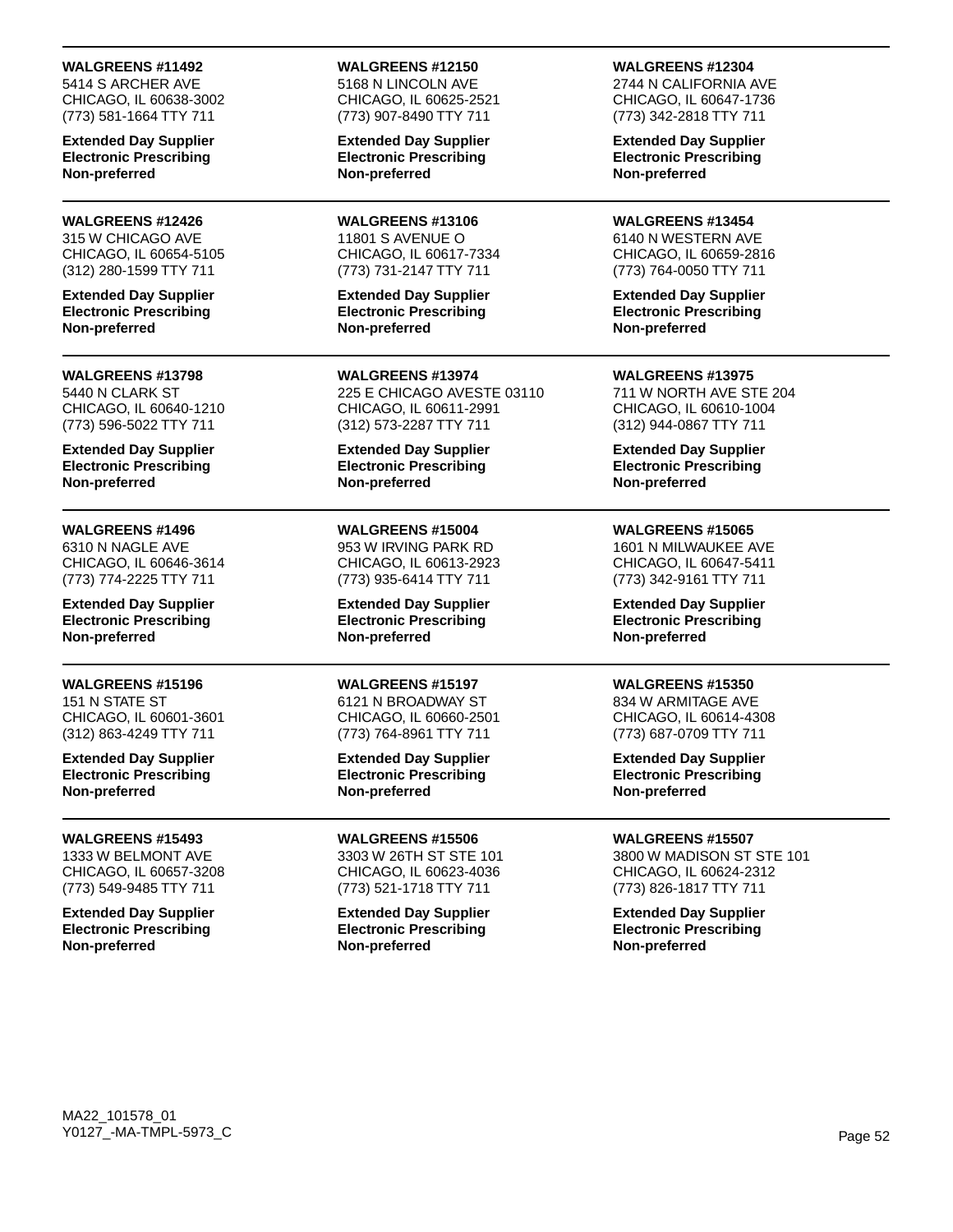201 E HURON STREETSTE 01-210 CHICAGO, IL 60611-3578 (312) 951-1084 TTY 711

**Extended Day Supplier Electronic Prescribing Non-preferred**

### **WALGREENS #15921**

410 N MICHIGAN AVE CHICAGO, IL 60611-4213 (312) 321-0951 TTY 711

**Extended Day Supplier Electronic Prescribing Non-preferred**

#### **WALGREENS #16085**

100 W RANDOLPH STUPPER 101 CHICAGO, IL 60601-3218 (312) 525-3984 TTY 711

**Extended Day Supplier Electronic Prescribing Non-preferred**

### **WALGREENS #16525**

5401 S WENTWORTHSTE 5A1 CHICAGO, IL 60609-0000 (773) 268-5664 TTY 711

**Extended Day Supplier Electronic Prescribing Non-preferred**

### **WALGREENS #252**

7510 N WESTERN AVE CHICAGO, IL 60645-1511 (773) 764-1765 TTY 711

**Extended Day Supplier Electronic Prescribing Non-preferred**

### **WALGREENS #6727**

4720 N MARINE DR CHICAGO, IL 60640-5120 (773) 769-1315 TTY 711

**Extended Day Supplier Electronic Prescribing Non-preferred**

#### **WALGREENS #15667**

122 S MICHIGAN AVE CHICAGO, IL 60603-6191 (312) 973-3708 TTY 711

**Extended Day Supplier Electronic Prescribing Non-preferred**

**WALGREENS #15971** 259 E ERIE ST STE 250 CHICAGO, IL 60611-2930 (312) 649-6707 TTY 711

**Extended Day Supplier Electronic Prescribing Non-preferred**

**WALGREENS #16355** 2 N STATE ST CHICAGO, IL 60602-3203 (312) 332-0216 TTY 711

**Extended Day Supplier Electronic Prescribing Non-preferred**

## **WALGREENS #21221**

433 W VAN BUREN ST STE 150 CHICAGO, IL 60607-0433 (630) 985-7189 TTY 711

**Extended Day Supplier Non-preferred**

## **WALGREENS #4349**

201 W MADISON ST CHICAGO, IL 60606-3317 (312) 214-4385 TTY 711

**Extended Day Supplier Electronic Prescribing Non-preferred**

**WALMART PHARMACY 10-3110** 7535 S ASHLAND AVE CHICAGO, IL 60620-4246 (773) 420-0290 TTY 711

**Extended Day Supplier Electronic Prescribing Non-preferred**

### **WALGREENS #15678**

3245 N HALSTED ST STE 101 CHICAGO, IL 60657-3419 (773) 248-3160 TTY 711

**Extended Day Supplier Electronic Prescribing Non-preferred**

**WALGREENS #15992** 2500 N CLARK ST 1ST FLOOR CHICAGO, IL 60614-1712 (773) 929-7488 TTY 711

**Extended Day Supplier Electronic Prescribing Non-preferred**

**WALGREENS #16501** 6500 N CLARK STSTE 101 CHICAGO, IL 60626-4097 (773) 681-5033 TTY 711

**Extended Day Supplier Electronic Prescribing Non-preferred**

## **WALGREENS #215**

3045 W 26TH ST CHICAGO, IL 60623-4131 (773) 254-3316 TTY 711

**Extended Day Supplier Electronic Prescribing Non-preferred**

## **WALGREENS #4505**

4025 N SHERIDAN ROAD CHICAGO, IL 60613-2010 (773) 528-8314 TTY 711

**Extended Day Supplier Electronic Prescribing Non-preferred**

## **WALMART PHARMACY 10-3166**

4720 S COTTAGE GROVE AVE CHICAGO, IL 60615-1612 (773) 420-0083 TTY 711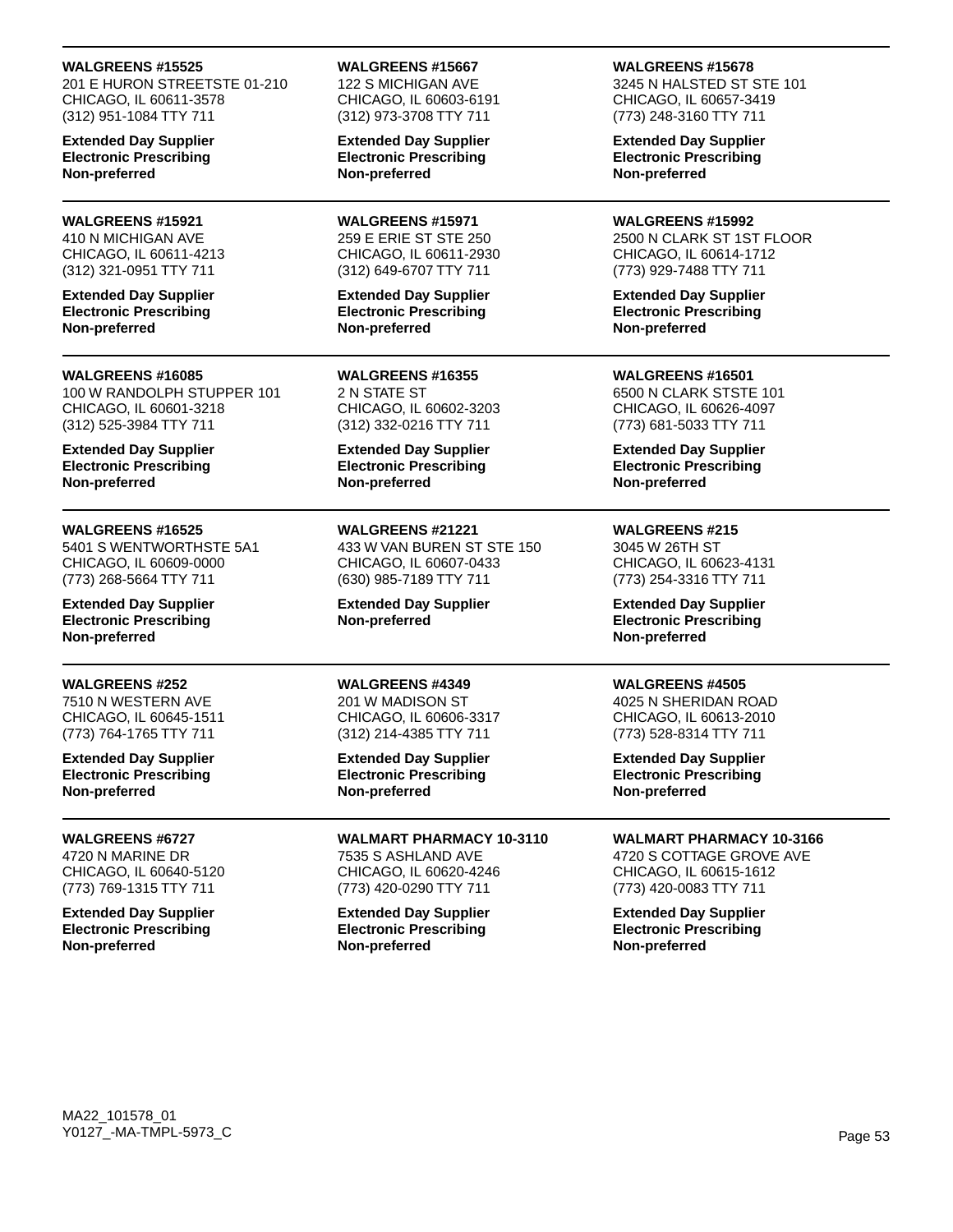**WALMART PHARMACY 10-5402**

4650 WEST NORTH AVE CHICAGO, IL 60639-4611 (773) 252-7769 TTY 711

**Extended Day Supplier Electronic Prescribing Non-preferred**

**WALMART PHARMACY 10-5646** 2551 W CERMAK CHICAGO, IL 60608-3719 (773) 475-4209 TTY 711

**Extended Day Supplier Electronic Prescribing Non-preferred**

## **WE CARE PHARMACY**

104 W 111TH ST CHICAGO, IL 60628-4215 (773) 660-8606 TTY 711

**Extended Day Supplier Non-preferred**

**WALMART PHARMACY 10-5617** 4626 W DIVERSEY AVE CHICAGO, IL 60639-1829 (773) 628-1883 TTY 711

**Extended Day Supplier Electronic Prescribing Non-preferred**

**WALMART PHARMACY 10-5781** 8431 S STEWART AVE CHICAGO, IL 60620-1755 (773) 783-0859 TTY 711

**Extended Day Supplier Electronic Prescribing Non-preferred**

**WALMART PHARMACY 10-5645**

2844 N BROADWAY ST CHICAGO, IL 60657-6017 (773) 687-4513 TTY 711

**Extended Day Supplier Electronic Prescribing Non-preferred**

**WALMART PHARMACY 10-5965** 10900 S DOTY AVE CHICAGO, IL 60628-3804 (773) 344-9061 TTY 711

**Extended Day Supplier Electronic Prescribing Non-preferred**

## **WELLS RX PHARMACY** 400 E 41ST ST STE 103

CHICAGO, IL 60653-2757 (872) 818-5559 TTY 711

**Extended Day Supplier Electronic Prescribing Non-preferred**

# **Retail Pharmacies, including Chain Pharmacies |** CHICAGO HEIGHTS

**CVS PHARMACY #02664** 11 E 14TH ST CHICAGO HEIGHTS, IL 60411-0000 (708) 756-5441 TTY 711

**Extended Day Supplier Electronic Prescribing Non-preferred**

**GENOA HEALTHCARE, LLC** 450 WEST 14TH STREETSUITE P CHICAGO HEIGHTS, IL 60411-0000 (708) 668-4130 TTY 711

**Extended Day Supplier Non-preferred**

**WALGREENS #05355** 650 DIXIE HIGHWAY CHICAGO HEIGHTS, IL 60411-2143 (708) 755-0058 TTY 711

**Extended Day Supplier Electronic Prescribing Non-preferred**

# **Retail Pharmacies, including Chain Pharmacies |** CHICAGO RIDGE

## **COMMUNITY PHARMACY OF**

**CHICAGO RIDGE** 9830 RIDGELAND AVE CHICAGO RIDGE, IL 60415-2667 (708) 229-2100 TTY 711

**Extended Day Supplier Electronic Prescribing Non-preferred**

## **MILLENNIUM PHARMACY**

10604 SOUTHWEST HWY STE 102 CHICAGO RIDGE, IL 60415-2704 (708) 930-5393 TTY 711

**Extended Day Supplier Non-preferred**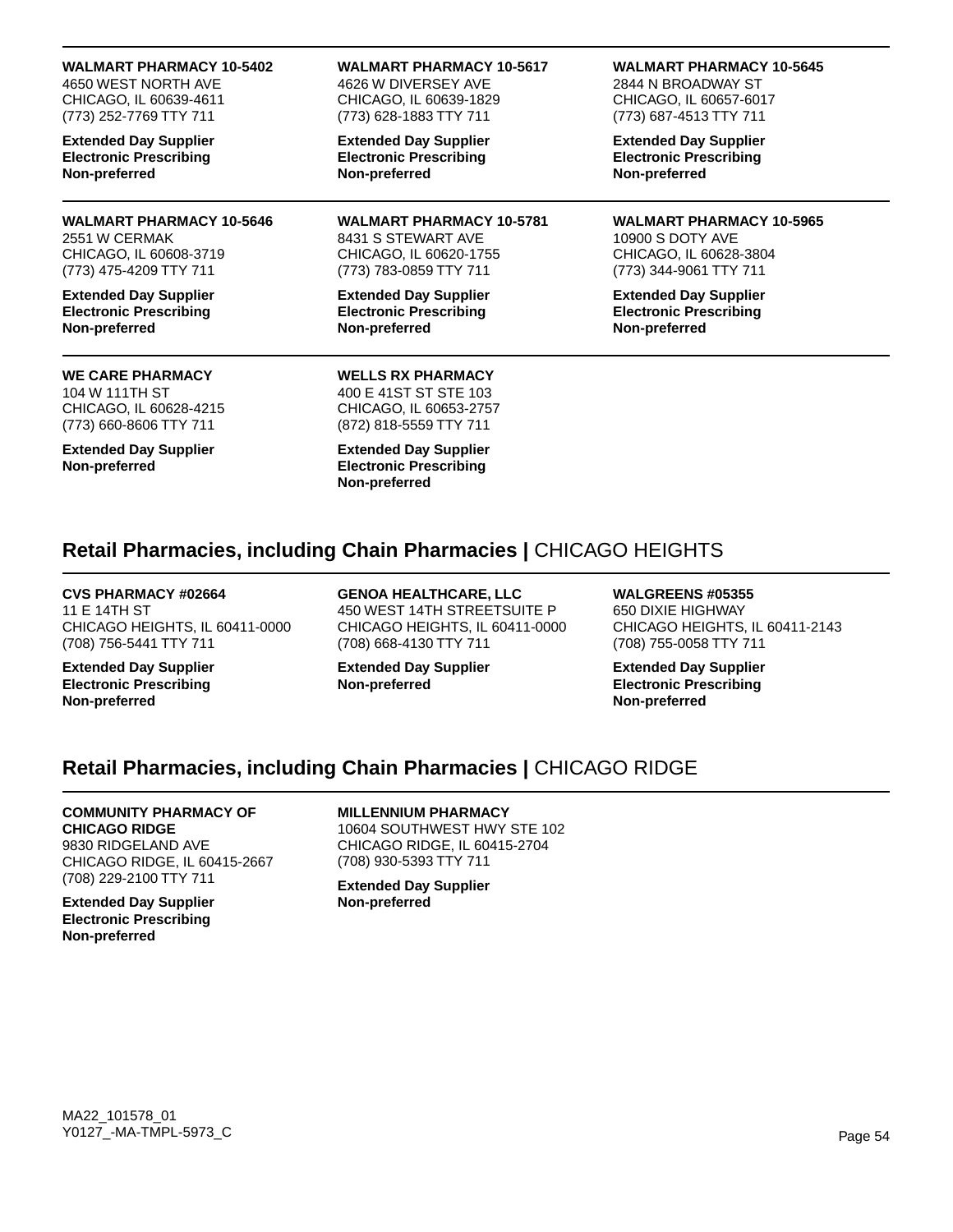# **Retail Pharmacies, including Chain Pharmacies |** CHILLICOTHE

**CVS PHARMACY #06450**

603 S FOURTH STREET CHILLICOTHE, IL 61523-0000 (309) 274-6261 TTY 711

**Extended Day Supplier Electronic Prescribing Non-preferred**

**KROGER PHARMACY J677** 603 S 4TH ST CHILLICOTHE, IL 61523-0000 (309) 274-3419 TTY 711

**Extended Day Supplier Electronic Prescribing Non-preferred**

# **Retail Pharmacies, including Chain Pharmacies |** CHRISTOPHER

**KIRKS PHARMACY, LLC** 114 WEST MARKET ST. CHRISTOPHER, IL 62822-0000 (618) 724-2741 TTY 711

**Extended Day Supplier Electronic Prescribing Non-preferred**

# **Retail Pharmacies, including Chain Pharmacies |** CICERO

| <b>CVS PHARMACY #08742</b>    | <b>CVS PHARMACY #16219</b>    | <b>PRIMERX PHARMACY</b>         |
|-------------------------------|-------------------------------|---------------------------------|
| 5524 W CERMAK RD              | 2901 S CICERO AVE             | 1607 S CICERO AVE               |
| CICERO, IL 60804-0000         | CICERO, IL 60804-0000         | CICERO, IL 60804-1520           |
| (708) 656-0306 TTY 711        | (708) 863-6833 TTY 711        | (708) 303-5151 TTY 711          |
| <b>Extended Day Supplier</b>  | <b>Extended Day Supplier</b>  | <b>Extended Day Supplier</b>    |
| <b>Electronic Prescribing</b> | <b>Electronic Prescribing</b> | <b>Electronic Prescribing</b>   |
| Non-preferred                 | Non-preferred                 | Non-preferred                   |
| <b>SAM'S PHARMACY 10-6328</b> | <b>WALGREENS #01249</b>       | <b>WALGREENS #02785</b>         |
| 2601 SOUTH CICERO AVE         | 4800 W CERMAK RD              | 5840 W 35TH ST                  |
| CICERO, IL 60804-0000         | CICERO, IL 60804-2531         | CICERO, IL 60804-4249           |
| (708) 652-8596 TTY 711        | (708) 863-7734 TTY 711        | (708) 780-7513 TTY 711          |
| <b>Extended Day Supplier</b>  | <b>Extended Day Supplier</b>  | <b>Extended Day Supplier</b>    |
| <b>Electronic Prescribing</b> | <b>Electronic Prescribing</b> | <b>Electronic Prescribing</b>   |
| Non-preferred                 | Non-preferred                 | Non-preferred                   |
| <b>WALGREENS #05103</b>       | <b>WALGREENS #16093</b>       | <b>WALMART PHARMACY 10-3004</b> |
| 5932 W CERMAK RD              | 3040 S CICERO AVESTE A        | 3320 S CICERO AVE               |
| CICERO, IL 60804-2137         | CICERO, IL 60804-3638         | CICERO, IL 60804-4531           |
| (708) 652-4856 TTY 711        | (708) 391-2118 TTY 711        | (708) 735-8457 TTY 711          |
| <b>Extended Day Supplier</b>  | <b>Extended Day Supplier</b>  | <b>Extended Day Supplier</b>    |
| <b>Electronic Prescribing</b> | <b>Electronic Prescribing</b> | <b>Electronic Prescribing</b>   |
| Non-preferred                 | Non-preferred                 | Non-preferred                   |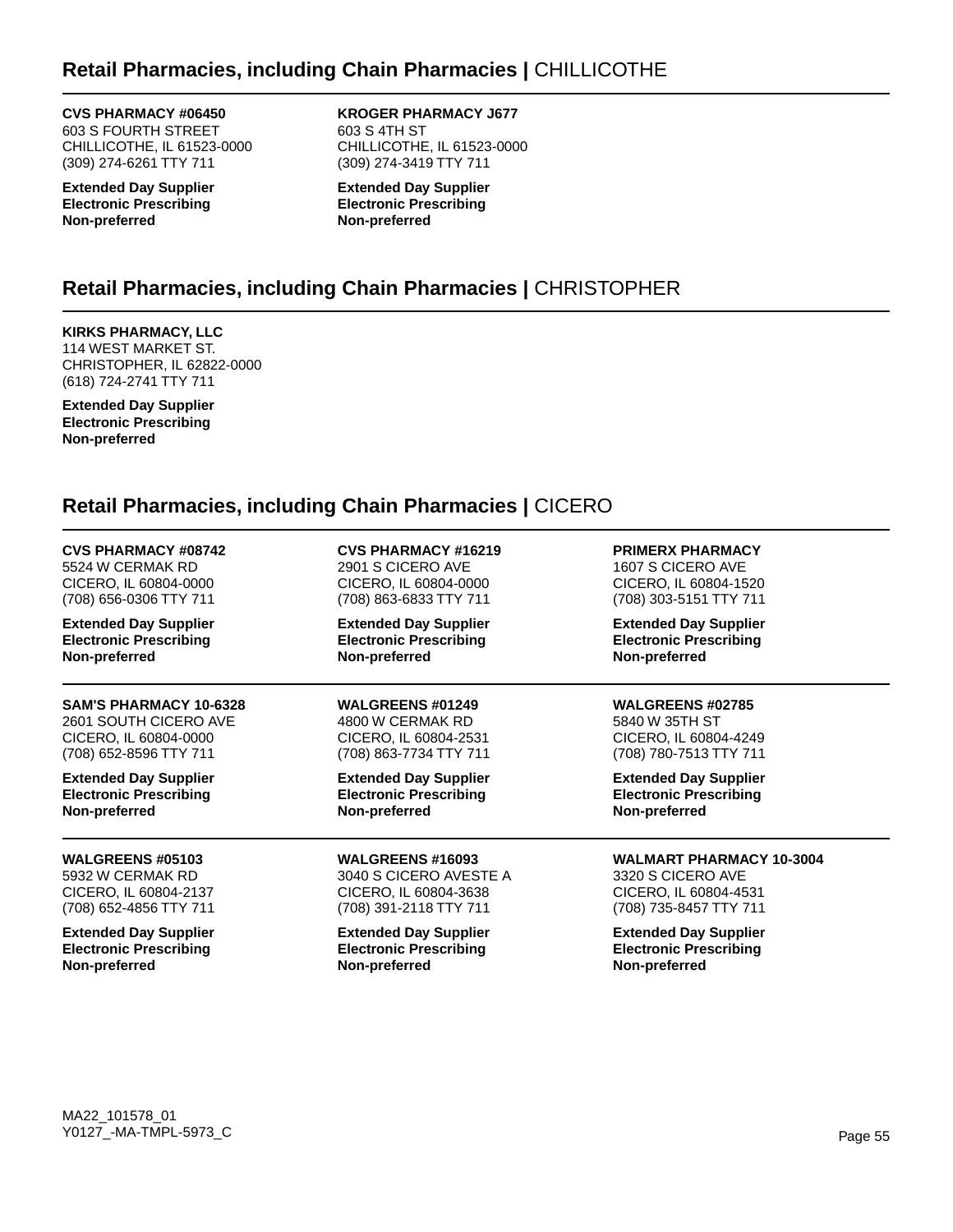**OSCO DRUG #3003** 303 HOLMES AVE CLARENDON HILLS, IL 60514-1615 (630) 325-3265 TTY 711

**Extended Day Supplier Electronic Prescribing Non-preferred**

# **Retail Pharmacies, including Chain Pharmacies |** CLINTON

**CVS PHARMACY #06931** 60 CLINTON PLAZA SC CLINTON, IL 61727-0000 (217) 935-4545 TTY 711

**Extended Day Supplier Electronic Prescribing Non-preferred**

**WALGREENS #10800** 424 W VAN BUREN ST CLINTON, IL 61727-2130 (217) 935-1357 TTY 711

**Extended Day Supplier Electronic Prescribing Non-preferred**

# **Retail Pharmacies, including Chain Pharmacies |** COAL CITY

**CVS PHARMACY #10599** 245 S BROADWAY COAL CITY, IL 60416-0000 (815) 634-4311 TTY 711

**Extended Day Supplier Electronic Prescribing Non-preferred**

# **Retail Pharmacies, including Chain Pharmacies |** COLLINSVILLE

**CVS PHARMACY #02510** 1800 VANDALIA STREET COLLINSVILLE, IL 62234-0000 (618) 344-8473 TTY 711

**Extended Day Supplier Electronic Prescribing Non-preferred**

**CVS PHARMACY #18013** 501 BELT LINE RD COLLINSVILLE, IL 62234-0000 (618) 345-7811 TTY 711

**Extended Day Supplier Electronic Prescribing Non-preferred**

**WALGREENS #02490** 401 BELTLINE RD COLLINSVILLE, IL 62234-4406 (618) 344-6639 TTY 711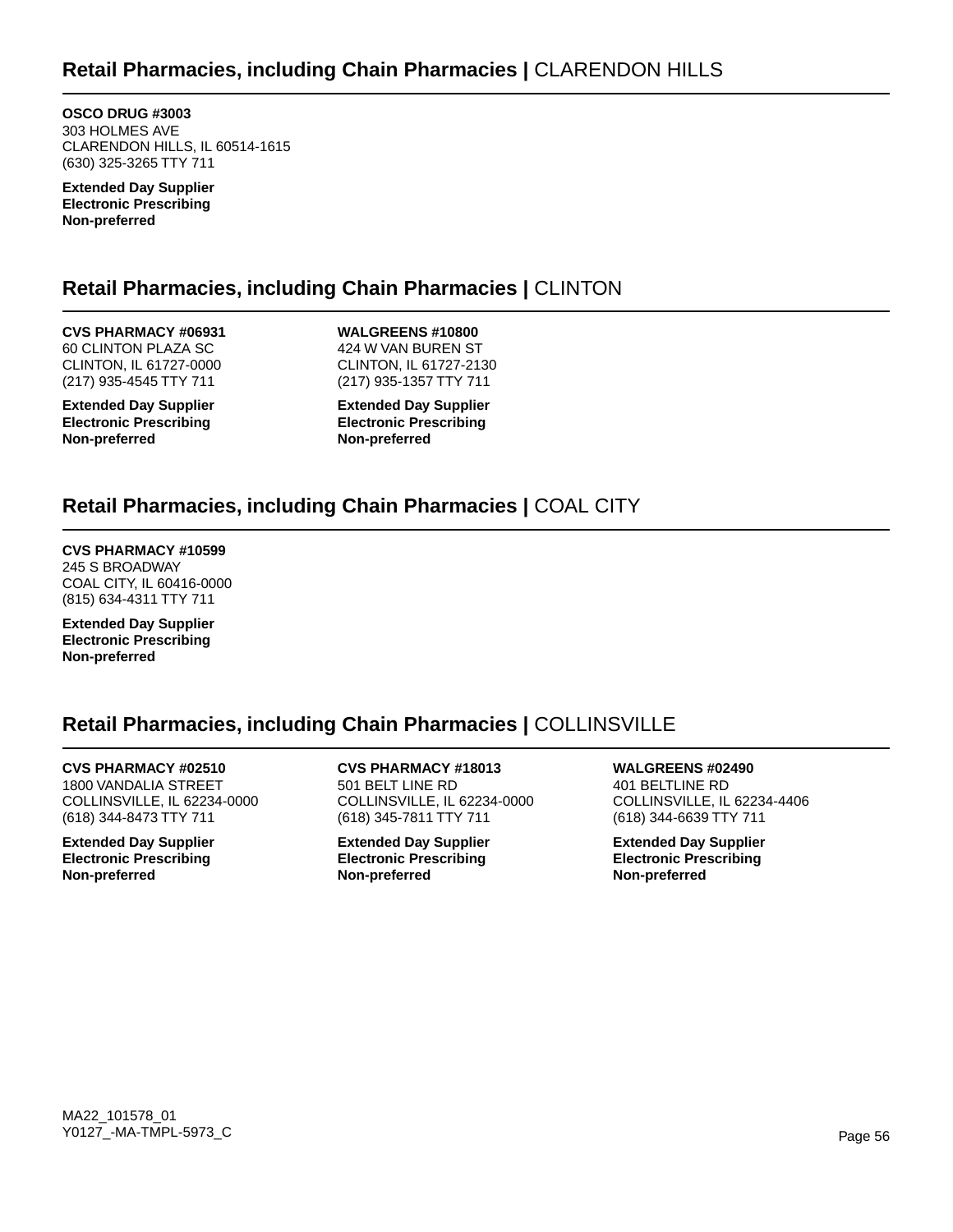1190 COLLINSVILLE CROSSING BLVD COLLINSVILLE, IL 62234-1880 (618) 343-0297 TTY 711

**Extended Day Supplier Electronic Prescribing Non-preferred**

### **WALMART PHARMACY 10-0361**

1040 COLLINSVILLE CROSSING COLLINSVILLE, IL 62234-0000 (618) 344-7112 TTY 711

**Extended Day Supplier Electronic Prescribing Non-preferred**

### **WALMART PHARMACY 10-2425**

1101 BELT LINE RD COLLINSVILLE, IL 62234-4368 (618) 381-7556 TTY 711

**Extended Day Supplier Electronic Prescribing Non-preferred**

# **Retail Pharmacies, including Chain Pharmacies |** COLUMBIA

## **CVS PHARMACY #06866**

100 ADMIRAL TROST DR COLUMBIA, IL 62236-0000 (618) 281-6400 TTY 711

**Extended Day Supplier Electronic Prescribing Non-preferred**

# **KHOURY PHARMACY**

101 N MAIN COLUMBIA, IL 62236-0000 (618) 281-7133 TTY 711

**Extended Day Supplier Electronic Prescribing Non-preferred**

### **WALGREENS #05608**

100 ADMIRAL WEINEL BLVD COLUMBIA, IL 62236-1993 (618) 281-2111 TTY 711

**Extended Day Supplier Electronic Prescribing Non-preferred**

# **Retail Pharmacies, including Chain Pharmacies |** COUNTRY CLUB HILLS

## **WALMART PHARMACY 10-5486**

4005 WEST 167TH STREET COUNTRY CLUB HILLS, IL 60478-2071 (708) 647-6738 TTY 711

**Extended Day Supplier Electronic Prescribing Non-preferred**

## **Retail Pharmacies, including Chain Pharmacies |** COUNTRYSIDE

#### **OSCO DRUG #0754** 5545 S BRAINARD AVE COUNTRYSIDE, IL 60525-3542 (708) 354-2689 TTY 711

**Extended Day Supplier Electronic Prescribing Non-preferred**

MA22\_101578\_01 Y0127\_-MA-TMPL-5973\_C Page 57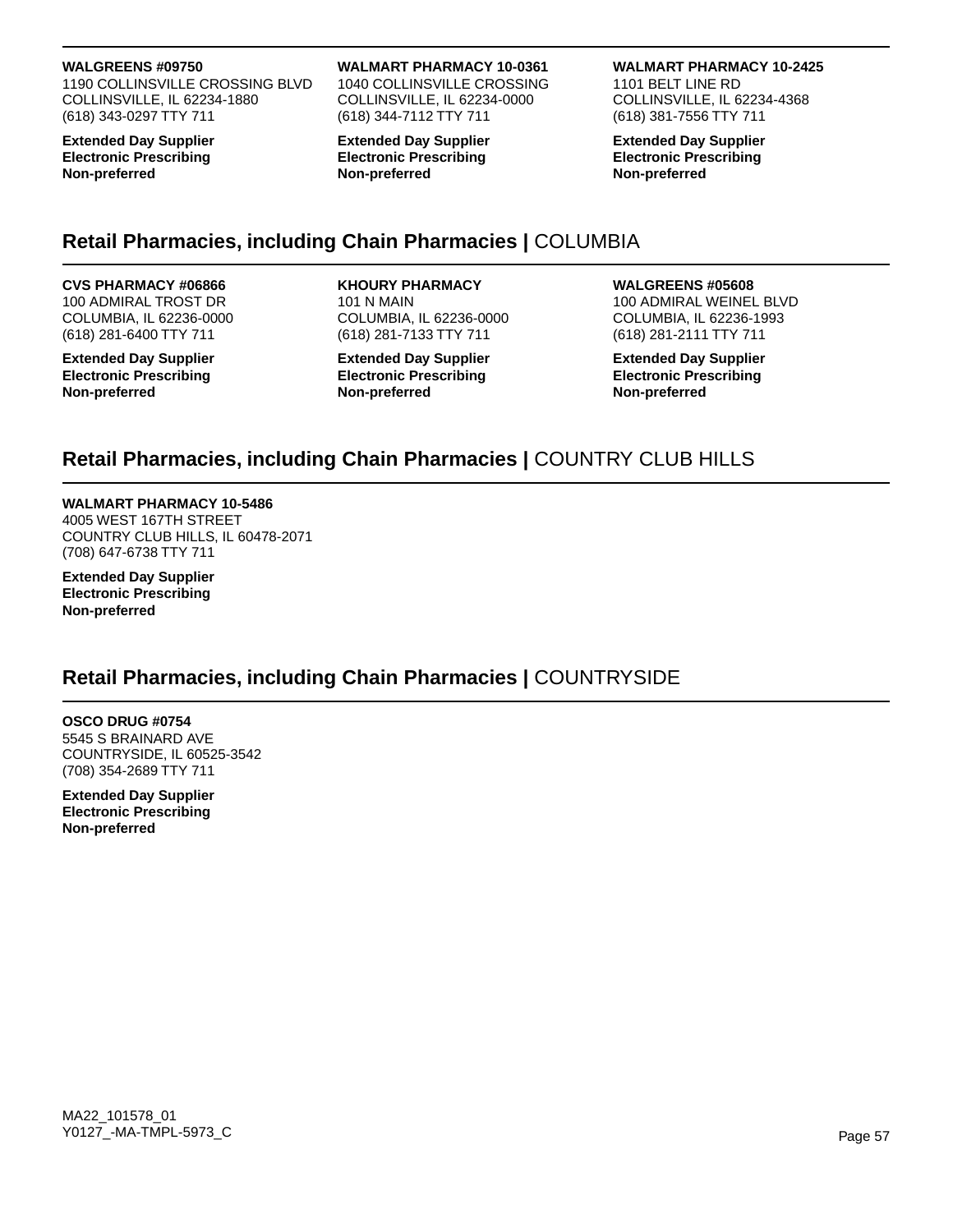**WALGREENS #07362** 2379 PLAINFIELD RD CREST HILL, IL 60403-1848 (815) 730-8663 TTY 711

**Extended Day Supplier Electronic Prescribing Non-preferred**

# **Retail Pharmacies, including Chain Pharmacies |** CRESTWOOD

**CVS PHARMACY #16306** 5071 CAL SAG RD CRESTWOOD, IL 60445-0000 (708) 385-3199 TTY 711

**Extended Day Supplier Electronic Prescribing Non-preferred**

#### **WALGREENS #04947**

13501 S CICERO AVE CRESTWOOD, IL 60445-1934 (708) 396-1280 TTY 711

**Extended Day Supplier Electronic Prescribing Non-preferred**

**MEDICATION MANAGEMENT PARTNERS, LLC** 13601 KENTON AVE CRESTWOOD, IL 60418-1938 (877) 752-8046 TTY 711

**Extended Day Supplier Electronic Prescribing Non-preferred**

**WALMART PHARMACY 10-3601** 4700 WEST 135TH STREET CRESTWOOD, IL 60445-0000 (708) 489-6476 TTY 711

**Extended Day Supplier Electronic Prescribing Non-preferred**

**TOWNCARE PHARMACY LLC**

13805 SOUTH CICERO AVENUE CRESTWOOD, IL 60445-0000 (708) 388-2329 TTY 711

**Extended Day Supplier Electronic Prescribing Non-preferred**

# **Retail Pharmacies, including Chain Pharmacies |** CRYSTAL LAKE

**CVS PHARMACY #03790** 1305 RANDALL RD CRYSTAL LAKE, IL 60014-0000 (815) 356-0386 TTY 711

**Extended Day Supplier Electronic Prescribing Non-preferred**

#### **MARIANO'S PHARMACY #544** 105 NORTHWEST HWY CRYSTAL LAKE, IL 60014-7951 (815) 261-4733 TTY 711

**Extended Day Supplier Electronic Prescribing Non-preferred**

**CVS PHARMACY #10628** 177 W VIRGINIA ST CRYSTAL LAKE, IL 60014-7201 (815) 444-4603 TTY 711

**Extended Day Supplier Electronic Prescribing Non-preferred**

**OSCO DRUG #2517** 6140 NW HWY CRYSTAL LAKE, IL 60014-7931 (815) 356-8592 TTY 711

**Extended Day Supplier Electronic Prescribing Non-preferred**

**CVS PHARMACY #16527**

5580 NORTHWEST HWY CRYSTAL LAKE, IL 60014-0000 (815) 356-9318 TTY 711

**Extended Day Supplier Electronic Prescribing Non-preferred**

## **SAMS PHARMACY**

5670 NW HIGHWAY CRYSTAL LAKE, IL 60014-0000 (815) 788-9804 TTY 711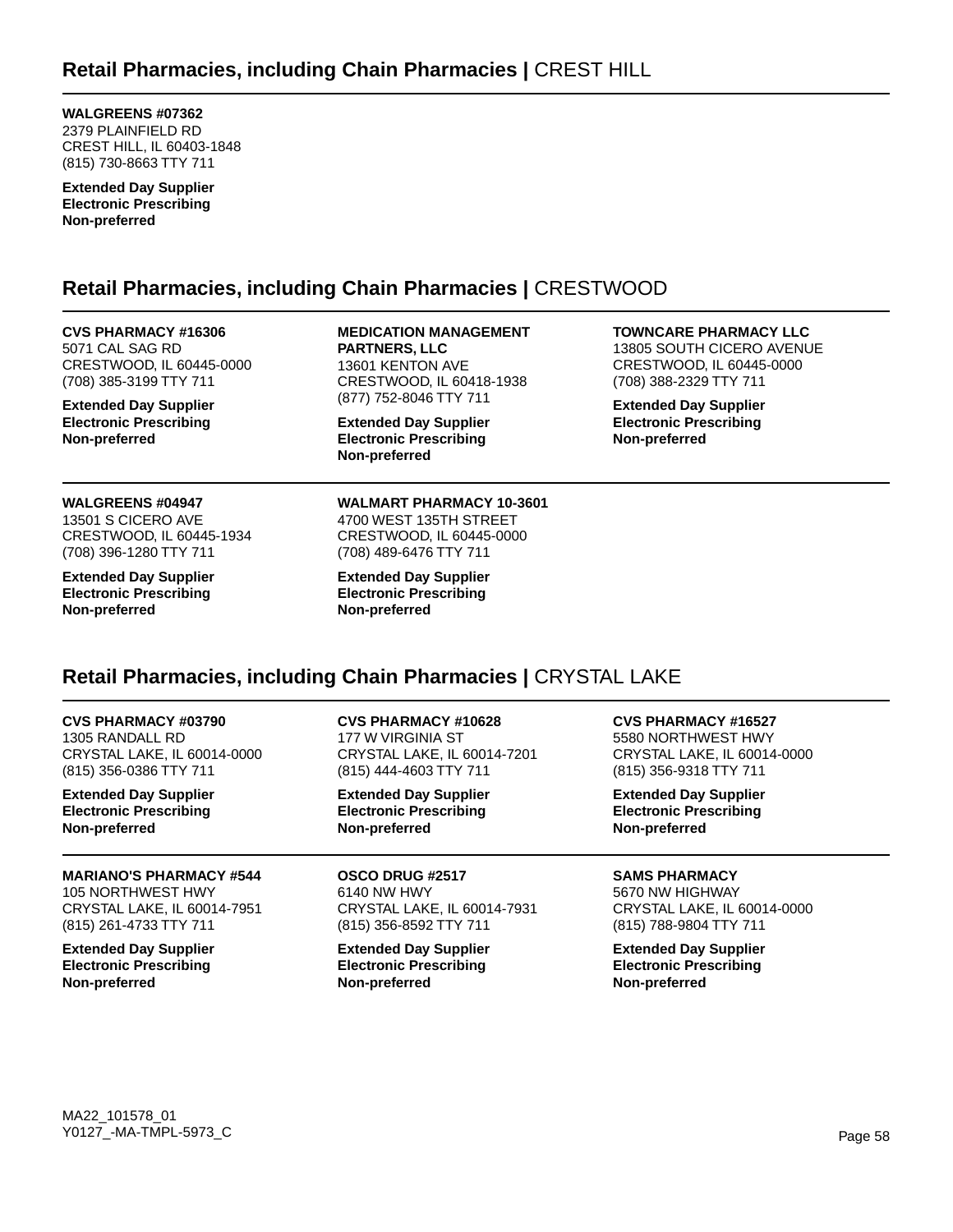151 NORTHWEST HWY CRYSTAL LAKE, IL 60014-0000 (815) 455-2460 TTY 711

**Extended Day Supplier Electronic Prescribing Non-preferred**

### **WALGREENS #11944**

315 N IL ROUTE 31 CRYSTAL LAKE, IL 60012-3778 (815) 404-2643 TTY 711

**Extended Day Supplier Electronic Prescribing Non-preferred**

### **WALMART PHARMACY 10-1413**

1205 S IL ROUTE 31 CRYSTAL LAKE, IL 60014-8213 (815) 455-4409 TTY 711

**Extended Day Supplier Electronic Prescribing Non-preferred**

# **Retail Pharmacies, including Chain Pharmacies |** DANVILLE

## **CVS PHARMACY #06937**

820 N VERMILLION DANVILLE, IL 61832-0000 (217) 431-0010 TTY 711

**Extended Day Supplier Electronic Prescribing Non-preferred**

### **OSF PHARMACY** 800 N LOGAN AVE DANVILLE, IL 61832-3741 (217) 443-2306 TTY 711

**Extended Day Supplier Electronic Prescribing Non-preferred**

# **WALGREENS #12787**

400 W FAIRCHILD ST DANVILLE, IL 61832-3841 (217) 442-7388 TTY 711

**Extended Day Supplier Electronic Prescribing Non-preferred**

### **MEDPLUS PHARMACY**

511 W FAIRCHILD ST UNIT B DANVILLE, IL 61832-3801 (217) 431-6662 TTY 711

**Extended Day Supplier Electronic Prescribing Non-preferred**

## **POLYCLINIC PHARMACY**

707 N LOGAN AVE DANVILLE, IL 61832-0000 (217) 446-3784 TTY 711

**Extended Day Supplier Electronic Prescribing Non-preferred**

#### **WALMART PHARMACY 10-2491** 4101 N VERMILION SUITE A DANVILLE, IL 61834-0000 (217) 443-9587 TTY 711

**Extended Day Supplier Electronic Prescribing Non-preferred**

### **MEIJER PHARMACY #269**

3649 N VERMILION ST DANVILLE, IL 61832-1118 (217) 655-7210 TTY 711

**Extended Day Supplier Electronic Prescribing Non-preferred**

#### **WALGREENS #03212** 842 E MAIN STREET DANVILLE, IL 61832-5957 (217) 446-1215 TTY 711

**Extended Day Supplier Electronic Prescribing Non-preferred**

# **Retail Pharmacies, including Chain Pharmacies |** DARIEN

## **CVS PHARMACY #08501** 8325 LEMONT RD

DARIEN, IL 60561-0000 (630) 427-0523 TTY 711

**Extended Day Supplier Electronic Prescribing Non-preferred**

**OSCO DRUG #0123** 7329 CASS AVE DARIEN, IL 60561-3660 (630) 852-0070 TTY 711

**Extended Day Supplier Electronic Prescribing Non-preferred**

# **WALGREENS #06176**

8300 LEMONT RD DARIEN, IL 60561-1510 (630) 985-6419 TTY 711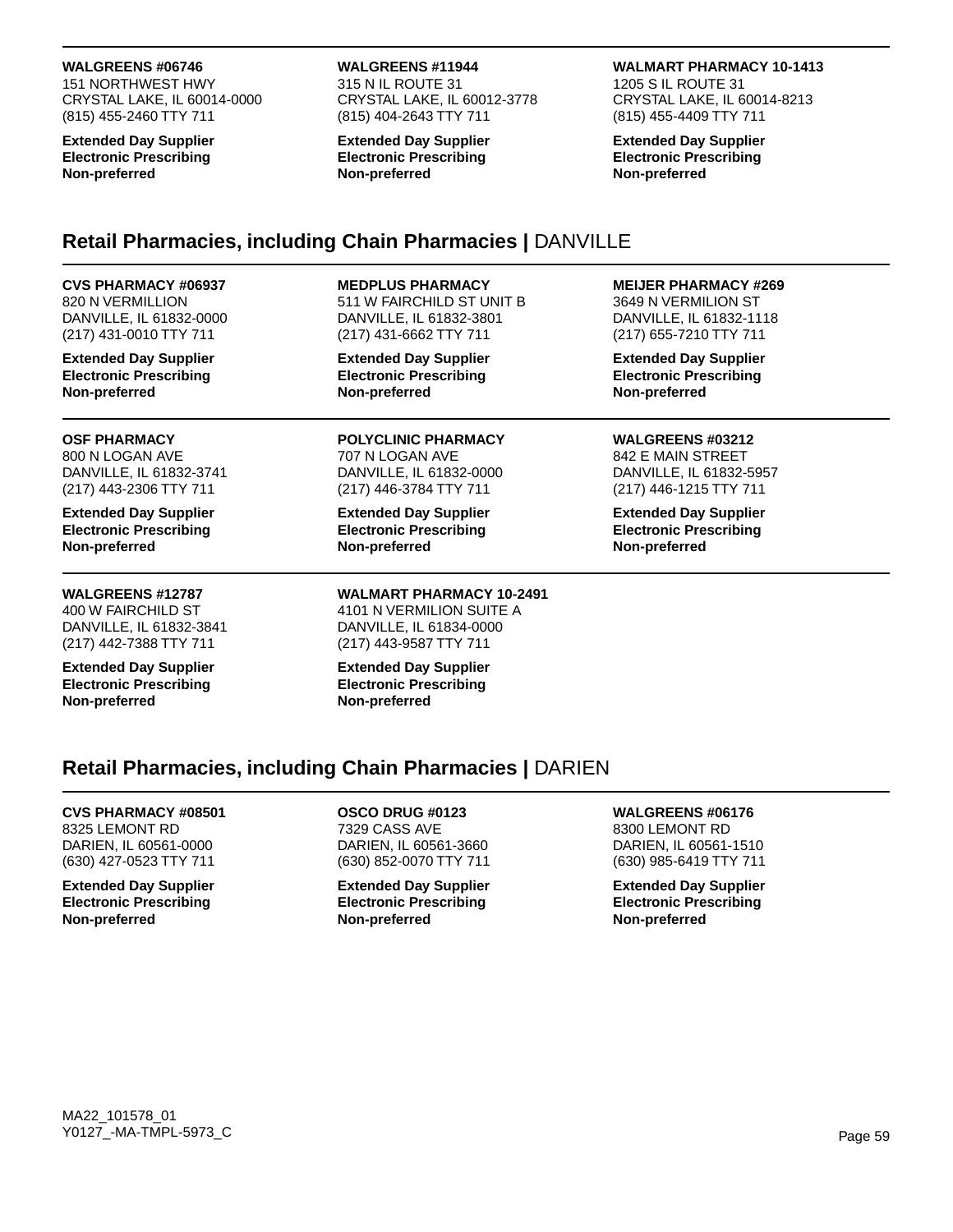7516 S CASS AVE STE 1 DARIEN, IL 60561-4457 (630) 964-4242 TTY 711

**Extended Day Supplier Electronic Prescribing Non-preferred**

**WALMART PHARMACY 10-2215** 2189 75TH STREET DARIEN, IL 60561-0000 (630) 434-0495 TTY 711

**Extended Day Supplier Electronic Prescribing Non-preferred**

## **Retail Pharmacies, including Chain Pharmacies |** DE KALB

## **LEHAN DRUGS**

1407 S 4TH ST DE KALB, IL 60115-4651 (815) 758-0911 TTY 711

**Extended Day Supplier Electronic Prescribing Non-preferred**

# **Retail Pharmacies, including Chain Pharmacies |** DECATUR

| <b>CANCER CARE SPECIALISTS OF</b><br><b>ILLINOIS</b><br>210 W MCKINLEY AVESUITE 6<br>DECATUR, IL 62526-5858<br>(217) 329-3239 TTY 711<br><b>Extended Day Supplier</b><br><b>Electronic Prescribing</b><br>Non-preferred | <b>COLEE'S COMMUNITY PHARMACY</b><br>320 E CENTRAL AVE<br>DECATUR, IL 62521-4665<br>(217) 330-5004 TTY 711 | <b>CVS PHARMACY #04857</b><br>570 N FAIRVIEW AVE<br>DECATUR, IL 62522-1966<br>(217) 422-1570 TTY 711 |
|-------------------------------------------------------------------------------------------------------------------------------------------------------------------------------------------------------------------------|------------------------------------------------------------------------------------------------------------|------------------------------------------------------------------------------------------------------|
|                                                                                                                                                                                                                         | <b>Extended Day Supplier</b><br><b>Electronic Prescribing</b><br>Non-preferred                             | <b>Extended Day Supplier</b><br><b>Electronic Prescribing</b><br>Non-preferred                       |
| <b>CVS PHARMACY #08632</b>                                                                                                                                                                                              | <b>CVS PHARMACY #08648</b>                                                                                 | <b>CVS PHARMACY #17068</b>                                                                           |
| 1595 E CANTRELL ST                                                                                                                                                                                                      | 2990 N MONROE STREET                                                                                       | 355 W MOUND RD                                                                                       |
| DECATUR, IL 62521-3515                                                                                                                                                                                                  | DECATUR, IL 62526-0000                                                                                     | DECATUR, IL 62526-0000                                                                               |
| (217) 429-4248 TTY 711                                                                                                                                                                                                  | (217) 877-1703 TTY 711                                                                                     | (217) 875-6550 TTY 711                                                                               |
| <b>Extended Day Supplier</b>                                                                                                                                                                                            | <b>Extended Day Supplier</b>                                                                               | <b>Extended Day Supplier</b>                                                                         |
| <b>Electronic Prescribing</b>                                                                                                                                                                                           | <b>Electronic Prescribing</b>                                                                              | <b>Electronic Prescribing</b>                                                                        |
| Non-preferred                                                                                                                                                                                                           | Non-preferred                                                                                              | Non-preferred                                                                                        |
| <b>GENOA HEALTHCARE, LLC</b>                                                                                                                                                                                            | <b>ILLINI PHARMACY SERVICES</b>                                                                            | <b>KROGER PHARMACY 946</b>                                                                           |
| <b>151 N MAIN STRM 332</b>                                                                                                                                                                                              | 675 W IMBODEN DR                                                                                           | 1818 AIRPORT PLZ                                                                                     |
| DECATUR, IL 62523-1206                                                                                                                                                                                                  | DECATUR, IL 62521-9067                                                                                     | DECATUR, IL 62521-9717                                                                               |
| (217) 619-0950 TTY 711                                                                                                                                                                                                  | (217) 791-6340 TTY 711                                                                                     | (217) 864-5912 TTY 711                                                                               |
| <b>Extended Day Supplier</b>                                                                                                                                                                                            | <b>Extended Day Supplier</b>                                                                               | <b>Extended Day Supplier</b>                                                                         |
| <b>Electronic Prescribing</b>                                                                                                                                                                                           | <b>Electronic Prescribing</b>                                                                              | <b>Electronic Prescribing</b>                                                                        |

**Non-preferred**

**Non-preferred**

**Non-preferred**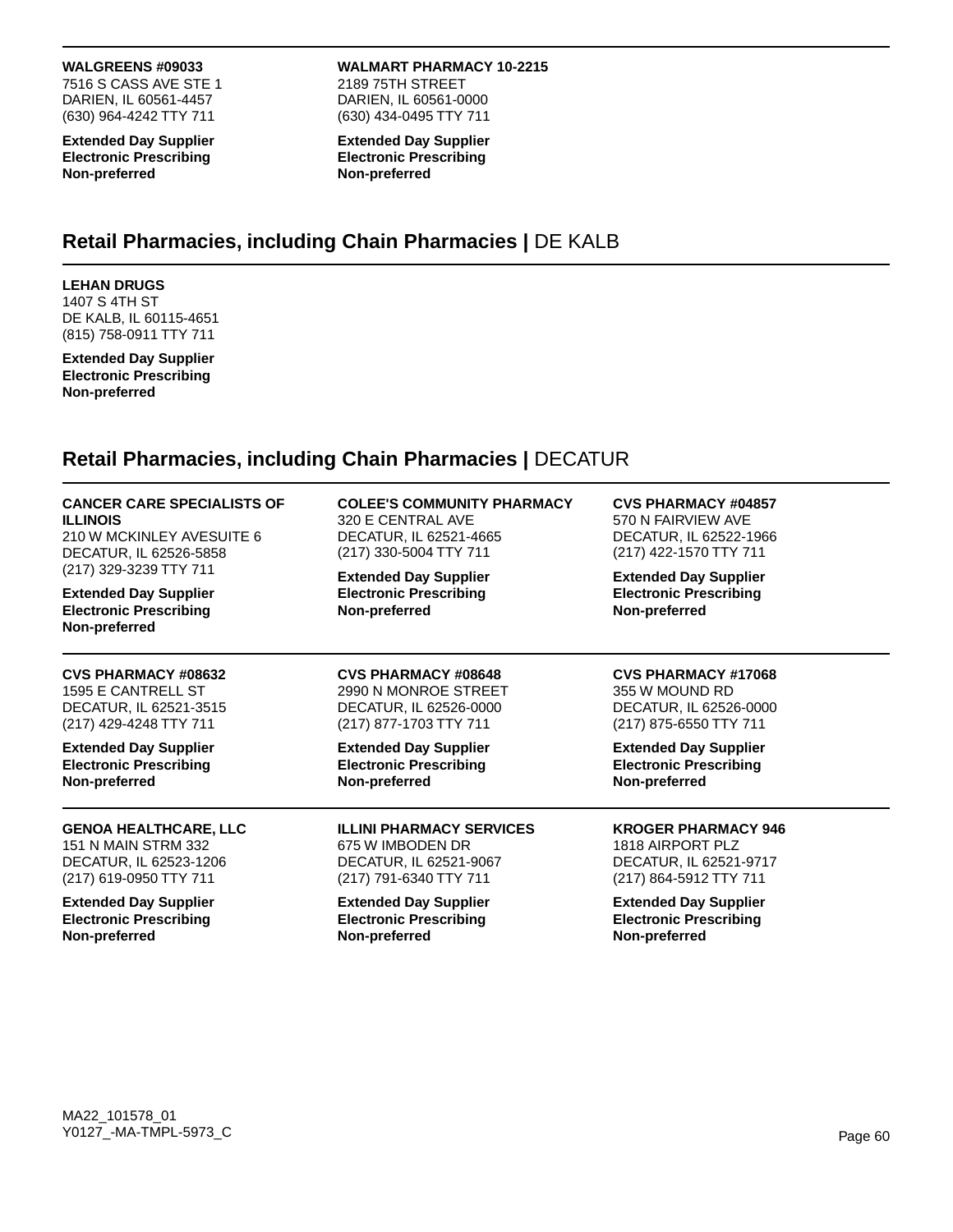### **KROGER PHARMACY J922**

3070 N WATER ST DECATUR, IL 62526-0000 (217) 877-1327 TTY 711

**Extended Day Supplier Electronic Prescribing Non-preferred**

### **WALGREENS #05388**

1311 N STATE ROUTE 48 DECATUR, IL 62526-3701 (217) 429-1988 TTY 711

**Extended Day Supplier Electronic Prescribing Non-preferred**

### **WALGREENS #13921**

420 W FIRST DR DECATUR, IL 62521-5294 (217) 422-3801 TTY 711

**Extended Day Supplier Electronic Prescribing Non-preferred**

## **WALMART PHARMACY 10-2728**

4625 EAST MARYLAND AVE. DECATUR, IL 62521-0000 (217) 864-9288 TTY 711

**Extended Day Supplier Electronic Prescribing Non-preferred**

**KROGER PHARMACY J924** 255 W FIRST DR DECATUR, IL 62521-5205 (217) 428-1778 TTY 711

**Extended Day Supplier Electronic Prescribing Non-preferred**

**WALGREENS #05545** 225 E ASH AVE DECATUR, IL 62526-6157 (217) 872-1758 TTY 711

**Extended Day Supplier Electronic Prescribing Non-preferred**

**WALGREENS #5719** 4995 E US RT 36 DECATUR, IL 62521-9701 (217) 864-9866 TTY 711

**Extended Day Supplier Electronic Prescribing Non-preferred**

### **OMNICARE OF DECATUR**

796 N SUNNYSIDE RD DECATUR, IL 62522-0000 (217) 428-3668 TTY 711

**Extended Day Supplier Electronic Prescribing Non-preferred**

**WALGREENS #09792** 625 W PERSHING RD DECATUR, IL 62526-1632 (217) 875-2751 TTY 711

**Extended Day Supplier Electronic Prescribing Non-preferred**

**WALMART PHARMACY 10-1690** 4224 NORTH PROSPECT DECATUR, IL 62526-0000 (217) 875-0190 TTY 711

**Extended Day Supplier Electronic Prescribing Non-preferred**

## **Retail Pharmacies, including Chain Pharmacies |** DEERFIELD

### **OSCO DRUG #3475**

16 S WAUKEGAN RD DEERFIELD, IL 60015-5216 (847) 272-7481 TTY 711

**Extended Day Supplier Electronic Prescribing Non-preferred**

**TELESCRIPT PHARMACY** 687 WAUKEGAN RD DEERFIELD, IL 60015-0000 (630) 299-3900 TTY 711

**Extended Day Supplier Electronic Prescribing Non-preferred**

**WALGREENS #05045** 780 WAUKEGAN RD DEERFIELD, IL 60015-4305 (847) 945-0611 TTY 711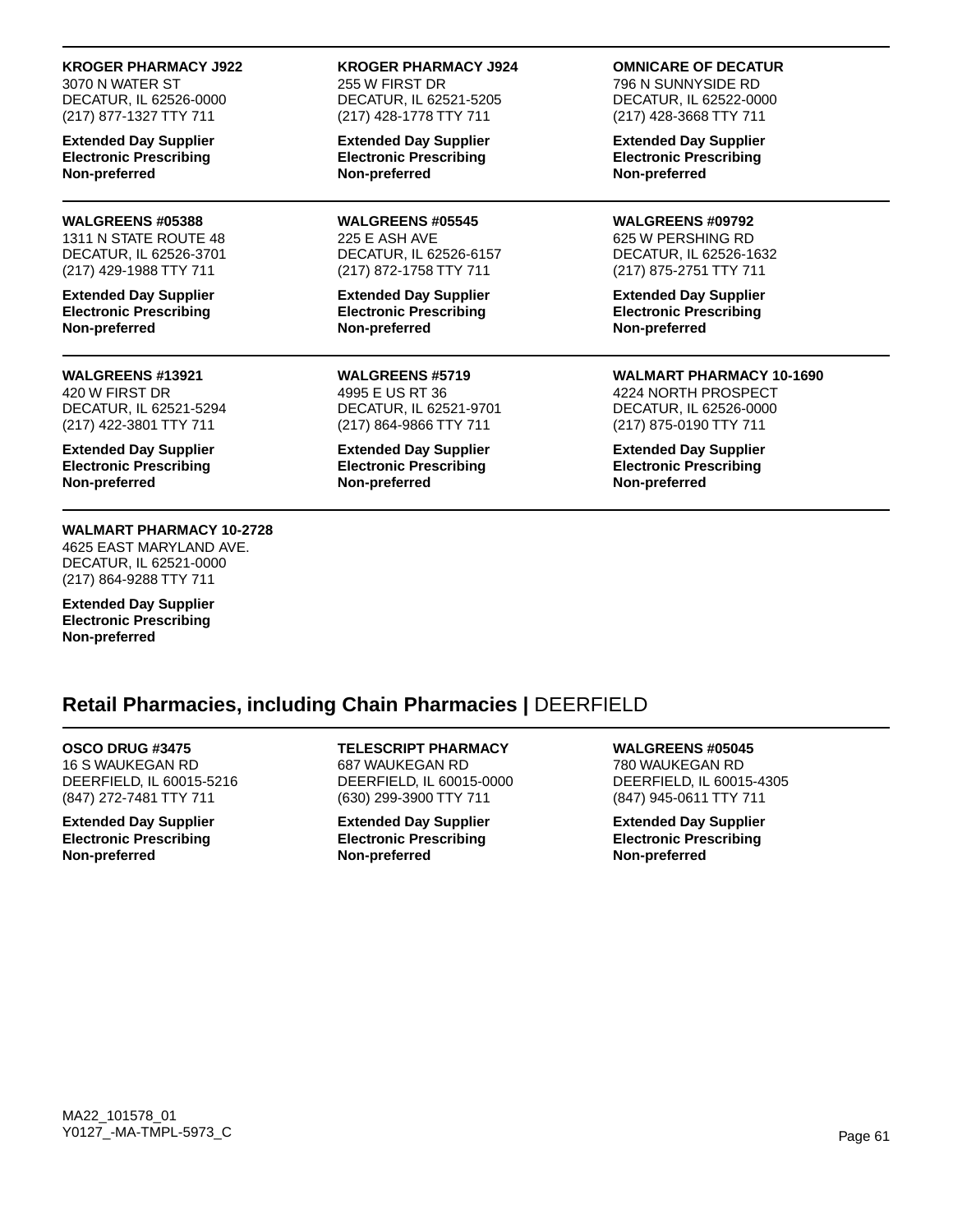### **WALGREENS HEALTHY LIVING PHARMACY**

108 WILMOT RD DEERFIELD, IL 60015-5145 (847) 580-0000 TTY 711

#### **Extended Day Supplier Electronic Prescribing Non-preferred**

# **Retail Pharmacies, including Chain Pharmacies |** DEKALB

## **CVS PHARMACY #02375**

1022 W LINCOLN HWY DEKALB, IL 60115-3020 (815) 748-0648 TTY 711

**Extended Day Supplier Electronic Prescribing Non-preferred**

## 2555 SYCAMORE RD DEKALB, IL 60115-0000 (815) 787-6971 TTY 711

**CVS PHARMACY #17575**

**Extended Day Supplier Electronic Prescribing Non-preferred**

**OSCO DRUG #3272** 1322 SYCAMORE

DEKALB, IL 60115-2443 (815) 756-1328 TTY 711

**Extended Day Supplier Electronic Prescribing Non-preferred**

## **WALGREENS #04042**

100 W LINCOLN HIGHWAY DEKALB, IL 60115-3678 (815) 756-1815 TTY 711

**Extended Day Supplier Electronic Prescribing Non-preferred**

**WALMART PHARMACY 10-0786** 2300 SYCAMORE ROAD DEKALB, IL 60115-0000 (815) 758-6284 TTY 711

**Extended Day Supplier Electronic Prescribing Non-preferred**

# **Retail Pharmacies, including Chain Pharmacies |** DELAVAN

## **DELAVAN EASY CARE PHARMACY**

402 PINE ST DELAVAN, IL 61734-0000 (309) 244-7115 TTY 711

**Extended Day Supplier Electronic Prescribing Non-preferred**

# **Retail Pharmacies, including Chain Pharmacies |** DES PLAINES

### **BALSAM PHARMACY**

1167 E ALGONQUIN RD STE 2 DES PLAINES, IL 60016-6325 (847) 257-7448 TTY 711

**Extended Day Supplier Electronic Prescribing Non-preferred**

## **HOLY FAMILY PLAZA PHARMACY**

1400 GOLF RDSUITE 101 DES PLAINES, IL 60016-0000 (847) 296-1400 TTY 711

**Extended Day Supplier Electronic Prescribing Non-preferred**

## **MAC RX, LLC**

2307 S MOUNT PROSPECT RD DES PLAINES, IL 60018-1811 (224) 220-2700 TTY 711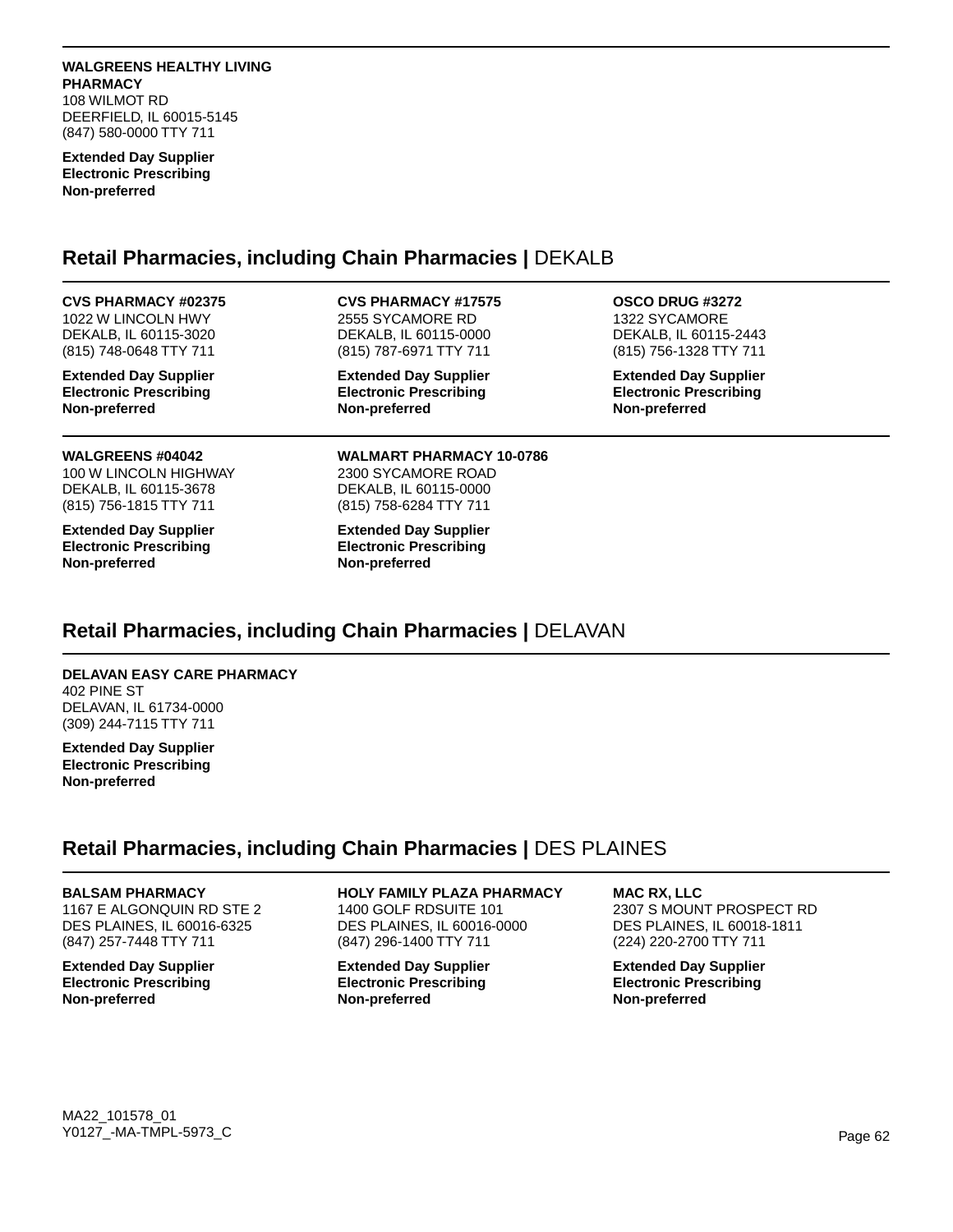### **MARIANO'S PHARMACY 8541**

10 E GOLF RD DES PLAINES, IL 60016-2228 (847) 635-7785 TTY 711

**Extended Day Supplier Electronic Prescribing Non-preferred**

#### **OSCO DRUG #3425** 1480 LEE ST

DES PLAINES, IL 60018-1517 (847) 299-8185 TTY 711

**Extended Day Supplier Electronic Prescribing Non-preferred**

### **SAM'S PHARMACY 10-6464**

101 WEST OAKTON STREET DES PLAINES, IL 60018-0000 (847) 803-0181 TTY 711

**Extended Day Supplier Electronic Prescribing Non-preferred**

### **WALGREENS #02212**

1858 E OAKTON STSTE 1 DES PLAINES, IL 60018-2112 (847) 299-6611 TTY 711

**Extended Day Supplier Electronic Prescribing Non-preferred**

## **WALGREENS #06866**

1378 MINER ST DES PLAINES, IL 60016-3372 (847) 296-3958 TTY 711

**Extended Day Supplier Electronic Prescribing Non-preferred**

### **OMNICARE INFUSION OF NORTHERN ILLINOIS**

2289 S MOUNT PROSPECT RD DES PLAINES, IL 60018-0000 (847) 768-1571 TTY 711

**Extended Day Supplier Non-preferred**

**OSCO DRUG #3473** 811 ELMHURST RD DES PLAINES, IL 60016-5605 (847) 439-4230 TTY 711

**Extended Day Supplier Electronic Prescribing Non-preferred**

**UVANTA PHARMACY - NORTHERN ILLINOIS** 200 HOWARD AVE STE 226 DES PLAINES, IL 60018-0000 (847) 297-9400 TTY 711

**Extended Day Supplier Electronic Prescribing Non-preferred**

**WALGREENS #05711** 17 W GOLF RD DES PLAINES, IL 60016-2410 (847) 296-5145 TTY 711

**Extended Day Supplier Electronic Prescribing Non-preferred**

**WALGREENS #15262** 1 N BROADWAY ST DES PLAINES, IL 60016-2335 (847) 827-7556 TTY 711

**Extended Day Supplier Electronic Prescribing Non-preferred**

### **OMNICARE OF NO ILLINOIS**

2313 S MT PROSPECT RD DES PLAINES, IL 60018-0000 (847) 635-3000 TTY 711

**Extended Day Supplier Electronic Prescribing Non-preferred**

### **PRESENCE RHC SENIOR SERVICES**

**LTC PHARMACY** 100 N RIVER RD DES PLAINES, IL 60016-0000 (847) 581-0800 TTY 711

**Extended Day Supplier Electronic Prescribing Non-preferred**

**VCARE PHARMACY**

380 E NORTWEST HWYSUITE 201 DES PLAINES, IL 60016-0000 (847) 789-3770 TTY 711

**Extended Day Supplier Electronic Prescribing Non-preferred**

**WALGREENS #06601** 21 RAND ROAD DES PLAINES, IL 60016-1005 (847) 827-9659 TTY 711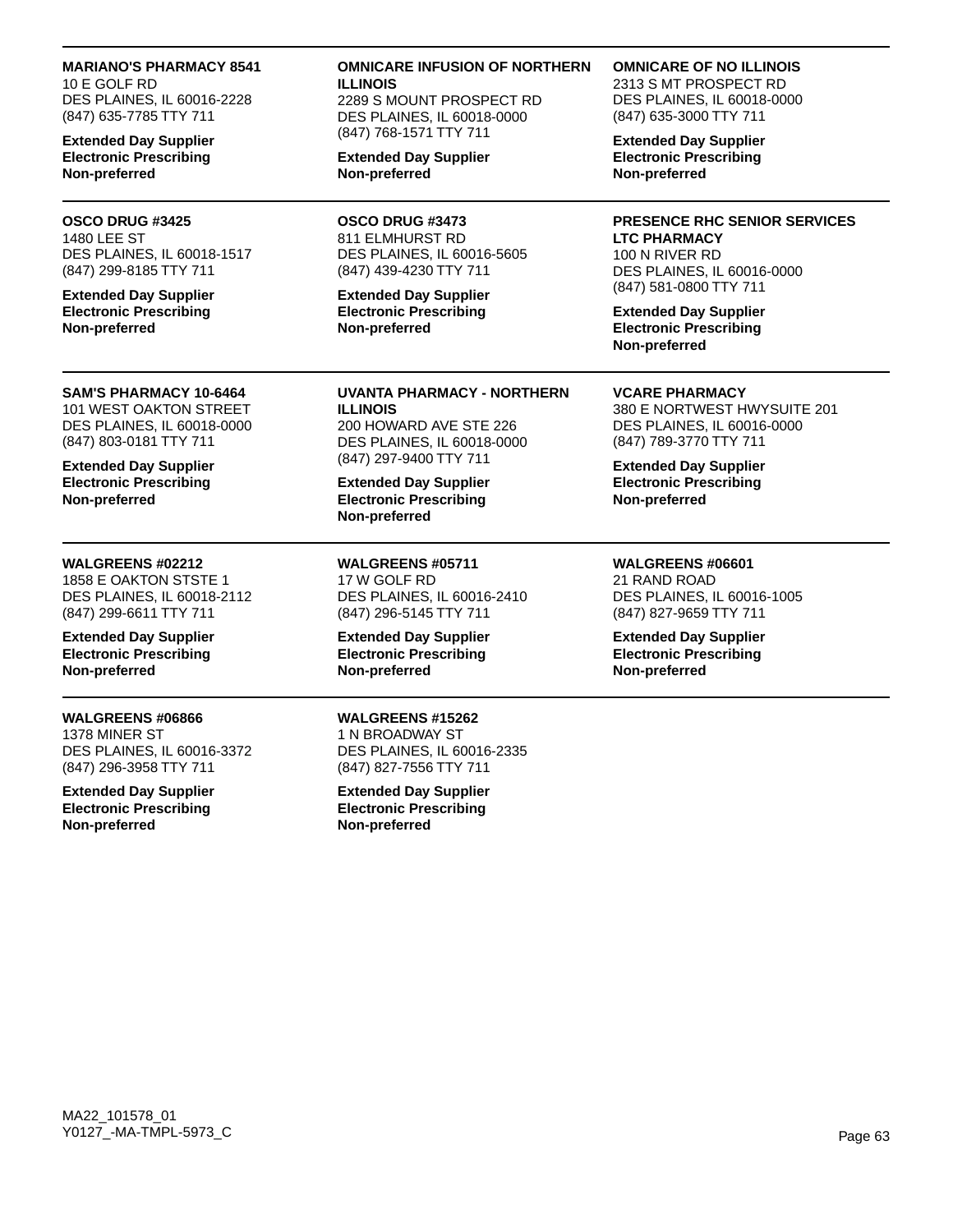**POEHLER'S PHARMACY LLC, MEDICINE SHOPPE 2101** 203 S MAIN STSUITE A DIETERICH, IL 62424-1128 (217) 925-2838 TTY 711

**Extended Day Supplier Electronic Prescribing Non-preferred**

# **Retail Pharmacies, including Chain Pharmacies |** DIXON

## **FELKER SNYDER PHARMACY**

301 N GALENA AVE DIXON, IL 61021-2113 (815) 284-8000 TTY 711

**Extended Day Supplier Electronic Prescribing Non-preferred**

#### **GENOA HEALTHCARE, LLC** 325 IL ROUTE 2RM 23 DIXON, IL 61021-9118

(779) 251-1002 TTY 711 **Extended Day Supplier Non-preferred**

## **WALGREENS #02591**

1275 N GALENA AVE DIXON, IL 61021-1001 (815) 288-7844 TTY 711

**Extended Day Supplier Electronic Prescribing Non-preferred**

#### **WALMART PHARMACY 10-5399** 1640 SOUTH GALENA AVENUE DIXON, IL 61021-9611 (815) 288-7797 TTY 711

**Extended Day Supplier Electronic Prescribing Non-preferred**

# **Retail Pharmacies, including Chain Pharmacies |** DOLTON

## **WALGREENS #06332**

1150 E SIBLEY BLVD DOLTON, IL 60419-2828 (708) 841-7860 TTY 711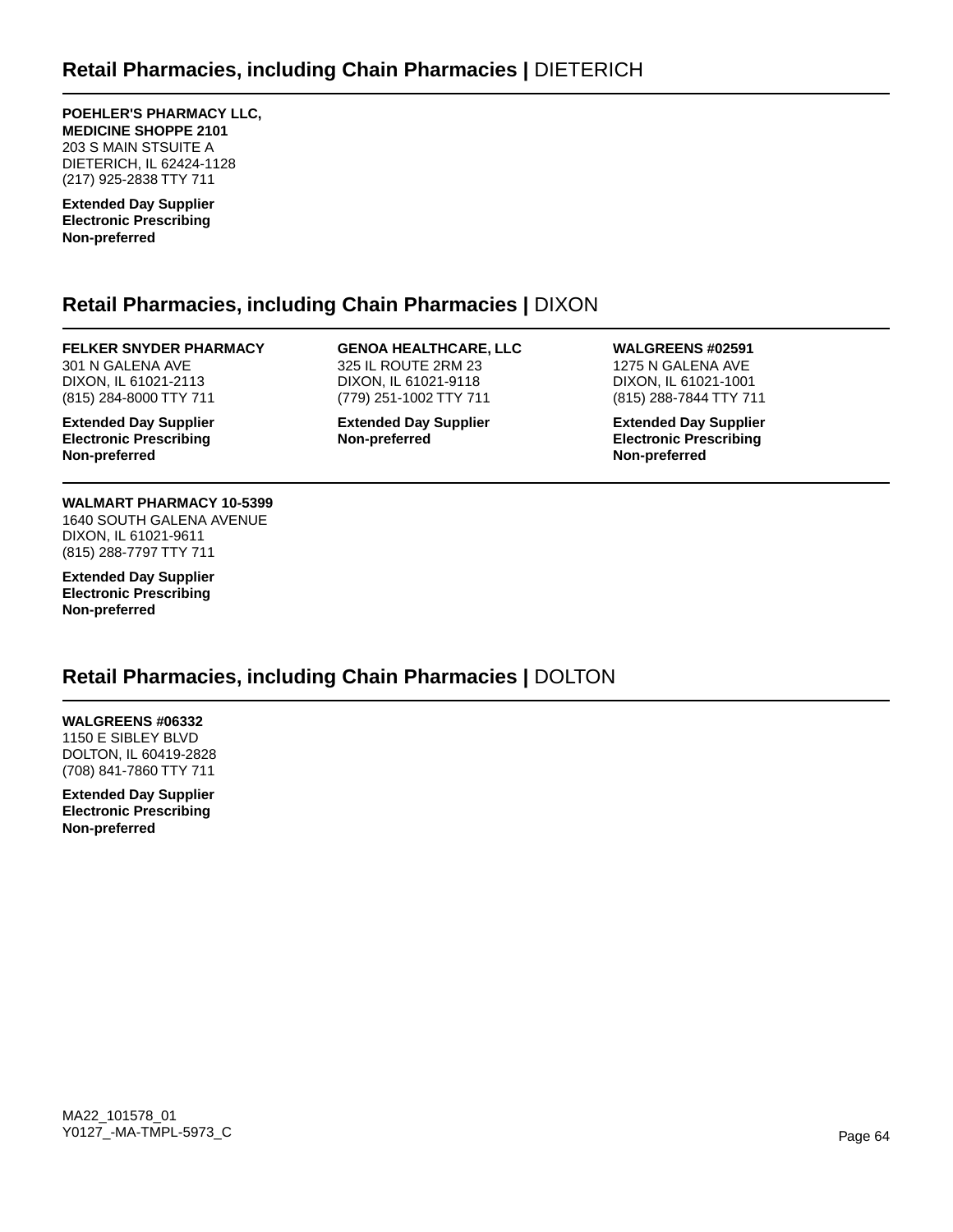# **Retail Pharmacies, including Chain Pharmacies |** DOWNERS GROVE

**CVS PHARMACY #02903**

400 OGDEN AVE DOWNERS GROVE, IL 60515-0000 (630) 271-8991 TTY 711

**Extended Day Supplier Electronic Prescribing Non-preferred**

## **OSCO DRUG #4047**

6215 S MAIN ST DOWNERS GROVE, IL 60516-1909 (630) 971-0220 TTY 711

**Extended Day Supplier Electronic Prescribing Non-preferred**

**CVS PHARMACY #06748** 6210 MAIN ST DOWNERS GROVE, IL 60516-0000 (630) 968-3276 TTY 711

**Extended Day Supplier Electronic Prescribing Non-preferred**

**REMEDI SENIORCARE OF CHICAGO** 3600 LACEY ROAD, SUITE 500 DOWNERS GROVE, IL 60515-0000 (833) 438-4494 TTY 711

**Extended Day Supplier Non-preferred**

**OSCO DRUG #3097** 1148 OGDEN AVE DOWNERS GROVE, IL 60515-2826 (630) 963-0749 TTY 711

**Extended Day Supplier Electronic Prescribing Non-preferred**

### **WALGREENS #02720**

6240 BELMONT RD DOWNERS GROVE, IL 60516-1638 (630) 960-4160 TTY 711

**Extended Day Supplier Electronic Prescribing Non-preferred**

## **WALGREENS #04636**

1000 OGDEN AVE DOWNERS GROVE, IL 60515-2803 (630) 493-1567 TTY 711

**Extended Day Supplier Electronic Prescribing Non-preferred**

# **Retail Pharmacies, including Chain Pharmacies |** DU QUOIN

## **MEDICENTER PHARMACY DUQUOIN** 204 S WASHINGTON ST

DU QUOIN, IL 62832-0000 (618) 542-2575 TTY 711

**Extended Day Supplier Electronic Prescribing Non-preferred**

**MEDICENTER PHARMACY DUQUOIN** 204 S WASHINGTON ST DU QUOIN, IL 62832-1805 (618) 542-2575 TTY 711

**Extended Day Supplier Non-preferred**

**WALMART PHARMACY 10-0252** 215 GRANT WAY DU QUOIN, IL 62832-0000 (618) 542-2488 TTY 711

**Extended Day Supplier Electronic Prescribing Non-preferred**

# **Retail Pharmacies, including Chain Pharmacies |** DURAND

## **DURAND TELEPHARMACY INC.**

202 N. CENTER ST. DURAND, IL 61024-7800 (815) 248-3850 TTY 711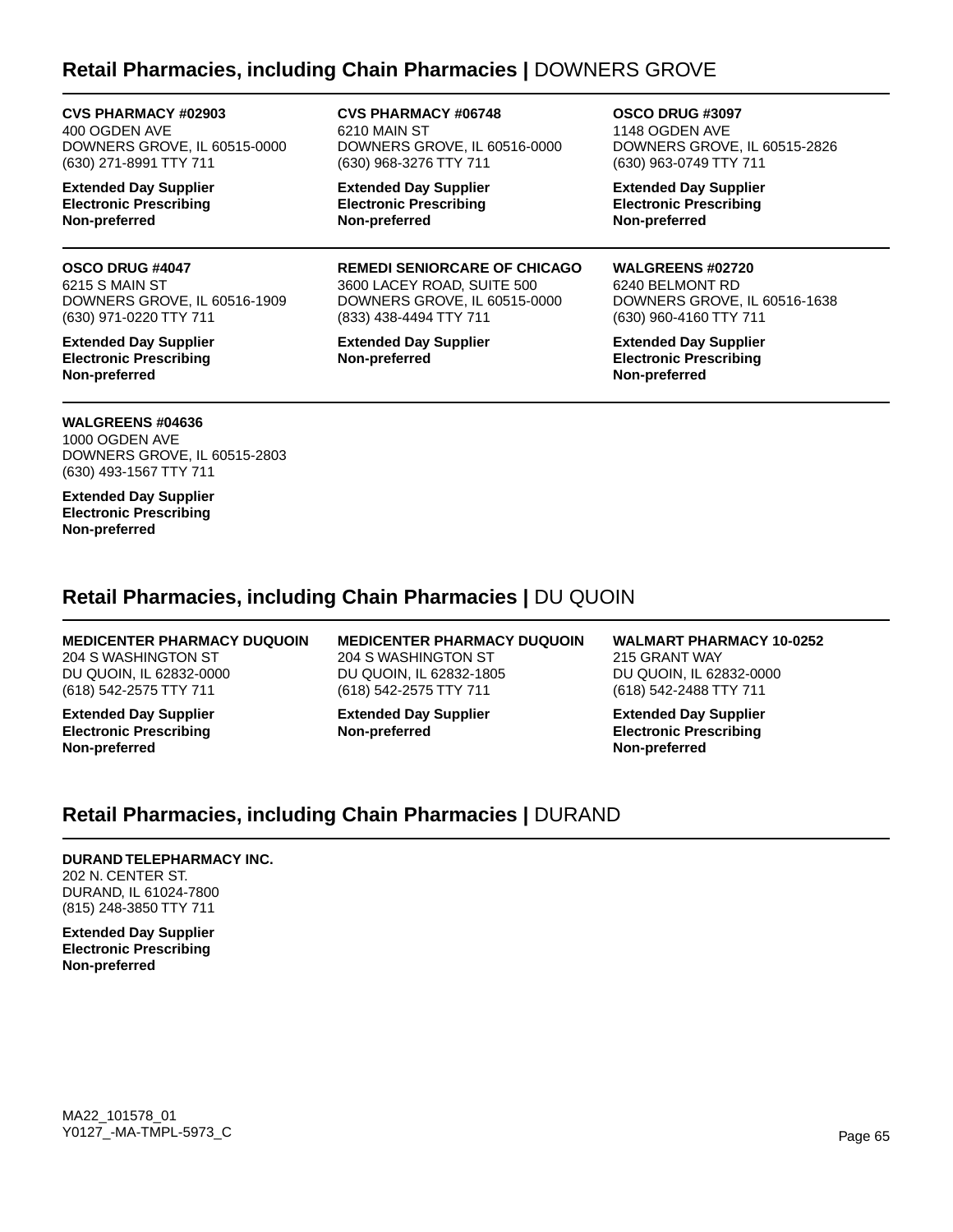## **CVS PHARMACY #10607**

106 WATTERS DR DWIGHT, IL 60420-0000 (815) 584-2140 TTY 711

**Extended Day Supplier Electronic Prescribing Non-preferred**

### **FOX DEVELOPMENTAL CENTER PHARMACY** 134 W MAIN ST DWIGHT, IL 60420-0000

(779) 249-6243 TTY 711 **Extended Day Supplier Non-preferred**

# **Retail Pharmacies, including Chain Pharmacies |** E ST LOUIS

## **MEDICATE PHARMACY**

100 N 8TH STSUITE 100 E ST LOUIS, IL 62201-0000 (618) 875-1000 TTY 711

**Extended Day Supplier Electronic Prescribing Non-preferred**

# **Retail Pharmacies, including Chain Pharmacies |** EAST DUNDEE

#### **LIFELINE PHARMACY, INC** 455 E MAIN ST #4

EAST DUNDEE, IL 60118-0000 (847) 450-0900 TTY 711

**Extended Day Supplier Electronic Prescribing Non-preferred**

**WALMART PHARMACY 10-1531** 620 DUNDEE AVENUE EAST DUNDEE, IL 60118-0000 (847) 426-4272 TTY 711

**Extended Day Supplier Electronic Prescribing Non-preferred**

# **Retail Pharmacies, including Chain Pharmacies |** EAST MOLINE

**OSCO DRUG #3770** 107 AVENUE OF THE CITIES EAST MOLINE, IL 61244-4018 (309) 751-0960 TTY 711

**Extended Day Supplier Electronic Prescribing Non-preferred**

**WALGREENS #04333** 301 30TH AVE EAST MOLINE, IL 61244-3011 (309) 755-4857 TTY 711

**Extended Day Supplier Electronic Prescribing Non-preferred**

**WALGREENS #09515** 1301 AVENUE OF THE CITIES EAST MOLINE, IL 61244-4114 (309) 755-0325 TTY 711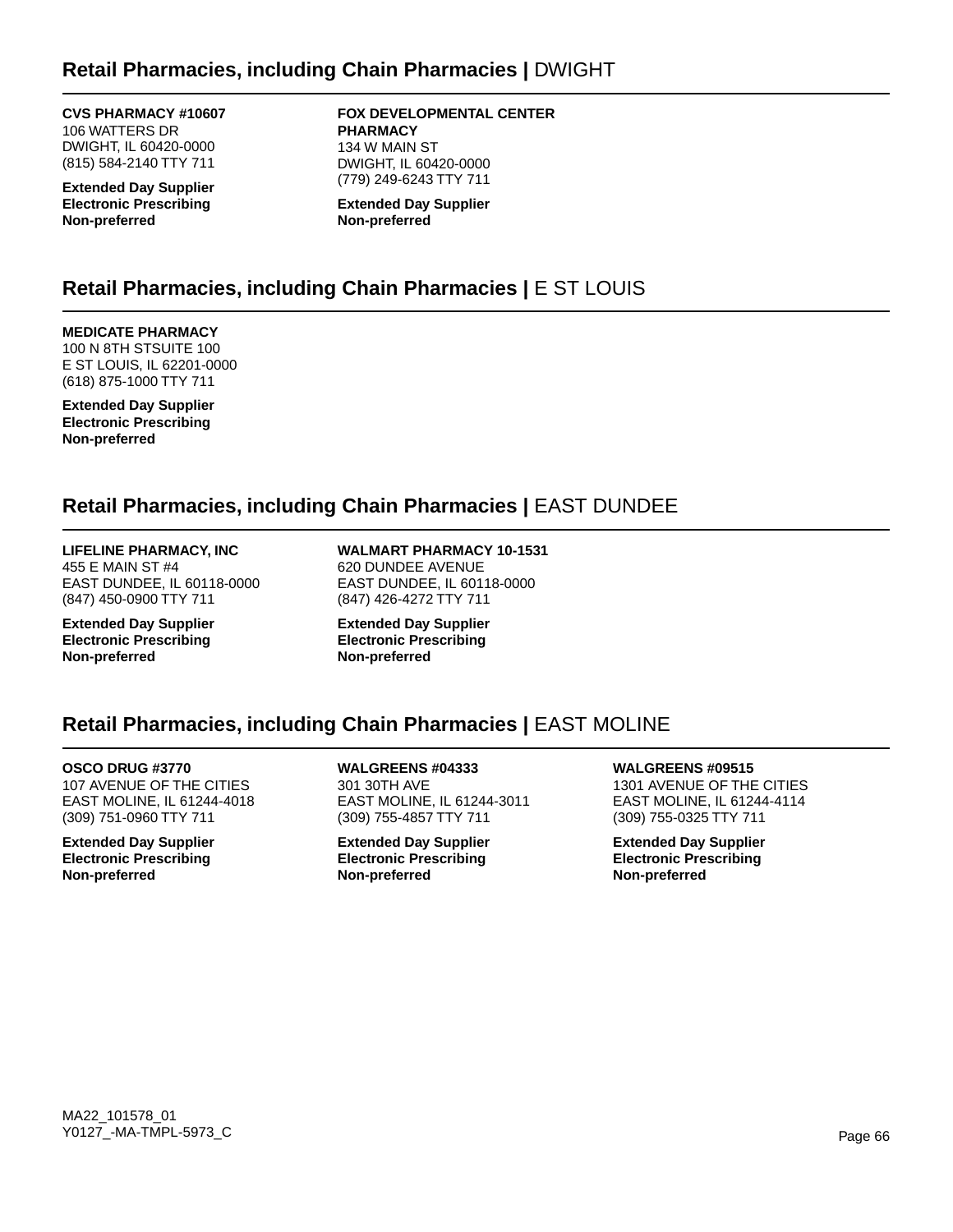# **Retail Pharmacies, including Chain Pharmacies |** EAST PEORIA

## **COSTCO PHARMACY #1126**

301 W WASHINGTON ST EAST PEORIA, IL 61611-2036 (309) 427-2931 TTY 711

**Extended Day Supplier Electronic Prescribing Non-preferred**

### **CVS PHARMACY #17656**

480 W WASHINGTON ST EAST PEORIA, IL 61611-0000 (309) 407-3046 TTY 711

**Extended Day Supplier Electronic Prescribing Non-preferred**

### **CVS PHARMACY #06453** 200 NORTH MAIN STREET EAST PEORIA, IL 61611-0000 (309) 694-1496 TTY 711

**Extended Day Supplier Electronic Prescribing Non-preferred**

**KROGER PHARMACY J705** 201 SOUTH MAIN ST EAST PEORIA, IL 61611-0000 (309) 694-6451 TTY 711

**Extended Day Supplier Electronic Prescribing Non-preferred**

**CVS PHARMACY #07800**

2540 EAST WASHINGTON STREET EAST PEORIA, IL 61611-0000 (309) 698-3018 TTY 711

**Extended Day Supplier Electronic Prescribing Non-preferred**

### **WALGREENS #05088**

300 N MAIN ST EAST PEORIA, IL 61611-2016 (309) 694-7661 TTY 711

**Extended Day Supplier Electronic Prescribing Non-preferred**

#### **WALMART PHARMACY 10-1028** 401 RIVER ROAD EAST PEORIA, IL 61611-0000 (309) 694-0261 TTY 711

**Extended Day Supplier Electronic Prescribing Non-preferred**

# **Retail Pharmacies, including Chain Pharmacies |** EAST ST LOUIS

## **WALGREENS #04602**

2510 STATE ST EAST ST LOUIS, IL 62205-2323 (618) 875-5085 TTY 711

**Extended Day Supplier Electronic Prescribing Non-preferred**

# **Retail Pharmacies, including Chain Pharmacies |** EDWARDSVILLE

## **CVS PHARMACY #03259**

126 SOUTH BUCHANAN STREET EDWARDSVILLE, IL 62025-0000 (618) 656-5114 TTY 711

**Extended Day Supplier Electronic Prescribing Non-preferred**

## **CVS PHARMACY #18059** 2222 TROY RD

EDWARDSVILLE, IL 62025-0000 (618) 659-0026 TTY 711

**Extended Day Supplier Electronic Prescribing Non-preferred**

## **MERCY PHARMACY EDWARDSVILLE**

6671 EDWARDSVILLE CROSSING DR EDWARDSVILLE, IL 62025-0000 (618) 307-3817 TTY 711

**Extended Day Supplier Non-preferred**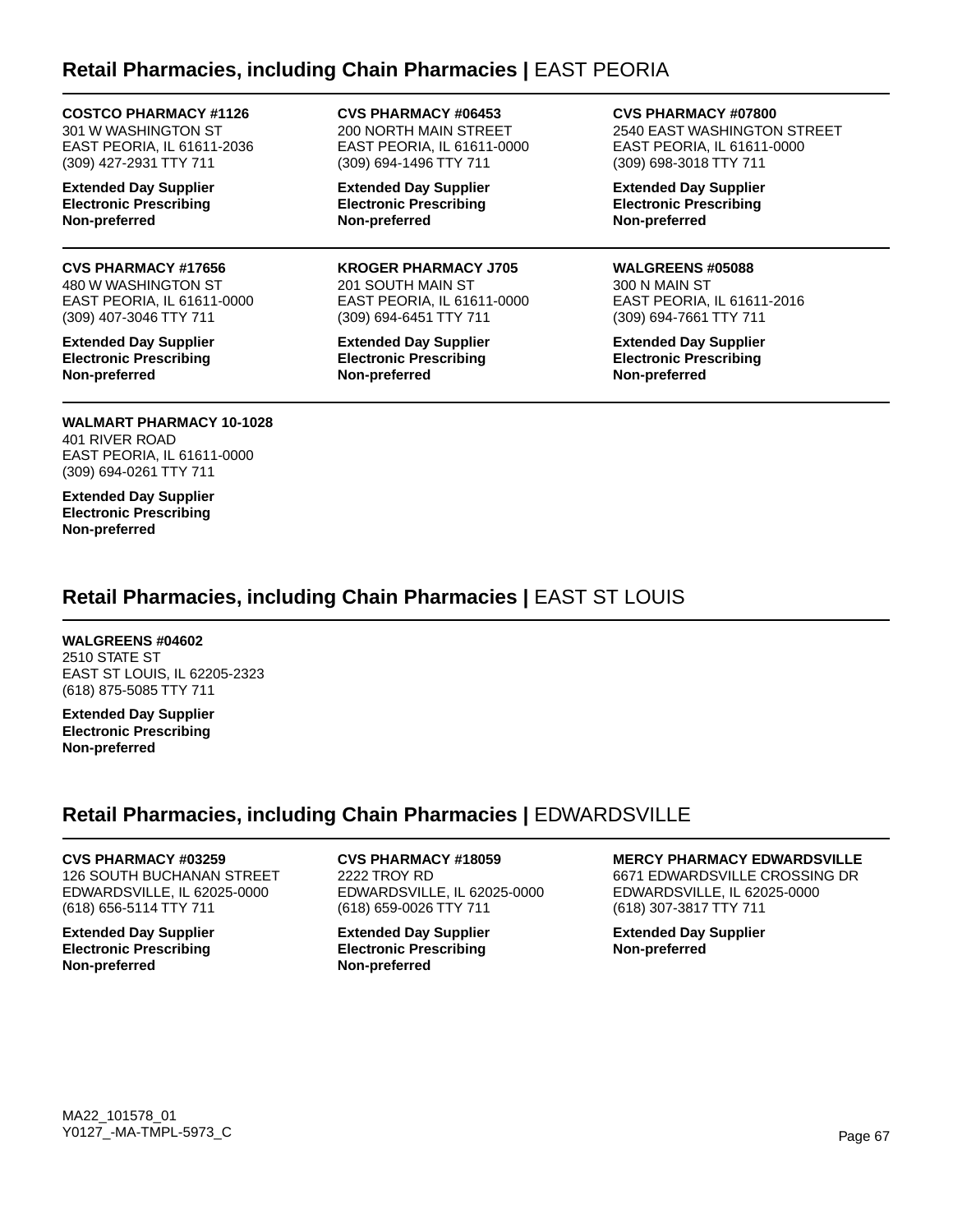102 W VANDALIA ST EDWARDSVILLE, IL 62025-1910 (618) 692-7251 TTY 711

**Extended Day Supplier Electronic Prescribing Non-preferred**

## **Retail Pharmacies, including Chain Pharmacies |** EFFINGHAM

#### **ANDES HEALTH MART**

805 WEST FAYETTE AVE EFFINGHAM, IL 62401-0000 (217) 342-9393 TTY 711

**Extended Day Supplier Electronic Prescribing Non-preferred**

### **KIRBY PHARMACY**

101 S MERCHANT ST EFFINGHAM, IL 62401-0000 (217) 342-4301 TTY 711

**Extended Day Supplier Electronic Prescribing Non-preferred**

### **ANDES LONG TERM CARE**

805 W FAYETTE AVE EFFINGHAM, IL 62401-2415 (217) 342-9393 TTY 711

**Extended Day Supplier Non-preferred**

**WALGREENS #05752** 1200 W FAYETTE AVE EFFINGHAM, IL 62401-1913 (217) 342-6075 TTY 711

**Extended Day Supplier Electronic Prescribing Non-preferred**

### **BROWN'S DRUG STORE**

115 W JEFFERSON AVE EFFINGHAM, IL 62401-2344 (217) 342-2185 TTY 711

**Extended Day Supplier Electronic Prescribing Non-preferred**

**WALMART PHARMACY 10-0936** 1204 AVENUE OF MID-AMERICA EFFINGHAM, IL 62401-0000 (217) 347-5583 TTY 711

**Extended Day Supplier Electronic Prescribing Non-preferred**

# **Retail Pharmacies, including Chain Pharmacies |** EL PASO

## **CVS PHARMACY #10623**

137 W. FRONT ST. EL PASO, IL 61738-0000 (309) 527-3627 TTY 711

**Extended Day Supplier Electronic Prescribing Non-preferred**

# **Retail Pharmacies, including Chain Pharmacies |** ELBURN

### **OSCO DRUG #3347** 800 N MAIN ST ELBURN, IL 60119-9163 (630) 365-4240 TTY 711

**Extended Day Supplier Electronic Prescribing Non-preferred**

## **WALGREENS #07596**

1001 N MAIN ST ELBURN, IL 60119-9118 (630) 365-9176 TTY 711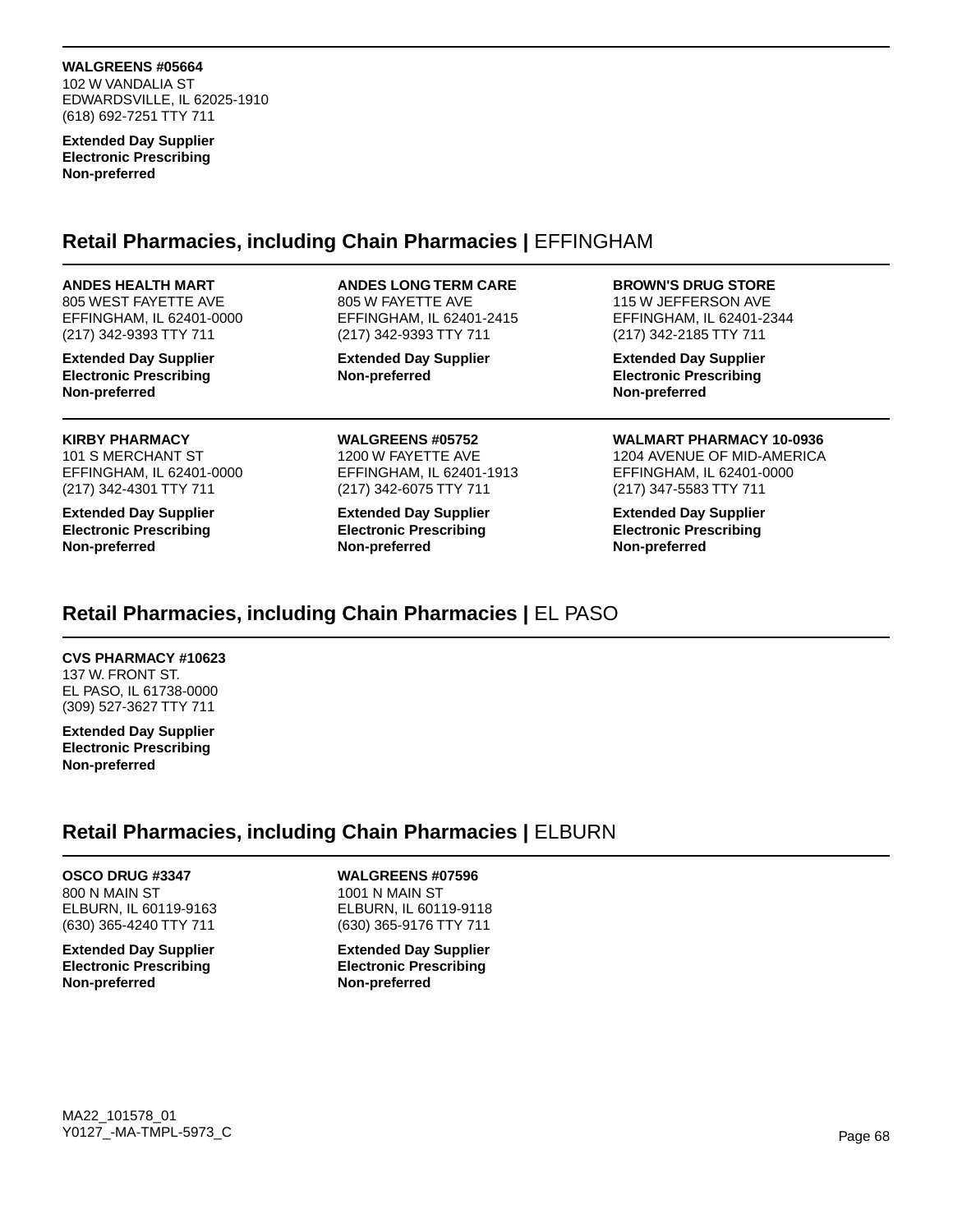# **Retail Pharmacies, including Chain Pharmacies |** ELDORADO

**BECKS DRUGS**

1409 LOCUST ST ELDORADO, IL 62930-1698 (618) 273-8111 TTY 711

**Extended Day Supplier Electronic Prescribing Non-preferred**

## **MEDICINE SHOPPE #2171**

1101 US HIGHWAY 45 N ELDORADO, IL 62930-0000 (618) 273-4941 TTY 711

**Extended Day Supplier Electronic Prescribing Non-preferred**

# **Retail Pharmacies, including Chain Pharmacies |** ELGIN

**CVS PHARMACY #05829** 500 DUNDEE AVE ELGIN, IL 60120-0000 (847) 695-2398 TTY 711

**Extended Day Supplier Electronic Prescribing Non-preferred**

**ELGIN WEST PHARMACY INC** 1550 TODD FARM DR ELGIN, IL 60123-1287 (847) 627-4600 TTY 711

**Extended Day Supplier Electronic Prescribing Non-preferred**

**MEIJER PHARMACY #183** 815 S RANDALL RD ELGIN, IL 60123-0000 (847) 717-6510 TTY 711

**Extended Day Supplier Electronic Prescribing Non-preferred**

### **PRIMISHA PHARMACY**

750 FLETCHER DRSTE 103 ELGIN, IL 60123-0000 (847) 742-6700 TTY 711

**Extended Day Supplier Electronic Prescribing Non-preferred**

**CVS PHARMACY #16278** 300 S RANDALL RD ELGIN, IL 60123-0000 (847) 695-3191 TTY 711

**Extended Day Supplier Electronic Prescribing Non-preferred**

**GENOA HEALTHCARE, LLC** 1845 GRANDSTAND PLSTE 300 ELGIN, IL 60123-4987 (224) 276-7236 TTY 711

**Extended Day Supplier Electronic Prescribing Non-preferred**

**OSCO DRUG #2313** 1670 LARKIN AVE ELGIN, IL 60120-5945 (847) 695-0198 TTY 711

**Extended Day Supplier Electronic Prescribing Non-preferred**

**PRISM PHARMACY ELGIN** 1795 GRANDSTAND PLSUITE 2A ELGIN, IL 60123-4980 (224) 856-5354 TTY 711

**Extended Day Supplier Non-preferred**

**ELGIN MENTAL HEALTH CENTER** 750 S STATE STREET ELGIN, IL 60123-7692 (847) 742-1040 TTY 711

**Extended Day Supplier Non-preferred**

## **MEDICINE STOP OF ELGIN**

860 SUMMIT ST STE 112 ELGIN, IL 60120-0000 (847) 742-7740 TTY 711

**Extended Day Supplier Electronic Prescribing Non-preferred**

## **OSCO DRUG #3291**

1038 SUMMIT ST ELGIN, IL 60120-4320 (847) 695-7467 TTY 711

**Extended Day Supplier Electronic Prescribing Non-preferred**

## **SAM'S PHARMACY 10-4942**

1000 S RANDALL RD ELGIN, IL 60123-4108 (630) 503-2148 TTY 711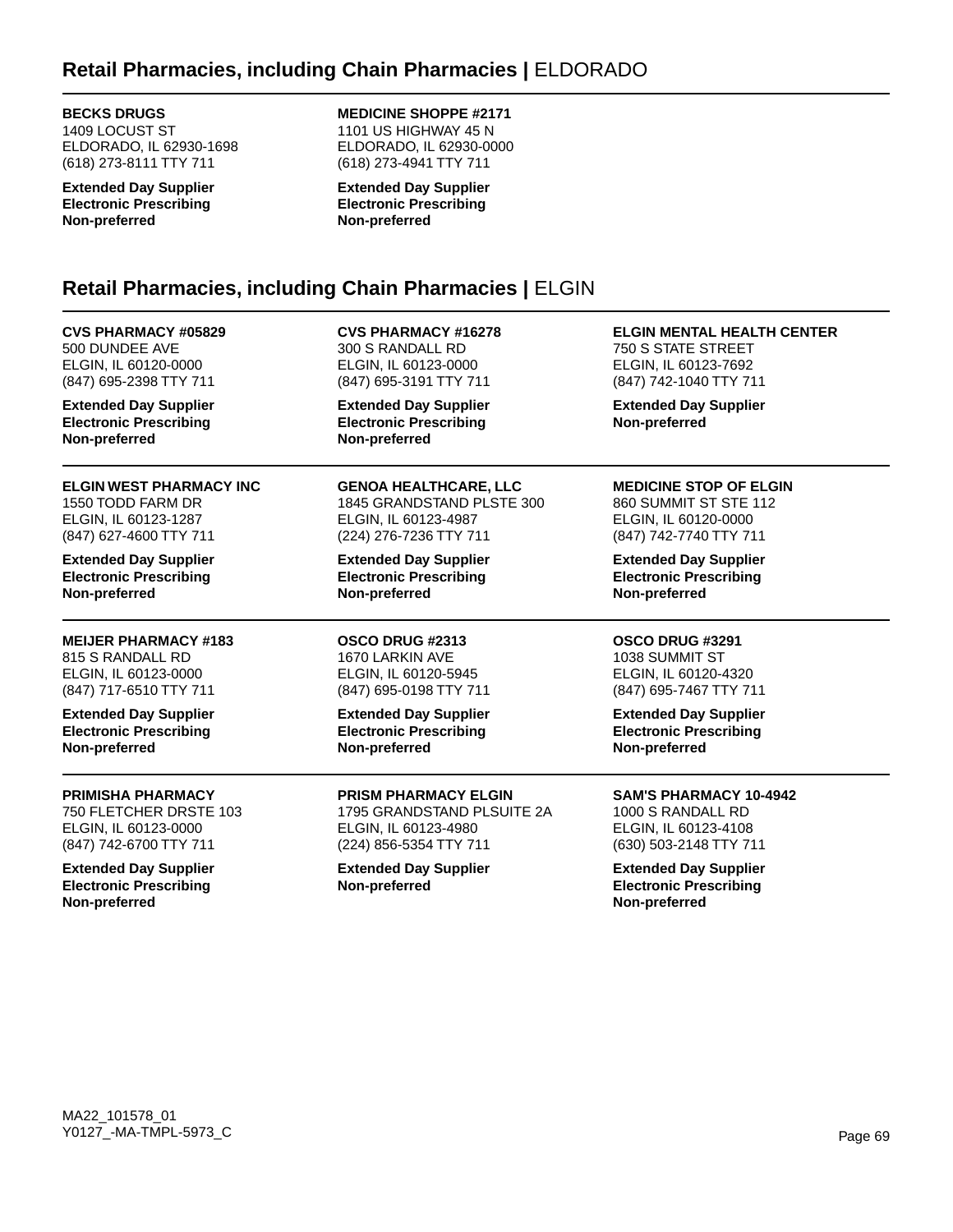815 SUMMIT ST ELGIN, IL 60120-4315 (847) 695-5847 TTY 711

**Extended Day Supplier Electronic Prescribing Non-preferred**

# **WALGREENS #12772**

589 N MCLEAN BLVD ELGIN, IL 60123-3243 (847) 697-9873 TTY 711

**Extended Day Supplier Electronic Prescribing Non-preferred**

**WALGREENS #07100** 1700 LARKIN AVE

ELGIN, IL 60123-5947 (847) 695-1158 TTY 711

**Extended Day Supplier Electronic Prescribing Non-preferred**

**WALMART PHARMACY 10-1814** 1100 S RANDALL RD ELGIN, IL 60123-0000 (847) 468-9696 TTY 711

**Extended Day Supplier Electronic Prescribing Non-preferred**

### **WALGREENS #09439**

600 VILLA ST ELGIN, IL 60120-6720 (847) 695-7727 TTY 711

**Extended Day Supplier Electronic Prescribing Non-preferred**

# **Retail Pharmacies, including Chain Pharmacies |** ELIZABETH

### **ELIZABETH PHARMACY**

218 N MAIN ST ELIZABETH, IL 61028-8803 (815) 858-3555 TTY 711

**Extended Day Supplier Electronic Prescribing Non-preferred**

## **Retail Pharmacies, including Chain Pharmacies |** ELK GROVE VILLAGE

# **ALEXIAN BROTHERS MED CENT**

**OUTPATIENT PHARMACY** 800 BIESTERFIELD RD ELK GROVE VILLAGE, IL 60007-3397 (847) 981-3613 TTY 711

**Extended Day Supplier Electronic Prescribing Non-preferred**

1001 ROHLWING RDSUITE P ELK GROVE VILLAGE, IL 60007-3217 (847) 380-4062 TTY 711 **Extended Day Supplier**

**GENOA HEALTHCARE, LLC**

**Non-preferred**

**HEMATOLOGY** 800 BIESTERFIELD RDSTE 210 ELK GROVE VILLAGE, IL 60007-0000 (847) 981-5578 TTY 711

**NORTHWEST ONCOLOGY AND** 

**Extended Day Supplier Electronic Prescribing Non-preferred**

**WALGREENS #04438** 930 ELK GROVE TOWN CENTER ELK GROVE VILLAGE, IL 60007-3754 (847) 439-4710 TTY 711

**Extended Day Supplier Electronic Prescribing Non-preferred**

### **ORSINI PHARMACEUTICAL SERVICES LLC**

1107 NICHOLAS BLVD ELK GROVE VILLAGE, IL 60007-0000 (847) 734-7373 TTY 711

**Extended Day Supplier Electronic Prescribing Non-preferred**

**OSCO DRUG #3220** 22 BIESTERFIELD RD

ELK GROVE VILLAGE, IL 60007-3668 (847) 593-1226 TTY 711 **Extended Day Supplier**

**Electronic Prescribing Non-preferred**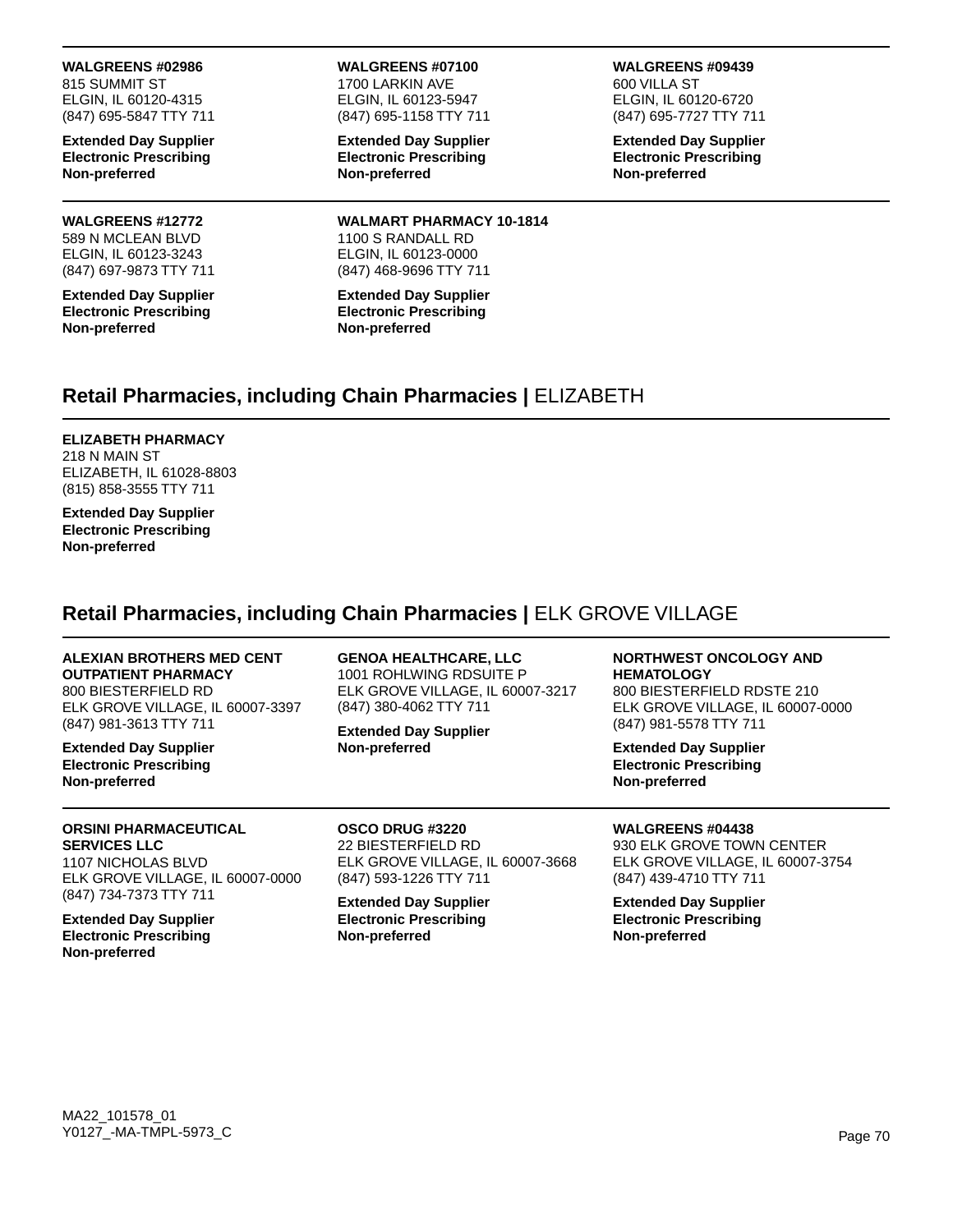641 MEACHAM RD ELK GROVE VILLAGE, IL 60007-3047 (847) 352-4061 TTY 711

**Extended Day Supplier Electronic Prescribing Non-preferred**

### **WALMART PHARMACY 10-1897**

801 MEACHAM ROAD ELK GROVE VILLAGE, IL 60007-0000 (847) 584-7082 TTY 711

**Extended Day Supplier Electronic Prescribing Non-preferred**

## **Retail Pharmacies, including Chain Pharmacies |** ELMHURST

### **ACCREDO HEALTH GROUP INC**

650 W GRAND AVESTE 102 ELMHURST, IL 60126-1024 (630) 279-7390 TTY 711

**Non-preferred**

## **CVS PHARMACY #02860**

110 W NORTH AVE ELMHURST, IL 60126-0000 (630) 617-2831 TTY 711

**Extended Day Supplier Electronic Prescribing Non-preferred**

**OSCO DRUG #2444** 942 YORK RD

### **NUCARA PHARMACY #15** 101 W VALLETTE STREET

ELMHURST, IL 60126-0000 (630) 834-1223 TTY 711

**Extended Day Supplier Electronic Prescribing Non-preferred**

## **PHARMACY ALTERNATIVES LLC**

501 N LAKE STREETSUITE 105 ELMHURST, IL 60126-0000 (630) 516-1211 TTY 711

**Extended Day Supplier Electronic Prescribing Non-preferred**

ELMHURST, IL 60126-5115 (630) 834-2000 TTY 711 **Extended Day Supplier Electronic Prescribing**

**Non-preferred**

**WALGREENS #03015** 160 N ROBERT T PALMER DR ELMHURST, IL 60126-3434 (630) 782-1703 TTY 711

**Extended Day Supplier Electronic Prescribing Non-preferred**

## **MARIANO'S PHARMACY 8511**

678 N YORK ST ELMHURST, IL 60126-1605 (630) 782-0031 TTY 711

**Extended Day Supplier Electronic Prescribing Non-preferred**

### **OSCO DRUG #3346** 153 SCHILLER ELMHURST, IL 60126-2869 (630) 530-9468 TTY 711

**Extended Day Supplier Electronic Prescribing Non-preferred**

# **Retail Pharmacies, including Chain Pharmacies |** ELMWOOD

### **ELMWOOD PHARMACY**

108 E. MAIN ST ELMWOOD, IL 61529-0767 (309) 742-2611 TTY 711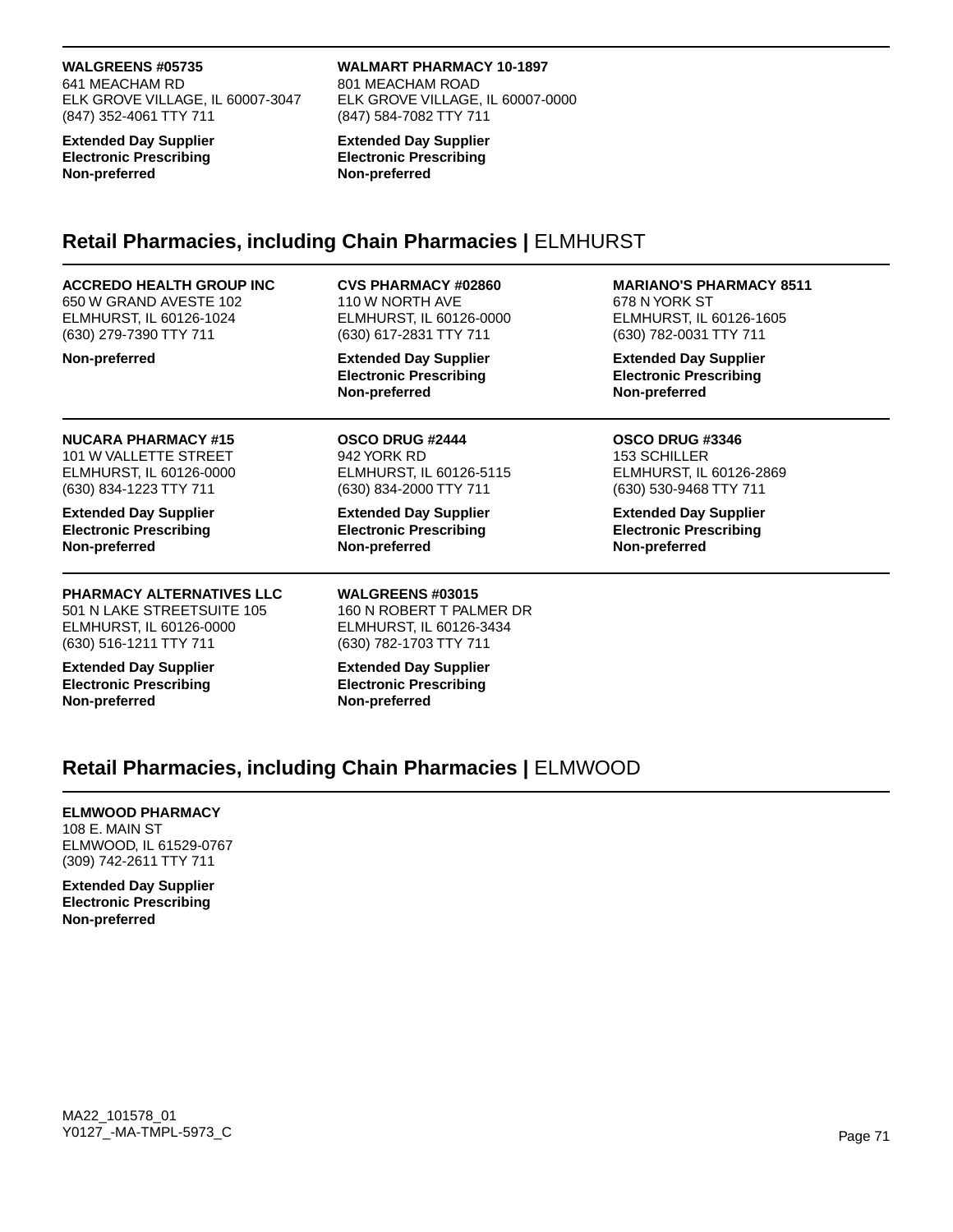# **Retail Pharmacies, including Chain Pharmacies |** ELMWOOD PARK

**WALGREENS #03833** 2828 N HARLEM AVE ELMWOOD PARK, IL 60707-1637 (708) 583-0170 TTY 711

**Extended Day Supplier Electronic Prescribing Non-preferred**

**WALGREENS #13826** 7200 W NORTH AVE ELMWOOD PARK, IL 60707-4227 (708) 456-8810 TTY 711

**Extended Day Supplier Electronic Prescribing Non-preferred**

# **Retail Pharmacies, including Chain Pharmacies |** EUREKA

## **CVS PHARMACY #06458**

501 W CENTER STREET EUREKA, IL 61530-0000 (309) 467-3161 TTY 711

**Extended Day Supplier Electronic Prescribing Non-preferred**

# **Retail Pharmacies, including Chain Pharmacies |** EVANSTON

## **CVS PHARMACY #03901**

1711 SHERMAN AVE EVANSTON, IL 60201-0000 (847) 328-3105 TTY 711

**Extended Day Supplier Electronic Prescribing Non-preferred**

## **CVS PHARMACY #16349**

2209 HOWARD ST EVANSTON, IL 60202-0000 (847) 733-1166 TTY 711

**Extended Day Supplier Electronic Prescribing Non-preferred**

### **NORTHWESTERN UNIVERSITY HEALTH SERVICE PHARMACY** 633 EMERSON STREET EVANSTON, IL 60208-4000 (847) 491-2144 TTY 711

**Extended Day Supplier Electronic Prescribing Non-preferred**

**CVS PHARMACY #04778** 101 ASBURY AVE EVANSTON, IL 60202-0000 (847) 905-3300 TTY 711

**Extended Day Supplier Electronic Prescribing Non-preferred**

### **CVS PHARMACY #17733**

1616 SHERMAN AVE EVANSTON, IL 60201-5621 (847) 491-0127 TTY 711

**Extended Day Supplier Electronic Prescribing Non-preferred**

#### **OSCO DRUG #3428** 1128 CHICAGO AVE EVANSTON, IL 60202-1351 (847) 869-3520 TTY 711

**Extended Day Supplier Electronic Prescribing Non-preferred**

**CVS PHARMACY #08760** 3333 CENTRAL STREET

EVANSTON, IL 60201-0000 (847) 869-3800 TTY 711

**Extended Day Supplier Electronic Prescribing Non-preferred**

#### **EVANSTON HOSP OUTPATIENT PHARMACY**

2650 RIDGE AVE RM G949 EVANSTON, IL 60201-1797 (847) 570-2210 TTY 711

**Extended Day Supplier Electronic Prescribing Non-preferred**

## **OSCO DRUG #3487**

2491 HOWARD ST EVANSTON, IL 60202-3638 (847) 328-9951 TTY 711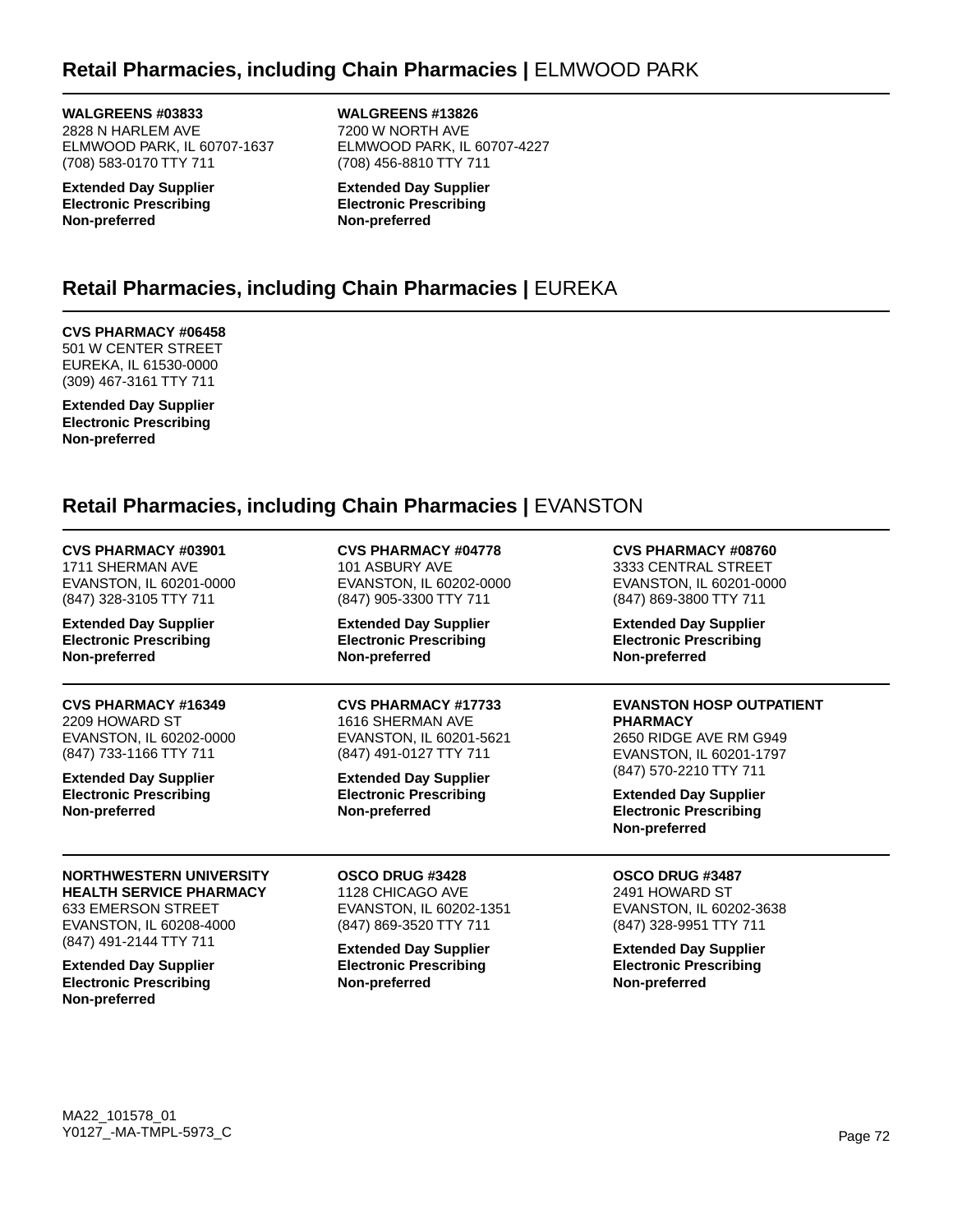#### **SAMS PHARMACY 10-6444**

2450 MAIN STREET EVANSTON, IL 60202-0000 (847) 425-9428 TTY 711

**Extended Day Supplier Electronic Prescribing Non-preferred**

#### **WALGREENS #02619** 2100 GREEN BAY RD EVANSTON, IL 60201-3026 (847) 475-0996 TTY 711

**Extended Day Supplier Electronic Prescribing Non-preferred**

#### **SFH PROF BLDG PHARMACY**

800 AUSTIN ST STE 101 WSUITE 101 W

EVANSTON, IL 60202-3468 (847) 316-2372 TTY 711

**Extended Day Supplier Electronic Prescribing Non-preferred**

**WALGREENS #04218** 900 DODGE AVE EVANSTON, IL 60202-1507 (847) 475-7287 TTY 711

**Extended Day Supplier Electronic Prescribing Non-preferred**

#### **SIMPLY PURE RX**

1607 BENSON AVE EVANSTON, IL 60201-3717 (847) 227-8020 TTY 711

**Extended Day Supplier Electronic Prescribing Non-preferred**

**WALGREENS #15364** 635 CHICAGO AVE EVANSTON, IL 60202-2365 (847) 864-8120 TTY 711

**Extended Day Supplier Electronic Prescribing Non-preferred**

### **Retail Pharmacies, including Chain Pharmacies |** EVERGREEN PARK

### **CVS PHARMACY #02790**

3201 WEST 95TH ST EVERGREEN PARK, IL 60805-0000 (708) 499-8811 TTY 711

**Extended Day Supplier Electronic Prescribing Non-preferred**

**MEIJER PHARMACY #265** 9200 S WESTERN AVE EVERGREEN PARK, IL 60805-2500 (708) 499-8110 TTY 711

**Extended Day Supplier Electronic Prescribing Non-preferred**

### **TABLETS PHARMACY INC.**

9603 S PULASKI RD EVERGREEN PARK, IL 60805-0000 (708) 272-1212 TTY 711

**Extended Day Supplier Non-preferred**

**EVERGREEN PHARMACY** 2850 W 95TH STSTE 100 EVERGREEN PARK, IL 60805-0000 (708) 423-4700 TTY 711

**Extended Day Supplier Electronic Prescribing Non-preferred**

**PRIME PLUS PHARMACY** 2955 W 95TH ST EVERGREEN PARK, IL 60805-2409 (708) 741-7501 TTY 711

**Extended Day Supplier Electronic Prescribing Non-preferred**

**TABLETS PHARMACY INC.** 9603 S PULASKI RD EVERGREEN PARK, IL 60805-0000 (708) 272-1212 TTY 711

**Extended Day Supplier Non-preferred**

#### **MARIANOS PHARMACY 8530**

2559 W 95TH ST EVERGREEN PARK, IL 60805-2809 (708) 422-2056 TTY 711

**Extended Day Supplier Electronic Prescribing Non-preferred**

### **SAM'S PHARMACY 10-6349**

9400 SOUTHWESTERN AVE EVERGREEN PARK, IL 60805-0000 (708) 636-4719 TTY 711

**Extended Day Supplier Electronic Prescribing Non-preferred**

### **WALGREENS #09141**

8700 S KEDZIE AVE EVERGREEN PARK, IL 60805-1024 (708) 499-8051 TTY 711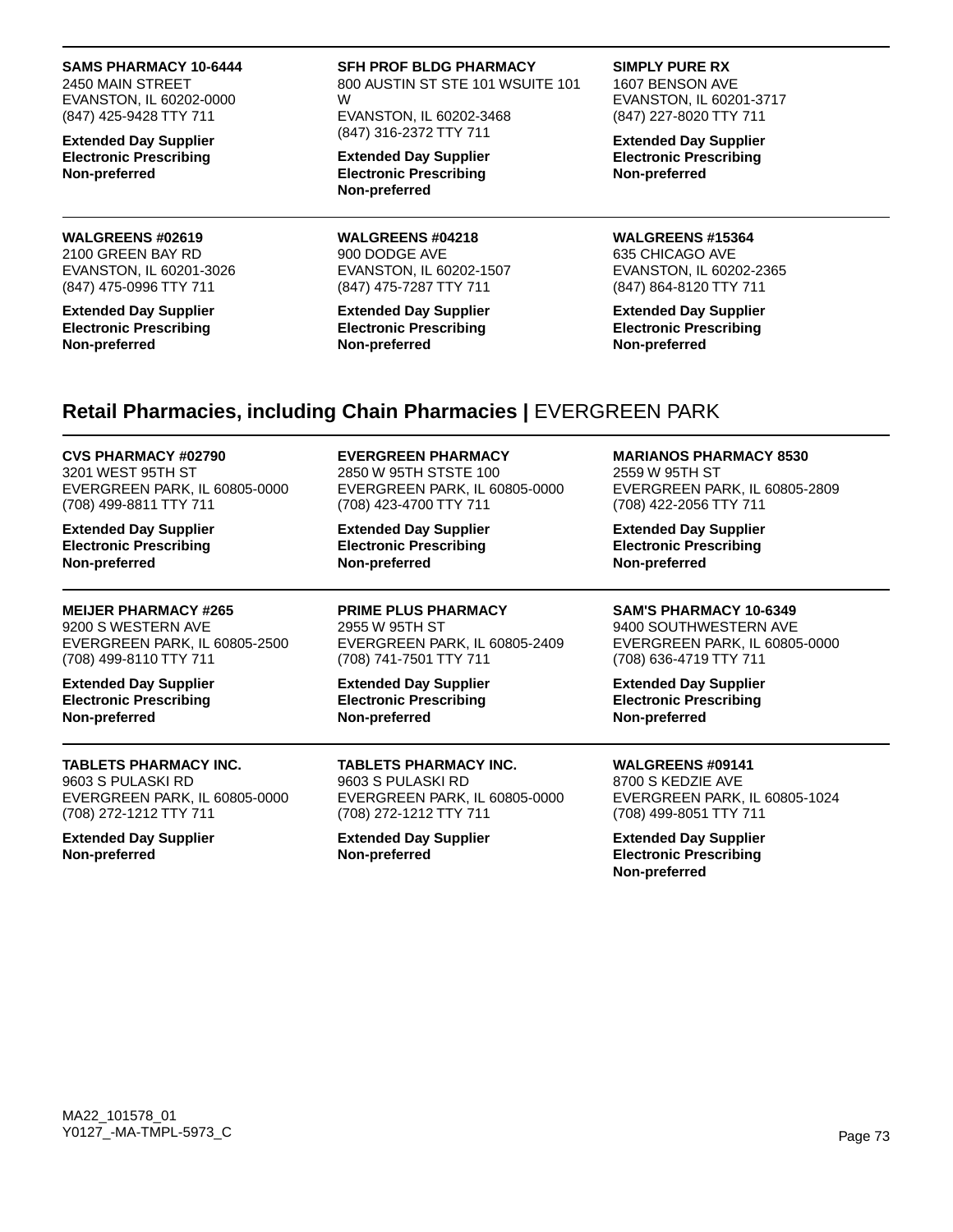#### **WALGREENS #15635**

3959 W 95TH ST EVERGREEN PARK, IL 60805-2135 (708) 857-7922 TTY 711

**Extended Day Supplier Electronic Prescribing Non-preferred**

**WALMART PHARMACY 10-5485** 2500 W 95TH ST EVERGREEN PARK, IL 60805-2807 (708) 229-0892 TTY 711

**Extended Day Supplier Electronic Prescribing Non-preferred**

#### **WELLCARE PHARMACY**

9760 S KEDZIE AVE EVERGREEN PARK, IL 60805-3109 (708) 930-5927 TTY 711

**Extended Day Supplier Electronic Prescribing Non-preferred**

### **Retail Pharmacies, including Chain Pharmacies |** FAIRBURY

**CVS PHARMACY #10624** 902 E OAK ST FAIRBURY, IL 61739-0000 (815) 692-2132 TTY 711

**Extended Day Supplier Electronic Prescribing Non-preferred**

# **Retail Pharmacies, including Chain Pharmacies |** FAIRFIELD

#### **CVS PHARMACY #06885**

700 W MAIN STREET FAIRFIELD, IL 62837-2302 (618) 842-3784 TTY 711

**Extended Day Supplier Electronic Prescribing Non-preferred**

#### **WALMART PHARMACY 10-0454**

2000 COMMERCE DR FAIRFIELD, IL 62837-2363 (618) 847-5205 TTY 711

**Extended Day Supplier Electronic Prescribing Non-preferred**

### **Retail Pharmacies, including Chain Pharmacies |** FAIRVIEW HEIGHTS

**CVS PHARMACY #17473** 4701 N ILLINOIS ST FAIRVIEW HEIGHTS, IL 62208-0000

**Extended Day Supplier Electronic Prescribing Non-preferred**

(618) 310-2075 TTY 711

**CVS PHARMACY #18030** 625 LINCOLN HIGHWAY FAIRVIEW HEIGHTS, IL 62208-0000 (618) 624-4313 TTY 711

**Extended Day Supplier Electronic Prescribing Non-preferred**

**WALGREENS #04832** 6505 N ILLINOIS ST FAIRVIEW HEIGHTS, IL 62208-2001 (618) 394-8744 TTY 711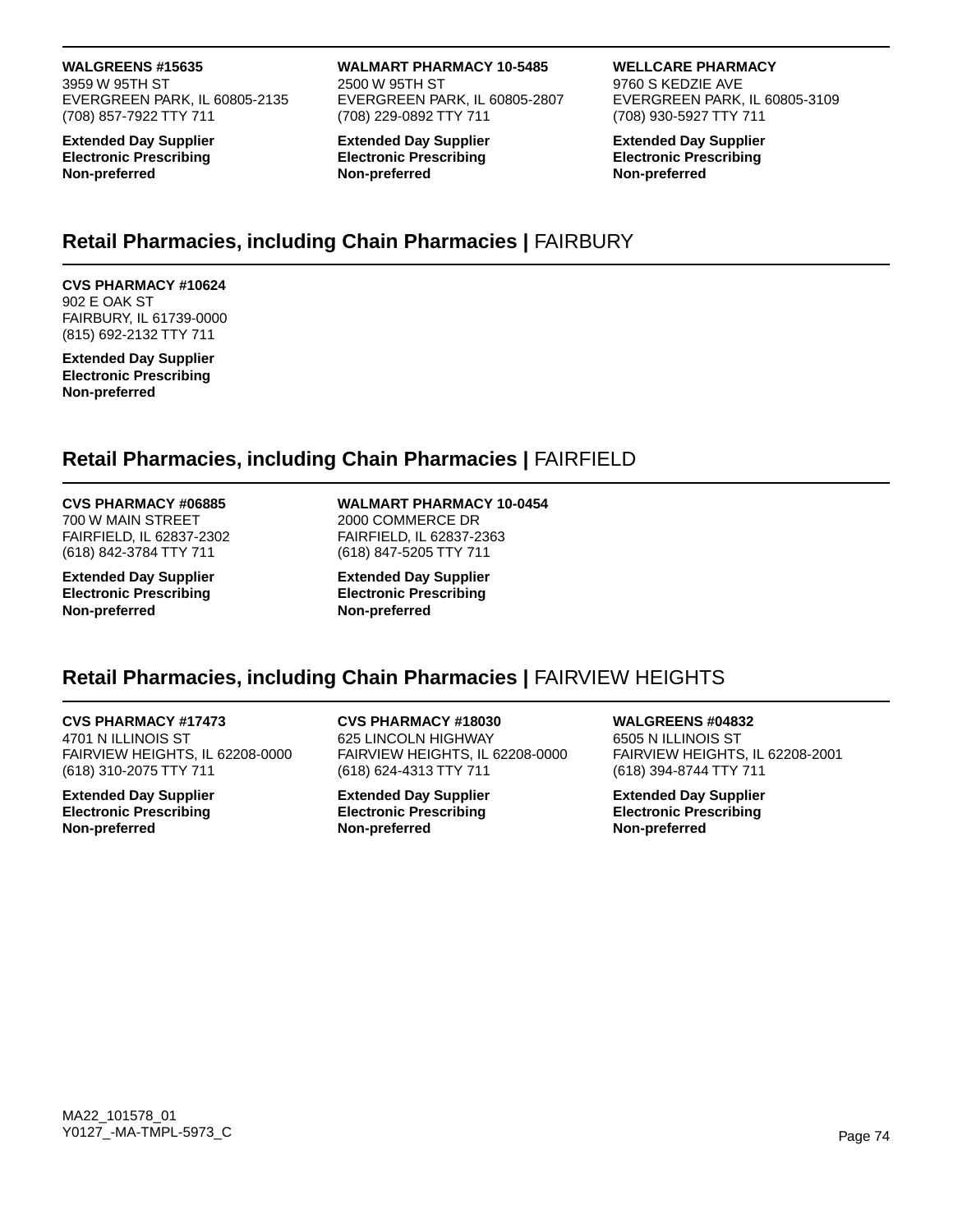**COUNTY MARKET PHARMACY 453** 1050 E FORT ST FARMINGTON, IL 61531-0000 (309) 245-2335 TTY 711

**Extended Day Supplier Electronic Prescribing Non-preferred**

### **Retail Pharmacies, including Chain Pharmacies |** FLANAGAN

**FLANAGAN HEALTH MART PHARMACY** 116 S MAIN ST FLANAGAN, IL 61740-0000 (815) 796-2274 TTY 711

**Extended Day Supplier Electronic Prescribing Non-preferred**

### **Retail Pharmacies, including Chain Pharmacies |** FLORA

**CVS PHARMACY #06385** 1301 N STATE ST FLORA, IL 62839-0000 (618) 662-4767 TTY 711

**Extended Day Supplier Electronic Prescribing Non-preferred**

**WALMART PHARMACY 10-0506** 1540 N WORTHY FLORA, IL 62839-0000 (618) 662-4597 TTY 711

**Extended Day Supplier Electronic Prescribing Non-preferred**

### **Retail Pharmacies, including Chain Pharmacies |** FLOSSMOOR

**CVS PHARMACY #00070** 3200 FLOSSMOOR RD

FLOSSMOOR, IL 60422-2253 (708) 798-4625 TTY 711

**Extended Day Supplier Electronic Prescribing Non-preferred**

**MEIJER PHARMACY #280** 3800 VOLLMER RD FLOSSMOOR, IL 60422-1274 (708) 991-1610 TTY 711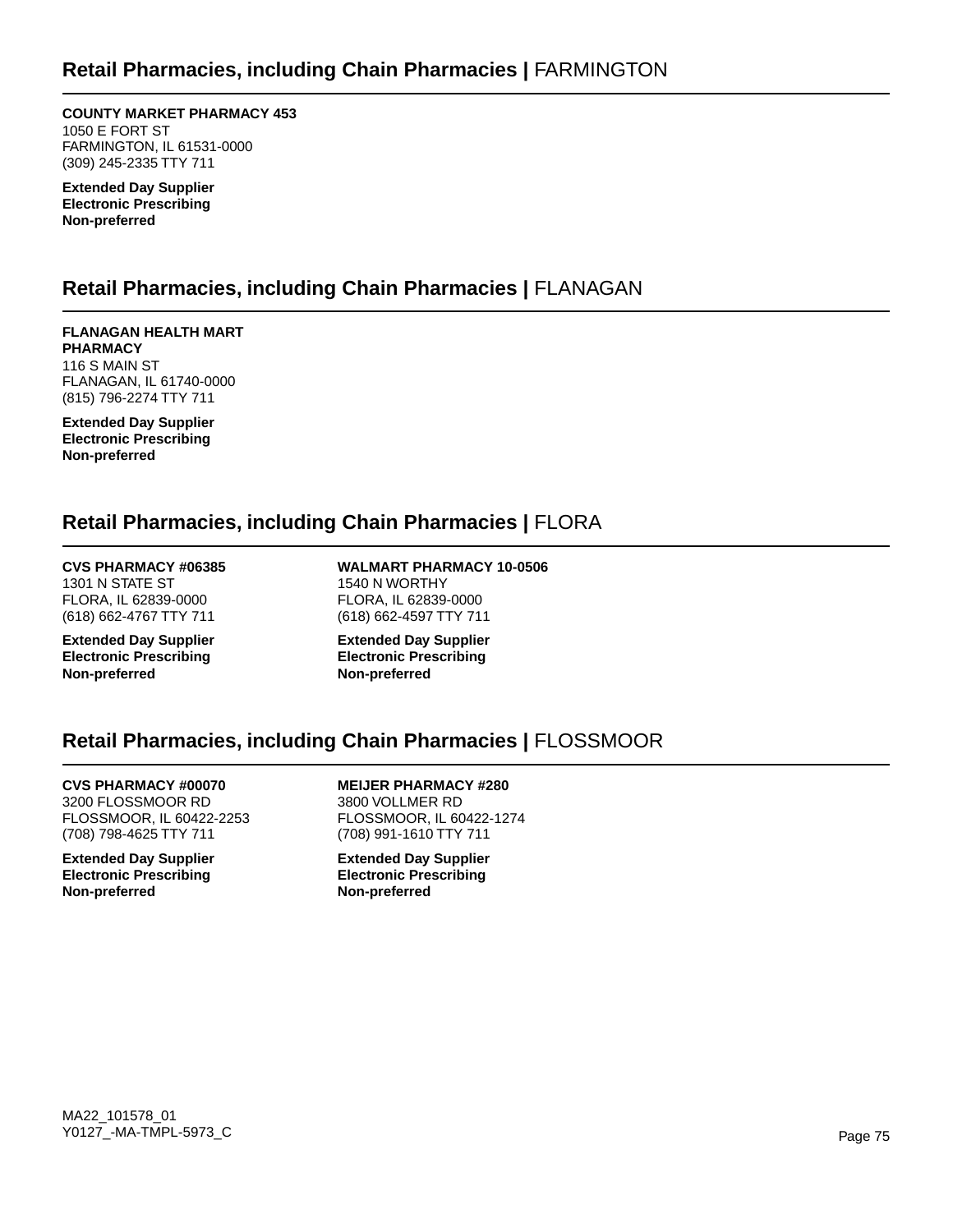## **Retail Pharmacies, including Chain Pharmacies |** FOREST PARK

**WALGREENS #03960**

7200 ROOSEVELT RD FOREST PARK, IL 60130-2441 (708) 366-9534 TTY 711

**Extended Day Supplier Electronic Prescribing Non-preferred**

### **WALMART PHARMACY 10-2204**

1300 DES PLAINES AVEUE FOREST PARK, IL 60130-0000 (708) 771-2238 TTY 711

**Extended Day Supplier Electronic Prescribing Non-preferred**

# **Retail Pharmacies, including Chain Pharmacies |** FORSYTH

#### **COLEE'S CORNER DRUGS** 845 S ROUTE 51UNIT B

FORSYTH, IL 62535-9759 (217) 330-9552 TTY 711

**Extended Day Supplier Electronic Prescribing Non-preferred**

**EXTENDED LIVING PHARMACY LLC** 338 W MARION AVE FORSYTH, IL 62535-1064 (217) 875-7147 TTY 711

**Extended Day Supplier Electronic Prescribing Non-preferred**

# **Retail Pharmacies, including Chain Pharmacies |** FOX LAKE

# **OSCO DRUG #3453**

1350 S ROUTE 12 FOX LAKE, IL 60020-1930 (847) 587-4206 TTY 711

**Extended Day Supplier Electronic Prescribing Non-preferred**

**WALGREENS #03320** 61 S ROUTE 12 FOX LAKE, IL 60020-1750 (847) 587-8222 TTY 711

**Extended Day Supplier Electronic Prescribing Non-preferred**

# **Retail Pharmacies, including Chain Pharmacies |** FOX RIVER GROVE

**OSCO DRUG #2507** 800 NORTHWEST HWY 14 FOX RIVER GROVE, IL 60021-1208 (847) 516-4326 TTY 711

**Extended Day Supplier Electronic Prescribing Non-preferred**

**WALGREENS #07860** 900 NORTHWEST HWY FOX RIVER GROVE, IL 60021-1914 (847) 639-0376 TTY 711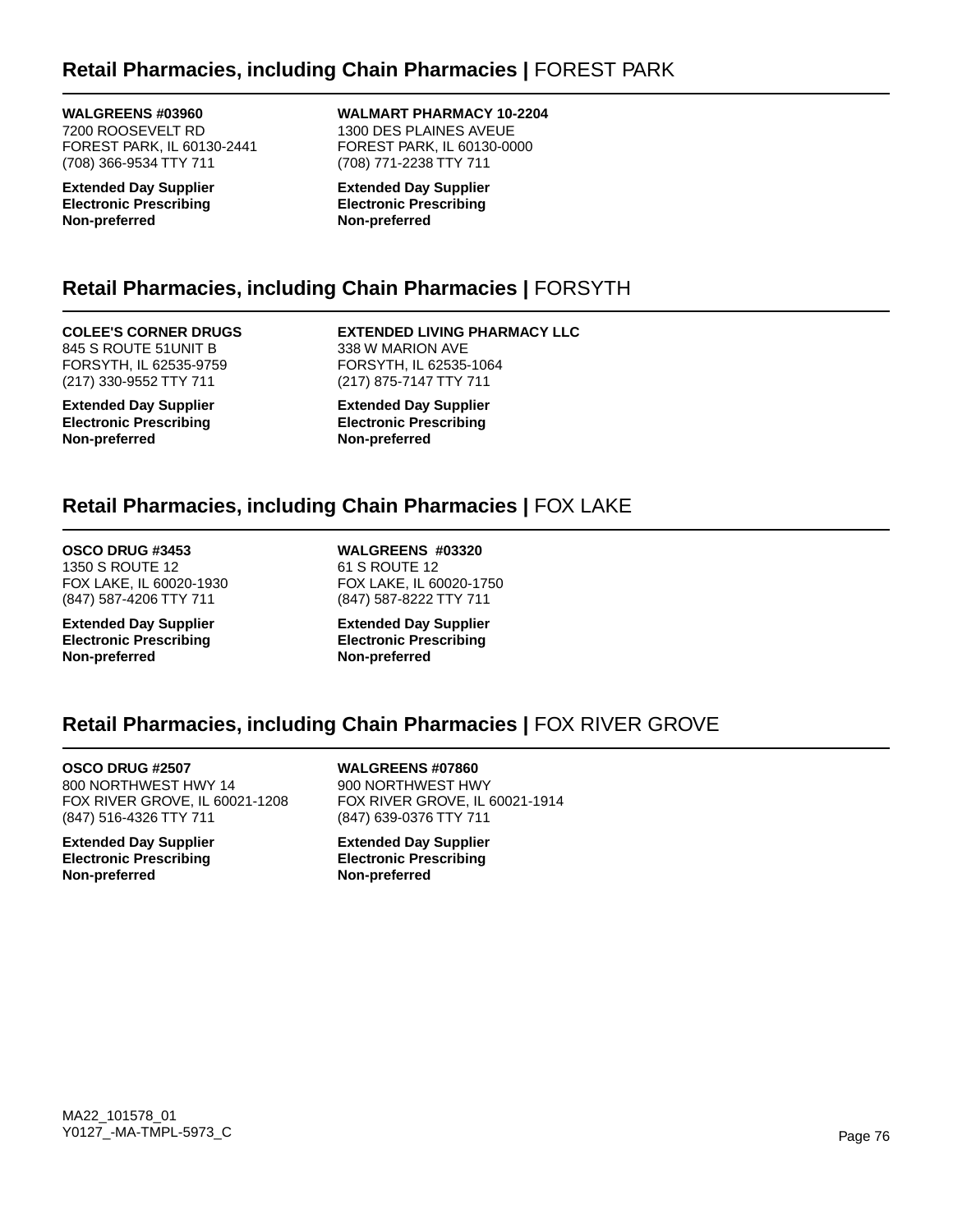### **Retail Pharmacies, including Chain Pharmacies |** FRANKFORT

#### **INSTANTPHARMACY LLC**

21000 S FRANKFORT SQUARE RD STE M FRANKFORT, IL 60423-9386 (815) 534-5813 TTY 711

**Extended Day Supplier Electronic Prescribing Non-preferred**

#### **WALGREENS #04949**

7209 W LINCOLN HWY FRANKFORT, IL 60423-6021 (815) 464-8374 TTY 711

**Extended Day Supplier Electronic Prescribing Non-preferred**

**MARIANO'S PHARMACY 8509** 21001 S LA GRANGE RD FRANKFORT, IL 60423-2006 (815) 464-3562 TTY 711

**Extended Day Supplier Electronic Prescribing Non-preferred**

#### **WALGREENS #07139**

11200 W LARAWAY RD FRANKFORT, IL 60423-8705 (815) 806-8195 TTY 711

**Extended Day Supplier Electronic Prescribing Non-preferred**

**OSCO DRUG #0052** 21152 S LA GRANGE RD FRANKFORT, IL 60423-2010 (815) 464-5050 TTY 711

**Extended Day Supplier Electronic Prescribing Non-preferred**

#### **WALGREENS #09326**

9554 E LINCOLN HWY FRANKFORT, IL 60423-1892 (815) 806-0438 TTY 711

**Extended Day Supplier Electronic Prescribing Non-preferred**

# **Retail Pharmacies, including Chain Pharmacies |** FRANKLIN PARK

#### **CVS PHARMACY #07761**

10420 GRAND AVE FRANKLIN PARK, IL 60131-2209 (847) 455-0160 TTY 711

**Extended Day Supplier Electronic Prescribing Non-preferred**

#### **WALGREENS #06462**

9595 GRAND AVE FRANKLIN PARK, IL 60131-3305 (847) 455-6876 TTY 711

**Extended Day Supplier Electronic Prescribing Non-preferred**

#### **FRANKLIN PHARMACY INC.**

9735 FRANKLIN AVE. FRANKLIN PARK, IL 60131-1798 (847) 455-5786 TTY 711

**Extended Day Supplier Electronic Prescribing Non-preferred**

#### **OSCO DRUG #4057**

10203 W GRAND AVE FRANKLIN PARK, IL 60131-3140 (847) 455-0633 TTY 711

**Extended Day Supplier Electronic Prescribing Non-preferred**

# **Retail Pharmacies, including Chain Pharmacies |** FREEBURG

#### **FREEBURG COUNTRY MART**

369 MARKET PLACE DR FREEBURG, IL 62243-0000 (618) 539-3164 TTY 711

**Extended Day Supplier Electronic Prescribing Non-preferred**

### **FREEBURG PHARMACY**

10 SOUTHGATE CTR FREEBURG, IL 62243-1541 (618) 539-5577 TTY 711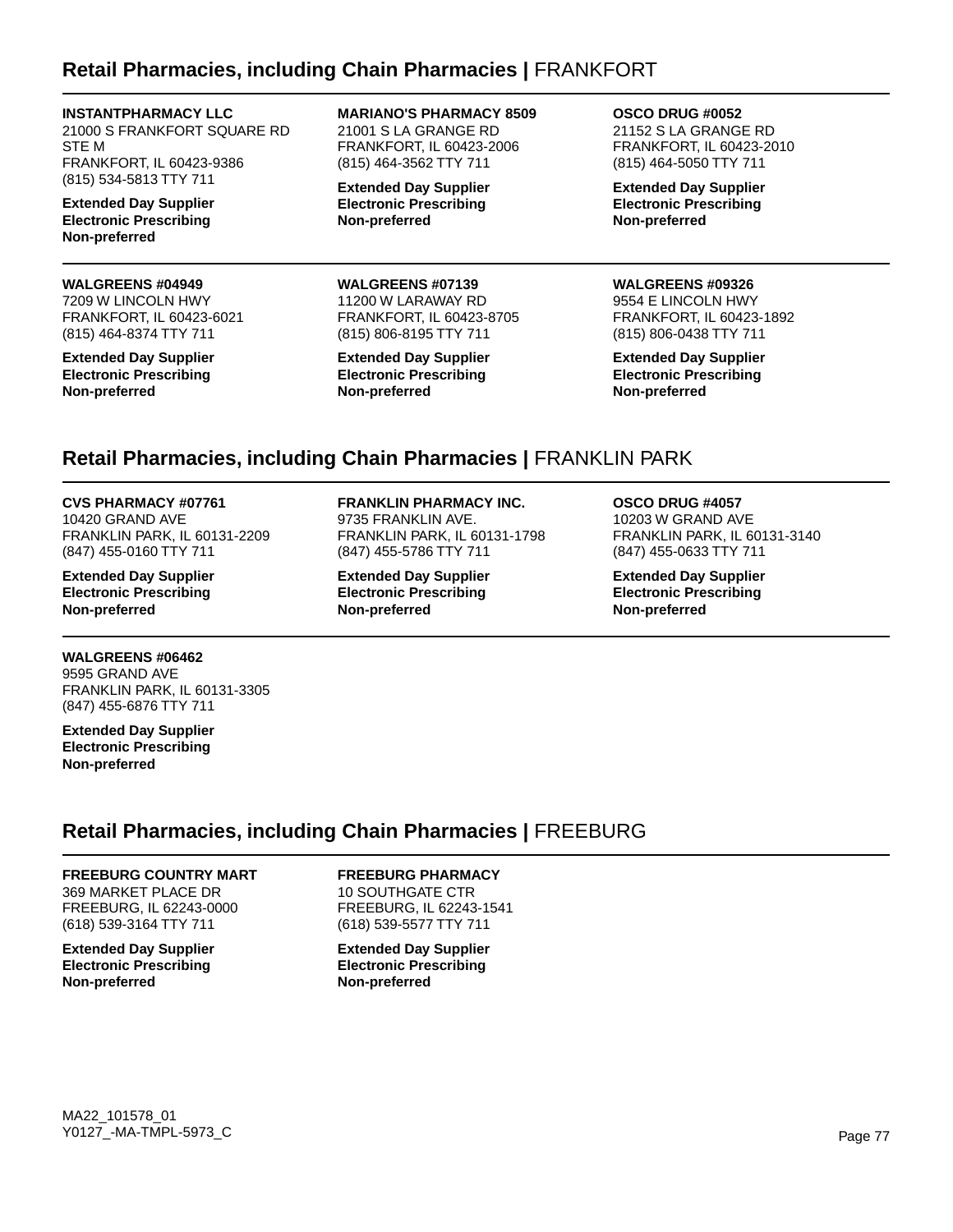### **Retail Pharmacies, including Chain Pharmacies |** FREEPORT

### **CUB PHARMACY**

1512 SW ROUTE 26 FREEPORT, IL 61032-0000 (815) 297-0881 TTY 711

**Extended Day Supplier Electronic Prescribing Non-preferred**

### **WALGREENS #02584**

835 W GALENA AVE FREEPORT, IL 61032-3973 (815) 232-8320 TTY 711

**Extended Day Supplier Electronic Prescribing Non-preferred**

**CVS PHARMACY #08533** 721 W SOUTH ST FREEPORT, IL 61032-0000 (815) 232-6129 TTY 711

**Extended Day Supplier Electronic Prescribing Non-preferred**

**WALGREENS #12287** 1732 S WEST AVE FREEPORT, IL 61032-6710 (815) 235-8148 TTY 711

**Extended Day Supplier Electronic Prescribing Non-preferred**

**CVS PHARMACY #08540** 1535 W GALENA FREEPORT, IL 61032-0000 (815) 232-0053 TTY 711

**Extended Day Supplier Electronic Prescribing Non-preferred**

#### **WALMART PHARMACY 10-1740**

2545 IL ROUTE 26 S FREEPORT, IL 61032-9370 (815) 232-8141 TTY 711

**Extended Day Supplier Electronic Prescribing Non-preferred**

# **Retail Pharmacies, including Chain Pharmacies |** GALENA

**HARTIG DRUG CO** 11002 BARTELL BLVD GALENA, IL 61036-8215 (815) 777-2700 TTY 711

**Extended Day Supplier Electronic Prescribing Non-preferred**

**WALMART PHARMACY 10-5044** 10000 BARTEL BLVD GALENA, IL 61036-8219 (815) 777-1301 TTY 711

**Extended Day Supplier Electronic Prescribing Non-preferred**

### **Retail Pharmacies, including Chain Pharmacies |** GALESBURG

#### **CVS PHARMACY #16324**

1071 W CARL SANDBURG DR GALESBURG, IL 61401-0000 (309) 344-7886 TTY 711

**Extended Day Supplier Electronic Prescribing Non-preferred**

**HY-VEE PHARMACY #2 (1216)** 2030 E MAIN STREET GALESBURG, IL 61401-0000 (309) 342-1619 TTY 711

**Extended Day Supplier Electronic Prescribing Non-preferred**

### **GENOA HEALTHCARE, LLC**

2323 WINDISH DRSUITE 5-70 GALESBURG, IL 61401-9780 (253) 218-0830 TTY 711

**Extended Day Supplier Non-preferred**

**ILLINOIS CANCERCARE** 336 HOME BLVD GALESBURG, IL 61401-7408 (309) 243-3017 TTY 711

**Extended Day Supplier Electronic Prescribing Non-preferred**

**HY-VEE PHARMACY #1 (1215)** 1975 NATIONAL BLVD GALESBURG, IL 61401-0000

(309) 344-1101 TTY 711 **Extended Day Supplier**

**Electronic Prescribing Non-preferred**

**WALGREENS #04504**

844 W FREMONT ST GALESBURG, IL 61401-2509 (309) 343-5141 TTY 711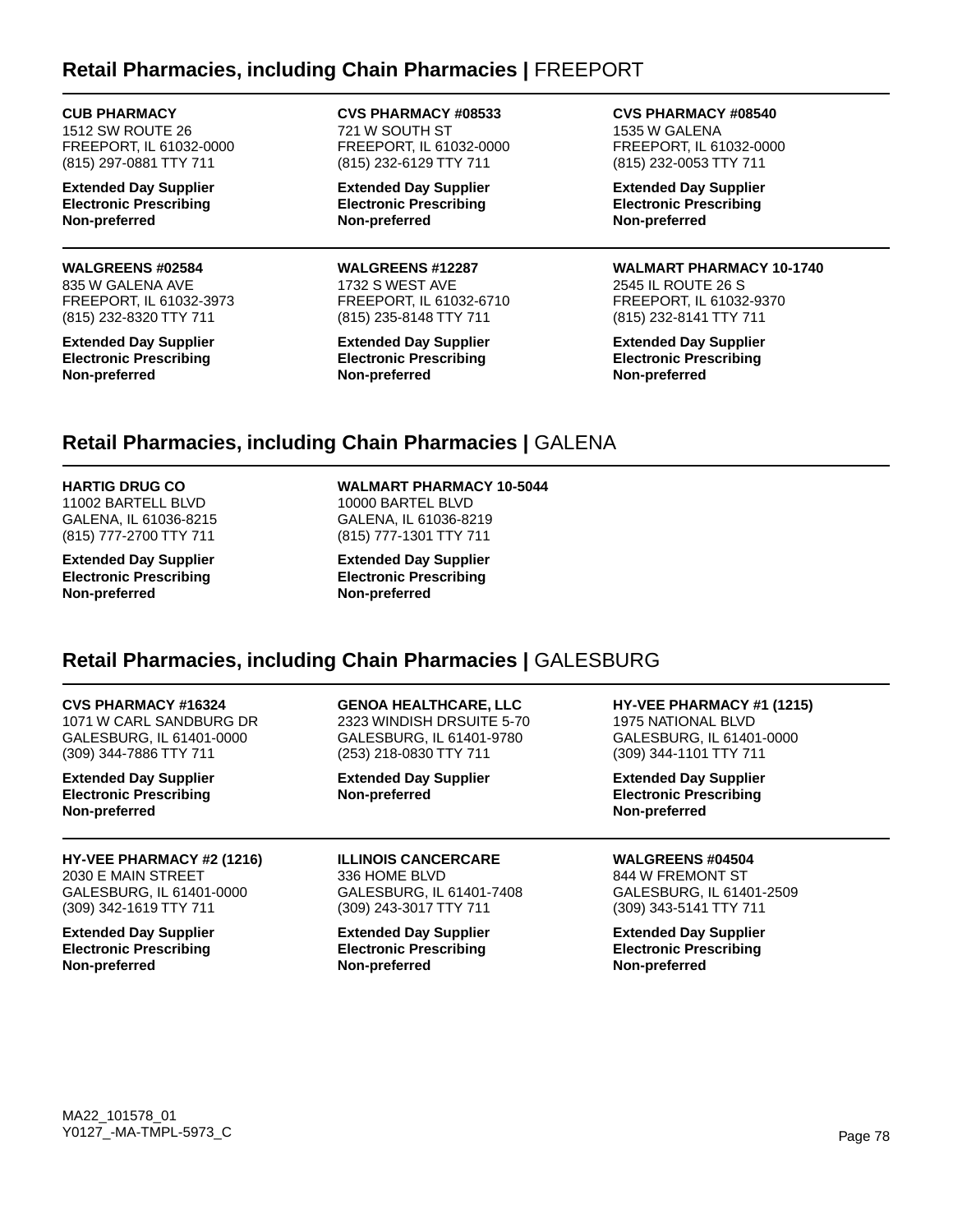#### **WALGREENS #07216**

1057 E MAIN ST GALESBURG, IL 61401-3973 (309) 341-2446 TTY 711

**Extended Day Supplier Electronic Prescribing Non-preferred**

#### **WALMART PHARMACY 10-0775** 659 KNOX SQUARE DR GALESBURG, IL 61401-0000

**Extended Day Supplier Electronic Prescribing Non-preferred**

(309) 344-2279 TTY 711

### **Retail Pharmacies, including Chain Pharmacies |** GALVA

#### **GALVA PHARMACY**

120 EXCHANGE ST GALVA, IL 61434-0000 (309) 932-3440 TTY 711

**Extended Day Supplier Electronic Prescribing Non-preferred**

### **Retail Pharmacies, including Chain Pharmacies |** GENESEO

| <b>NORTHSIDE REXALL PHARMACY</b><br>201 N STATE ST<br>GENESEO, IL 61254-1236<br>(309) 944-2442 TTY 711 | <b>VORAC PHARMACY (LONG TERM</b><br>CARE)<br>114 S STATE ST<br>GENESEO, IL 61254-0000<br>(309) 944-2166 TTY 711<br><b>Extended Day Supplier</b><br>Non-preferred | <b>VORAC PHARMACY LLC</b><br>114 S STATE ST<br>GENESEO, IL 61254-1348<br>(309) 944-2166 TTY 711<br><b>Extended Day Supplier</b><br><b>Electronic Prescribing</b><br>Non-preferred |  |
|--------------------------------------------------------------------------------------------------------|------------------------------------------------------------------------------------------------------------------------------------------------------------------|-----------------------------------------------------------------------------------------------------------------------------------------------------------------------------------|--|
| <b>Extended Day Supplier</b><br><b>Electronic Prescribing</b><br>Non-preferred                         |                                                                                                                                                                  |                                                                                                                                                                                   |  |
| <b>WALGREENS #12305</b><br>1009 S OAKWOOD AVE<br>GENESEO, IL 61254-1937<br>(309) 944-3784 TTY 711      | <b>WALMART PHARMACY 10-0957</b><br><b>125 EAST BESTER DRIVE</b><br>GENESEO, IL 61254-0000<br>(309) 944-5675 TTY 711                                              |                                                                                                                                                                                   |  |
| <b>Extended Day Supplier</b><br><b>Electronic Prescribing</b><br>Non-preferred                         | <b>Extended Day Supplier</b><br><b>Electronic Prescribing</b><br>Non-preferred                                                                                   |                                                                                                                                                                                   |  |

### **Retail Pharmacies, including Chain Pharmacies |** GENEVA

#### **CVS PHARMACY #04269** 765 E STATE ST GENEVA, IL 60134-0000 (630) 232-2166 TTY 711

**Extended Day Supplier Electronic Prescribing Non-preferred**

**WALGREENS #04179** 2100 W STATE ST

GENEVA, IL 60134-3693 (630) 262-0970 TTY 711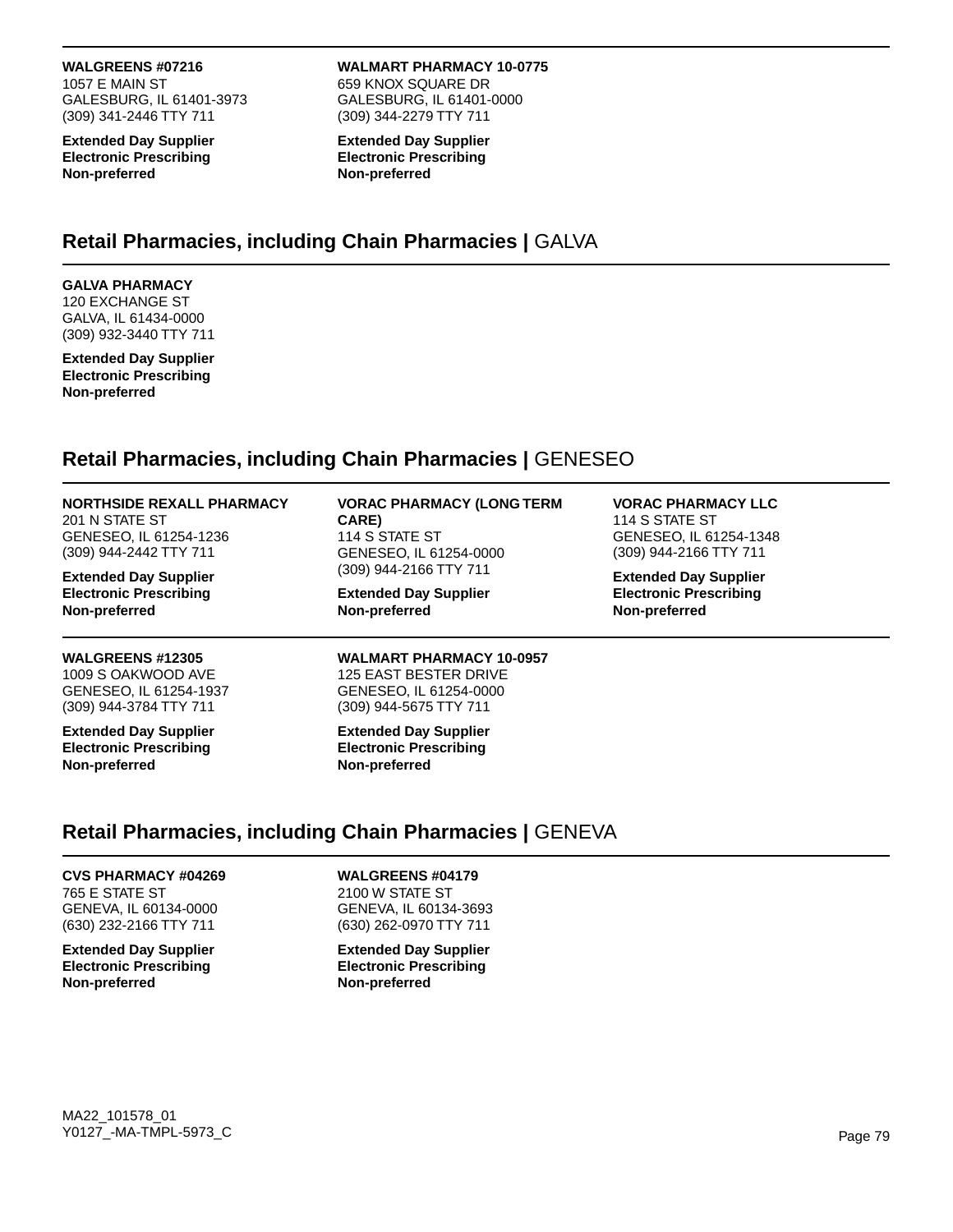### **Retail Pharmacies, including Chain Pharmacies |** GIBSON CITY

**GIBSON FAMILY PHARMACY A MEMBER OF THE MEDICINE SHOPPE FAMIL**

104 N SANGAMON AVENUE GIBSON CITY, IL 60936-0000 (217) 784-8545 TTY 711

**Extended Day Supplier Electronic Prescribing Non-preferred**

#### **SCOTTS FAMILY PHARMACY** 220 N SANGAMON AVE GIBSON CITY, IL 60936-1397 (217) 784-8241 TTY 711

**Extended Day Supplier Electronic Prescribing Non-preferred**

# **Retail Pharmacies, including Chain Pharmacies |** GILLESPIE

#### **MICHELLE'S PHARMACY** 120 S MACOUPIN ST GILLESPIE, IL 62033-1515 (217) 839-9901 TTY 711

**Extended Day Supplier Electronic Prescribing Non-preferred**

**SULLIVAN DRUGS** 113 S MACOUPIN ST GILLESPIE, IL 62033-0000 (217) 839-2877 TTY 711

**Extended Day Supplier Electronic Prescribing Non-preferred**

### **Retail Pharmacies, including Chain Pharmacies |** GILMAN

### **CVS PHARMACY #10627**

720 S CRESCENT ST GILMAN, IL 60938-0000 (815) 265-4730 TTY 711

**Extended Day Supplier Electronic Prescribing Non-preferred**

### **Retail Pharmacies, including Chain Pharmacies |** GIRARD

**PHARMACY PLUS, INC.** 315 W CENTER ST GIRARD, IL 62640-1111 (217) 627-9999 TTY 711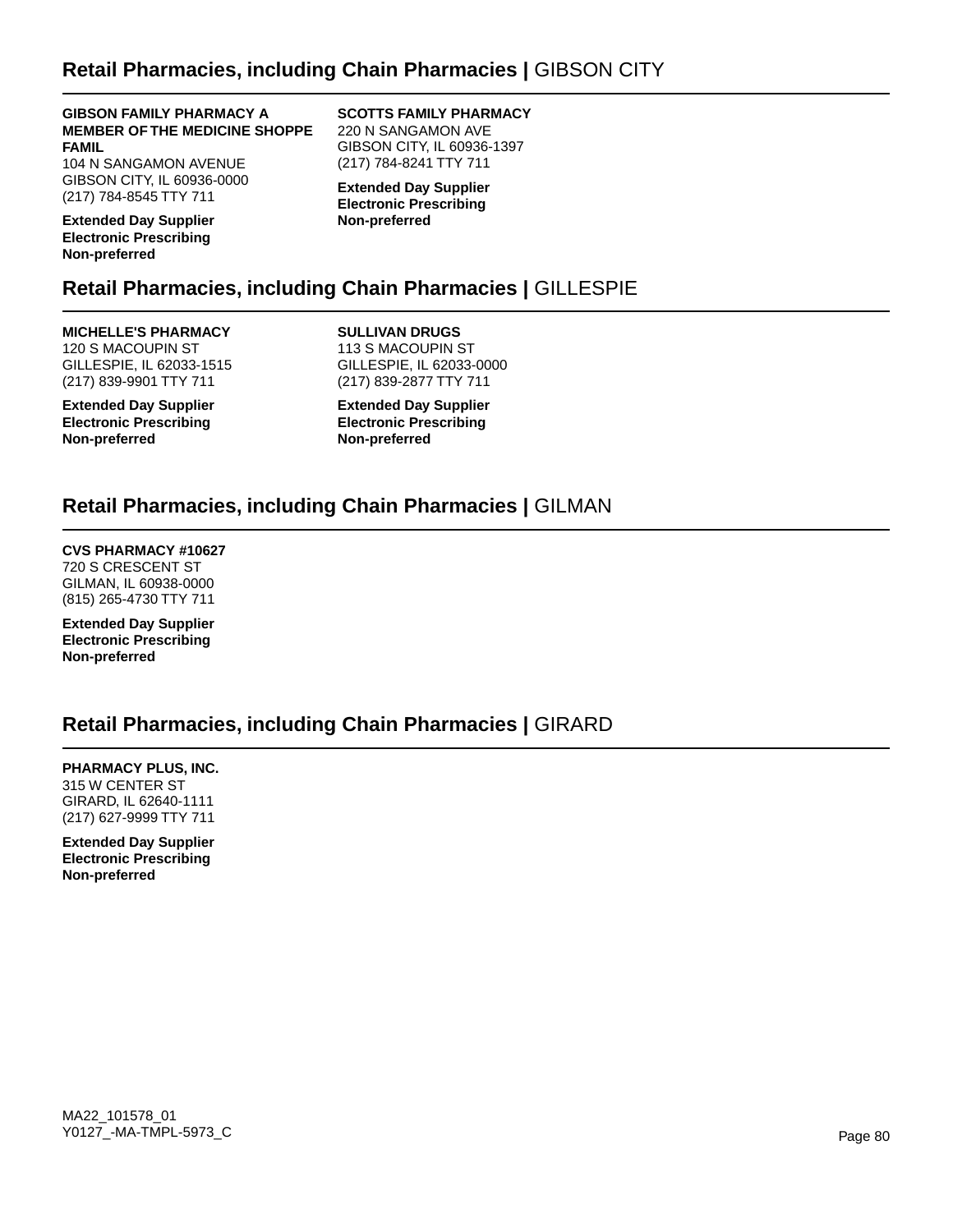## **Retail Pharmacies, including Chain Pharmacies |** GLEN CARBON

**SAM'S PHARMACY 10-4878** 5 ILLINI DR GLEN CARBON, IL 62034-3929 (618) 692-7568 TTY 711

**Extended Day Supplier Electronic Prescribing Non-preferred**

**WALGREENS #05665** 2 COTTONWOOD RD GLEN CARBON, IL 62034-2782 (618) 288-4684 TTY 711

**Extended Day Supplier Electronic Prescribing Non-preferred**

**WALMART PHARMACY 10-0256** 400 JUNCTION DRIVE

GLEN CARBON, IL 62034-0000 (618) 659-1395 TTY 711

**Extended Day Supplier Electronic Prescribing Non-preferred**

# **Retail Pharmacies, including Chain Pharmacies |** GLEN ELLYN

**CVS PHARMACY #11139** 739 ROOSEVELT RD GLEN ELLYN, IL 60137-5877 (630) 790-3385 TTY 711

**Extended Day Supplier Electronic Prescribing Non-preferred**

#### **WALGREENS #05927** 324 ROOSEVELT RD GLEN ELLYN, IL 60137-5647 (630) 858-2930 TTY 711

**Extended Day Supplier Electronic Prescribing Non-preferred**

**NW MEDICINE CONVENIENT CARE** 885 ROOSEVELT RDSUITE 101 GLEN ELLYN, IL 60137-0000 (952) 653-2525 TTY 711

**Extended Day Supplier Non-preferred**

**WALGREENS #06294** 840 N MAIN ST GLEN ELLYN, IL 60137-3641 (630) 790-2087 TTY 711

**Extended Day Supplier Electronic Prescribing Non-preferred**

**OSCO DRUG #3340** 599 ROOSEVELT RD GLEN ELLYN, IL 60137-5797 (630) 790-2294 TTY 711

**Extended Day Supplier Electronic Prescribing Non-preferred**

**WALMART PHARMACY 10-1848** 3S100 IL ROUTE 53 GLEN ELLYN, IL 60137-7394 (630) 545-1080 TTY 711

**Extended Day Supplier Electronic Prescribing Non-preferred**

# **Retail Pharmacies, including Chain Pharmacies |** GLENCOE

**PARKWAY DRUGS, A WALGREENS PHARMACY** 353 PARK AVE GLENCOE, IL 60022-1530 (847) 835-0387 TTY 711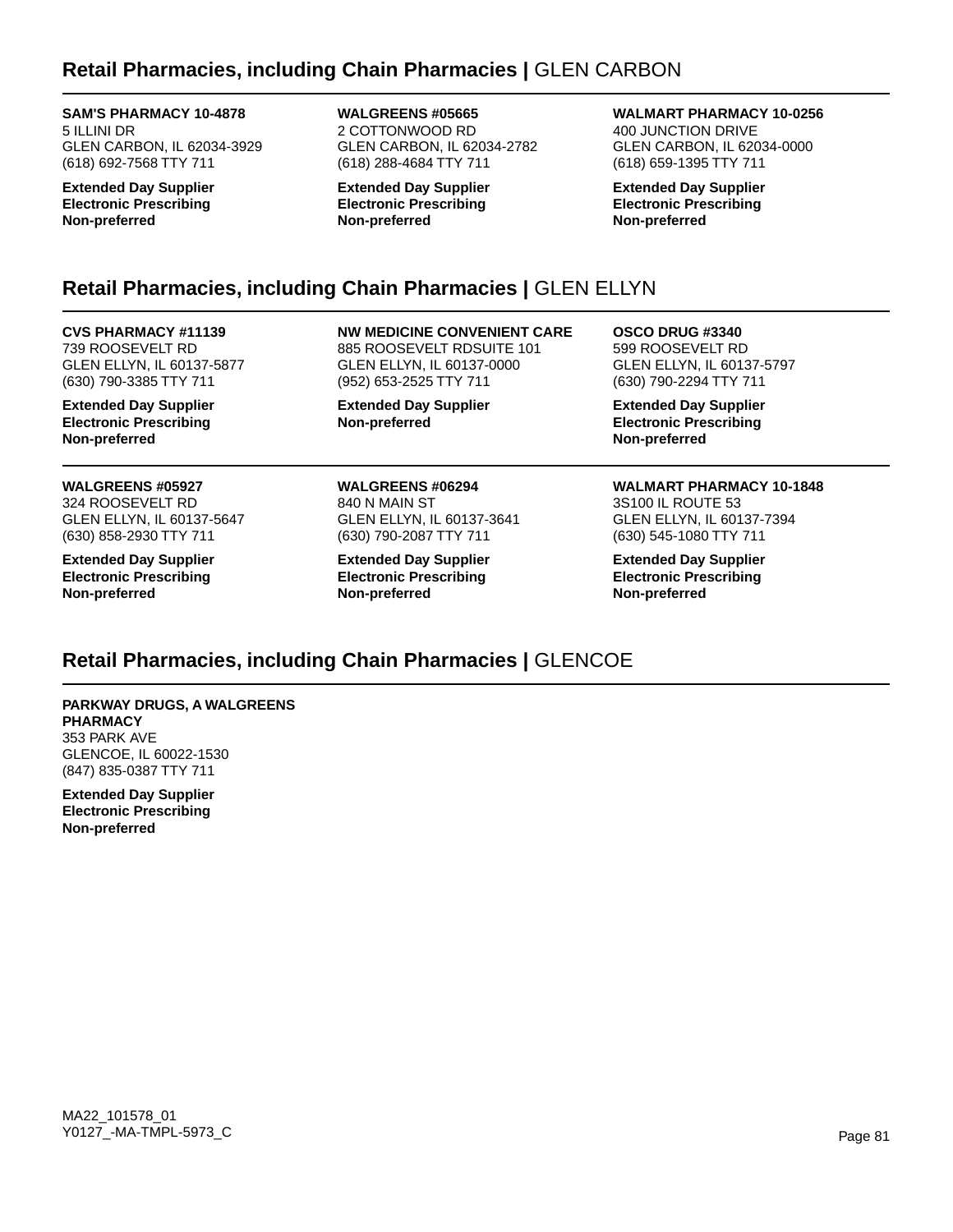### **Retail Pharmacies, including Chain Pharmacies |** GLENDALE HEIGHTS

#### **ADVENTIST GLENOAKS HOSPITAL OUTPATIENT PHARMACY**

701 WINTHROP AVENUE GLENDALE HEIGHTS, IL 60139-0000 (630) 545-7310 TTY 711

**Extended Day Supplier Electronic Prescribing Non-preferred**

#### **CVS PHARMACY #16280**

175 W ARMY TRAIL RD GLENDALE HEIGHTS, IL 60139-0000 (630) 582-0065 TTY 711

#### **Extended Day Supplier Electronic Prescribing Non-preferred**

**CARDINAL HEALTH 414, LLC** 1950 BENTLEY CT STE 200 GLENDALE HEIGHTS, IL 60139-2257 (630) 539-4150 TTY 711

GLENDALE HEIGHTS, IL 60139-1699

**Non-preferred**

**OSCO DRUG #0264** 2164 BLOOMINGDALE RD

**Non-preferred**

(630) 980-4301 TTY 711 **Extended Day Supplier Electronic Prescribing**

**CVS PHARMACY #07208** 230 E NORTH AVE GLENDALE HEIGHTS, IL 60139-0000 (630) 653-2137 TTY 711

**Extended Day Supplier Electronic Prescribing Non-preferred**

#### **WALGREENS #04612**

2040 GLEN ELLYN RD GLENDALE HEIGHTS, IL 60139-2266 (630) 539-6597 TTY 711

**Extended Day Supplier Electronic Prescribing Non-preferred**

### **Retail Pharmacies, including Chain Pharmacies |** GLENVIEW

#### **COSTCO PHARMACY #348**

2900 PATRIOT BLVD GLENVIEW, IL 60026-8046 (847) 730-1002 TTY 711

**Extended Day Supplier Electronic Prescribing Non-preferred**

#### **MARIANO'S PHARMACY 8518**

25 WAUKEGAN RD GLENVIEW, IL 60025-5154 (847) 724-4821 TTY 711

**Extended Day Supplier Electronic Prescribing Non-preferred**

**OSCO DRUG #2219** 2775 PFINGSTEN RD STE 1 GLENVIEW, IL 60026-1198 (847) 564-8480 TTY 711 **Extended Day Supplier Electronic Prescribing**

**Non-preferred**

### **CVS PHARMACY #16528**

2241 WILLOW RD GLENVIEW, IL 60025-0000 (847) 657-0096 TTY 711

**Extended Day Supplier Electronic Prescribing Non-preferred**

#### **NORTHSHORE UNIVERSITY HEALTHSYSTEM KELLOGG GB PHARMACY**

2180 PFINGSTEN RD STE 1008 GLENVIEW, IL 60026-1301 (847) 503-1206 TTY 711

**Extended Day Supplier Electronic Prescribing Non-preferred**

**OSCO DRUG #3426** 2502 WAUKEGAN RD GLENVIEW, IL 60025-1774 (847) 486-0571 TTY 711

**Extended Day Supplier Electronic Prescribing Non-preferred**

#### **GLENBROOK HOSPITAL OUTPATIENT PHARMACY**

2100 PFINGSTEN RD STE 1092 GLENVIEW, IL 60026-0000 (847) 657-1785 TTY 711

**Extended Day Supplier Electronic Prescribing Non-preferred**

### **OSCO DRUG #0001**

1340 PATRIOT BLVD GLENVIEW, IL 60026-7777 (847) 657-9151 TTY 711

**Extended Day Supplier Electronic Prescribing Non-preferred**

### **WALGREENS #02528**

2871 PFINGSTEN RD GLENVIEW, IL 60026-1153 (847) 559-9227 TTY 711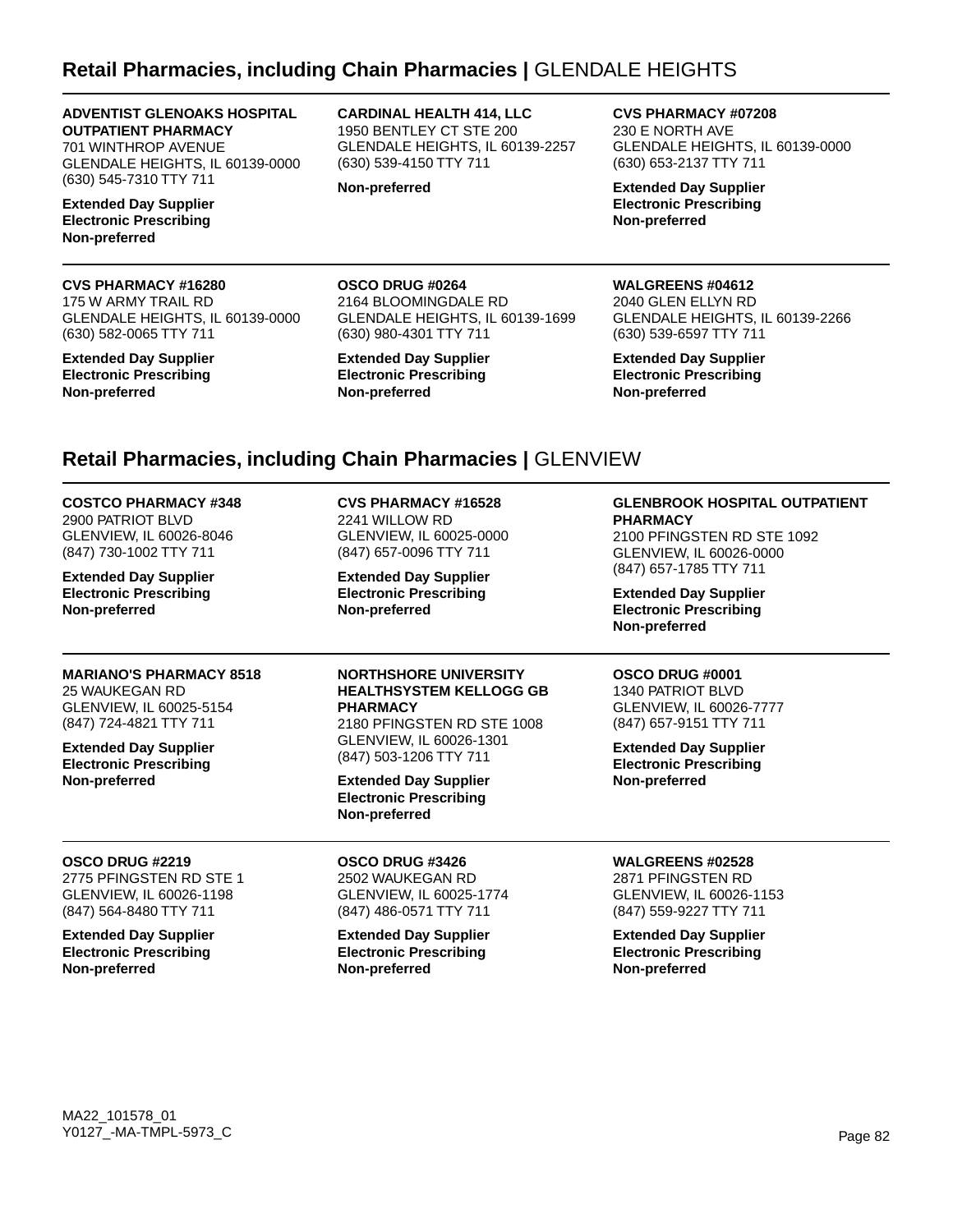#### **WALGREENS #04611**

3301 GLENVIEW RD GLENVIEW, IL 60025-2545 (847) 724-0759 TTY 711

**Extended Day Supplier Electronic Prescribing Non-preferred**

#### **WALGREENS #13832**

4339 DI PAOLO CENTER GLENVIEW, IL 60025-5202 (847) 299-1920 TTY 711

**Extended Day Supplier Electronic Prescribing Non-preferred**

#### **WALGREENS #05683** 1403 WAUKEGAN RD

GLENVIEW, IL 60025-2120 (847) 998-1442 TTY 711

**Extended Day Supplier Electronic Prescribing Non-preferred**

#### **WALGREENS #06228**

2690 GOLF RD GLENVIEW, IL 60025-4744 (847) 657-9863 TTY 711

**Extended Day Supplier Electronic Prescribing Non-preferred**

### **Retail Pharmacies, including Chain Pharmacies |** GODFREY

### **CVS PHARMACY #06831** 2701 GODFREY ROAD

GODFREY, IL 62035-0000 (618) 466-1211 TTY 711

**Extended Day Supplier Electronic Prescribing Non-preferred**

#### **CVS PHARMACY #18066** 2712 GODFREY RD GODFREY, IL 62035-3311 (618) 466-0825 TTY 711

**Extended Day Supplier Electronic Prescribing Non-preferred**

#### **WALMART PHARMACY 10-4695** 6660 GODFREY RD GODFREY, IL 62035-2219 (618) 466-4927 TTY 711

**Extended Day Supplier Electronic Prescribing Non-preferred**

# **Retail Pharmacies, including Chain Pharmacies |** GOLCONDA

### **GOLCONDA PHARMACY**

226 S ADAMS ST GOLCONDA, IL 62938-1109 (618) 683-8253 TTY 711

**Extended Day Supplier Electronic Prescribing Non-preferred**

### **Retail Pharmacies, including Chain Pharmacies |** GOLDEN

### **DENMAN COUNTRY DRUG**

102 PRAIRIE MILLS RD GOLDEN, IL 62339-0000 (217) 696-2820 TTY 711

**Extended Day Supplier Electronic Prescribing Non-preferred**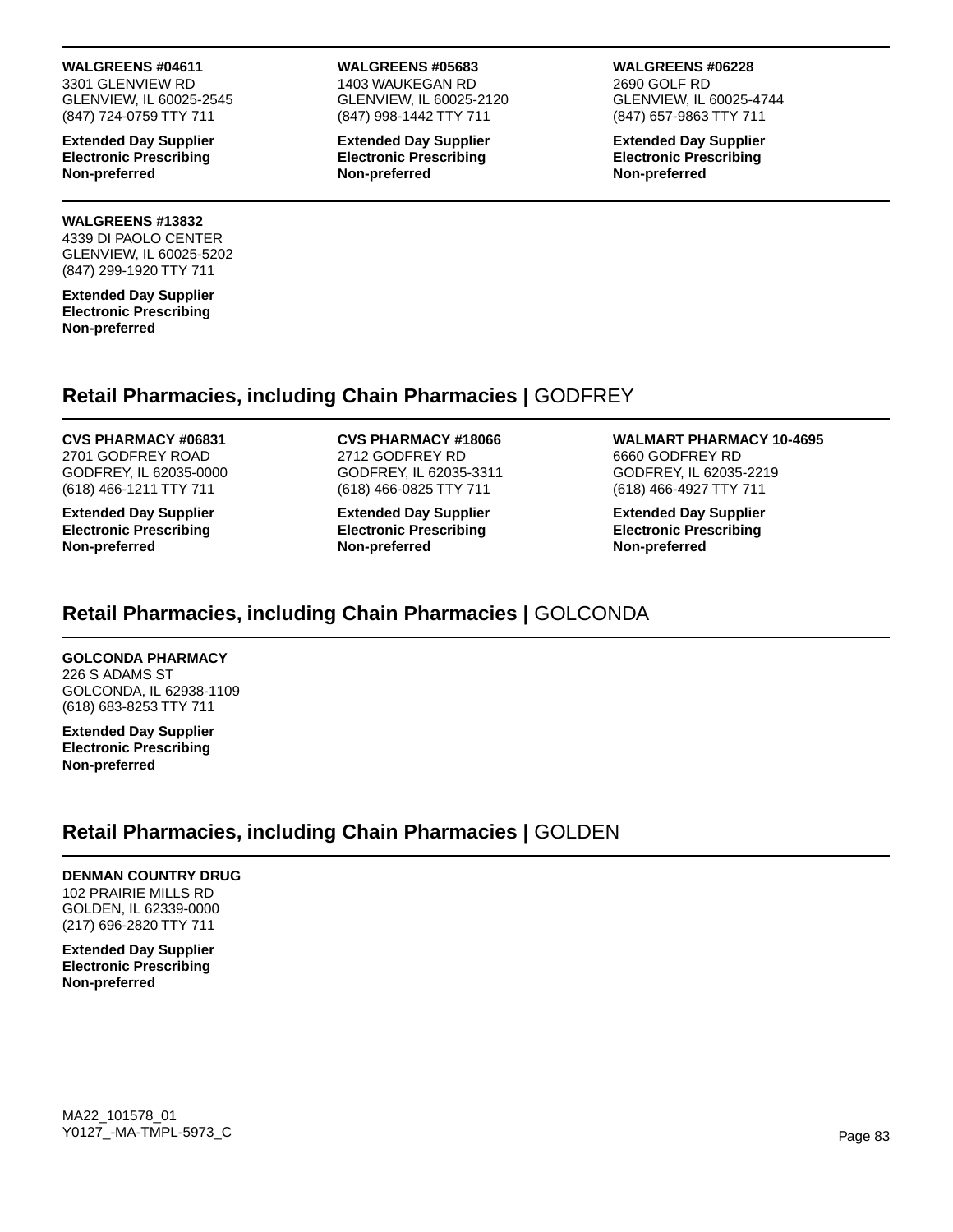**GOREVILLE PROFESSIONAL PHARMACY** 901 S BROADWAY GOREVILLE, IL 62939-0000 (618) 995-1555 TTY 711

**Extended Day Supplier Electronic Prescribing Non-preferred**

### **Retail Pharmacies, including Chain Pharmacies |** GRANITE CITY

**CVS PHARMACY #10951** 3319 NAMEOKI ROAD GRANITE CITY, IL 62040-3708 (618) 452-1198 TTY 711

**Extended Day Supplier Electronic Prescribing Non-preferred**

### **MEDICAP PHARMACY**

2770 MADISON AVE GRANITE CITY, IL 62040-0000 (618) 451-8001 TTY 711

**Extended Day Supplier Electronic Prescribing Non-preferred**

#### **WALMART PHARMACY 10-1761** 379 W PONTOON ROAD

GRANITE CITY, IL 62040-0000 (618) 451-6002 TTY 711

**Extended Day Supplier Electronic Prescribing Non-preferred**

#### **CVS PHARMACY #18069** 3100 MADISON AVE GRANITE CITY, IL 62040-0000 (618) 451-0521 TTY 711

**Extended Day Supplier Electronic Prescribing Non-preferred**

**WALGREENS #04407** 3732 NAMEOKI RD

**Non-preferred**

GRANITE CITY, IL 62040-3714 (618) 877-6880 TTY 711 **Extended Day Supplier Electronic Prescribing**

### **GENOA HEALTHCARE, LLC**

50 NORTHGATE INDUSTRIAL DRRM 717 GRANITE CITY, IL 62040-6805 (618) 709-4030 TTY 711

**Extended Day Supplier Electronic Prescribing Non-preferred**

### **WALGREENS #04971**

2001 MADISON AVE GRANITE CITY, IL 62040-4618 (618) 876-5095 TTY 711

**Extended Day Supplier Electronic Prescribing Non-preferred**

**Retail Pharmacies, including Chain Pharmacies |** GRANVILLE

**AXLINE PHARMACY (07)** 324 S MCCOY ST GRANVILLE, IL 61326-9333 (815) 339-2323 TTY 711

**Extended Day Supplier Electronic Prescribing Non-preferred**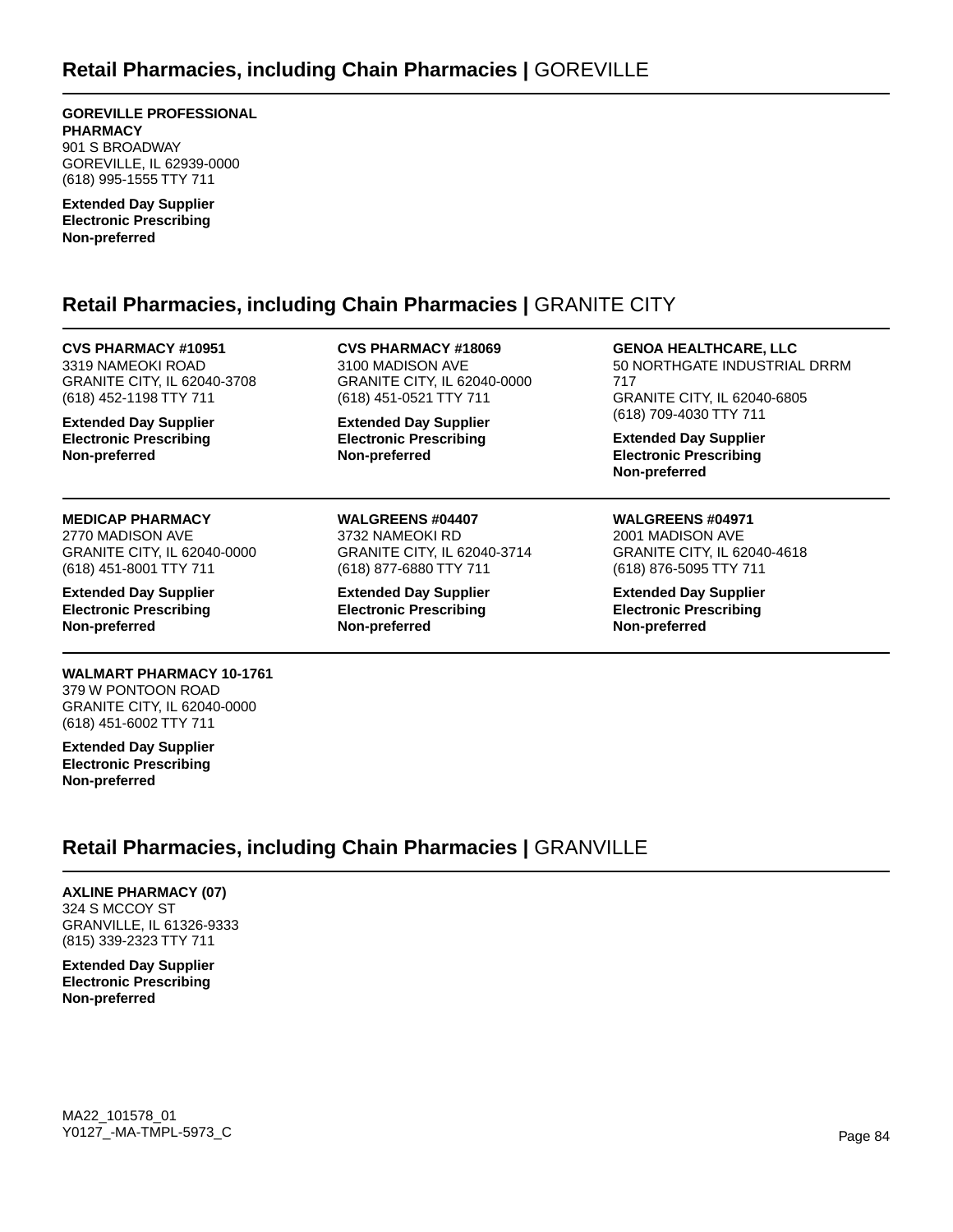### **Retail Pharmacies, including Chain Pharmacies |** GRAYSLAKE

**OSCO DRUG #3464** 885 E BELVIDERE RD GRAYSLAKE, IL 60030-2581 (847) 543-9082 TTY 711

**Extended Day Supplier Electronic Prescribing Non-preferred**

**WALGREENS #02985** 295 S US HWY 45 GRAYSLAKE, IL 60030-2205 (847) 223-9261 TTY 711

**Extended Day Supplier Electronic Prescribing Non-preferred**

**WALGREENS #05106** 460 E WASHINGTON ST GRAYSLAKE, IL 60030-7961 (847) 231-4122 TTY 711

**Extended Day Supplier Electronic Prescribing Non-preferred**

# **Retail Pharmacies, including Chain Pharmacies |** GREENFIELD

**PHARMACY PLUS INC** 502 CHESTNUT ST GREENFIELD, IL 62044-1305 (217) 368-2667 TTY 711

**Extended Day Supplier Electronic Prescribing Non-preferred**

### **Retail Pharmacies, including Chain Pharmacies |** GREENVILLE

### **BOND COUNTY PHARMACY**

224A E HARRIS AVE GREENVILLE, IL 62246-2150 (618) 690-5000 TTY 711

**Extended Day Supplier Non-preferred**

**CVS PHARMACY #06930** 401 E HARRIS AVE GREENVILLE, IL 62246-0000 (618) 664-2505 TTY 711

**Extended Day Supplier Electronic Prescribing Non-preferred**

### **Retail Pharmacies, including Chain Pharmacies |** GURNEE

**CVS PHARMACY #16303** 6601 GRAND AVE GURNEE, IL 60031-0000 (847) 244-4299 TTY 711

**Extended Day Supplier Electronic Prescribing Non-preferred**

**MARIANO'S PHARMACY 8523** 6655 GRAND AVE GURNEE, IL 60031-5274 (847) 856-8701 TTY 711

**Extended Day Supplier Electronic Prescribing Non-preferred**

**MEDCARE PHARMACY** 15 TOWER CT STE 195 GURNEE, IL 60031-3340 (847) 336-3800 TTY 711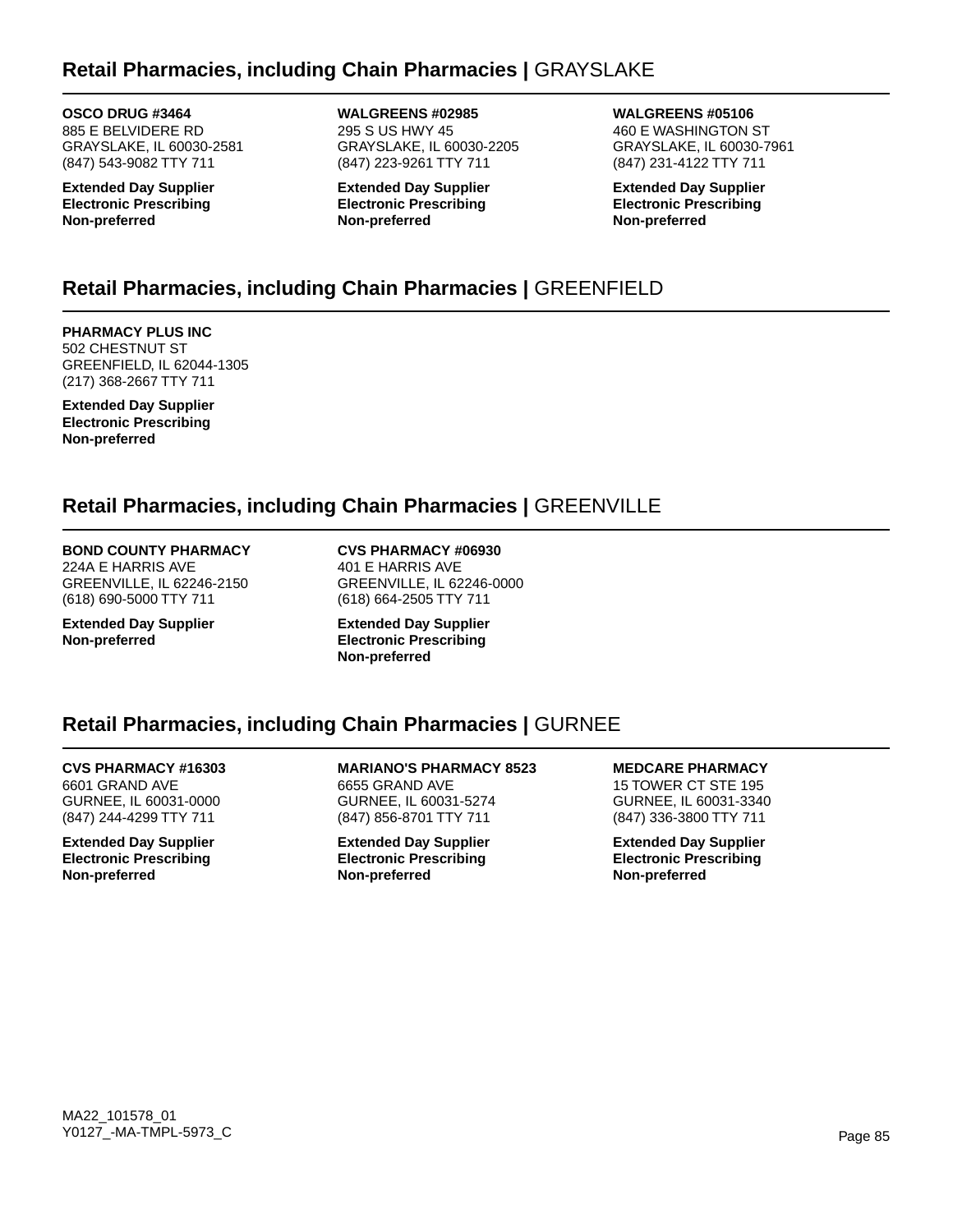#### **OSCO DRUG #3405**

6507 GRAND AVE GURNEE, IL 60031-1643 (847) 855-0990 TTY 711

**Extended Day Supplier Electronic Prescribing Non-preferred**

#### **WALGREENS #04097** 7501 GRAND AVE

GURNEE, IL 60031-1551 (847) 265-9641 TTY 711

**Extended Day Supplier Electronic Prescribing Non-preferred**

#### **SAMS PHARMACY 10-8184** 6570 GRAND AVENUE

GURNEE, IL 60031-0000 (847) 855-8620 TTY 711

**Extended Day Supplier Electronic Prescribing Non-preferred**

**WALGREENS #05056** 4830 GRAND AVE GURNEE, IL 60031-2618 (847) 662-2585 TTY 711

**Extended Day Supplier Electronic Prescribing Non-preferred**

#### **SUPERIOR HEALTH & WELLNESS OF GURNEE**

495 N RIVERSIDE DR STE 102 GURNEE, IL 60031-5919 (847) 599-9900 TTY 711

**Extended Day Supplier Non-preferred**

**WALMART PHARMACY 10-1668** 6590 GRAND AVENUE GURNEE, IL 60031-0000 (847) 855-1245 TTY 711

**Extended Day Supplier Electronic Prescribing Non-preferred**

### **Retail Pharmacies, including Chain Pharmacies |** HAINESVILLE

#### **WALGREENS #07824**

40 E BELVIDERE RD HAINESVILLE, IL 60030-1040 (847) 223-0612 TTY 711

**Extended Day Supplier Electronic Prescribing Non-preferred**

### **Retail Pharmacies, including Chain Pharmacies |** HAMILTON

### **HY-VEE CLINIC PHARMACY (1324)**

1075 BROADWAY HAMILTON, IL 62341-0000 (217) 847-2214 TTY 711

**Extended Day Supplier Electronic Prescribing Non-preferred**

### **Retail Pharmacies, including Chain Pharmacies |** HAMPSHIRE

### **HAMPSHIRE PHARMACY**

260-262 NORTH STATE STREET HAMPSHIRE, IL 60140-9720 (847) 683-2244 TTY 711

**Extended Day Supplier Electronic Prescribing Non-preferred**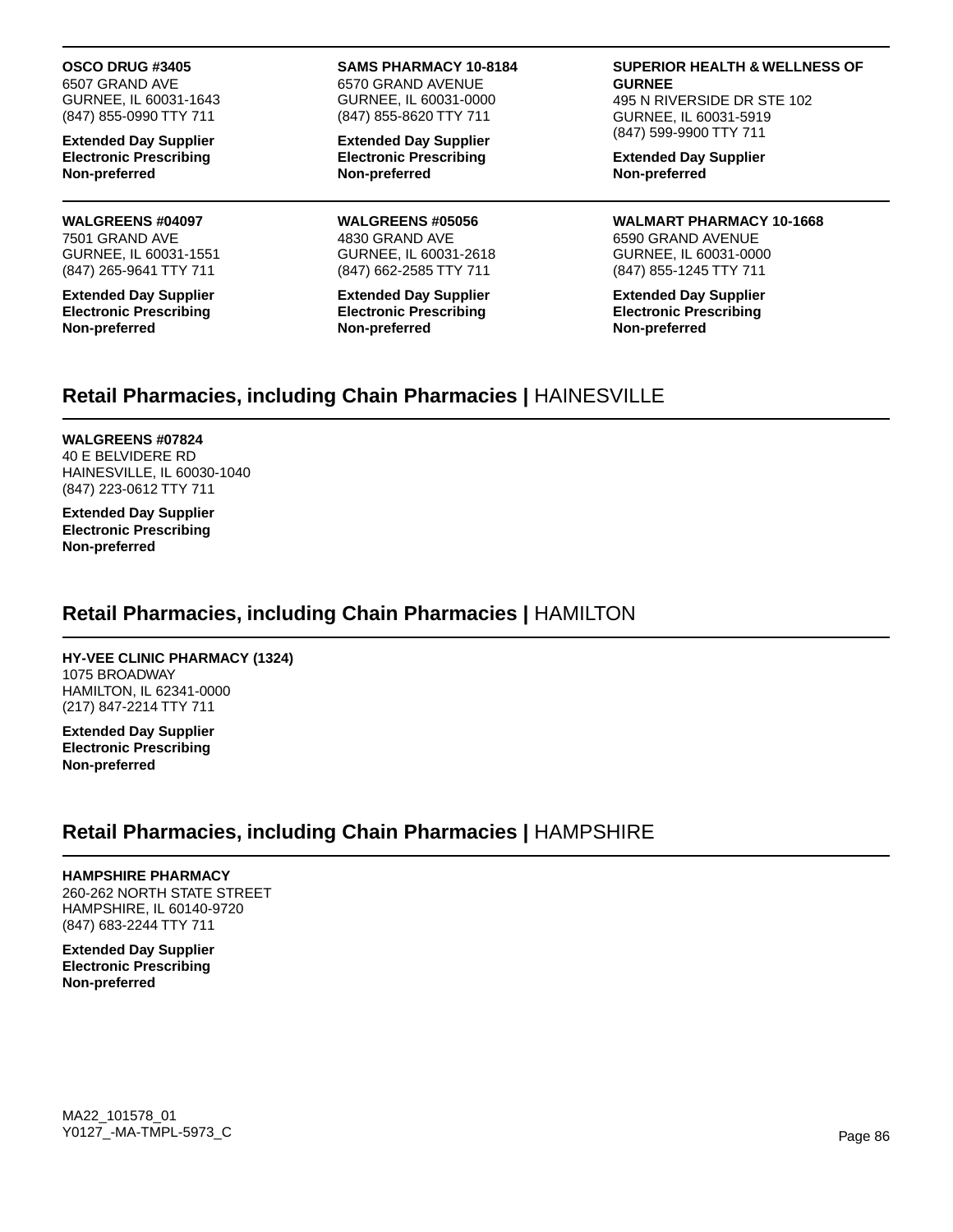## **Retail Pharmacies, including Chain Pharmacies |** HANOVER PARK

**WALGREENS #02447** 2040 ARMY TRAIL RD HANOVER PARK, IL 60133-8975 (630) 830-6558 TTY 711

**Extended Day Supplier Electronic Prescribing Non-preferred**

**WALGREENS #03729** 7350 BARRINGTON RD HANOVER PARK, IL 60133-3301 (630) 289-4143 TTY 711

**Extended Day Supplier Electronic Prescribing Non-preferred**

**WALGREENS #05366** 5500 COUNTY FARM RD HANOVER PARK, IL 60133-5104 (630) 213-1809 TTY 711

**Extended Day Supplier Electronic Prescribing Non-preferred**

# **Retail Pharmacies, including Chain Pharmacies |** HARDIN

**FOX FAMILY PHARMACY** 110 N COUNTY RD. HARDIN, IL 62047-0000 (618) 576-2619 TTY 711

**Extended Day Supplier Electronic Prescribing Non-preferred**

# **Retail Pharmacies, including Chain Pharmacies |** HARRISBURG

**CVS PHARMACY #03188** ONE SOUTH COMMERCIAL STREET HARRISBURG, IL 62946-0000 (618) 253-8182 TTY 711

**Extended Day Supplier Electronic Prescribing Non-preferred**

**WALGREENS #9922** 4 S COMMERIAL ST

HARRISBURG, IL 62946-1720 (618) 252-0134 TTY 711

**Extended Day Supplier Electronic Prescribing Non-preferred**

**KROGER PHARMACY L642**

601 NORTH COMMERCIAL ST HARRISBURG, IL 62946-0000 (618) 252-8691 TTY 711

**Extended Day Supplier Electronic Prescribing Non-preferred**

### **MEDICINE SHOPPE #503**

304 S COMMERCIAL HARRISBURG, IL 62946-0000 (618) 252-5349 TTY 711

**Extended Day Supplier Electronic Prescribing Non-preferred**

**WALMART PHARMACY 10-0237** 710 S COMMERCIAL ST HARRISBURG, IL 62946-2346 (618) 252-7416 TTY 711

**Extended Day Supplier Electronic Prescribing Non-preferred**

# **Retail Pharmacies, including Chain Pharmacies |** HARVARD

**WALGREENS #11411** 395 S DIVISION ST HARVARD, IL 60033-3258 (815) 943-4376 TTY 711

**Extended Day Supplier Electronic Prescribing Non-preferred**

**WALMART PHARMACY 10-1211** 21101 MCGUIRE RD HARVARD, IL 60033-8358 (815) 943-7459 TTY 711

**Extended Day Supplier Electronic Prescribing Non-preferred**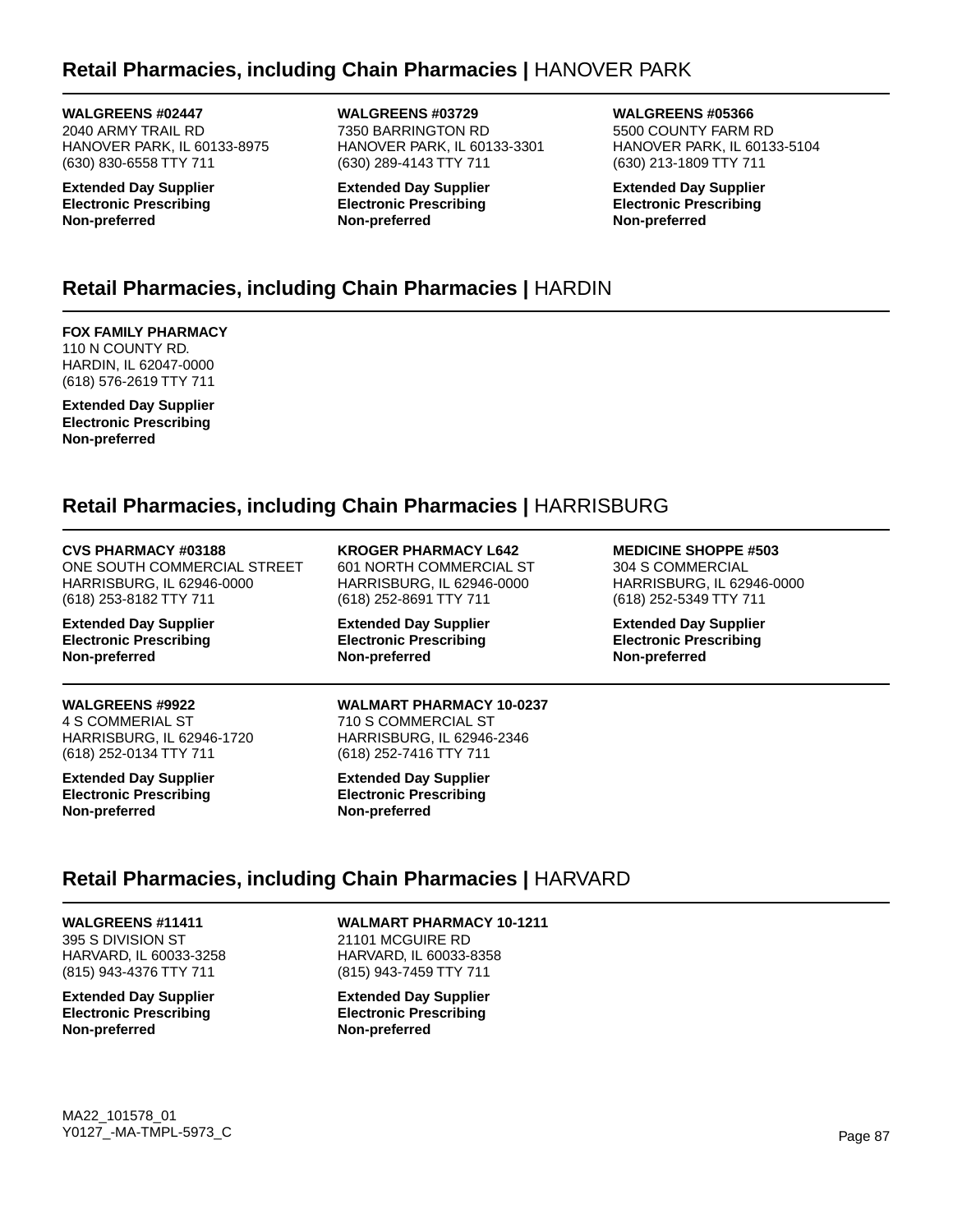### **Retail Pharmacies, including Chain Pharmacies |** HARVEY

#### **INGALLS PROFESSIONAL PHARMACY**

71 W 156TH STSUITE 104 HARVEY, IL 60426-4259 (708) 915-5166 TTY 711

**Extended Day Supplier Electronic Prescribing Non-preferred**

### **LOCAL HEALTH PHARMACY-HARVEY**

31 W 155TH STREETSUITE 1000 HARVEY, IL 60426-3556 (773) 285-6290 TTY 711

**Extended Day Supplier Electronic Prescribing Non-preferred**

### **Retail Pharmacies, including Chain Pharmacies |** HARWOOD HEIGHTS

**MARIANO'S PHARMACY**

7401 W LAWRENCE AVE HARWOOD HEIGHTS, IL 60706-3411 (708) 867-8564 TTY 711

**Extended Day Supplier Electronic Prescribing Non-preferred**

### **Retail Pharmacies, including Chain Pharmacies |** HAVANA

#### **CVS PHARMACY #07610**

320 E DEARBORN STREET HAVANA, IL 62644-0000 (309) 543-6603 TTY 711

**Extended Day Supplier Electronic Prescribing Non-preferred**

**WOLTERS DRUG STORE** 201 W MAIN ST HAVANA, IL 62644-1198 (309) 543-2253 TTY 711

**Extended Day Supplier Electronic Prescribing Non-preferred**

### **Retail Pharmacies, including Chain Pharmacies |** HAZEL CREST

**HEALING HEALTH PHARMACY INC** 3330 W 177TH ST STE 3E HAZEL CREST, IL 60429-2196 (708) 991-2249 TTY 711

**Extended Day Supplier Electronic Prescribing Non-preferred**

**HEALTH CARE PHARMACY,LLC** 17680 KEDZIE AVESTE 104 HAZEL CREST, IL 60429-2056 (708) 957-4949 TTY 711

**Extended Day Supplier Electronic Prescribing Non-preferred**

**WALGREENS #03928** 18301 PULASKI AVE HAZEL CREST, IL 60429-2495 (708) 335-4180 TTY 711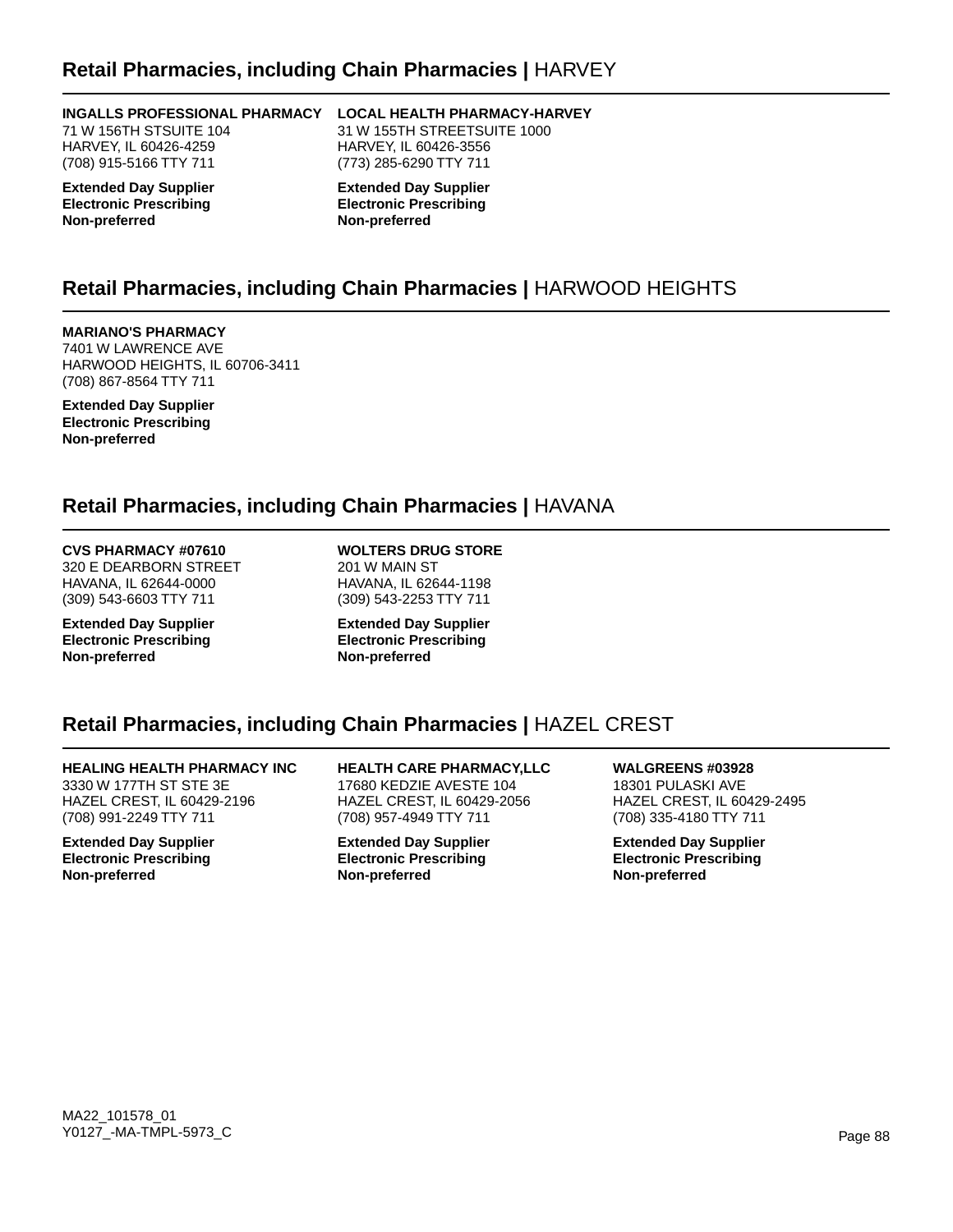**CVS PHARMACY #10656** 808 UNIVERSITY AVE HENRY, IL 61537-0000 (309) 364-4320 TTY 711

**Extended Day Supplier Electronic Prescribing Non-preferred**

### **Retail Pharmacies, including Chain Pharmacies |** HERRIN

| <b>HERRIN DRUG</b>                                                             | <b>HERRIN DRUG, INC.</b>                                                       | <b>KROGER PHARMACY L746</b>                                                    |
|--------------------------------------------------------------------------------|--------------------------------------------------------------------------------|--------------------------------------------------------------------------------|
| 116 N PARK AVE                                                                 | 116 N PARK AVE                                                                 | 1609 SOUTH PARK AVE                                                            |
| HERRIN, IL 62948-0000                                                          | HERRIN, IL 62948-3148                                                          | HERRIN, IL 62948-0000                                                          |
| (618) 942-5315 TTY 711                                                         | (618) 942-5315 TTY 711                                                         | (618) 988-1649 TTY 711                                                         |
| <b>Extended Day Supplier</b><br><b>Electronic Prescribing</b><br>Non-preferred | <b>Extended Day Supplier</b><br>Non-preferred                                  | <b>Extended Day Supplier</b><br><b>Electronic Prescribing</b><br>Non-preferred |
| <b>LOGAN PRIMARY PHARMACY</b>                                                  | <b>LOGAN PRIMARY PHARMACY</b>                                                  | <b>LOGAN PROFESSIONAL PHARMACY</b>                                             |
| 401 RUSHING DR                                                                 | 401 RUSHING DR                                                                 | 303 RUSHING DR                                                                 |
| HERRIN, IL 62948-3730                                                          | HERRIN, IL 62948-0000                                                          | HERRIN, IL 62948-0000                                                          |
| (618) 997-9997 TTY 711                                                         | (618) 997-9997 TTY 711                                                         | (618) 993-5555 TTY 711                                                         |
| <b>Extended Day Supplier</b><br>Non-preferred                                  | <b>Extended Day Supplier</b><br><b>Electronic Prescribing</b><br>Non-preferred | <b>Extended Day Supplier</b><br><b>Electronic Prescribing</b><br>Non-preferred |
| <b>OMNICARE OF HERRIN</b>                                                      | <b>WALGREENS #12089</b>                                                        | <b>WALMART PHARMACY 10-0596</b>                                                |
| 120 LOUANN DRIVE                                                               | 1606 S PARK AVE                                                                | 1713 SOUTH PARK AVENUE                                                         |
| HERRIN, IL 62948-0278                                                          | HERRIN, IL 62948-4169                                                          | HERRIN, IL 62948-0000                                                          |
| (618) 942-2921 TTY 711                                                         | (618) 942-5291 TTY 711                                                         | (618) 942-6641 TTY 711                                                         |
| <b>Extended Day Supplier</b>                                                   | <b>Extended Day Supplier</b>                                                   | <b>Extended Day Supplier</b>                                                   |
| <b>Electronic Prescribing</b>                                                  | <b>Electronic Prescribing</b>                                                  | <b>Electronic Prescribing</b>                                                  |
| Non-preferred                                                                  | Non-preferred                                                                  | Non-preferred                                                                  |

### **Retail Pharmacies, including Chain Pharmacies |** HERSCHER

### **CVS PHARMACY #10674**

279 W RT 115 HERSCHER, IL 60941-0000 (815) 421-0244 TTY 711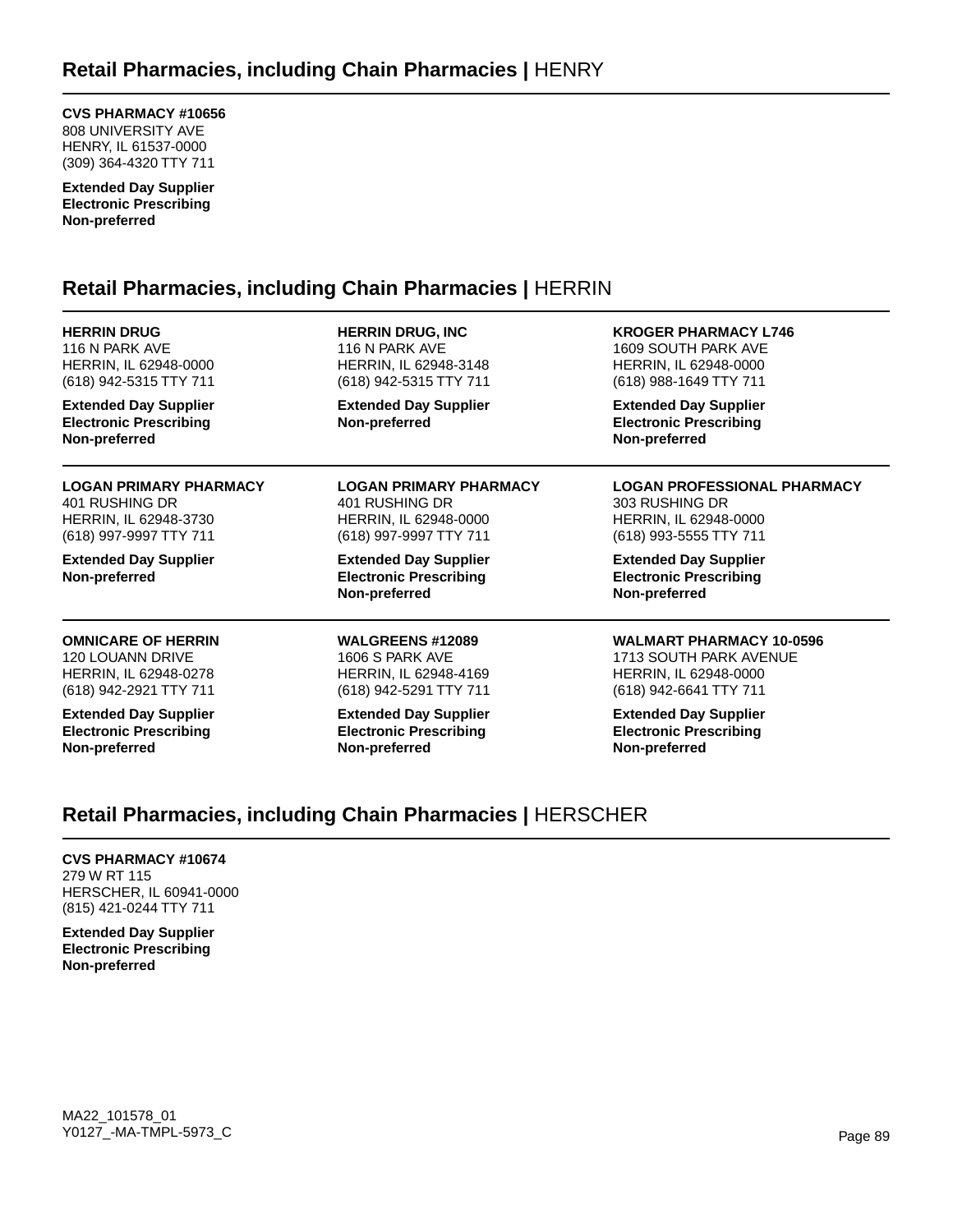### **Retail Pharmacies, including Chain Pharmacies |** HICKORY HILLS

**CVS PHARMACY #00834** 8811 W 87TH ST HICKORY HILLS, IL 60457-0000 (708) 430-6780 TTY 711

**Extended Day Supplier Electronic Prescribing Non-preferred**

### **WALGREENS #05139**

7945 W 95TH ST HICKORY HILLS, IL 60457-2229 (708) 599-5603 TTY 711

**Extended Day Supplier Electronic Prescribing Non-preferred**

#### **LOYOLA UNIVERSITY MEDICAL CENTER** 9608 S ROBERTS RD

HICKORY HILLS, IL 60457-0000 (708) 233-5390 TTY 711

**Extended Day Supplier Non-preferred**

**WALGREENS #05684** 8800 W 95TH ST HICKORY HILLS, IL 60457-1616 (708) 598-3271 TTY 711

**Extended Day Supplier Electronic Prescribing Non-preferred**

**OSCO DRUG #4029** 9534 S ROBERTS RD HICKORY HILLS, IL 60457-2239 (708) 598-0500 TTY 711

**Extended Day Supplier Electronic Prescribing Non-preferred**

### **Retail Pharmacies, including Chain Pharmacies |** HIGHLAND

**CVS PHARMACY #06926** 12630 STATE ROUTE 143 HIGHLAND, IL 62249-0000 (618) 654-8628 TTY 711

**Extended Day Supplier Electronic Prescribing Non-preferred**

### **WALMART PHARMACY 10-0435**

12495 STATE RTE 143 HIGHLAND, IL 62249-0000 (618) 654-2397 TTY 711

**Extended Day Supplier Electronic Prescribing Non-preferred**

#### **FAMILY CARE PHARMACY** 1108 BROADWAY HIGHLAND, IL 62249-1992

**Extended Day Supplier Electronic Prescribing Non-preferred**

(618) 882-5028 TTY 711

**WALGREENS #01309** 110 WALNUT ST HIGHLAND, IL 62249-1222 (618) 651-1204 TTY 711

**Extended Day Supplier Electronic Prescribing Non-preferred**

### **Retail Pharmacies, including Chain Pharmacies |** HIGHLAND PARK

### **CVS PHARMACY #04787**

1539 CLAVEY RD HIGHLAND PARK, IL 60035-0000 (847) 831-6693 TTY 711

**Extended Day Supplier Electronic Prescribing Non-preferred**

### **CVS PHARMACY #05960**

2000 SKOKIE VALLEY RD HIGHLAND PARK, IL 60035-1729 (847) 681-1198 TTY 711

**Extended Day Supplier Electronic Prescribing Non-preferred**

#### **CVS PHARMACY #16529**

2099 SKOKIE VALLEY RD HIGHLAND PARK, IL 60035-0000 (847) 266-8147 TTY 711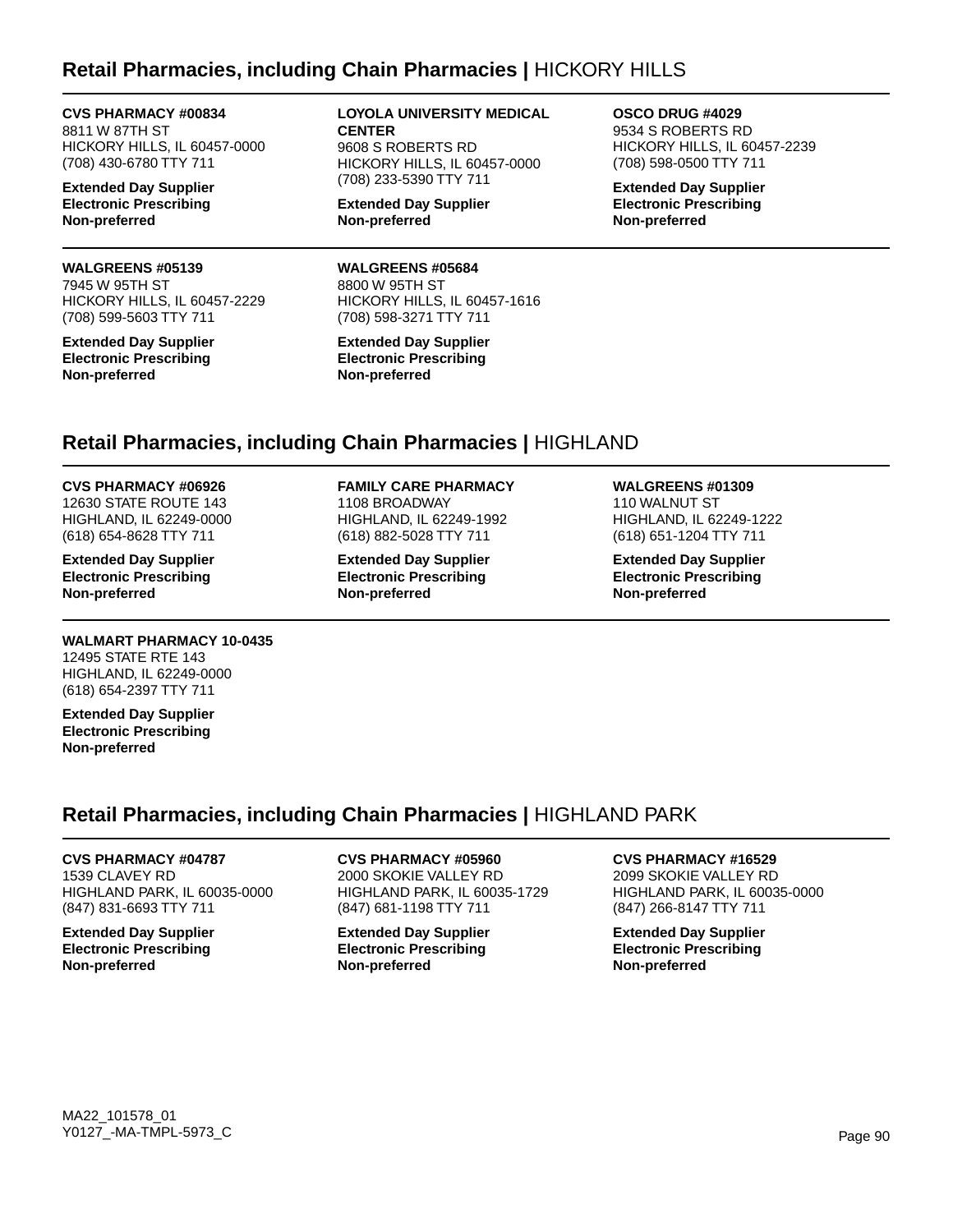#### **HIGHLAND PARK HOSPITAL**

777 PARK AVE WEST HIGHLAND PARK, IL 60035-2481 (847) 433-9808 TTY 711

**Extended Day Supplier Electronic Prescribing Non-preferred**

#### **WALGREENS #03273**

655 ELM PLACE HIGHLAND PARK, IL 60035-3132 (847) 266-8520 TTY 711

**Extended Day Supplier Electronic Prescribing Non-preferred**

#### **HIGHLAND PARK OUTPATIENT PHARMACY**

777 PARK AVE WESTROOM 1421 HIGHLAND PARK, IL 60035-2433 (847) 926-6560 TTY 711

**Extended Day Supplier Electronic Prescribing Non-preferred**

**WALGREENS #05428**

#### **OSCO DRUG #3459**

1600 DEERFIELD RD HIGHLAND PARK, IL 60035-3708 (847) 579-0884 TTY 711

**Extended Day Supplier Electronic Prescribing Non-preferred**

#### 632 ROGER WILLIAMS AVE HIGHLAND PARK, IL 60035-4824

(847) 432-8170 TTY 711

#### **Extended Day Supplier Electronic Prescribing Non-preferred**

### **Retail Pharmacies, including Chain Pharmacies |** HIGHWOOD

#### **WALGREENS #05543**

320 WAUKEGAN AVE HIGHWOOD, IL 60040-1313 (847) 433-5138 TTY 711

**Extended Day Supplier Electronic Prescribing Non-preferred**

### **Retail Pharmacies, including Chain Pharmacies |** HILLSBORO

#### **CVS PHARMACY #06932**

608 S MAIN STREET HILLSBORO, IL 62049-0000 (217) 532-9477 TTY 711

**Extended Day Supplier Electronic Prescribing Non-preferred**

**SULLIVANS DRUGS** 325 S MAIN ST HILLSBORO, IL 62049-1431 (217) 532-2377 TTY 711

**Extended Day Supplier Electronic Prescribing Non-preferred**

### **Retail Pharmacies, including Chain Pharmacies |** HILLSIDE

### **CVS PHARMACY #02827**

600 N MANHEIM RD HILLSIDE, IL 60162-0000 (708) 649-3741 TTY 711

**Extended Day Supplier Electronic Prescribing Non-preferred**

#### **CVS PHARMACY #17536** 130 S MANNHEIM RD HILLSIDE, IL 60162-0000 (708) 375-5072 TTY 711

**Extended Day Supplier Electronic Prescribing Non-preferred**

### **UNITED RX, LLC**

150 FENCL LANE HILLSIDE, IL 60162-2041 (708) 449-7600 TTY 711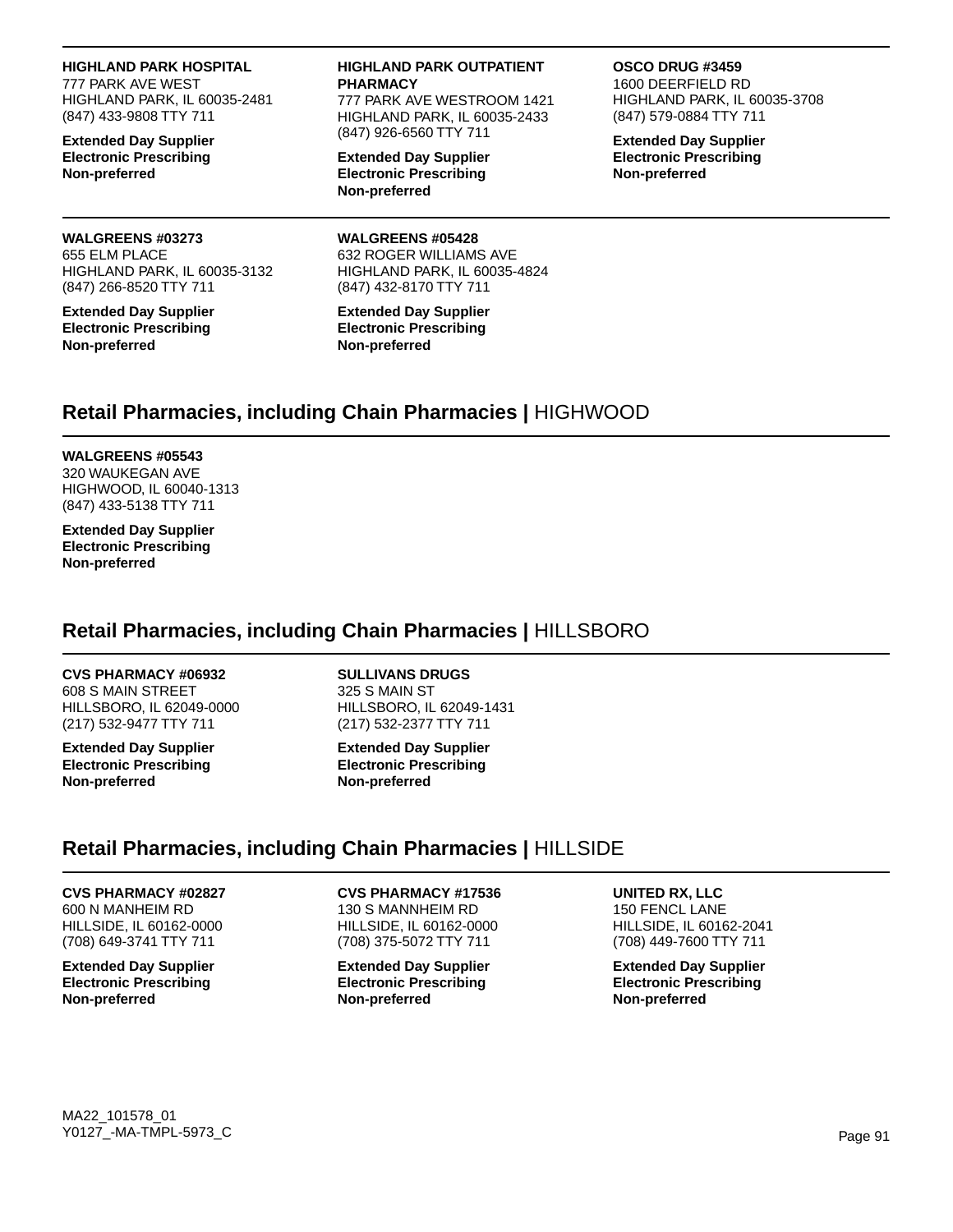### **UNITED/XCEL-RX,LLC**

150 FENCL LNSUITE 2B HILLSIDE, IL 60162-0000 (708) 564-5052 TTY 711

**Extended Day Supplier Electronic Prescribing Non-preferred**

#### **WALGREENS #04009** 4730 BUTTERFIELD RD HILLSIDE, IL 60162-1350 (708) 547-6316 TTY 711

**Extended Day Supplier Electronic Prescribing Non-preferred**

### **WALGREENS #06046**

2151 S WOLF RD HILLSIDE, IL 60162-2107 (708) 562-6105 TTY 711

**Extended Day Supplier Electronic Prescribing Non-preferred**

### **Retail Pharmacies, including Chain Pharmacies |** HINES

### **MADDEN MENTAL HEALTH**

**PHARMACY** 1200 SOUTH 1ST AVEROOM 1252 HINES, IL 60141-7000 (708) 338-7319 TTY 711

#### **Extended Day Supplier Non-preferred**

# **Retail Pharmacies, including Chain Pharmacies |** HINSDALE

### **ADVENTIST HINSDALE HOSPITAL**

120 N OAK ST HINSDALE, IL 60521-3890 (630) 856-3966 TTY 711

**Extended Day Supplier Electronic Prescribing Non-preferred**

### **WALGREENS #01670**

15 GRANT SQUARE HINSDALE, IL 60521-3360 (630) 323-7059 TTY 711

**Extended Day Supplier Electronic Prescribing Non-preferred**

### **ELM PLAZA PHARMACY**

908 N ELM STSTE 100 HINSDALE, IL 60521-0000 (630) 455-4377 TTY 711

**Extended Day Supplier Electronic Prescribing Non-preferred**

#### **HOME RX 1**

119 E OGDEN AVE # LL20 HINSDALE, IL 60521-3590 (630) 655-9199 TTY 711

**Extended Day Supplier Electronic Prescribing Non-preferred**

# **Retail Pharmacies, including Chain Pharmacies |** HODGKINS

#### **CVS PHARMACY #16287** 9250 JOLIET RD HODGKINS, IL 60525-0000 (708) 387-2361 TTY 711

**Extended Day Supplier Electronic Prescribing Non-preferred**

### **SAM'S PHARMACY 10-6384**

9500 JOLIET ROAD HODGKINS, IL 60525-0000 (708) 485-7563 TTY 711

**Extended Day Supplier Electronic Prescribing Non-preferred**

### **WALMART PHARMACY 10-1892**

9450 WEST JOLIET ROAD HODGKINS, IL 60525-0000 (708) 387-2099 TTY 711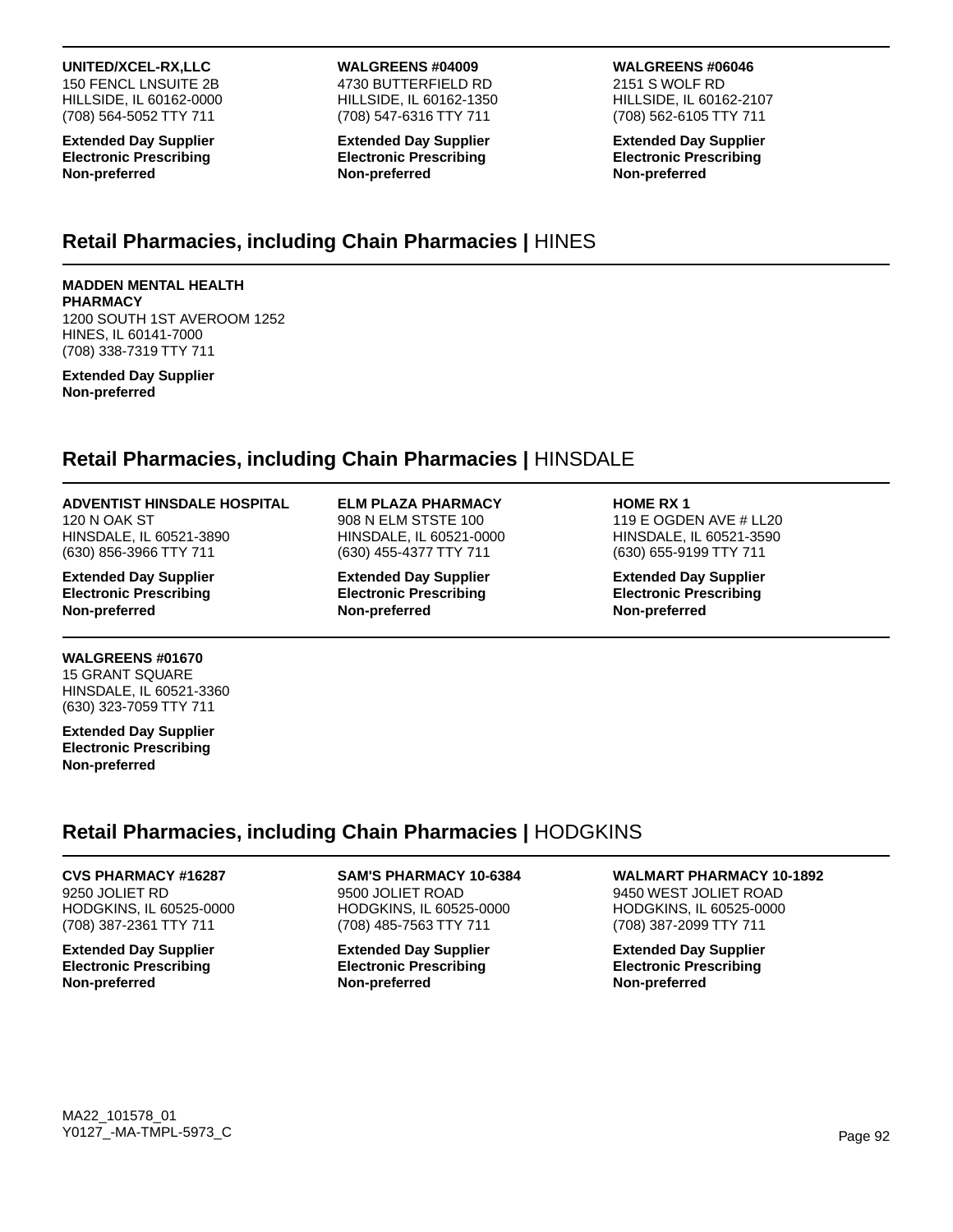### **Retail Pharmacies, including Chain Pharmacies |** HOFFMAN ESTATES

**AMAR PHARMACY INC**

2500 W HIGGINS RD STE 450 HOFFMAN ESTATES, IL 60169-7208 (847) 944-8261 TTY 711

**Extended Day Supplier Electronic Prescribing Non-preferred**

### **CVS PHARMACY #17205**

2800 N SUTTON RD HOFFMAN ESTATES, IL 60192-0000 (847) 645-1194 TTY 711

**Extended Day Supplier Electronic Prescribing Non-preferred**

**OSCO DRUG #3316** 1071 N ROSELLE RD HOFFMAN ESTATES, IL 60169-4929 (847) 882-6477 TTY 711

**Extended Day Supplier Electronic Prescribing Non-preferred**

#### **ST. ALEXIUS MED CTR OUTPATIENT PHARMACY**

1555 BARRINGTON RD STE 115 HOFFMAN ESTATES, IL 60169-1062 (847) 755-8788 TTY 711

**Extended Day Supplier Electronic Prescribing Non-preferred**

### **WALGREENS #06760**

1000 N ROSELLE RD HOFFMAN ESTATES, IL 60169-4919 (847) 882-7240 TTY 711

**Extended Day Supplier Electronic Prescribing Non-preferred**

**ARISTACARE HEALTH** 1056 W GOLF RD HOFFMAN ESTATES, IL 60169-1340 (847) 490-3995 TTY 711

**Extended Day Supplier Electronic Prescribing Non-preferred**

**MACK EYE CENTER** 1220 W HIGGINS HOFFMAN ESTATES, IL 60169-0000 (847) 755-9393 TTY 711

HOFFMAN ESTATES, IL 60192-1196

HOFFMAN ESTATES, IL 60169-1114

**Extended Day Supplier Non-preferred**

**OSCO DRUG #3486** 1489 PALATINE RD

**Non-preferred**

**Non-preferred**

(847) 202-9232 TTY 711 **Extended Day Supplier Electronic Prescribing**

**WALGREENS #03433** 2560 WEST GOLF ROAD

(847) 843-0440 TTY 711 **Extended Day Supplier Electronic Prescribing**

**COMPASSIONATE CARE PHARMACY**

1041 W GOLF RD HOFFMAN ESTATES, IL 60169-1339 (847) 764-8992 TTY 711

**Extended Day Supplier Non-preferred**

#### **MARIANO'S PHARMACY**

2575 W GOLF RD HOFFMAN ESTATES, IL 60169-1165 (847) 490-2047 TTY 711

**Extended Day Supplier Electronic Prescribing Non-preferred**

**PREMIER SPECIALTY INFUSION**

2401 HASSEL RD. SUITE # 1525 HOFFMAN ESTATES, IL 60169-2000 (800) 783-9655 TTY 711

**Extended Day Supplier Electronic Prescribing Non-preferred**

**WALGREENS #05553**

1550 W ALGONQUIN RD HOFFMAN ESTATES, IL 60192-1575 (847) 705-7940 TTY 711

**Extended Day Supplier Electronic Prescribing Non-preferred**

**WHOLESOME HEALTH PHARMACY** 2069 N BARRINGTON RD HOFFMAN ESTATES, IL 60169-0000 (224) 653-9878 TTY 711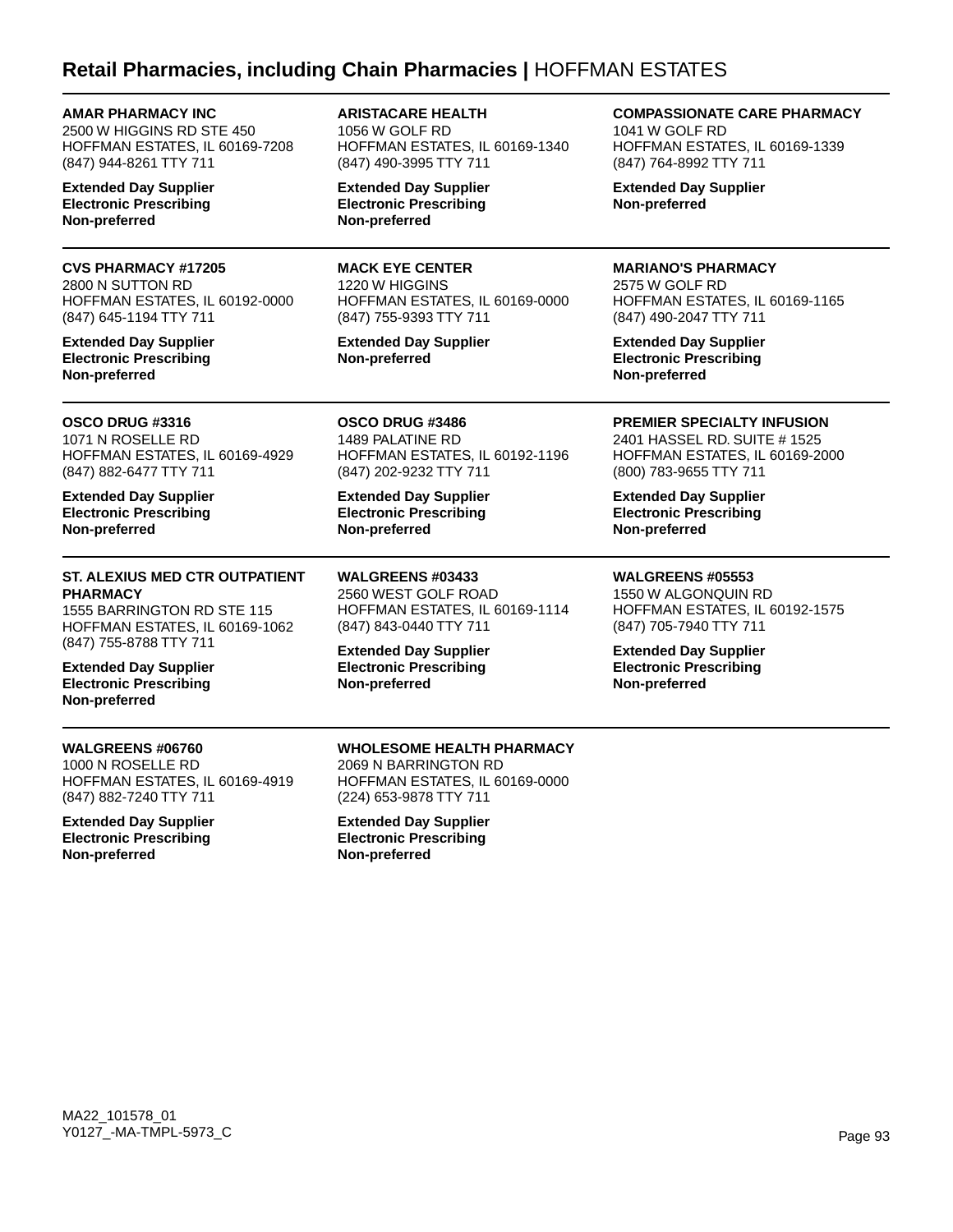### **Retail Pharmacies, including Chain Pharmacies |** HOMER GLEN

**MEIJER PHARMACY #219** 14169 S BELL RD HOMER GLEN, IL 60491-8464 (708) 645-5810 TTY 711

**Extended Day Supplier Electronic Prescribing Non-preferred**

**OSCO DRUG #1303** 14200 S BELL RD HOMER GLEN, IL 60491-8122 (708) 301-3246 TTY 711

**Extended Day Supplier Electronic Prescribing Non-preferred**

# **Retail Pharmacies, including Chain Pharmacies |** HOMETOWN

**WALGREENS #06629** 8701 S CICERO AVE HOMETOWN, IL 60456-1018 (708) 423-6430 TTY 711

**Extended Day Supplier Electronic Prescribing Non-preferred**

### **Retail Pharmacies, including Chain Pharmacies |** HOMEWOOD

### **CVS PHARMACY #16792**

17605 S HALSTED ST HOMEWOOD, IL 60430-0000 (708) 335-5255 TTY 711

**Extended Day Supplier Electronic Prescribing Non-preferred**

**WALGREENS #03179** 820 W 183RD ST HOMEWOOD, IL 60430-3505 (708) 957-9402 TTY 711

**Extended Day Supplier Electronic Prescribing Non-preferred**

**OSCO DRUG #0659** 3153 W 183RD AVE HOMEWOOD, IL 60430-2806 (708) 799-8411 TTY 711

**Extended Day Supplier Electronic Prescribing Non-preferred**

#### **WALGREENS #09330**

18300 GOVERNORS HWY HOMEWOOD, IL 60430-2910 (708) 799-8301 TTY 711

**Extended Day Supplier Electronic Prescribing Non-preferred**

**OSCO DRUG #3188** 17705 S HALSTED ST HOMEWOOD, IL 60430-2009 (708) 957-1750 TTY 711

**Extended Day Supplier Electronic Prescribing Non-preferred**

### **WALMART PHARMACY 10-5404**

17550 HALSTED ST HOMEWOOD, IL 60430-2006 (708) 755-1320 TTY 711

**Extended Day Supplier Electronic Prescribing Non-preferred**

# **Retail Pharmacies, including Chain Pharmacies |** HOOPESTON

**CVS PHARMACY #06927** 805 S DIXIE ROAD HOOPESTON, IL 60942-1939 (217) 283-7225 TTY 711

**Extended Day Supplier Electronic Prescribing Non-preferred**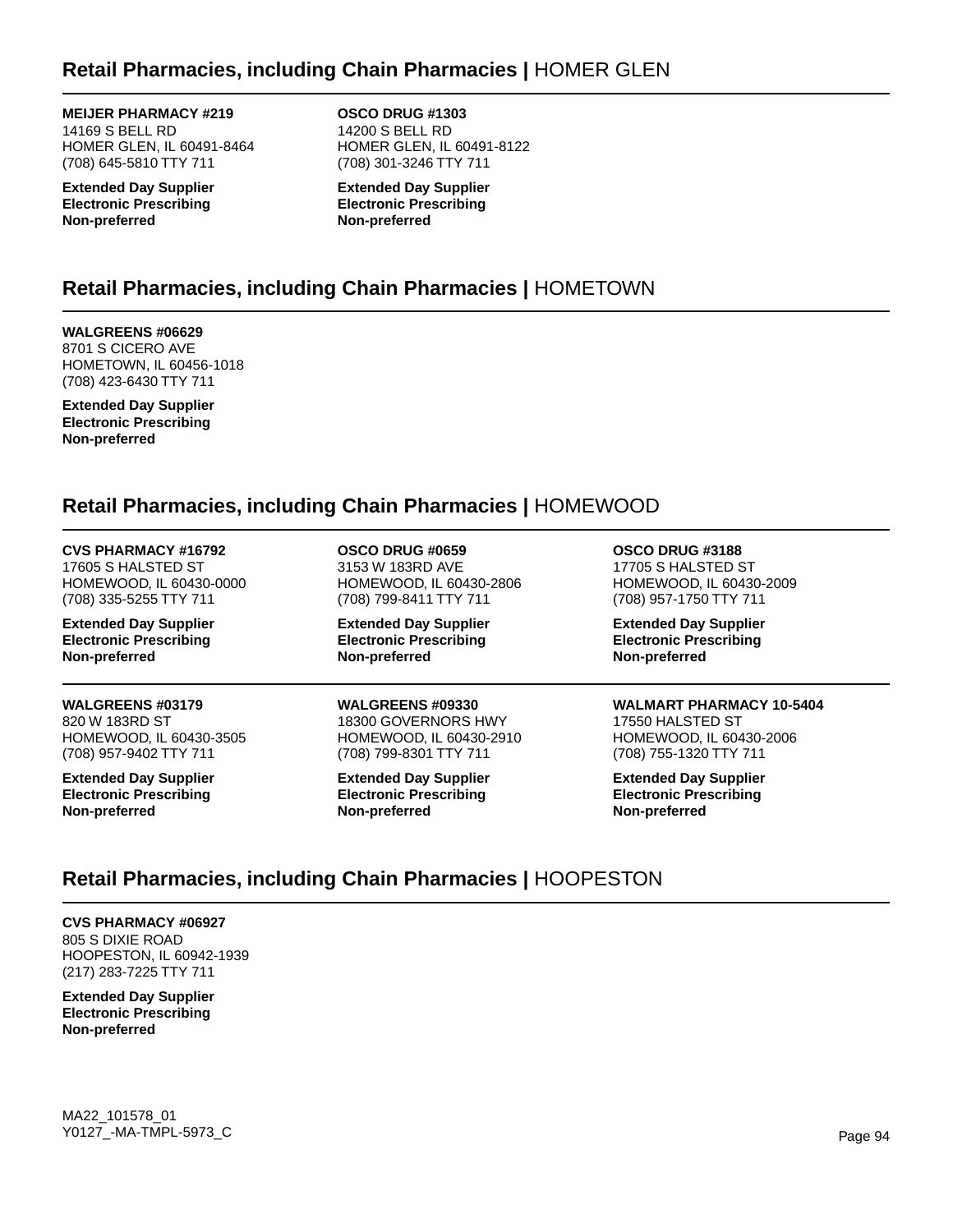**HOPEDALE PHARMACY** 107 TREMONT HOPEDALE, IL 61747-0000 (309) 449-6206 TTY 711

**Extended Day Supplier Electronic Prescribing Non-preferred**

## **Retail Pharmacies, including Chain Pharmacies |** HUNTLEY

**OSCO DRUG #3198** 10090 ROUTE 47 HUNTLEY, IL 60142-0000 (847) 802-3347 TTY 711

**Extended Day Supplier Non-preferred**

**WALGREENS #11739** 9950 N IL ROUTE 47 HUNTLEY, IL 60142-9325 (847) 669-7590 TTY 711

**Extended Day Supplier Electronic Prescribing Non-preferred**

**OSCO DRUG #3394** 13200 VILLAGE GREEN DR HUNTLEY, IL 60142-8039 (847) 961-5625 TTY 711

**Extended Day Supplier Electronic Prescribing Non-preferred**

**WALMART PHARMACY 10-4641** 12300 S IL ROUTE 47 HUNTLEY, IL 60142-9634 (847) 669-7563 TTY 711

**Extended Day Supplier Electronic Prescribing Non-preferred**

**WALGREENS #07457** 12000 PRINCETON DR HUNTLEY, IL 60142-7654 (224) 569-6518 TTY 711

**Extended Day Supplier Electronic Prescribing Non-preferred**

# **Retail Pharmacies, including Chain Pharmacies |** IRVINGTON

**BANDYS PHARMACY II** 207 HURON IRVINGTON, IL 62848-0000 (618) 249-6905 TTY 711

**Extended Day Supplier Electronic Prescribing Non-preferred**

# **Retail Pharmacies, including Chain Pharmacies |** ISLAND LAKE

**WALGREENS #10971** 442 W STATE RD ISLAND LAKE, IL 60042-8450 (847) 487-2532 TTY 711

**Extended Day Supplier Electronic Prescribing Non-preferred**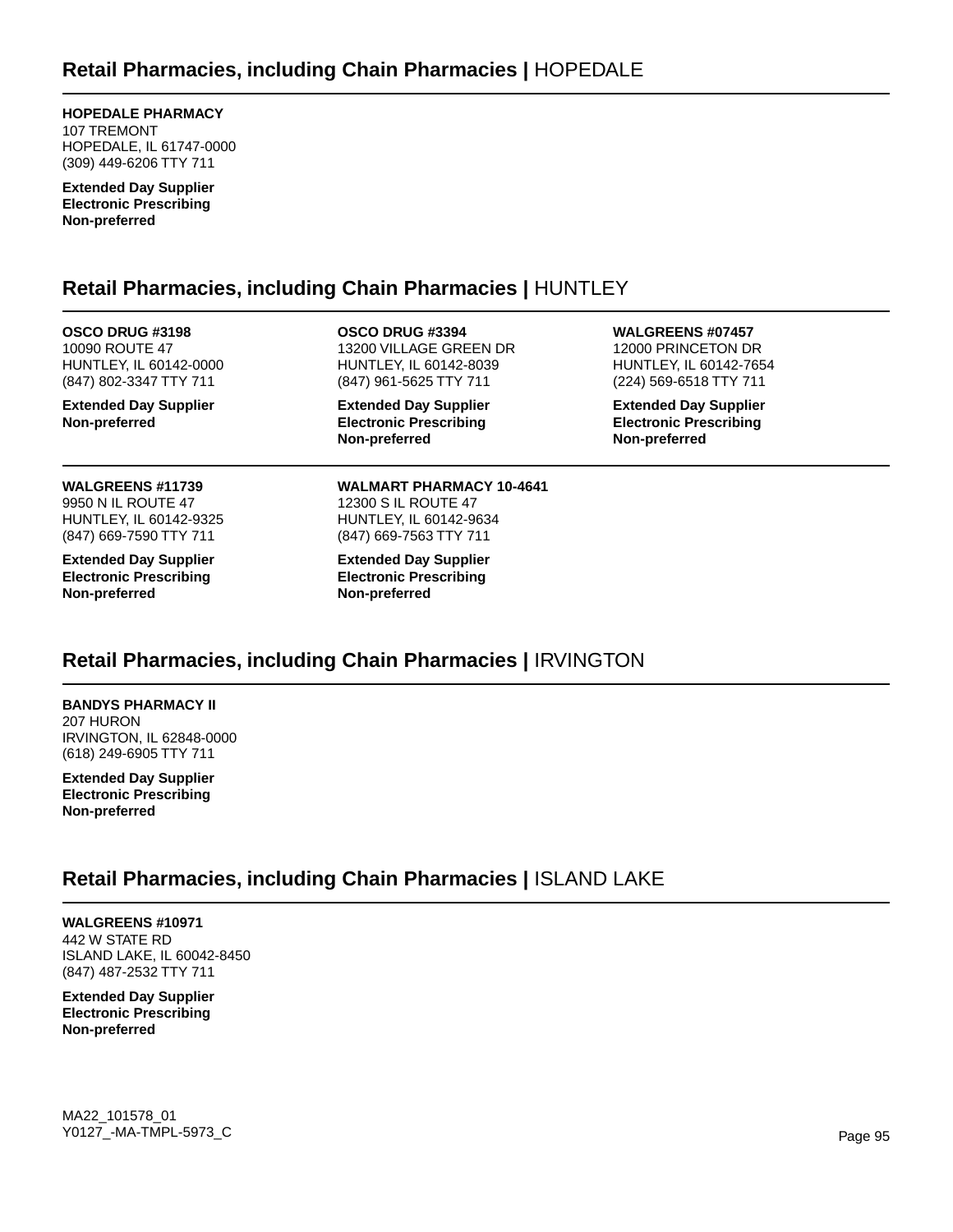### **Retail Pharmacies, including Chain Pharmacies |** ITASCA

**OPTION CARE**

870 NORTH ARLINGTON HEIGHTS ROADSUITE 102 ITASCA, IL 60143-0000 (630) 616-0800 TTY 711

**Electronic Prescribing Non-preferred**

**OPTION CARE** 870 N. ARLINGTON HEIGHTS RDSUITE 101 ITASCA, IL 60143-0000 (630) 495-2899 TTY 711

**Electronic Prescribing Non-preferred**

**WALGREENS #03622**

1325 E IRVING PARK RD ITASCA, IL 60143-2300 (630) 875-0244 TTY 711

**Extended Day Supplier Electronic Prescribing Non-preferred**

# **Retail Pharmacies, including Chain Pharmacies |** JACKSONVILLE

**CVS PHARMACY #02692** 936 S. MAIN ST. JACKSONVILLE, IL 62650-3014 (217) 243-1728 TTY 711

**Extended Day Supplier Electronic Prescribing Non-preferred**

**WALMART PHARMACY 10-0200** 1941 W MORTON AVE JACKSONVILLE, IL 62650-0000 (217) 243-2152 TTY 711

**Extended Day Supplier Electronic Prescribing Non-preferred**

**WALGREENS #05602** 134 W MORTON AVE JACKSONVILLE, IL 62650-2811 (217) 243-7818 TTY 711

**Extended Day Supplier Electronic Prescribing Non-preferred**

**WALGREENS #9176** 1802 W MORTON AVE JACKSONVILLE, IL 62650-2619 (217) 479-0693 TTY 711

**Extended Day Supplier Electronic Prescribing Non-preferred**

# **Retail Pharmacies, including Chain Pharmacies |** JERSEYVILLE

**CVS PHARMACY #10759** 303 S STATE ST JERSEYVILLE, IL 62052-1852 (618) 498-1144 TTY 711

**Extended Day Supplier Electronic Prescribing Non-preferred**

### **WALMART PHARMACY 10-0253**

1316 SOUTH STATE STREET JERSEYVILLE, IL 62052-0000 (618) 498-6864 TTY 711

**Extended Day Supplier Electronic Prescribing Non-preferred**

### **THE MEDICINE SHOPPE PHARMACY**

400A W CARPENTER JERSEYVILLE, IL 62052-0000 (618) 498-6461 TTY 711

**Extended Day Supplier Electronic Prescribing Non-preferred**

**WALGREENS #09824** 705 S STATE ST JERSEYVILLE, IL 62052-2340 (618) 498-4989 TTY 711

**Extended Day Supplier Electronic Prescribing Non-preferred**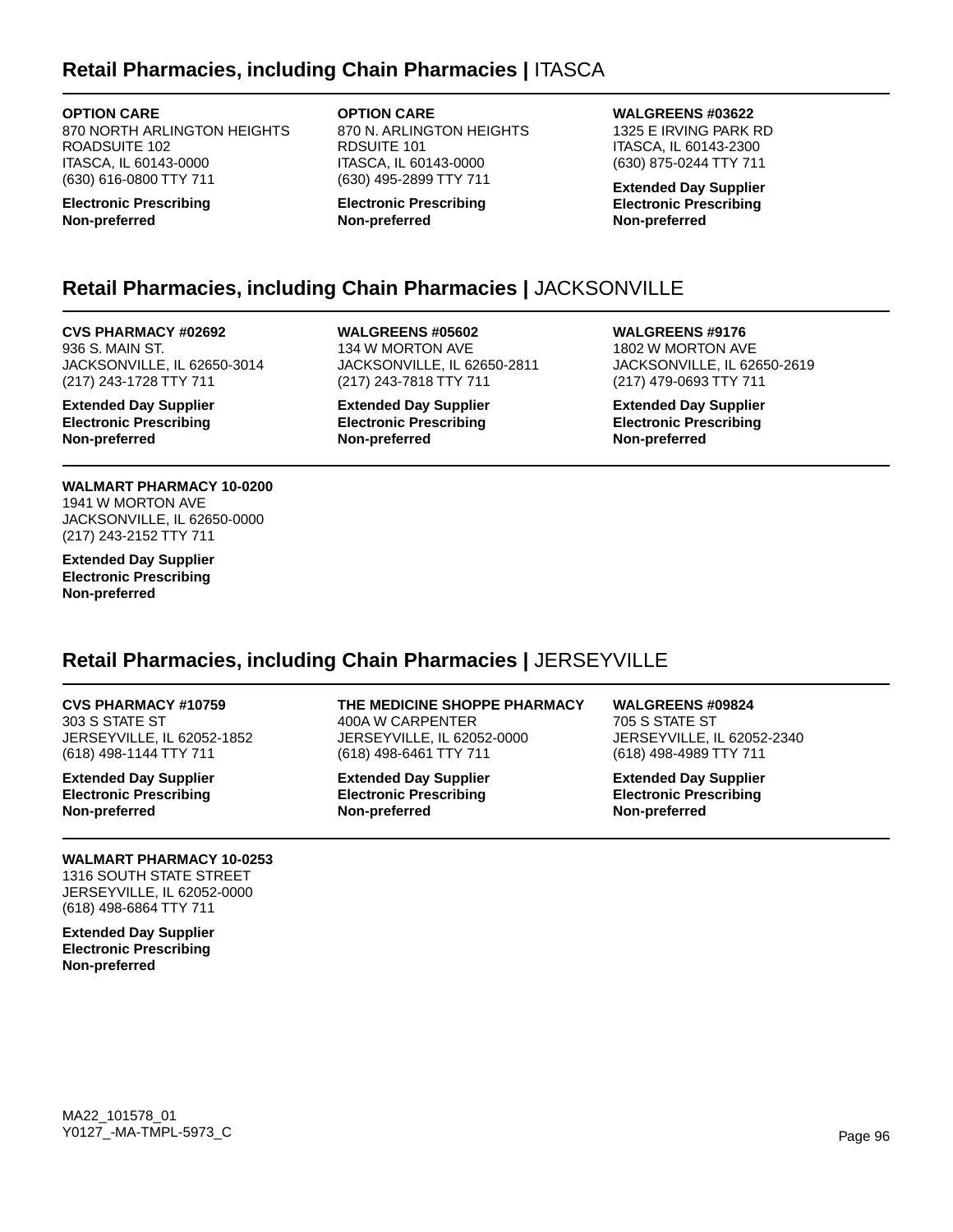**WALMART PHARMACY 10-1377** 3801 RUNNING BROOK FARM BLVD JOHNSBURG, IL 60051-5425 (815) 344-8137 TTY 711

**Extended Day Supplier Electronic Prescribing Non-preferred**

# **Retail Pharmacies, including Chain Pharmacies |** JOHNSTON CITY

**BANDY DRUGS** 905 GRAND AVE JOHNSTON CITY, IL 62951-1219 (618) 983-8272 TTY 711

**Extended Day Supplier Electronic Prescribing Non-preferred**

### **Retail Pharmacies, including Chain Pharmacies |** JOLIET

| <b>ADVANCED UROLOGY ASSOCIATES</b><br><b>1541 RIVERBOAT CENTER DRIVE</b><br>JOLIET, IL 60431-0000<br>(815) 409-4930 TTY 711<br><b>Extended Day Supplier</b><br><b>Electronic Prescribing</b><br>Non-preferred | <b>BASINGERS CITY CENTER</b><br><b>PHARMACY</b><br>300 N OTTAWA ST<br>JOLIET, IL 60432-4009<br>(815) 722-3200 TTY 711<br><b>Extended Day Supplier</b><br><b>Electronic Prescribing</b><br>Non-preferred | <b>BASINGER'S ESSINGTON PHARMACY</b><br>2202 ESSINGTON RDSTE 104<br><b>JOLIET, IL 60435-0000</b><br>(815) 267-3253 TTY 711<br><b>Extended Day Supplier</b><br><b>Electronic Prescribing</b><br>Non-preferred      |
|---------------------------------------------------------------------------------------------------------------------------------------------------------------------------------------------------------------|---------------------------------------------------------------------------------------------------------------------------------------------------------------------------------------------------------|-------------------------------------------------------------------------------------------------------------------------------------------------------------------------------------------------------------------|
| <b>BASINGER'S ESSINGTON PHARMACY</b><br>2202 ESSINGTON RD<br>JOLIET, IL 60435-0000<br>(815) 676-5322 TTY 711<br><b>Extended Day Supplier</b><br><b>Electronic Prescribing</b><br>Non-preferred                | <b>BASINGER'S PHARMACY INC</b><br>2130 W JEFFERSON ST<br>JOLIET, IL 60435-6693<br>(815) 725-1102 TTY 711<br><b>Extended Day Supplier</b><br><b>Electronic Prescribing</b><br>Non-preferred              | <b>BASINGERS PRIMARY CARE</b><br><b>PHARMACY</b><br>2025 S CHICAGO ST<br><b>JOLIET, IL 60436-0000</b><br>(815) 723-0300 TTY 711<br><b>Extended Day Supplier</b><br><b>Electronic Prescribing</b><br>Non-preferred |
| <b>CVS PHARMACY #01170</b>                                                                                                                                                                                    | <b>CVS PHARMACY #02936</b>                                                                                                                                                                              | <b>CVS PHARMACY #16326</b>                                                                                                                                                                                        |
| 3200 CATON FARM                                                                                                                                                                                               | 809 PLAINFIELD RD                                                                                                                                                                                       | 2701 PLAINFIELD RD                                                                                                                                                                                                |
| JOLIET, IL 60431-0000                                                                                                                                                                                         | <b>JOLIET, IL 60435-0000</b>                                                                                                                                                                            | <b>JOLIET, IL 60435-0000</b>                                                                                                                                                                                      |
| (815) 267-8130 TTY 711                                                                                                                                                                                        | (815) 727-8702 TTY 711                                                                                                                                                                                  | (815) 439-6950 TTY 711                                                                                                                                                                                            |
| <b>Extended Day Supplier</b>                                                                                                                                                                                  | <b>Extended Day Supplier</b>                                                                                                                                                                            | <b>Extended Day Supplier</b>                                                                                                                                                                                      |
| <b>Electronic Prescribing</b>                                                                                                                                                                                 | <b>Electronic Prescribing</b>                                                                                                                                                                           | <b>Electronic Prescribing</b>                                                                                                                                                                                     |
| Non-preferred                                                                                                                                                                                                 | Non-preferred                                                                                                                                                                                           | Non-preferred                                                                                                                                                                                                     |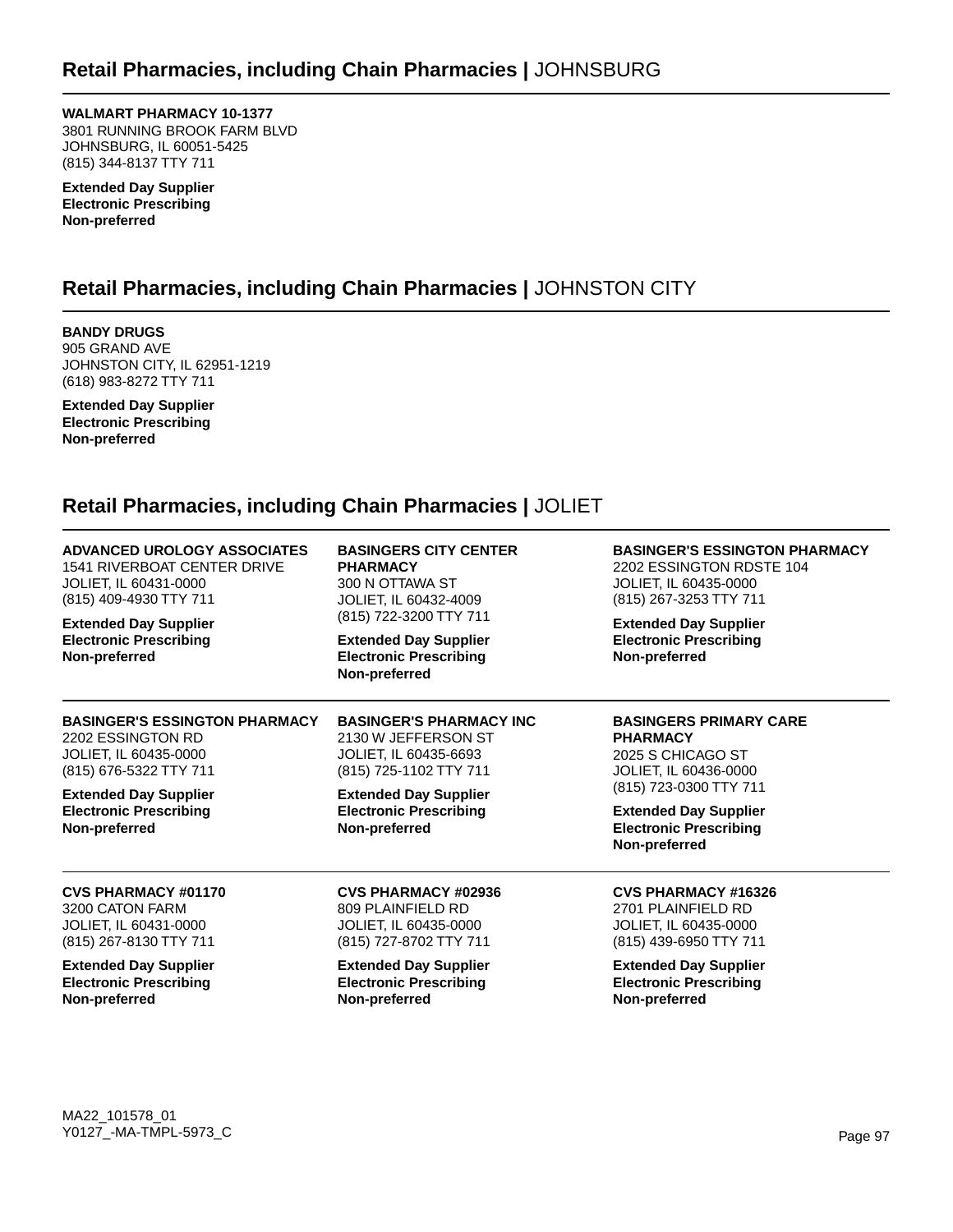#### **J D BROWN AND CO**

837 PLAINFIELD RD JOLIET, IL 60435-0000 (815) 723-0611 TTY 711

**Extended Day Supplier Electronic Prescribing Non-preferred**

#### **OSCO DRUG #0224**

1535 N LARKIN AVE JOLIET, IL 60435-0000 (815) 729-2487 TTY 711

**Extended Day Supplier Electronic Prescribing Non-preferred**

#### **ST. JUDE PHARMACY**

301 MADISON ST STE 114 JOLIET, IL 60435-6549 (815) 900-9000 TTY 711

**Extended Day Supplier Non-preferred**

#### **WALGREENS #07866**

2101 W JEFFERSON ST JOLIET, IL 60435-6621 (815) 730-3867 TTY 711

**Extended Day Supplier Electronic Prescribing Non-preferred**

### **WALMART PHARMACY 10-1256**

2424 W JEFFERSON ST JOLIET, IL 60436-0000 (815) 744-7601 TTY 711

**Extended Day Supplier Electronic Prescribing Non-preferred**

#### **JOHA PHARMACY**

2614 W JEFFERSON ST JOLIET, IL 60435-0000 (815) 730-3030 TTY 711

**Extended Day Supplier Electronic Prescribing Non-preferred**

**OSCO DRUG #1074** 1403 W JEFFERSON ST JOLIET, IL 60435-6701 (815) 725-1290 TTY 711

**Extended Day Supplier Electronic Prescribing Non-preferred**

**WALGREENS #03929** 1801 INGALLS AVE JOLIET, IL 60435-7903 (815) 729-1680 TTY 711

**Extended Day Supplier Electronic Prescribing Non-preferred**

**WALGREENS #10772** 1163 W JEFFERSON ST JOLIET, IL 60435-6858

(815) 744-4002 TTY 711

**Extended Day Supplier Electronic Prescribing Non-preferred**

**KODO CARE, INC.** 221 SPRINGFIELD AVENUESUITE A

JOLIET, IL 60435-0000 (815) 727-4722 TTY 711

**Extended Day Supplier Electronic Prescribing Non-preferred**

**SAMS PHARMACY** 321 S LARKIN JOLIET, IL 60436-0000 (815) 725-5124 TTY 711

**Extended Day Supplier Electronic Prescribing Non-preferred**

**WALGREENS #05386** 358 E CASS ST JOLIET, IL 60432-2835 (815) 727-0033 TTY 711

**Extended Day Supplier Electronic Prescribing Non-preferred**

#### **WALGREENS #3946**

1514 ESSINGTON RD JOLIET, IL 60432-2866 (815) 744-5522 TTY 711

**Extended Day Supplier Electronic Prescribing Non-preferred**

### **Retail Pharmacies, including Chain Pharmacies |** JUSTICE

**HILLS DRUG JUSTICE** 9050 W 81ST ST JUSTICE, IL 60458-1395 (708) 594-3000 TTY 711

**Extended Day Supplier Electronic Prescribing Non-preferred**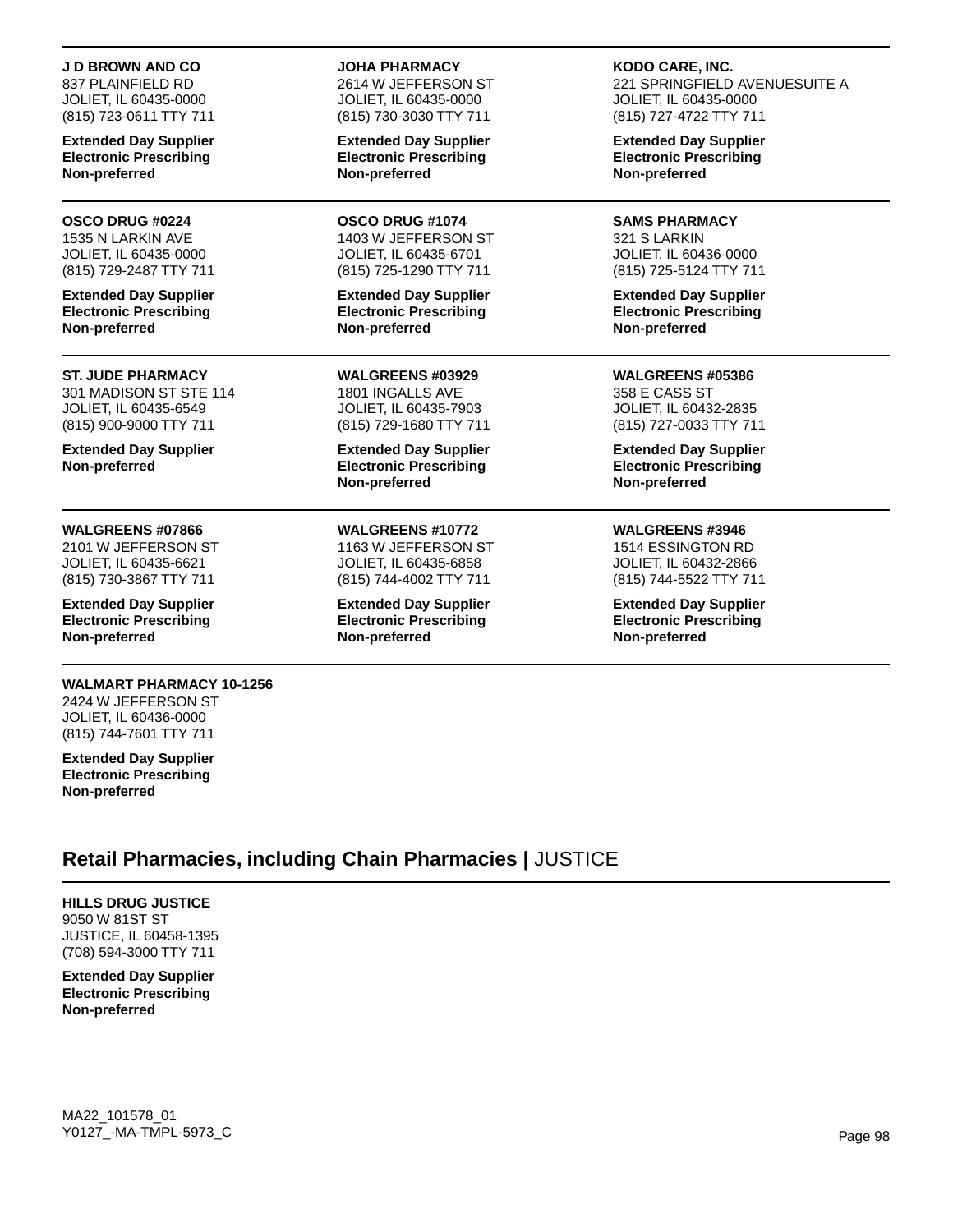### **Retail Pharmacies, including Chain Pharmacies |** KANKAKEE

**CVS PHARMACY #02663** 225 W COURT ST KANKAKEE, IL 60901-0000 (815) 929-3451 TTY 711

**Extended Day Supplier Electronic Prescribing Non-preferred**

### **SHAPIRO DEVELOPMENT CENTER PHARMACY**

100 E JEFFREY ST KANKAKEE, IL 60901-0000 (815) 939-8272 TTY 711

**Extended Day Supplier Non-preferred**

### **WALMART PHARMACY 10-4323**

505 RIVERSTONE PKWY KANKAKEE, IL 60901-7207 (815) 802-3166 TTY 711

**Extended Day Supplier Electronic Prescribing Non-preferred**

**KANKAKEE AREA PHARMACY INC** 555 WEST COURT STREETSTE 101 KANKAKEE, IL 60901-0000 (815) 937-9200 TTY 711

**Extended Day Supplier Electronic Prescribing Non-preferred**

**WALGREENS #04142** 1050 N KENNEDY DR KANKAKEE, IL 60901-2033 (815) 932-9615 TTY 711

**Extended Day Supplier Electronic Prescribing Non-preferred**

#### **OSCO DRUG #1156**

446 S WASHINGTON AVE KANKAKEE, IL 60901-3744 (815) 935-2041 TTY 711

**Extended Day Supplier Electronic Prescribing Non-preferred**

#### **WALGREENS #12468**

222 W COURT ST KANKAKEE, IL 60901-3711 (815) 936-0817 TTY 711

**Extended Day Supplier Electronic Prescribing Non-preferred**

**Retail Pharmacies, including Chain Pharmacies |** KEWANEE

**CVS PHARMACY #08691** 444 S MAIN ST KEWANEE, IL 61443-0000 (309) 853-3562 TTY 711

**Extended Day Supplier Electronic Prescribing Non-preferred**

**WALGREENS #05511** 500 S MAIN ST KEWANEE, IL 61443-2818 (309) 853-4412 TTY 711

**Extended Day Supplier Electronic Prescribing Non-preferred**

**WALMART PHARMACY 10-0633** 730 TENNEY ST KEWANEE, IL 61443-0000 (309) 852-4676 TTY 711

**Extended Day Supplier Electronic Prescribing Non-preferred**

### **Retail Pharmacies, including Chain Pharmacies |** KIRKLAND

#### **HWY 72 PHARMACY**

527 W. MAIN STREET#1W KIRKLAND, IL 60146-0000 (815) 522-3898 TTY 711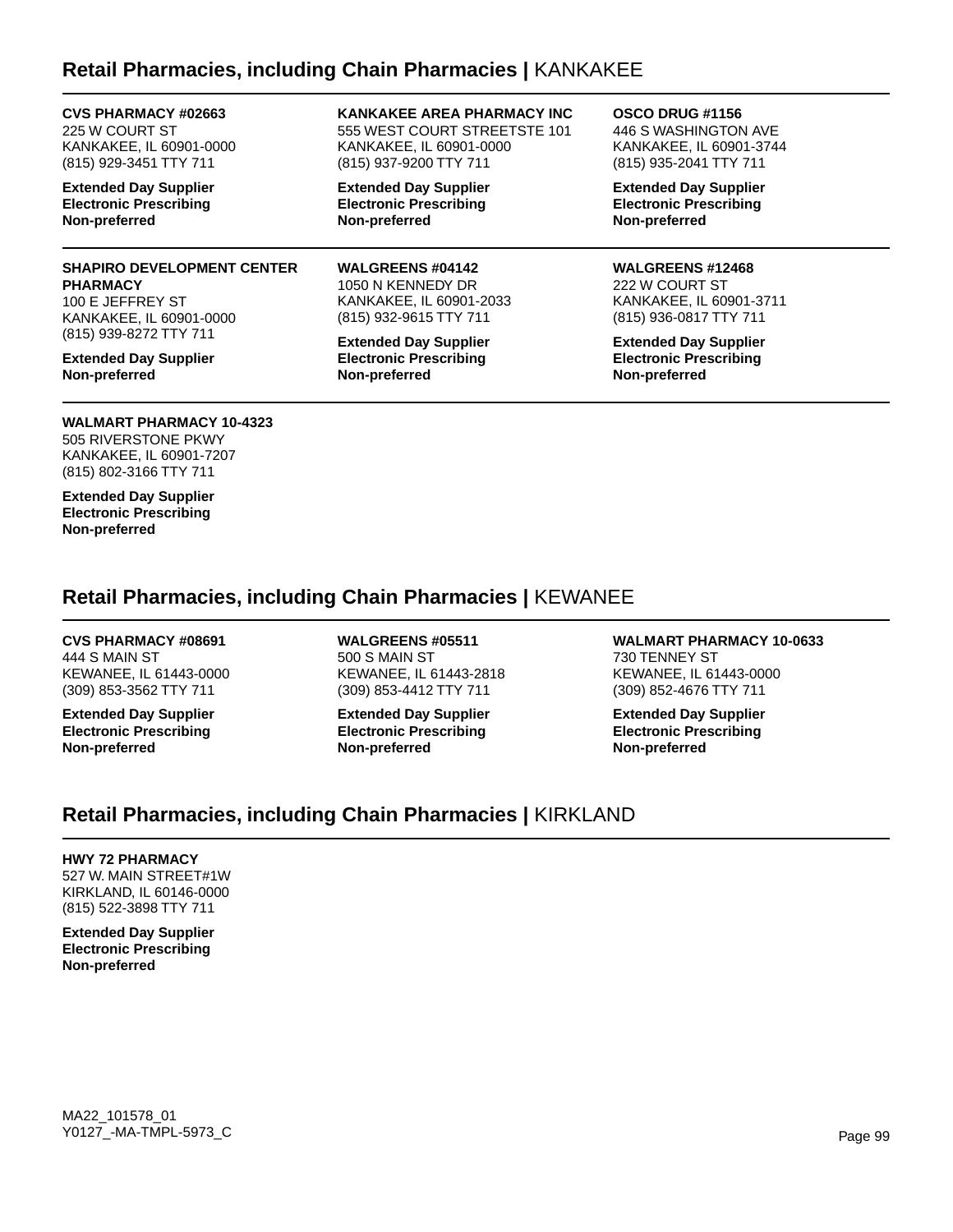### **Retail Pharmacies, including Chain Pharmacies |** LA GRANGE

**ASHLAND HEALTH** 12 N CATHERINE AVE LA GRANGE, IL 60525-5930 (708) 482-4000 TTY 711

**Extended Day Supplier Electronic Prescribing Non-preferred**

**JW PHARMACY AND DME** 5101 S WILLOW SPRINGS RD LA GRANGE, IL 60525-0000 (708) 588-0300 TTY 711

**Extended Day Supplier Electronic Prescribing Non-preferred**

**WALGREENS #05670** 2 N LA GRANGE RD LA GRANGE, IL 60525-2001 (708) 352-3116 TTY 711

**Extended Day Supplier Electronic Prescribing Non-preferred**

# **Retail Pharmacies, including Chain Pharmacies |** LA GRANGE HIGHLANDS

**WALGREENS #04874** 6600 WILLOW SPRINGS RD LA GRANGE HIGHLANDS, IL 60525-4593 (708) 588-1253 TTY 711

**Extended Day Supplier Electronic Prescribing Non-preferred**

### **Retail Pharmacies, including Chain Pharmacies |** LA GRANGE PARK

**OSCO DRUG #2265** 507 E WOODLAWN AVE LA GRANGE PARK, IL 60526-1983 (708) 352-5747 TTY 711

**Extended Day Supplier Electronic Prescribing Non-preferred**

### **Retail Pharmacies, including Chain Pharmacies |** LA SALLE

**ARKINS DRUG STORE** 1033 8TH ST LA SALLE, IL 61301-0000 (815) 223-0460 TTY 711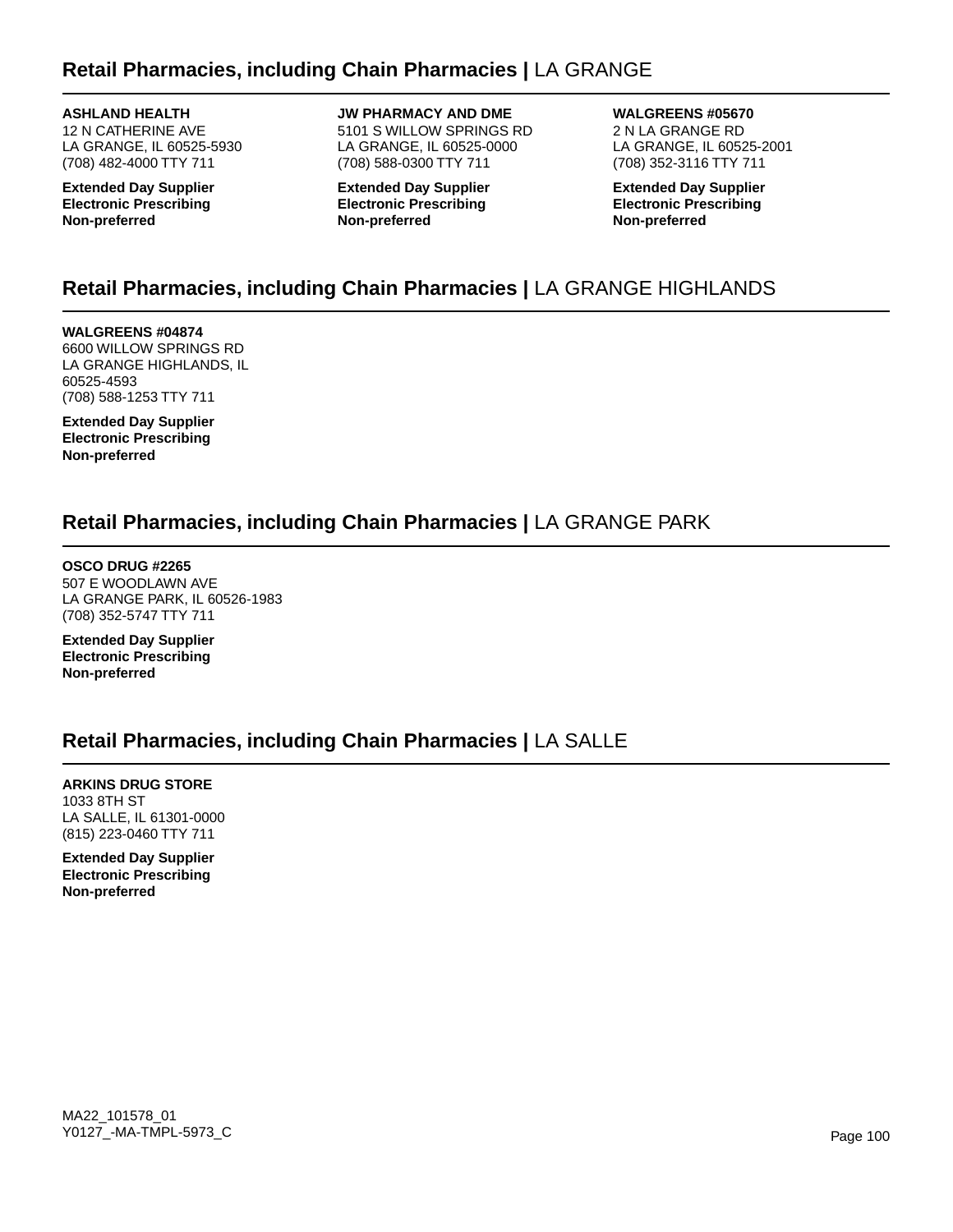**CVS PHARMACY #11192** 415 5TH STREET LACON, IL 61540-1210 (309) 246-2555 TTY 711

**Extended Day Supplier Electronic Prescribing Non-preferred**

# **Retail Pharmacies, including Chain Pharmacies |** LAKE BLUFF

**CVS PHARMACY #17670** 975 ROCKLAND RD LAKE BLUFF, IL 60044-0000 (847) 810-8086 TTY 711

**Extended Day Supplier Electronic Prescribing Non-preferred**

**WALGREENS #06819** 12700 ROCKLAND RD LAKE BLUFF, IL 60044-1420 (847) 615-2088 TTY 711

**Extended Day Supplier Electronic Prescribing Non-preferred**

### **Retail Pharmacies, including Chain Pharmacies |** LAKE FOREST

**CVS PHARMACY #02902** 520 N WESTERN AVE

LAKE FOREST, IL 60045-0000 (847) 810-5991 TTY 711

**Extended Day Supplier Electronic Prescribing Non-preferred**

**WALGREENS #21143** 1000 N WESTMORELAND RDRETAIL A LAKE FOREST, IL 60045-1658 (630) 985-7189 TTY 711

**Extended Day Supplier Electronic Prescribing Non-preferred**

#### **OSCO DRUG #3490** 892 N WESTERN AVE LAKE FOREST, IL 60045-1738 (847) 735-1032 TTY 711

**Extended Day Supplier Electronic Prescribing Non-preferred**

**WALGREENS #00528** 296 E DEERPATH LAKE FOREST, IL 60045-1940 (847) 234-2413 TTY 711

**Extended Day Supplier Electronic Prescribing Non-preferred**

# **Retail Pharmacies, including Chain Pharmacies |** LAKE IN THE HILLS

**COSTCO PHARMACY #774** 250 N RANDALL RD LAKE IN THE HILLS, IL 60156-5943

(847) 960-9937 TTY 711 **Extended Day Supplier Electronic Prescribing**

**Non-preferred**

**CVS PHARMACY #07970** 4511 ALGONQUIN LAKE IN THE HILLS, IL 60156-0000 (847) 669-3852 TTY 711

**Extended Day Supplier Electronic Prescribing Non-preferred**

### **WALGREENS #03406**

100 N RANDALL ROAD LAKE IN THE HILLS, IL 60156-4471 (847) 658-7051 TTY 711

**Extended Day Supplier Electronic Prescribing Non-preferred**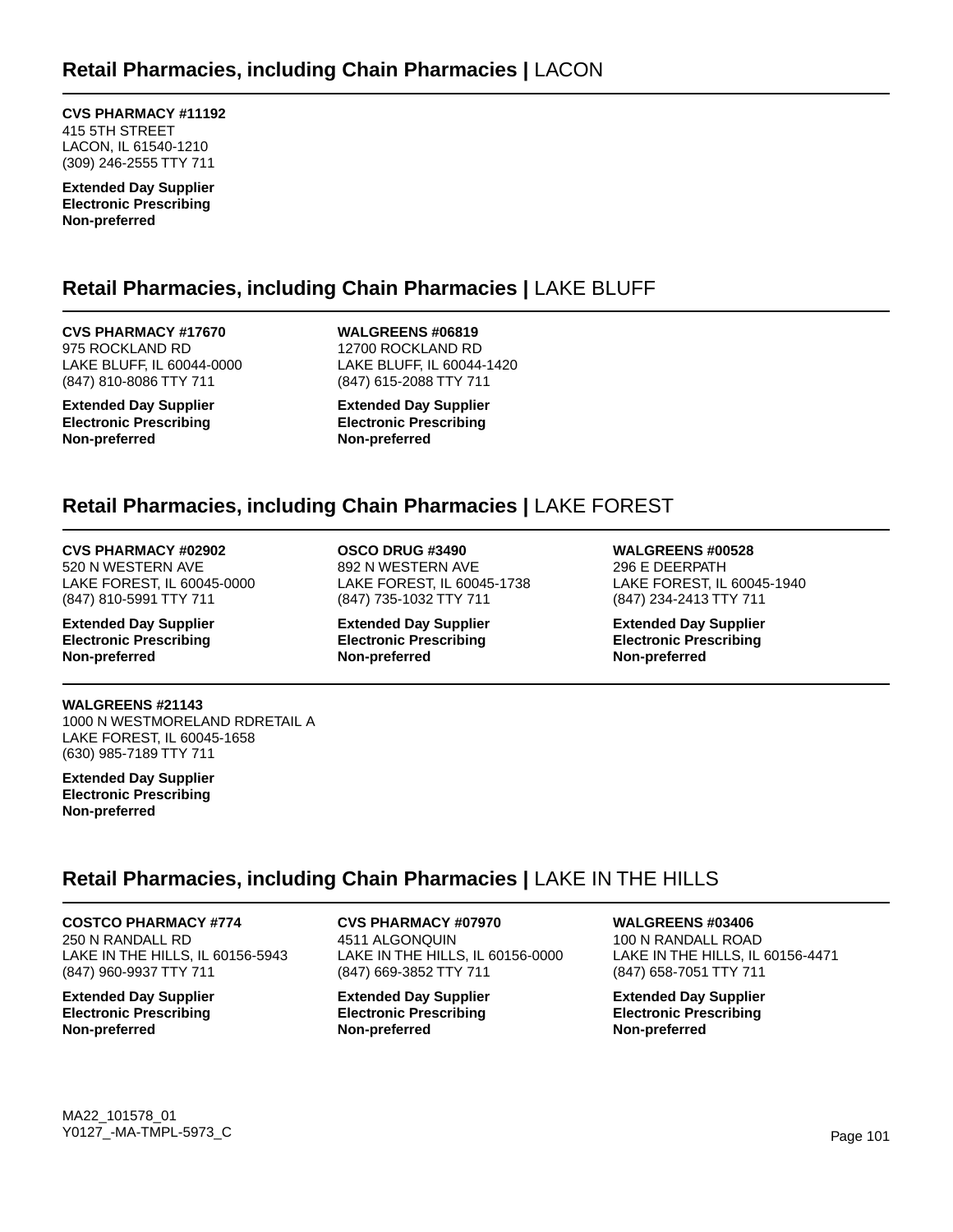**WALGREENS #05108** 305 E GRAND AVE LAKE VILLA, IL 60046-7834 (847) 265-5249 TTY 711

**Extended Day Supplier Electronic Prescribing Non-preferred**

# **Retail Pharmacies, including Chain Pharmacies |** LAKE ZURICH

**COSTCO PHARMACY #378** 680 S RAND RD LAKE ZURICH, IL 60047-3409 (847) 540-3052 TTY 711

**Extended Day Supplier Electronic Prescribing Non-preferred**

**OSCO DRUG #3485** 485 ELA RD LAKE ZURICH, IL 60047-2367 (847) 540-0130 TTY 711

**Extended Day Supplier Electronic Prescribing Non-preferred**

**WALGREENS #04464** 910 NORTH RAND RD LAKE ZURICH, IL 60047-3201 (847) 550-9475 TTY 711

**Extended Day Supplier Electronic Prescribing Non-preferred**

**CVS PHARMACY #16421** 555 S RAND RD LAKE ZURICH, IL 60047-0000 (847) 726-2584 TTY 711

**Extended Day Supplier Electronic Prescribing Non-preferred**

**OSCO DRUG #4305** 345 S RAND RD LAKE ZURICH, IL 60047-2271 (847) 438-2450 TTY 711

**Extended Day Supplier Electronic Prescribing Non-preferred**

**WALMART PHARMACY 10-1404** 820 SOUTH RAND LAKE ZURICH, IL 60047-0000 (847) 438-4949 TTY 711

**Extended Day Supplier Electronic Prescribing Non-preferred**

**MARIANO'S PHARMACY 8514** 1350 E IL ROUTE 22 LAKE ZURICH, IL 60047-2905 (847) 438-4012 TTY 711

**Extended Day Supplier Electronic Prescribing Non-preferred**

**WALGREENS #02213** 1285 S. RAND ROAD LAKE ZURICH, IL 60047-2960 (847) 438-8565 TTY 711

**Extended Day Supplier Electronic Prescribing Non-preferred**

# **Retail Pharmacies, including Chain Pharmacies |** LAKEMOOR

#### **WALGREENS #11367**

28895 W IL ROUTE 120 LAKEMOOR, IL 60051-7258 (815) 578-9346 TTY 711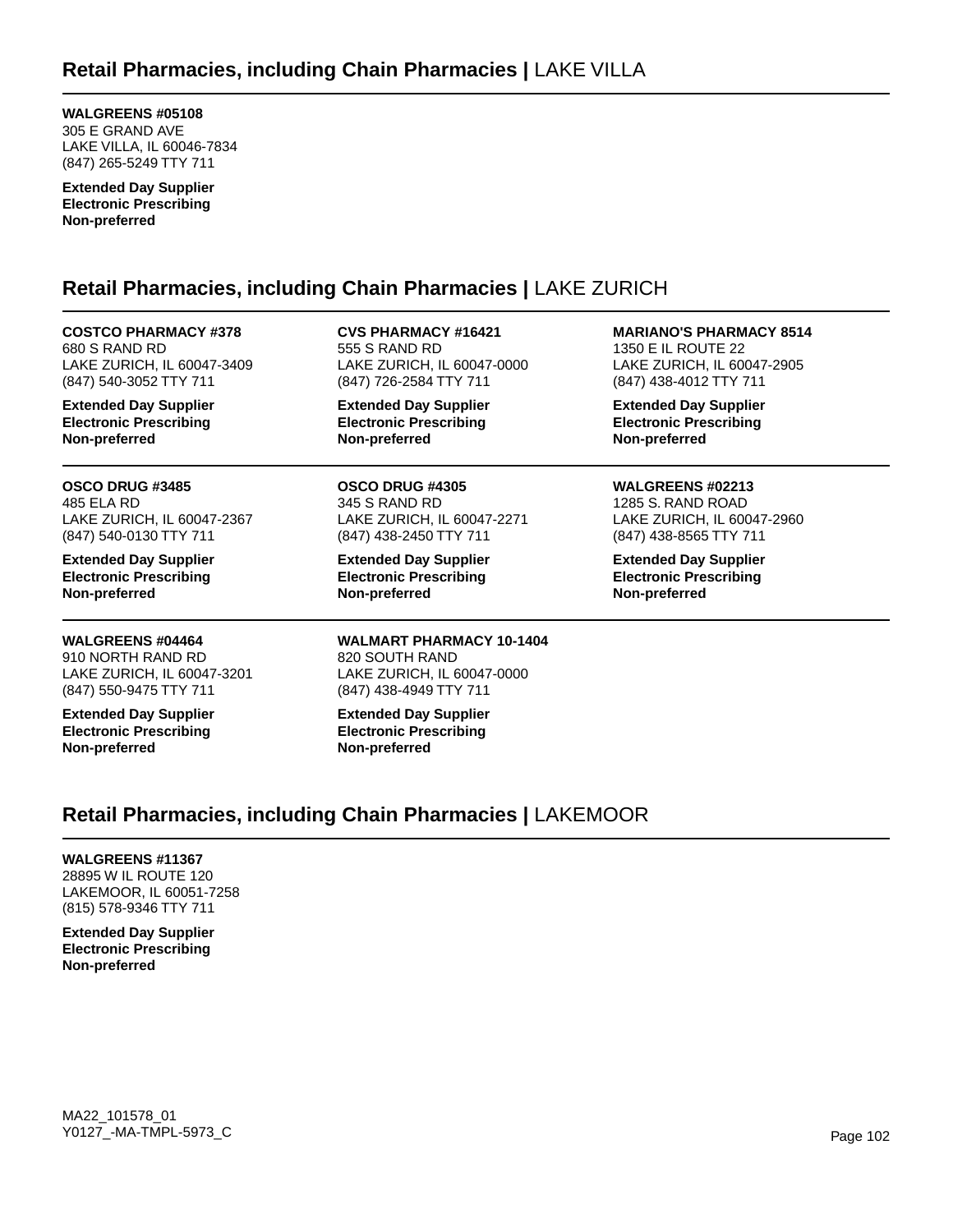**LANARK PHARMACY** 102 N BROAD ST LANARK, IL 61046-1004 (815) 493-2080 TTY 711

**Extended Day Supplier Electronic Prescribing Non-preferred**

### **Retail Pharmacies, including Chain Pharmacies |** LANSING

**QUIK SCRIPTS** 3330 RIDGE ROAD LANSING, IL 60438-0000 (708) 474-9540 TTY 711

**Extended Day Supplier Electronic Prescribing Non-preferred**

**WALMART PHARMACY 10-2817** 17625 TORRENCE AVE LANSING, IL 60438-0000 (708) 474-9234 TTY 711

**Extended Day Supplier Electronic Prescribing Non-preferred**

**WALGREENS #05126** 3564 RIDGE RD LANSING, IL 60438-3315 (708) 895-7937 TTY 711

**Extended Day Supplier Electronic Prescribing Non-preferred**

**WALGREENS #05127** 18133 TORRENCE AVE LANSING, IL 60438-2157 (708) 889-0130 TTY 711

**Extended Day Supplier Electronic Prescribing Non-preferred**

# **Retail Pharmacies, including Chain Pharmacies |** LAWRENCEVILLE

**CVS PHARMACY #06386** 1421 STATE STREET LAWRENCEVILLE, IL 62439-0000 (618) 943-7571 TTY 711

**Extended Day Supplier Electronic Prescribing Non-preferred**

### **WALMART PHARMACY 10-0550**

2610 WEST HAVEN ROAD LAWRENCEVILLE, IL 62439-0000 (618) 943-5515 TTY 711

**Extended Day Supplier Electronic Prescribing Non-preferred**

### **Retail Pharmacies, including Chain Pharmacies |** LEBANON

### **PRESCRIPTIONS PLUS LTD**

753 TRUE VALUE DR LEBANON, IL 62254-0000 (618) 537-6202 TTY 711

**Extended Day Supplier Electronic Prescribing Non-preferred**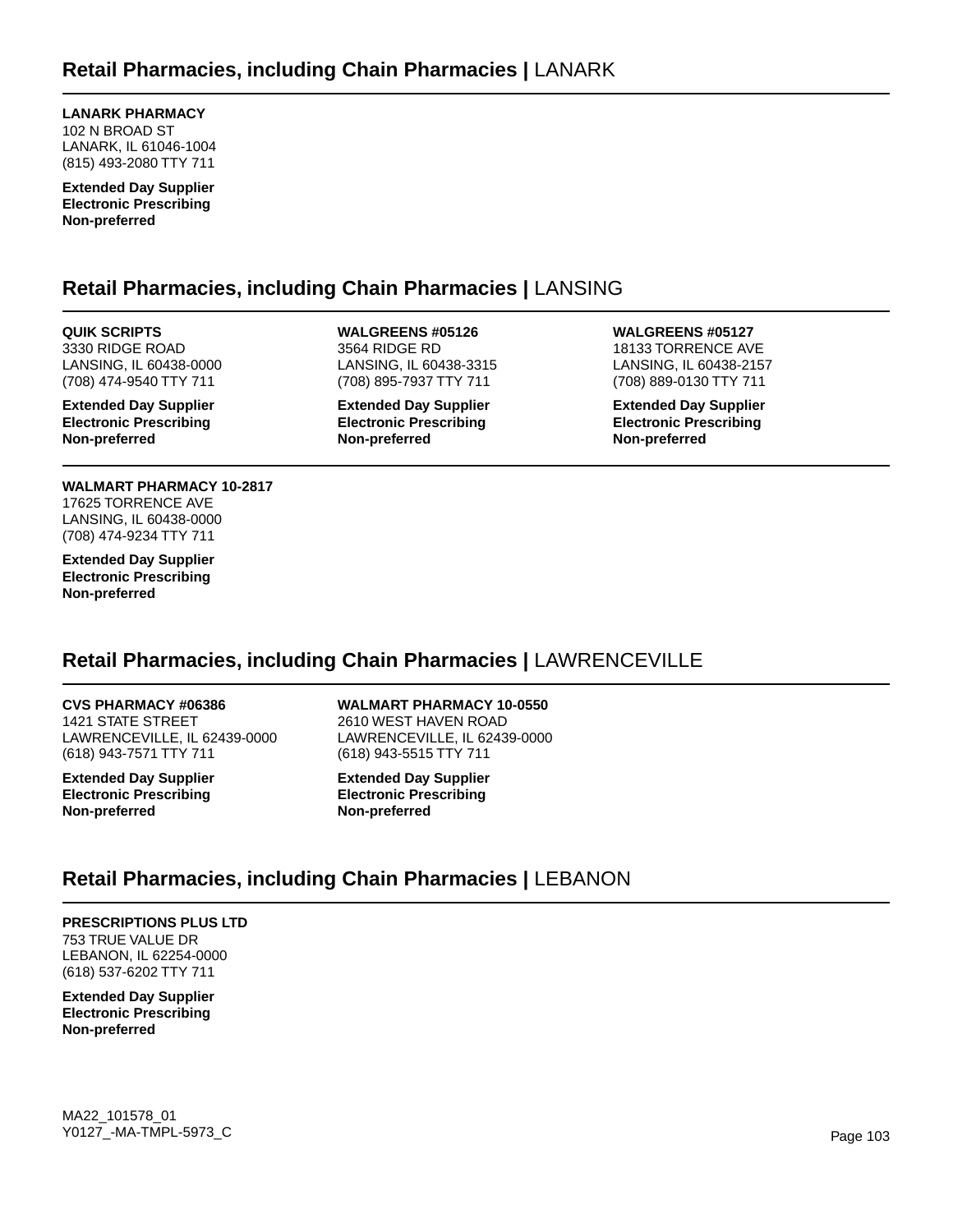### **Retail Pharmacies, including Chain Pharmacies |** LEMONT

#### **CVS PHARMACY #03256**

12720 ARCHER RD LEMONT, IL 60439-0000 (630) 243-3347 TTY 711

**Extended Day Supplier Electronic Prescribing Non-preferred**

#### **WALGREENS #03710** 15575 E 127TH ST

LEMONT, IL 60439-4433 (630) 257-9250 TTY 711

**Extended Day Supplier Electronic Prescribing Non-preferred**

**CVS PHARMACY #16568** 13460 S ARCHER AVE LEMONT, IL 60439-0000 (630) 243-6518 TTY 711

**Extended Day Supplier Electronic Prescribing Non-preferred**

**OSCO DRUG #3182** 1202 STATE ST LEMONT, IL 60439-4489 (630) 243-1803 TTY 711

**Extended Day Supplier Electronic Prescribing Non-preferred**

### **Retail Pharmacies, including Chain Pharmacies |** LENA

**LENA DRUG STORE** 154 W MAIN ST LENA, IL 61048-0000 (815) 369-4111 TTY 711

**Extended Day Supplier Electronic Prescribing Non-preferred**

# **Retail Pharmacies, including Chain Pharmacies |** LEWISTOWN

#### **COUNTY MARKET PHARMACY 458** 518 S MAIN ST

LEWISTOWN, IL 61542-1565 (309) 547-3731 TTY 711

**Extended Day Supplier Electronic Prescribing Non-preferred**

### **Retail Pharmacies, including Chain Pharmacies |** LIBERTYVILLE

### **CAREPARTNERS PHARMACY**

326 PETERSON RD LIBERTYVILLE, IL 60048-1008 (866) 832-7171 TTY 711

**Extended Day Supplier Non-preferred**

**OSCO DRUG #0606** 1300 S MILWAUKEE AVE LIBERTYVILLE, IL 60048-3724 (847) 680-8300 TTY 711

**Extended Day Supplier Electronic Prescribing Non-preferred**

**PETRANEKS PHARMACY**

426 N MILWAUKEE AVE LIBERTYVILLE, IL 60048-2278 (847) 362-2005 TTY 711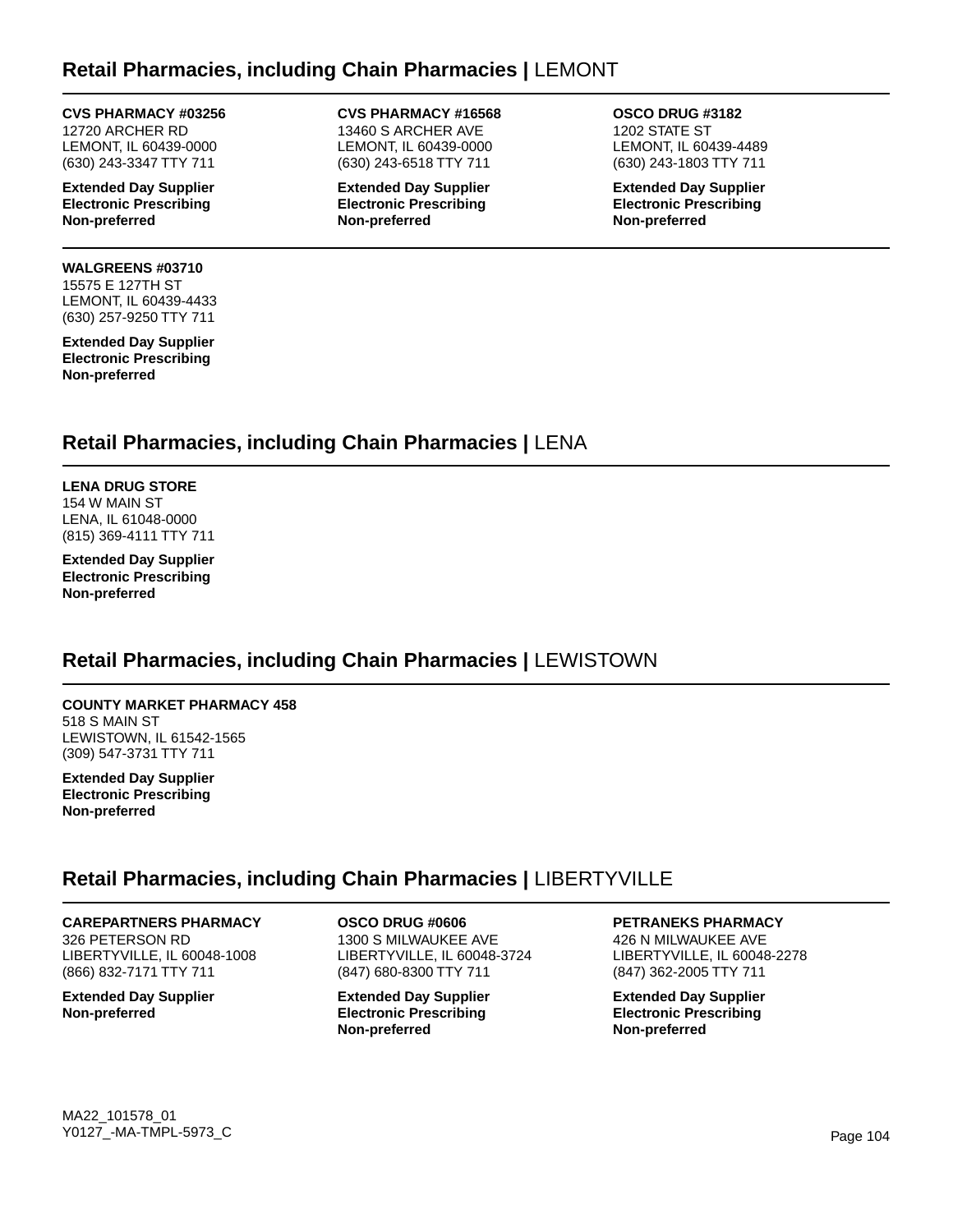#### **WALGREENS #05257**

1770 N MILWAUKEE AVE LIBERTYVILLE, IL 60048-1317 (847) 327-9706 TTY 711

**Extended Day Supplier Electronic Prescribing Non-preferred**

#### **WALGREENS #05258**

1470 S MILWAUKEE AVE LIBERTYVILLE, IL 60048-3796 (847) 247-0682 TTY 711

**Extended Day Supplier Electronic Prescribing Non-preferred**

### **Retail Pharmacies, including Chain Pharmacies |** LINCOLN

#### **CVS PHARMACY**

534 WOODLAWN RD LINCOLN, IL 62656-0000 (217) 735-1548 TTY 711

**Extended Day Supplier Electronic Prescribing Non-preferred**

#### **LINCOLN PHARMACY**

616B WOODLAWN RD LINCOLN, IL 62656-1590 (217) 651-4770 TTY 711

**Extended Day Supplier Electronic Prescribing Non-preferred**

#### **WALGREENS #05976**

603 WOODLAWN RD LINCOLN, IL 62656-1406 (217) 732-1825 TTY 711

**Extended Day Supplier Electronic Prescribing Non-preferred**

### **WALMART PHARMACY 10-0199**

825 MALERICH DRIVE LINCOLN, IL 62656-0000 (217) 735-3344 TTY 711

**Extended Day Supplier Electronic Prescribing Non-preferred**

# **Retail Pharmacies, including Chain Pharmacies |** LINCOLNSHIRE

#### **WALGREENS #05256**

225 N MILWAUKEE AVE LINCOLNSHIRE, IL 60069-3019 (847) 913-1627 TTY 711

**Extended Day Supplier Electronic Prescribing Non-preferred**

# **Retail Pharmacies, including Chain Pharmacies |** LINCOLNWOOD

### **CVS PHARMACY #08749**

3950 W DEVON AVE LINCOLNWOOD, IL 60712-0000 (847) 763-0685 TTY 711

**Extended Day Supplier Electronic Prescribing Non-preferred**

### **WALGREENS #09358**

6798 N LINCOLN AVE LINCOLNWOOD, IL 60712-3529 (847) 674-6350 TTY 711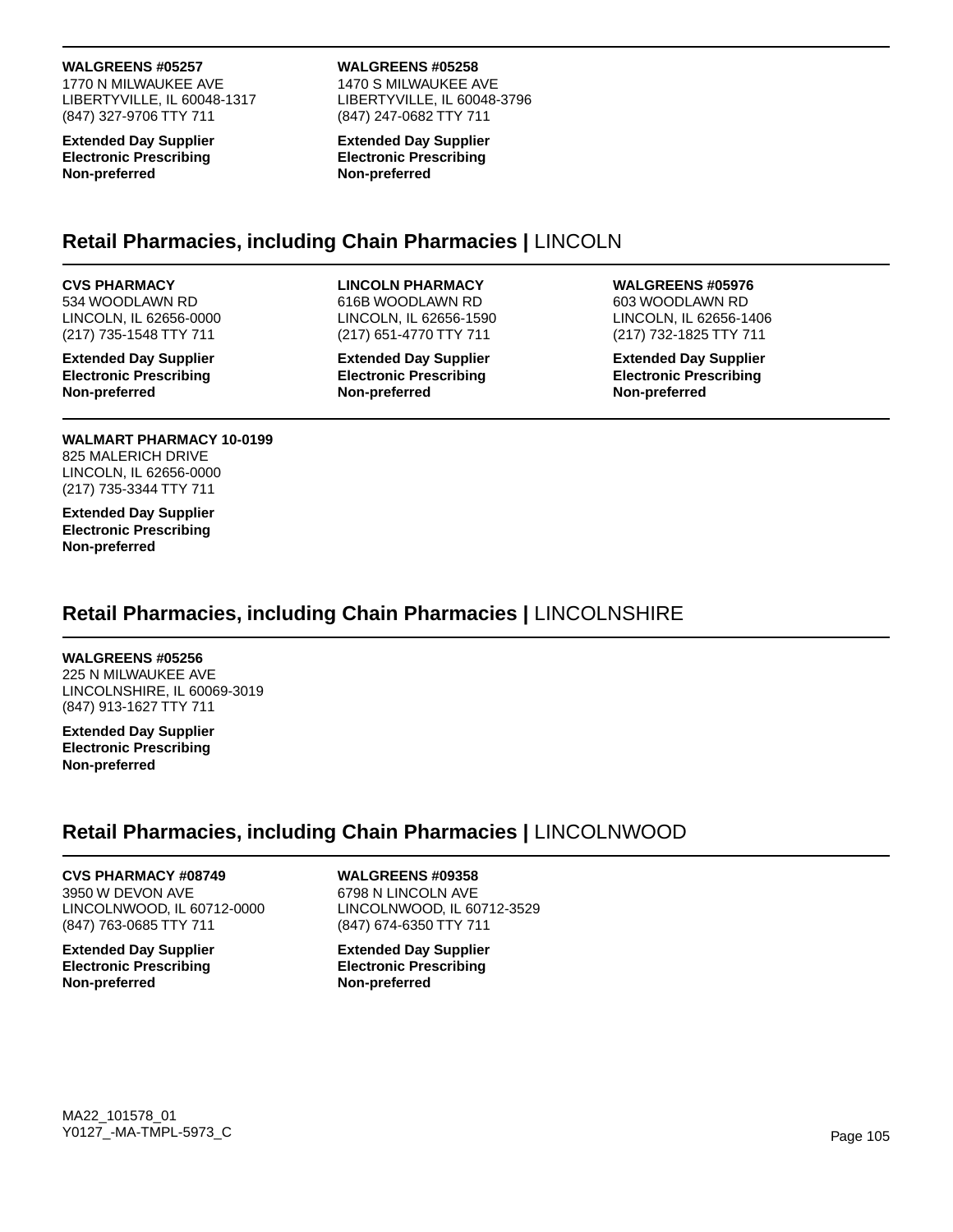## **Retail Pharmacies, including Chain Pharmacies |** LINDENHURST

**CVS PHARMACY #01172** 2020 E GRAND AVE LINDENHURST, IL 60046-0000 (847) 356-4302 TTY 711

**Extended Day Supplier Electronic Prescribing Non-preferred**

**PROHEALTH DRUGS LV**

3021 FALLING WATERS BLVD.,SUITE A ROOM B LINDENHURST, IL 60046-0000 (847) 457-4770 TTY 711

**Extended Day Supplier Non-preferred**

### **Retail Pharmacies, including Chain Pharmacies |** LISLE

**OSCO DRUG #0056** 1156 MAPLE AVE LISLE, IL 60532-2128 (630) 964-7100 TTY 711

**Extended Day Supplier Electronic Prescribing Non-preferred**

**THE PHARMACY OF DUPAGE MEDICAL GROUP** 430 WARRENVILLE RDSUITE 215 LISLE, IL 60532-0000 (630) 539-6000 TTY 711

**Extended Day Supplier Electronic Prescribing Non-preferred**

**WALGREENS #07212** 1010 MAPLE AVE LISLE, IL 60532-2329 (630) 353-0252 TTY 711

**WALGREENS #06905** 399 S US HWY 45

**Non-preferred**

LINDENHURST, IL 60046-7404 (847) 356-2066 TTY 711 **Extended Day Supplier Electronic Prescribing**

**Extended Day Supplier Electronic Prescribing Non-preferred**

# **Retail Pharmacies, including Chain Pharmacies |** LITCHFIELD

**SULLIVAN DRUGS** 320 E UNION AVE LITCHFIELD, IL 62056-0000 (217) 324-2001 TTY 711

**Extended Day Supplier Electronic Prescribing Non-preferred**

**WALGREENS #10718** 1202 W UNION AVE LITCHFIELD, IL 62056-1165 (217) 324-7670 TTY 711

**Extended Day Supplier Electronic Prescribing Non-preferred**

**WALMART PHARMACY 10-0213** 1205 WEST FERDON ST LITCHFIELD, IL 62056-0000

**Extended Day Supplier Electronic Prescribing Non-preferred**

(217) 324-6197 TTY 711

### **Retail Pharmacies, including Chain Pharmacies |** LOCKPORT

**CVS PHARMACY #07142** 16760 W DIVISION ST LOCKPORT, IL 60441-0000 (815) 834-4290 TTY 711

**Extended Day Supplier Electronic Prescribing Non-preferred**

**OSCO DRUG #3720** 16625 W 159TH ST LOCKPORT, IL 60441-6631 (815) 834-9910 TTY 711

**Extended Day Supplier Electronic Prescribing Non-preferred**

**WALGREENS #06703** 16750 W 159TH ST LOCKPORT, IL 60441-7968 (815) 834-1351 TTY 711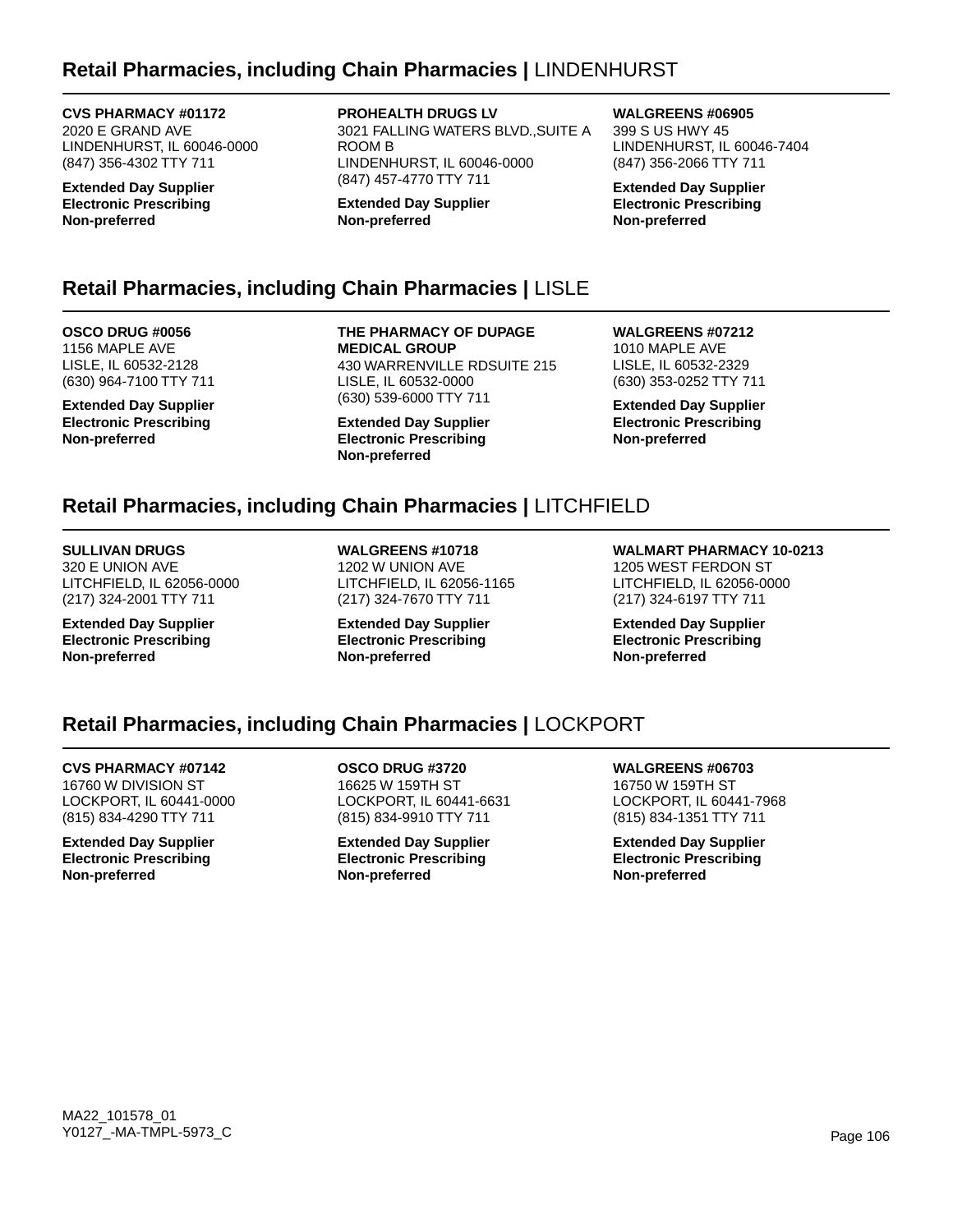#### **WALMART PHARMACY 10-3790**

16241 SOUTH FARRELL ROAD LOCKPORT, IL 60441-0000 (815) 836-3422 TTY 711

**Extended Day Supplier Electronic Prescribing Non-preferred**

### **Retail Pharmacies, including Chain Pharmacies |** LOMBARD

**CVS PHARMACY #02791** 1005 E ROOSEVELT RD LOMBARD, IL 60148-0000 (630) 627-8866 TTY 711

**Extended Day Supplier Electronic Prescribing Non-preferred**

**HIGHLAND PHARMACY** 2340 S HIGHLAND AVE STE 140 LOMBARD, IL 60148-5395 (630) 705-0020 TTY 711

**Extended Day Supplier Electronic Prescribing Non-preferred**

**OSCO DRUG #3278** 1177 S MAIN ST LOMBARD, IL 60148-3952 (630) 629-5050 TTY 711

**Extended Day Supplier Electronic Prescribing Non-preferred**

**CVS PHARMACY #06497**

350 E NORTH AVE LOMBARD, IL 60148-0000 (630) 620-2690 TTY 711

**Extended Day Supplier Electronic Prescribing Non-preferred**

**LOMBARD PHARMACY** 211 S MAIN ST LOMBARD, IL 60148-3300 (630) 495-2333 TTY 711

**Extended Day Supplier Electronic Prescribing Non-preferred**

**WALGREENS #04780** 225 E ROOSEVELT RD LOMBARD, IL 60148-4555 (630) 627-9784 TTY 711

**Extended Day Supplier Electronic Prescribing Non-preferred**

**CVS PHARMACY #16412**

60 YORKTOWN SHOPPING CTR LOMBARD, IL 60148-0000 (630) 495-9660 TTY 711

**Extended Day Supplier Electronic Prescribing Non-preferred**

**MARIANO'S PHARMACY 8543** 345 W ROOSEVELT RD LOMBARD, IL 60148-4219 (630) 629-4475 TTY 711

**Extended Day Supplier Electronic Prescribing Non-preferred**

**WALGREENS #09217** 309 W SAINT CHARLES RD LOMBARD, IL 60148-2234 (630) 953-0508 TTY 711

**Extended Day Supplier Electronic Prescribing Non-preferred**

## **Retail Pharmacies, including Chain Pharmacies |** LONG GROVE

#### **CVS PHARMACY #08946**

4186 IL ROUTE 83 BLDG D LONG GROVE, IL 60047-9563 (847) 478-5465 TTY 711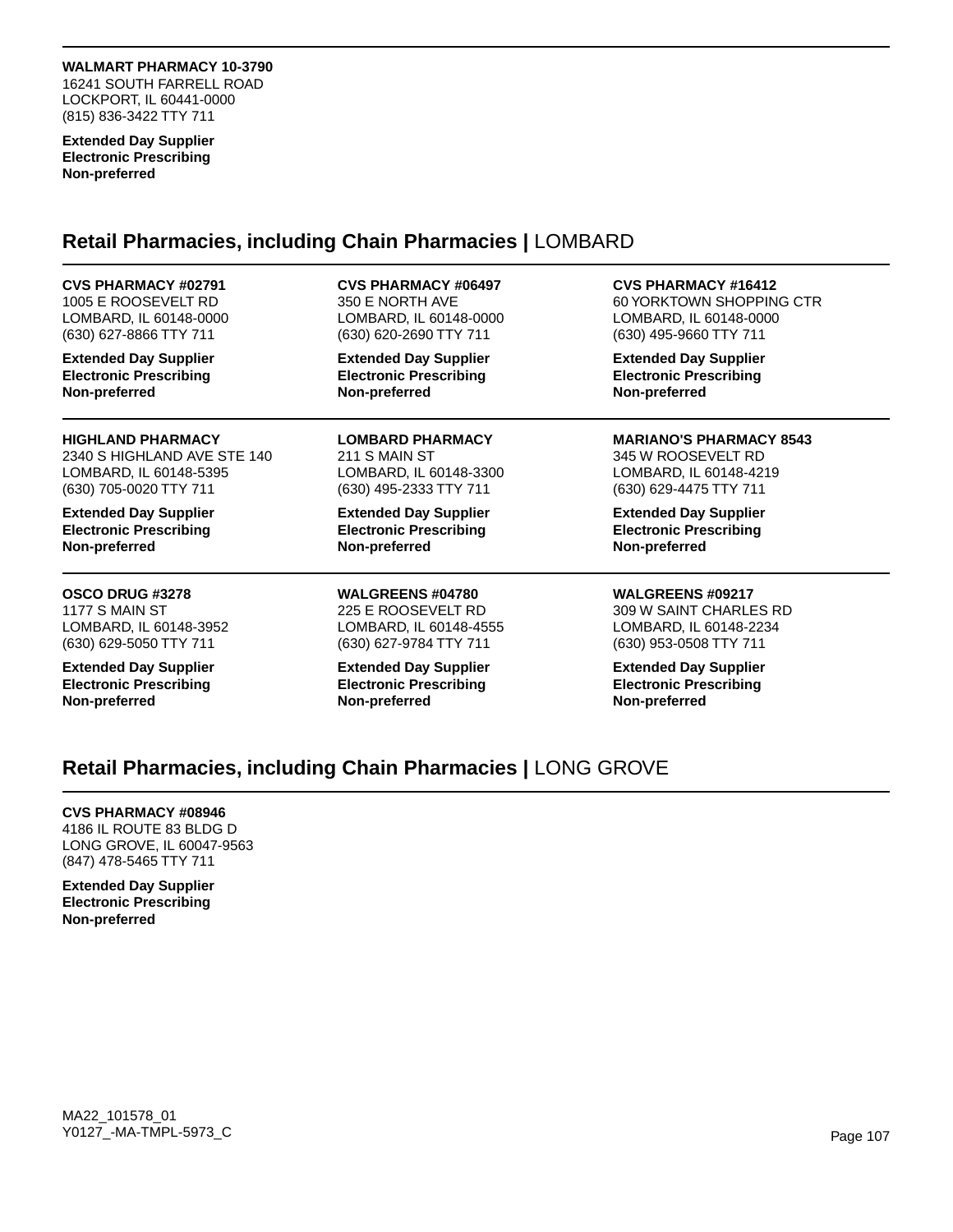**SAV MOR PHARMACY** 326 ROUTE 45 N LOUISVILLE, IL 62858-2652 (618) 665-4828 TTY 711

**Extended Day Supplier Electronic Prescribing Non-preferred**

## **Retail Pharmacies, including Chain Pharmacies |** LOVES PARK

**COSTCO PHARMACY #1353** 5000 STADIUM DR LOVES PARK, IL 61111-2301 (779) 513-8407 TTY 711

**Extended Day Supplier Non-preferred**

**CVS PHARMACY #08530** 6506 ALPINE ROAD LOVES PARK, IL 61111-0000 (815) 633-6666 TTY 711

**Extended Day Supplier Electronic Prescribing Non-preferred**

**WALGREENS #12583** 1704 E RIVERSIDE BLVD LOVES PARK, IL 61111-4850 (815) 633-0475 TTY 711

**Extended Day Supplier Electronic Prescribing Non-preferred**

**WALGREENS #1515** 5900 N 2ND ST LOVES PARK, IL 61111-4647 (815) 282-2077 TTY 711

**Extended Day Supplier Electronic Prescribing Non-preferred**

### **Retail Pharmacies, including Chain Pharmacies |** LYONS

**WALGREENS #01450** 4101 1ST AVE LYONS, IL 60534-1028 (708) 447-6851 TTY 711

**Extended Day Supplier Electronic Prescribing Non-preferred**

### **Retail Pharmacies, including Chain Pharmacies |** MACHESNEY PARK

**CVS PHARMACY #08528** 8001 N 2ND ST MACHESNEY PARK, IL 61115-0000 (815) 636-2949 TTY 711

**Extended Day Supplier Electronic Prescribing Non-preferred**

**CVS PHARMACY #16922** 9833 N ALPINE RD MACHESNEY PARK, IL 61115-0000 (815) 639-3301 TTY 711

**Extended Day Supplier Electronic Prescribing Non-preferred**

**MEIJER PHARMACY #281** 1770 W LANE RD

MACHESNEY PARK, IL 61115-1627 (815) 721-8710 TTY 711

**Extended Day Supplier Electronic Prescribing Non-preferred**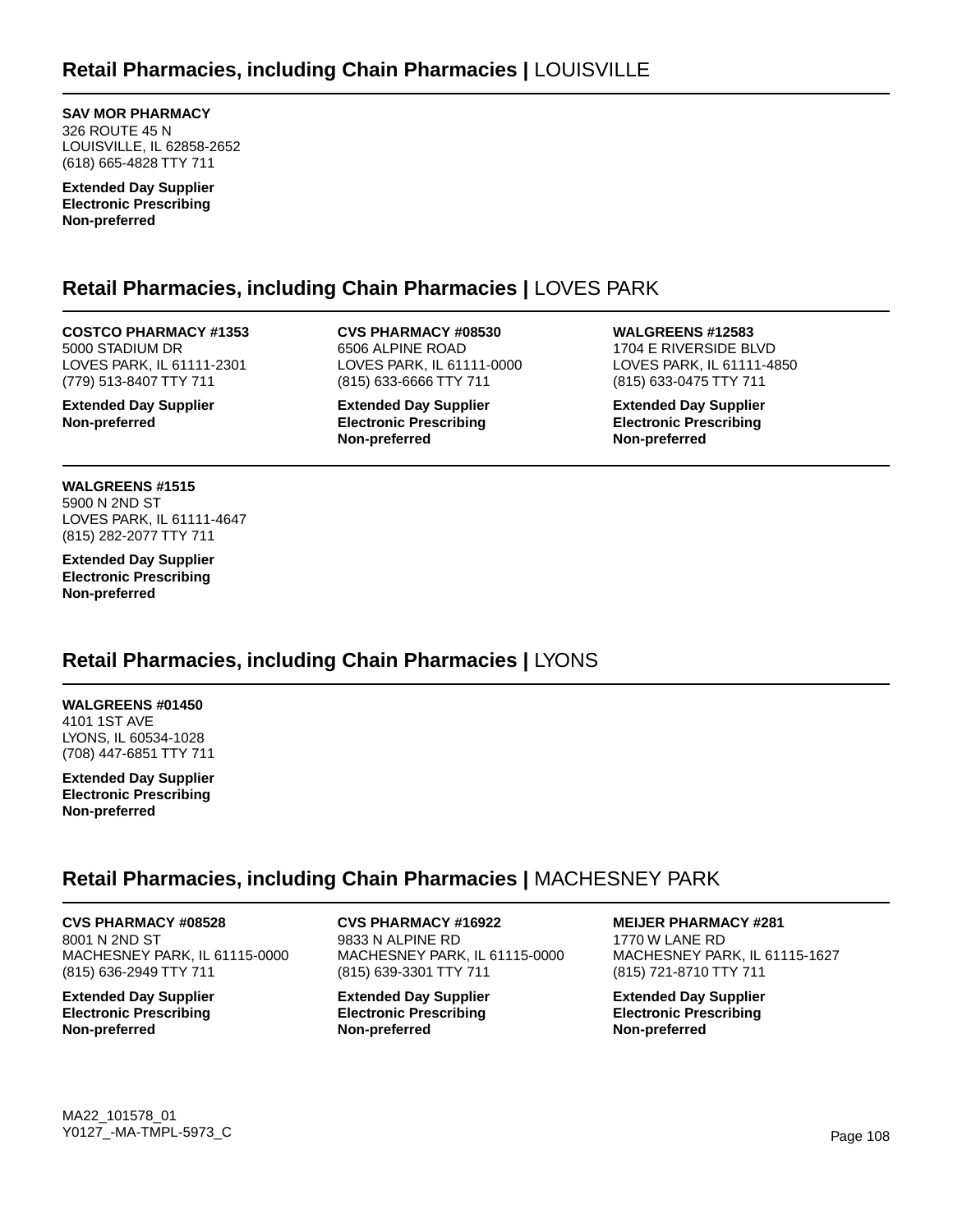#### **NORTH PARK PHARMACY**

7924 N 2ND ST MACHESNEY PARK, IL 61115-0000 (815) 633-3431 TTY 711

**Extended Day Supplier Electronic Prescribing Non-preferred**

**WALGREENS #12126** 1680 W LANE RD MACHESNEY PARK, IL 61115-1623 (815) 282-1203 TTY 711

**Extended Day Supplier Electronic Prescribing Non-preferred**

### **Retail Pharmacies, including Chain Pharmacies |** MACKINAW

#### **EASY CARE PHARMACY 2** 116 S MAIN MACKINAW, IL 61755-0000 (309) 359-5960 TTY 711

**Extended Day Supplier Electronic Prescribing Non-preferred**

### **Retail Pharmacies, including Chain Pharmacies |** MACOMB

#### **CVS PHARMACY #08654**

327 E JACKSON ST MACOMB, IL 61455-2306 (309) 833-1750 TTY 711

**Extended Day Supplier Electronic Prescribing Non-preferred**

### **WALMART PHARMACY 10-0197**

1730 E JACKSON ROAD MACOMB, IL 61455-0000 (309) 833-1456 TTY 711

**Extended Day Supplier Electronic Prescribing Non-preferred**

### **HY-VEE PHARMACY (1420)**

1600 E JACKSON MACOMB, IL 61455-0000 (309) 833-3750 TTY 711

**Extended Day Supplier Electronic Prescribing Non-preferred**

### **WALGREENS #02206**

300 E JACKSON ST MACOMB, IL 61455-2307 (309) 837-2436 TTY 711

**Extended Day Supplier Electronic Prescribing Non-preferred**

## **Retail Pharmacies, including Chain Pharmacies |** MAHOMET

#### **CVS PHARMACY #06935**

804 B EASTWOOD DRIVE MAHOMET, IL 61853-0000 (217) 586-2137 TTY 711

**Extended Day Supplier Electronic Prescribing Non-preferred**

### **WALGREENS #12868**

104 N LOMBARD ST MAHOMET, IL 61853-9097 (217) 586-3460 TTY 711

**Extended Day Supplier Electronic Prescribing Non-preferred**

### **WALGREENS #15169**

1001 HEATHER DR MAHOMET, IL 61853-2754 (217) 586-2317 TTY 711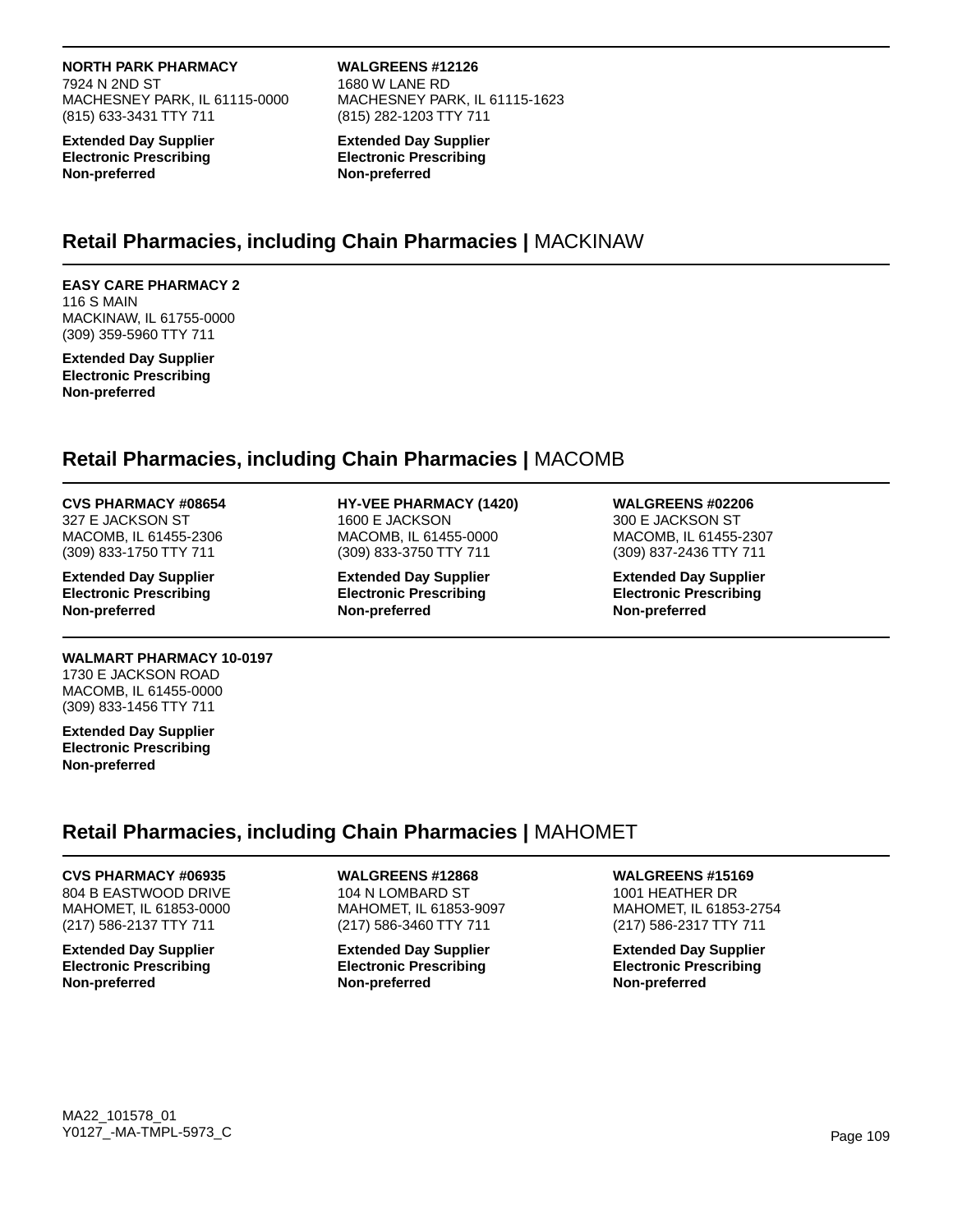**MANITO PHARMACY** 406 S ADAMS STREET MANITO, IL 61546-0000 (309) 968-2800 TTY 711

**Extended Day Supplier Electronic Prescribing Non-preferred**

## **Retail Pharmacies, including Chain Pharmacies |** MANTENO

**CVS PHARMACY #10680** 47 S LOCUST MANTENO, IL 60950-0000 (815) 468-0190 TTY 711

**Extended Day Supplier Electronic Prescribing Non-preferred**

**MAIN STREET PHARMACY** 24 W 1ST STREET MANTENO, IL 60950-0000 (630) 969-0036 TTY 711

**Extended Day Supplier Electronic Prescribing Non-preferred**

## **Retail Pharmacies, including Chain Pharmacies |** MARENGO

#### **MARENGO COMMUNITY PHARMACY INC**

20015 E GRANT HWY MARENGO, IL 60152-0000 (815) 568-7866 TTY 711

**Extended Day Supplier Electronic Prescribing Non-preferred**

## **Retail Pharmacies, including Chain Pharmacies |** MARION

#### **CORE PHARMACY**

1008 W CHERRY ST MARION, IL 62959-0000 (618) 969-9600 TTY 711

**Extended Day Supplier Electronic Prescribing Non-preferred**

**CVS PHARMACY #06388** 801 WEST MAIN STREET MARION, IL 62959-0000 (618) 997-3155 TTY 711

**Extended Day Supplier Electronic Prescribing Non-preferred**

**HEALTHDIRECT INSTITUTIONAL PHARMACY SERVICES, INC. #128** 7846 AVIATION DR MARION, IL 62959-0000 (888) 997-7455 TTY 711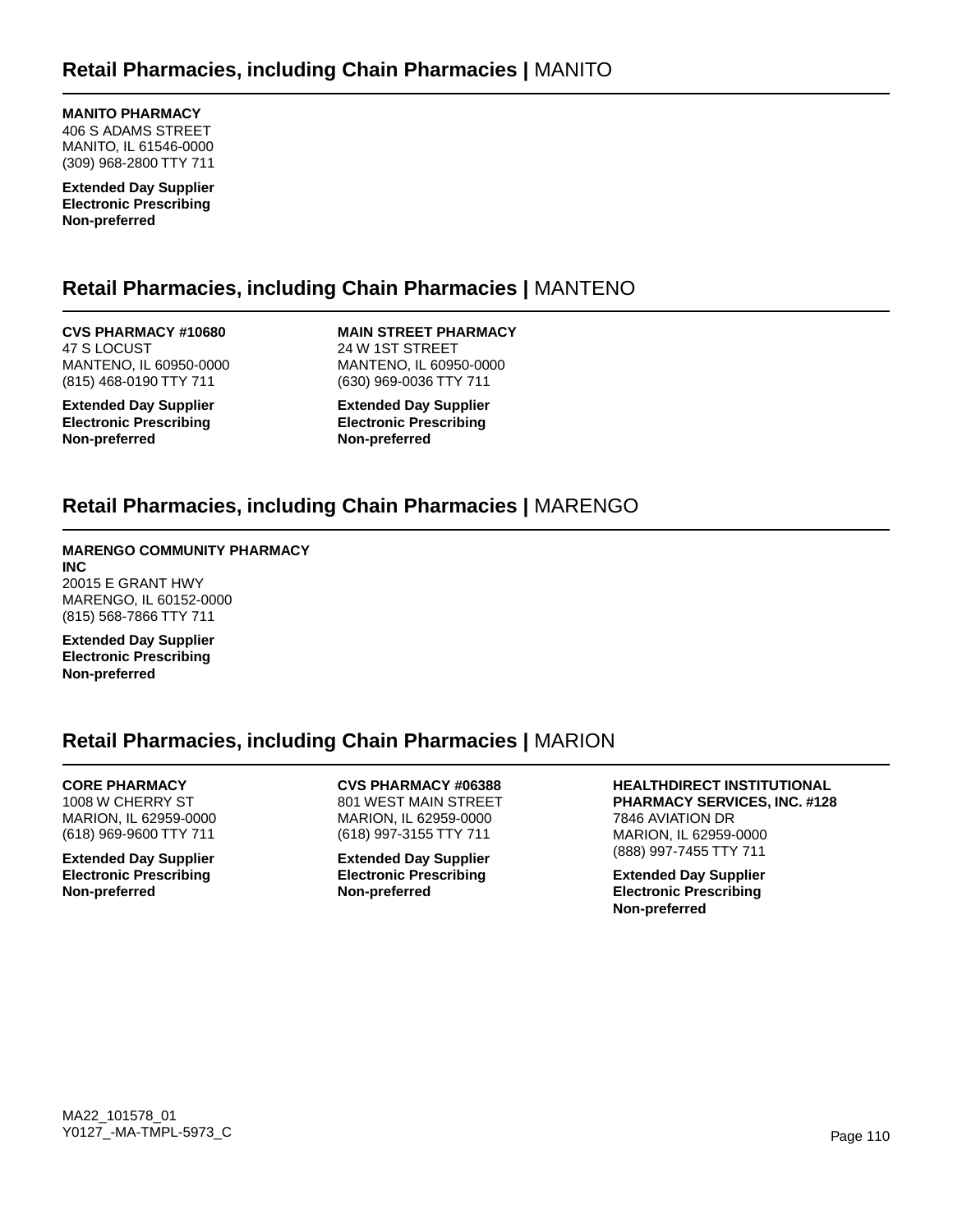### **KROGER PHARMACY L380**

1704 W DEYOUNG ST MARION, IL 62959-1054 (618) 993-6518 TTY 711

**Extended Day Supplier Electronic Prescribing Non-preferred**

### **WALGREENS #07578**

1710 W DEYOUNG ST MARION, IL 62959-1054 (618) 998-1603 TTY 711

**Extended Day Supplier Electronic Prescribing Non-preferred**

**MEDICINE SHOPPE #751** 1315 WEST MAIN MARION, IL 62959-0000 (618) 997-1393 TTY 711

**Extended Day Supplier Electronic Prescribing Non-preferred**

**WALMART PHARMACY 10-0216** 2802 OUTER DR MARION, IL 62959-5207 (618) 997-2021 TTY 711

**Extended Day Supplier Electronic Prescribing Non-preferred**

#### **SAM'S PHARMACY 10-8180**

2709 WALTON WAY MARION, IL 62959-0000 (618) 997-8945 TTY 711

**Extended Day Supplier Electronic Prescribing Non-preferred**

### **Retail Pharmacies, including Chain Pharmacies |** MARISSA

#### **ROBERT T. SHAW**

219 NORTH MAIN ST MARISSA, IL 62257-1343 (618) 295-2241 TTY 711

**Extended Day Supplier Electronic Prescribing Non-preferred**

### **Retail Pharmacies, including Chain Pharmacies |** MARKHAM

### **HARVEY HEALTH CENTER**

**PHARMACY** 3530 W 159TH ST MARKHAM, IL 60428-0000 (708) 225-1984 TTY 711

**Extended Day Supplier Electronic Prescribing Non-preferred**

**WALGREENS #21247** 15940 KEDZIE AVE MARKHAM, IL 60428-4017 (708) 825-2490 TTY 711

**Extended Day Supplier Electronic Prescribing Non-preferred**

## **Retail Pharmacies, including Chain Pharmacies |** MARSEILLES

#### **SCHOTTS PHARMACY INC** 800 W BLUFF ST MARSEILLES, IL 61341-1398 (815) 795-2700 TTY 711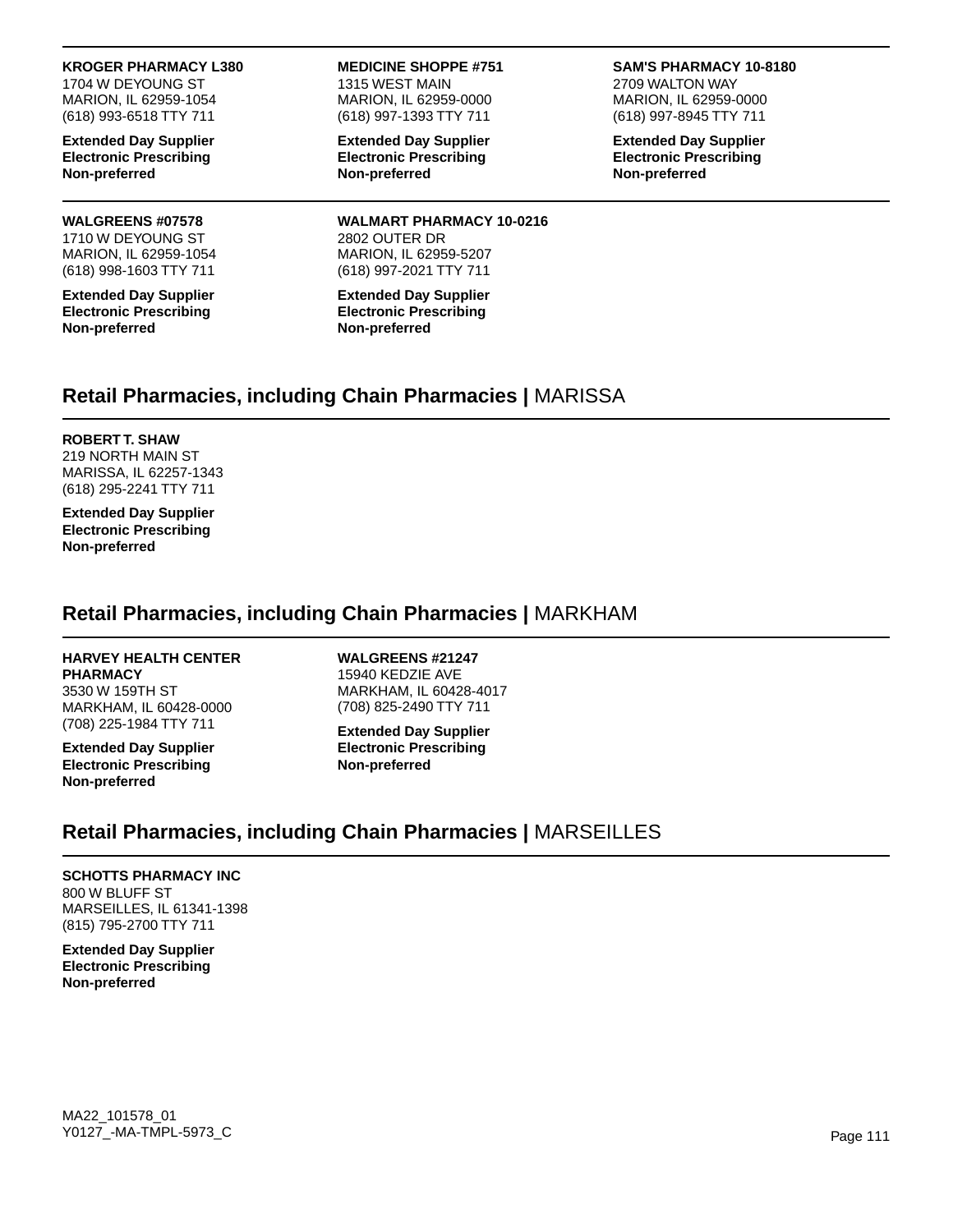### **Retail Pharmacies, including Chain Pharmacies |** MARSHALL

**THE MEDICINE SHOPPE PHARMACY** 813 N 2ND ST MARSHALL, IL 62441-0000 (217) 826-6374 TTY 711

**Extended Day Supplier Electronic Prescribing Non-preferred**

**WALMART PHARMACY 10-0798** 108 BRYSTA DR MARSHALL, IL 62441-3995 (217) 826-8013 TTY 711

**Extended Day Supplier Electronic Prescribing Non-preferred**

## **Retail Pharmacies, including Chain Pharmacies |** MARTINSVILLE

**MARTINSVILLE PHARMACY** 890 E RIDGELAWN RD MARTINSVILLE, IL 62442-0000 (217) 382-4004 TTY 711

**Extended Day Supplier Electronic Prescribing Non-preferred**

### **Retail Pharmacies, including Chain Pharmacies |** MARYVILLE

### **MARYVILLE PHARMACY**

2700 N CENTER ST MARYVILLE, IL 62062-0000 (618) 288-7474 TTY 711

**Extended Day Supplier Non-preferred**

**MARYVILLE PHARMACY** 2700 N CENTER ST MARYVILLE, IL 62062-5624 (618) 288-7474 TTY 711

**Extended Day Supplier Non-preferred**

**WALGREENS #12395** 6607 STATE ROUTE 162

MARYVILLE, IL 62062-8514 (618) 288-2130 TTY 711

**Extended Day Supplier Electronic Prescribing Non-preferred**

## **Retail Pharmacies, including Chain Pharmacies |** MASCOUTAH

**DAUBER PHARMACY** 16 E MAIN ST MASCOUTAH, IL 62258-0000 (618) 566-8521 TTY 711

**Extended Day Supplier Electronic Prescribing Non-preferred**

**DAUBER PHARMACY** 16 E MAIN ST MASCOUTAH, IL 62258-2133 (618) 566-8521 TTY 711

**Extended Day Supplier Non-preferred**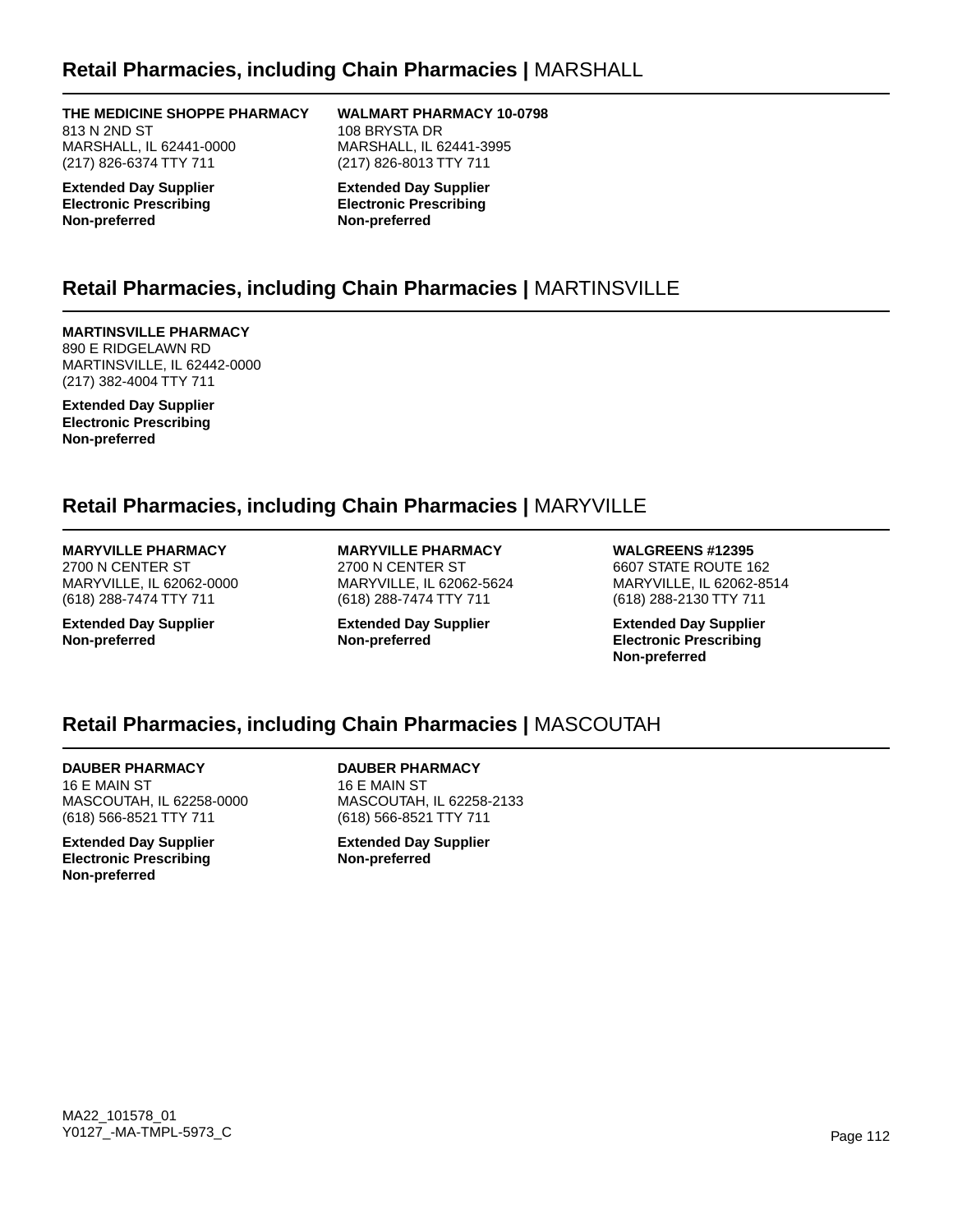**MASON CITY PHARMACY** 149 E CHESTNUT ST MASON CITY, IL 62664-1403 (217) 482-5985 TTY 711

**Extended Day Supplier Electronic Prescribing Non-preferred**

## **Retail Pharmacies, including Chain Pharmacies |** MATTOON

#### **CVS PHARMACY #08661** 1316 CHARLESTON AVE MATTOON, IL 61938-0000 (217) 258-2920 TTY 711

**Extended Day Supplier Electronic Prescribing Non-preferred**

#### **WALMART PHARMACY 10-0481** 101 DETTRO DRIVE MATTOON, IL 61938-0000 (217) 258-6313 TTY 711

**Extended Day Supplier Electronic Prescribing Non-preferred**

**PRAIRIE MEDICAL PHARMACY** 1000 HEALTH CENTER DR MATTOON, IL 61938-0000 (217) 258-2411 TTY 711

**Extended Day Supplier Electronic Prescribing Non-preferred**

**WALGREENS #05444** 212 S LOGAN AVE MATTOON, IL 61938-4595 (217) 235-3126 TTY 711

**Extended Day Supplier Electronic Prescribing Non-preferred**

## **Retail Pharmacies, including Chain Pharmacies |** MAYWOOD

#### **J AND P PHARMACY**

1516 W MADISON ST MAYWOOD, IL 60153-0000 (708) 345-4658 TTY 711

**Extended Day Supplier Electronic Prescribing Non-preferred**

#### **LOYOLA OUTPATIENT PHARMACY**

2160 S FIRST AVENUEBLDG 104 MAYWOOD, IL 60153-0000 (708) 216-9100 TTY 711

**Extended Day Supplier Electronic Prescribing Non-preferred**

**WALGREENS #03779** 100 LAKE STREET MAYWOOD, IL 60153-1685 (708) 344-9885 TTY 711

**Extended Day Supplier Electronic Prescribing Non-preferred**

## **Retail Pharmacies, including Chain Pharmacies |** MCHENRY

### **CVS PHARMACY #10470**

3900 W ELM ST MCHENRY, IL 60050-4362 (815) 344-2188 TTY 711

**Extended Day Supplier Electronic Prescribing Non-preferred**

**GENOA HEALTHCARE, LLC** 5342 W ELM STSTE P MCHENRY, IL 60050-0000 (815) 344-3263 TTY 711

**Extended Day Supplier Electronic Prescribing Non-preferred**

**MEIJER PHARMACY #218**

2253 N RICHMOND RD MCHENRY, IL 60051-5401 (815) 578-9710 TTY 711

**Extended Day Supplier Electronic Prescribing Non-preferred**

MA22\_101578\_01 Y0127\_-MA-TMPL-5973\_C Page 113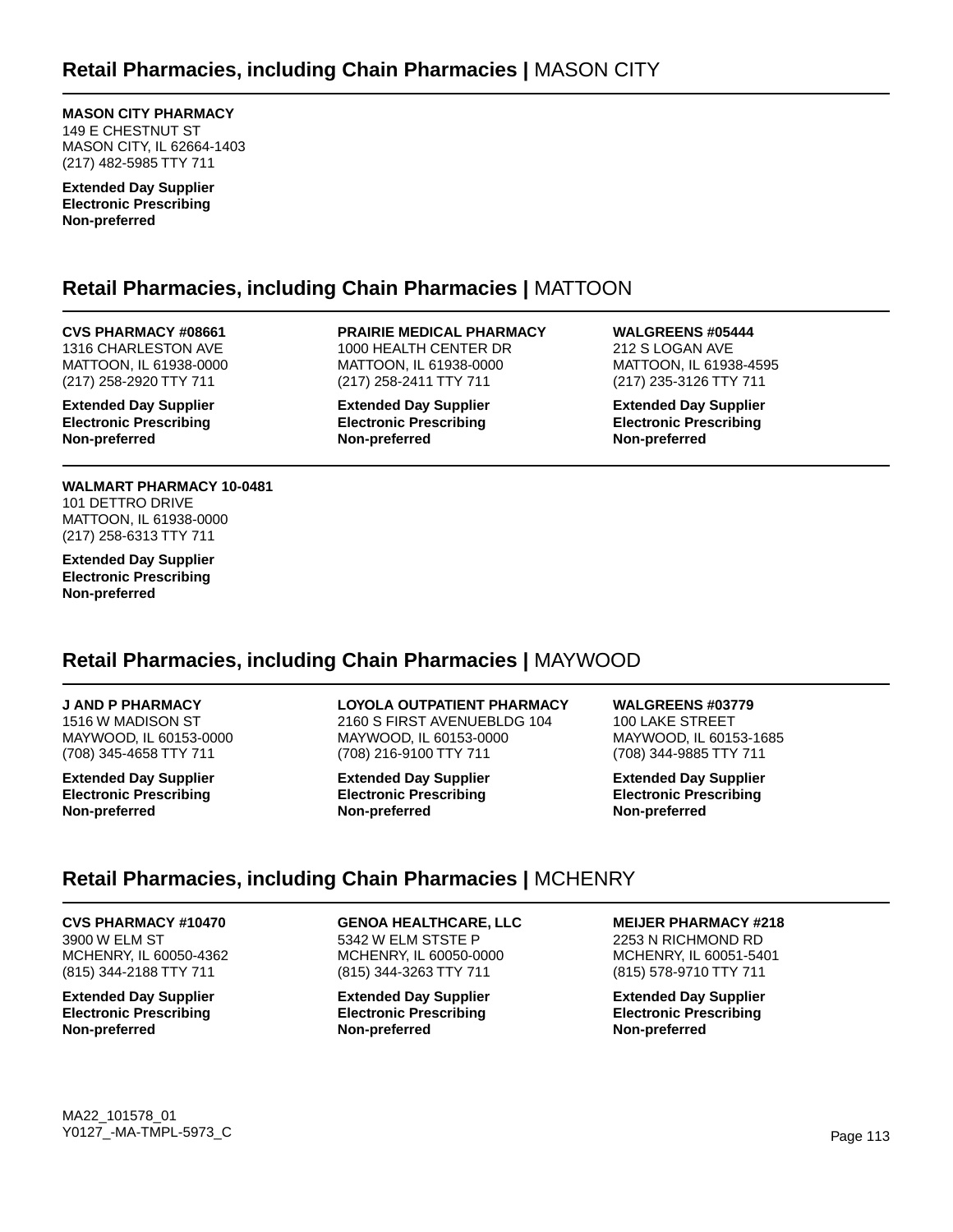**OSCO DRUG #1518** 4222 ELM ST MCHENRY, IL 60050-4030 (815) 385-7030 TTY 711

**Extended Day Supplier Electronic Prescribing Non-preferred**

**WALGREENS #05469** 3925 W ELM ST MCHENRY, IL 60050-4361 (815) 363-0722 TTY 711

**Extended Day Supplier Electronic Prescribing Non-preferred**

### **Retail Pharmacies, including Chain Pharmacies |** MCLEANSBORO

### **YORK PHARMACY**

107 E MAIN STREET MCLEANSBORO, IL 62859-0000 (618) 643-3524 TTY 711

**Extended Day Supplier Electronic Prescribing Non-preferred**

# **Retail Pharmacies, including Chain Pharmacies |** MELROSE PARK

| <b>BROADWAY AVE PHARMACY</b>                                                                               | <b>COSTCO PHARMACY #1085</b>                                                                  | <b>CVS PHARMACY #16281</b>    |
|------------------------------------------------------------------------------------------------------------|-----------------------------------------------------------------------------------------------|-------------------------------|
| 151 BROADWAY AVE                                                                                           | 8400 W N AVE                                                                                  | 850 W NORTH AVE               |
| MELROSE PARK, IL 60160-0000                                                                                | MELROSE PARK, IL 60160-1607                                                                   | MELROSE PARK, IL 60160-0000   |
| (708) 450-0400 TTY 711                                                                                     | (708) 397-2914 TTY 711                                                                        | (708) 338-2795 TTY 711        |
| <b>Extended Day Supplier</b>                                                                               | <b>Extended Day Supplier</b>                                                                  | <b>Extended Day Supplier</b>  |
| <b>Electronic Prescribing</b>                                                                              | <b>Electronic Prescribing</b>                                                                 | <b>Electronic Prescribing</b> |
| Non-preferred                                                                                              | Non-preferred                                                                                 | Non-preferred                 |
| <b>GOTTLIEB PROF BLDG PHARMACY</b>                                                                         | OSCO DRUG #3290                                                                               | <b>QUIRE RX</b>               |
| 675 W NORTH AVE                                                                                            | 806 W N AVE                                                                                   | 1835 N 19TH AVE STE 101       |
| MELROSE PARK, IL 60160-1606                                                                                | MELROSE PARK, IL 60160-0000                                                                   | MELROSE PARK, IL 60160-2040   |
| (708) 450-4941 TTY 711                                                                                     | (708) 547-8735 TTY 711                                                                        | (888) 486-8002 TTY 711        |
| <b>Extended Day Supplier</b>                                                                               | <b>Extended Day Supplier</b>                                                                  | <b>Extended Day Supplier</b>  |
| <b>Electronic Prescribing</b>                                                                              | <b>Electronic Prescribing</b>                                                                 | <b>Electronic Prescribing</b> |
| Non-preferred                                                                                              | Non-preferred                                                                                 | Non-preferred                 |
| <b>SAAHIL PHARMACY LTD</b><br><b>1905 RICE ST</b><br>MELROSE PARK, IL 60160-0000<br>(708) 450-0064 TTY 711 | WALGREENS #09600<br>1445 W NORTH AVE<br>MELROSE PARK, IL 60160-1413<br>(708) 345-6080 TTY 711 |                               |
| <b>Extended Day Supplier</b><br><b>Electronic Prescribing</b><br>Non-preferred                             | <b>Extended Day Supplier</b><br><b>Electronic Prescribing</b><br>Non-preferred                |                               |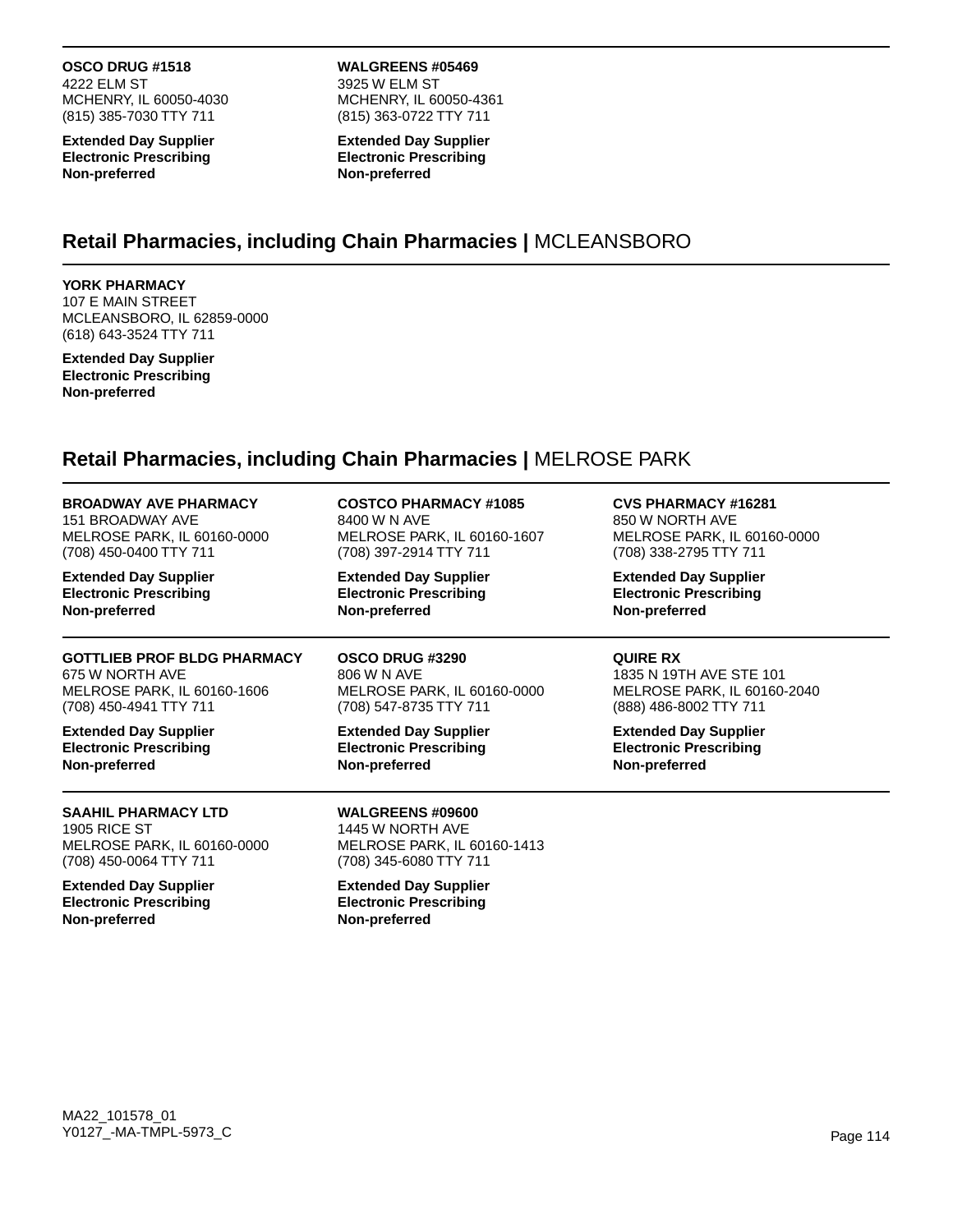**CVS PHARMACY #06897** 1212 13TH AVE MENDOTA, IL 61342-0000 (815) 538-2095 TTY 711

**Extended Day Supplier Electronic Prescribing Non-preferred**

## **Retail Pharmacies, including Chain Pharmacies |** MERRIONETTE PARK

**OSCO DRUG #2504** 3243 W 115TH ST MERRIONETTE PARK, IL 60803-4555 (708) 389-9021 TTY 711

**Extended Day Supplier Electronic Prescribing Non-preferred**

## **Retail Pharmacies, including Chain Pharmacies |** METAMORA

**CVS PHARMACY #11205** 117 W MT VERNON ST METAMORA, IL 61548-9602 (309) 367-2385 TTY 711

**Extended Day Supplier Electronic Prescribing Non-preferred**

## **Retail Pharmacies, including Chain Pharmacies |** METROPOLIS

**METROLPOLIS DRUGS II** 1201 W 10TH ST METROPOLIS, IL 62960-2433 (618) 524-8400 TTY 711

**Extended Day Supplier Electronic Prescribing Non-preferred**

**METROPOLIS DRUGS** 1001 E 5TH ST METROPOLIS, IL 62960-0000 (618) 524-8316 TTY 711

**Extended Day Supplier Electronic Prescribing Non-preferred**

**METROPOLIS DRUGS II, INC** 1201 W 10TH ST METROPOLIS, IL 62960-2433 (618) 524-8400 TTY 711

**Extended Day Supplier Non-preferred**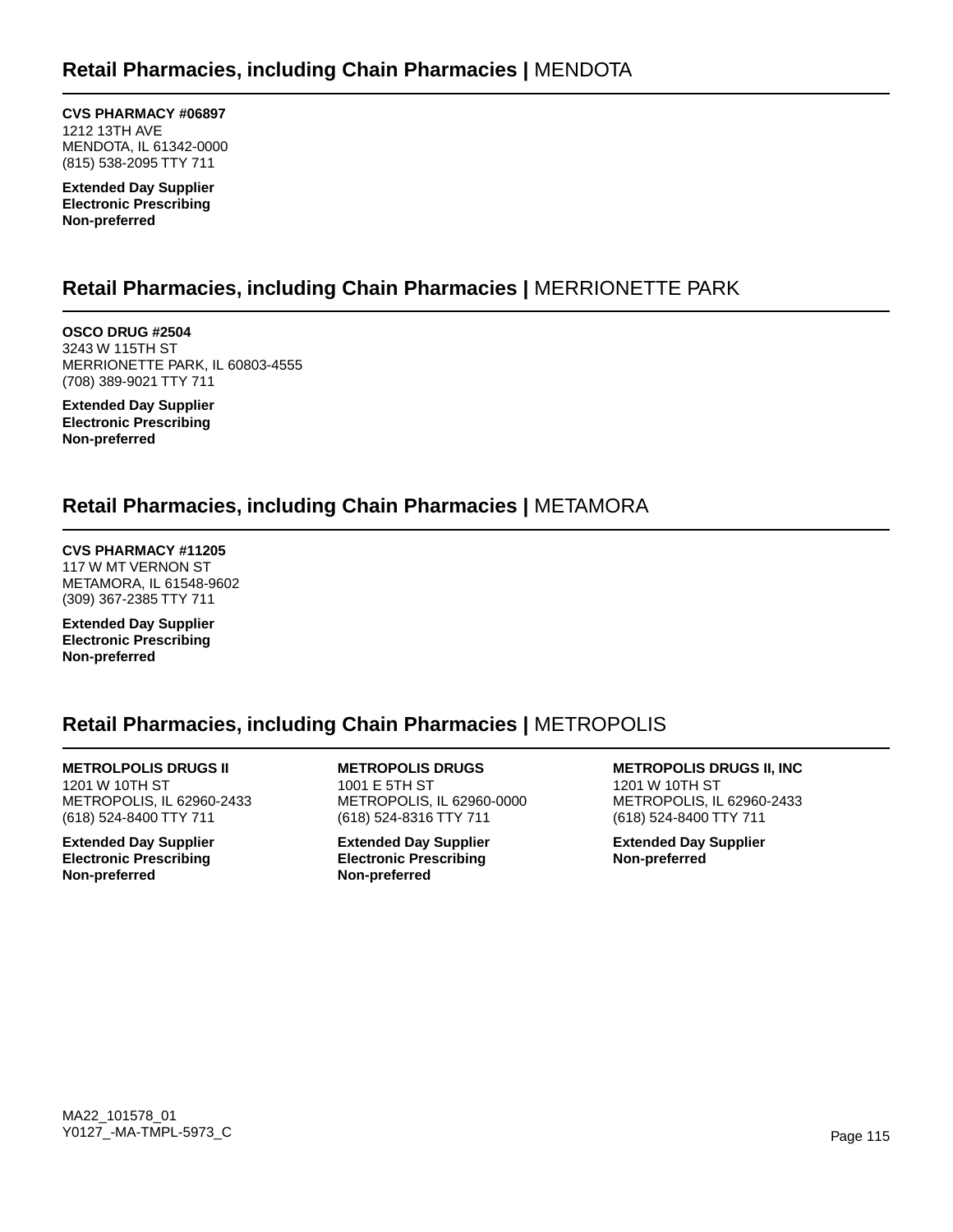**WALGREENS #12504** 110 W 10TH ST METROPOLIS, IL 62960-1502 (618) 524-4819 TTY 711

**Extended Day Supplier Electronic Prescribing Non-preferred**

### **Retail Pharmacies, including Chain Pharmacies |** METTAWA

### **COSTCO PHARMACY #1074**

25901 RIVERWOODS RD METTAWA, IL 60045-3403 (847) 235-1309 TTY 711

**Extended Day Supplier Electronic Prescribing Non-preferred**

### **Retail Pharmacies, including Chain Pharmacies |** MIDLOTHIAN

#### **CVS PHARMACY #04978**

14701 S PULASKI RD MIDLOTHIAN, IL 60445-0000 (708) 239-2150 TTY 711

**Extended Day Supplier Electronic Prescribing Non-preferred**

#### **WALGREENS #11109**

4800 148TH ST MIDLOTHIAN, IL 60445-3117 (708) 687-1604 TTY 711

**Extended Day Supplier Electronic Prescribing Non-preferred**

### **Retail Pharmacies, including Chain Pharmacies |** MILAN

### **CVS PHARMACY #08634**

910 W 4TH ST MILAN, IL 61264-0000 (309) 787-5020 TTY 711

**Extended Day Supplier Electronic Prescribing Non-preferred**

**HY-VEE PHARMACY (1415)** 201 WEST 10TH AVENUE MILAN, IL 61264-0000 (309) 756-9907 TTY 711

**Extended Day Supplier Electronic Prescribing Non-preferred**

**WALGREENS #09267** 440 10TH AVE W MILAN, IL 61264-2345

(309) 787-2161 TTY 711 **Extended Day Supplier**

**Electronic Prescribing Non-preferred**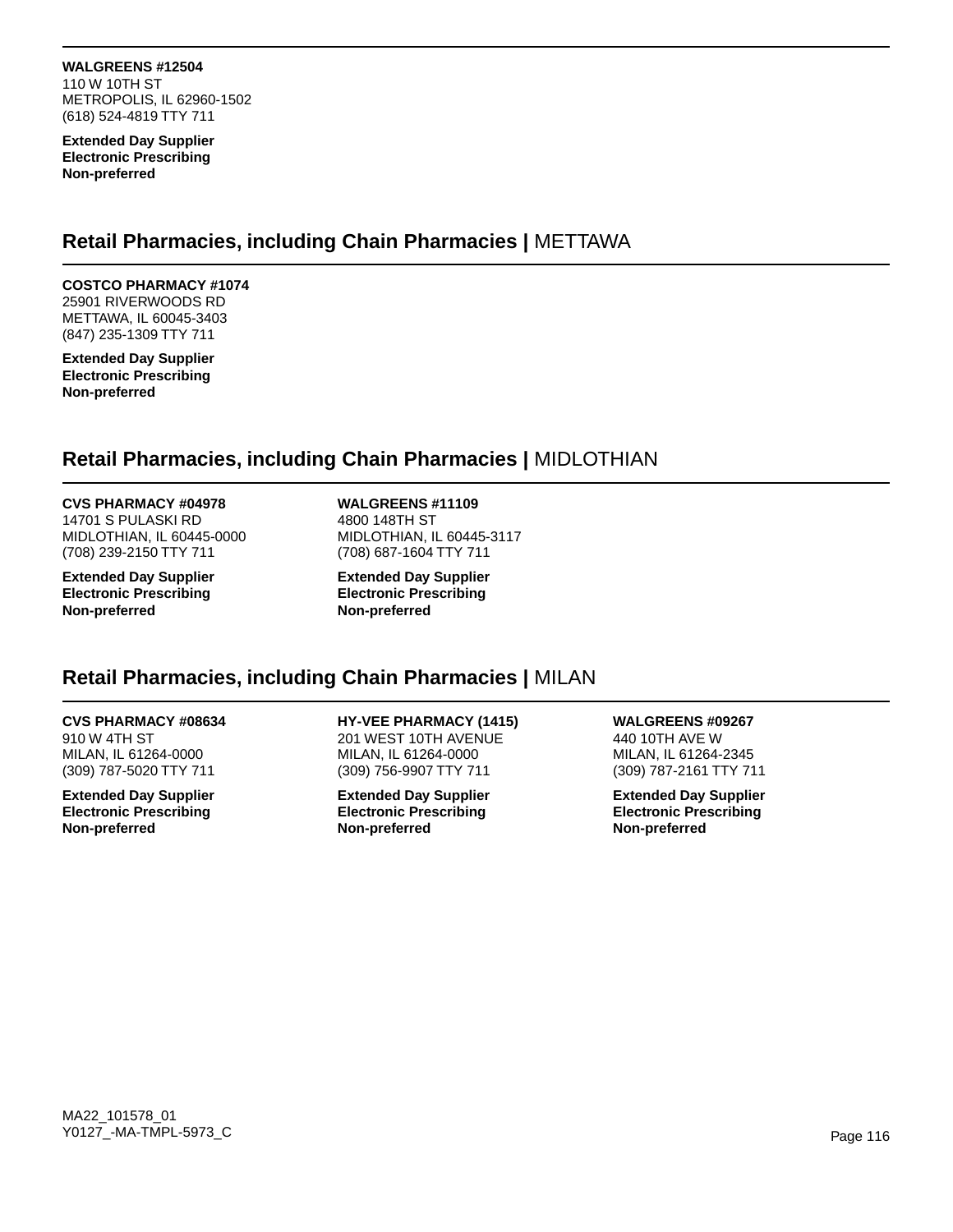**KELLY DRUGS** 105 E JONES ST MILFORD, IL 60953-1047 (815) 889-4326 TTY 711

**Extended Day Supplier Electronic Prescribing Non-preferred**

## **Retail Pharmacies, including Chain Pharmacies |** MILLSTADT

**MILLSTADT PHARMACY** 120 W WASHINGTON MILLSTADT, IL 62260-1156 (618) 476-1701 TTY 711

**Extended Day Supplier Electronic Prescribing Non-preferred**

**MILLSTADT PHARMACY** 120 W WASHINGTON ST MILLSTADT, IL 62260-1156 (618) 476-1701 TTY 711

**Extended Day Supplier Non-preferred**

### **Retail Pharmacies, including Chain Pharmacies |** MINONK

### **GREEN TREE PHARMACY**

1305 CAROLYN DRIVE MINONK, IL 61760-0000 (309) 432-3451 TTY 711

**Extended Day Supplier Electronic Prescribing Non-preferred**

### **Retail Pharmacies, including Chain Pharmacies |** MINOOKA

**OSCO DRUG #3730** 2051 RIDGE RD MINOOKA, IL 60447-8801 (815) 467-1254 TTY 711

**Extended Day Supplier Electronic Prescribing Non-preferred**

MA22\_101578\_01 Y0127\_-MA-TMPL-5973\_C Page 117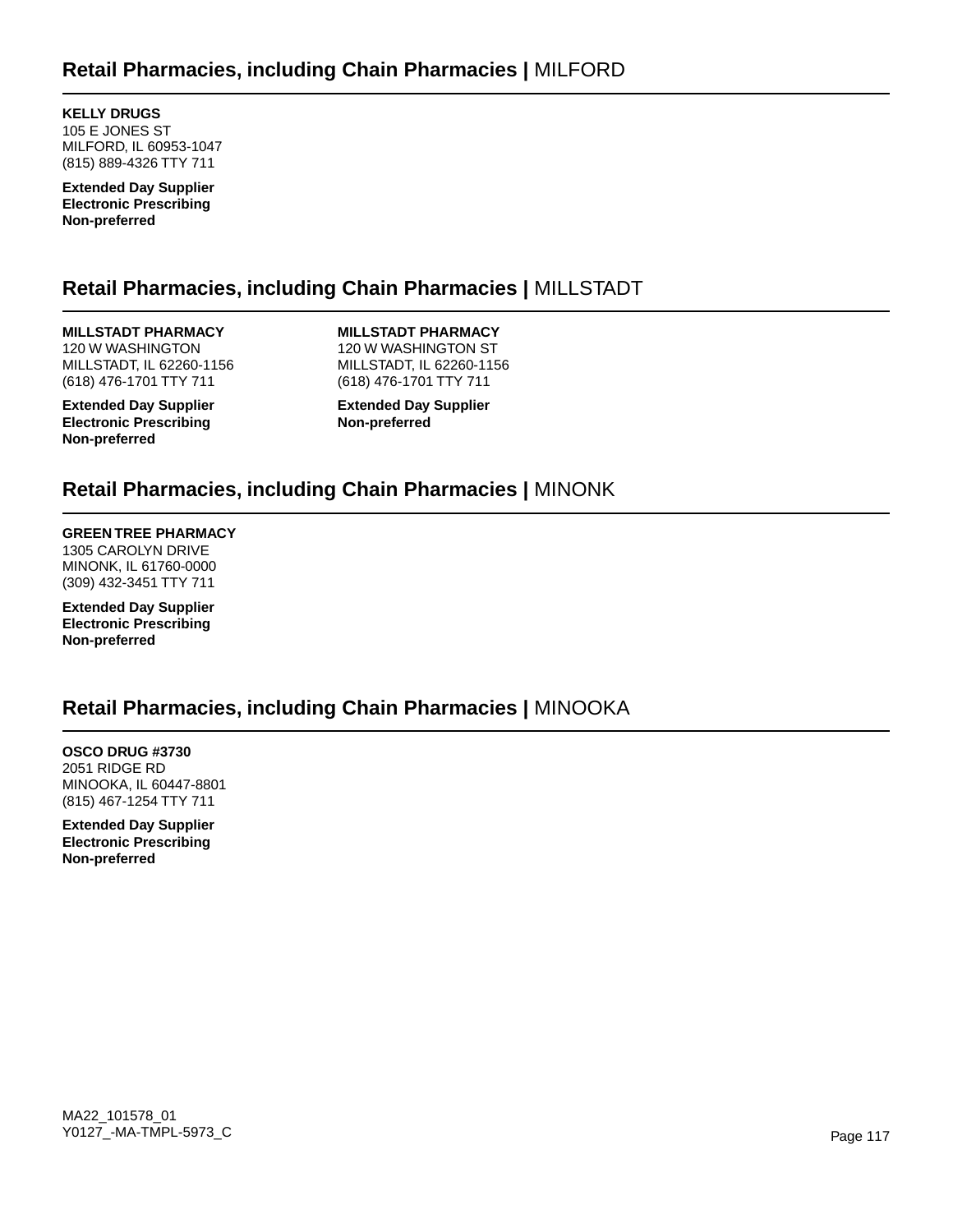### **Retail Pharmacies, including Chain Pharmacies |** MOKENA

#### **CORAM CVS/SPECIALTY INFUSION SERVICES**

8910 W 192ND ST., UNIT J MOKENA, IL 60448-8111 (844) 343-4215 TTY 711

**Extended Day Supplier Non-preferred**

### **MEIJER PHARMACY #273**

11305 W LINCOLN HWY MOKENA, IL 60448-2070 (815) 277-0510 TTY 711

**Extended Day Supplier Electronic Prescribing Non-preferred**

**CVS PHARMACY #05822** 11200 LINCOLN HWY MOKENA, IL 60448-0000 (815) 464-2173 TTY 711

**Extended Day Supplier Electronic Prescribing Non-preferred**

#### **MOKENA PHARMACY**

10937 FRONT STUNIT C MOKENA, IL 60448-1934 (708) 995-5795 TTY 711

**Extended Day Supplier Non-preferred**

**CVS PHARMACY #07760** 19900 S LA GRANGE RD MOKENA, IL 60448-8674 (708) 478-1821 TTY 711

**Extended Day Supplier Electronic Prescribing Non-preferred**

#### **WALGREENS #04154**

20002 WOLF RD MOKENA, IL 60448-1320 (708) 478-3244 TTY 711

**Extended Day Supplier Electronic Prescribing Non-preferred**

### **Retail Pharmacies, including Chain Pharmacies |** MOLINE

**CVS PHARMACY #00484** 2250 41ST ST MOLINE, IL 61265-0000 (309) 736-7182 TTY 711

**Extended Day Supplier Electronic Prescribing Non-preferred**

**HY-VEE PHARMACY #1 (1416)** 4218 AVENUE OF THE CITIES MOLINE, IL 61265-0000 (309) 764-4373 TTY 711

**Extended Day Supplier Electronic Prescribing Non-preferred**

#### **TWO RIVERS PHARMACY**

1701 RIVER DRIVESUITE 106 MOLINE, IL 61265-0000 (309) 581-2016 TTY 711

**Extended Day Supplier Non-preferred**

**CVS PHARMACY #16348** 900 42ND AVENUE DR MOLINE, IL 61265-0000 (309) 764-7518 TTY 711

**Extended Day Supplier Electronic Prescribing Non-preferred**

**OSCO DRUG #0122** 2010 1ST ST STE A MOLINE, IL 61265-7728 (309) 797-9320 TTY 711

**Extended Day Supplier Electronic Prescribing Non-preferred**

**WALGREENS #03633** 4000 AVENUE OF THE CITIES MOLINE, IL 61265-4400 (309) 797-2588 TTY 711

**Extended Day Supplier Electronic Prescribing Non-preferred**

**DIVVYDOSE**

4300 44TH AVE MOLINE, IL 61265-6755 (844) 693-4889 TTY 711

**Extended Day Supplier Electronic Prescribing Non-preferred**

### **TRINITY RETAIL PHARMACY**

500 JOHN DEERE RD MOLINE, IL 61265-0000 (309) 779-5010 TTY 711

**Extended Day Supplier Electronic Prescribing Non-preferred**

#### **WALGREENS #05720**

3601 16TH ST MOLINE, IL 61265-7259 (309) 797-5865 TTY 711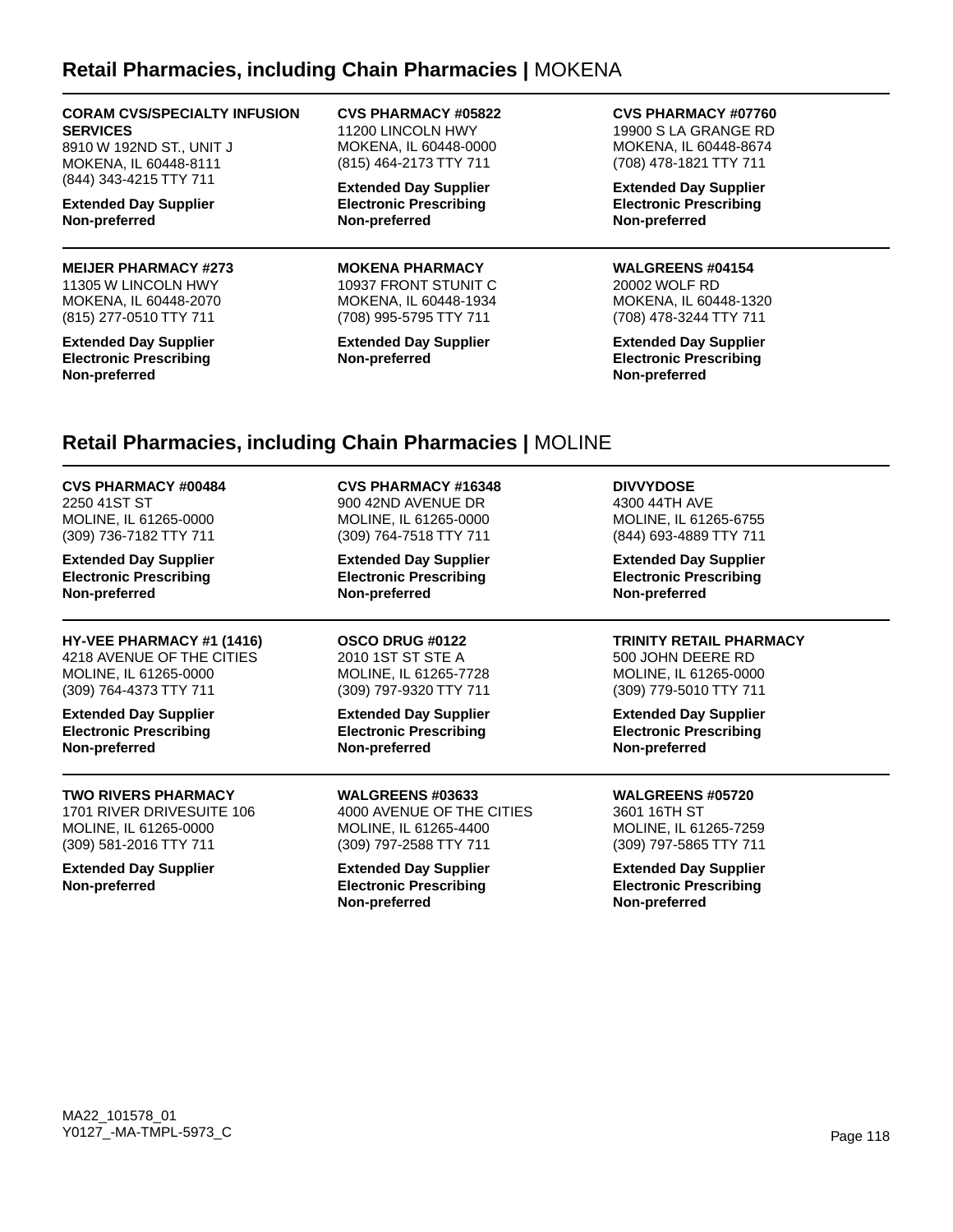### **WALGREENS #06067**

555 19TH AVE MOLINE, IL 61265-3761 (309) 762-1820 TTY 711

**Extended Day Supplier Electronic Prescribing Non-preferred**

**WALMART PHARMACY 10-2231** 3930 44TH AVENUE DRIVE MOLINE, IL 61265-0000 (309) 736-2275 TTY 711

**Extended Day Supplier Electronic Prescribing Non-preferred**

### **Retail Pharmacies, including Chain Pharmacies |** MOMENCE

#### **CVS PHARMACY #10736** 2764 N RT I 17 MOMENCE, IL 60954-0000 (815) 472-3223 TTY 711

**Extended Day Supplier Electronic Prescribing Non-preferred**

## **Retail Pharmacies, including Chain Pharmacies |** MONMOUTH

#### **AXLINE PHARMACY (01)** 220 N MAIN ST MONMOUTH, IL 61462-0000

(309) 734-5196 TTY 711 **Extended Day Supplier**

**Electronic Prescribing Non-preferred**

### **WALGREENS #11881**

600 N MAIN ST MONMOUTH, IL 61462-1267 (309) 734-6644 TTY 711

**Extended Day Supplier Electronic Prescribing Non-preferred**

## **Retail Pharmacies, including Chain Pharmacies |** MONTGOMERY

#### **SAM'S CLUB PHARMACY 10-6388** 1050 OGDEN AVE MONTGOMERY, IL 60538-5404 (630) 449-1953 TTY 711

**Extended Day Supplier Electronic Prescribing Non-preferred**

#### **WALGREENS #11740** 1212 OGDEN AVE MONTGOMERY, IL 60538-5400 (630) 820-4098 TTY 711

**Extended Day Supplier Electronic Prescribing Non-preferred**

**WALGREENS #04779** 1799 DOUGLAS RD MONTGOMERY, IL 60538-2170 (630) 896-6960 TTY 711

**Extended Day Supplier Electronic Prescribing Non-preferred**

**WALGREENS #10885** 2091 ORCHARD RD MONTGOMERY, IL 60538-1027 (630) 801-6977 TTY 711

**Extended Day Supplier Electronic Prescribing Non-preferred**

### **WALMART PHARMACY 10-4286**

2000 ORCHARD ROAD MONTGOMERY, IL 60538-0000 (630) 844-3509 TTY 711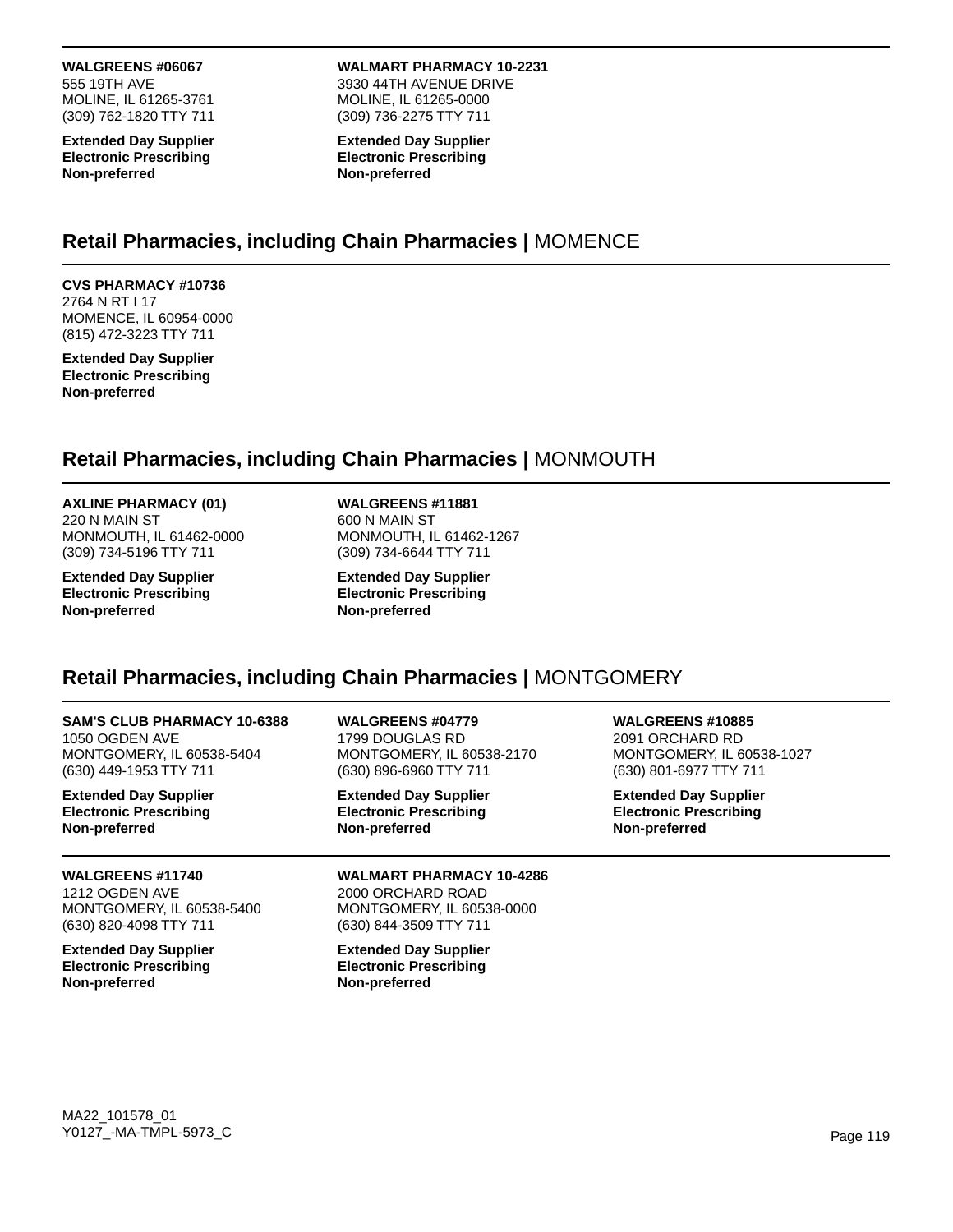## **Retail Pharmacies, including Chain Pharmacies |** MONTICELLO

**SENIOR CARE PHARMACY LLC**

1212 BEAR LANE MONTICELLO, IL 61856-0000 (217) 762-3950 TTY 711

**Extended Day Supplier Electronic Prescribing Non-preferred**

**WALGREENS #15166** 108 N MARKET ST MONTICELLO, IL 61856-1636 (217) 762-2056 TTY 711

**Extended Day Supplier Electronic Prescribing Non-preferred**

## **Retail Pharmacies, including Chain Pharmacies |** MORRIS

**OSCO DRUG #3741** 1414 DIVISION ST MORRIS, IL 60450-1583 (815) 941-2353 TTY 711

**Extended Day Supplier Electronic Prescribing Non-preferred**

**WALGREENS #04348** 100 BEDFORD RD MORRIS, IL 60450-1441 (815) 941-1284 TTY 711

**Extended Day Supplier Electronic Prescribing Non-preferred**

**WALMART PHARMACY 10-0844** 333 E US ROUTE 6 MORRIS, IL 60450-8920 (815) 942-1662 TTY 711

**Extended Day Supplier Electronic Prescribing Non-preferred**

## **Retail Pharmacies, including Chain Pharmacies |** MORTON

### **CVS PHARMACY #06452**

1005 W JACKSON STREET MORTON, IL 61550-0000 (309) 266-5396 TTY 711

**Extended Day Supplier Electronic Prescribing Non-preferred**

**MORTON ALWAN PHARMACY** 419 MAXINE DR. MORTON, IL 61550-0000 (309) 291-0180 TTY 711

**Extended Day Supplier Electronic Prescribing Non-preferred**

**WALMART PHARMACY 10-5157** 155 EAST COURTLAND STREET MORTON, IL 61550-8931 (309) 263-6728 TTY 711

**Extended Day Supplier Electronic Prescribing Non-preferred**

## **Retail Pharmacies, including Chain Pharmacies |** MORTON GROVE

**ONEPOINT PATIENT CARE** 8130 LEHIGH AVE MORTON GROVE, IL 60053-0000 (847) 583-5611 TTY 711

**Extended Day Supplier Electronic Prescribing Non-preferred**

**RXPERTS PHARMACY - CHICAGO, LLC** 6227 PARK AVE MORTON GROVE, IL 60053-2636 (847) 470-1818 TTY 711

**Extended Day Supplier Electronic Prescribing Non-preferred**

**TARRYTOWN EXPOCARE IL** 8145 RIVER DRIVESTE 106 MORTON GROVE, IL 60053-0000 (855) 887-9397 TTY 711

**Extended Day Supplier Non-preferred**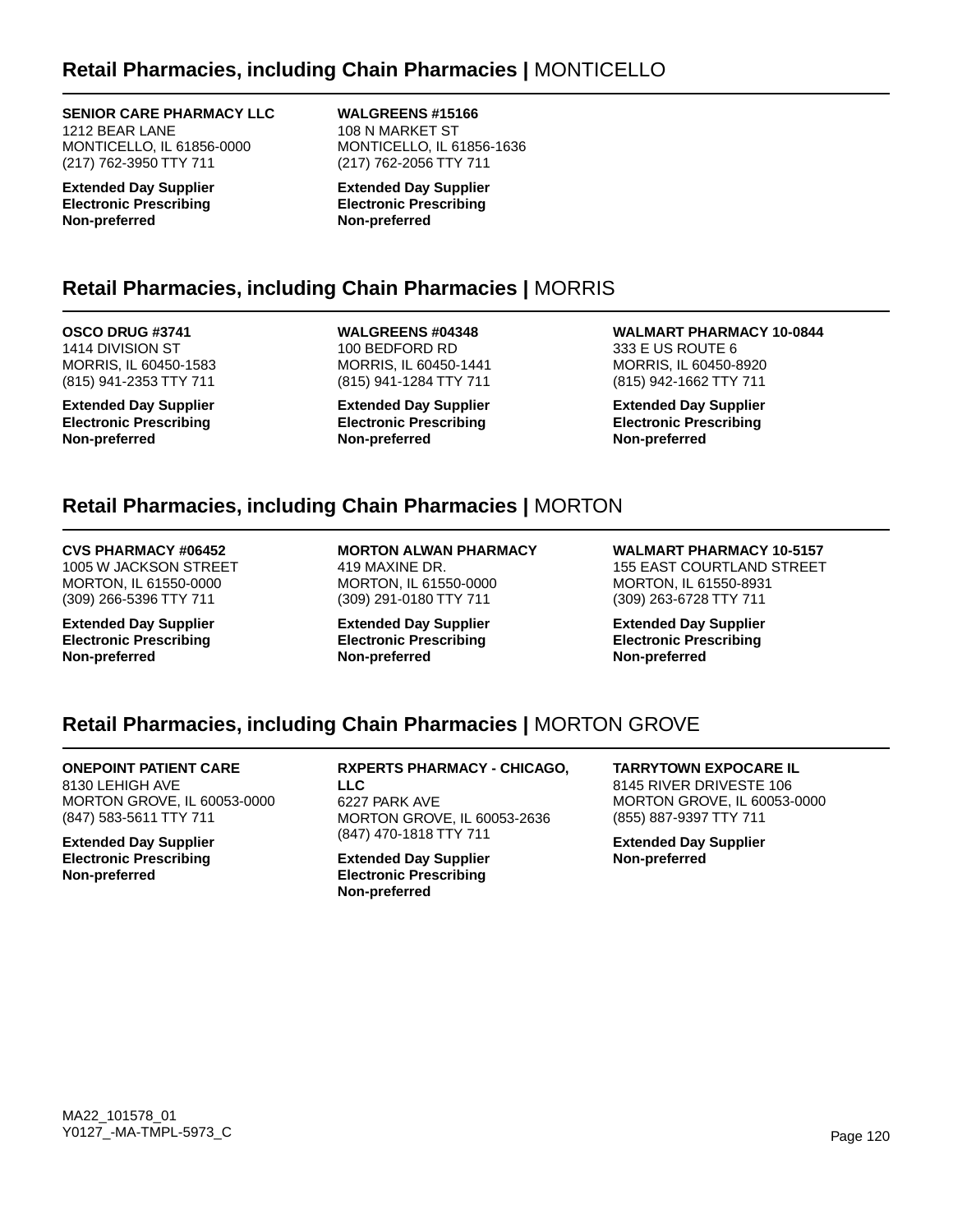**WALGREENS #04503**

9301 WAUKEGAN RD MORTON GROVE, IL 60053-1313 (847) 965-2444 TTY 711

**Extended Day Supplier Electronic Prescribing Non-preferred**

#### **WALGREENS #05364** 5730 DEMPSTER ST MORTON GROVE, IL 60053-3042 (847) 583-9309 TTY 711

**Extended Day Supplier Electronic Prescribing Non-preferred**

## **Retail Pharmacies, including Chain Pharmacies |** MOUND CITY

**BODE DRUG INC** 211 MAIN ST MOUND CITY, IL 62963-0000 (618) 748-9253 TTY 711

**Extended Day Supplier Non-preferred**

**BODE DRUG INC** 211 MAIN ST MOUND CITY, IL 62963-0000 (618) 748-9253 TTY 711

**Extended Day Supplier Electronic Prescribing Non-preferred**

## **Retail Pharmacies, including Chain Pharmacies |** MOUNT CARMEL

**CVS PHARMACY #06887** 915 N MARKET ST MOUNT CARMEL, IL 62863-0000 (618) 263-6594 TTY 711

**Extended Day Supplier Electronic Prescribing Non-preferred**

## **Retail Pharmacies, including Chain Pharmacies |** MOUNT CARROLL

## **MOUNT CARROLL PHARMACY**

101 W MARKET ST MOUNT CARROLL, IL 61053-0000 (815) 244-2171 TTY 711

**Extended Day Supplier Electronic Prescribing Non-preferred**

MA22\_101578\_01 Y0127\_-MA-TMPL-5973\_C Page 121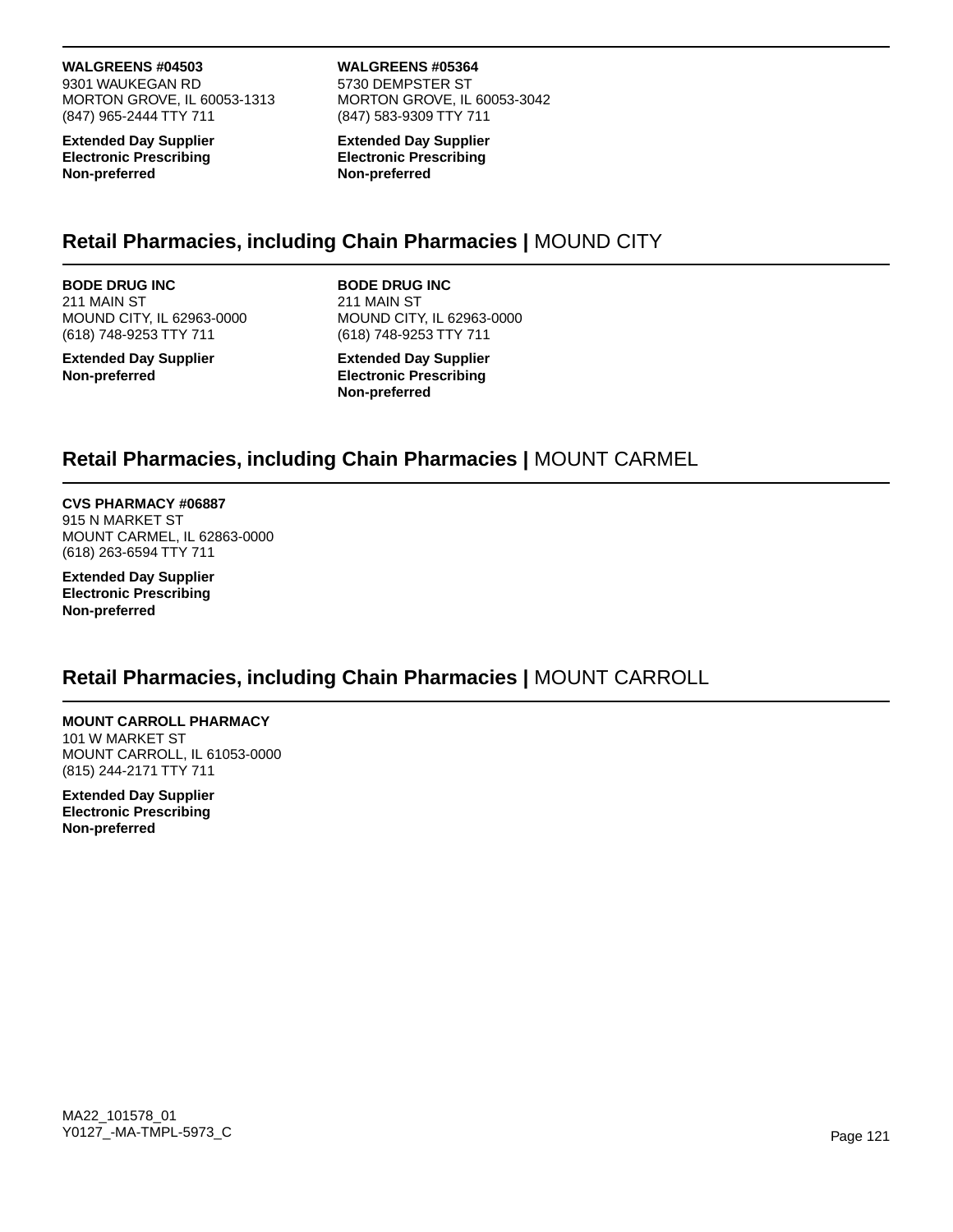**SULLIVANS DRUGS** 105 W MAIN ST MOUNT OLIVE, IL 62069-0000 (217) 999-7321 TTY 711

**Extended Day Supplier Electronic Prescribing Non-preferred**

## **Retail Pharmacies, including Chain Pharmacies |** MOUNT PROSPECT

**MT. PROSPECT HEALTH MART PHARMACY** 1012 S ELMHURST RD MOUNT PROSPECT, IL 60056-4240 (224) 735-2218 TTY 711

**Extended Day Supplier Electronic Prescribing Non-preferred**

**OSCO DRUG #3476** 335 E EUCLID AVE MOUNT PROSPECT, IL 60056-1288 (847) 255-6030 TTY 711

**Extended Day Supplier Electronic Prescribing Non-preferred**

**WALMART PHARMACY 10-1681** 930 E MT PROSPECT PLAZA MOUNT PROSPECT, IL 60056-0000 (847) 590-0011 TTY 711

**Extended Day Supplier Electronic Prescribing Non-preferred**

## **Retail Pharmacies, including Chain Pharmacies |** MOUNT STERLING

### **MORELAND AND DEVITT PHARMACY**

200 PITTSFIELD RD STE B MOUNT STERLING, IL 62353-1626 (217) 773-2020 TTY 711

**Extended Day Supplier Non-preferred**

## **Retail Pharmacies, including Chain Pharmacies |** MOUNT VERNON

**CVS PHARMACY #06370** 2700 BROADWAY MOUNT VERNON, IL 62864-0000 (618) 242-2074 TTY 711

**Extended Day Supplier Electronic Prescribing Non-preferred**

**THE MEDICINE SHOPPE** 2339 BROADWAY ST MOUNT VERNON, IL 62864-2925 (618) 242-8776 TTY 711

**Extended Day Supplier Non-preferred**

**THE MEDICINE SHOPPE PHARMACY** 2339 WEST BROADWAY MOUNT VERNON, IL 62864-0000 (618) 242-8776 TTY 711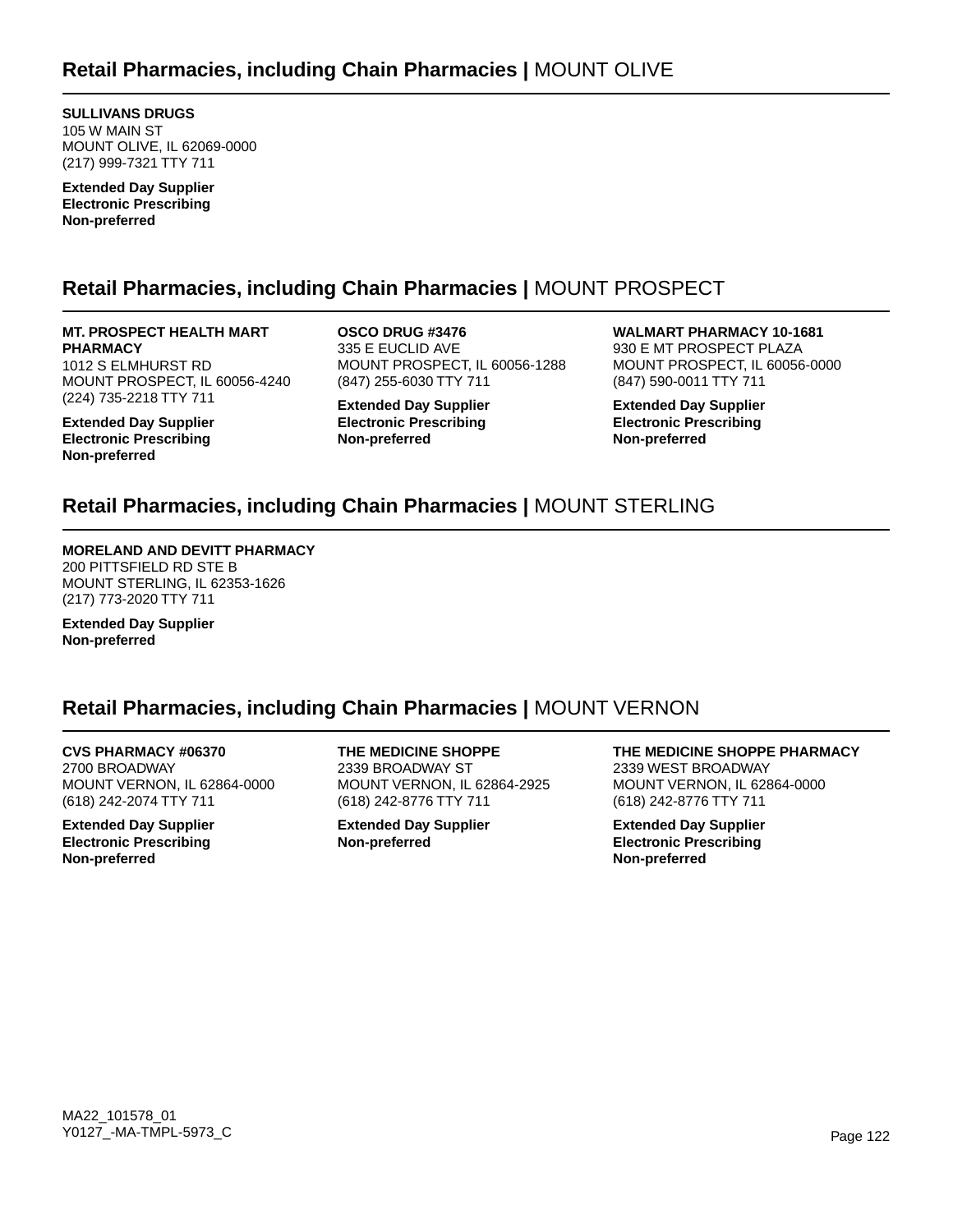### **WALMART PHARMACY 10-0224**

110 DAVIDSON AVENUE MOUNT VERNON, IL 62864-0000 (618) 244-0735 TTY 711

**Extended Day Supplier Electronic Prescribing Non-preferred**

### **Retail Pharmacies, including Chain Pharmacies |** MOWEAQUA

### **MOWEAQUA PHARMACY**

620 N PUTNAM STREET MOWEAQUA, IL 62550-0000 (217) 768-3832 TTY 711

**Extended Day Supplier Electronic Prescribing Non-preferred**

## **Retail Pharmacies, including Chain Pharmacies |** MT PROSPECT

### **CORAM CVS/SPECIALTY INFUSION SERVICES**

1471 BUS CENTER DRSUITE 500 MT PROSPECT, IL 60056-0000 (847) 553-2500 TTY 711

**Extended Day Supplier Electronic Prescribing Non-preferred**

### **WALGREENS #00209**

1028 S ELMHURST RD MT PROSPECT, IL 60056-4240 (847) 437-1858 TTY 711

**Extended Day Supplier Electronic Prescribing Non-preferred**

### **COSTCO PHARMACY #779**

999 N ELMHURST RD MT PROSPECT, IL 60056-1133 (847) 660-2028 TTY 711

**Extended Day Supplier Electronic Prescribing Non-preferred**

#### **CVS PHARMACY #03110**

1002 S BUSSE RD MT PROSPECT, IL 60056-0000 (847) 871-6291 TTY 711

**Extended Day Supplier Electronic Prescribing Non-preferred**

**WALGREENS #05107** 1701 E KENSINGTON RD MT PROSPECT, IL 60056-1922 (847) 635-9962 TTY 711

**Extended Day Supplier Electronic Prescribing Non-preferred**

## **Retail Pharmacies, including Chain Pharmacies |** MT STERLING

### **MORELAND & DEVITT PHARMACY**

200 PITTSFIELD RD # B MT STERLING, IL 62353-0000 (217) 773-2144 TTY 711

**Extended Day Supplier Electronic Prescribing Non-preferred**

MA22\_101578\_01 Y0127\_-MA-TMPL-5973\_C Page 123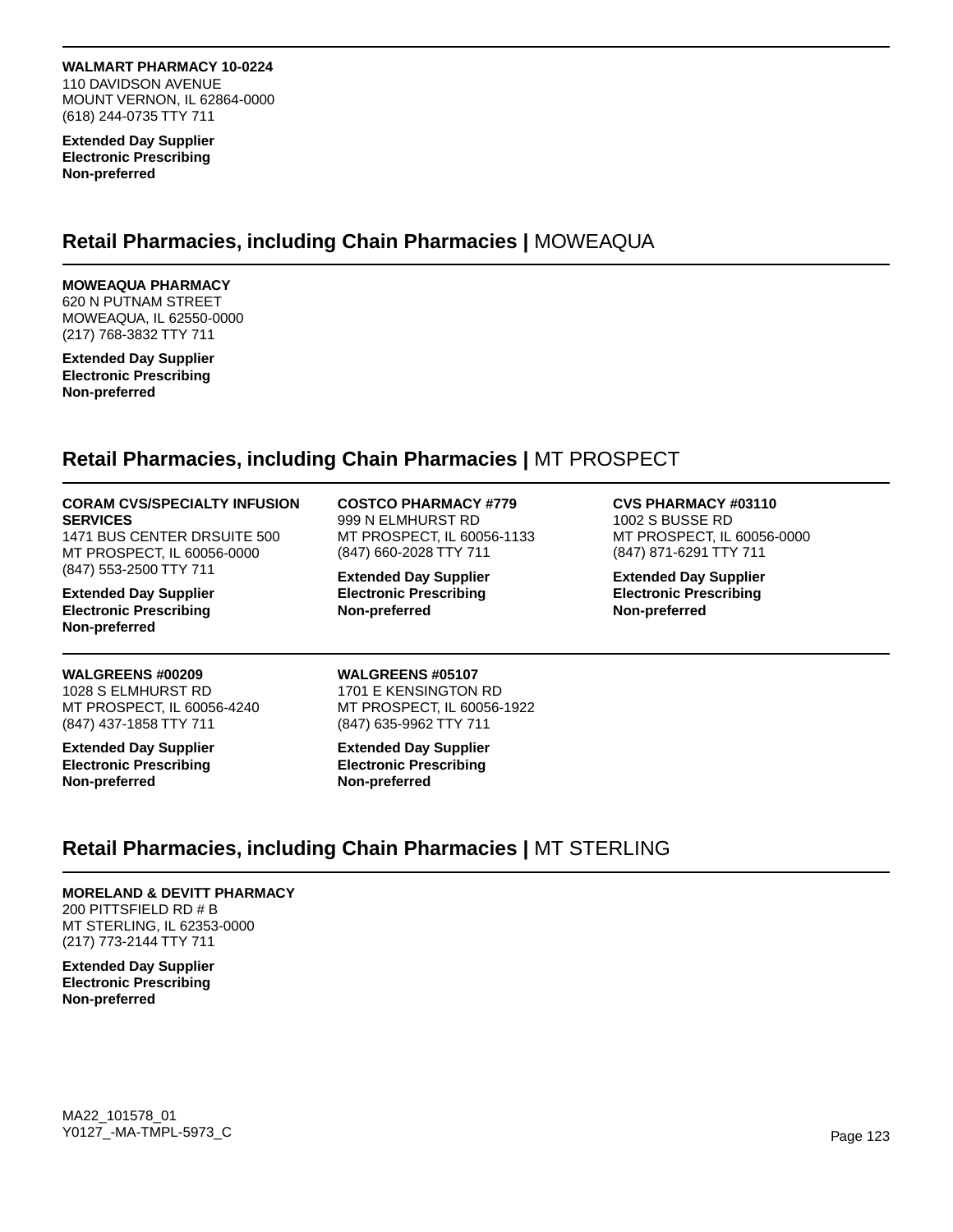### **Retail Pharmacies, including Chain Pharmacies |** MT VERNON

### **BYRD-WATSON PHARMACY**

3401 BROADWAY MT VERNON, IL 62864-0000 (618) 244-5400 TTY 711

**Extended Day Supplier Electronic Prescribing Non-preferred**

#### **WALGREENS #02876**

3001 BROADWAY ST MT VERNON, IL 62864-2361 (618) 242-1442 TTY 711

**Extended Day Supplier Electronic Prescribing Non-preferred**

**KROGER PHARMACY** 415 S 42ND STREET MT VERNON, IL 62864-6266 (618) 244-9660 TTY 711

**Extended Day Supplier Electronic Prescribing Non-preferred**

**SSM HEALTH**

2 GOOD SAMARITAN WAYSUITE 120 MT VERNON, IL 62864-0000 (618) 899-4999 TTY 711

**Extended Day Supplier Electronic Prescribing Non-preferred**

## **Retail Pharmacies, including Chain Pharmacies |** MUNDELEIN

**CVS PHARMACY #05774** 1101 W MAPLE MUNDELEIN, IL 60060-0000 (847) 949-2090 TTY 711

**Extended Day Supplier Electronic Prescribing Non-preferred**

**OSCO DRUG #3061** 1150 W MAPLE AVE MUNDELEIN, IL 60060-1409 (847) 970-9324 TTY 711

**Extended Day Supplier Electronic Prescribing Non-preferred**

**WALGREENS #05830** 345 N LAKE ST MUNDELEIN, IL 60060-2207 (847) 566-6001 TTY 711

**Extended Day Supplier Electronic Prescribing Non-preferred**

**CVS PHARMACY #07788** 2075 S LAKE ST MUNDELEIN, IL 60060-4232 (847) 566-6347 TTY 711

**Extended Day Supplier Electronic Prescribing Non-preferred**

**OSCO DRUG #3488** 1501 S LAKE ST MUNDELEIN, IL 60060-4258 (847) 566-0984 TTY 711

**Extended Day Supplier Electronic Prescribing Non-preferred**

**WALGREENS #10122** 951 N IL RTE 83 MUNDELEIN, IL 60060-9115 (847) 566-7208 TTY 711

**Extended Day Supplier Electronic Prescribing Non-preferred**

**CVS PHARMACY #17030** 3100 W IL RTE 60

MUNDELEIN, IL 60060-0000 (847) 367-2660 TTY 711

**Extended Day Supplier Electronic Prescribing Non-preferred**

**WALGREENS #04778**

701 S MIDLOTHIAN RD MUNDELEIN, IL 60060-1255 (847) 949-7198 TTY 711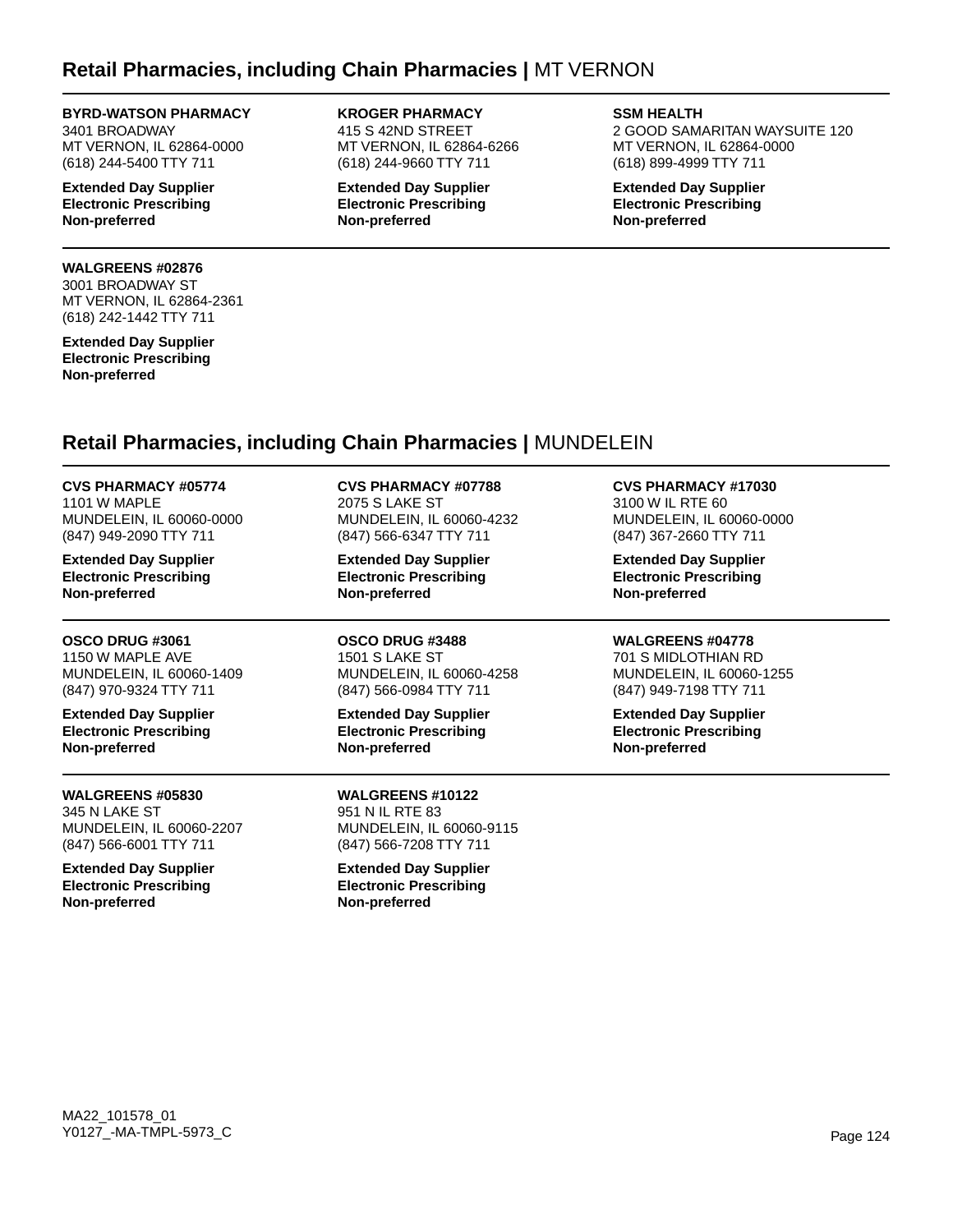## **Retail Pharmacies, including Chain Pharmacies |** MURPHYSBORO

#### **KROGER PHARMACY L660**

550 E INDUSTRIAL PARK RD UNIT 1 MURPHYSBORO, IL 62966-3947 (618) 687-9454 TTY 711

**Extended Day Supplier Electronic Prescribing Non-preferred**

### **WALMART PHARMACY 10-0302**

6495 COUNTRY CLUB ROAD MURPHYSBORO, IL 62966-0000 (618) 684-4419 TTY 711

**Extended Day Supplier Electronic Prescribing Non-preferred**

**SHAWNEE HEALTH CARE PHARMACY** 7 S HOSPITAL DR MURPHYSBORO, IL 62966-3333 (618) 684-9362 TTY 711

**Extended Day Supplier Electronic Prescribing Non-preferred**

**WALGREENS #12890** 503 WALNUT ST MURPHYSBORO, IL 62966-2203 (618) 565-2329 TTY 711

**Extended Day Supplier Electronic Prescribing Non-preferred**

## **Retail Pharmacies, including Chain Pharmacies |** NAPERVILLE

**COSTCO PHARMACY #1443** 1255 E OGDEN AVE NAPERVILLE, IL 60563-8539 (425) 313-8001 TTY 711

**Extended Day Supplier Non-preferred**

**CVS PHARMACY #03665** 1299 E OGDEN AVE NAPERVILLE, IL 60563-1603 (630) 548-2057 TTY 711

**Extended Day Supplier Electronic Prescribing Non-preferred**

#### **GARDEN FRESH PHARMACY** 955 W 75TH ST NAPERVILLE, IL 60565-6189 (630) 454-0100 TTY 711

**Extended Day Supplier Non-preferred**

**COSTCO PHARMACY #342** 1320 S ROUTE 59 NAPERVILLE, IL 60564-5944 (630) 328-2902 TTY 711

**Extended Day Supplier Electronic Prescribing Non-preferred**

**CVS PHARMACY #16284** 1951 W JEFFERSON AVE NAPERVILLE, IL 60540-0000 (630) 357-0280 TTY 711

**Extended Day Supplier Electronic Prescribing Non-preferred**

**MARIANOS PHARMACY 8537** 1300 S NAPER BLVD NAPERVILLE, IL 60540-7354 (630) 637-9921 TTY 711

**Extended Day Supplier Electronic Prescribing Non-preferred**

**CVS PHARMACY #00833** 644 N RTE 59 NAPERVILLE, IL 60563-0000 (630) 369-6103 TTY 711

**Extended Day Supplier Electronic Prescribing Non-preferred**

**EDWARD PHARMACY**

100 SPALDING DR STE 101 NAPERVILLE, IL 60540-6551 (630) 527-5204 TTY 711

**Extended Day Supplier Electronic Prescribing Non-preferred**

**NAPERVILLE PHARMACY**

1020 E OGDEN AVESUITE 114 NAPERVILLE, IL 60563-0000 (630) 922-1100 TTY 711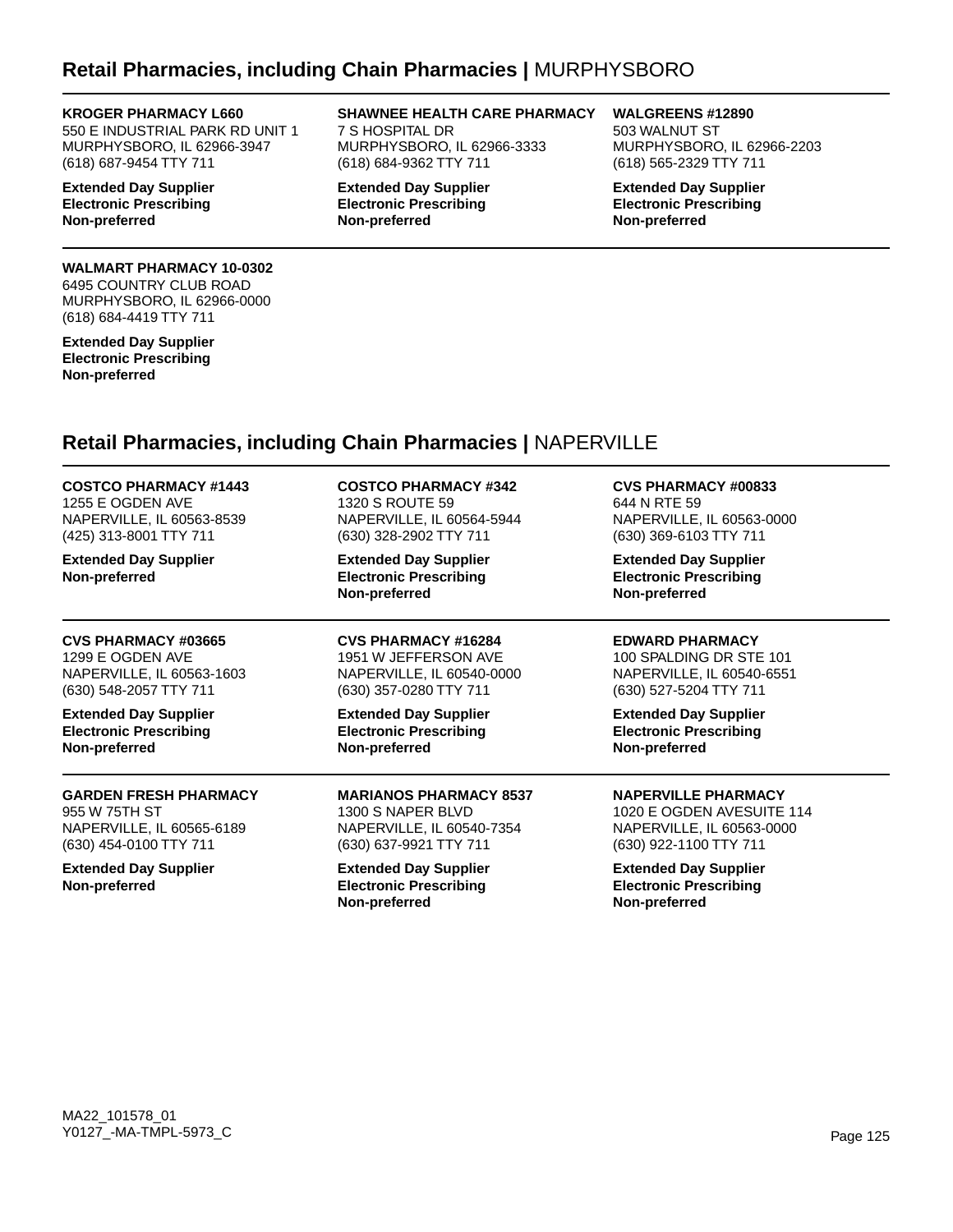**NW MEDICINE CONVENIENT CARE**

636 RAYMOND DRSUITE 106 NAPERVILLE, IL 60563-9789 (952) 653-2525 TTY 711

**Extended Day Supplier Non-preferred**

#### **OSCO DRUG #0185** 127 E OGDEN AVE

NAPERVILLE, IL 60563-3154 (630) 357-1040 TTY 711

**Extended Day Supplier Electronic Prescribing Non-preferred**

### **PURE COMPOUNDING PHARMACY**

603 EAST DIEHL RDSTE 131 NAPERVILLE, IL 60563-0000 (630) 995-4300 TTY 711

**Extended Day Supplier Electronic Prescribing Non-preferred**

### **WALGREENS #03780**

3035 BOOK ROAD NAPERVILLE, IL 60564-4715 (630) 904-4971 TTY 711

**Extended Day Supplier Electronic Prescribing Non-preferred**

### **WALGREENS #06820**

713 E OGDEN AVE NAPERVILLE, IL 60563-2832 (630) 357-6820 TTY 711

**Extended Day Supplier Electronic Prescribing Non-preferred**

**WALGREENS #13456** 1303 WEHRLI RD NAPERVILLE, IL 60565-1752 (630) 428-0496 TTY 711

**Extended Day Supplier Electronic Prescribing Non-preferred**

**OSCO DRUG #0058** 2855 95TH ST NAPERVILLE, IL 60564-9011 (630) 904-7709 TTY 711

**Extended Day Supplier Electronic Prescribing Non-preferred**

**OSCO DRUG #1111** 1225 S NAPER BLVD NAPERVILLE, IL 60540-8300 (630) 961-3210 TTY 711

**Extended Day Supplier Electronic Prescribing Non-preferred**

**WALGREENS #02335** 63 W 87TH STREET NAPERVILLE, IL 60565-2200 (630) 778-7645 TTY 711

**Extended Day Supplier Electronic Prescribing Non-preferred**

**WALGREENS #03861** 612 RAYMOND DR NAPERVILLE, IL 60563-9788 (630) 428-9171 TTY 711

**Extended Day Supplier Electronic Prescribing Non-preferred**

### **WALGREENS #07361**

1779 SEQUOIA RD NAPERVILLE, IL 60540-6424 (630) 416-8432 TTY 711

**Extended Day Supplier Electronic Prescribing Non-preferred**

**WALGREENS #5515** 2111 WINDING RIVER DR NAPERVILLE, IL 60564-8508 (630) 904-4760 TTY 711

**Extended Day Supplier Electronic Prescribing Non-preferred**

**OSCO DRUG #0059**

1755 W OGDEN AVE NAPERVILLE, IL 60540-3937 (630) 637-1370 TTY 711

**Extended Day Supplier Electronic Prescribing Non-preferred**

### **OSWALD'S HEALTH MART**

**PHARMACY** 88 W GARTNER RDSUITE 112 NAPERVILLE, IL 60540-0000 (630) 355-2500 TTY 711

**Extended Day Supplier Electronic Prescribing Non-preferred**

**WALGREENS #03405** 400 S MAIN STREETSTE 1 NAPERVILLE, IL 60540-6576 (630) 357-0676 TTY 711

**Extended Day Supplier Electronic Prescribing Non-preferred**

### **WALGREENS #06508**

2719 HASSERT BLVD NAPERVILLE, IL 60564-5203 (630) 922-6360 TTY 711

**Extended Day Supplier Electronic Prescribing Non-preferred**

### **WALGREENS #10148** 6S235 STEEPLE RUN DR

NAPERVILLE, IL 60540-3769 (630) 717-9333 TTY 711

**Extended Day Supplier Electronic Prescribing Non-preferred**

## **WALMART PHARMACY 10-1401**

2552 W 75TH ST NAPERVILLE, IL 60564-7572 (630) 416-1390 TTY 711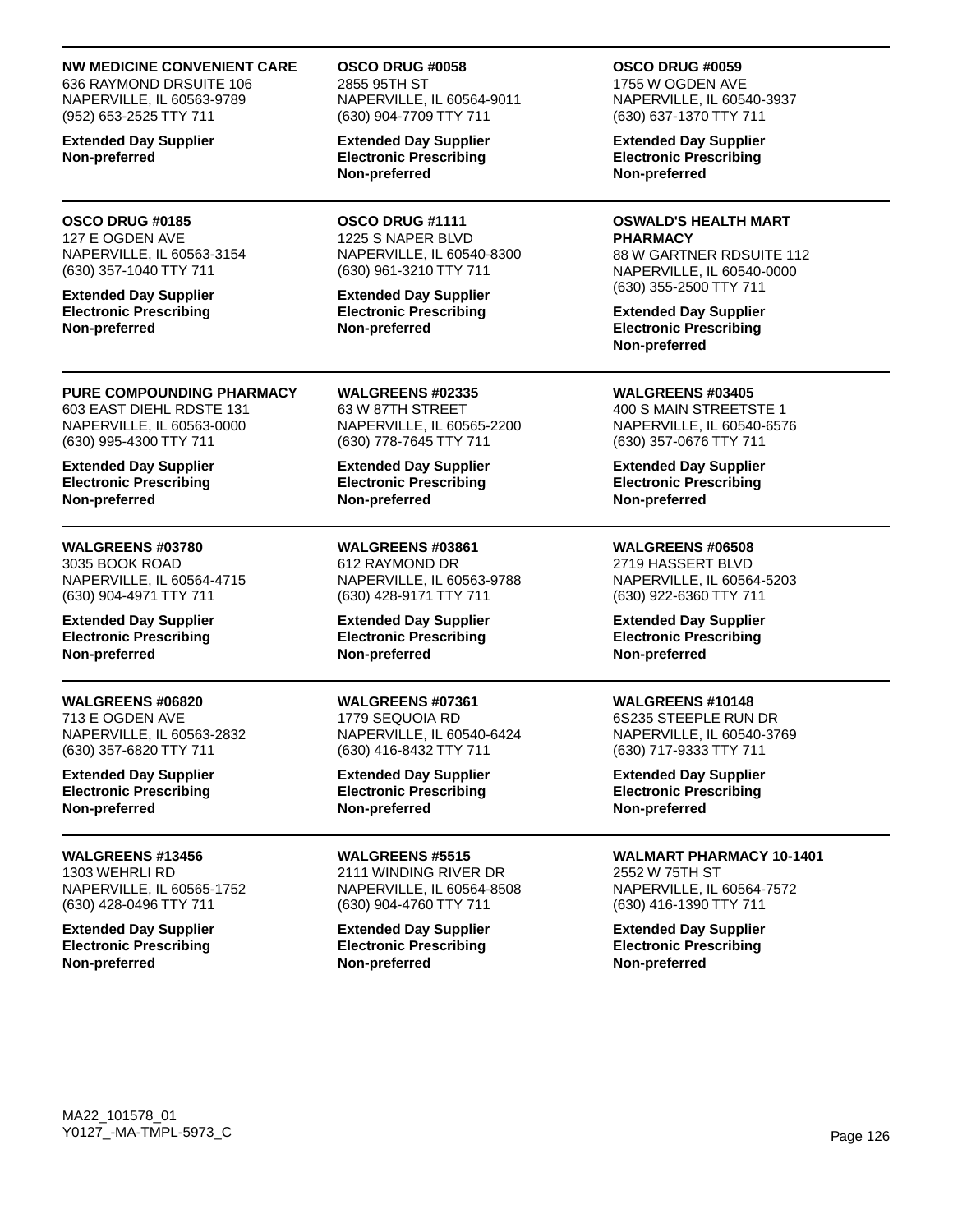### **DOEHRINGS PHARMACY**

143 S WASHINGTON ST NASHVILLE, IL 62263-1430 (618) 327-3214 TTY 711

**Extended Day Supplier Non-preferred**

### **DOEHRINGS PHARMACY**

143 S WASHINGTON ST NASHVILLE, IL 62263-0000 (618) 327-3214 TTY 711

**Extended Day Supplier Electronic Prescribing Non-preferred**

**NASHVILLE PHARMACY** 154 E ADAMS ST NASHVILLE, IL 62263-2004 (618) 327-8522 TTY 711

**Extended Day Supplier Electronic Prescribing Non-preferred**

## **Retail Pharmacies, including Chain Pharmacies |** NAUVOO

**NAUVOO PHARMACY** 1350 MULHOLLAND ST NAUVOO, IL 62354-0248 (217) 453-2717 TTY 711

**Extended Day Supplier Electronic Prescribing Non-preferred**

## **Retail Pharmacies, including Chain Pharmacies |** NEOGA

**SAV-MOR PHARMACY** 596 OAK ST NEOGA, IL 62447-0000 (217) 895-2238 TTY 711

**Extended Day Supplier Electronic Prescribing Non-preferred**

## **Retail Pharmacies, including Chain Pharmacies |** NEW ATHENS

**NEW ATHENS PHARMACY** 901A SPOTSYLVANIA ST NEW ATHENS, IL 62264-1569 (618) 539-5577 TTY 711

**Extended Day Supplier Non-preferred**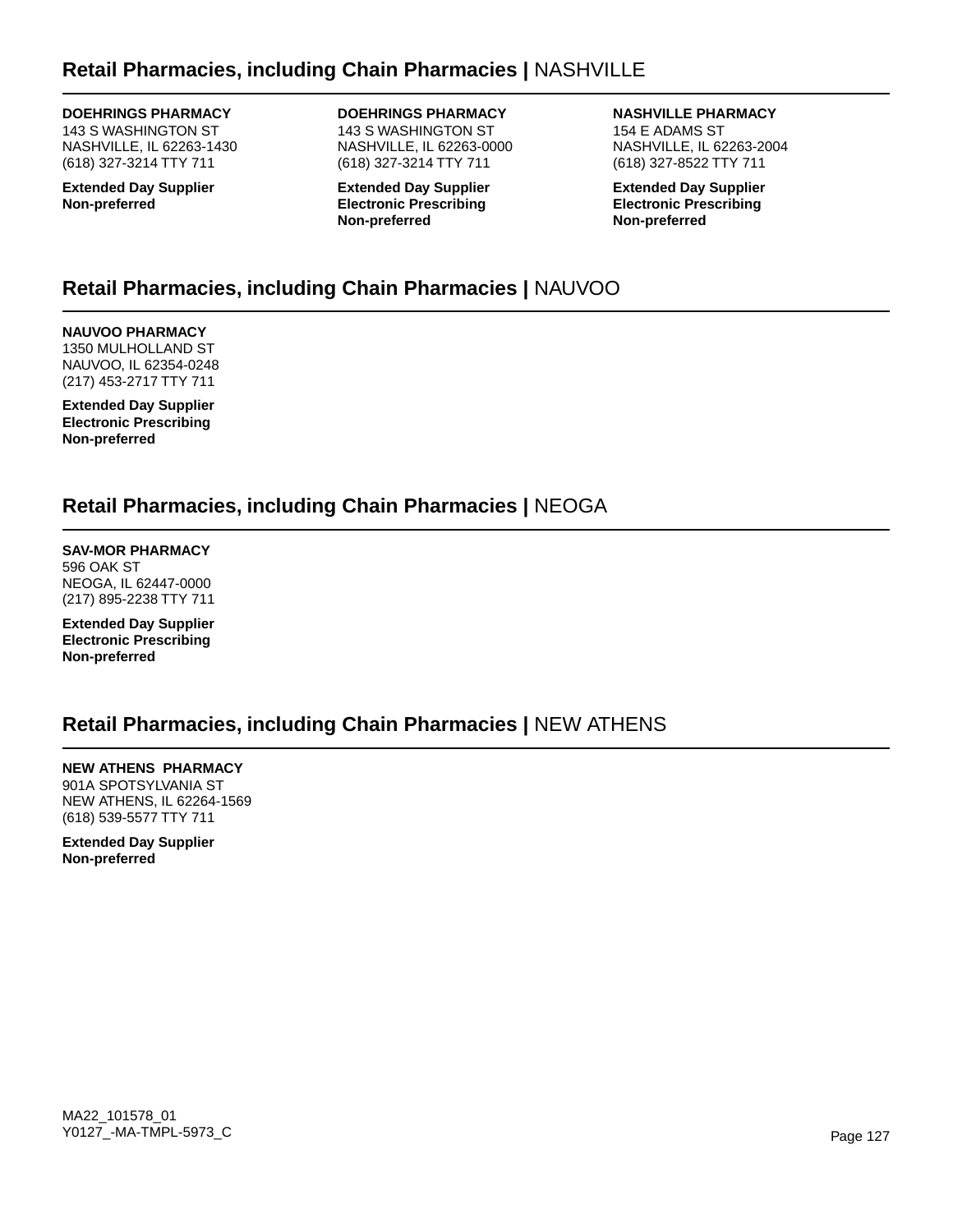**PRESCRIPTIONS PLUS** 450 W HANOVER NEW BADEN, IL 62265-0000 (618) 588-3517 TTY 711

**Extended Day Supplier Electronic Prescribing Non-preferred**

## **Retail Pharmacies, including Chain Pharmacies |** NEW LENOX

**CVS PHARMACY #04977** 2050 NELSON RD NEW LENOX, IL 60451-0000 (815) 463-5283 TTY 711

**Extended Day Supplier Electronic Prescribing Non-preferred**

**OSCO DRUG #3178** 475 N NELSON RD NEW LENOX, IL 60451-2944 (815) 462-1998 TTY 711

**Extended Day Supplier Electronic Prescribing Non-preferred**

**WALGREENS #06180** 450 S SCHOOLHOUSE RD NEW LENOX, IL 60451-2080 (815) 485-7294 TTY 711

**Extended Day Supplier Electronic Prescribing Non-preferred**

**CVS PHARMACY #10889** 115 EAST MAPLE ST NEW LENOX, IL 60451-0000 (815) 215-3183 TTY 711

**Extended Day Supplier Electronic Prescribing Non-preferred**

**OSCO DRUG #3776** 2021 E LARAWAY NEW LENOX, IL 60451-9507 (815) 463-4954 TTY 711

**Extended Day Supplier Electronic Prescribing Non-preferred**

**WALMART PHARMACY 10-4529** 501 E LINCOLN HWY NEW LENOX, IL 60451-1909 (815) 485-4219 TTY 711

**Extended Day Supplier Electronic Prescribing Non-preferred**

**CVS PHARMACY #17121** 2370 E LINCOLN HWY NEW LENOX, IL 60451-0000 (815) 462-6002 TTY 711

**Extended Day Supplier Electronic Prescribing Non-preferred**

#### **WALGREENS #04032** 466 NELSON RD NEW LENOX, IL 60451-2946 (815) 485-2735 TTY 711

**Extended Day Supplier Electronic Prescribing Non-preferred**

## **Retail Pharmacies, including Chain Pharmacies |** NEWTON

#### **CVS PHARMACY #06693**

207 W JORDAN STREET NEWTON, IL 62448-0000 (618) 783-2473 TTY 711

**Extended Day Supplier Electronic Prescribing Non-preferred**

**THE MEDICINE SHOPPE PHARMACY**

600 W JOURDAN ST NEWTON, IL 62448-1056 (618) 783-2838 TTY 711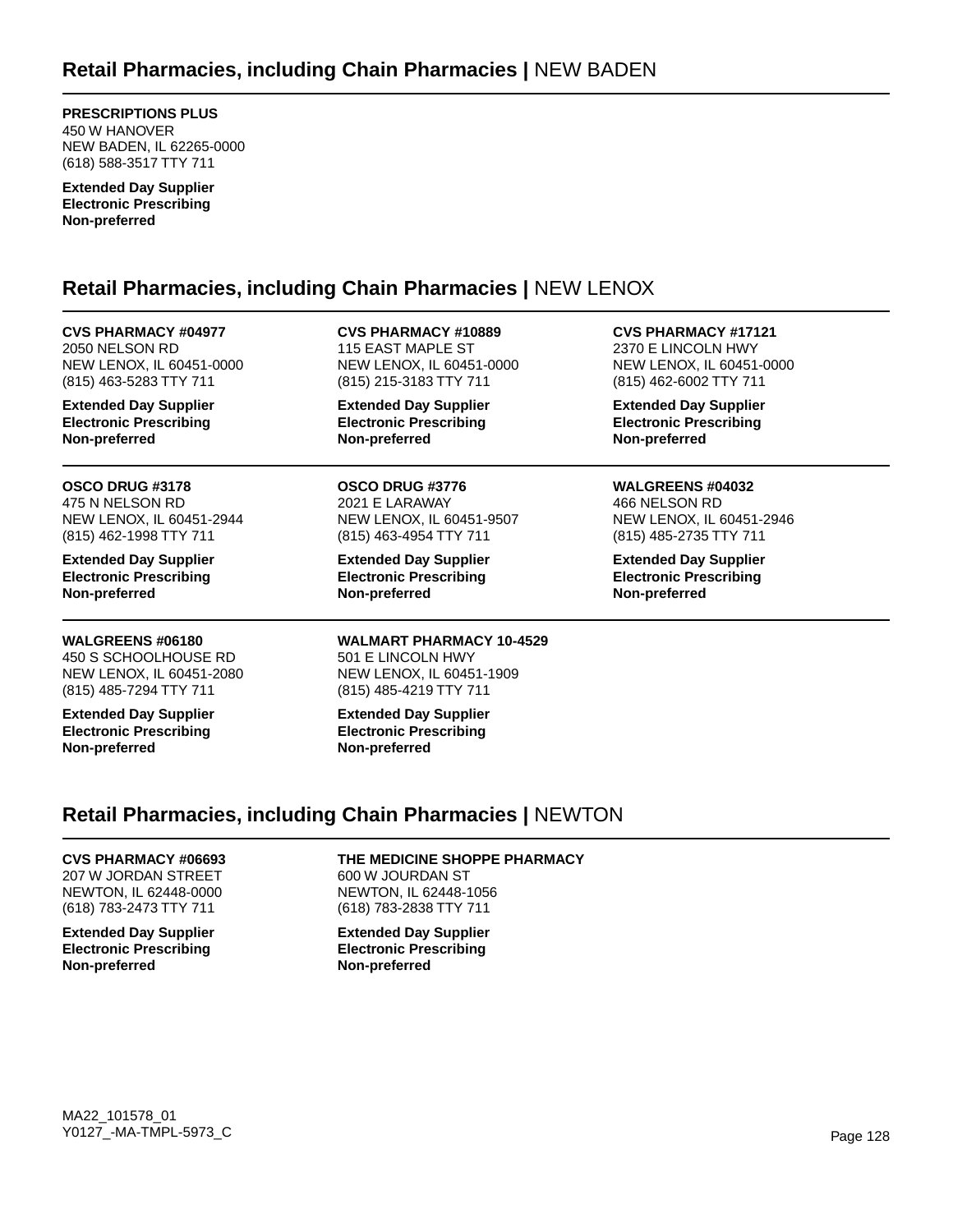### **Retail Pharmacies, including Chain Pharmacies |** NILES

**ALBANY PHARMACY** 8850 N MILWAUKEE AVE NILES, IL 60714-1735 (847) 699-1500 TTY 711

**Extended Day Supplier Electronic Prescribing Non-preferred**

**CVS PHARMACY #02797** 9640 MILWAUKEE AVE NILES, IL 60714-0000 (847) 544-3831 TTY 711

**Extended Day Supplier Electronic Prescribing Non-preferred**

**CVS PHARMACY #16492** 239 GOLF MILL CTR NILES, IL 60714-0000 (847) 768-9226 TTY 711

**Extended Day Supplier Electronic Prescribing Non-preferred**

**OAKMILL PHARMACY**

8118 N MILWAUKEE AVESTE 104 NILES, IL 60714-0000 (847) 518-0750 TTY 711

**Extended Day Supplier Electronic Prescribing Non-preferred**

### **OSCO DRUG #3484**

5665 W TOUHY AVE NILES, IL 60714-4019 (847) 647-1933 TTY 711

**Extended Day Supplier Electronic Prescribing Non-preferred**

#### **CARE ONE PHARMACY SERVICES LLC** 7550 N OAK PARK AVE NILES, IL 60714-0000

(847) 674-2600 TTY 711 **Extended Day Supplier Electronic Prescribing**

**Non-preferred**

### **CVS PHARMACY #04581**

7139 N MILWAUKEE AVE NILES, IL 60714-4424 (847) 647-6422 TTY 711

**Extended Day Supplier Electronic Prescribing Non-preferred**

**GOLF MILL PHARMACY AND MEDICAL SUPPLY** 8941 W GOLF RD NILES, IL 60714-0000 (847) 803-3340 TTY 711

**Extended Day Supplier Electronic Prescribing Non-preferred**

**OSCO DRUG #3429** 8730 W DEMPSTER ST NILES, IL 60714-5108 (847) 296-8847 TTY 711

**Extended Day Supplier Electronic Prescribing Non-preferred**

**WALGREENS #02721** 9000 N GREENWOOD AVE NILES, IL 60714-1408 (847) 298-3050 TTY 711

**Extended Day Supplier Electronic Prescribing Non-preferred**

#### **COSTCO PHARMACY #383**

7311 N MELVINA AVE NILES, IL 60714-3905 (847) 972-3002 TTY 711

**Extended Day Supplier Electronic Prescribing Non-preferred**

#### **CVS PHARMACY #16350**

6150 W TOUHY AVE NILES, IL 60714-0000 (847) 588-2808 TTY 711

**Extended Day Supplier Electronic Prescribing Non-preferred**

#### **ILLINOIS CANCER SPECIALISTS PHARMACY**

8915 W GOLF RDSTE 128 NILES, IL 60714-0000 (847) 954-3480 TTY 711

**Extended Day Supplier Electronic Prescribing Non-preferred**

### **OSCO DRUG #3446**

7900 N MILWAUKEE AVE NILES, IL 60714-3159 (847) 965-3916 TTY 711

**Extended Day Supplier Electronic Prescribing Non-preferred**

### **WALGREENS #05282**

5600 W TOUHY AVE NILES, IL 60714-4001 (847) 588-1704 TTY 711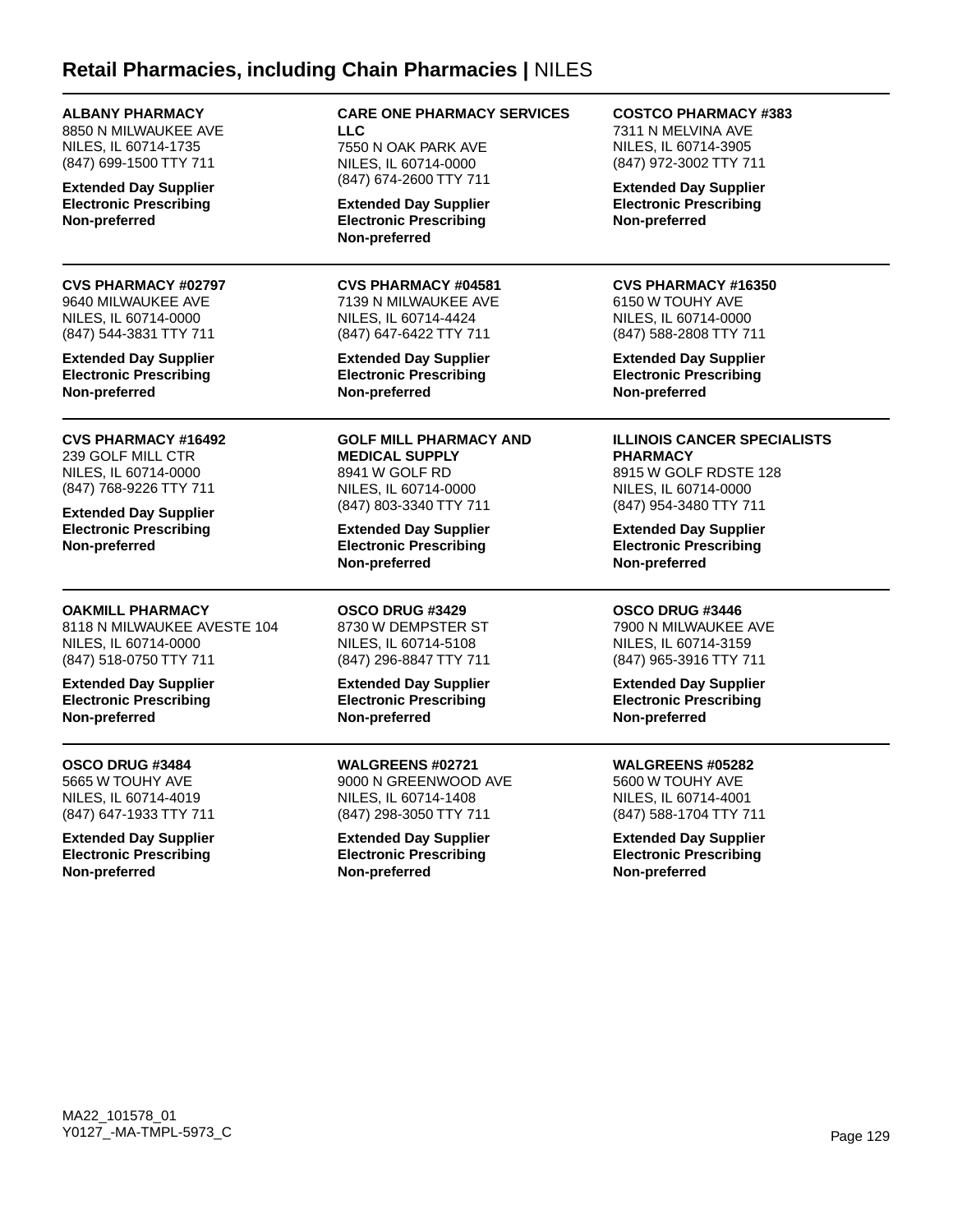#### **WALGREENS #05542**

8001 N MILWAUKEE AVE NILES, IL 60714-2801 (847) 583-0409 TTY 711

**Extended Day Supplier Electronic Prescribing Non-preferred**

#### **WALMART PHARMACY 10-2816** 5630 W TOUHY AVENUE NILES, IL 60714-0000 (847) 647-8683 TTY 711

**Extended Day Supplier Electronic Prescribing Non-preferred**

#### **WALMART PHARMACY 10-3725**

8500 WEST GOLF ROAD NILES, IL 60714-0000 (847) 966-9465 TTY 711

**Extended Day Supplier Electronic Prescribing Non-preferred**

## **Retail Pharmacies, including Chain Pharmacies |** NOKOMIS

#### **SAV MOR PHARMACY** 110 E STATE ST NOKOMIS, IL 62075-1340

(217) 563-8346 TTY 711 **Extended Day Supplier Electronic Prescribing Non-preferred**

### **Retail Pharmacies, including Chain Pharmacies |** NORMAL

| <b>CVS PHARMACY #07020</b><br>1701 FORT JESSE RD<br>NORMAL, IL 61761-2285<br>(309) 452-1370 TTY 711<br><b>Extended Day Supplier</b><br><b>Electronic Prescribing</b><br>Non-preferred | <b>CVS PHARMACY #08043</b><br>100 S FELL AVE STE 103<br>NORMAL, IL 61761-0000<br>(309) 452-0393 TTY 711<br><b>Extended Day Supplier</b><br><b>Electronic Prescribing</b><br>Non-preferred | <b>ISU STUDENT HEALTH SERVICE</b><br><b>PHARMACY</b><br>201 N. UNIVERSITY ST<br>NORMAL, IL 61790-2540<br>(309) 438-8713 TTY 711<br><b>Extended Day Supplier</b><br><b>Electronic Prescribing</b><br>Non-preferred |
|---------------------------------------------------------------------------------------------------------------------------------------------------------------------------------------|-------------------------------------------------------------------------------------------------------------------------------------------------------------------------------------------|-------------------------------------------------------------------------------------------------------------------------------------------------------------------------------------------------------------------|
| <b>KROGER PHARMACY J347</b>                                                                                                                                                           | <b>MEIJER PHARMACY #207</b>                                                                                                                                                               | <b>MID ILLINOIS HEMATOLOGY</b>                                                                                                                                                                                    |
| 1550 E COLLEGE AVE                                                                                                                                                                    | 1900 E COLLEGE AVE                                                                                                                                                                        | <b>ONCOLOGY ASSOCIATES</b>                                                                                                                                                                                        |
| NORMAL, IL 61761-0000                                                                                                                                                                 | NORMAL, IL 61761-0000                                                                                                                                                                     | 407 E VERNON AVENUESTE 104                                                                                                                                                                                        |
| (309) 452-0839 TTY 711                                                                                                                                                                | (309) 888-0810 TTY 711                                                                                                                                                                    | NORMAL, IL 61761-0000                                                                                                                                                                                             |
| <b>Extended Day Supplier</b><br><b>Electronic Prescribing</b><br>Non-preferred                                                                                                        | <b>Extended Day Supplier</b><br><b>Electronic Prescribing</b><br>Non-preferred                                                                                                            | (309) 452-9701 TTY 711<br><b>Extended Day Supplier</b><br><b>Electronic Prescribing</b><br>Non-preferred                                                                                                          |
| OSCO DRUG #3073                                                                                                                                                                       | <b>SAM'S PHARMACY 10-4815</b>                                                                                                                                                             | THE ATRIUM PHARMACY                                                                                                                                                                                               |
| 901 S COTTAGE AVE                                                                                                                                                                     | 2151 SHEPARD ROAD                                                                                                                                                                         | 1304 FRANKLIN AVE                                                                                                                                                                                                 |
| NORMAL, IL 61761-3360                                                                                                                                                                 | NORMAL, IL 61761-0000                                                                                                                                                                     | NORMAL, IL 61761-3481                                                                                                                                                                                             |
| (309) 454-6080 TTY 711                                                                                                                                                                | (309) 454-5478 TTY 711                                                                                                                                                                    | (309) 268-5797 TTY 711                                                                                                                                                                                            |
| <b>Extended Day Supplier</b>                                                                                                                                                          | <b>Extended Day Supplier</b>                                                                                                                                                              | <b>Extended Day Supplier</b>                                                                                                                                                                                      |
| <b>Electronic Prescribing</b>                                                                                                                                                         | <b>Electronic Prescribing</b>                                                                                                                                                             | <b>Electronic Prescribing</b>                                                                                                                                                                                     |
| Non-preferred                                                                                                                                                                         | Non-preferred                                                                                                                                                                             | Non-preferred                                                                                                                                                                                                     |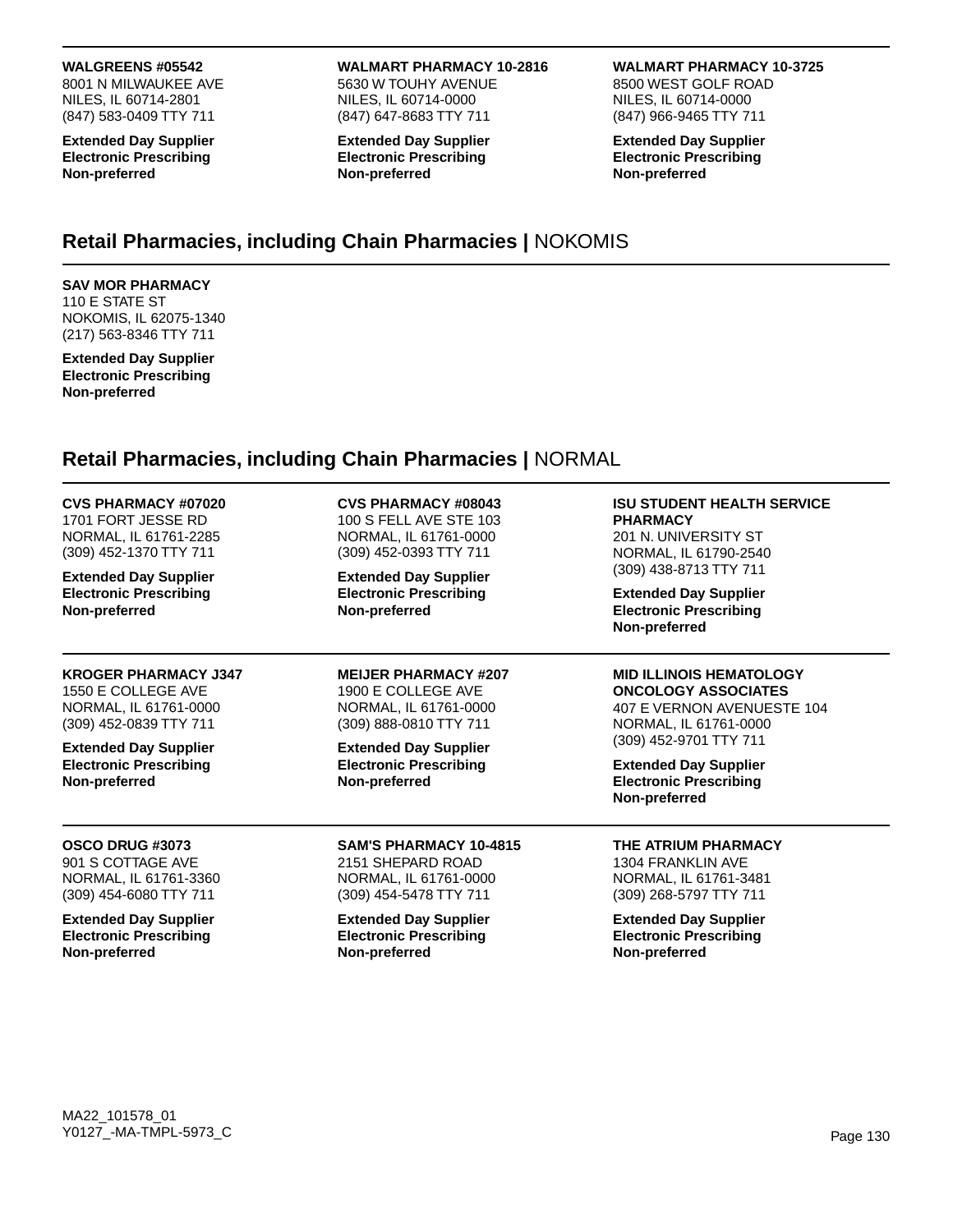### **WALGREENS #09313**

1502 FORT JESSE RD NORMAL, IL 61761-0000 (309) 862-4156 TTY 711

**Extended Day Supplier Electronic Prescribing Non-preferred**

#### **WALGREENS #12396** 505 W RAAB RD

NORMAL, IL 61761-1007 (309) 454-7347 TTY 711

**Extended Day Supplier Electronic Prescribing Non-preferred**

**WALMART PHARMACY 10-1125** 300 NORTH GREENBRIAR DRIVE NORMAL, IL 61761-0000 (309) 451-1200 TTY 711

**Extended Day Supplier Electronic Prescribing Non-preferred**

## **Retail Pharmacies, including Chain Pharmacies |** NORRIDGE

#### **CVS PHARMACY #17008**

4050 N HARLEM AVE NORRIDGE, IL 60706-0000 (708) 583-6990 TTY 711

**Extended Day Supplier Electronic Prescribing Non-preferred**

#### **WALGREENS #5962**

4820 N CUMBERLAND AVE NORRIDGE, IL 60706-2914 (708) 583-2133 TTY 711

**Extended Day Supplier Electronic Prescribing Non-preferred**

### **GLORIA PHARMACY**

8336 W LAWRENCE AVE NORRIDGE, IL 60706-3152 (708) 716-3008 TTY 711

**Extended Day Supplier Electronic Prescribing Non-preferred**

#### **WALGREENS #11332**

4101 N HARLEM AVE NORRIDGE, IL 60706-1211 (708) 457-0606 TTY 711

**Extended Day Supplier Electronic Prescribing Non-preferred**

### **Retail Pharmacies, including Chain Pharmacies |** NORTH AURORA

#### **CVS PHARMACY #17257**

1800 ORCHARD GATEWAY BLVD NORTH AURORA, IL 60542-0000 (630) 518-9043 TTY 711

**Extended Day Supplier Electronic Prescribing Non-preferred**

**WALGREENS #01131** 1051 OAK ST NORTH AURORA, IL 60542-2055 (630) 907-9924 TTY 711

**Extended Day Supplier Electronic Prescribing Non-preferred**

## **Retail Pharmacies, including Chain Pharmacies |** NORTH CHICAGO

#### **PHARMACY SOLUTIONS**

1 NORTH WAUKEGAN ROADAP5-NE NORTH CHICAGO, IL 60064-6335 (888) 857-0668 TTY 711

**Extended Day Supplier Electronic Prescribing Non-preferred**

**YES VITAL RX INC** 1817 SHERIDAN RD NORTH CHICAGO, IL 60064-2235 (224) 656-5797 TTY 711

**Extended Day Supplier Electronic Prescribing Non-preferred**

### MA22\_101578\_01 Y0127\_-MA-TMPL-5973\_C Page 131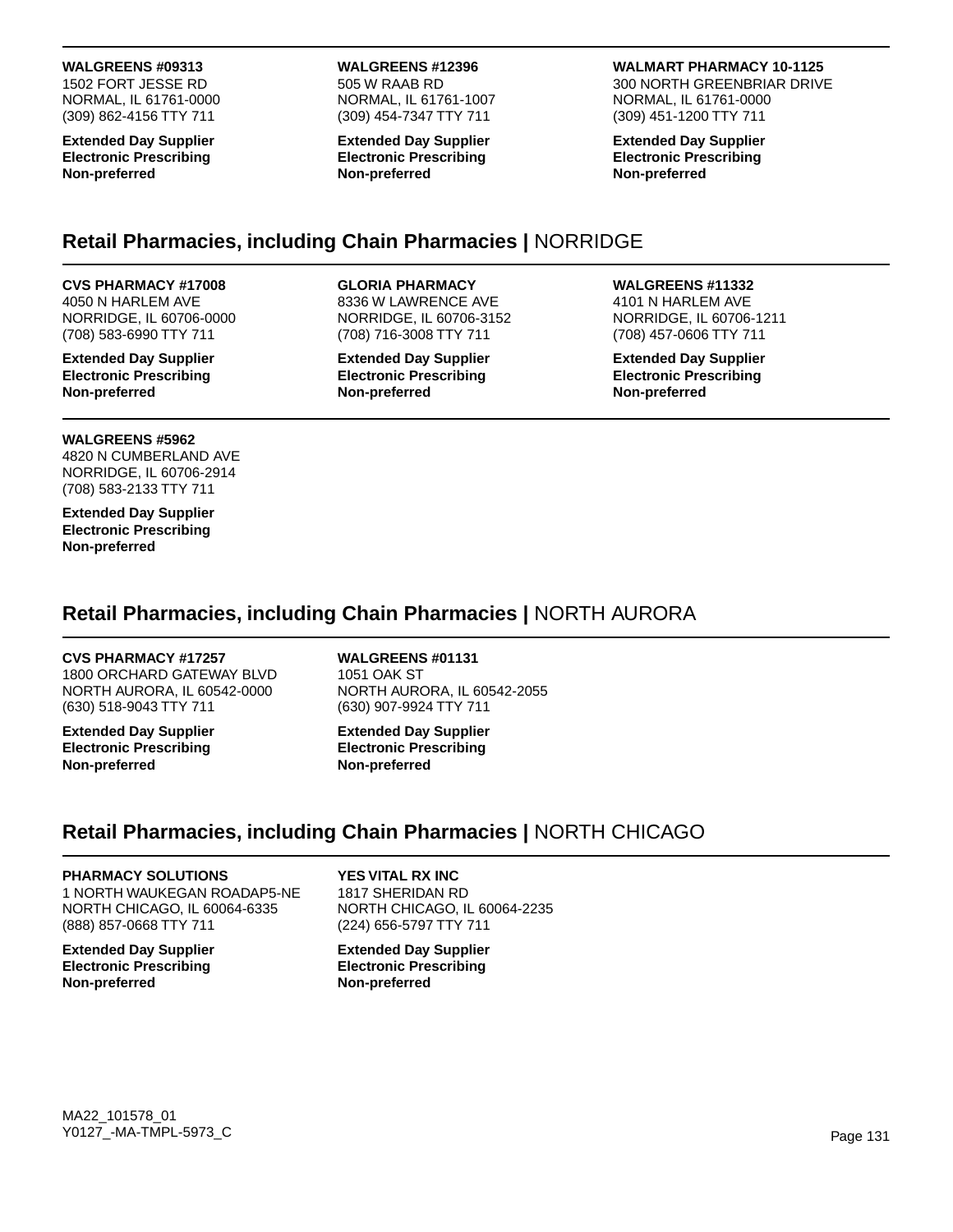## **Retail Pharmacies, including Chain Pharmacies |** NORTH RIVERSIDE

#### **COSTCO PHARMACY #1153**

2500 S HARLEM AVE NORTH RIVERSIDE, IL 60546-1415 (708) 853-1027 TTY 711

**Extended Day Supplier Electronic Prescribing Non-preferred**

**CVS PHARMACY #01965** 7200 W. CERMAK RD NORTH RIVERSIDE, IL 60546-0000 (708) 442-8247 TTY 711

**Extended Day Supplier Electronic Prescribing Non-preferred**

## **Retail Pharmacies, including Chain Pharmacies |** NORTHBROOK

**CVS PHARMACY #00141** 936 WILLOW RD NORTHBROOK, IL 60062-0000 (847) 291-3596 TTY 711

**Extended Day Supplier Electronic Prescribing Non-preferred**

**DUNDEE PHARMACY LTC** 2750 DUNDEE RDSUITE 9 NORTHBROOK, IL 60062-0000 (847) 480-1000 TTY 711

**Extended Day Supplier Non-preferred**

**CVS PHARMACY #10467** 3780 WILLOW RD NORTHBROOK, IL 60062-6146 (847) 326-1201 TTY 711

**Extended Day Supplier Electronic Prescribing Non-preferred**

**MARIANO'S PHARMACY 8532** 2323 CAPITAL DR NORTHBROOK, IL 60062-6144 (847) 513-0077 TTY 711

**Extended Day Supplier Electronic Prescribing Non-preferred**

**DUNDEE PHARMACY** 2750 DUNDEE RD NORTHBROOK, IL 60062-2600 (847) 480-1000 TTY 711

**Extended Day Supplier Electronic Prescribing Non-preferred**

**MARIANOS PHARMACY 8533** 784 SKOKIE BLVD NORTHBROOK, IL 60062-2805 (847) 559-1214 TTY 711

**Extended Day Supplier Electronic Prescribing Non-preferred**

### **WALGREENS #12584**

1050 WAUKEGAN RD NORTHBROOK, IL 60062-3700 (847) 272-3155 TTY 711

**Extended Day Supplier Electronic Prescribing Non-preferred**

## **Retail Pharmacies, including Chain Pharmacies |** NORTHFIELD

### **MARIANO'S PHARMACY 8524**

1822 WILLOW ROAD NORTHFIELD, IL 60093-2926 (847) 446-4102 TTY 711

**Extended Day Supplier Electronic Prescribing Non-preferred**

**WALGREENS #03926**

1825 WILLOW RD NORTHFIELD, IL 60093-2925 (847) 784-8032 TTY 711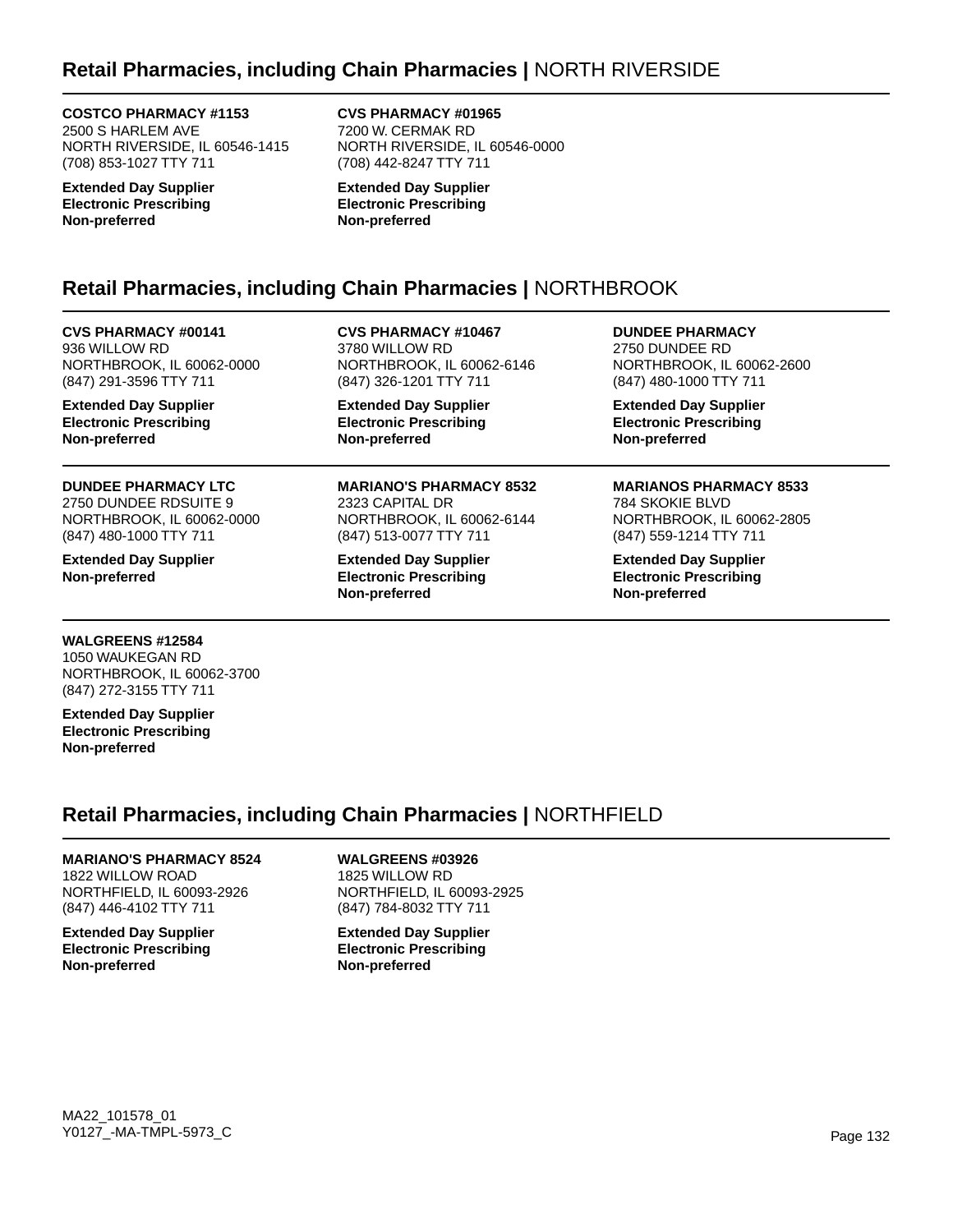### **SAM'S PHARMACY 10-6358**

141 WEST NORTH AVENUE NORTHLAKE, IL 60164-0000 (708) 492-1417 TTY 711

**Extended Day Supplier Electronic Prescribing Non-preferred**

**WALGREENS #03995** 6 E NORTH AVENUE NORTHLAKE, IL 60164-2516 (708) 836-0348 TTY 711

**Extended Day Supplier Electronic Prescribing Non-preferred**

**WALMART PHARMACY 10-1933** 137 WEST NORTH AVE NORTHLAKE, IL 60164-0000

**Extended Day Supplier Electronic Prescribing Non-preferred**

(708) 409-0046 TTY 711

# **Retail Pharmacies, including Chain Pharmacies |** O FALLON

**CVS PHARMACY #18038** 907 E US HIGHWAY 50 O FALLON, IL 62269-0000 (618) 632-9873 TTY 711

**Extended Day Supplier Electronic Prescribing Non-preferred**

**WALMART PHARMACY 10-1418** 1530 W US HIGHWAY 50 O FALLON, IL 62269-1619 (618) 632-9381 TTY 711

**Extended Day Supplier Electronic Prescribing Non-preferred**

# **Retail Pharmacies, including Chain Pharmacies |** OAK BROOK

**COSTCO PHARMACY #388** 1901 W 22ND ST OAK BROOK, IL 60523-1785 (630) 928-0220 TTY 711

**Extended Day Supplier Electronic Prescribing Non-preferred**

**WALGREENS #04939** 2205 W 22ND ST OAK BROOK, IL 60523-1203 (630) 928-0386 TTY 711

**Extended Day Supplier Electronic Prescribing Non-preferred**

## **Retail Pharmacies, including Chain Pharmacies |** OAK FOREST

**CVS PHARMACY #08949** 15840 S. CICERO AVE. OAK FOREST, IL 60452-0000 (708) 535-0138 TTY 711

**Extended Day Supplier Electronic Prescribing Non-preferred**

**OSCO DRUG #2363** 5610 W 159TH ST OAK FOREST, IL 60452-3104 (708) 687-0122 TTY 711

**Extended Day Supplier Electronic Prescribing Non-preferred**

**WALGREENS #05104** 5525 159TH ST OAK FOREST, IL 60452-3223 (708) 535-6018 TTY 711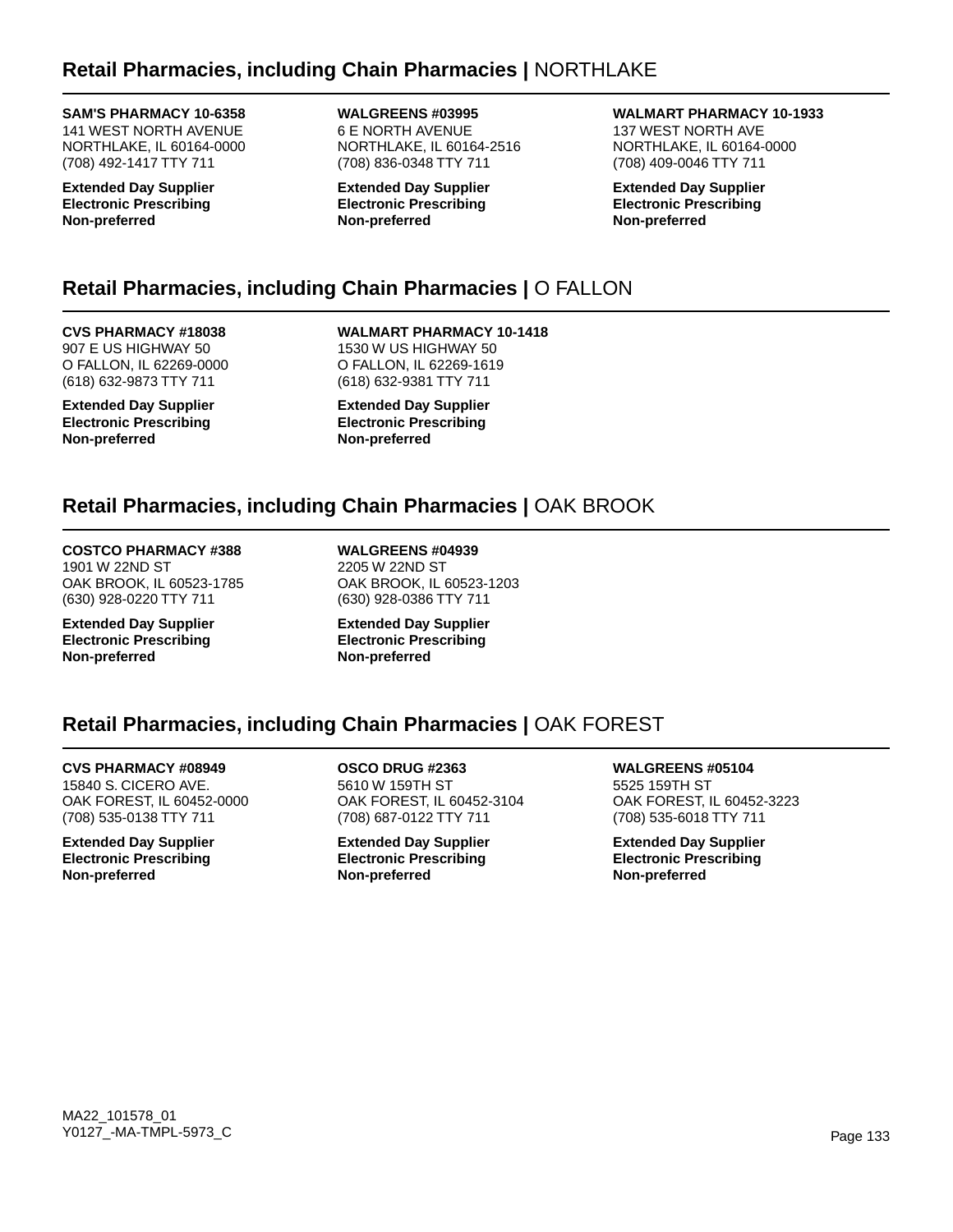### **Retail Pharmacies, including Chain Pharmacies |** OAK LAWN

### **AVICENNA PHARMACY**

10837 S CICERO AVE STE 110C OAK LAWN, IL 60453-6459 (708) 529-7222 TTY 711

**Extended Day Supplier Non-preferred**

### **MARIANO'S PHARMACY 8517**

11000 S CICERO AVE OAK LAWN, IL 60453-5504 (708) 346-0726 TTY 711

**Extended Day Supplier Electronic Prescribing Non-preferred**

**OSCO DRUG #0157** 4650 W 103RD ST OAK LAWN, IL 60453-4719 (708) 422-2334 TTY 711

**Extended Day Supplier Electronic Prescribing Non-preferred**

#### **WALGREENS #1504**

10639 S CICERO AVE OAK LAWN, IL 60453-5269 (708) 424-3594 TTY 711

**Extended Day Supplier Electronic Prescribing Non-preferred**

#### **XPRESS PHARMACY INC.**

6700 W 95TH ST STE 150 OAK LAWN, IL 60453-2106 (708) 598-5000 TTY 711

**Extended Day Supplier Electronic Prescribing Non-preferred**

### **AVICENNA PHARMACY** 10837 S CICERO AVE STE 110C

OAK LAWN, IL 60453-6459 (708) 529-7222 TTY 711

**Extended Day Supplier Electronic Prescribing Non-preferred**

### **OAK LAWN HEALTH MART PHARMACY** 4700 W. 95TH ST STE 101

OAK LAWN, IL 60453-0000 (708) 443-4310 TTY 711

**Extended Day Supplier Electronic Prescribing Non-preferred**

**OSCO DRUG #0607** 9424 S PULASKI RD OAK LAWN, IL 60453-1935 (708) 857-8274 TTY 711

**Extended Day Supplier Electronic Prescribing Non-preferred**

**WALGREENS #15460** 4440 W 95TH STSTE 0201P OAK LAWN, IL 60453-2600 (708) 857-1935 TTY 711

**Extended Day Supplier Electronic Prescribing Non-preferred**

**CVS PHARMACY #17175** 4120 W 95TH ST

OAK LAWN, IL 60453-0000 (708) 741-4070 TTY 711

**Extended Day Supplier Electronic Prescribing Non-preferred**

### **OSCO DRUG #0086**

8801 S RIDGELAND OAK LAWN, IL 60453-1002 (708) 599-6300 TTY 711

**Extended Day Supplier Electronic Prescribing Non-preferred**

**WALGREENS #05713** 4740 W 95TH ST OAK LAWN, IL 60453-2530 (708) 425-6960 TTY 711

**Extended Day Supplier Electronic Prescribing Non-preferred**

**WALGREENS #16000**

6001 W 95TH ST OAK LAWN, IL 60453-2783 (708) 636-5615 TTY 711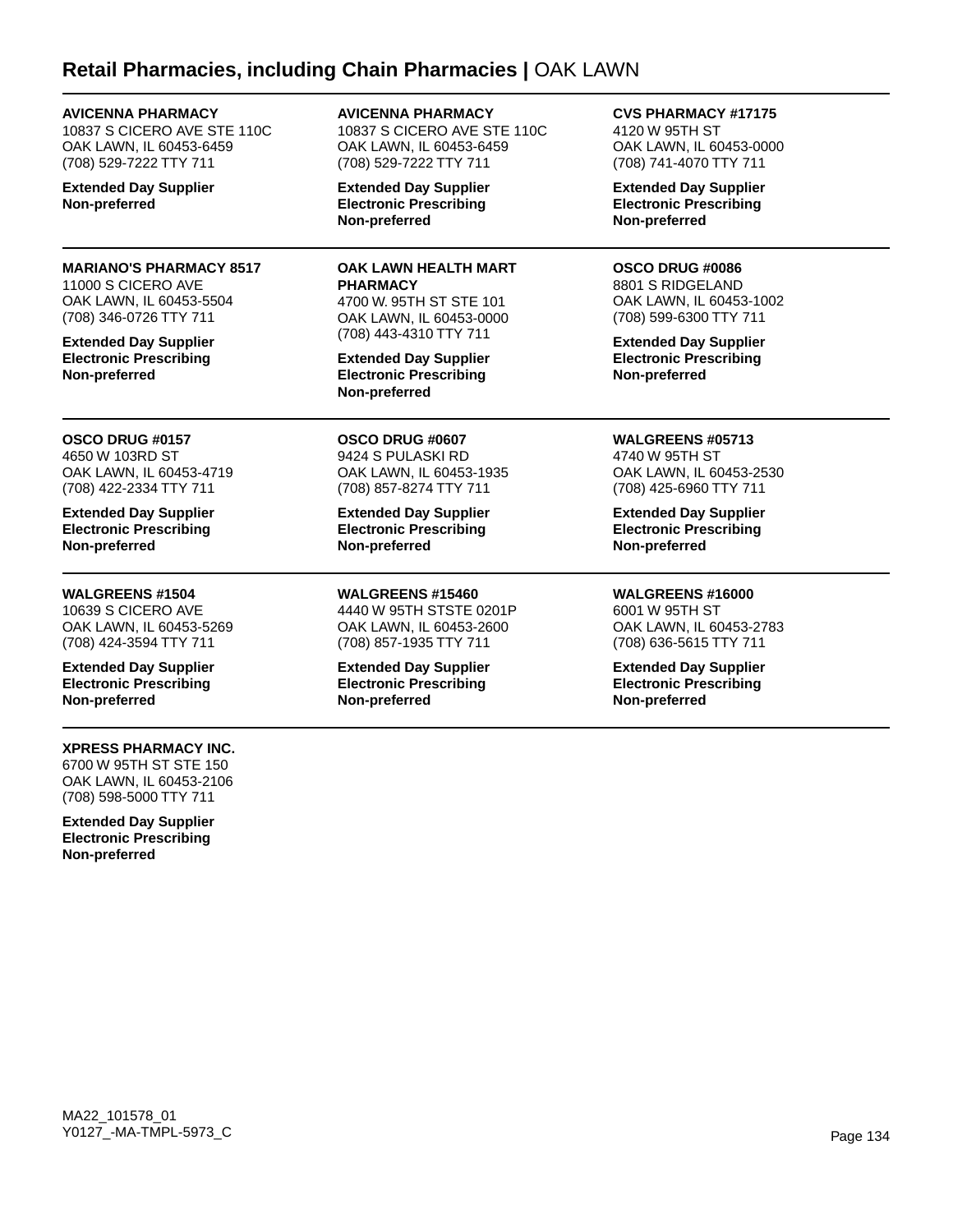### **Retail Pharmacies, including Chain Pharmacies |** OAK PARK

**CVS PHARMACY #02844** 6748 ROOSEVELT RD OAK PARK, IL 60304-0000 (708) 358-7791 TTY 711

**Extended Day Supplier Electronic Prescribing Non-preferred**

#### **HOME INFUSION SOLUTIONS**

610 S MAPLE AVESTE 1200 OAK PARK, IL 60304-0000 (708) 660-6200 TTY 711

**Extended Day Supplier Electronic Prescribing Non-preferred**

**PLAZA PHARMACY** ONE ERIE COURT OAK PARK, IL 60302-0000 (708) 524-2250 TTY 711

**Extended Day Supplier Electronic Prescribing Non-preferred**

### **SEGRETI PHARMACY**

6144 W ROOSEVELT RD OAK PARK, IL 60304-2316 (708) 383-6757 TTY 711

**Extended Day Supplier Electronic Prescribing Non-preferred**

**CVS PHARMACY #03163** 345 MADISON ST OAK PARK, IL 60302-0000 (708) 386-2387 TTY 711

**Extended Day Supplier Electronic Prescribing Non-preferred**

**MIDWEST ORTHOPAEDICS AT RUSH LLC** 610 S MAPLE AVE # STE1400 OAK PARK, IL 60304-2802 (708) 383-0770 TTY 711

**Extended Day Supplier Non-preferred**

**RUSH MEDICAL OFFICE BUILDING PHARMACY** 610 S MAPLE AVESUITE 1600 OAK PARK, IL 60304-0000 (708) 660-6822 TTY 711

**Extended Day Supplier Electronic Prescribing Non-preferred**

**WALGREENS #05235** 6412 ROOSEVELT RD OAK PARK, IL 60304-2135 (708) 386-9359 TTY 711

**Extended Day Supplier Electronic Prescribing Non-preferred**

**CVS PHARMACY #17717** 1129 LAKE ST OAK PARK, IL 60301-1001 (708) 383-0267 TTY 711

**Extended Day Supplier Electronic Prescribing Non-preferred**

**OSCO DRUG #0288** 438 MADISON ST OAK PARK, IL 60302-4012 (708) 358-0935 TTY 711

**Extended Day Supplier Electronic Prescribing Non-preferred**

**SEARS PHARMACY** 1003 MADISON ST OAK PARK, IL 60302-4499 (708) 848-9050 TTY 711

**Extended Day Supplier Electronic Prescribing Non-preferred**

**WALGREENS #11760** 811 MADISON ST OAK PARK, IL 60302-4412 (708) 383-9009 TTY 711

**Extended Day Supplier Electronic Prescribing Non-preferred**

## **Retail Pharmacies, including Chain Pharmacies |** OAKBROOK TERRACE

#### **IMMEDIATE CARE PHARMACY**

1 S 210 SUMMIT AVESUITE 1 OAKBROOK TERRACE, IL 60181-0000 (630) 282-6003 TTY 711

**Extended Day Supplier Electronic Prescribing Non-preferred**

**SCRIPTS RX PHARMACY** 1815 S. MEYERS ROADSUITE 100 OAKBROOK TERRACE, IL 60181-0000 (800) 266-4907 TTY 711

**Extended Day Supplier Electronic Prescribing Non-preferred**

**WALMART PHARMACY 10-1737**

0S900 IL ROUTE 83 OAKBROOK TERRACE, IL 60181-3519 (630) 530-5305 TTY 711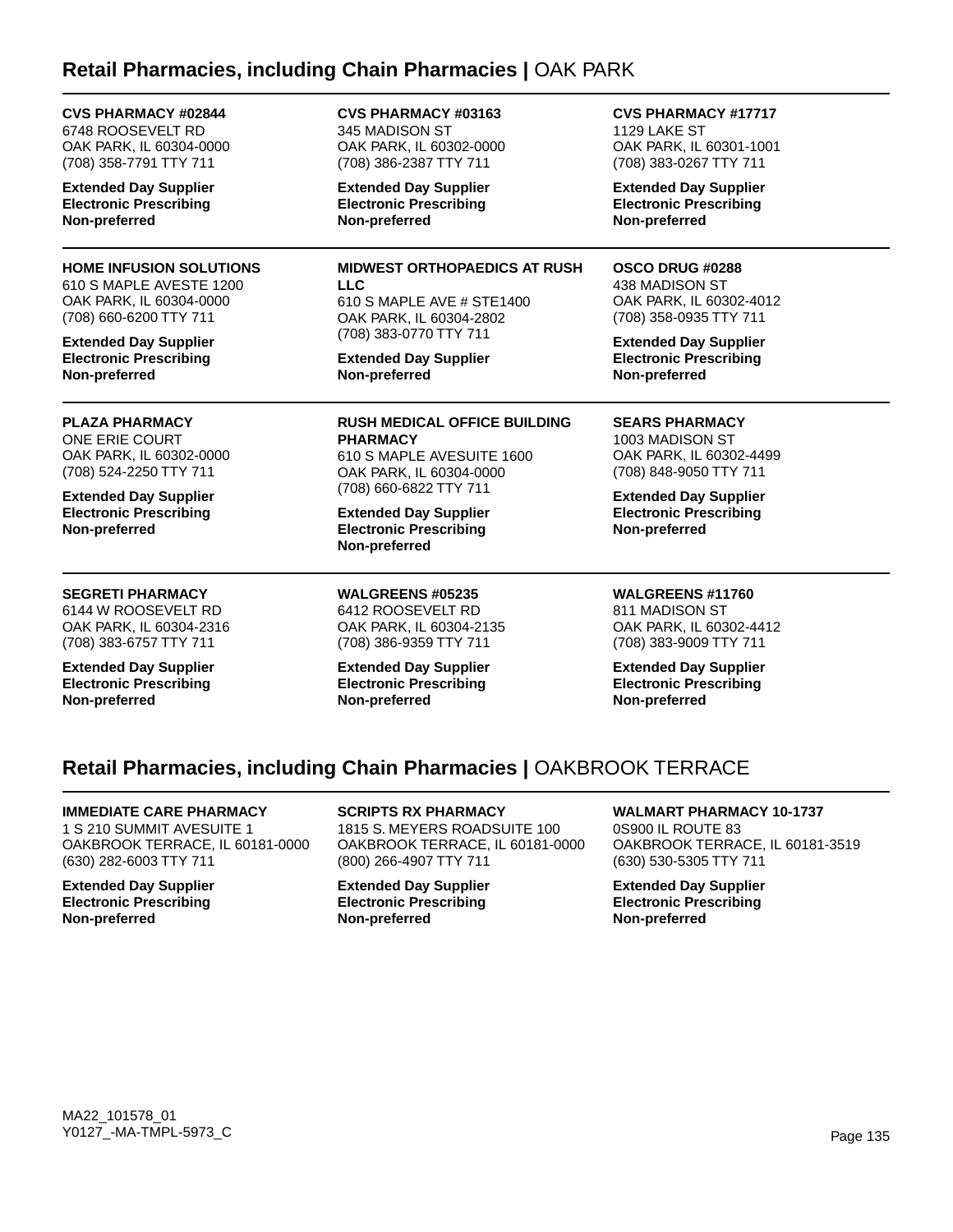### **HARMON'S DRUG STORE**

111 E MAIN ST OBLONG, IL 62449-0000 (618) 592-4231 TTY 711

**Extended Day Supplier Electronic Prescribing Non-preferred**

# **HARMON'S DRUG STORE INC**

111 E MAIN ST OBLONG, IL 62449-1412 (618) 592-4231 TTY 711

**Extended Day Supplier Non-preferred**

## **Retail Pharmacies, including Chain Pharmacies |** OFALLON

### **CVS PHARMACY #02713**

753 WEST HWY 50 OFALLON, IL 62269-0000 (618) 624-3561 TTY 711

**Extended Day Supplier Electronic Prescribing Non-preferred**

**SAM'S PHARMACY 10-8285** 1350 WEST HIGHWAY 50 OFALLON, IL 62269-0000 (618) 622-0507 TTY 711

**Extended Day Supplier Electronic Prescribing Non-preferred**

**WALGREENS #04599** 704 CAMBRIDGE BLVD OFALLON, IL 62269-1964 (618) 632-6920 TTY 711

**Extended Day Supplier Electronic Prescribing Non-preferred**

## **Retail Pharmacies, including Chain Pharmacies |** OKAWVILLE

#### **OKAWVILLE MEDICENTER PHARMACY** 210 W HIGH ST OKAWVILLE, IL 62271-1799 (618) 243-1038 TTY 711

**Extended Day Supplier Electronic Prescribing Non-preferred**

## **Retail Pharmacies, including Chain Pharmacies |** OLNEY

#### **CVS PHARMACY #06371** 914 W MAIN STREET OLNEY, IL 62450-0000 (618) 395-4511 TTY 711

**Extended Day Supplier Electronic Prescribing Non-preferred**

**WALMART PHARMACY 10-0254** 1001 NORTH WEST OLNEY, IL 62450-0000 (618) 392-3464 TTY 711

**Extended Day Supplier Electronic Prescribing Non-preferred**

**WEBER MEDICAL CLINIC PHARMACY** 1200 N EAST ST OLNEY, IL 62450-2499 (618) 395-8561 TTY 711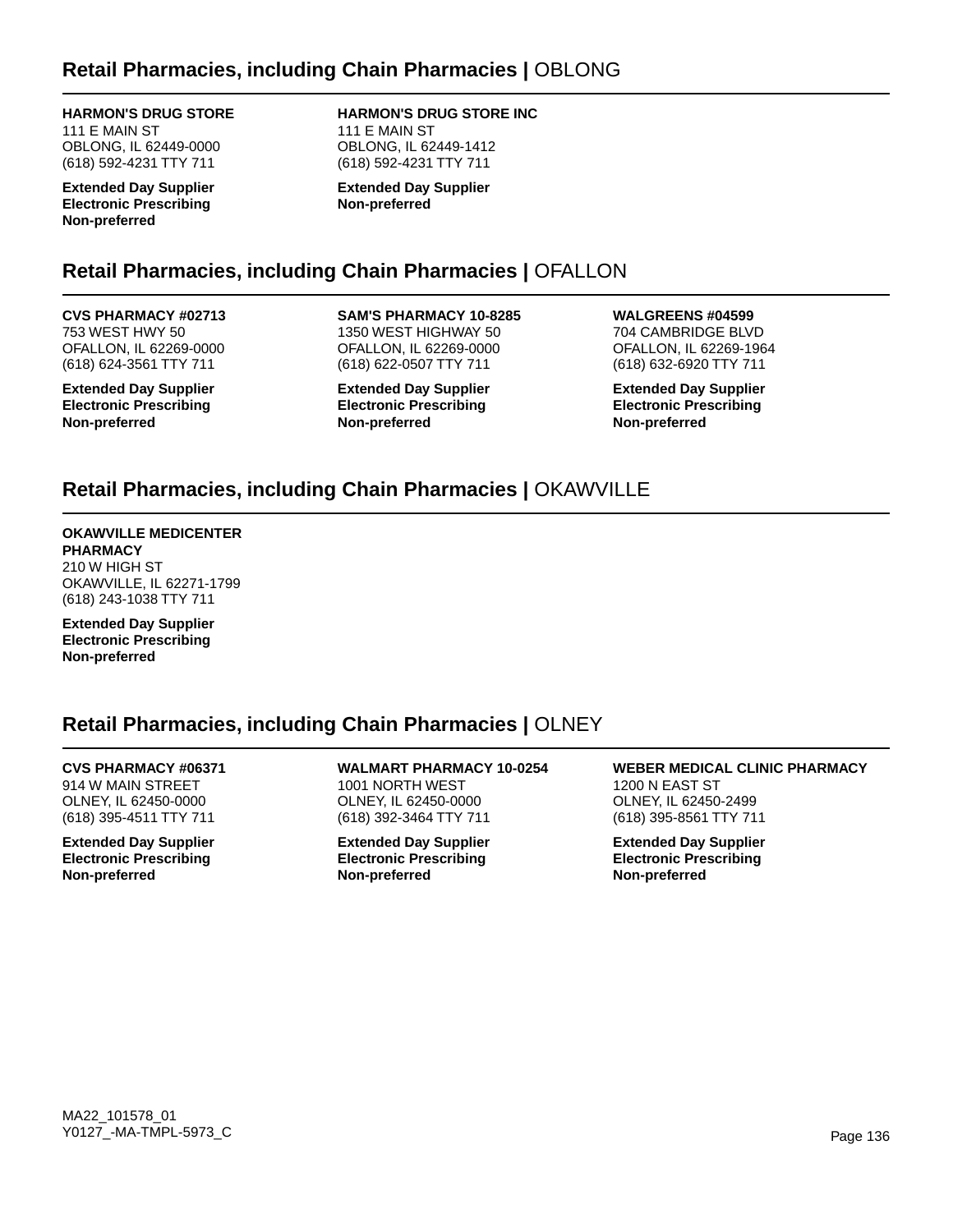#### **WILLIAMS BROS HEALTH CARE PHARMACY INC** 1029 E MAIN ST

OLNEY, IL 62450-2625 (618) 395-2144 TTY 711

**Extended Day Supplier Electronic Prescribing Non-preferred**

### **Retail Pharmacies, including Chain Pharmacies |** OLYMPIA FIELDS

#### **CVS PHARMACY #01768**

3400 LINCOLN HWY OLYMPIA FIELDS, IL 60461-1703 (708) 748-6472 TTY 711

**Extended Day Supplier Electronic Prescribing Non-preferred**

#### **WALGREENS #03651**

20950 GOVERNORS HWY OLYMPIA FIELDS, IL 60461-1039 (708) 747-0121 TTY 711

**Extended Day Supplier Electronic Prescribing Non-preferred**

#### **FRANCISCAN OUTPATIENT PHARMACY-OLYMPIA FIELDS**

20201 CRAWFORD AVE OLYMPIA FIELDS, IL 60461-1010 (708) 747-7283 TTY 711

**Extended Day Supplier Electronic Prescribing Non-preferred**

**WALGREENS #07411** 3200 VOLLMER RD OLYMPIA FIELDS, IL 60461-1122 (708) 503-3617 TTY 711

**Extended Day Supplier Electronic Prescribing Non-preferred**

#### **HEIGHTS PHARMACY INC**

2555 LINCOLN HIGHWAYSUITE 204 OLYMPIA FIELDS, IL 60461-0000 (708) 748-2630 TTY 711

**Extended Day Supplier Electronic Prescribing Non-preferred**

### **WALMART PHARMACY 10-4049**

21000 WESTERN AVE OLYMPIA FIELDS, IL 60461-1900 (708) 898-9114 TTY 711

**Extended Day Supplier Electronic Prescribing Non-preferred**

## **Retail Pharmacies, including Chain Pharmacies |** OREGON

#### **OREGON HEALTHCARE PHARMACY SERVICES INC** 1100 PINES RD OREGON, IL 61061-0000 (815) 732-1422 TTY 711

**Extended Day Supplier Electronic Prescribing Non-preferred**

**OREGON SNYDER PHARMACY** 201 N 4TH ST OREGON, IL 61061-0000

**Extended Day Supplier Electronic Prescribing Non-preferred**

(815) 732-7340 TTY 711

## **Retail Pharmacies, including Chain Pharmacies |** ORION

**ORION FAMILY PHARMACY LLC** 201 11TH AVE. ORION, IL 61273-0000 (309) 526-8008 TTY 711

**Extended Day Supplier Electronic Prescribing Non-preferred**

MA22\_101578\_01 Y0127\_-MA-TMPL-5973\_C Page 137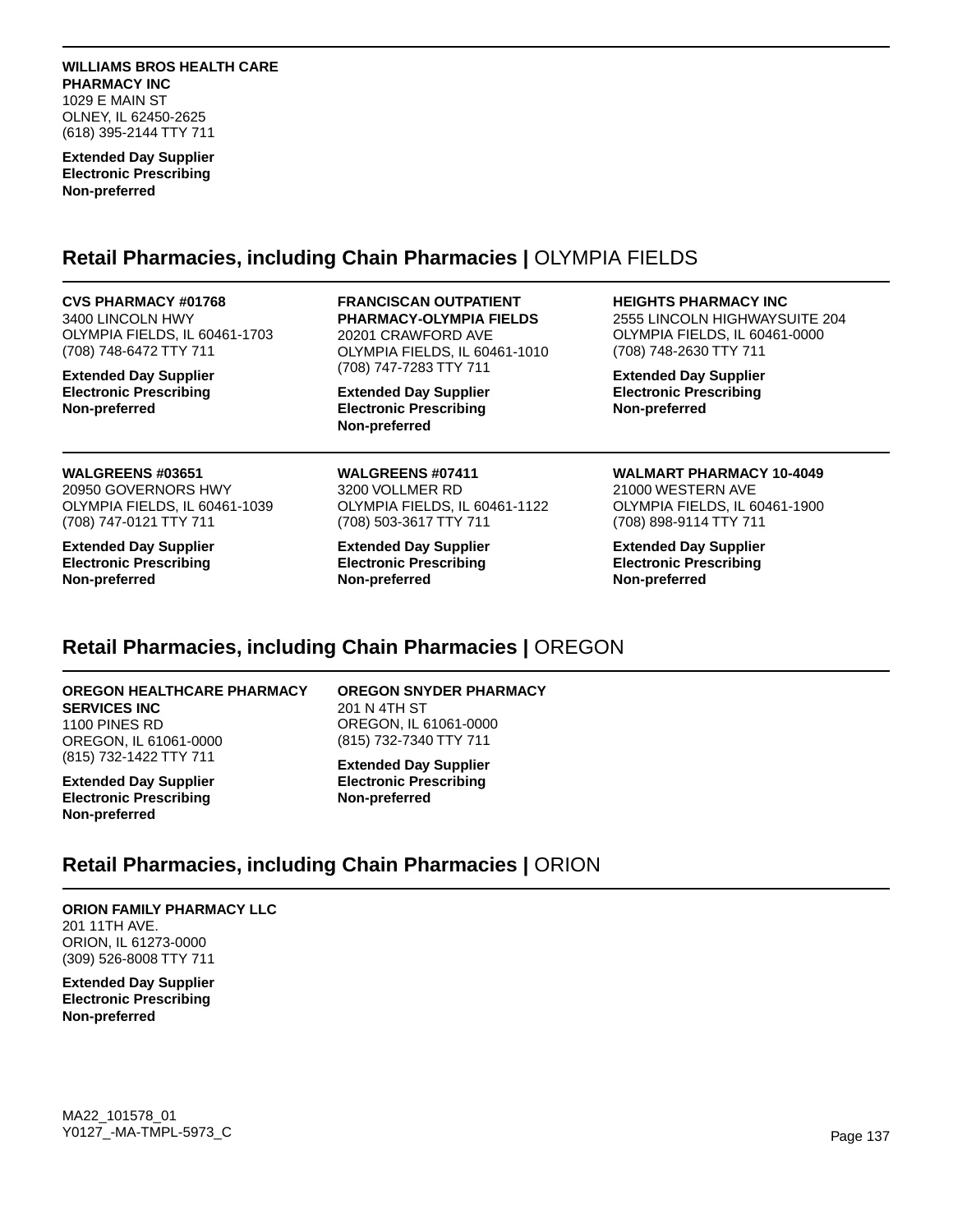**WALMART PHARMACY 10-1556** 9245 WEST 159TH STREET ORLAND HILLS, IL 60477-0000 (708) 349-4340 TTY 711

**Extended Day Supplier Electronic Prescribing Non-preferred**

## **Retail Pharmacies, including Chain Pharmacies |** ORLAND PARK

**COSTCO PHARMACY #647** 9915 W 159TH ST ORLAND PARK, IL 60467-4572 (708) 645-5343 TTY 711

**Extended Day Supplier Electronic Prescribing Non-preferred**

**CVS PHARMACY #16286** 15850 S 94TH AVE ORLAND PARK, IL 60462-0000 (708) 349-1383 TTY 711

**Extended Day Supplier Electronic Prescribing Non-preferred**

**MEIJER PHARMACY #262** 15701 71ST COURT ORLAND PARK, IL 60462-0000 (708) 342-9910 TTY 711

**Extended Day Supplier Electronic Prescribing Non-preferred**

**WALGREENS #04148** 7960 W 159TH ST ORLAND PARK, IL 60462-5038 (708) 532-7781 TTY 711

**Extended Day Supplier Electronic Prescribing Non-preferred**

**CVS PHARMACY #08500** 11201 143RD STREET ORLAND PARK, IL 60467-0000 (708) 364-1466 TTY 711

**Extended Day Supplier Electronic Prescribing Non-preferred**

**HILLS DRUG ORLAND** 15300 WEST AVESOUTH BLDG STE 123 ORLAND PARK, IL 60462-0000 (708) 226-9840 TTY 711

**Extended Day Supplier Electronic Prescribing Non-preferred**

**OSCO DRUG #3051** 9352 W 159TH ST ORLAND PARK, IL 60462-5541 (708) 460-8212 TTY 711

**Extended Day Supplier Electronic Prescribing Non-preferred**

**WALGREENS #06439** 17955 S WOLF RD ORLAND PARK, IL 60467-9427 (708) 478-3758 TTY 711

**Extended Day Supplier Electronic Prescribing Non-preferred**

**CVS PHARMACY #10555** 14290 S LA GRANGE RD ORLAND PARK, IL 60462-2023 (708) 403-2356 TTY 711

**Extended Day Supplier Electronic Prescribing Non-preferred**

### **MARIANO'S PHARMACY 8535**

9504 W 142ND ST ORLAND PARK, IL 60462-4266 (708) 226-0027 TTY 711

**Extended Day Supplier Electronic Prescribing Non-preferred**

### **OSCO DRUG #3192**

17930 WOLF RD ORLAND PARK, IL 60467-5412 (708) 479-1744 TTY 711

**Extended Day Supplier Electronic Prescribing Non-preferred**

**WALGREENS #06580**

14680 S LA GRANGE RD ORLAND PARK, IL 60462-2510 (708) 460-2021 TTY 711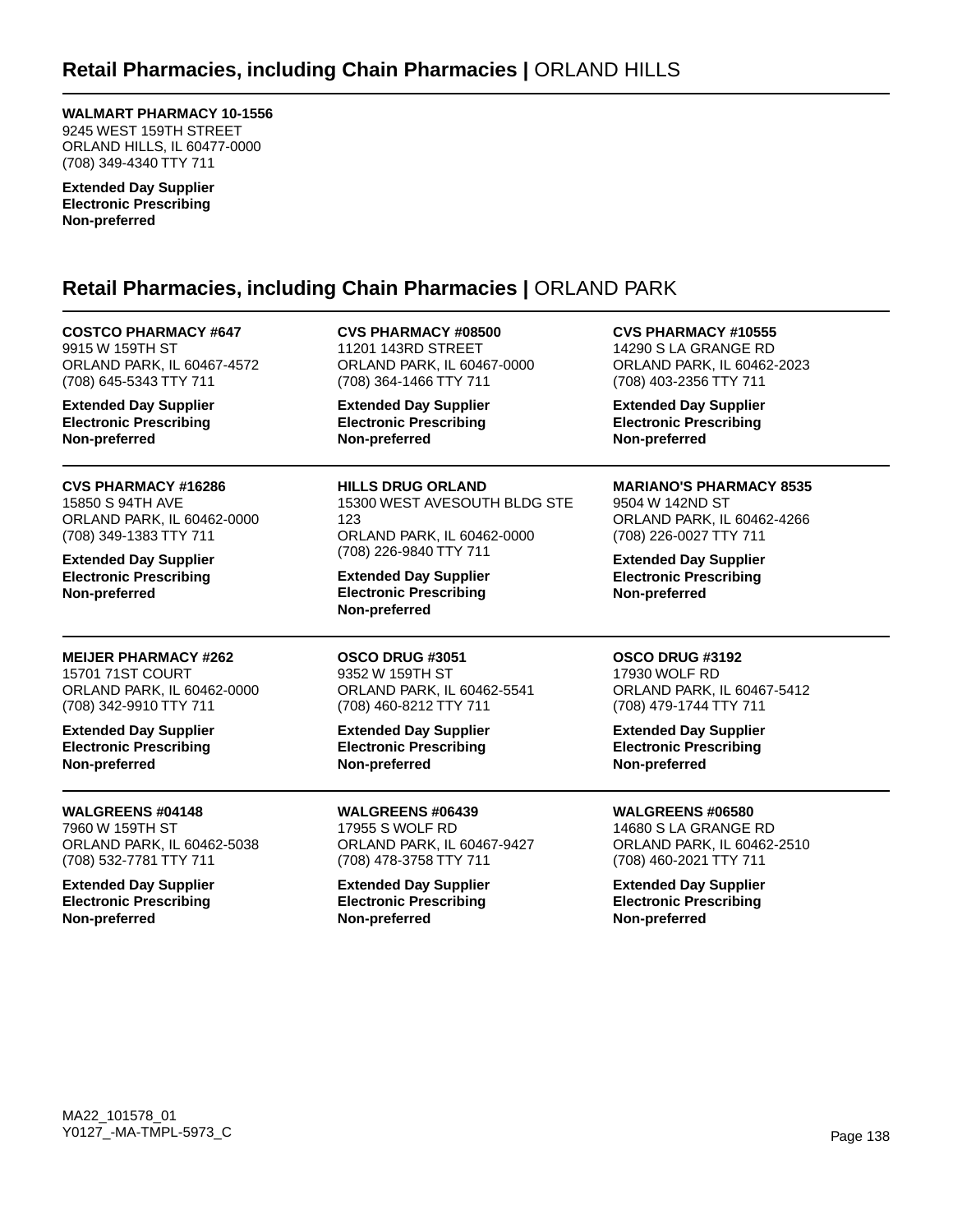#### **WALGREENS #11224**

11981 W 143RD ST ORLAND PARK, IL 60467-7218 (708) 403-9221 TTY 711

**Extended Day Supplier Electronic Prescribing Non-preferred**

### **Retail Pharmacies, including Chain Pharmacies |** OSWEGO

**CVS PHARMACY #16741** 3020 ROUTE 34 OSWEGO, IL 60543-0000 (630) 554-4005 TTY 711

**Extended Day Supplier Electronic Prescribing Non-preferred**

**OSCO DRUG #4138** 2530 US HIGHWAY 30 OSWEGO, IL 60543-8975 (630) 892-0030 TTY 711

**Extended Day Supplier Electronic Prescribing Non-preferred**

#### **WALMART PHARMACY 10-3400** 2300 ROUTE 34 OSWEGO, IL 60543-0000 (630) 554-5616 TTY 711

**Extended Day Supplier Electronic Prescribing Non-preferred**

### **MEIJER PHARMACY #239**

2700 US HWY 34 OSWEGO, IL 60543-0000 (630) 636-5010 TTY 711

**Extended Day Supplier Electronic Prescribing Non-preferred**

**WALGREENS #01484** 3401 ORCHARD RD OSWEGO, IL 60543-5005 (630) 551-0367 TTY 711

**Extended Day Supplier Electronic Prescribing Non-preferred**

#### **OSCO DRUG #0081** 3795 ORCHARD RD OSWEGO, IL 60543-5015

(630) 551-2672 TTY 711

**Extended Day Supplier Electronic Prescribing Non-preferred**

### **WALGREENS #05824**

410 CHICAGO RD OSWEGO, IL 60543-9826 (630) 551-4587 TTY 711

**Extended Day Supplier Electronic Prescribing Non-preferred**

### **Retail Pharmacies, including Chain Pharmacies |** OTTAWA

#### **CVS PHARMACY #10981** 110 E NORRIS DR

OTTAWA, IL 61350-1515 (815) 431-0122 TTY 711

**Extended Day Supplier Electronic Prescribing Non-preferred**

### **KROGER PHARMACY J704** 2701 COLUMBUS ST

OTTAWA, IL 61350-1005 (815) 434-1395 TTY 711

#### **Extended Day Supplier Electronic Prescribing Non-preferred**

### **WALGREENS #03009** 545 E NORRIS DR

OTTAWA, IL 61350-2316 (815) 433-0485 TTY 711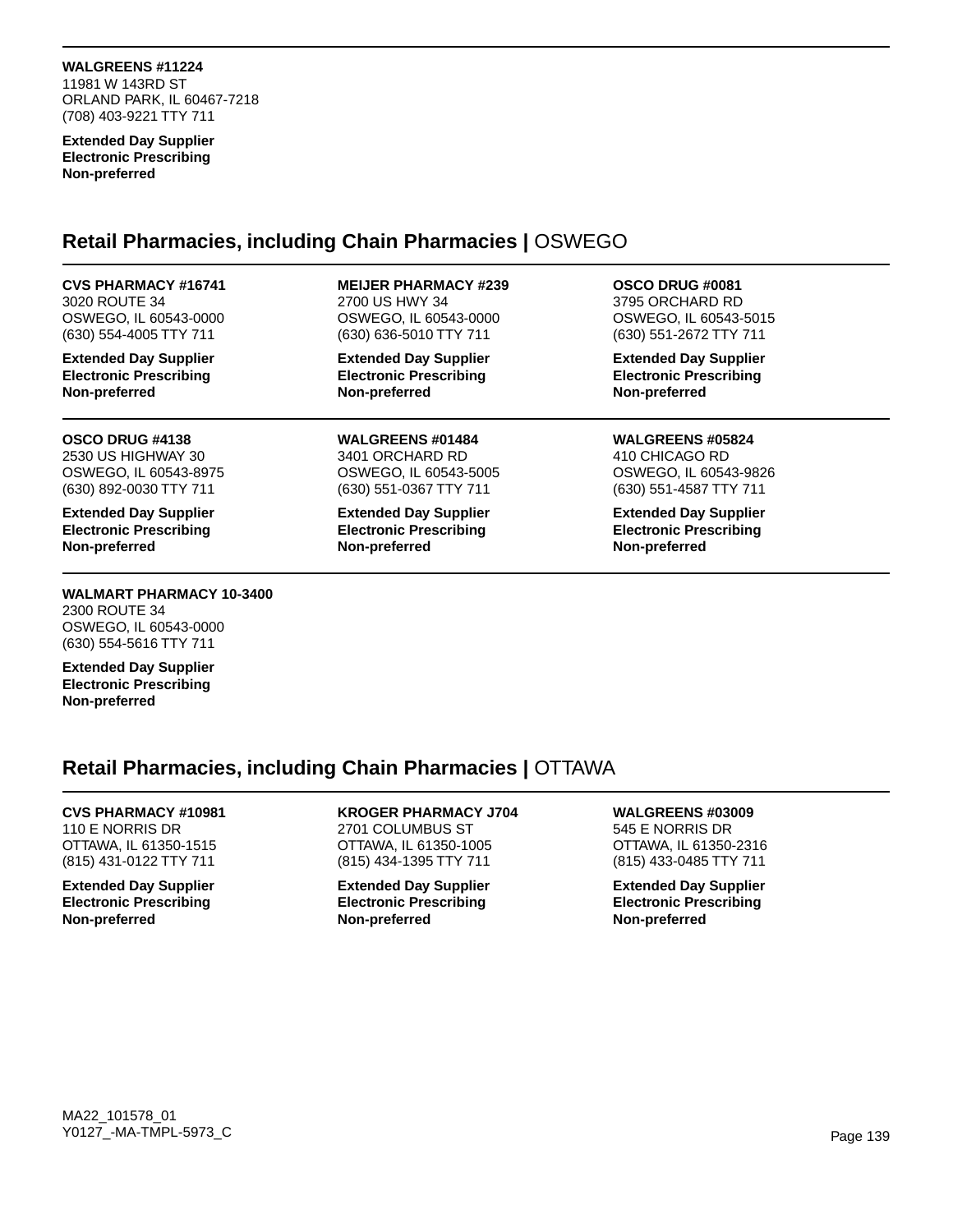**WALMART PHARMACY 10-0852** 4041 VETERANS DRIVE OTTAWA, IL 61350-0000 (815) 434-0176 TTY 711

**Extended Day Supplier Electronic Prescribing Non-preferred**

### **Retail Pharmacies, including Chain Pharmacies |** PALATINE

**CVS PHARMACY #05913** 200 W NWEST HWY PALATINE, IL 60067-0000 (847) 934-2530 TTY 711

**Extended Day Supplier Electronic Prescribing Non-preferred**

**OSCO DRUG #3445** 33 S PLUM GROVE RD PALATINE, IL 60067-6242 (847) 358-1200 TTY 711

**Extended Day Supplier Electronic Prescribing Non-preferred**

### **STAYWELL PHARMACY**

912 E NORTHWEST HWY PALATINE, IL 60074-6506 (847) 496-5559 TTY 711

**Extended Day Supplier Non-preferred**

### **WALGREENS #07754**

805 W EUCLID AVE PALATINE, IL 60067-7301 (847) 303-5642 TTY 711

**Extended Day Supplier Electronic Prescribing Non-preferred**

### **CVS PHARMACY #16229**

679 E DUNDEE RD PALATINE, IL 60074-0000 (847) 202-5130 TTY 711

**Extended Day Supplier Electronic Prescribing Non-preferred**

**OSCO DRUG #3474** 423 E DUNDEE RD PALATINE, IL 60074-2813 (847) 358-5890 TTY 711

**Extended Day Supplier Electronic Prescribing Non-preferred**

**WALGREENS #03940** 375 E DUNDEE RD PALATINE, IL 60074-2812 (847) 934-5741 TTY 711

**Extended Day Supplier Electronic Prescribing Non-preferred**

**MARIANO'S PHARMACY** 545 N HICKS RD

PALATINE, IL 60067-3608 (847) 963-4175 TTY 711

**Extended Day Supplier Electronic Prescribing Non-preferred**

**PROHEALTH DRUGS**

777 N QUENTIN RD PALATINE, IL 60067-2309 (224) 993-3737 TTY 711

**Extended Day Supplier Electronic Prescribing Non-preferred**

**WALGREENS #04355** 12 N NORTHWEST HWY PALATINE, IL 60067-5323 (847) 359-3624 TTY 711

**Extended Day Supplier Electronic Prescribing Non-preferred**

**WALMART PHARMACY 10-5276** 1555 NORTH RAND ROAD PALATINE, IL 60074-2919 (847) 202-9441 TTY 711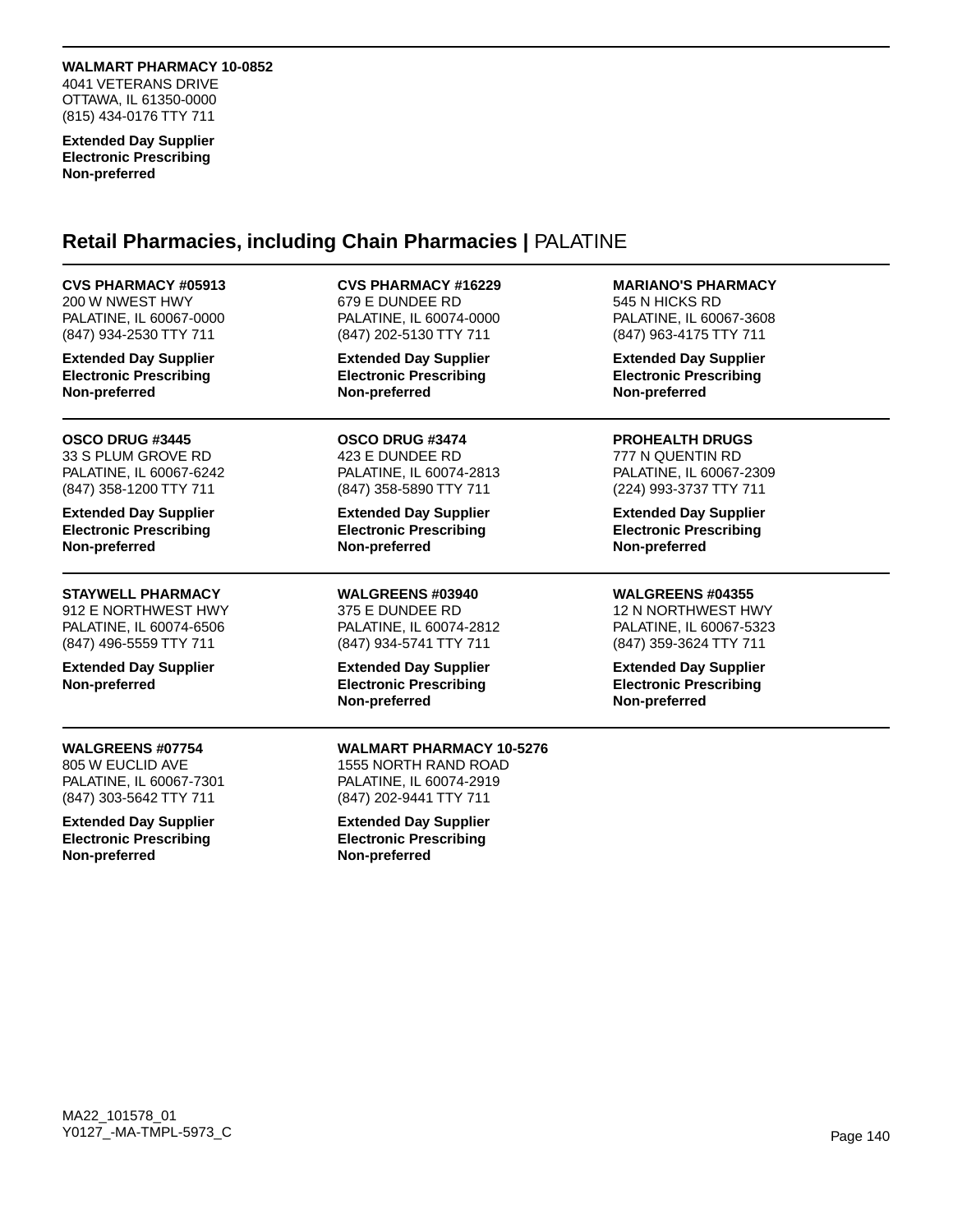**HARMON'S DRUG STORE PALESTINE** 101 N MAIN ST PALESTINE, IL 62451-1263 (618) 586-5010 TTY 711

**Extended Day Supplier Electronic Prescribing Non-preferred**

## **Retail Pharmacies, including Chain Pharmacies |** PALOS HEIGHTS

**CVS PHARMACY #05819** 11859 SOUTHWEST HWY PALOS HEIGHTS, IL 60463-1017 (708) 671-1360 TTY 711

**Extended Day Supplier Electronic Prescribing Non-preferred**

**WALGREENS #9347** 12659 S RIDGELAND AVE PALOS HEIGHTS, IL 60463-1871 (708) 385-0218 TTY 711

**Extended Day Supplier Electronic Prescribing Non-preferred**

**HILLS DRUG PALOS** 7600 W. COLLEGE DR.SUITE 1 PALOS HEIGHTS, IL 60463-0000 (708) 448-4141 TTY 711

**Extended Day Supplier Electronic Prescribing Non-preferred**

**OSCO DRUG #3053** 12803 S HARLEM AVE PALOS HEIGHTS, IL 60463-2132 (708) 671-1574 TTY 711

**Extended Day Supplier Electronic Prescribing Non-preferred**

## **Retail Pharmacies, including Chain Pharmacies |** PALOS HILLS

**WALGREENS #05925** 11053 SOUTHWEST HWY PALOS HILLS, IL 60465-2321 (708) 974-0532 TTY 711

**Extended Day Supplier Electronic Prescribing Non-preferred**

## **Retail Pharmacies, including Chain Pharmacies |** PALOS PARK

**OSCO DRUG #2160** 9650 W 131ST ST PALOS PARK, IL 60464-1640 (708) 361-8090 TTY 711

**Extended Day Supplier Electronic Prescribing Non-preferred**

**WALGREENS #06377** 13023 S LA GRANGE RD PALOS PARK, IL 60464-1718 (708) 361-2291 TTY 711

**Extended Day Supplier Electronic Prescribing Non-preferred**

MA22\_101578\_01 Y0127\_-MA-TMPL-5973\_C Page 141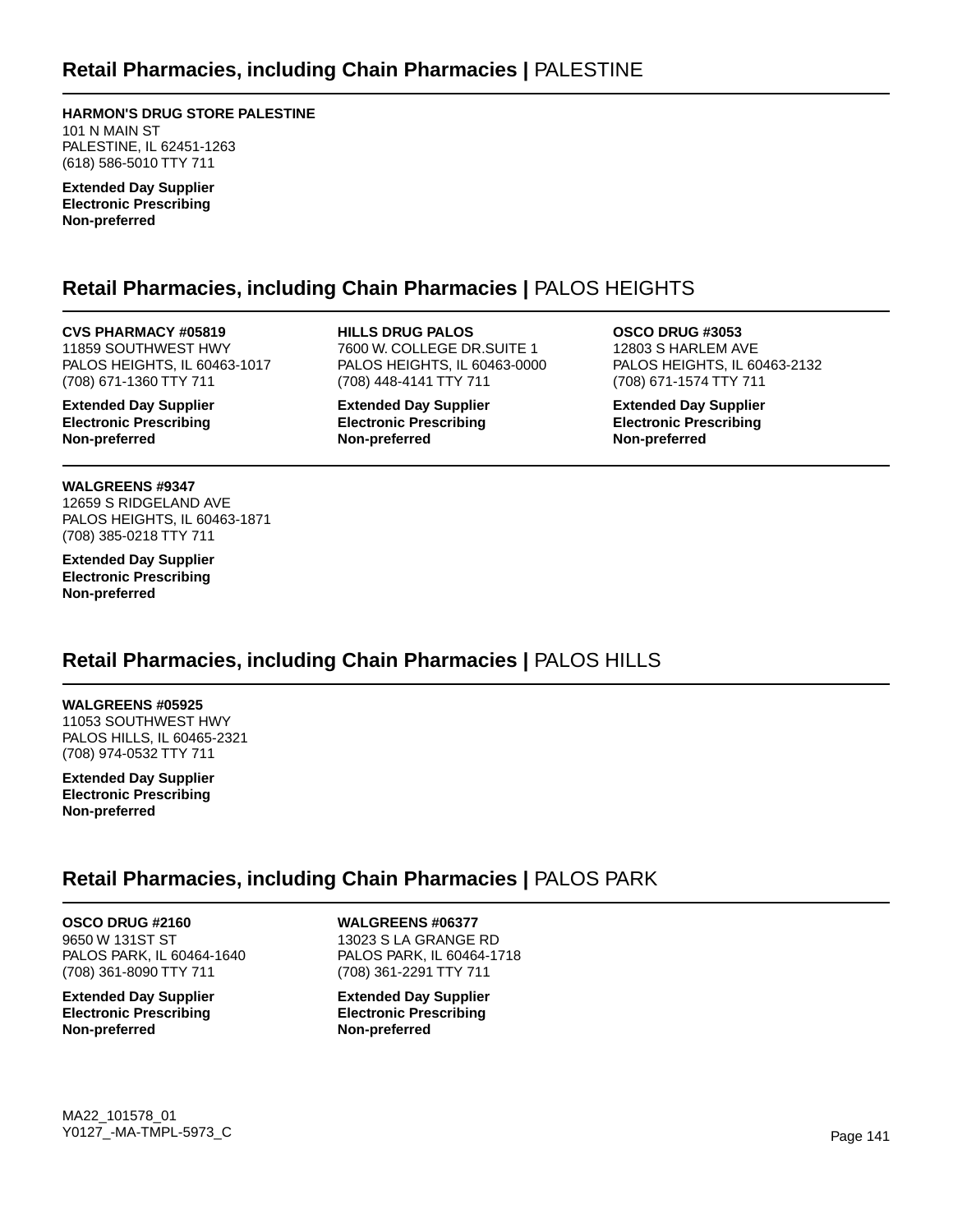### **SAV MOR PHARMACY**

23 E. 2ND STREET PANA, IL 62557-1463 (217) 297-2103 TTY 711

**Extended Day Supplier Electronic Prescribing Non-preferred**

#### **WALGREENS #12744** 108 S POPLAR ST PANA, IL 62557-1404 (217) 562-2770 TTY 711

**Extended Day Supplier Electronic Prescribing Non-preferred**

## **Retail Pharmacies, including Chain Pharmacies |** PARIS

**CVS PHARMACY #06694** 808 S MAIN ST PARIS, IL 61944-0000 (217) 465-8477 TTY 711

**Extended Day Supplier Electronic Prescribing Non-preferred**

**WALMART PHARMACY 10-2934** 15150 US HWY 150 PARIS, IL 61944-0000 (217) 466-5818 TTY 711

**Extended Day Supplier Electronic Prescribing Non-preferred**

**PARIS CLINIC PHARMACY** 719 E COURT ST PARIS, IL 61944-0000 (217) 465-4114 TTY 711

**Extended Day Supplier Electronic Prescribing Non-preferred**

**PEARMAN PHARMACY** 116 W COURT ST PARIS, IL 61944-1735 (217) 465-8455 TTY 711

**Extended Day Supplier Electronic Prescribing Non-preferred**

## **Retail Pharmacies, including Chain Pharmacies |** PARK FOREST

**CVS PHARMACY #08512** 1 MAIN STREET PARK FOREST, IL 60466-0000 (708) 747-5562 TTY 711

**Extended Day Supplier Electronic Prescribing Non-preferred**

### **LUDEMAN HUB PHARMACY**

114 N ORCHARD DRIVE PARK FOREST, IL 60466-0000 (708) 283-3193 TTY 711

**Extended Day Supplier Non-preferred**

**WALGREENS #04532**

15 S ORCHARD DR PARK FOREST, IL 60466-2096 (708) 481-7878 TTY 711

**Extended Day Supplier Electronic Prescribing Non-preferred**

## **Retail Pharmacies, including Chain Pharmacies |** PARK RIDGE

**CVS PHARMACY #04396**

2648 DEMPSTER ST PARK RIDGE, IL 60068-8404 (847) 298-2802 TTY 711

**Extended Day Supplier Electronic Prescribing Non-preferred**

**MARIANO'S PHARMACY 8525**

1900 S CUMBERLAND AVE PARK RIDGE, IL 60068-5235 (847) 696-3846 TTY 711

**Extended Day Supplier Electronic Prescribing Non-preferred**

**OSCO DRUG #3481** 481 BUSSE HWY PARK RIDGE, IL 60068-3252 (847) 696-3680 TTY 711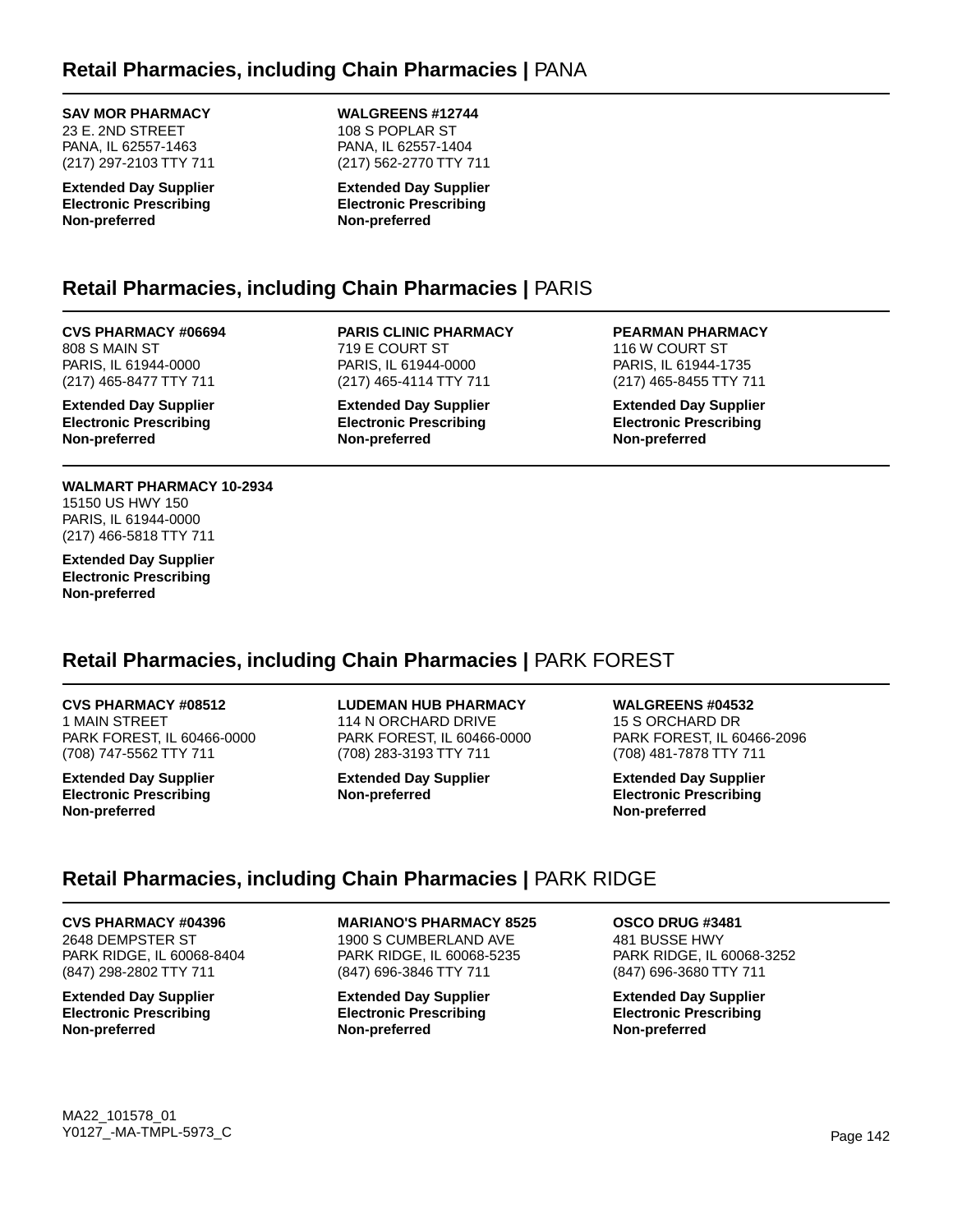**WALGREENS #04540**

901 W TOUHY AVE PARK RIDGE, IL 60068-3230 (847) 384-0125 TTY 711

**Extended Day Supplier Electronic Prescribing Non-preferred**

#### **WALGREENS #13924**

1775 DEMPSTER ST STE TO1116 PARK RIDGE, IL 60068-1143 (847) 692-2184 TTY 711

**Extended Day Supplier Electronic Prescribing Non-preferred**

#### **WALGREENS #15907**

800 DEVON AVE PARK RIDGE, IL 60068-4760 (847) 825-7194 TTY 711

**Extended Day Supplier Electronic Prescribing Non-preferred**

## **Retail Pharmacies, including Chain Pharmacies |** PAXTON

**HUDSON DRUG SHOP** 108 N MARKET PAXTON, IL 60957-1220 (217) 379-4858 TTY 711

**Extended Day Supplier Electronic Prescribing Non-preferred**

## **Retail Pharmacies, including Chain Pharmacies |** PECATONICA

**PECATONICA PHARMACY** 413 MAIN ST PECATONICA, IL 61063-0550 (815) 239-1200 TTY 711

**Extended Day Supplier Electronic Prescribing Non-preferred**

### **Retail Pharmacies, including Chain Pharmacies |** PEKIN

| <b>CVS PHARMACY #06451</b>                                                                    | <b>KROGER PHARMACY J923</b>                                                                              | <b>WALGREENS #04732</b>       |  |
|-----------------------------------------------------------------------------------------------|----------------------------------------------------------------------------------------------------------|-------------------------------|--|
| 910 COURT STREET                                                                              | 1607 BROADWAY ST                                                                                         | 2020 COURT ST                 |  |
| PEKIN, IL 61554-0000                                                                          | PEKIN, IL 61554-0000                                                                                     | PEKIN, IL 61554-5215          |  |
| (309) 347-6617 TTY 711                                                                        | (309) 353-5333 TTY 711                                                                                   | (309) 347-5589 TTY 711        |  |
| <b>Extended Day Supplier</b>                                                                  | <b>Extended Day Supplier</b>                                                                             | <b>Extended Day Supplier</b>  |  |
| <b>Electronic Prescribing</b>                                                                 | <b>Electronic Prescribing</b>                                                                            | <b>Electronic Prescribing</b> |  |
| Non-preferred                                                                                 | Non-preferred                                                                                            | Non-preferred                 |  |
| <b>WALGREENS #11493</b><br>1400 BROADWAY ST<br>PEKIN, IL 61554-3879<br>(309) 346-7880 TTY 711 | <b>WALMART PHARMACY 10-0603</b><br>3320 VETERANS DRIVE<br>PEKIN, IL 61554-0000<br>(309) 353-2995 TTY 711 |                               |  |
| <b>Extended Day Supplier</b><br><b>Electronic Prescribing</b><br>Non-preferred                | <b>Extended Day Supplier</b><br><b>Electronic Prescribing</b><br>Non-preferred                           |                               |  |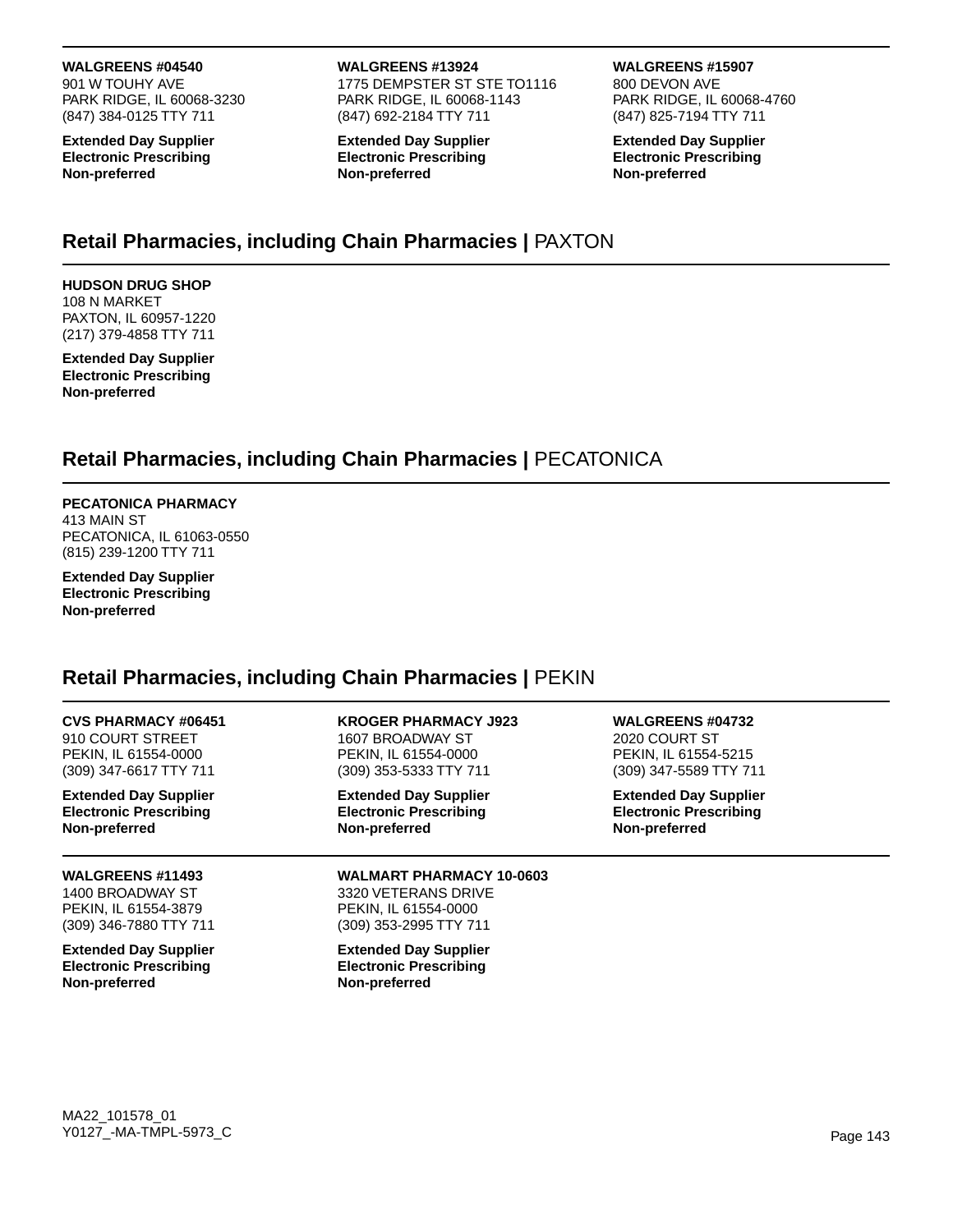### **Retail Pharmacies, including Chain Pharmacies |** PEORIA

### **ALWAN PHARMACY AND COMPOUNDING CENTER**

311 N WESTERN AVE PEORIA, IL 61604-5638 (309) 676-6333 TTY 711

**Extended Day Supplier Electronic Prescribing Non-preferred**

**CVS PHARMACY #06455** 1200 W MAIN STREET PEORIA, IL 61606-0000 (309) 673-6272 TTY 711

**Extended Day Supplier Electronic Prescribing Non-preferred**

**CVS PHARMACY #18084** 4800 UNIVERSITY PEORIA, IL 61614-0000 (309) 690-3250 TTY 711

**Extended Day Supplier Electronic Prescribing Non-preferred**

### **GENOA HEALTHCARE, LLC**

228 NE JEFFERSON AVESTE 207 PEORIA, IL 61603-3802 (309) 285-8231 TTY 711

**Extended Day Supplier Electronic Prescribing Non-preferred**

### **ILLINOIS CANCERCARE**

8940 N WOODSAGE RD PEORIA, IL 61615-7822 (309) 243-3405 TTY 711

**Extended Day Supplier Electronic Prescribing Non-preferred**

**CRITICAL CARE RX, LLC** 126 OAK ST PEORIA, IL 61602-1639 (309) 690-7790 TTY 711

**Extended Day Supplier Electronic Prescribing Non-preferred**

**CVS PHARMACY #07797** 6820 NORTH PEAR TREE LANE PEORIA, IL 61615-0000 (309) 689-1872 TTY 711

**Extended Day Supplier Electronic Prescribing Non-preferred**

**CVS PHARMACY #18092** 10405 N. CENTERWAY DR1 PEORIA, IL 61615-1233 (309) 621-7342 TTY 711

**Extended Day Supplier Electronic Prescribing Non-preferred**

**HY-VEE PHARMACY # 2 (1520)** 7610 N ORANGE PRAIRIE ROAD PEORIA, IL 61615-0000 (309) 589-1003 TTY 711

**Extended Day Supplier Electronic Prescribing Non-preferred**

**KROGER PHARMACY J917** 801 WEST LAKE AVE PEORIA, IL 61614-5951 (309) 682-2983 TTY 711

**Extended Day Supplier Electronic Prescribing Non-preferred**

**CVS PHARMACY #06447**

9315 NORTH LINDBERG DRIVE PEORIA, IL 61615-0000 (309) 691-7738 TTY 711

**Extended Day Supplier Electronic Prescribing Non-preferred**

#### **CVS PHARMACY #16308**

5001 N BIG HOLLOW RD PEORIA, IL 61615-0000 (309) 691-9310 TTY 711

**Extended Day Supplier Electronic Prescribing Non-preferred**

### **EXTENDED PHARMACY LLC**

121 STATE ST STE 1A PEORIA, IL 61602-1547 (309) 676-4831 TTY 711

**Extended Day Supplier Electronic Prescribing Non-preferred**

**HY-VEE PHARMACY (1519)**

4125 N SHERIDAN RD # 20 PEORIA, IL 61614-7167 (309) 686-7058 TTY 711

**Extended Day Supplier Electronic Prescribing Non-preferred**

### **KROGER PHARMACY J-918**

9219 NORTH LINDBERGH DRIVE PEORIA, IL 61615-1425 (309) 692-0473 TTY 711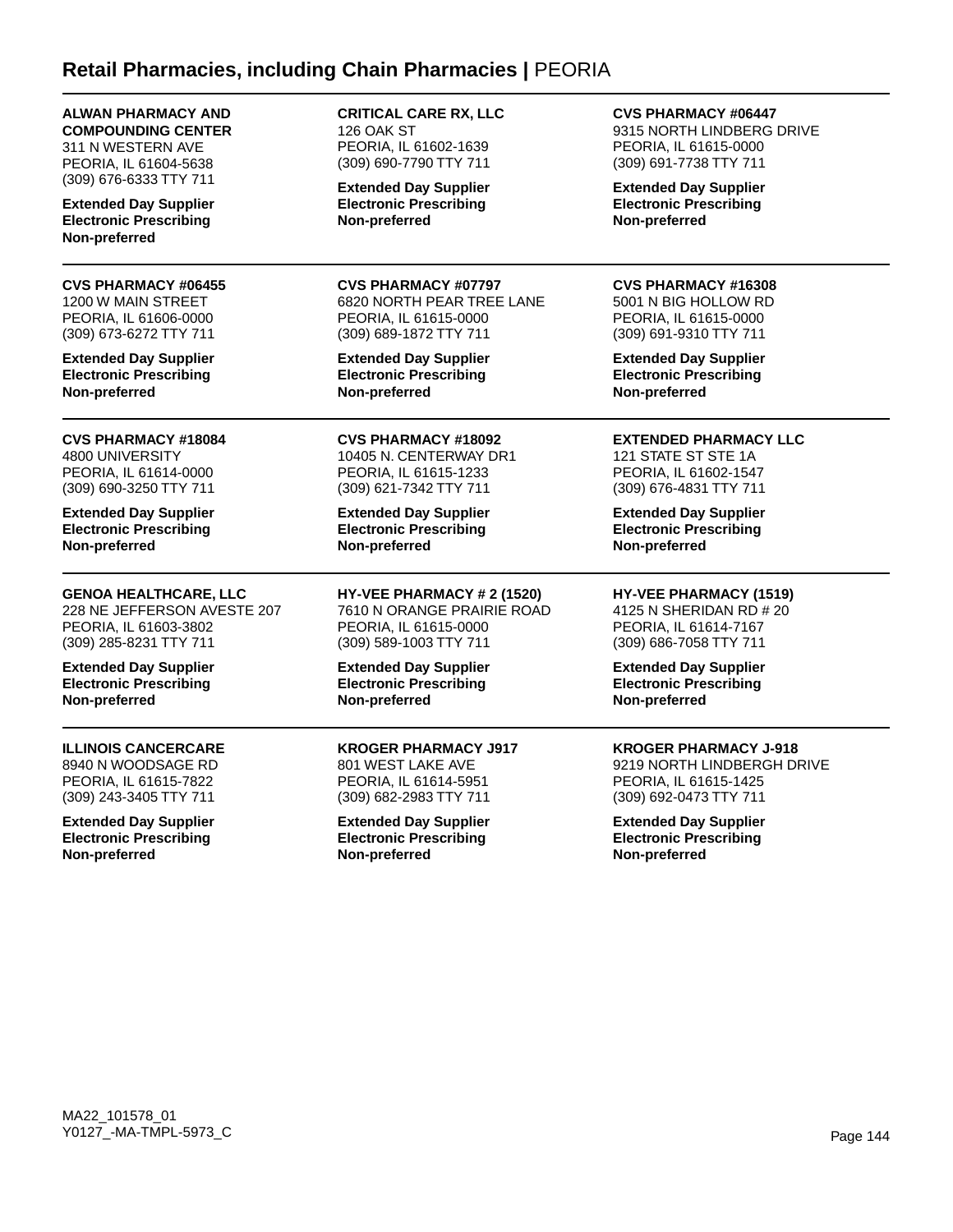#### **KROGER PHARMACY J942**

3311 N STERLING AVE PEORIA, IL 61604-0000 (309) 679-2855 TTY 711

**Extended Day Supplier Electronic Prescribing Non-preferred**

#### **OSF HEALTHCARE HOME INFUSION PHARMACY** 2265 W ALTORFER DR

PEORIA, IL 61615-0000 (309) 683-7700 TTY 711

**Extended Day Supplier Non-preferred**

#### **WALGREENS #02166**

3524 N UNIVERSITY ST PEORIA, IL 61604-1360 (309) 686-1933 TTY 711

**Extended Day Supplier Electronic Prescribing Non-preferred**

#### **WALGREENS #06408**

2324 W WAR MEMORIAL DR PEORIA, IL 61614-5552 (309) 685-5209 TTY 711

**Extended Day Supplier Electronic Prescribing Non-preferred**

#### **WALGREENS #15636**

221 NE GLEN OAK AVE STE A PEORIA, IL 61636-0001 (309) 671-5151 TTY 711

**Extended Day Supplier Electronic Prescribing Non-preferred**

#### **MEDIPARK PHARMACY**

420 NE GLEN OAK AVESTE 102 PEORIA, IL 61603-0000 (309) 655-3799 TTY 711

**Extended Day Supplier Electronic Prescribing Non-preferred**

**OSF PHARMACY** 1800 N. KNOXVILLE AVESTE G PEORIA, IL 61603-0000 (309) 308-2400 TTY 711

**Extended Day Supplier Non-preferred**

**WALGREENS #03181** 2515 N KNOXVILLE AVE

PEORIA, IL 61604-3621 (309) 685-2012 TTY 711

**Extended Day Supplier Electronic Prescribing Non-preferred**

### **WALGREENS #06604**

1919 W PIONEER PKWY PEORIA, IL 61615-1825 (309) 692-0045 TTY 711

**Extended Day Supplier Electronic Prescribing Non-preferred**

**WALMART PHARMACY 10-1323** 3315 NORTH UNIVERSITY STREET PEORIA, IL 61604-0000 (309) 682-0280 TTY 711

**Extended Day Supplier Electronic Prescribing Non-preferred**

**OMNICARE OF PEORIA**

2305 W ALTORFER DRIVE PEORIA, IL 61615-1809 (309) 691-2010 TTY 711

**Extended Day Supplier Electronic Prescribing Non-preferred**

**SAM'S PHARMACY 10-8128** 4100 W WILLOW KNOLLS DR PEORIA, IL 61615-0000 (309) 692-1508 TTY 711

**Extended Day Supplier Electronic Prescribing Non-preferred**

**WALGREENS #06079** 4814 N SHERIDAN RD PEORIA, IL 61614-5928 (309) 688-6752 TTY 711

**Extended Day Supplier Electronic Prescribing Non-preferred**

#### **WALGREENS #12367**

10613 N. KNOXVILLE AVE PEORIA, IL 61615-1110 (309) 243-1176 TTY 711

**Extended Day Supplier Electronic Prescribing Non-preferred**

#### **WALMART PHARMACY 10-3460**

8915 NORTH ALLEN ROAD PEORIA, IL 61615-0000 (309) 693-9854 TTY 711

**Extended Day Supplier Electronic Prescribing Non-preferred**

# **Retail Pharmacies, including Chain Pharmacies |** PEORIA HEIGHTS

**CVS PHARMACY #07799** 4521 N PROSPECT RD PEORIA HEIGHTS, IL 61616-6523 (309) 682-1250 TTY 711

**Extended Day Supplier Electronic Prescribing Non-preferred**

**WALGREENS #05544**

1200 E WAR MEMORIAL DR PEORIA HEIGHTS, IL 61616-7723 (309) 682-3844 TTY 711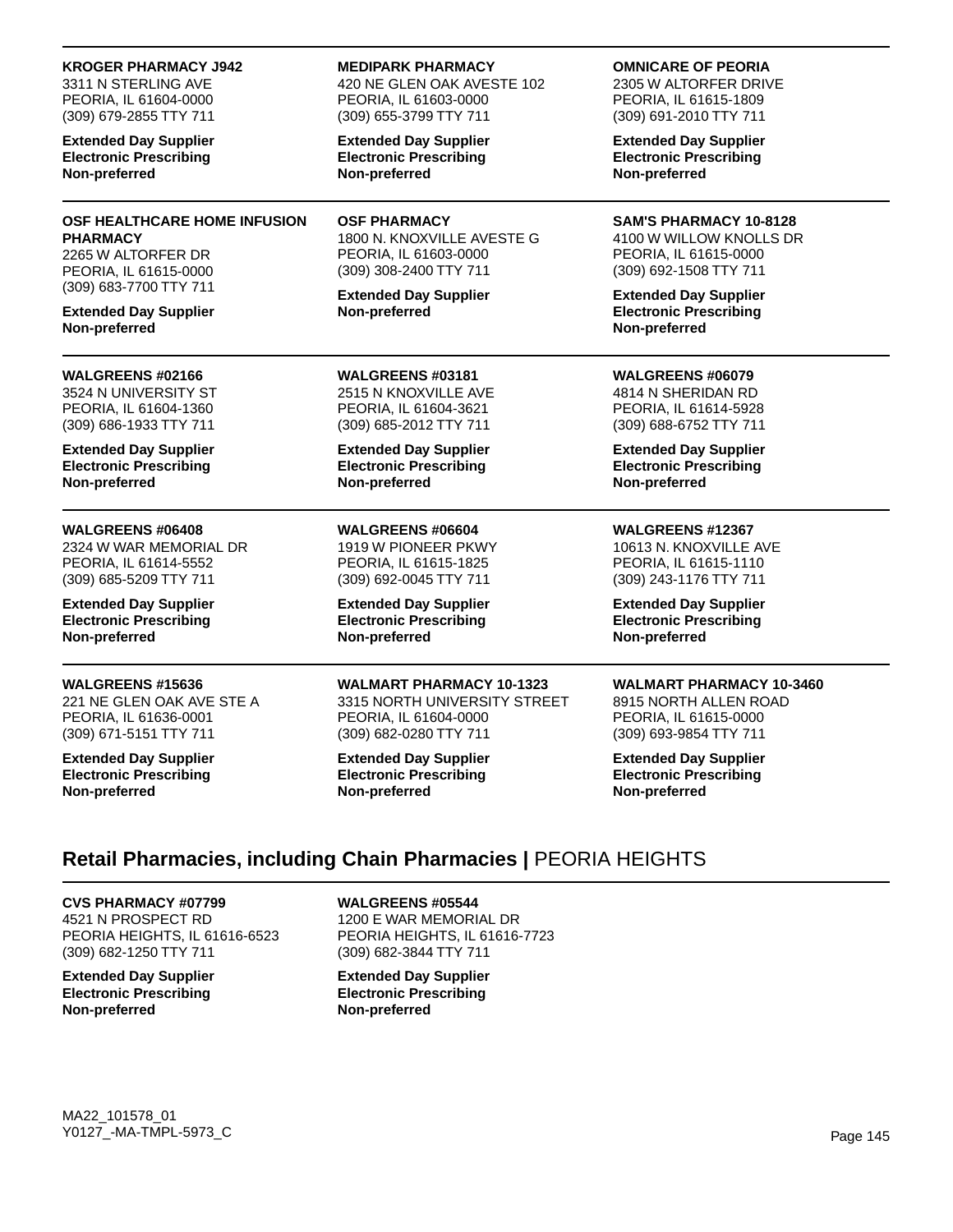**CVS PHARMACY #10737**

222 S HARLEM AVEUS RT 50 PEOTONE, IL 60468-0000 (708) 258-6811 TTY 711

**Extended Day Supplier Electronic Prescribing Non-preferred**

# **Retail Pharmacies, including Chain Pharmacies |** PERU

**CVS PHARMACY #08655** 1004 SHOOTING PARK RD PERU, IL 61354-0000 (815) 224-1411 TTY 711

**Extended Day Supplier Electronic Prescribing Non-preferred**

**WALGREENS #06554** 1033 SHOOTING PARK RD PERU, IL 61354-1870 (815) 223-7853 TTY 711

**Extended Day Supplier Electronic Prescribing Non-preferred**

**CVS PHARMACY #16351** 4370 VENTURE DR PERU, IL 61354-0000 (815) 224-2408 TTY 711

**Extended Day Supplier Electronic Prescribing Non-preferred**

**WALMART PHARMACY 10-0796** 5307 STATE ROUTE 251 PERU, IL 61354-9313 (815) 224-1508 TTY 711

**Extended Day Supplier Electronic Prescribing Non-preferred**

**HY-VEE PHARMACY (1525)** 1651 MIDTOWN ROAD PERU, IL 61354-0000 (815) 223-4276 TTY 711

**Extended Day Supplier Electronic Prescribing Non-preferred**

# **Retail Pharmacies, including Chain Pharmacies |** PETERSBURG

**PETERSBURG PHARMACY** ONE CENTRE DRIVESUITE 100 PETERSBURG, IL 62675-0000 (217) 632-7777 TTY 711

**Extended Day Supplier Electronic Prescribing Non-preferred**

**POTTER DRUG**

200 S. SIXTH STREET PETERSBURG, IL 62675-0000 (217) 632-2288 TTY 711

**Extended Day Supplier Electronic Prescribing Non-preferred**

# **Retail Pharmacies, including Chain Pharmacies |** PINCKNEYVILLE

**STOTLAR DRUG CO INC** 1 N WALNUT ST PINCKNEYVILLE, IL 62274-1025 (618) 357-8781 TTY 711

**Extended Day Supplier Electronic Prescribing Non-preferred**

MA22\_101578\_01 Y0127\_-MA-TMPL-5973\_C Page 146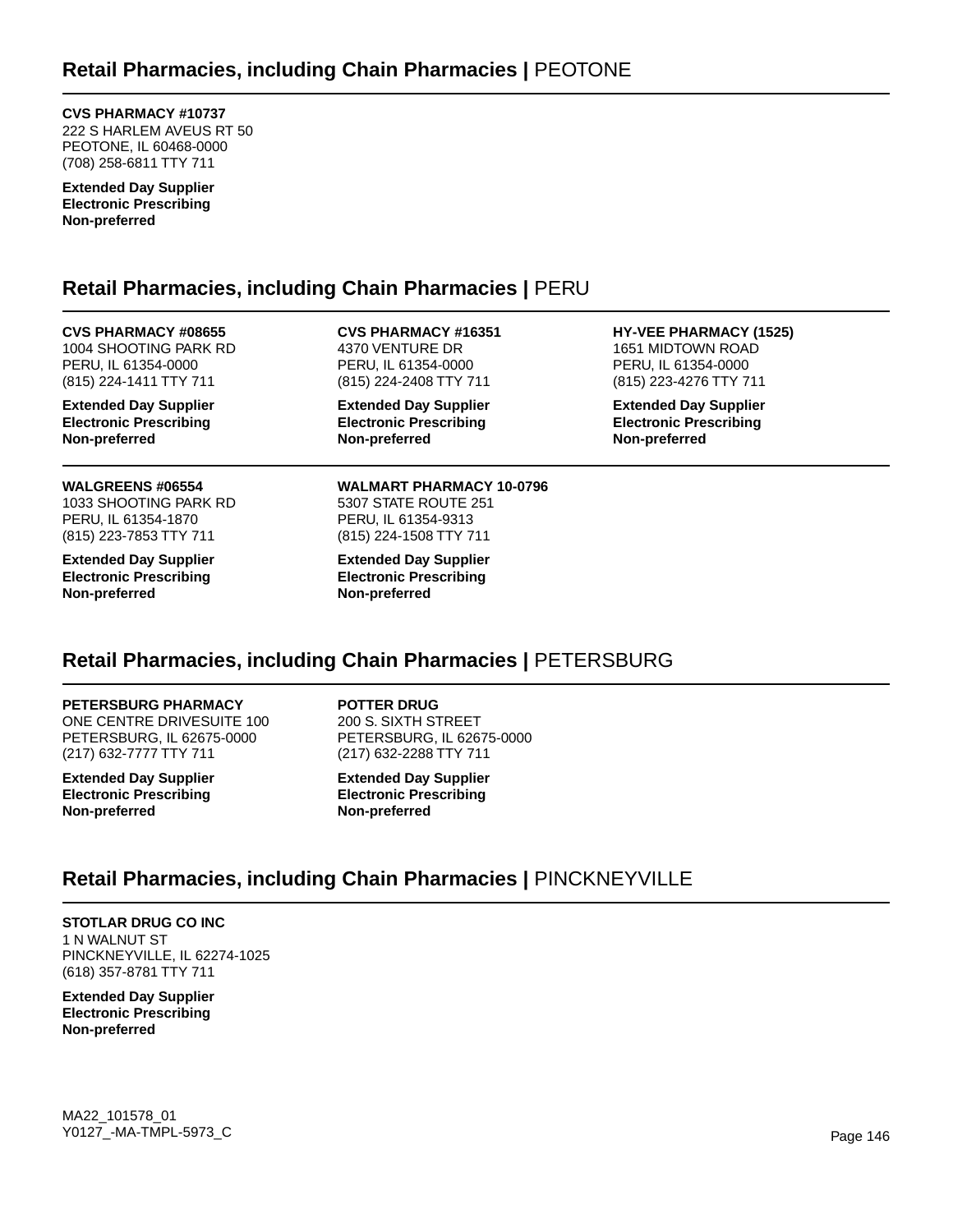# **Retail Pharmacies, including Chain Pharmacies |** PITTSFIELD

#### **COUNTY MARKET PHARMACY 026**

825 W WASHINGTON PITTSFIELD, IL 62363-0463 (217) 285-5515 TTY 711

**Extended Day Supplier Electronic Prescribing Non-preferred**

**ILLINI HEALTH SERVICES PHARMACY** 321 N MONROE ST PITTSFIELD, IL 62363-1317 (217) 285-4214 TTY 711

**Extended Day Supplier Electronic Prescribing Non-preferred**

**WALMART PHARMACY 10-0480**

151 SHETLAND DR PITTSFIELD, IL 62363-1643 (217) 285-9709 TTY 711

**Extended Day Supplier Electronic Prescribing Non-preferred**

# **Retail Pharmacies, including Chain Pharmacies |** PLAINFIELD

**COSTCO PHARMACY #1388** 16261 S BLVD PL PLAINFIELD, IL 60586-4400 (815) 676-1180 TTY 711

**Extended Day Supplier Non-preferred**

**CVS PHARMACY #16742** 12800 S STATE ROUTE 59 PLAINFIELD, IL 60585-0000 (815) 577-5105 TTY 711

**Extended Day Supplier Electronic Prescribing Non-preferred**

**OSCO DRUG #0080** 2480 S ROUTE 59 PLAINFIELD, IL 60586-8085 (815) 254-3391 TTY 711

**Extended Day Supplier Electronic Prescribing Non-preferred**

**WALGREENS #06567** 24801 WEST 135TH ST PLAINFIELD, IL 60544-5413 (815) 577-1039 TTY 711

**Extended Day Supplier Electronic Prescribing Non-preferred**

**CVS PHARMACY #05421** 2375 DRAUDEN RD PLAINFIELD, IL 60586-2213 (815) 577-0457 TTY 711

**Extended Day Supplier Electronic Prescribing Non-preferred**

**K &J GLOBAL PHARMACY** 15420 S. ROUTE 59 STE 108 PLAINFIELD, IL 60544-0000 (872) 208-6171 TTY 711

**Extended Day Supplier Electronic Prescribing Non-preferred**

**OSCO DRUG #1190** 13460 S ROUTE 59 PLAINFIELD, IL 60585-5270 (815) 577-2613 TTY 711

**Extended Day Supplier Electronic Prescribing Non-preferred**

**WALGREENS #09984** 14902 S RTE 59 PLAINFIELD, IL 60544-2728 (815) 254-5792 TTY 711

**Extended Day Supplier Electronic Prescribing Non-preferred**

**CVS PHARMACY #05449** 11840 S STATE RTE 59 PLAINFIELD, IL 60585-5652 (815) 609-2453 TTY 711

**Extended Day Supplier Electronic Prescribing Non-preferred**

**MEIJER PHARMACY #214**

13521 SOUTH ROUTE 59 PLAINFIELD, IL 60544-0000 (815) 267-8010 TTY 711

**Extended Day Supplier Electronic Prescribing Non-preferred**

**WALGREENS #04828** 4822 CATON FARM RD PLAINFIELD, IL 60586-8262

(815) 439-5882 TTY 711 **Extended Day Supplier Electronic Prescribing Non-preferred**

**WALGREENS #10425** 7851 CATON FARM RD PLAINFIELD, IL 60586-1601 (815) 436-2123 TTY 711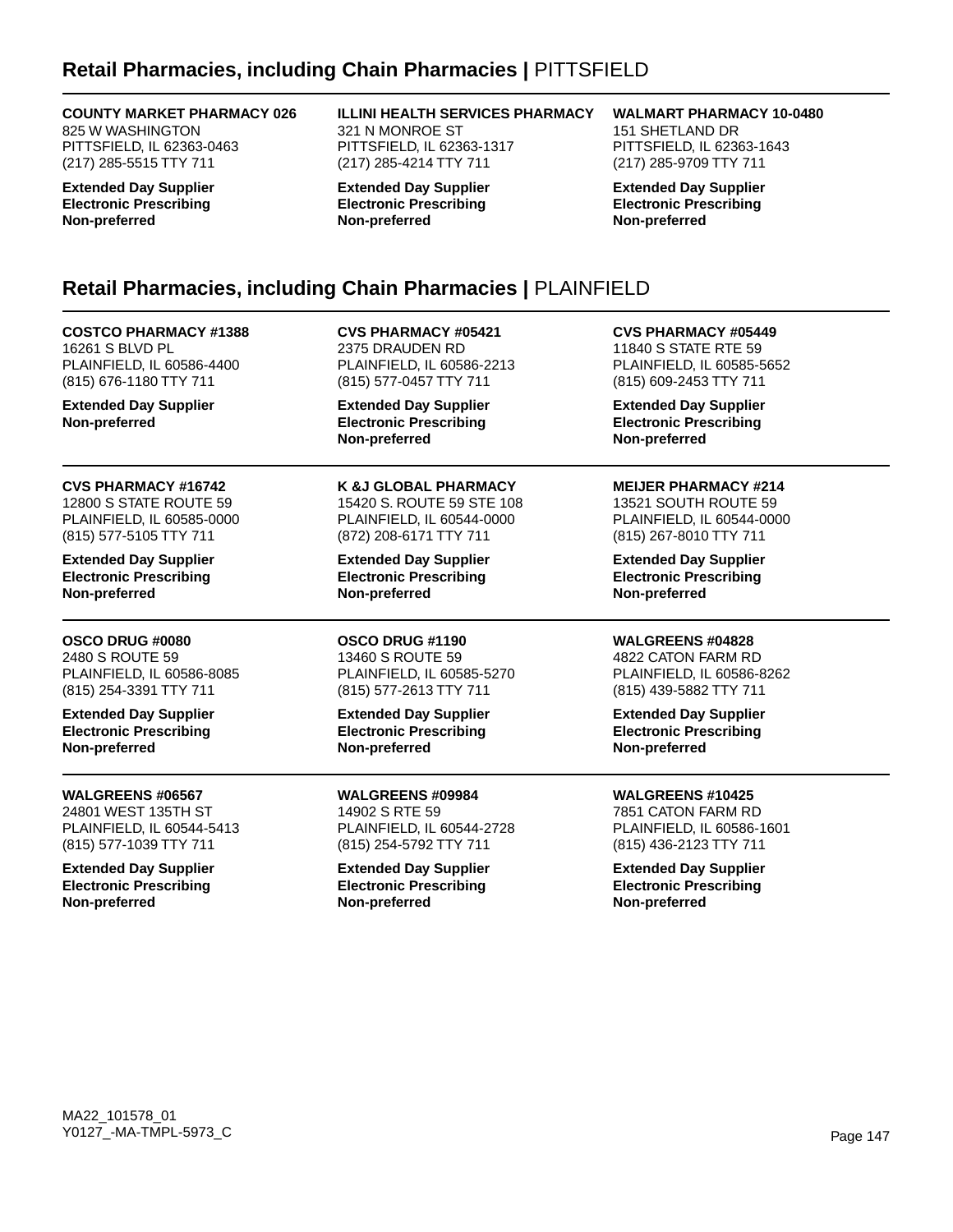**WALMART PHARMACY 10-5038** 12690 SOUTH ROUTE 59 PLAINFIELD, IL 60585-5412 (815) 267-3053 TTY 711

**Extended Day Supplier Electronic Prescribing Non-preferred**

### **Retail Pharmacies, including Chain Pharmacies |** PLANO

### **WALMART PHARMACY 10-1003**

6800 WEST ROUTE 34 PLANO, IL 60545-0000 (630) 552-3104 TTY 711

**Extended Day Supplier Electronic Prescribing Non-preferred**

### **Retail Pharmacies, including Chain Pharmacies |** PONTIAC

#### **CVS PHARMACY #10738**

1034 W REYNOLDS PONTIAC, IL 61764-0000 (815) 842-6774 TTY 711

**Extended Day Supplier Electronic Prescribing Non-preferred**

**WALGREENS #05460** 1001 W REYNOLDS ST PONTIAC, IL 61764-9776 (815) 844-4767 TTY 711

**Extended Day Supplier Electronic Prescribing Non-preferred**

**WALMART PHARMACY 10-1386** 1706 WEST REYNOLDS STREET PONTIAC, IL 61764-0000 (815) 842-2230 TTY 711

**Extended Day Supplier Electronic Prescribing Non-preferred**

# **Retail Pharmacies, including Chain Pharmacies |** POPLAR GROVE

#### **SNYDER PHARMACY** 13521 ILLINOIS RT 76 POPLAR GROVE, IL 61065-0000 (815) 765-1300 TTY 711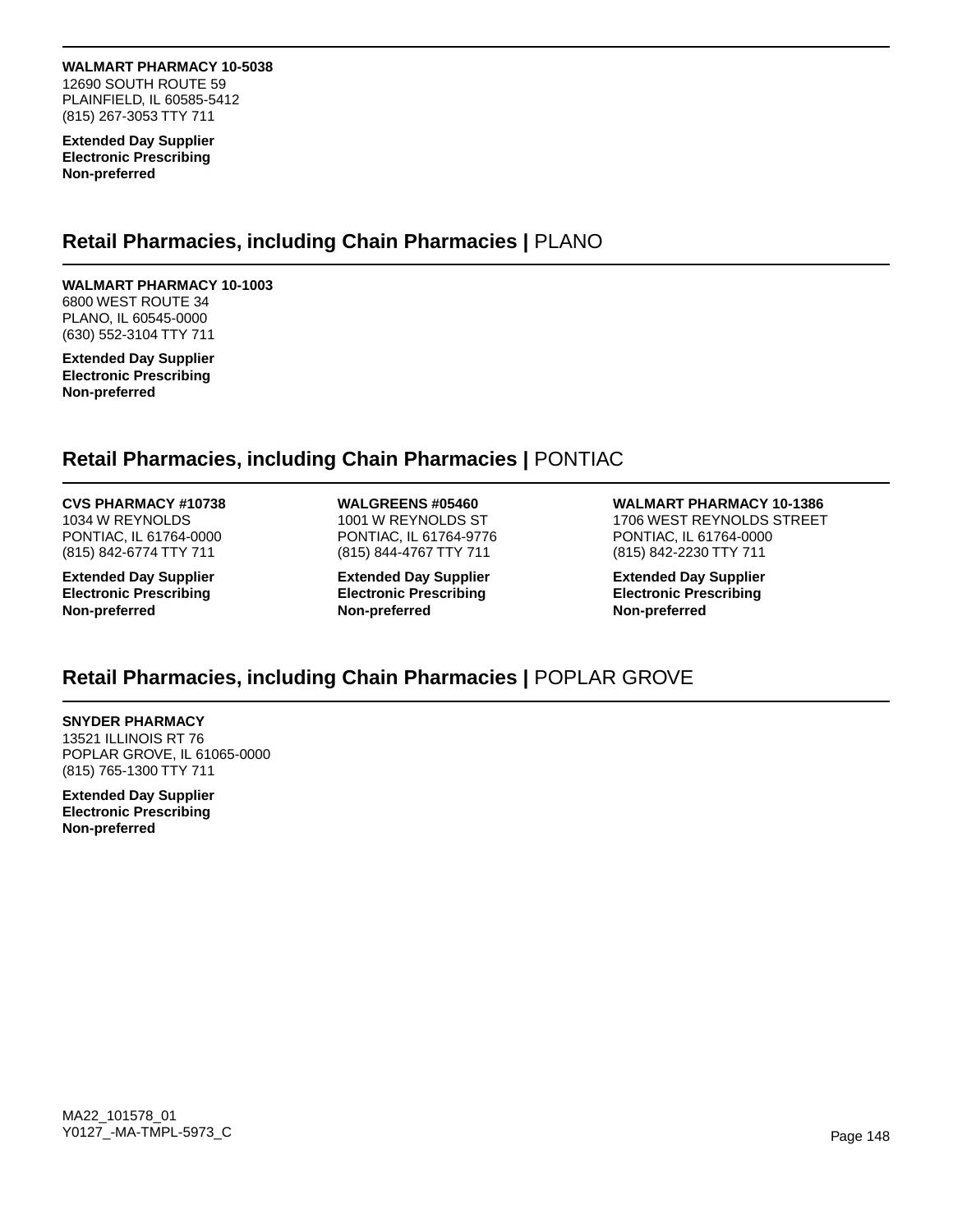**WALGREENS #05193** 3145 W 147TH ST POSEN, IL 60469-1438 (708) 385-8922 TTY 711

**Extended Day Supplier Electronic Prescribing Non-preferred**

# **Retail Pharmacies, including Chain Pharmacies |** PRINCETON

**FAWCETTS PHARMACY** 519 S MAIN ST PRINCETON, IL 61356-2006 (815) 872-3251 TTY 711

**Extended Day Supplier Electronic Prescribing Non-preferred**

**PRINCETON PHARMACY** 610 N MAIN PRINCETON, IL 61356-0000 (815) 875-1237 TTY 711

**Extended Day Supplier Electronic Prescribing Non-preferred**

**WALMART PHARMACY 10-0636** 2111 CLAUDE BAILEY PKWY PRINCETON, IL 61356-0000 (815) 875-4551 TTY 711

**Extended Day Supplier Electronic Prescribing Non-preferred**

# **Retail Pharmacies, including Chain Pharmacies |** PRINCEVILLE

**PRINCEVILLE PHARMACY** 206 E MAIN ST PRINCEVILLE, IL 61559-0000 (309) 385-4955 TTY 711

**Extended Day Supplier Electronic Prescribing Non-preferred**

# **Retail Pharmacies, including Chain Pharmacies |** PROPHETSTOWN

**HARTIG DRUG CO** 316 318 WASHINGTON ST PROPHETSTOWN, IL 61277-0000 (815) 537-2400 TTY 711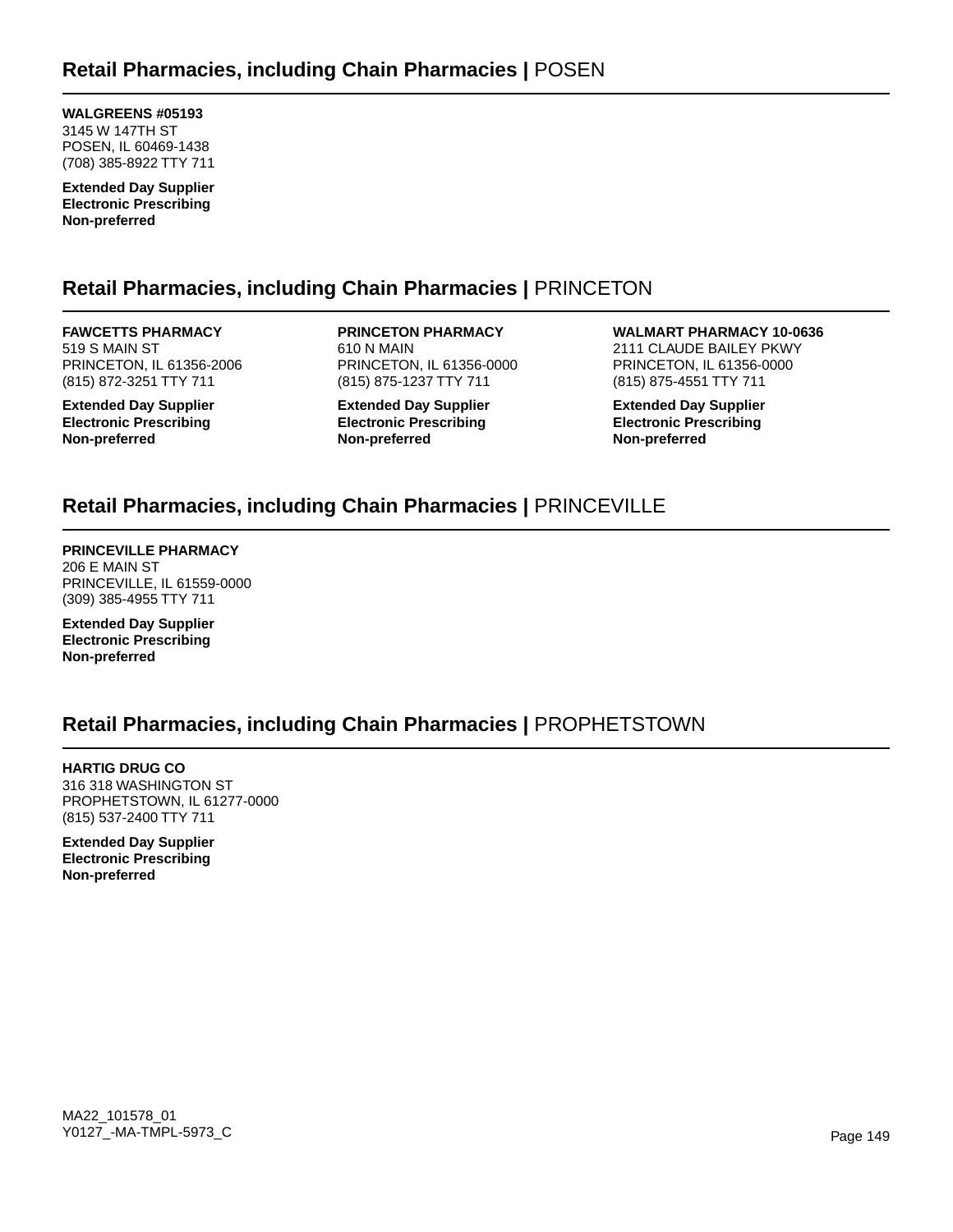**WALGREENS #04146** 1 N ELMHURST RD PROSPECT HEIGHTS, IL 60070-1509 (847) 398-4673 TTY 711

**Extended Day Supplier Electronic Prescribing Non-preferred**

# **Retail Pharmacies, including Chain Pharmacies |** PULASKI

**ROGAN'S COUNTRY PHARMACY** 201 E COMMERCIAL PULASKI, IL 62976-0000 (618) 342-6737 TTY 711

**Extended Day Supplier Electronic Prescribing Non-preferred**

## **Retail Pharmacies, including Chain Pharmacies |** QUINCY

| <b>BROWN DRUG COMPANY</b><br>1121 MAINE ST<br>QUINCY, IL 62301-4040<br>(217) 228-6400 TTY 711<br><b>Extended Day Supplier</b><br><b>Electronic Prescribing</b><br>Non-preferred | <b>CVS PHARMACY #08636</b><br>436 NORTH 30TH STREET<br><b>QUINCY, IL 62301-0000</b><br>(217) 224-2828 TTY 711<br><b>Extended Day Supplier</b><br><b>Electronic Prescribing</b><br>Non-preferred | HY-VEE PHARMACY #1 (1533)<br>1400 HARRISON<br>QUINCY, IL 62301-0000<br>(217) 222-2930 TTY 711<br><b>Extended Day Supplier</b><br><b>Electronic Prescribing</b><br>Non-preferred |
|---------------------------------------------------------------------------------------------------------------------------------------------------------------------------------|-------------------------------------------------------------------------------------------------------------------------------------------------------------------------------------------------|---------------------------------------------------------------------------------------------------------------------------------------------------------------------------------|
|                                                                                                                                                                                 |                                                                                                                                                                                                 |                                                                                                                                                                                 |
| 3700 BROADWAY                                                                                                                                                                   | 1114 BROADWAY                                                                                                                                                                                   | 3301 BROADWAY ST                                                                                                                                                                |
| QUINCY, IL 62305-0000                                                                                                                                                           | QUINCY, IL 62301-0000                                                                                                                                                                           | QUINCY, IL 62301-0000                                                                                                                                                           |
| (217) 224-7555 TTY 711                                                                                                                                                          | (217) 228-6275 TTY 711                                                                                                                                                                          | (217) 222-6550 TTY 711                                                                                                                                                          |
| <b>Extended Day Supplier</b>                                                                                                                                                    | <b>Extended Day Supplier</b>                                                                                                                                                                    | <b>Extended Day Supplier</b>                                                                                                                                                    |
| <b>Electronic Prescribing</b>                                                                                                                                                   | <b>Electronic Prescribing</b>                                                                                                                                                                   | <b>Electronic Prescribing</b>                                                                                                                                                   |
| Non-preferred                                                                                                                                                                   | Non-preferred                                                                                                                                                                                   | Non-preferred                                                                                                                                                                   |
| <b>SAM'S PHARMACY 10-4999</b>                                                                                                                                                   | <b>WALGREENS #15249</b>                                                                                                                                                                         | <b>WALMART PHARMACY 10-1454</b>                                                                                                                                                 |
| 700 NORTH 54TH ST                                                                                                                                                               | 1723 BROADWAY                                                                                                                                                                                   | 5211 BROADWAY ST                                                                                                                                                                |
| QUINCY, IL 62301-0000                                                                                                                                                           | <b>QUINCY, IL 62301-2838</b>                                                                                                                                                                    | <b>QUINCY, IL 62301-0000</b>                                                                                                                                                    |
| (217) 222-6682 TTY 711                                                                                                                                                          | (217) 222-0792 TTY 711                                                                                                                                                                          | (217) 228-2331 TTY 711                                                                                                                                                          |
| <b>Extended Day Supplier</b>                                                                                                                                                    | <b>Extended Day Supplier</b>                                                                                                                                                                    | <b>Extended Day Supplier</b>                                                                                                                                                    |
| <b>Electronic Prescribing</b>                                                                                                                                                   | <b>Electronic Prescribing</b>                                                                                                                                                                   | <b>Electronic Prescribing</b>                                                                                                                                                   |
| Non-preferred                                                                                                                                                                   | Non-preferred                                                                                                                                                                                   | Non-preferred                                                                                                                                                                   |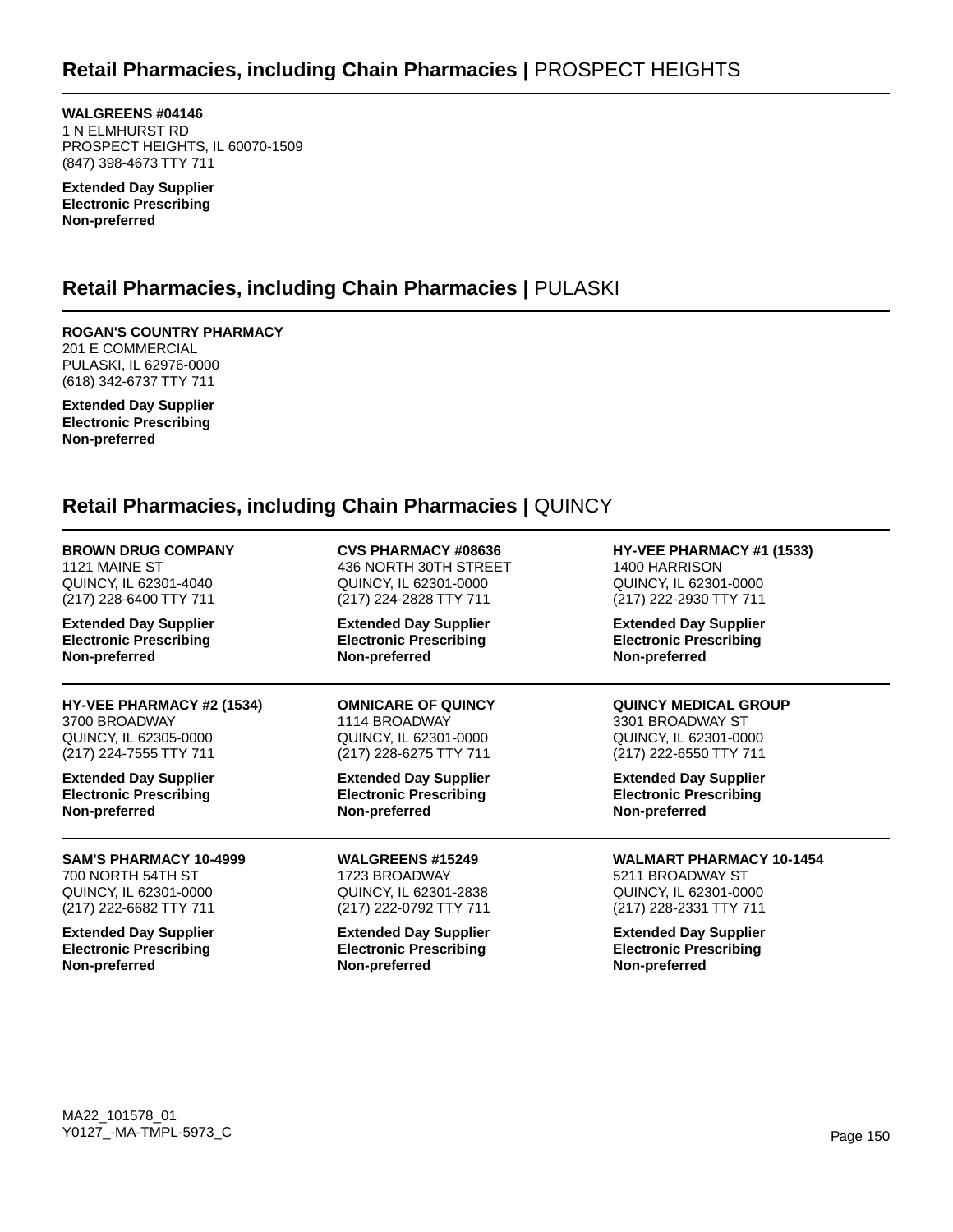# **Retail Pharmacies, including Chain Pharmacies |** RANTOUL

#### **CVS PHARMACY #06933**

1205 E GROVE STREET RANTOUL, IL 61866-0000 (217) 892-8122 TTY 711

**Extended Day Supplier Electronic Prescribing Non-preferred**

**WALGREENS #09965** 220 S CENTURY BLVD RANTOUL, IL 61866-2309 (217) 892-8415 TTY 711

**Extended Day Supplier Electronic Prescribing Non-preferred**

**WALMART PHARMACY 10-1093** 845 BROADMEADOW RD RANTOUL, IL 61866-0000 (217) 892-9171 TTY 711

**Extended Day Supplier Electronic Prescribing Non-preferred**

# **Retail Pharmacies, including Chain Pharmacies |** RAYMOND

**SULLIVAN DRUG OF RAYMOND** 801 N OBANNON RAYMOND, IL 62560-0000 (217) 229-3022 TTY 711

**Extended Day Supplier Electronic Prescribing Non-preferred**

## **Retail Pharmacies, including Chain Pharmacies |** RED BUD

### **HOMETOWN PHARMCY**

1506 S MAIN ST RED BUD, IL 62278-0000 (618) 282-6231 TTY 711

**Extended Day Supplier Non-preferred**

**KEIL PHARMACY INC** 1375 S MAIN RED BUD, IL 62278-0000 (618) 282-6658 TTY 711

**Extended Day Supplier Electronic Prescribing Non-preferred**

# **Retail Pharmacies, including Chain Pharmacies |** RICHTON PARK

## **WALMART PHARMACY 10-1497**

22401 CENTRAL AVE RICHTON PARK, IL 60471-0000 (708) 503-0495 TTY 711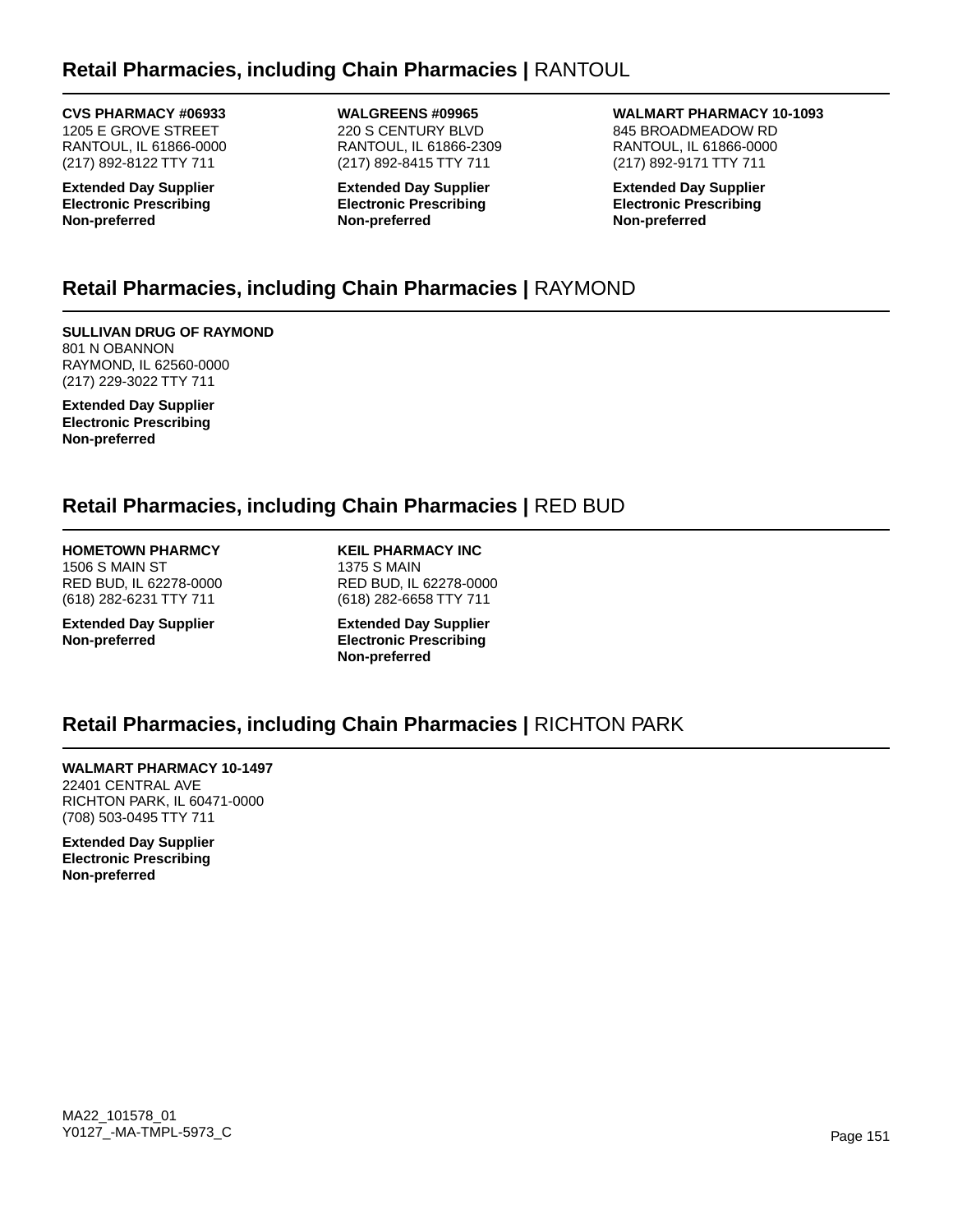**THE MEDICINE SHOPPE PHARMACY**

101 EAST MAIN STREET RIDGWAY, IL 62979-0000 (618) 272-3841 TTY 711

**Extended Day Supplier Electronic Prescribing Non-preferred**

# **Retail Pharmacies, including Chain Pharmacies |** RIVER FOREST

**CENTER PHARMACY** 7420 WEST CENTRAL AVE RIVER FOREST, IL 60305-0000 (708) 763-2734 TTY 711

**Extended Day Supplier Electronic Prescribing Non-preferred**

**WALGREENS #03076** 7251 WEST LAKE ST RIVER FOREST, IL 60305-2238 (708) 366-9960 TTY 711

**Extended Day Supplier Electronic Prescribing Non-preferred**

**CVS PHARMACY #03889** 7929 N AVE RIVER FOREST, IL 60305-0000 (708) 366-2298 TTY 711

**Extended Day Supplier Electronic Prescribing Non-preferred**

**OSCO DRUG #3223** 7523 W LAKE ST RIVER FOREST, IL 60305-1819 (708) 771-4445 TTY 711

**Extended Day Supplier Electronic Prescribing Non-preferred**

# **Retail Pharmacies, including Chain Pharmacies |** RIVER GROVE

**WALGREENS #00829** 8361 BELMONT AVE RIVER GROVE, IL 60171-1001 (708) 452-8062 TTY 711

**Extended Day Supplier Electronic Prescribing Non-preferred**

# **Retail Pharmacies, including Chain Pharmacies |** RIVERDALE

### **CVS PHARMACY #07166**

250 WEST 144TH ST RIVERDALE, IL 60827-0000 (708) 849-5512 TTY 711

**Extended Day Supplier Electronic Prescribing Non-preferred**

MA22\_101578\_01 Y0127\_-MA-TMPL-5973\_C Page 152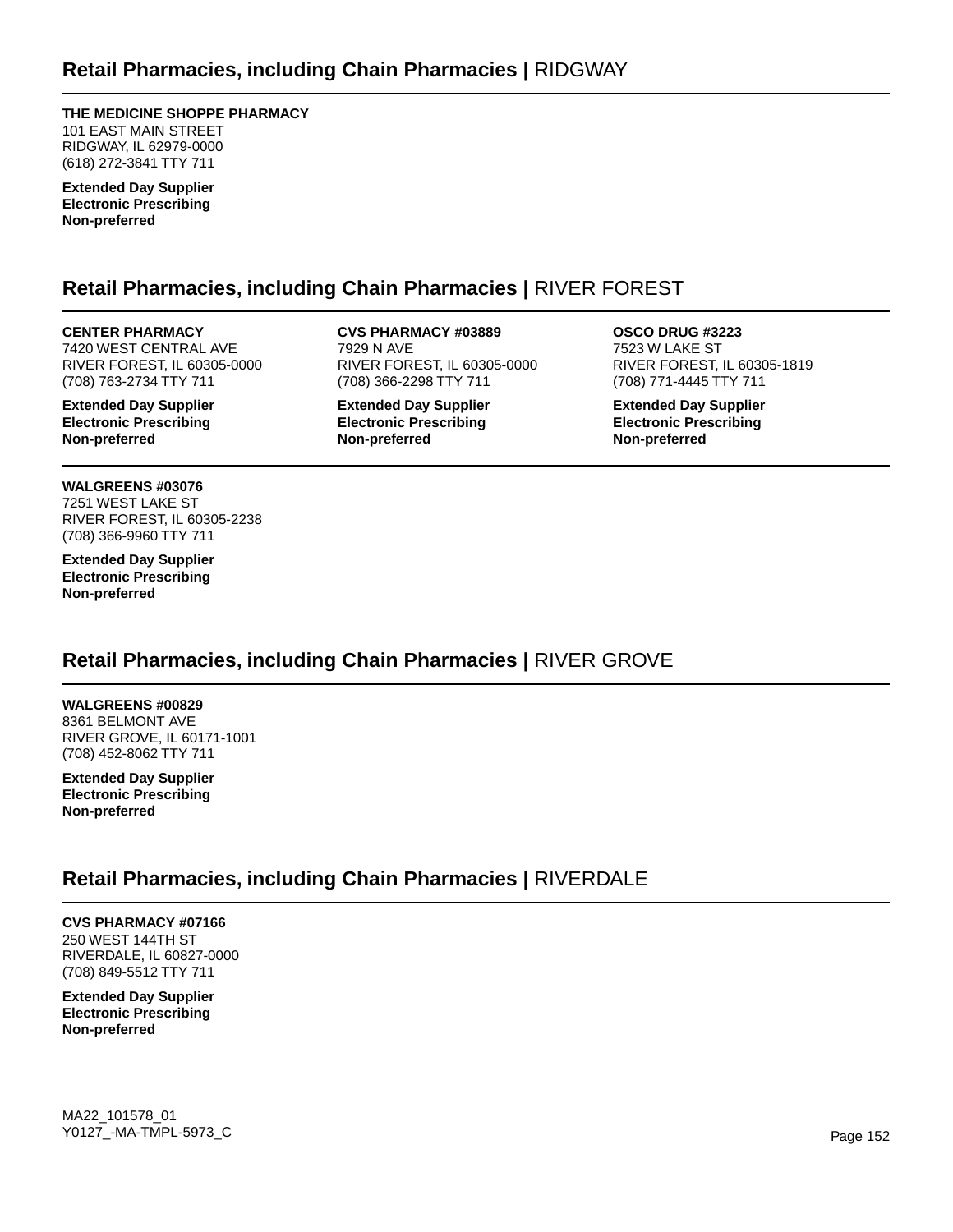## **Retail Pharmacies, including Chain Pharmacies |** RIVERTON

**CURRYS FAMILY PHARMACY INC** 1275 N 7TH ST

RIVERTON, IL 62561-0000 (217) 629-7001 TTY 711

**Extended Day Supplier Electronic Prescribing Non-preferred**

#### **CURRY'S FAMILY PHARMACY, INC** 1275 N 7TH ST

RIVERTON, IL 62561-9739 (217) 629-7001 TTY 711

**Extended Day Supplier Non-preferred**

## **Retail Pharmacies, including Chain Pharmacies |** ROBINSON

### **BERTRAM PHARMACY**

1300 N ALLEN ST ROBINSON, IL 62454-1001 (618) 544-2167 TTY 711

**Extended Day Supplier Electronic Prescribing Non-preferred**

**WALMART PHARMACY 10-0422** 1304 EAST MAIN STREET ROBINSON, IL 62454-0000 (618) 544-8522 TTY 711

**Extended Day Supplier Electronic Prescribing Non-preferred**

## **Retail Pharmacies, including Chain Pharmacies |** ROCHELLE

### **ROCHELLE PHARMACY**

314 LINCOLN HWY ROCHELLE, IL 61068-0000 (815) 562-4444 TTY 711

**Extended Day Supplier Electronic Prescribing Non-preferred**

**WALGREENS #10938** 1080 N 7TH ST ROCHELLE, IL 61068-1533 (815) 562-6473 TTY 711

**Extended Day Supplier Electronic Prescribing Non-preferred**

**WALMART PHARMACY 10-0933** 311 E IL ROUTE 38 ROCHELLE, IL 61068-0000 (815) 562-3414 TTY 711

**Extended Day Supplier Electronic Prescribing Non-preferred**

### **Retail Pharmacies, including Chain Pharmacies |** ROCK FALLS

#### **WALGREENS #02473**

1700 1ST AVE ROCK FALLS, IL 61071-3010 (815) 626-9562 TTY 711

**Extended Day Supplier Electronic Prescribing Non-preferred**

**WALMART PHARMACY 10-0830** 1901 FIRST AVENUE ROCK FALLS, IL 61071-0000 (815) 626-6803 TTY 711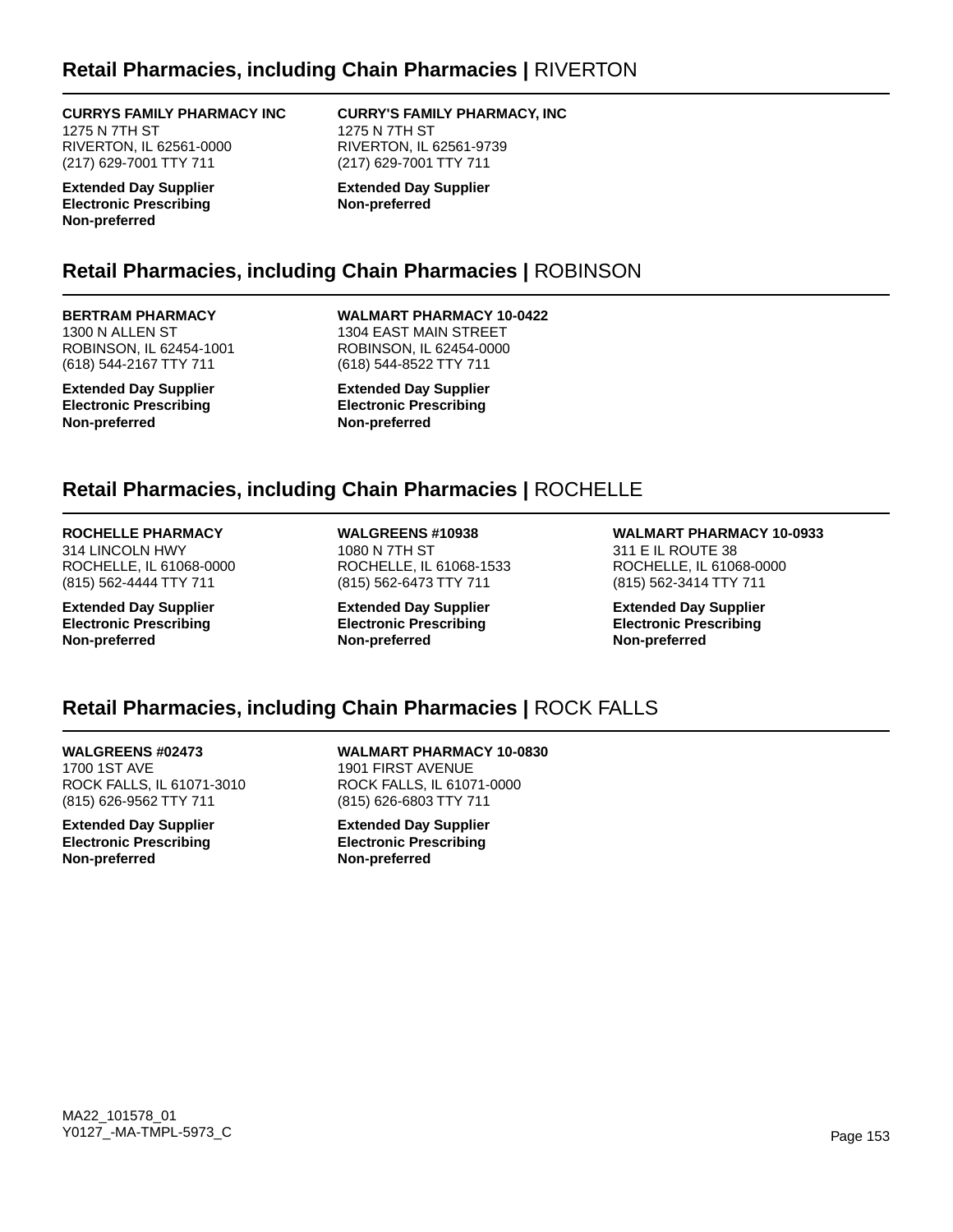## **Retail Pharmacies, including Chain Pharmacies |** ROCK ISLAND

**CVS PHARMACY #08656** 2810 18TH AVE ROCK ISLAND, IL 61201-0000 (309) 788-7677 TTY 711

**Extended Day Supplier Electronic Prescribing Non-preferred**

#### **WALGREENS #03991** 3100 11TH STREET ROCK ISLAND, IL 61201-6706 (309) 786-4312 TTY 711

**Extended Day Supplier Electronic Prescribing Non-preferred**

**DISTRICT DRUGS AND COMPOUNDING CENTER** 319 18TH ST ROCK ISLAND, IL 61201-8707 (309) 786-8431 TTY 711

**Extended Day Supplier Electronic Prescribing Non-preferred**

**WALGREENS #04332** 2955 18TH AVE ROCK ISLAND, IL 61201-4708 (309) 786-4362 TTY 711

**Extended Day Supplier Electronic Prescribing Non-preferred**

**HY-VEE PHARMACY (1549)** 2930 18TH AVE ROCK ISLAND, IL 61201-0000 (309) 793-0684 TTY 711

**Extended Day Supplier Electronic Prescribing Non-preferred**

# **Retail Pharmacies, including Chain Pharmacies |** ROCKFORD

**COMMUNITY, A WALGREENS PHARMACY #21184** 5503 E STATE ST

ROCKFORD, IL 61108-2338 (779) 208-3626 TTY 711

**Extended Day Supplier Electronic Prescribing Non-preferred**

#### **CVS PHARMACY #16258** 6560 E STATE ST

ROCKFORD, IL 61108-0000 (815) 227-9777 TTY 711

**Extended Day Supplier Electronic Prescribing Non-preferred**

#### **CVS PHARMACY #18098** 2642 CHARLES ST ROCKFORD, IL 61108-1671 (815) 484-2461 TTY 711

**Extended Day Supplier Electronic Prescribing Non-preferred**

# **CVS PHARMACY #08529**

3134 11TH STREET ROCKFORD, IL 61109-0000 (815) 398-0048 TTY 711

**Extended Day Supplier Electronic Prescribing Non-preferred**

### **CVS PHARMACY #18096**

2206 BARNES BLVD ROCKFORD, IL 61112-0000 (815) 332-7078 TTY 711

**Extended Day Supplier Electronic Prescribing Non-preferred**

**DOWNTOWN DISCOUNT DRUGS** 325 W STATE ST ROCKFORD, IL 61101-0000 (815) 962-2166 TTY 711

**Extended Day Supplier Electronic Prescribing Non-preferred**

**CVS PHARMACY #08531**

110 S ALPINE RD ROCKFORD, IL 61108-0000 (815) 399-1015 TTY 711

**Extended Day Supplier Electronic Prescribing Non-preferred**

#### **CVS PHARMACY #18097**

6410 EAST STATE ST ROCKFORD, IL 61108-0000 (815) 397-2127 TTY 711

**Extended Day Supplier Electronic Prescribing Non-preferred**

### **GENOA HEALTHCARE, LLC**

2662 ELMWOOD RDSTE 101 ROCKFORD, IL 61103-1573 (815) 516-0246 TTY 711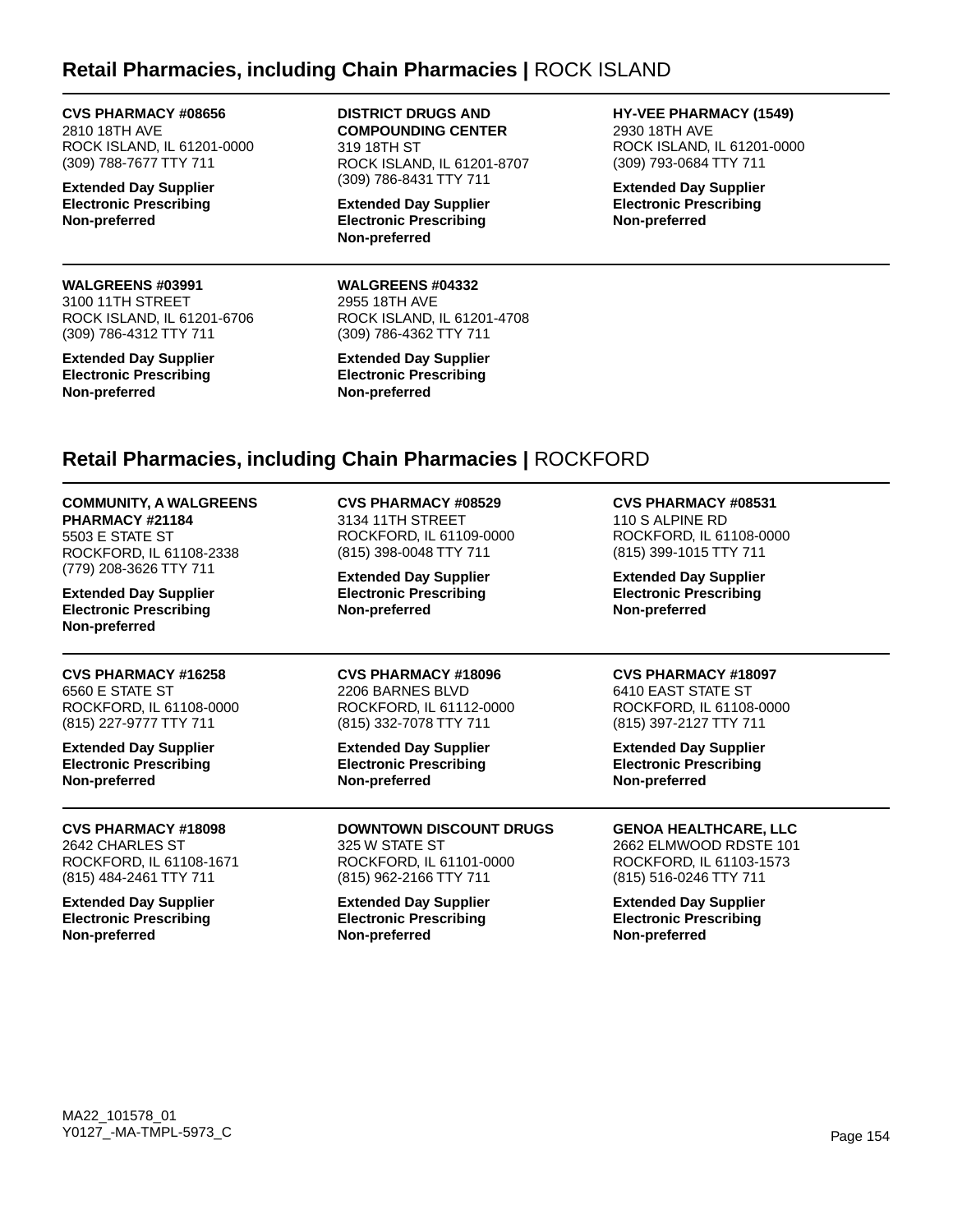**GENOA HEALTHCARE, LLC** 301 E STATE ST

ROCKFORD, IL 61104-1012 (815) 516-8076 TTY 711

**Extended Day Supplier Electronic Prescribing Non-preferred**

### **ROCK VALLEY COMPOUNDING PHARMACY LLC**

811 S PERRYVILLE RD UNIT 109 ROCKFORD, IL 61108-4323 (779) 423-0542 TTY 711

**Extended Day Supplier Electronic Prescribing Non-preferred**

#### **WALGREENS #02585** 3803 AUBURN ST ROCKFORD, IL 61101-2501 (815) 963-3705 TTY 711

**Extended Day Supplier Electronic Prescribing Non-preferred**

## **WALGREENS #04777** 2525 S ALPINE RD

ROCKFORD, IL 61108-7812 (815) 227-9861 TTY 711

**Extended Day Supplier Electronic Prescribing Non-preferred**

### **WALGREENS #06004**

3929 N MULFORD RD ROCKFORD, IL 61114-5600 (815) 633-9157 TTY 711

**Extended Day Supplier Electronic Prescribing Non-preferred**

**WALGREENS #12555** 2404 S PERRYVILLE RD ROCKFORD, IL 61108-8231 (815) 332-3256 TTY 711

**Extended Day Supplier Electronic Prescribing Non-preferred**

### **GENOA HEALTHCARE, LLC**

2704 N MAIN STRM A104 ROCKFORD, IL 61103-3112 (815) 977-9046 TTY 711

**Extended Day Supplier Electronic Prescribing Non-preferred**

**SAM'S PHARMACY 10-8297** 7151 WALTON STREET ROCKFORD, IL 61108-0000 (815) 397-4291 TTY 711

**Extended Day Supplier Electronic Prescribing Non-preferred**

**WALGREENS #02828** 1602 KISHWAUKEE ST ROCKFORD, IL 61104-5116 (815) 967-9054 TTY 711

**Extended Day Supplier Electronic Prescribing Non-preferred**

**WALGREENS #06002** 1201 E STATE ST ROCKFORD, IL 61104-2212 (815) 962-2812 TTY 711

**Extended Day Supplier Electronic Prescribing Non-preferred**

**WALGREENS #07069** 5690 E STATE ST ROCKFORD, IL 61108-2425 (815) 395-1828 TTY 711

**Extended Day Supplier Electronic Prescribing Non-preferred**

**WALGREENS #21287** 1200 W STATE STSTE 102 ROCKFORD, IL 61102-5311 (815) 490-1630 TTY 711

**Extended Day Supplier Electronic Prescribing Non-preferred**

**MEIJER PHARMACY #192**

2013 MCFARLAND RD ROCKFORD, IL 61107-6835 (815) 721-8610 TTY 711

**Extended Day Supplier Electronic Prescribing Non-preferred**

**UW HEALTH**

1401 E STATE ST ROCKFORD, IL 61104-2315 (779) 696-1130 TTY 711

**Extended Day Supplier Electronic Prescribing Non-preferred**

**WALGREENS #03283** 3325 N MAIN ST ROCKFORD, IL 61103-3128 (815) 877-6084 TTY 711

**Extended Day Supplier Electronic Prescribing Non-preferred**

**WALGREENS #06003** 3336 11TH ST ROCKFORD, IL 61109-2206 (815) 394-0357 TTY 711

**Extended Day Supplier Electronic Prescribing Non-preferred**

### **WALGREENS #09127**

1145 N ALPINE RD ROCKFORD, IL 61107-3613 (815) 398-2443 TTY 711

**Extended Day Supplier Electronic Prescribing Non-preferred**

**WALGREENS #3322** 2323 CHARLES ST ROCKFORD, IL 61104-1550 (815) 399-1474 TTY 711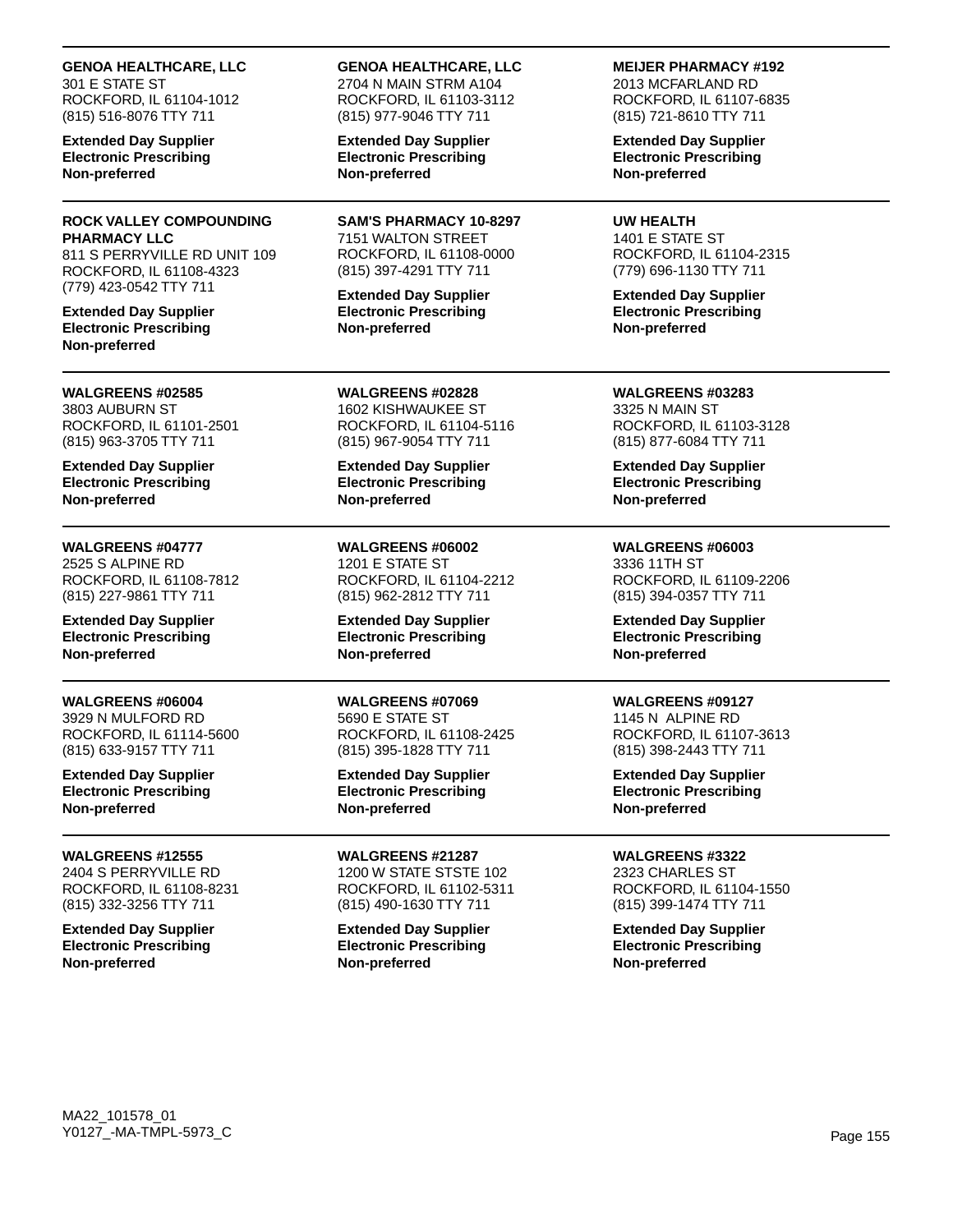**WALMART PHARMACY 10-1490** 7219 WALTON ST ROCKFORD, IL 61108-0000 (815) 399-7195 TTY 711

**Extended Day Supplier Electronic Prescribing Non-preferred**

### **WALMART PHARMACY 10-1955**

3849 NORTHRIDGE DRIVE ROCKFORD, IL 61114-0000 (815) 636-0333 TTY 711

**Extended Day Supplier Electronic Prescribing Non-preferred**

### **WALMART PHARMACY 10-5398**

3902 WEST RIVERSIDE BLVD ROCKFORD, IL 61101-9507 (815) 962-4763 TTY 711

**Extended Day Supplier Electronic Prescribing Non-preferred**

# **Retail Pharmacies, including Chain Pharmacies |** ROLLING MEADOWS

#### **CVS PHARMACY #02863**

2045 PLUM GROVE RD ROLLING MEADOWS, IL 60008-0000 (847) 303-2451 TTY 711

**Extended Day Supplier Electronic Prescribing Non-preferred**

### **MEIJER PHARMACY #228**

1301 MEIJER DRIVE ROLLING MEADOWS, IL 60008-0000 (847) 690-1210 TTY 711

**Extended Day Supplier Electronic Prescribing Non-preferred**

#### **OSCO DRUG #3491** 3004 KIRCHOFF RD ROLLING MEADOWS, IL 60008-1818 (847) 818-0095 TTY 711

**Extended Day Supplier Electronic Prescribing Non-preferred**

### **WALMART PHARMACY 10-2815**

1460 GOLF ROAD ROLLING MEADOWS, IL 60008-0000 (847) 734-0438 TTY 711

**Extended Day Supplier Electronic Prescribing Non-preferred**

# **Retail Pharmacies, including Chain Pharmacies |** ROMEOVILLE

#### **OSCO DRUG #3191**

20 S WEBER RD ROMEOVILLE, IL 60446-4947 (815) 293-0858 TTY 711

**Extended Day Supplier Electronic Prescribing Non-preferred**

### **WALGREENS #11195** 347 N INDEPENDENCE BLVD

ROMEOVILLE, IL 60446-1558 (815) 293-1152 TTY 711

**Extended Day Supplier Electronic Prescribing Non-preferred**

**WALGREENS #06563** 498 N WEBER RD ROMEOVILLE, IL 60446-4945 (815) 293-3465 TTY 711

**Extended Day Supplier Electronic Prescribing Non-preferred**

**WALMART PHARMACY 10-4531** 420 S WEBER RD ROMEOVILLE, IL 60446-6531 (815) 439-3308 TTY 711

**Extended Day Supplier Electronic Prescribing Non-preferred**

**WALGREENS #07829** 680 S WEBER RD ROMEOVILLE, IL 60446-4999 (815) 436-1628 TTY 711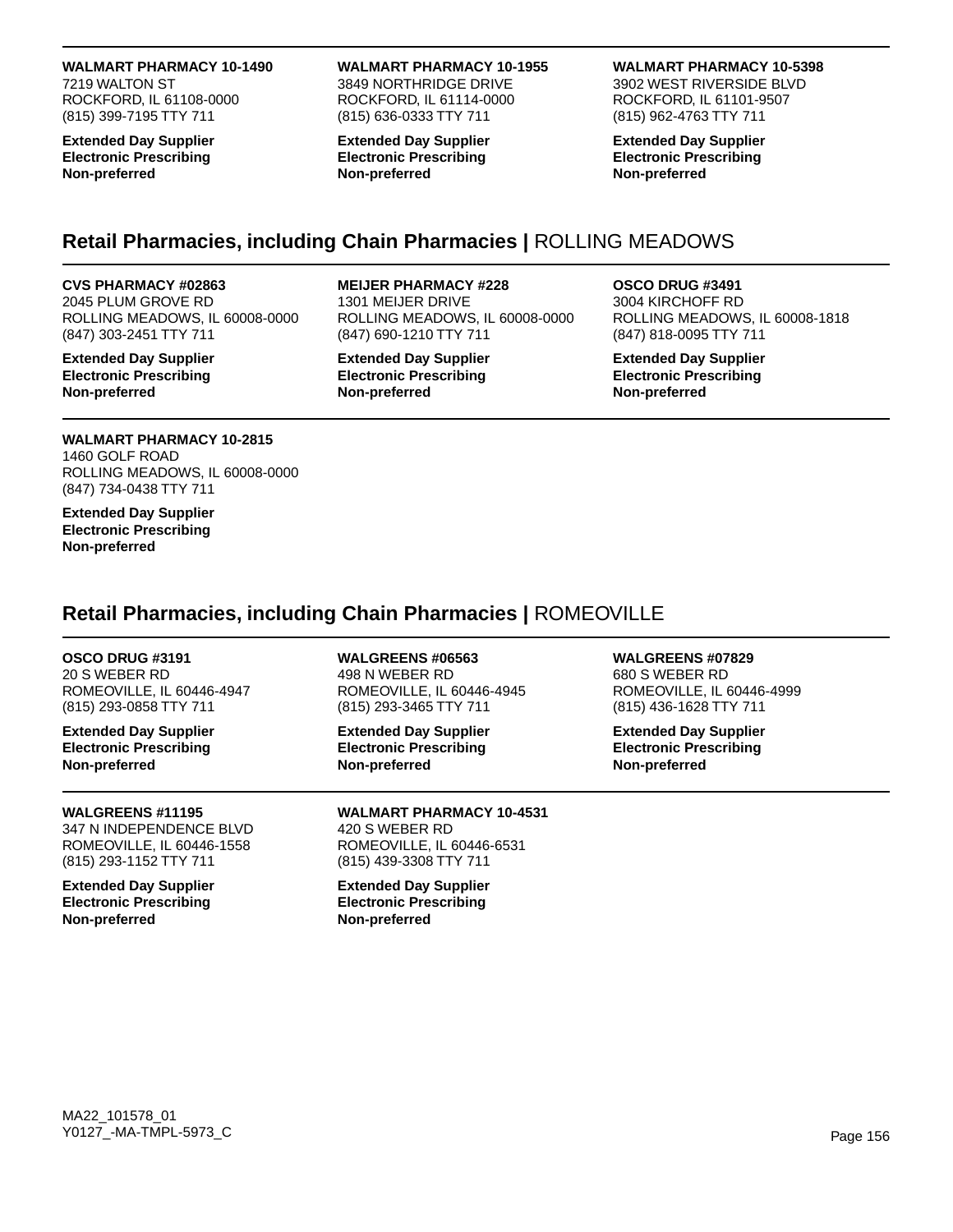**PHARMACY PLUS INC** 213 W CLAY ROODHOUSE, IL 62082-0000 (217) 589-4313 TTY 711

**Extended Day Supplier Electronic Prescribing Non-preferred**

# **Retail Pharmacies, including Chain Pharmacies |** ROSCOE

**CVS PHARMACY #08524** 4843 BLUE STEM ROAD ROSCOE, IL 61073-0000 (815) 623-1696 TTY 711

**Extended Day Supplier Electronic Prescribing Non-preferred**

**WALGREENS #06001** 5065 HONONEGAH RD ROSCOE, IL 61073-8682 (815) 623-5079 TTY 711

**Extended Day Supplier Electronic Prescribing Non-preferred**

**WALMART PHARMACY 10-3837** 4781 E. ROCKTON ROAD ROSCOE, IL 61073-0000 (815) 389-4940 TTY 711

**Extended Day Supplier Electronic Prescribing Non-preferred**

# **Retail Pharmacies, including Chain Pharmacies |** ROSELLE

**WALGREENS #09505** 445 E MAPLE AVE ROSELLE, IL 60172-2203 (630) 893-5171 TTY 711

**Extended Day Supplier Electronic Prescribing Non-preferred**

# **Retail Pharmacies, including Chain Pharmacies |** ROSEMONT

**CVS PHARMACY #16682** 7000 MANNHEIM RD ROSEMONT, IL 60018-0000 (847) 795-1878 TTY 711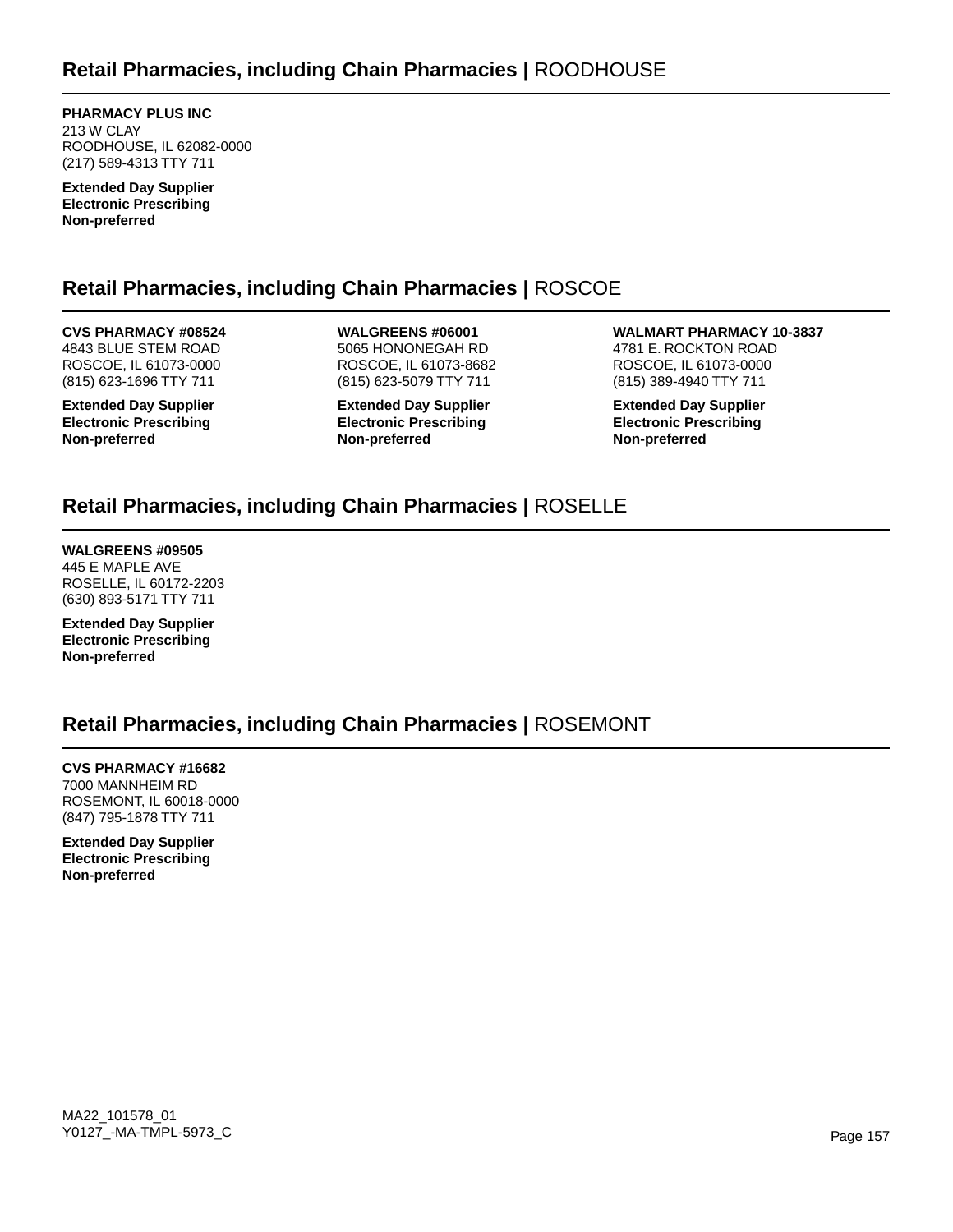**AXLINE PHARMACY (02)** 125 N MAIN ST ROSEVILLE, IL 61473-0000 (309) 426-2954 TTY 711

**Extended Day Supplier Electronic Prescribing Non-preferred**

# **Retail Pharmacies, including Chain Pharmacies |** ROSICLARE

**HARDIN COUNTY PHARMACY LLC** 7 FERRELL RD ROSICLARE, IL 62982-0000 (618) 285-6618 TTY 711

**Extended Day Supplier Electronic Prescribing Non-preferred**

# **Retail Pharmacies, including Chain Pharmacies |** ROUND LAKE

**CVS PHARMACY #07170** 1229 WEST RTE 134 ROUND LAKE, IL 60073-0000 (847) 740-6795 TTY 711

**Extended Day Supplier Electronic Prescribing Non-preferred**

# **Retail Pharmacies, including Chain Pharmacies |** ROUND LAKE BEACH

**MEIJER PHARMACY #289** 750 E ROLLINS RD ROUND LAKE BEACH, IL 60073-1340 (847) 201-0810 TTY 711

**Extended Day Supplier Electronic Prescribing Non-preferred**

**OSCO DRUG #3432** 900 E ROLLINS RD ROUND LAKE BEACH, IL 60073-2234 (847) 223-7056 TTY 711

**Extended Day Supplier Electronic Prescribing Non-preferred**

**WALGREENS #04940** 305 W ROLLINS RD ROUND LAKE BEACH, IL 60073-1217 (847) 546-7193 TTY 711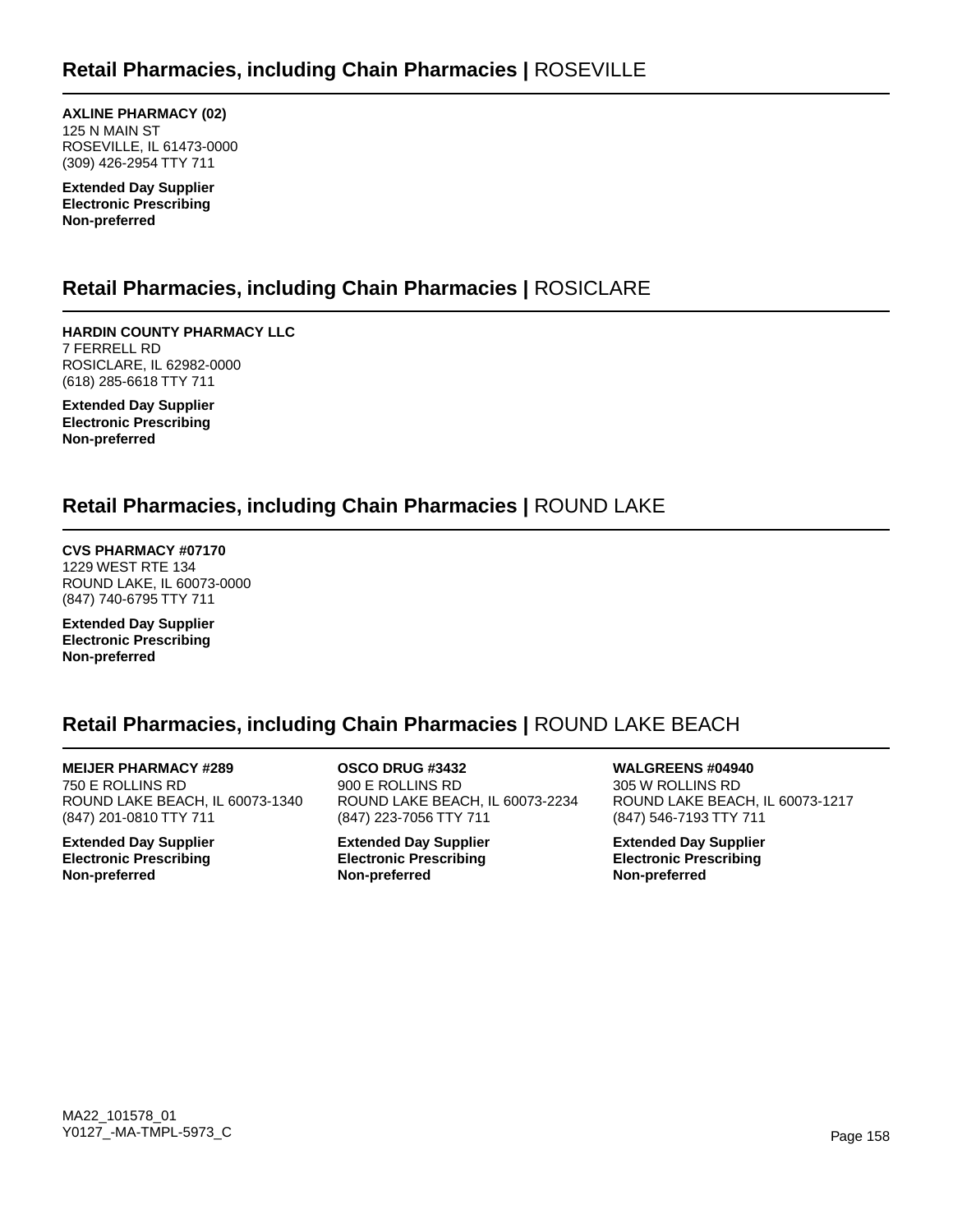**WALMART PHARMACY 10-1228** 2680 N IL ROUTE 83 ROUND LAKE BEACH, IL 60073-4983 (847) 546-0600 TTY 711

**Extended Day Supplier Electronic Prescribing Non-preferred**

## **Retail Pharmacies, including Chain Pharmacies |** RUSHVILLE

#### **COUNTY MARKET PHARMACY 212** 520 W CLINTON ST

RUSHVILLE, IL 62681-0000 (217) 322-3383 TTY 711

**Extended Day Supplier Electronic Prescribing Non-preferred**

### **MORELAND & DEVITT INC**

124 N CONGRESS ST RUSHVILLE, IL 62681-1434 (217) 322-3335 TTY 711

**Extended Day Supplier Electronic Prescribing Non-preferred**

## **Retail Pharmacies, including Chain Pharmacies |** SAINT CHARLES

### **CVS PHARMACY #10660**

1500 LINCOLN HWY SAINT CHARLES, IL 60174-3579 (630) 513-4631 TTY 711

**Extended Day Supplier Electronic Prescribing Non-preferred**

### **Retail Pharmacies, including Chain Pharmacies |** SAINT JOSEPH

#### **ST JOSEPH APOTHECARY** 204 N MAIN SAINT JOSEPH, IL 61873-0500 (217) 469-2232 TTY 711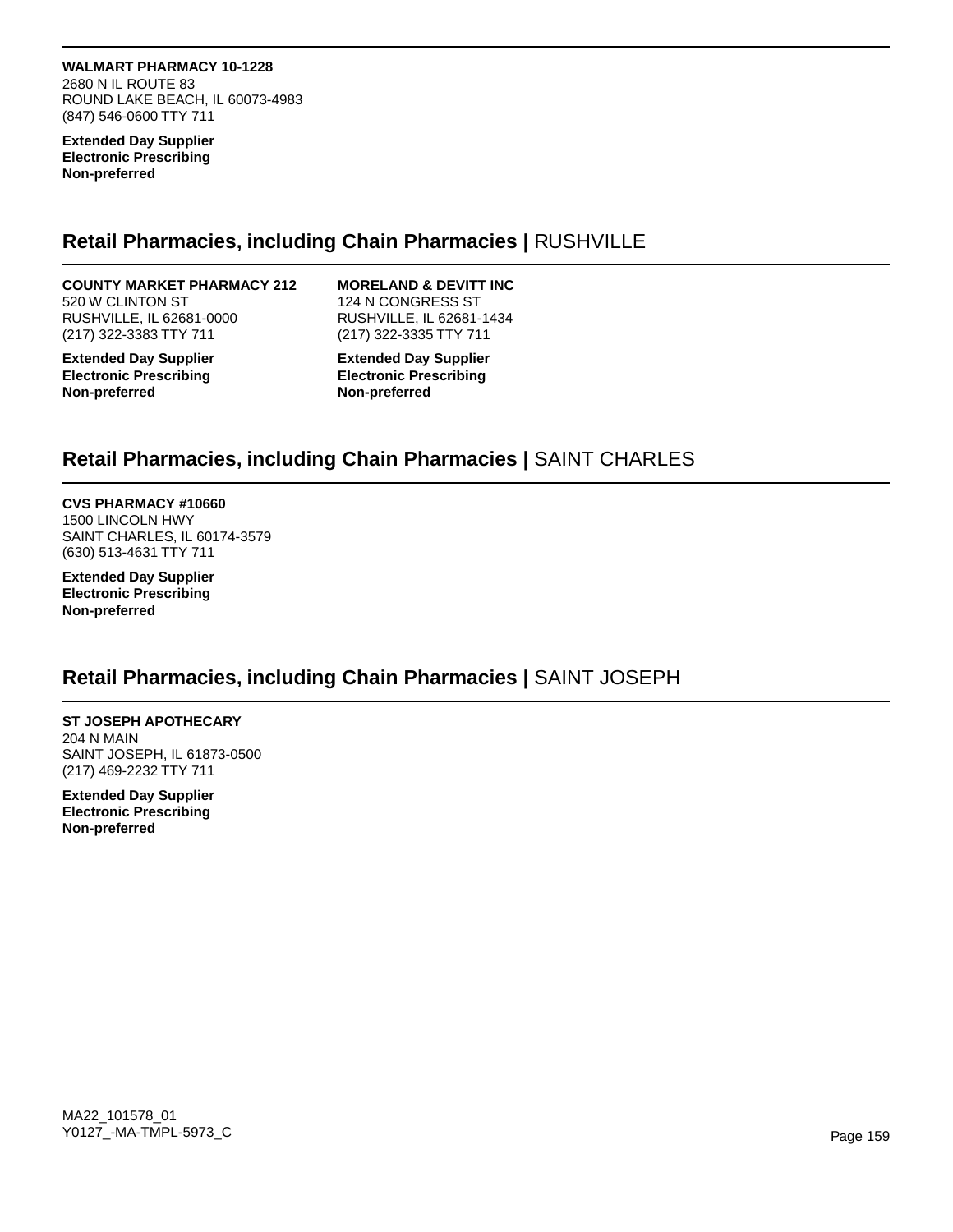## **Retail Pharmacies, including Chain Pharmacies |** SALEM

**BANDYS PHARMACY INC** 1413 W WHITTAKER STREET SALEM, IL 62881-0000 (618) 548-4000 TTY 711

**Extended Day Supplier Electronic Prescribing Non-preferred**

#### **THE MEDICINE SHOPPE PHARMACY** 215 N BROADWAY AVE SALEM, IL 62881-0000 (618) 548-0070 TTY 711

**Extended Day Supplier Electronic Prescribing Non-preferred**

**BANDY'S PHARMACY LONG TERM CARE** 1415 W WHITTAKER ST SALEM, IL 62881-2015 (618) 548-4000 TTY 711

**Extended Day Supplier Non-preferred**

**WALMART PHARMACY 10-0198** 1870 WEST MAIN ST. SALEM, IL 62881-0000 (618) 548-3691 TTY 711

**Extended Day Supplier Electronic Prescribing Non-preferred**

#### **CVS PHARMACY #06389** 1022 W MAIN ST SALEM, IL 62881-0000 (618) 548-5300 TTY 711

**Extended Day Supplier Electronic Prescribing Non-preferred**

# **Retail Pharmacies, including Chain Pharmacies |** SANDWICH

**WALGREENS #07409** 30 W CHURCH ST SANDWICH, IL 60548-2106 (815) 786-8653 TTY 711

**Extended Day Supplier Electronic Prescribing Non-preferred**

# **Retail Pharmacies, including Chain Pharmacies |** SAUK VILLAGE

**WALGREENS #05128** 2601 E SAUK TRAIL SAUK VILLAGE, IL 60411-5262 (708) 757-6906 TTY 711

**Extended Day Supplier Electronic Prescribing Non-preferred**

### **Retail Pharmacies, including Chain Pharmacies |** SAVANNA

**HARTIG DRUG CO #29** 218 CHICAGO AVE SAVANNA, IL 61074-1918 (815) 273-2713 TTY 711

**Extended Day Supplier Electronic Prescribing Non-preferred**

MA22\_101578\_01 Y0127\_-MA-TMPL-5973\_C Page 160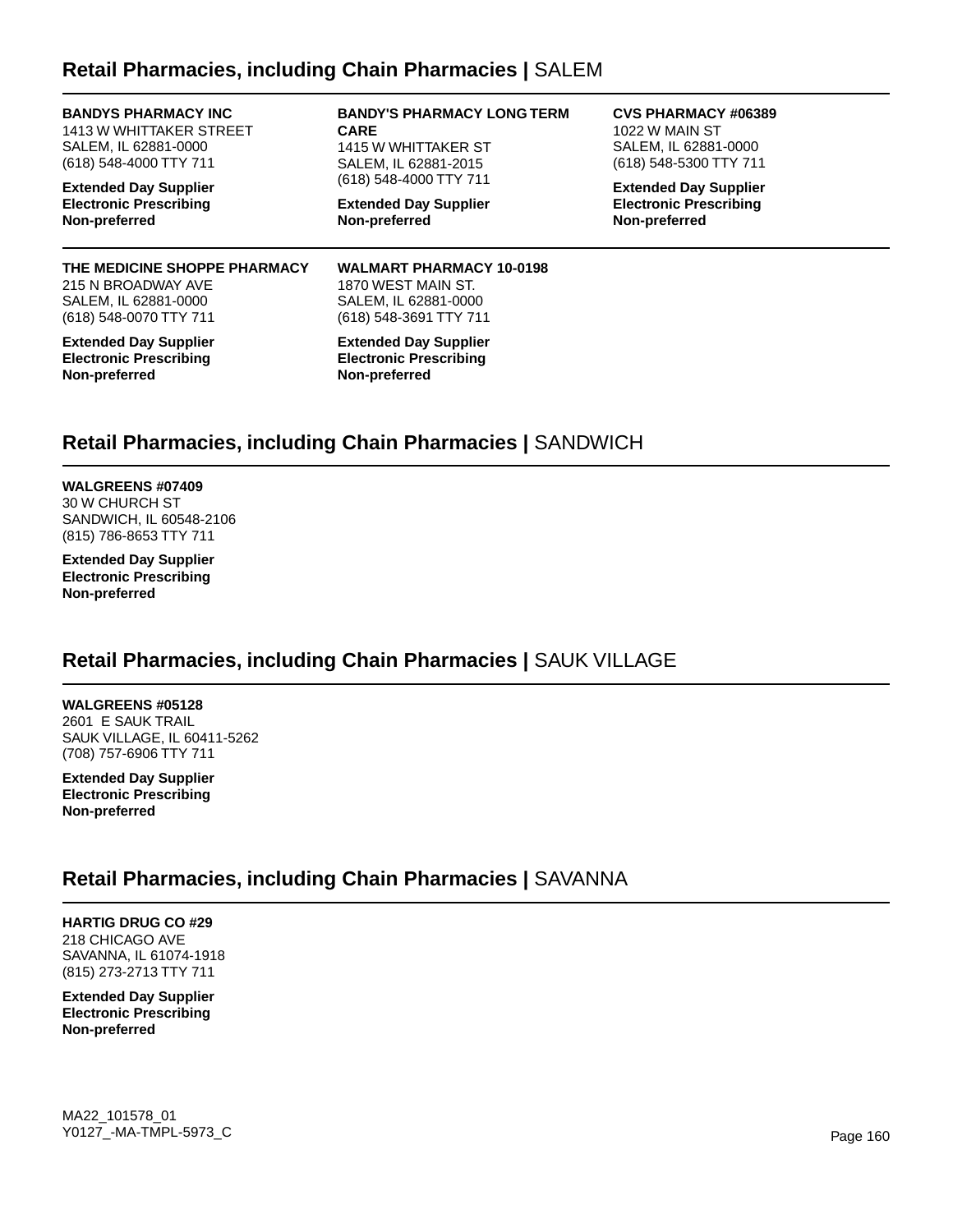### **CVS PHARMACY #05887**

1111 N DUNLAP AVE SAVOY, IL 61874-9604 (217) 351-2123 TTY 711

**Extended Day Supplier Electronic Prescribing Non-preferred**

### **CVS PHARMACY #18089**

1301 SAVORY PLAZA CENTER SAVOY, IL 61874-9457 (217) 373-0702 TTY 711

**Extended Day Supplier Electronic Prescribing Non-preferred**

### **WALMART PHARMACY 10-3255**

505 SO. DUNLAP AVENUE SAVOY, IL 61874-0000 (217) 356-2867 TTY 711

**Extended Day Supplier Electronic Prescribing Non-preferred**

# **Retail Pharmacies, including Chain Pharmacies |** SCHAUMBURG

**COSTCO PHARMACY #387** 1375 N MEACHAM RD SCHAUMBURG, IL 60173-4805 (847) 969-0799 TTY 711

**Extended Day Supplier Electronic Prescribing Non-preferred**

**CVS PHARMACY #16279** 2621 W SCHAUMBURG RD SCHAUMBURG, IL 60194-0000 (847) 798-1238 TTY 711

**Extended Day Supplier Electronic Prescribing Non-preferred**

**MARA PHARMACY** 129 S ROSELLE RD STE 200 SCHAUMBURG, IL 60193-5539 (847) 641-5123 TTY 711

**Extended Day Supplier Non-preferred**

### **SUPERIOR PHARMACY SOLUTIONS** 2050 E ALGONQUIN RD STE 606

SCHAUMBURG, IL 60173-4161 (847) 469-2400 TTY 711

**Extended Day Supplier Electronic Prescribing Non-preferred**

**CVS PHARMACY #07143** 1855 WEST IRVING PARK RD SCHAUMBURG, IL 60193-0000 (630) 893-5570 TTY 711

**Extended Day Supplier Electronic Prescribing Non-preferred**

**CVS PHARMACY #16316** 1235 E HIGGINS RD SCHAUMBURG, IL 60173-0000 (847) 413-1091 TTY 711

**Extended Day Supplier Electronic Prescribing Non-preferred**

**OSCO DRUG #3216** 2503 W SCHAUMBURG RD SCHAUMBURG, IL 60194-3887 (847) 524-1660 TTY 711

**Extended Day Supplier Electronic Prescribing Non-preferred**

**WALGREENS #07545** 1461 W SCHAUMBURG RD SCHAUMBURG, IL 60194-4051 (847) 923-9183 TTY 711

**Extended Day Supplier Electronic Prescribing Non-preferred**

**CVS PHARMACY #08734** 1801 W GOLF ROAD SCHAUMBURG, IL 60194-0000 (847) 885-1326 TTY 711

**Extended Day Supplier Electronic Prescribing Non-preferred**

**FRIENDLY REMEDIES** 350 W SCHAUMBURG RD SUITE PWD SCHAUMBURG, IL 60194-0000 (630) 981-8130 TTY 711

**Extended Day Supplier Electronic Prescribing Non-preferred**

### **OSCO DRUG #4308**

1151 S ROSELLE RD SCHAUMBURG, IL 60193-4071 (847) 895-1600 TTY 711

**Extended Day Supplier Electronic Prescribing Non-preferred**

**WALGREENS #09506**

770 E SCHAUMBURG RD SCHAUMBURG, IL 60194-3508 (847) 884-0752 TTY 711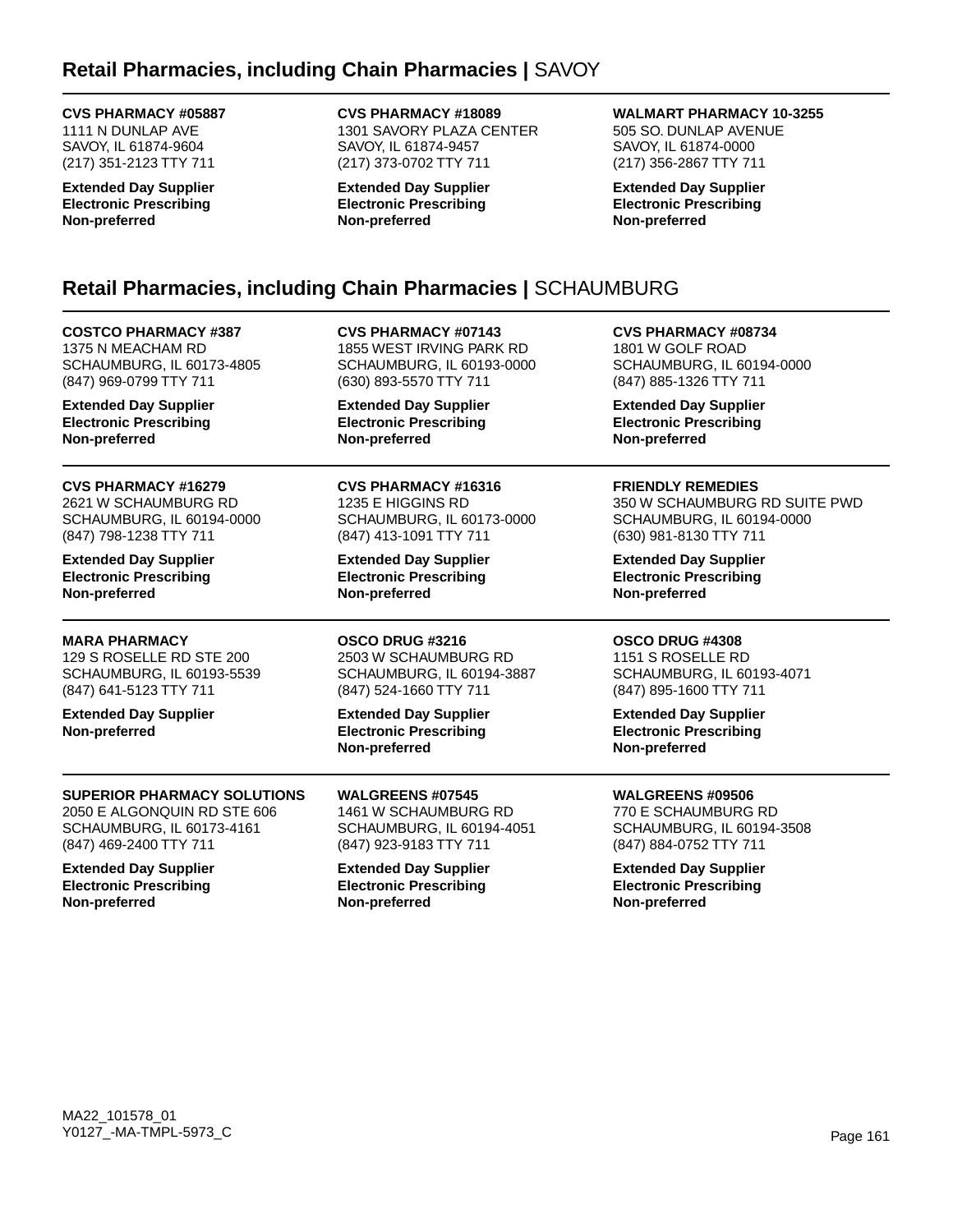**WALGREENS #12623** 1180 S ROSELLE RD SCHAUMBURG, IL 60193-4072

**Extended Day Supplier Electronic Prescribing Non-preferred**

(847) 895-8646 TTY 711

# **Retail Pharmacies, including Chain Pharmacies |** SCHILLER PARK

**WALGREENS #04826** 9800 IRVING PARK RD SCHILLER PARK, IL 60176-1448 (847) 233-0576 TTY 711

**Extended Day Supplier Electronic Prescribing Non-preferred**

## **Retail Pharmacies, including Chain Pharmacies |** SHAWNEETOWN

**MEDICINE SHOPPE** 254 N LINCOLN BLVD E SHAWNEETOWN, IL 62984-3261 (618) 269-6205 TTY 711

**Extended Day Supplier Electronic Prescribing Non-preferred**

### **Retail Pharmacies, including Chain Pharmacies |** SHEFFIELD

**SHEFFIELD TELEPHARMACY** 134 S MAIN ST SHEFFIELD, IL 61361-9357 (815) 454-8054 TTY 711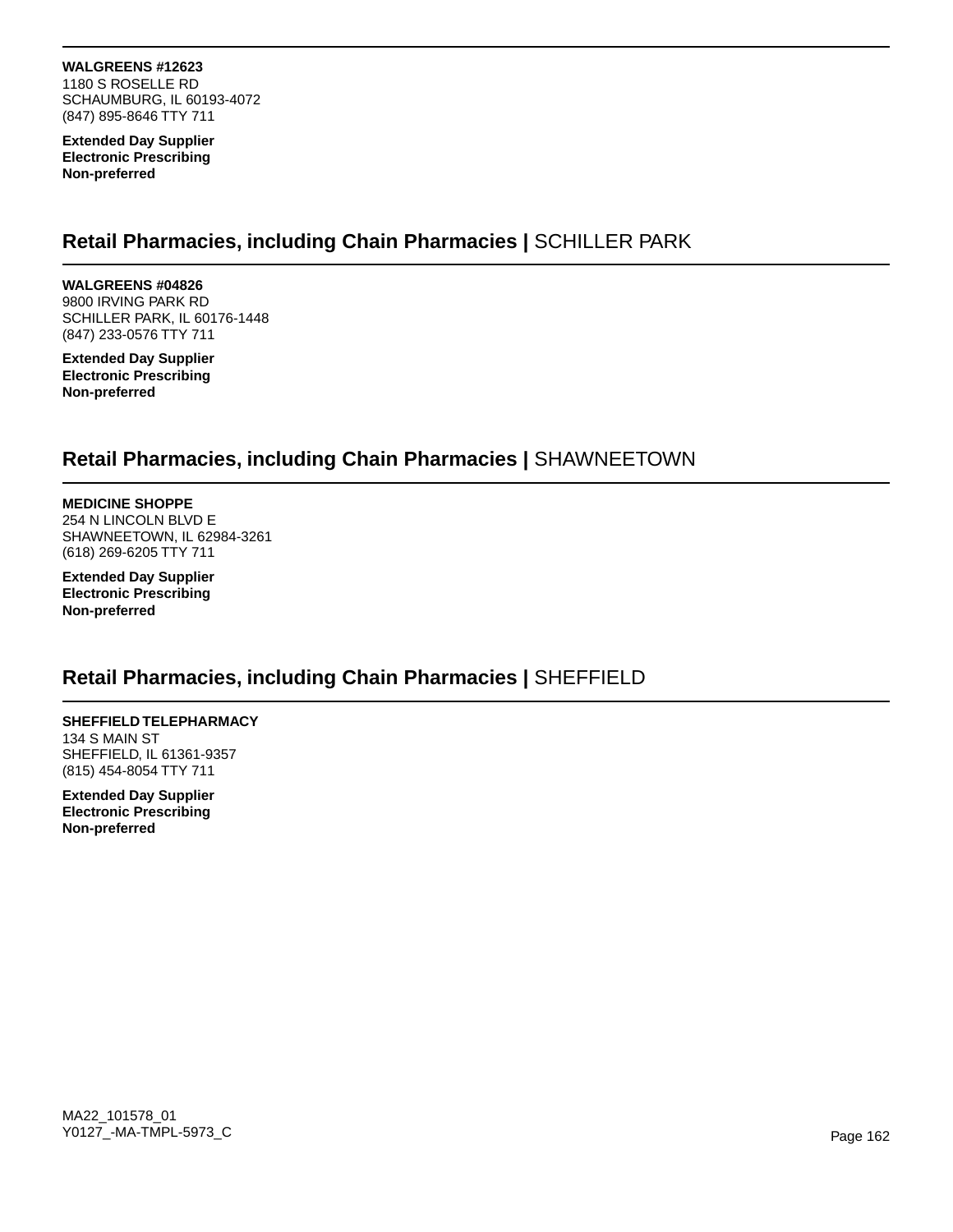# **Retail Pharmacies, including Chain Pharmacies |** SHELBYVILLE

**CVS PHARMACY #06922**

110 N CEDAR STREET SHELBYVILLE, IL 62565-0000 (217) 774-5513 TTY 711

**Extended Day Supplier Electronic Prescribing Non-preferred**

**FAMILY DRUG PHARMACY** 1603 W MAIN ST SHELBYVILLE, IL 62565-0000 (217) 774-7838 TTY 711

**Extended Day Supplier Electronic Prescribing Non-preferred**

**WALMART PHARMACY 10-4259** 2607 W MAIN ST SHELBYVILLE, IL 62565-0000 (217) 774-1571 TTY 711

**Extended Day Supplier Electronic Prescribing Non-preferred**

# **Retail Pharmacies, including Chain Pharmacies |** SHERMAN

**WALGREENS #13852** 106 ILLINI BLVD SHERMAN, IL 62684-8480 (217) 496-2392 TTY 711

**Extended Day Supplier Electronic Prescribing Non-preferred**

# **Retail Pharmacies, including Chain Pharmacies |** SHILOH

| CVS PHARMACY #16869         |
|-----------------------------|
| 3400 GREEN MOUNTCROSSING DR |
| SHILOH. IL 62269-0000       |
| (618) 628-3334 TTY 711      |

**Extended Day Supplier Electronic Prescribing Non-preferred**

#### **WALGREENS #07672** 1108 HARTMAN LN SHILOH, IL 62221-7921 (618) 239-6617 TTY 711

**Extended Day Supplier Electronic Prescribing Non-preferred**

**LV HEALTH & WELLNESS PHARMACY** 1219 THOUVENOT LNSUITE 111 SHILOH, IL 62269-7392 (618) 589-9889 TTY 711

**Extended Day Supplier Electronic Prescribing Non-preferred**

**MERCY PHARMACY GREEN MOUNT**

4000 GREEN MOUNT CROSSING DR. SHILOH, IL 62269-0000 (618) 628-8085 TTY 711

**Extended Day Supplier Non-preferred**

#### **WUPI CANCER CENTER PHARMACY** 1418 CROSS STREETSUITE 180 SHILOH, IL 62269-2988 (618) 607-1419 TTY 711

**Extended Day Supplier Non-preferred**

# **Retail Pharmacies, including Chain Pharmacies |** SHOREWOOD

**CVS PHARMACY #00921** 1155 W JEFFERSON ST SHOREWOOD, IL 60404-0000 (815) 741-5023 TTY 711

**Extended Day Supplier Electronic Prescribing Non-preferred**

**CVS PHARMACY #17001** 1111 BROOK FOREST AVE SHOREWOOD, IL 60404-0000 (815) 609-6801 TTY 711

**Extended Day Supplier Electronic Prescribing Non-preferred**

### **MARIANO'S PHARMACY 8526**

950 BROOKFOREST AVE SHOREWOOD, IL 60404-8846 (815) 577-2747 TTY 711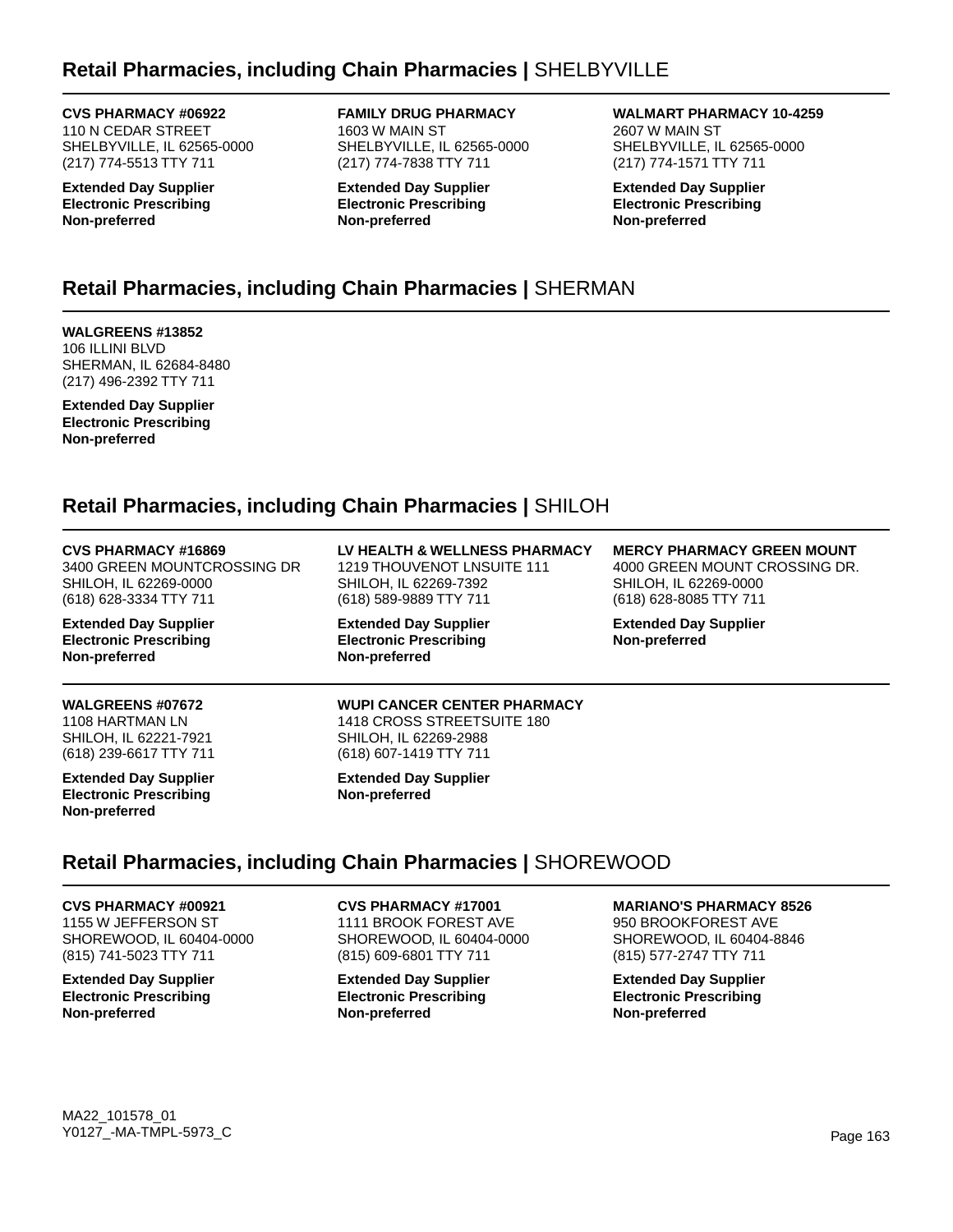#### **OSCO DRUG #3084**

199 BROOK FOREST AVE SHOREWOOD, IL 60431-0000 (815) 730-3973 TTY 711

**Extended Day Supplier Electronic Prescribing Non-preferred**

#### **WALGREENS #10605**

1160 W JEFFERSON ST SHOREWOOD, IL 60404-0703 (815) 744-2439 TTY 711

**Extended Day Supplier Electronic Prescribing Non-preferred**

#### **WALMART PHARMACY 10-2956**

1401 IL ROUTE 59 SHOREWOOD, IL 60431-8209 (815) 609-5408 TTY 711

**Extended Day Supplier Electronic Prescribing Non-preferred**

## **Retail Pharmacies, including Chain Pharmacies |** SILVIS

#### **HY-VEE PHARMACY (1600)**

2001 5TH STREET SILVIS, IL 61282-0000 (309) 792-1531 TTY 711

**Extended Day Supplier Electronic Prescribing Non-preferred**

#### **OSCO DRUG #3088**

1312 JOHN DEERE EXPY SILVIS, IL 61282-1973 (309) 792-5990 TTY 711

**Extended Day Supplier Electronic Prescribing Non-preferred**

#### **ILLINI CLINIC PHARMACY**

855 ILLINI DRIVESUITE 200 SILVIS, IL 61282-0000 (309) 792-7002 TTY 711

**Extended Day Supplier Non-preferred**

#### **ILLINI CLINIC PHARMACY**

855 ILLINI DRSUITE 200 SILVIS, IL 61282-0000 (309) 792-7002 TTY 711

**Extended Day Supplier Electronic Prescribing Non-preferred**

#### **WALMART PHARMACY 10-4511** 1601 18TH STREET SILVIS, IL 61282-0000 (309) 796-3673 TTY 711

**Extended Day Supplier Electronic Prescribing Non-preferred**

### **Retail Pharmacies, including Chain Pharmacies |** SKOKIE

### **CVS PHARMACY #05978**

3434 DEMPSTER ST SKOKIE, IL 60076-0000 (847) 674-1242 TTY 711

**Extended Day Supplier Electronic Prescribing Non-preferred**

### **MARIANOS PHARMACY 8531**

3358 W TOUHY AVE SKOKIE, IL 60076-7200 (847) 763-9023 TTY 711

**Extended Day Supplier Electronic Prescribing Non-preferred**

**CVS PHARMACY #08757** 4001 MAIN ST SKOKIE, IL 60076-0000 (847) 677-8133 TTY 711

**Extended Day Supplier Electronic Prescribing Non-preferred**

**MDS PHARMACY INC.** 7348 LAWNDALE AVE SKOKIE, IL 60076-4022 (847) 972-2616 TTY 711

**Extended Day Supplier Electronic Prescribing Non-preferred**

**CVS PHARMACY #17706** 4955 DEMPSTER ST

SKOKIE, IL 60077-2258 (847) 673-4661 TTY 711

**Extended Day Supplier Electronic Prescribing Non-preferred**

**NORTH SUBURBAN PHARMACY**

4954 OAKTON ST SKOKIE, IL 60077-0000 (847) 674-0707 TTY 711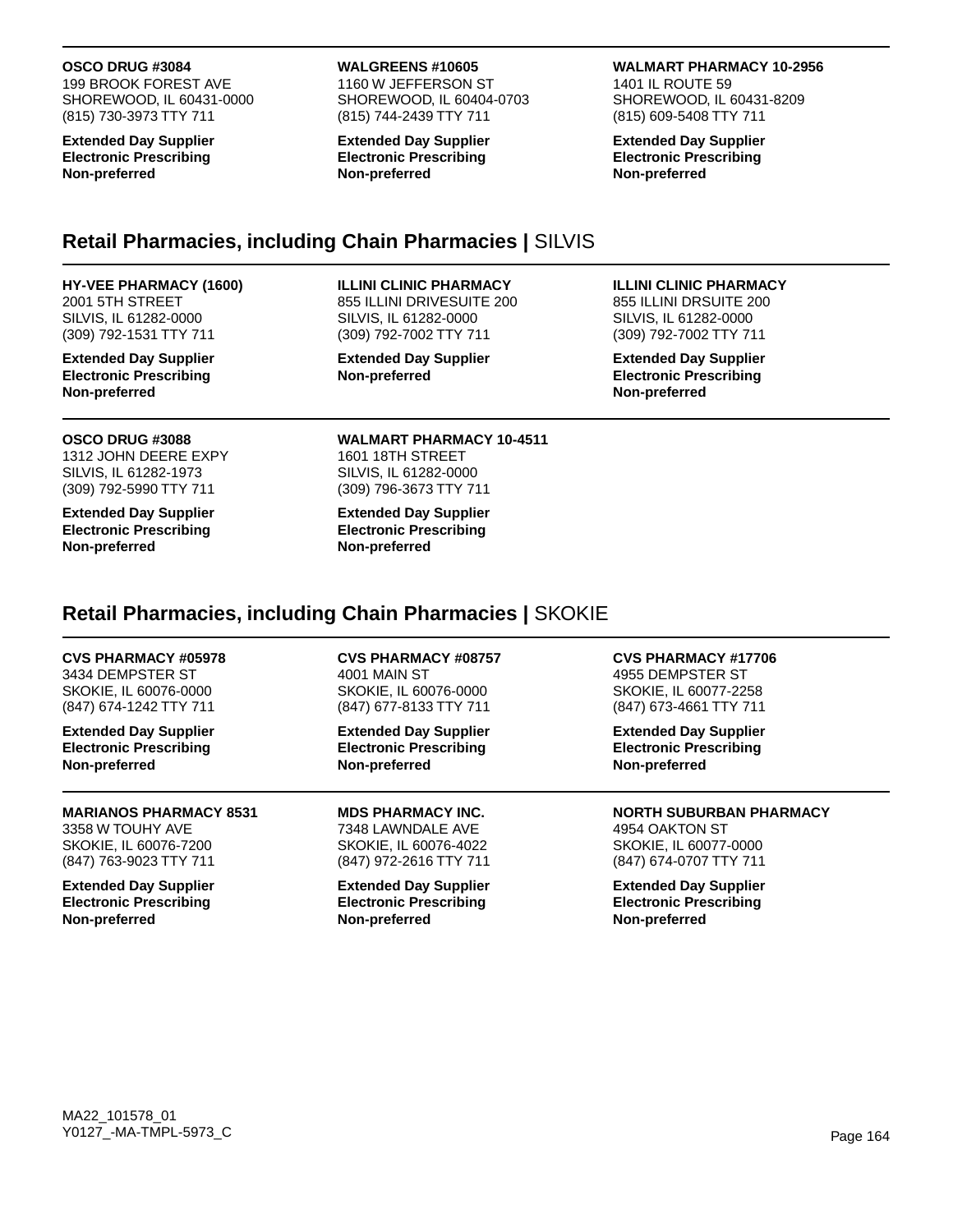#### **OSCO DRUG #3465**

9449 SKOKIE BLVD SKOKIE, IL 60077-1317 (847) 677-2564 TTY 711

**Extended Day Supplier Electronic Prescribing Non-preferred**

#### **SUPER CARE PHARMACY** 8305 SKOKIE BLVD

SKOKIE, IL 60077-2546 (847) 983-8856 TTY 711

**Extended Day Supplier Electronic Prescribing Non-preferred**

#### **WALGREENS #15066** 3945 DEMPSTER SKOKIE, IL 60076-2263 (847) 674-5876 TTY 711

**Extended Day Supplier Electronic Prescribing Non-preferred**

**PROHEALTH PHARMACY** 4709 GOLF RD STE 110 SKOKIE, IL 60076-1238

(847) 423-2242 TTY 711 **Extended Day Supplier**

**Non-preferred**

**WALGREENS #02684** 4850 OAKTON STREET SKOKIE, IL 60077-2953 (847) 933-0418 TTY 711

**Extended Day Supplier Electronic Prescribing Non-preferred**

**WALGREENS #15562** 4009 OLD ORCHARD RD SKOKIE, IL 60076-1001 (847) 256-1000 TTY 711

**Extended Day Supplier Electronic Prescribing Non-preferred**

#### **SKOKIE HOSPITAL OUTPATIENT PHARMACY**

9650 GROSS POINT RD # 1901 SKOKIE, IL 60076-1266 (847) 933-6890 TTY 711

**Extended Day Supplier Electronic Prescribing Non-preferred**

**WALGREENS #05147** 9150 SKOKIE BLVD SKOKIE, IL 60077-1785 (847) 673-8063 TTY 711

**Extended Day Supplier Electronic Prescribing Non-preferred**

**WALMART PHARMACY 10-1998** 3626 TOUHY AVE SKOKIE, IL 60076-3943 (847) 983-1411 TTY 711

**Extended Day Supplier Electronic Prescribing Non-preferred**

## **Retail Pharmacies, including Chain Pharmacies |** SMITHTON

### **SMITHTON PHARMACY**

3981 STATE ROUTE 159 SMITHTON, IL 62285-2531 (618) 207-3186 TTY 711

**Extended Day Supplier Electronic Prescribing Non-preferred**

# **Retail Pharmacies, including Chain Pharmacies |** SOUTH CHICAGO HEIGHTS

**OSCO DRUG #3167** 3240 CHICAGO RD SOUTH CHICAGO HEIGHTS, IL 60411-5421 (708) 756-7775 TTY 711

**Extended Day Supplier Electronic Prescribing Non-preferred**

# **WALGREENS #05086**

3120 CHICAGO RD SOUTH CHICAGO HEIGHTS, IL 60411-5409 (708) 755-7972 TTY 711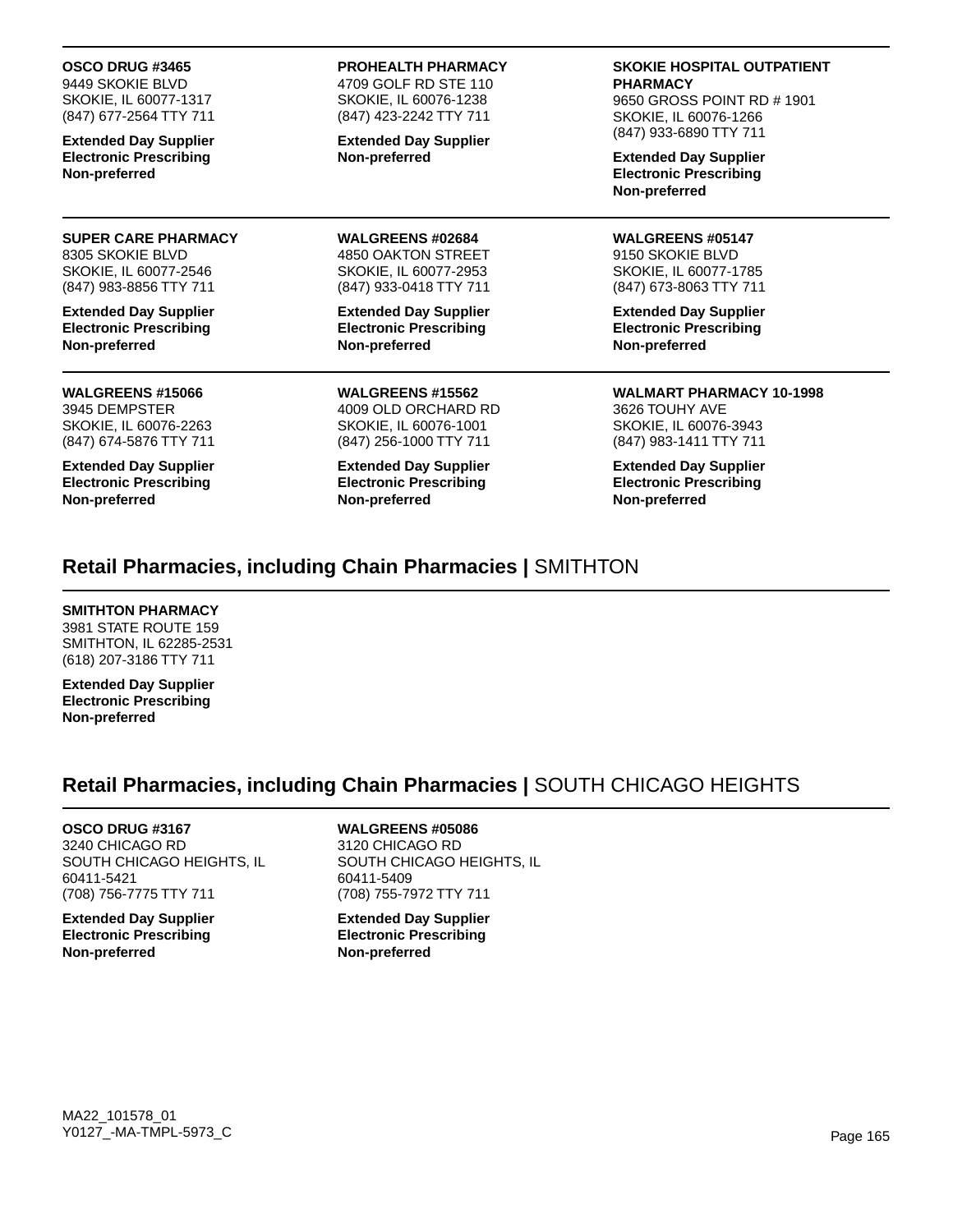## **Retail Pharmacies, including Chain Pharmacies |** SOUTH ELGIN

**CVS PHARMACY #02786** 255 N MCLEAN BLVD SOUTH ELGIN, IL 60177-0000 (847) 695-7193 TTY 711

**Extended Day Supplier Electronic Prescribing Non-preferred**

#### **WALGREENS #04463**

1201 W SPRING ST SOUTH ELGIN, IL 60177-2990 (847) 695-0556 TTY 711

**Extended Day Supplier Electronic Prescribing Non-preferred**

**CVS PHARMACY #17016** 530 RANDALL RD SOUTH ELGIN, IL 60177-0000 (847) 697-1056 TTY 711

**Extended Day Supplier Electronic Prescribing Non-preferred**

**WALGREENS #06796** 290 RANDALL RD SOUTH ELGIN, IL 60177-2274 (847) 289-1095 TTY 711

**Extended Day Supplier Electronic Prescribing Non-preferred**

**OSCO DRUG #3343** 375 RANDALL RD SOUTH ELGIN, IL 60177-2248 (847) 622-1220 TTY 711

**Extended Day Supplier Electronic Prescribing Non-preferred**

### **Retail Pharmacies, including Chain Pharmacies |** SOUTH HOLLAND

**OSCO DRUG #0063** 763 E 162ND ST SOUTH HOLLAND, IL 60473-2331 (708) 339-0453 TTY 711

**Extended Day Supplier Electronic Prescribing Non-preferred**

**WALGREENS #09924** 390 E 162ND ST SOUTH HOLLAND, IL 60473-2141 (708) 339-7799 TTY 711

**Extended Day Supplier Electronic Prescribing Non-preferred**

### **Retail Pharmacies, including Chain Pharmacies |** SPARTA

#### **MOODY HEALTH MART PHARMACY**

109 E BROADWAY ST SPARTA, IL 62286-1619 (618) 443-2715 TTY 711

**Extended Day Supplier Electronic Prescribing Non-preferred**

**WALMART PHARMACY 10-0222** 1410 N MARKET ST SPARTA, IL 62286-0000 (618) 443-2436 TTY 711

**Extended Day Supplier Electronic Prescribing Non-preferred**

### **Retail Pharmacies, including Chain Pharmacies |** SPRING GROVE

**OSCO DRUG #3415** 2401 ROUTE 12 SPRING GROVE, IL 60081-9691 (815) 675-6984 TTY 711

**Extended Day Supplier Electronic Prescribing Non-preferred**

**WALGREENS #07769** 7880 WINN RD SPRING GROVE, IL 60081-9687 (815) 675-2408 TTY 711

**Extended Day Supplier Electronic Prescribing Non-preferred**

MA22\_101578\_01 Y0127\_-MA-TMPL-5973\_C Page 166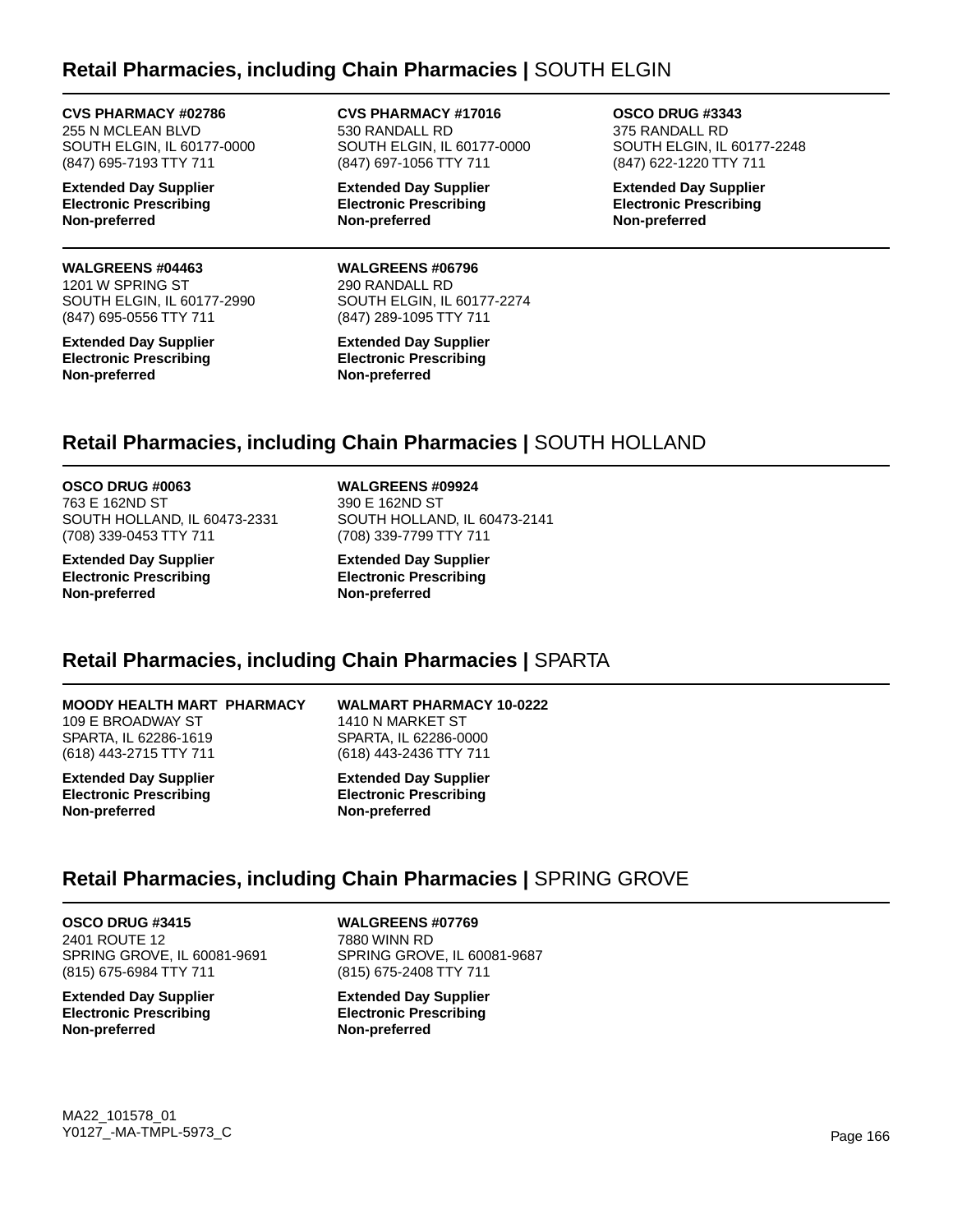**JOHNSONS PHARMACY**

203 E SAINT PAUL ST SPRING VALLEY, IL 61362-0000 (815) 664-5050 TTY 711

**Extended Day Supplier Electronic Prescribing Non-preferred**

# **Retail Pharmacies, including Chain Pharmacies |** SPRINGFIELD

**COMMUNITY, A WALGREENS PHARMACY #21190** 1150 N 5TH ST STE B SPRINGFIELD, IL 62702-6366 (217) 331-6746 TTY 711

**Extended Day Supplier Electronic Prescribing Non-preferred**

**COUNTY MARKET PHARMACY 227** 2777 S SIXTH AVE SPRINGFIELD, IL 62703-0000 (217) 744-2296 TTY 711

**Extended Day Supplier Electronic Prescribing Non-preferred**

**CVS PHARMACY #06845** 2001 WEST WASHINGTON STREET SPRINGFIELD, IL 62702-0000 (217) 546-8610 TTY 711

**Extended Day Supplier Electronic Prescribing Non-preferred**

**CVS PHARMACY #08635** 3100 S MAC ARTHUR BLVD SPRINGFIELD, IL 62704-0000 (217) 528-4926 TTY 711

**Extended Day Supplier Electronic Prescribing Non-preferred**

**COUNTY MARKET PHARMACY 225** 210 E CARPENTER ST SPRINGFIELD, IL 62702-5128 (217) 528-3193 TTY 711

**Extended Day Supplier Electronic Prescribing Non-preferred**

**COUNTY MARKET PHARMACY 228** 1903 W MONROE ST SPRINGFIELD, IL 62704-0000 (217) 787-2830 TTY 711

**Extended Day Supplier Electronic Prescribing Non-preferred**

**CVS PHARMACY #06849** 211 EAST CARPENTER SPRINGFIELD, IL 62702-0000 (217) 528-7529 TTY 711

**Extended Day Supplier Electronic Prescribing Non-preferred**

**CVS PHARMACY #08692** 920 N GRAND AVE, EAST SPRINGFIELD, IL 62702-0000 (217) 522-6596 TTY 711

**Extended Day Supplier Electronic Prescribing Non-preferred**

**COUNTY MARKET PHARMACY 226** 1501 S DIRKSEN PKWY SPRINGFIELD, IL 62703-0000 (217) 527-8408 TTY 711

**Extended Day Supplier Electronic Prescribing Non-preferred**

### **CVS PHARMACY #06819**

2703 STEVENSON DRIVE SPRINGFIELD, IL 62703-0000 (217) 529-5468 TTY 711

**Extended Day Supplier Electronic Prescribing Non-preferred**

### **CVS PHARMACY #06857**

1879 E SANGAMON AVENUE SPRINGFIELD, IL 62702-0000 (217) 525-7030 TTY 711

**Extended Day Supplier Electronic Prescribing Non-preferred**

**CVS PHARMACY #16196**

3445 FREEDOM DR SPRINGFIELD, IL 62704-0000 (217) 546-3270 TTY 711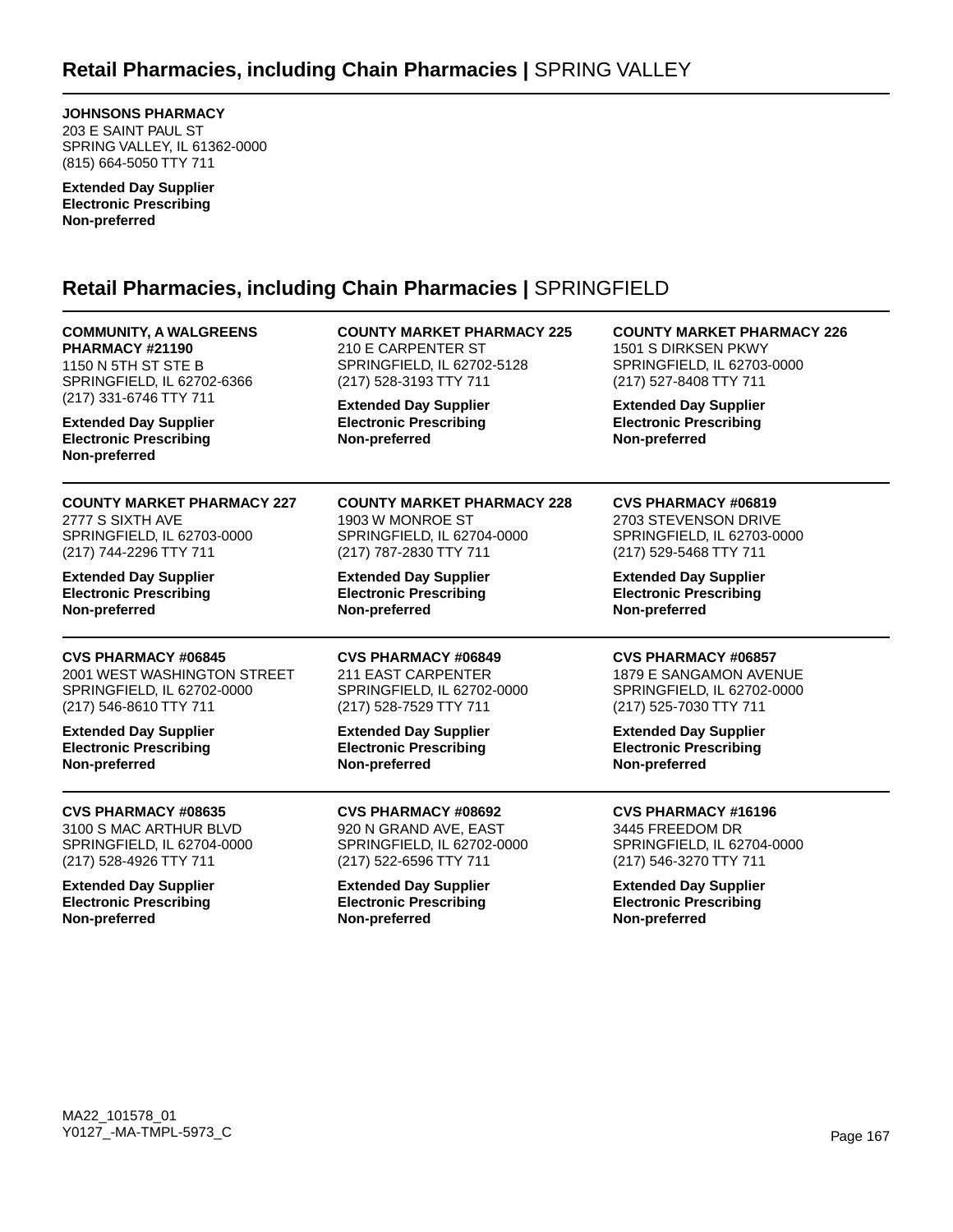#### **CVS PHARMACY #18072**

2239 E COOK ST # STE101 SPRINGFIELD, IL 62703-1944 (217) 753-1956 TTY 711

**Extended Day Supplier Electronic Prescribing Non-preferred**

**HY-VEE PHARMACY (1640)** 2115 S MACARTHUR BLVD SPRINGFIELD, IL 62704-4501 (217) 726-1003 TTY 711

**Extended Day Supplier Electronic Prescribing Non-preferred**

#### **SAM'S PHARMACY 10-8215** 2300 WHITE OAKS DRIVE SPRINGFIELD, IL 62704-0000 (217) 698-5938 TTY 711

**Extended Day Supplier Electronic Prescribing Non-preferred**

#### **WALGREENS #02492**

3216 E CLEAR LAKE AVE SPRINGFIELD, IL 62702-6208 (217) 544-7948 TTY 711

**Extended Day Supplier Electronic Prescribing Non-preferred**

### **WALGREENS #09145**

1900 W JEFFERSON ST SPRINGFIELD, IL 62702-2202 (217) 787-0648 TTY 711

**Extended Day Supplier Electronic Prescribing Non-preferred**

**WALGREENS #11829** 2500 S KOKE MILL RD SPRINGFIELD, IL 62711-9617 (217) 726-0979 TTY 711

**Extended Day Supplier Electronic Prescribing Non-preferred**

# **CVS PHARMACY #18081**

2801 CHATHAM RD SPRINGFIELD, IL 62704-0000 (217) 698-3441 TTY 711

**Extended Day Supplier Electronic Prescribing Non-preferred**

**MCFARLAND MENTAL HEALTH CENTER PHARMACY** 901 SOUTHWIND RD SPRINGFIELD, IL 62703-0000 (217) 786-6930 TTY 711

**Extended Day Supplier Non-preferred**

**WALGREENS #01770** 2625 STEVENSON DR SPRINGFIELD, IL 62703-4393 (217) 529-8185 TTY 711

**Extended Day Supplier Electronic Prescribing Non-preferred**

**WALGREENS #03501** 2140 NORTH PEORIA RD SPRINGFIELD, IL 62702-1840 (217) 544-2925 TTY 711

**Extended Day Supplier Electronic Prescribing Non-preferred**

#### **WALGREENS #10843**

747 N RUTLEDGE STSTE 100 SPRINGFIELD, IL 62702-6701 (217) 523-0846 TTY 711

**Extended Day Supplier Electronic Prescribing Non-preferred**

**WALGREENS #12427** 2305 W MONROE ST SPRINGFIELD, IL 62704-1438 (217) 546-9558 TTY 711

**Extended Day Supplier Electronic Prescribing Non-preferred**

#### **FORUM EXTENDED CARE SERVICES OF CENTRAL ILLINOIS**

2205 WABASH AVENUESUITE 211 SPRINGFIELD, IL 62704-5356 (847) 673-8727 TTY 711

**Extended Day Supplier Electronic Prescribing Non-preferred**

**MEIJER PHARMACY #176** 4200 CONESTOGA DR SPRINGFIELD, IL 62711-0000 (217) 547-2410 TTY 711

**Extended Day Supplier Electronic Prescribing Non-preferred**

**WALGREENS #02071** 2020 S MACARTHUR BLVD SPRINGFIELD, IL 62704-4522 (217) 744-1880 TTY 711

**Extended Day Supplier Electronic Prescribing Non-preferred**

#### **WALGREENS #03901**

2945 S 6TH STREET SPRINGFIELD, IL 62703-4024 (217) 788-5846 TTY 711

**Extended Day Supplier Electronic Prescribing Non-preferred**

#### **WALGREENS #10844**

3132 OLD JACKSONVILLE RDSTE 100 SPRINGFIELD, IL 62704-7401 (217) 793-0388 TTY 711

**Extended Day Supplier Electronic Prescribing Non-preferred**

#### **WALGREENS #5137** 1310 S 5TH ST

SPRINGFIELD, IL 62703-2504 (217) 544-2709 TTY 711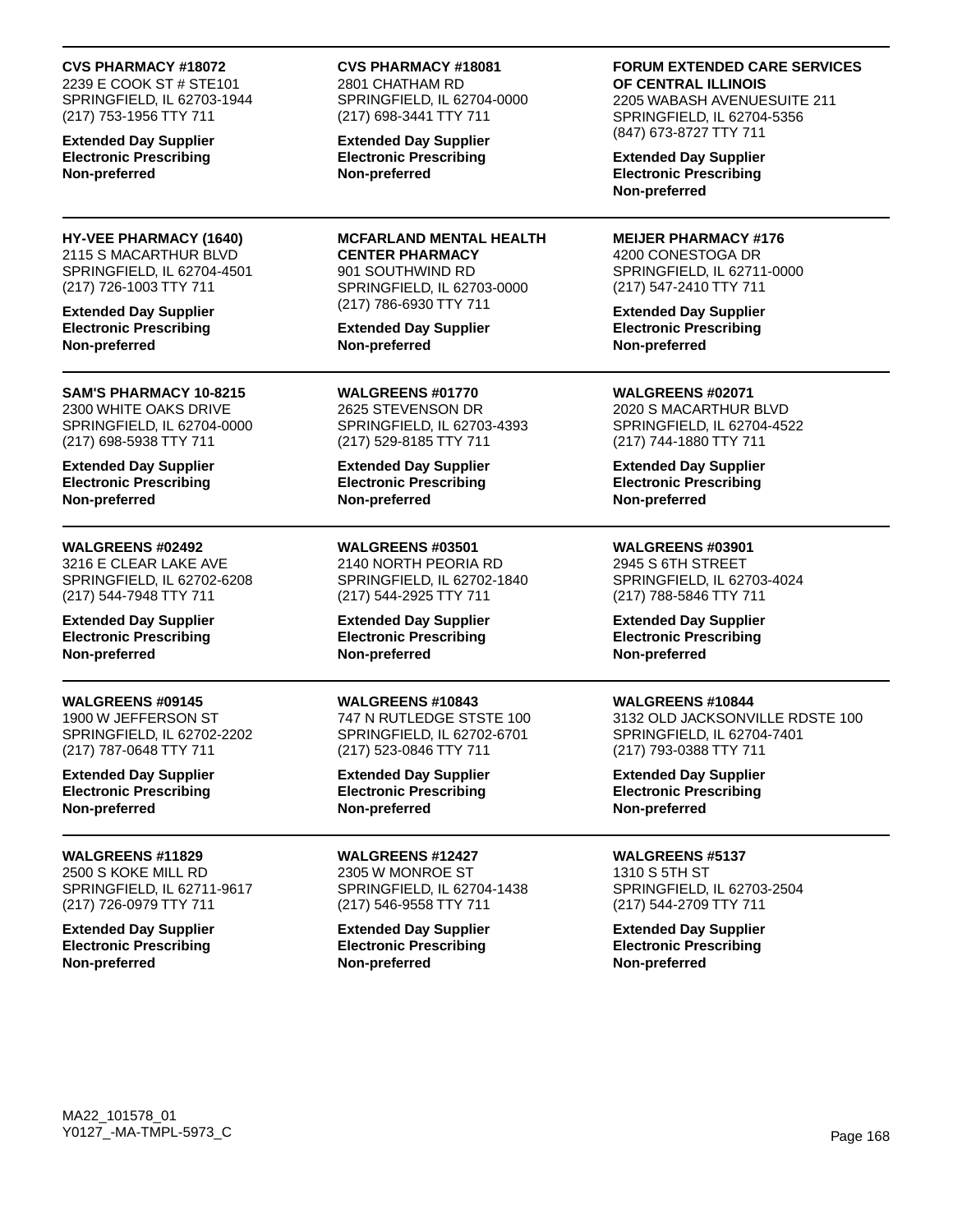#### **WALMART PHARMACY 10-1602**

3401 FREEDOM DRIVE SPRINGFIELD, IL 62704-0000 (217) 793-3368 TTY 711

**Extended Day Supplier Electronic Prescribing Non-preferred**

#### **WALMART PHARMACY 10-3210**

2760 NO. DIRKSEN PKWY SPRINGFIELD, IL 62702-0000 (217) 522-4054 TTY 711

**Extended Day Supplier Electronic Prescribing Non-preferred**

#### **WALMART PHARMACY 10-3602**

1100 LEJUNE DRIVE SPRINGFIELD, IL 62703-0000 (217) 529-6221 TTY 711

**Extended Day Supplier Electronic Prescribing Non-preferred**

# **Retail Pharmacies, including Chain Pharmacies |** ST CHARLES

**COSTCO PHARMACY #1040** 221 S RANDALL RD ST CHARLES, IL 60174-1524 (630) 549-2031 TTY 711

**Extended Day Supplier Electronic Prescribing Non-preferred**

**NW MEDICINE CONVENIENT CARE** 2900 FOXFIELD RD ST CHARLES, IL 60174-5799 (952) 653-2525 TTY 711

**Extended Day Supplier Non-preferred**

**WALGREENS #06795** 3351 W MAIN ST ST CHARLES, IL 60175-1004 (630) 443-8735 TTY 711

**Extended Day Supplier Electronic Prescribing Non-preferred**

**CVS PHARMACY #16664**

3885 E MAIN ST ST CHARLES, IL 60174-0000 (630) 232-3990 TTY 711

**Extended Day Supplier Electronic Prescribing Non-preferred**

**OSCO DRUG #0260** 652 KIRK RD ST CHARLES, IL 60174-4723 (630) 587-0855 TTY 711

**Extended Day Supplier Electronic Prescribing Non-preferred**

**WALGREENS #07292** 2751 E MAIN ST ST CHARLES, IL 60174-2401 (630) 513-9060 TTY 711

**Extended Day Supplier Electronic Prescribing Non-preferred**

**MEIJER PHARMACY #182**

855 S RANDALL RD ST CHARLES, IL 60174-0000 (630) 762-7210 TTY 711

**Extended Day Supplier Electronic Prescribing Non-preferred**

**OSCO DRUG #3331** 2038 PRAIRIE AVE ST CHARLES, IL 60174-3578 (630) 377-1655 TTY 711

**Extended Day Supplier Electronic Prescribing Non-preferred**

**WALMART PHARMACY 10-1898** 150 SMITH ROAD ST CHARLES, IL 60174-0000 (630) 513-9560 TTY 711

**Extended Day Supplier Electronic Prescribing Non-preferred**

## **Retail Pharmacies, including Chain Pharmacies |** STAUNTON

**CVS PHARMACY #10774** 506 E MAIN ST STAUNTON, IL 62088-1561 (618) 635-2538 TTY 711

**Extended Day Supplier Electronic Prescribing Non-preferred**

**SULLIVAN DRUGS** 101 E MAIN ST STAUNTON, IL 62088-0000 (618) 635-2595 TTY 711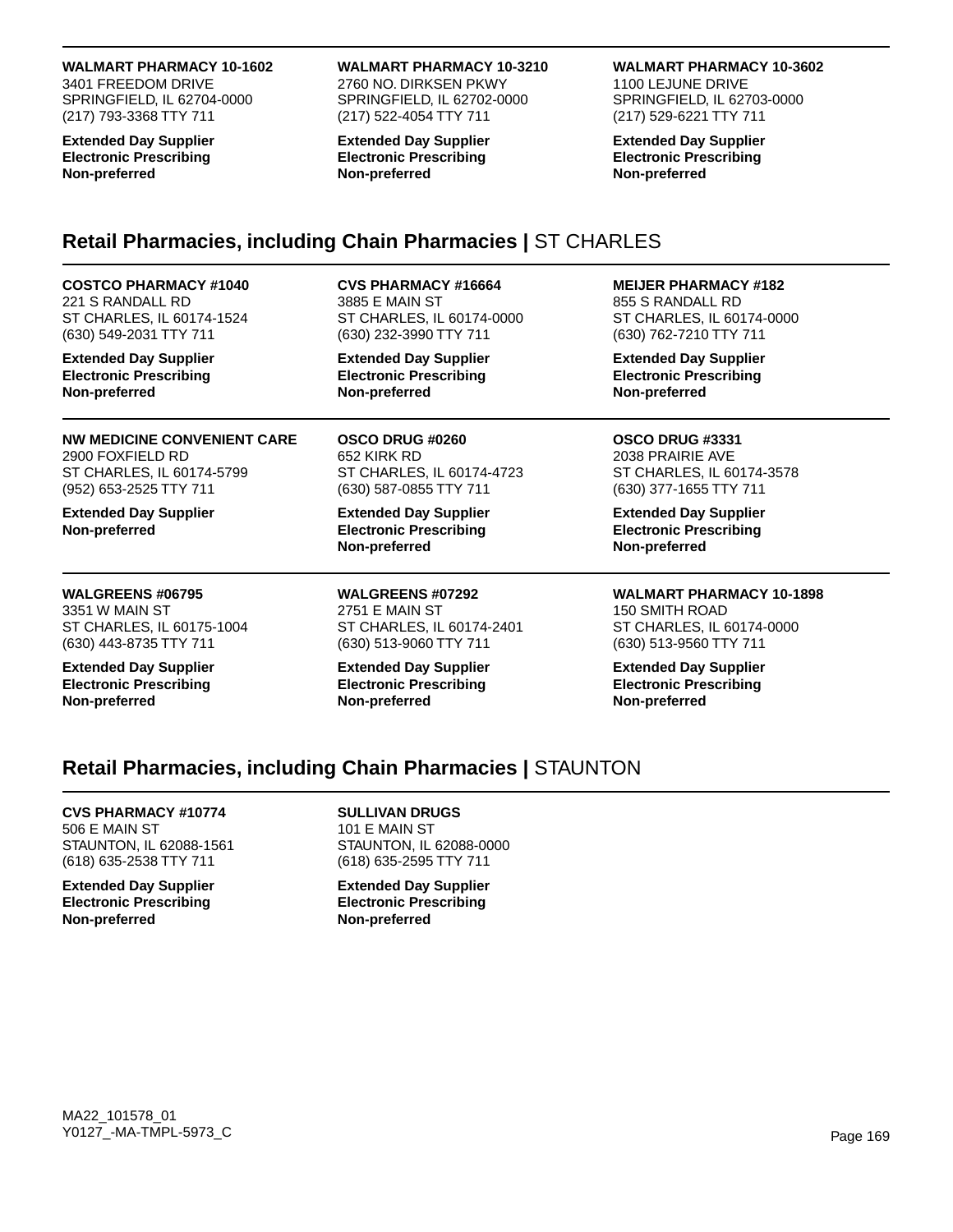**TONY'S MEDICENTER PHARMACY** 324 W BROADWAY STEELVILLE, IL 62288-0000 (618) 965-3511 TTY 711

**Extended Day Supplier Electronic Prescribing Non-preferred**

# **Retail Pharmacies, including Chain Pharmacies |** STERLING

**CVS PHARMACY #08663** 2301 N LOCUST ST. STERLING, IL 61081-0000 (815) 626-9031 TTY 711

**Extended Day Supplier Electronic Prescribing Non-preferred**

**WALGREENS #03559** 2506 E LINCOLNWAY STERLING, IL 61081-3052 (815) 626-4920 TTY 711

**Extended Day Supplier Electronic Prescribing Non-preferred**

**WALMART PHARMACY 10-0891** 4115 E LINCOLN WAY STERLING, IL 61081-0000 (815) 626-7703 TTY 711

**Extended Day Supplier Electronic Prescribing Non-preferred**

# **Retail Pharmacies, including Chain Pharmacies |** STICKNEY

**OSCO DRUG #1403** 7122 W 40TH ST STICKNEY, IL 60402-5493 (708) 484-8410 TTY 711

**Extended Day Supplier Electronic Prescribing Non-preferred**

# **Retail Pharmacies, including Chain Pharmacies |** STOCKTON

**HARTIG DRUG CO** 117 N MAIN ST STOCKTON, IL 61085-0000 (815) 947-3411 TTY 711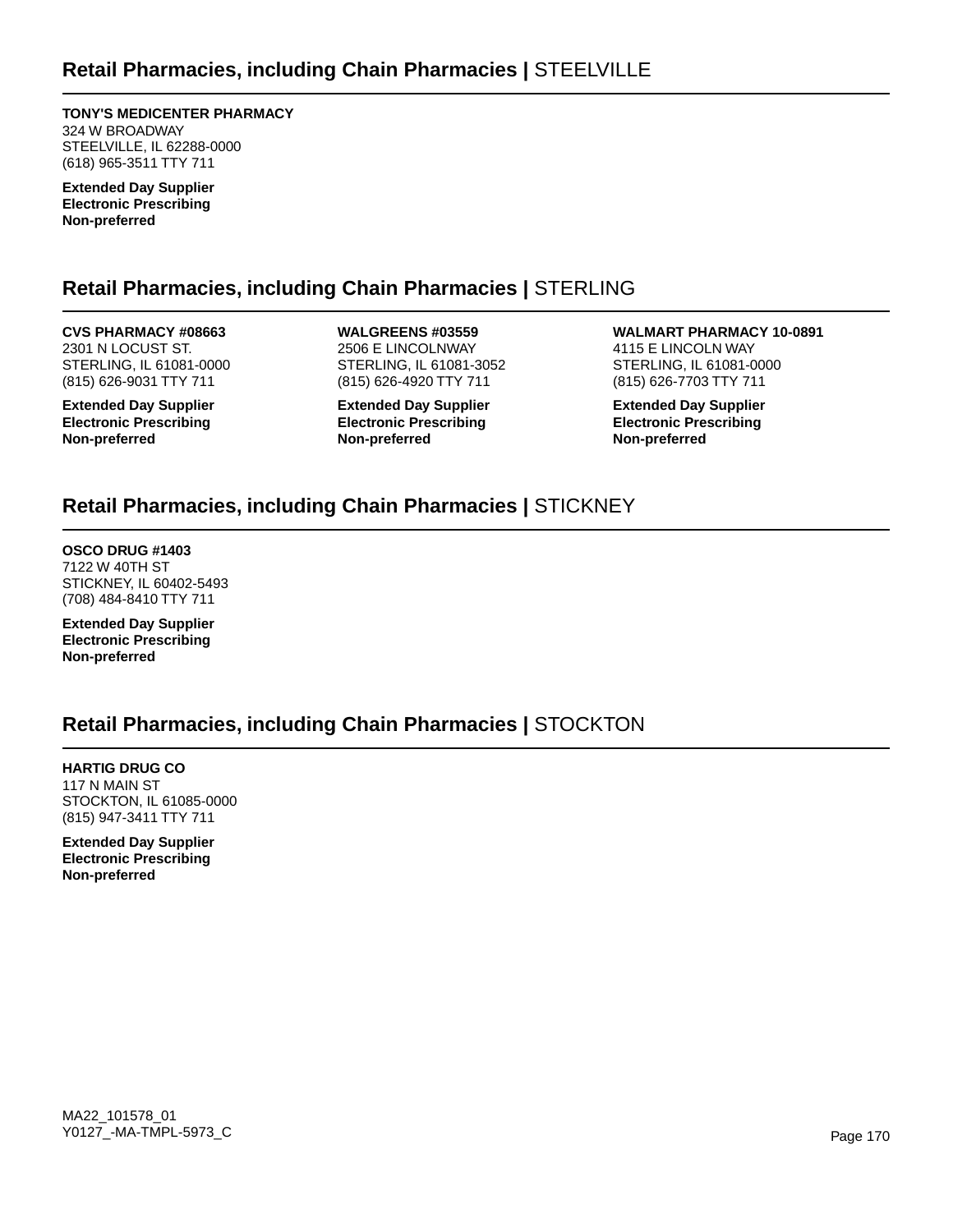## **Retail Pharmacies, including Chain Pharmacies |** STREAMWOOD

### **CVS PHARMACY #07255** 680 S SUTTON RD

STREAMWOOD, IL 60107-0000 (630) 497-2000 TTY 711

**Extended Day Supplier Electronic Prescribing Non-preferred**

#### **WALGREENS #03927**

13 E IRVING PARK ROAD STREAMWOOD, IL 60107-2930 (630) 540-5213 TTY 711

**Extended Day Supplier Electronic Prescribing Non-preferred**

**CVS PHARMACY #17067** 1001 SUTTON RD STREAMWOOD, IL 60107-0000 (630) 372-3331 TTY 711

**Extended Day Supplier Electronic Prescribing Non-preferred**

**WALMART PHARMACY 10-1420** 850 SOUTH BARRINGTON ROAD STREAMWOOD, IL 60107-0000 (630) 213-7199 TTY 711

**Extended Day Supplier Electronic Prescribing Non-preferred**

**OSCO DRUG #4268** 217 IRVING PARK RD STREAMWOOD, IL 60107-2948 (630) 837-2020 TTY 711

**Extended Day Supplier Electronic Prescribing Non-preferred**

# **Retail Pharmacies, including Chain Pharmacies |** STREATOR

**KROGER PHARMACY J982** 2399 N BLOOMINGTON ST STREATOR, IL 61364-0000 (815) 672-6874 TTY 711

**Extended Day Supplier Electronic Prescribing Non-preferred**

**WALGREENS #03089** 120 E MAIN ST STREATOR, IL 61364-2901 (815) 673-2439 TTY 711

**Extended Day Supplier Electronic Prescribing Non-preferred**

**WALMART PHARMACY 10-4699** 2415 N BLOOMINGTON ST STREATOR, IL 61364-1305 (815) 672-3517 TTY 711

**Extended Day Supplier Electronic Prescribing Non-preferred**

# **Retail Pharmacies, including Chain Pharmacies |** SUGAR GROVE

#### **OSCO DRUG #3374**

465 N SUGAR GROVE PKWY STE A SUGAR GROVE, IL 60554-9402 (630) 466-3769 TTY 711

**Extended Day Supplier Electronic Prescribing Non-preferred**

**WALGREENS #09431**

376 N SUGAR GROVE PKWY SUGAR GROVE, IL 60554-9784 (630) 466-8321 TTY 711

**Extended Day Supplier Electronic Prescribing Non-preferred**

### **Retail Pharmacies, including Chain Pharmacies |** SULLIVAN

### **CVS PHARMACY #06923**

208 W JACKSON ST SULLIVAN, IL 61951-0000 (217) 728-7216 TTY 711

**Extended Day Supplier Electronic Prescribing Non-preferred**

**OAKWOOD APOTHECARY** 17 N HAMILTON ST SULLIVAN, IL 61951-1452 (217) 728-2760 TTY 711

**Extended Day Supplier Electronic Prescribing Non-preferred**

**OAKWOOD APOTHECARY**

17 N HAMILTON ST SULLIVAN, IL 61951-1452 (217) 728-2760 TTY 711

**Extended Day Supplier Non-preferred**

MA22\_101578\_01 Y0127\_-MA-TMPL-5973\_C Page 171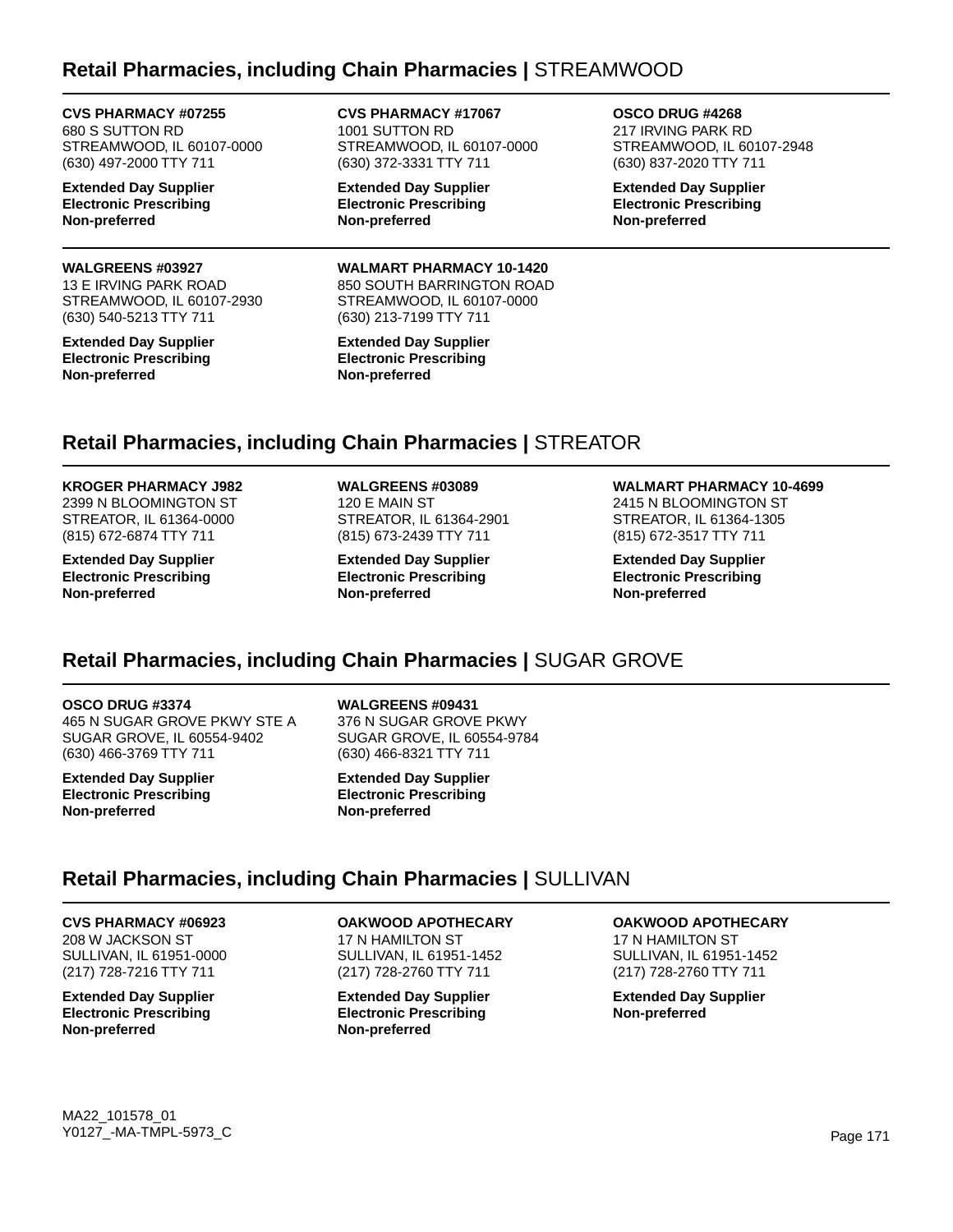**THE SULLIVAN PHARMACY** 102 E HARRISON ST SULLIVAN, IL 61951-0000 (217) 728-2331 TTY 711

**Extended Day Supplier Electronic Prescribing Non-preferred**

### **Retail Pharmacies, including Chain Pharmacies |** SUMMIT

### **SUMMIT MEDICAL PHARMACY INC**

6252 S ARCHER RD SUMMIT, IL 60501-0000 (708) 728-0638 TTY 711

**Extended Day Supplier Electronic Prescribing Non-preferred**

## **Retail Pharmacies, including Chain Pharmacies |** SWANSEA

#### **CVS PHARMACY #02585**

1803 N ILLINOIS ST SWANSEA, IL 62226-0000 (618) 355-4441 TTY 711

**Extended Day Supplier Electronic Prescribing Non-preferred**

**CVS PHARMACY #18014** 2665 NORTH ILLINOIS ST SWANSEA, IL 62226-2302 (618) 236-1177 TTY 711

**Extended Day Supplier Electronic Prescribing Non-preferred**

**WALGREENS #03907**

2532 N ILLINOIS ST SWANSEA, IL 62226-2353 (618) 236-3928 TTY 711

**Extended Day Supplier Electronic Prescribing Non-preferred**

# **Retail Pharmacies, including Chain Pharmacies |** SYCAMORE

### **HY-VEE PHARMACY (1642)**

2700 DEKALB AVENUE SYCAMORE, IL 60178-3127 (815) 756-3238 TTY 711

**Extended Day Supplier Electronic Prescribing Non-preferred**

**WALGREENS #5603** 1340 DEKALB AVE SYCAMORE, IL 60178-2750 (815) 895-4609 TTY 711

**Extended Day Supplier Electronic Prescribing Non-preferred**

**MEIJER PHARMACY #313** 541 PURI PKWY SYCAMORE, IL 60178-9029 (815) 991-1210 TTY 711

**Extended Day Supplier Non-preferred**

**OSCO DRUG #3381** 220 WEST PEACE RD SYCAMORE, IL 60178-8913 (815) 895-9435 TTY 711

**Extended Day Supplier Electronic Prescribing Non-preferred**

MA22\_101578\_01 Y0127\_-MA-TMPL-5973\_C Page 172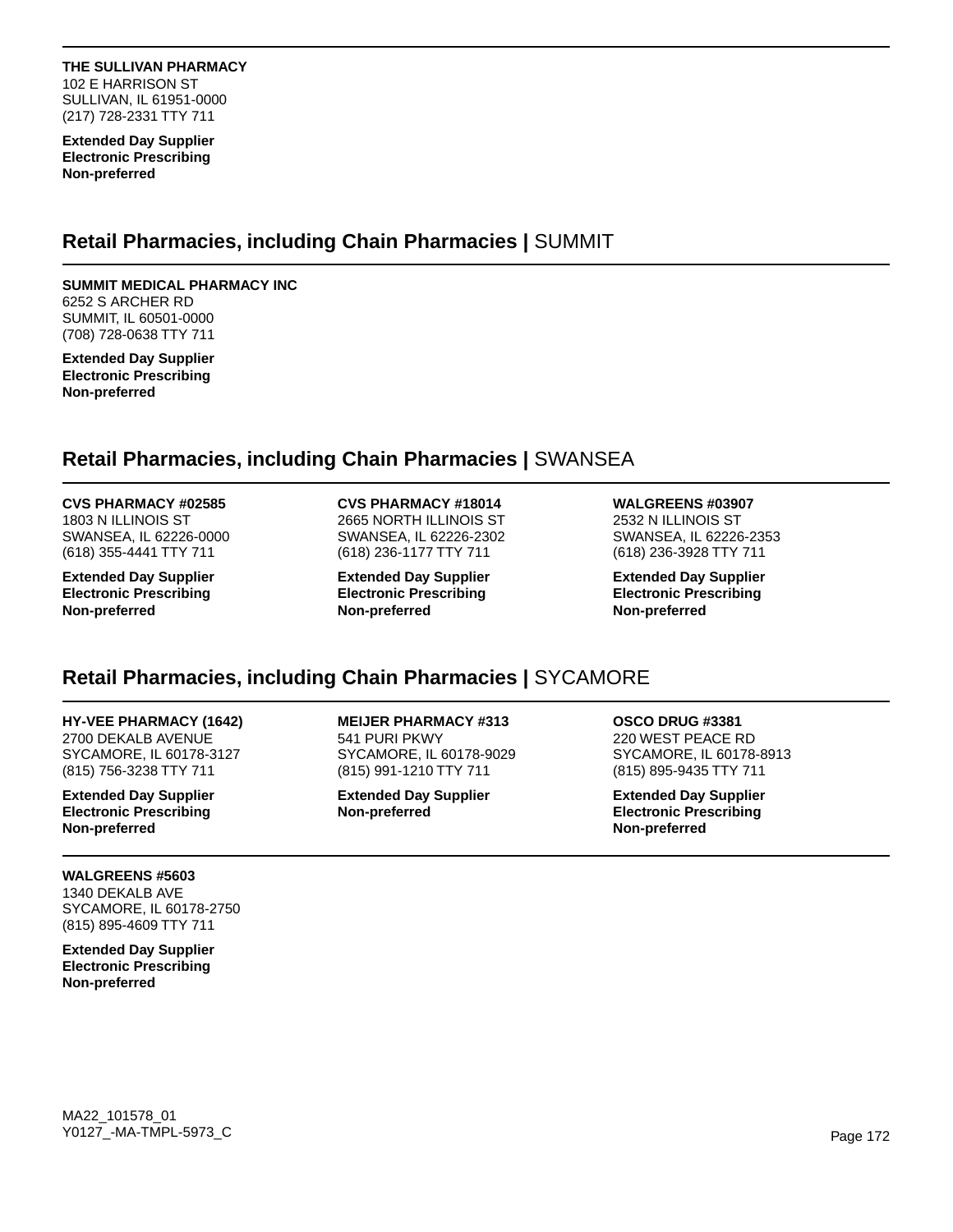# **Retail Pharmacies, including Chain Pharmacies |** TAYLORVILLE

**CVS PHARMACY #06829** 401 N WEBSTER STREET TAYLORVILLE, IL 62568-0000 (217) 287-7951 TTY 711

**Extended Day Supplier Electronic Prescribing Non-preferred**

**WALGREENS #09892** 315 N WEBSTER ST TAYLORVILLE, IL 62568-1555 (217) 824-8154 TTY 711

**Extended Day Supplier Electronic Prescribing Non-preferred**

**WALMART PHARMACY 10-0343** 1530 W. SPRINGFIELD RD TAYLORVILLE, IL 62568-0000 (217) 287-1121 TTY 711

**Extended Day Supplier Electronic Prescribing Non-preferred**

# **Retail Pharmacies, including Chain Pharmacies |** TEUTOPOLIS

**KREMER PHARMACY** 206A N PEARL ST TEUTOPOLIS, IL 62467-1134 (217) 857-3000 TTY 711

**Extended Day Supplier Electronic Prescribing Non-preferred**

# **Retail Pharmacies, including Chain Pharmacies |** THIRD LAKE

**CVS PHARMACY #02900** 34344 N US HWY 45 THIRD LAKE, IL 60030-4031 (847) 543-5441 TTY 711

**Extended Day Supplier Electronic Prescribing Non-preferred**

# **Retail Pharmacies, including Chain Pharmacies |** TINLEY PARK

**CVS PHARMACY #01773** 9551 W 171ST ST TINLEY PARK, IL 60487-0000 (708) 873-0062 TTY 711

**Extended Day Supplier Electronic Prescribing Non-preferred**

**CVS PHARMACY #03603** 16701 S HARLEM AVE TINLEY PARK, IL 60477-2733 (708) 444-4256 TTY 711

**Extended Day Supplier Electronic Prescribing Non-preferred**

**CVS PHARMACY #17128** 7300 191ST ST TINLEY PARK, IL 60487-0000 (815) 806-3211 TTY 711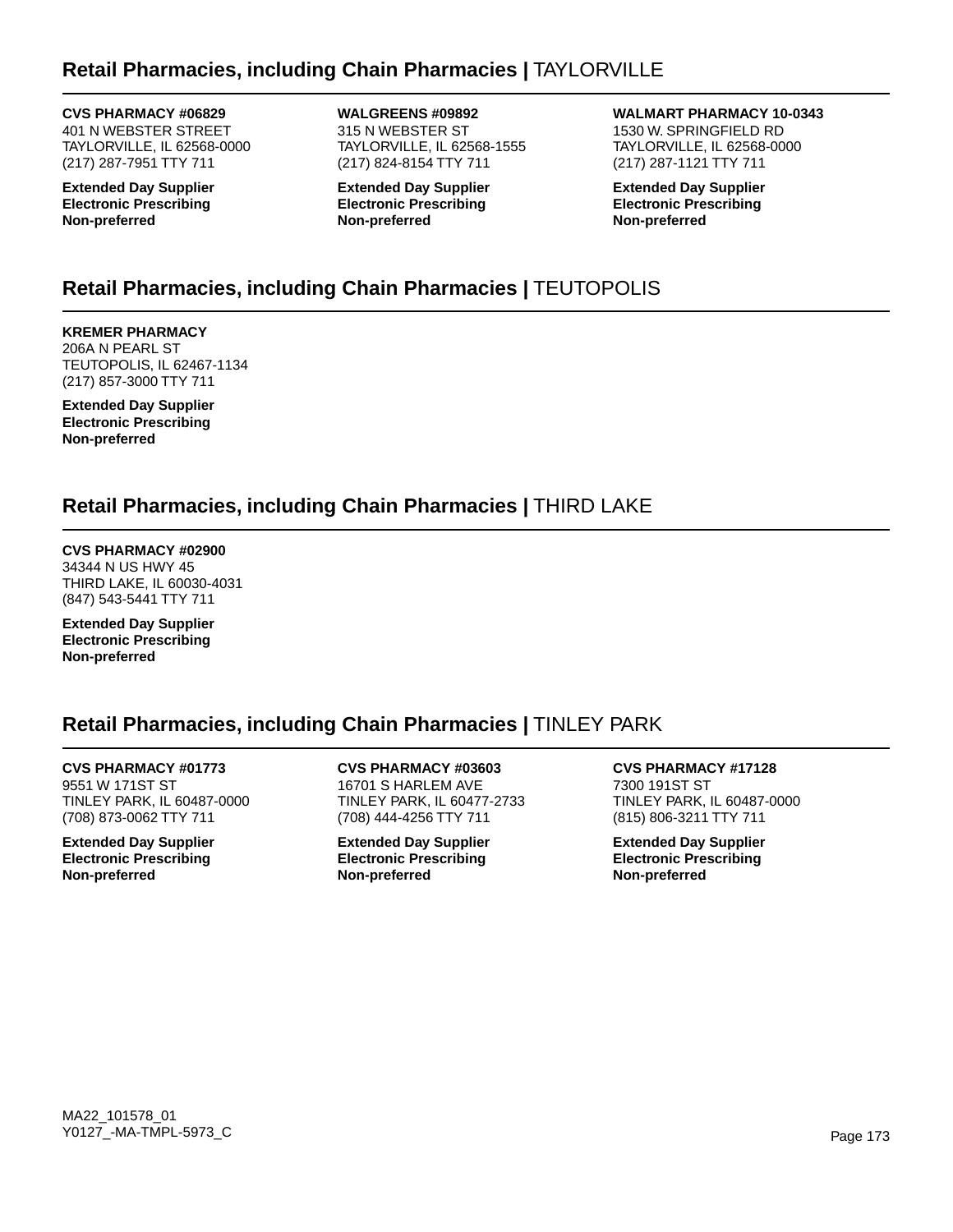#### **LAGRANGE ROAD PHARMACY**

17495 S LAGRANGE RD TINLEY PARK, IL 60477-0000 (708) 226-7100 TTY 711

**Extended Day Supplier Electronic Prescribing Non-preferred**

### **TINLEY PARK PHARMACY**

18210 S. LAGRANGE RDSUITE 101 TINLEY PARK, IL 60487-0000 (708) 995-7290 TTY 711

**Extended Day Supplier Electronic Prescribing Non-preferred**

#### **OSCO DRUG #3165**

17113 HARLEM AVE TINLEY PARK, IL 60477-3369 (708) 532-7477 TTY 711

**Extended Day Supplier Electronic Prescribing Non-preferred**

**WALGREENS #04743** 16675 OAK PARK AVE TINLEY PARK, IL 60477-1754 (708) 429-0880 TTY 711

**Extended Day Supplier Electronic Prescribing Non-preferred**

#### **TINLEY PARK APOTHECARY**

17320 OAK PARK AVE TINLEY PARK, IL 60477-3404 (708) 778-3669 TTY 711

**Extended Day Supplier Electronic Prescribing Non-preferred**

**WALGREENS #09331** 8400 171ST ST TINLEY PARK, IL 60487-2287 (708) 429-3324 TTY 711

**Extended Day Supplier Electronic Prescribing Non-preferred**

## **Retail Pharmacies, including Chain Pharmacies |** TOLEDO

#### **TOLEDO PHARMACY**

104 COURT HOUSE SQ TOLEDO, IL 62468-0000 (217) 849-2666 TTY 711

**Extended Day Supplier Electronic Prescribing Non-preferred**

## **Retail Pharmacies, including Chain Pharmacies |** TRENTON

### **FAMILY PHARMACY**

405 E BROADWAY TRENTON, IL 62293-1607 (618) 224-7316 TTY 711

**Extended Day Supplier Electronic Prescribing Non-preferred**

# **Retail Pharmacies, including Chain Pharmacies |** TROY

**WALGREENS #10205** 640 EDWARDSVILLE RD TROY, IL 62294-1336 (618) 667-4267 TTY 711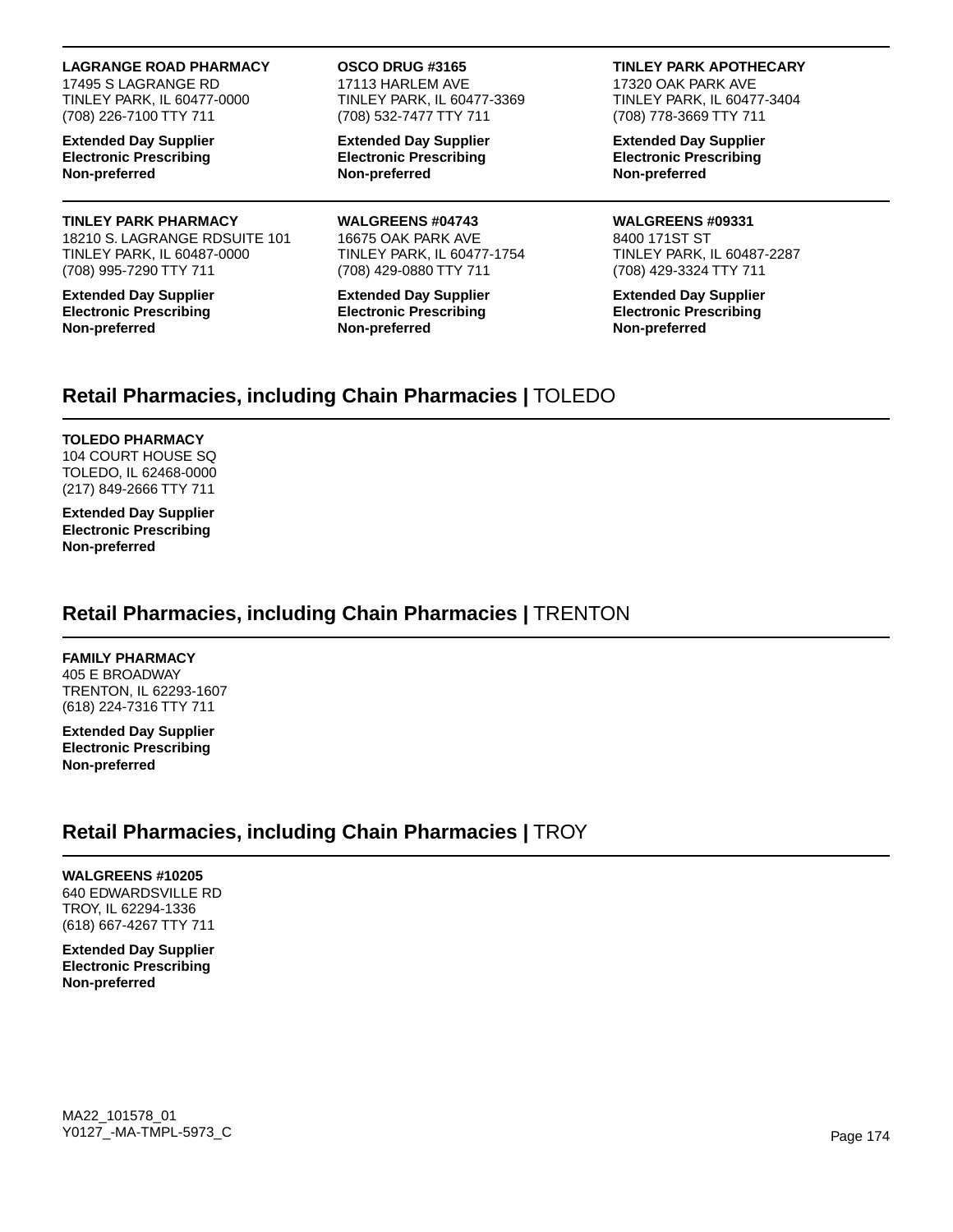**SAV MOR PHARMACY** 104 E. SOUTHLINE ROADROUTE 36

UNIT A TUSCOLA, IL 61953-1480 (217) 253-2309 TTY 711

**Extended Day Supplier Electronic Prescribing Non-preferred**

# **Retail Pharmacies, including Chain Pharmacies |** URBANA

**CARLE HOME INFUSION** 221 N BROADWAY AVE STE 100 URBANA, IL 61801-2747 (217) 383-3099 TTY 711 **Extended Day Supplier Non-preferred CVS PHARMACY #08667** 1818 SOUTH PHILO RD URBANA, IL 61802-0000 (217) 337-1192 TTY 711 **Extended Day Supplier Electronic Prescribing Non-preferred CVS PHARMACY #18083** 200 NORTH VINE ST URBANA, IL 61802-2717 (217) 337-6551 TTY 711 **Extended Day Supplier Electronic Prescribing Non-preferred MEIJER PHARMACY #247** 2500 S PHILO RD URBANA, IL 61802-0000 (217) 365-5210 TTY 711 **Extended Day Supplier Electronic Prescribing Non-preferred OSF PHARMACY** 1400 W PARK ST URBANA, IL 61801-2396 (217) 337-4545 TTY 711 **Extended Day Supplier Electronic Prescribing Non-preferred WALGREENS #09852** 302 E UNIVERSITY AVE URBANA, IL 61802-2500 (217) 344-7201 TTY 711 **Extended Day Supplier Electronic Prescribing Non-preferred WALGREENS #11368** 1801 PHILO RD URBANA, IL 61802-6015 (217) 367-5486 TTY 711 **Extended Day Supplier Electronic Prescribing Non-preferred WALGREENS #15168** 602 W UNIVERSITY AVE URBANA, IL 61801-2530 (217) 344-9148 TTY 711 **Extended Day Supplier Electronic Prescribing Non-preferred WALMART PHARMACY 10-5403** 100 SOUTH HIGH CROSS ROAD URBANA, IL 61802-7804 (217) 344-6190 TTY 711 **Extended Day Supplier Electronic Prescribing Non-preferred**

# **Retail Pharmacies, including Chain Pharmacies |** VANDALIA

**CAINS DRUG STORE** 1401 N 8TH ST VANDALIA, IL 62471-0000 (618) 283-0196 TTY 711

**Extended Day Supplier Electronic Prescribing Non-preferred**

**WALMART PHARMACY 10-0317**

201 NO. MATTES AVENUE VANDALIA, IL 62471-0000 (618) 283-0440 TTY 711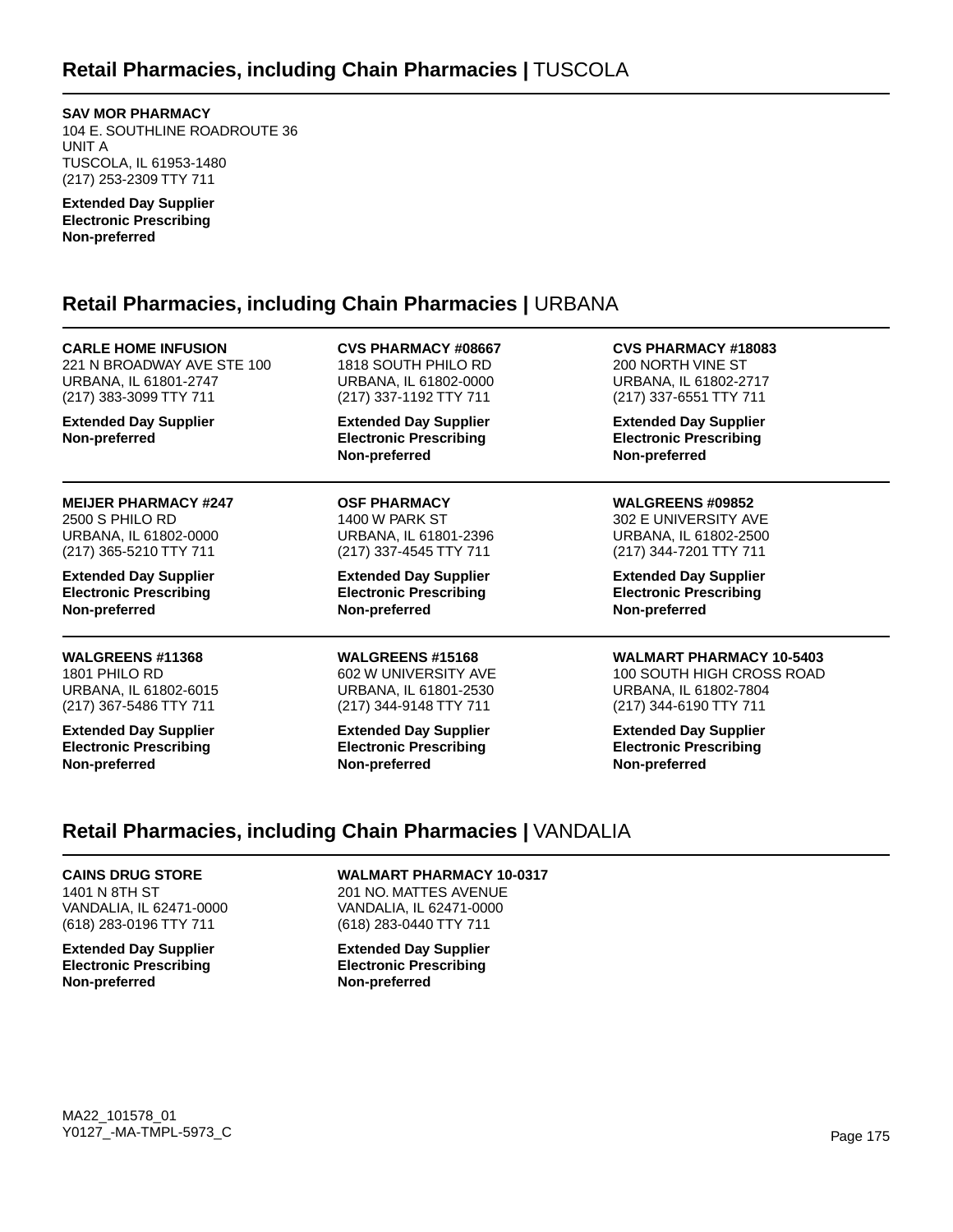## **Retail Pharmacies, including Chain Pharmacies |** VERNON HILLS

**CVS PHARMACY #16277** 313 E TOWNLINE RD VERNON HILLS, IL 60061-0000 (847) 680-0483 TTY 711

**Extended Day Supplier Electronic Prescribing Non-preferred**

#### **WALGREENS #04674**

261 W TOWNLINE RD VERNON HILLS, IL 60061-4330 (847) 367-4652 TTY 711

**Extended Day Supplier Electronic Prescribing Non-preferred**

**MARIANOS PHARMACY** 1720 N MILWAUKEE AVE VERNON HILLS, IL 60061-1538 (847) 816-3247 TTY 711

**Extended Day Supplier Electronic Prescribing Non-preferred**

**WALMART PHARMACY 10-1489** 555 TOWNLINE ROAD VERNON HILLS, IL 60061-0000 (847) 918-0560 TTY 711

**Extended Day Supplier Electronic Prescribing Non-preferred**

#### **SAM'S PHARMACY 10-6228**

335 NORTH MILWAUKEE AVE. VERNON HILLS, IL 60061-0000 (847) 955-9254 TTY 711

**Extended Day Supplier Electronic Prescribing Non-preferred**

### **Retail Pharmacies, including Chain Pharmacies |** VIENNA

**BODE DRUG**

803 1/2 N 1ST ST VIENNA, IL 62995-1849 (618) 658-3784 TTY 711

**Extended Day Supplier Non-preferred**

**BODE DRUG INC** 803 AND ONE HALF N FIRST ST VIENNA, IL 62995-0000 (618) 658-3784 TTY 711

**Extended Day Supplier Electronic Prescribing Non-preferred**

## **Retail Pharmacies, including Chain Pharmacies |** VILLA GROVE

**VILLA GROVE PHARMACY** 4 N MAIN ST VILLA GROVE, IL 61956-1545 (217) 681-1014 TTY 711

**Extended Day Supplier Electronic Prescribing Non-preferred**

### **Retail Pharmacies, including Chain Pharmacies |** VILLA PARK

**CVS PHARMACY #16369**

50 E NORTH AVE VILLA PARK, IL 60181-0000 (630) 833-7461 TTY 711

**Extended Day Supplier Electronic Prescribing Non-preferred**

**OSCO DRUG #3284** 31 E SAINT CHARLES RD VILLA PARK, IL 60181-2411 (630) 279-8900 TTY 711

**Extended Day Supplier Electronic Prescribing Non-preferred**

**VILLA PARK PHARMACY** 616 N ADDISON RD VILLA PARK, IL 60181-1419 (630) 501-0751 TTY 711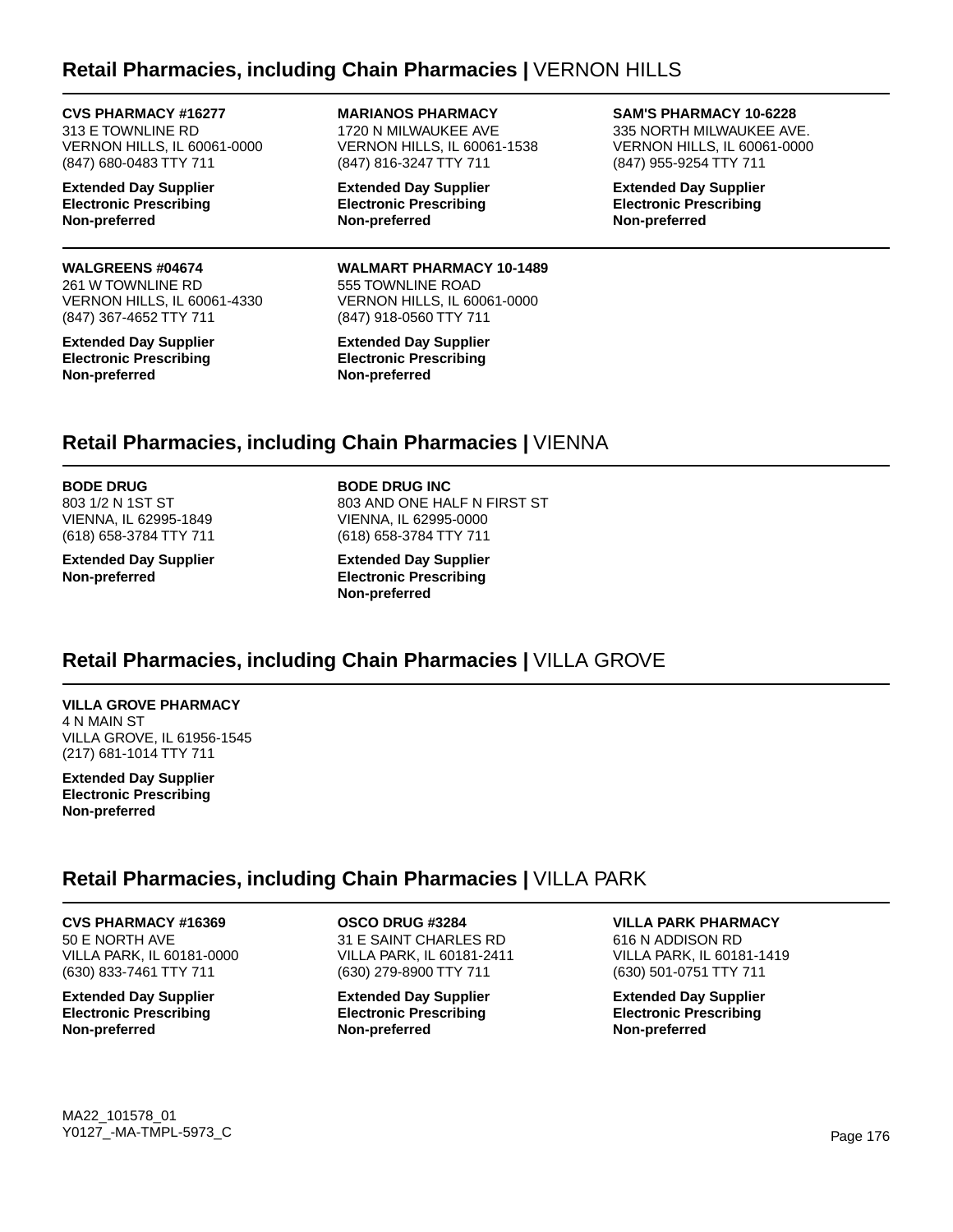#### **WALGREENS #03994**

200 E ROOSEVELT RD VILLA PARK, IL 60181-3500 (630) 993-0869 TTY 711

**Extended Day Supplier Electronic Prescribing Non-preferred**

**WALGREENS #4252** 10 E ST CHARLES VILLA PARK, IL 60181-2410 (630) 832-6030 TTY 711

**Extended Day Supplier Electronic Prescribing Non-preferred**

## **Retail Pharmacies, including Chain Pharmacies |** VIRDEN

**SAV MOR PHARMACY** 105 E JACKSON ST VIRDEN, IL 62690-0000 (217) 965-4926 TTY 711

**Extended Day Supplier Electronic Prescribing Non-preferred**

## **Retail Pharmacies, including Chain Pharmacies |** VIRGINIA

#### **MORELAND & DEVITT PHARMACY**

118 E BEARDSTOWN ST VIRGINIA, IL 62691-1303 (217) 452-3301 TTY 711

**Extended Day Supplier Electronic Prescribing Non-preferred**

### **Retail Pharmacies, including Chain Pharmacies |** WARREN

### **WARREN DRUG STORE**

137 E MAIN ST WARREN, IL 61087-0000 (815) 745-3700 TTY 711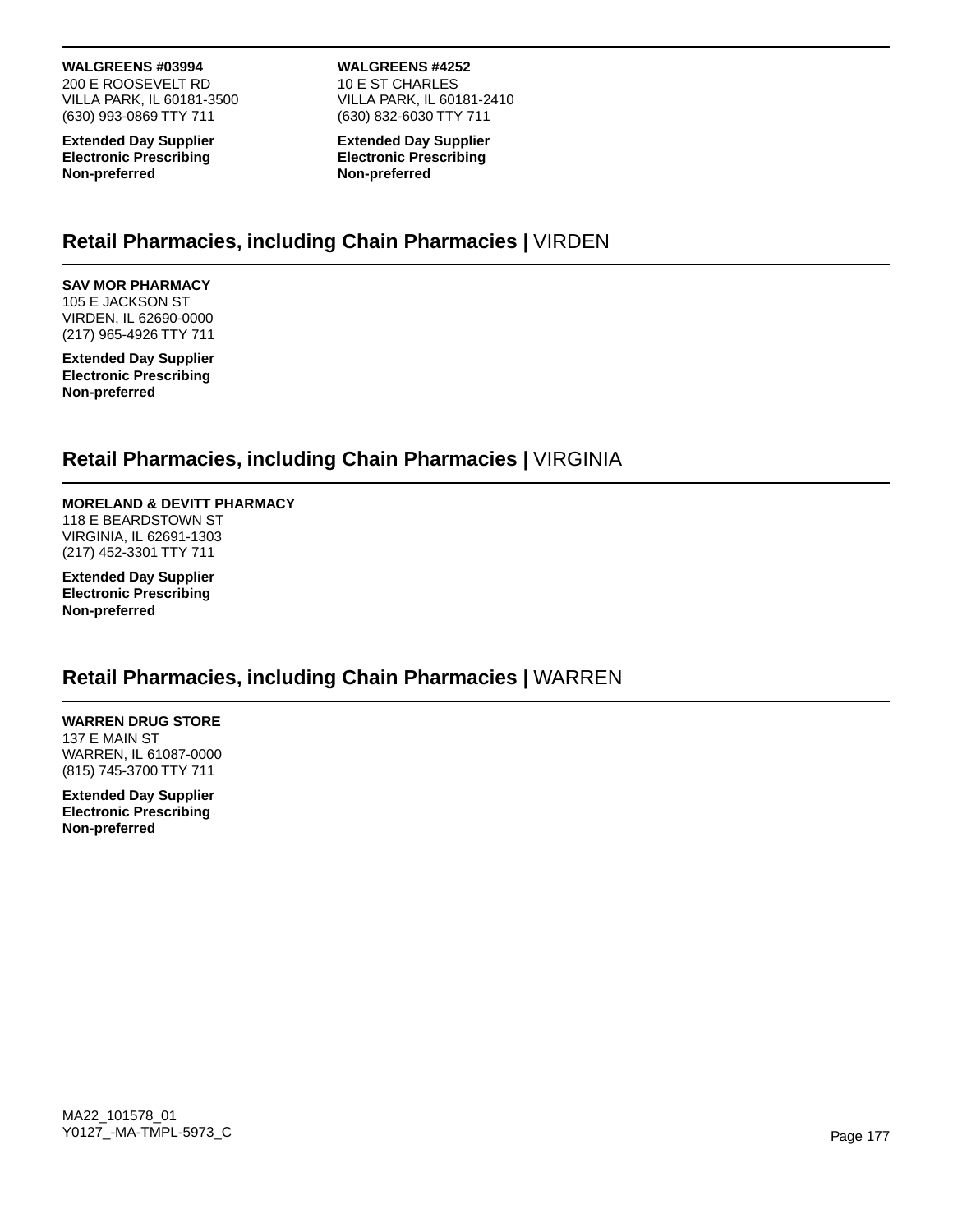# **Retail Pharmacies, including Chain Pharmacies |** WARRENVILLE

**CVS PHARMACY #17022** 28201 DIEHL RD WARRENVILLE, IL 60555-0000 (630) 657-5565 TTY 711

**Extended Day Supplier Electronic Prescribing Non-preferred**

**WALGREENS #09925** 2S613 STATE ROUTE 59 WARRENVILLE, IL 60555-1440 (630) 836-1788 TTY 711

**Extended Day Supplier Electronic Prescribing Non-preferred**

**WALGREENS #5712** 28 W 104 WARRENVILLE RD WARRENVILLE, IL 60555-3916 (630) 836-9416 TTY 711

**Extended Day Supplier Electronic Prescribing Non-preferred**

# **Retail Pharmacies, including Chain Pharmacies |** WASHINGTON

**CVS PHARMACY #06448** 1101 PEORIA ST WASHINGTON, IL 61571-0000 (309) 444-2301 TTY 711

**Extended Day Supplier Electronic Prescribing Non-preferred**

**WALMART PHARMACY 10-1421** 1980 FREEDOM PARKWAY WASHINGTON, IL 61571-0000 (309) 745-3476 TTY 711

**Extended Day Supplier Electronic Prescribing Non-preferred**

**KROGER PHARMACY J657** 20 CHERRY TREE SHOPPING CTR WASHINGTON, IL 61571-2170 (309) 886-2408 TTY 711

**Extended Day Supplier Electronic Prescribing Non-preferred**

**WALGREENS #03763** 1011 PEORIA ST WASHINGTON, IL 61571-2487 (309) 444-1681 TTY 711

**Extended Day Supplier Electronic Prescribing Non-preferred**

# **Retail Pharmacies, including Chain Pharmacies |** WASHINGTON PARK

### **MEDICATE CENTRAL PHARMACY**

1833 KINGS HWY WASHINGTON PARK, IL 62204-2135 (618) 874-3000 TTY 711

**Extended Day Supplier Electronic Prescribing Non-preferred**

### **Retail Pharmacies, including Chain Pharmacies |** WATERLOO

### **CVS PHARMACY #18063**

150 WATERLOO COMMONS DR WATERLOO, IL 62298-0000 (618) 939-3942 TTY 711

**Extended Day Supplier Electronic Prescribing Non-preferred**

**WALGREENS #09441** 913 N MARKET ST WATERLOO, IL 62298-1005 (618) 939-9944 TTY 711

**Extended Day Supplier Electronic Prescribing Non-preferred**

**WALMART PHARMACY 10-0328**

961 N MARKET STREET WATERLOO, IL 62298-0000 (618) 939-4088 TTY 711

**Extended Day Supplier Electronic Prescribing Non-preferred**

MA22\_101578\_01 Y0127\_-MA-TMPL-5973\_C Page 178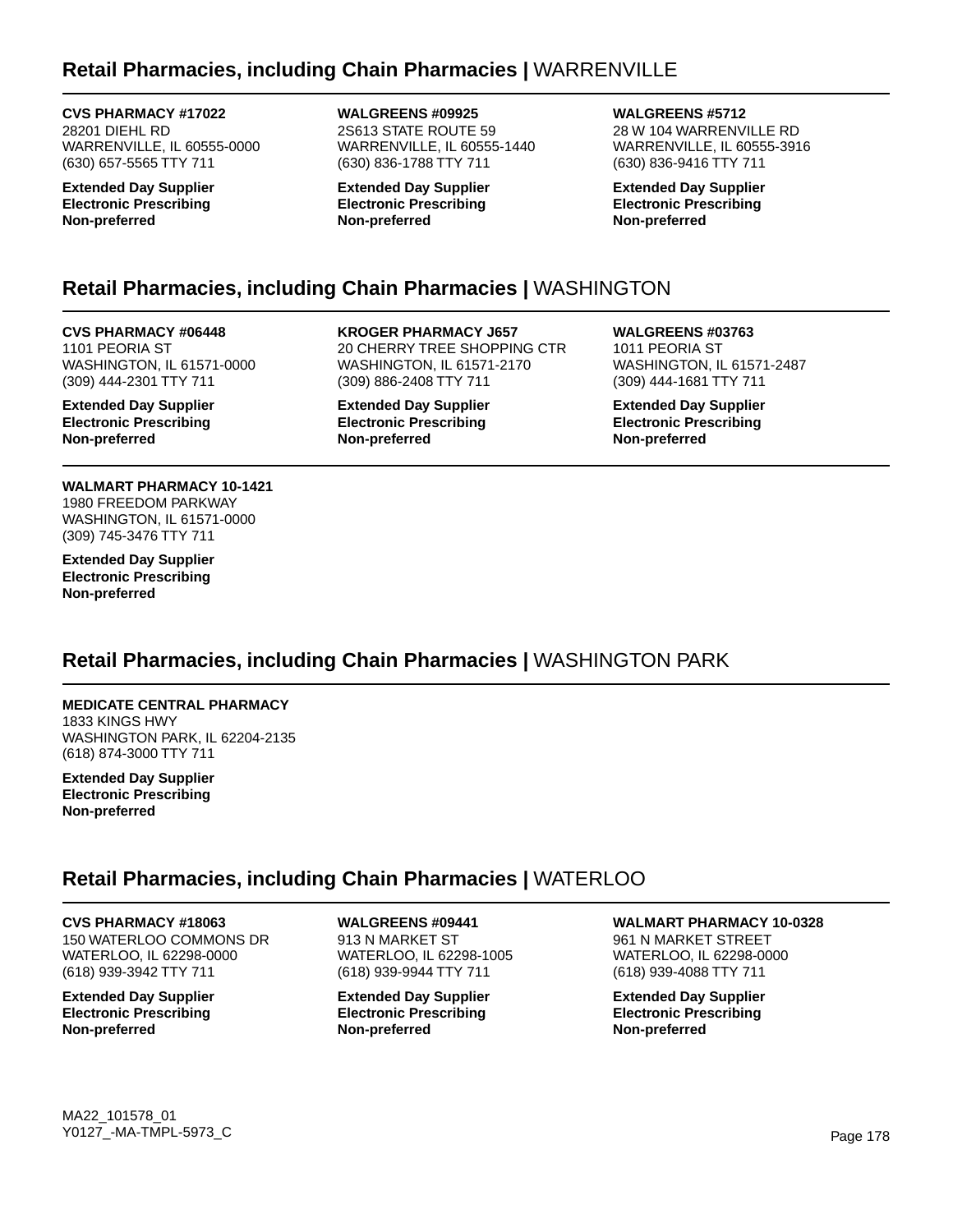**Extended Day Supplier Electronic Prescribing Non-preferred**

## **Retail Pharmacies, including Chain Pharmacies |** WATSEKA

#### **CVS PHARMACY #06679**

300 EAST WALNUT STREET WATSEKA, IL 60970-0000 (815) 432-4172 TTY 711

**Extended Day Supplier Electronic Prescribing Non-preferred**

#### **IROQUOIS MEMORIAL HOSPITAL**

200 E FAIRMAN AVE WATSEKA, IL 60970-0000 (815) 432-5841 TTY 711

**Extended Day Supplier Electronic Prescribing Non-preferred**

**WALMART PHARMACY 10-1548** 1790 E WALNUT ST WATSEKA, IL 60970-0000 (815) 432-2208 TTY 711

**Extended Day Supplier Electronic Prescribing Non-preferred**

# **Retail Pharmacies, including Chain Pharmacies |** WAUCONDA

#### **OSCO DRUG #3515**

543 W LIBERTY ST WAUCONDA, IL 60084-2470 (847) 526-1239 TTY 711

**Extended Day Supplier Electronic Prescribing Non-preferred**

### **WALGREENS #04277**

602 W LIBERTY ST WAUCONDA, IL 60084-3405 (847) 487-9383 TTY 711

**Extended Day Supplier Electronic Prescribing Non-preferred**

#### **WAUCONDA PHARMACY**

222 S MAIN ST WAUCONDA, IL 60084-1828 (847) 526-2591 TTY 711

**Extended Day Supplier Electronic Prescribing Non-preferred**

# **Retail Pharmacies, including Chain Pharmacies |** WAUKEGAN

### **COMMUNITY, A WALGREENS**

**PHARMACY #16520** 2668 BELVIDERE RD WAUKEGAN, IL 60085-6008 (847) 596-3604 TTY 711

**Extended Day Supplier Electronic Prescribing Non-preferred**

### **CVS PHARMACY #16451**

3050 N LEWIS AVE WAUKEGAN, IL 60087-0000 (847) 599-9079 TTY 711

**Extended Day Supplier Electronic Prescribing Non-preferred**

**CVS PHARMACY #02901** 3001 WASHINGTON ST WAUKEGAN, IL 60085-0000 (847) 406-2261 TTY 711

**Extended Day Supplier Electronic Prescribing Non-preferred**

#### **GENOA HEALTHCARE, LLC** 3010 GRAND AVERM 1104 WAUKEGAN, IL 60085-2321 (224) 419-5100 TTY 711

**Extended Day Supplier Electronic Prescribing Non-preferred**

### **CVS PHARMACY #08761**

10 SOUTH LEWIS AVE WAUKEGAN, IL 60085-0000 (847) 623-9087 TTY 711

**Extended Day Supplier Electronic Prescribing Non-preferred**

### **KILEY CENTER**

1401 DUGDALE WAUKEGAN, IL 60085-0000 (224) 570-6380 TTY 711

**Extended Day Supplier Non-preferred**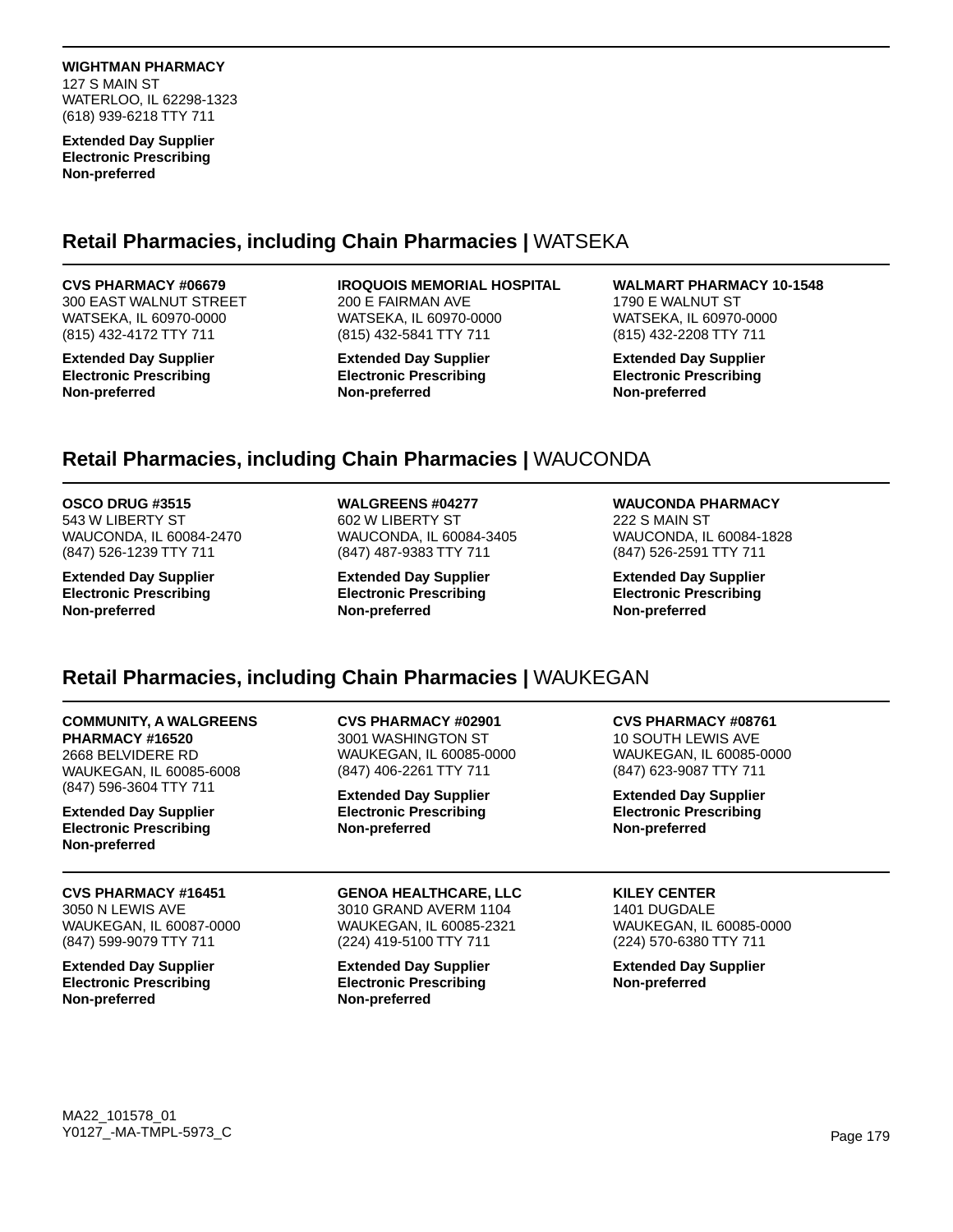#### **NYJ VITAL RX INCORPORATED**

2310 GRAND AVE WAUKEGAN, IL 60085-0000 (847) 263-9277 TTY 711

**Extended Day Supplier Electronic Prescribing Non-preferred**

#### **WALGREENS #03078**

1811 BELVIDERE RD WAUKEGAN, IL 60085-7221 (847) 244-7550 TTY 711

**Extended Day Supplier Electronic Prescribing Non-preferred**

#### **WALMART PHARMACY 10-3891**

3900 FOUNTAIN SQUARE PLACE WAUKEGAN, IL 60085-0000 (847) 473-2487 TTY 711

**Extended Day Supplier Electronic Prescribing Non-preferred**

#### **OSCO DRUG #1424**

3124 N LEWIS AVE WAUKEGAN, IL 60087-2231 (847) 336-1300 TTY 711

**Extended Day Supplier Electronic Prescribing Non-preferred**

**WALGREENS #03749** 2200 N LEWIS AVE WAUKEGAN, IL 60087-3885 (847) 623-6375 TTY 711

**Extended Day Supplier Electronic Prescribing Non-preferred**

#### **OSCO DRUG #4516**

920 N GREEN BAY RD WAUKEGAN, IL 60085-2240 (847) 623-7066 TTY 711

**Extended Day Supplier Electronic Prescribing Non-preferred**

**WALGREENS #3750** 709 N GREENBAY RD WAUKEGAN, IL 60085-2235 (847) 662-8091 TTY 711

**Extended Day Supplier Electronic Prescribing Non-preferred**

### **Retail Pharmacies, including Chain Pharmacies |** WENONA

#### **WENONA PHARMACY**

120 CHESTNUT STREET WENONA, IL 61377-0000 (815) 853-4342 TTY 711

**Extended Day Supplier Electronic Prescribing Non-preferred**

### **Retail Pharmacies, including Chain Pharmacies |** WEST CHICAGO

**OSCO DRUG #3338**

177 E ROOSEVELT RD WEST CHICAGO, IL 60185-3966 (630) 293-5360 TTY 711

**Extended Day Supplier Electronic Prescribing Non-preferred**

**WALGREENS #04069** 125 N NELTNOR BLVD WEST CHICAGO, IL 60185-2315 (630) 293-8951 TTY 711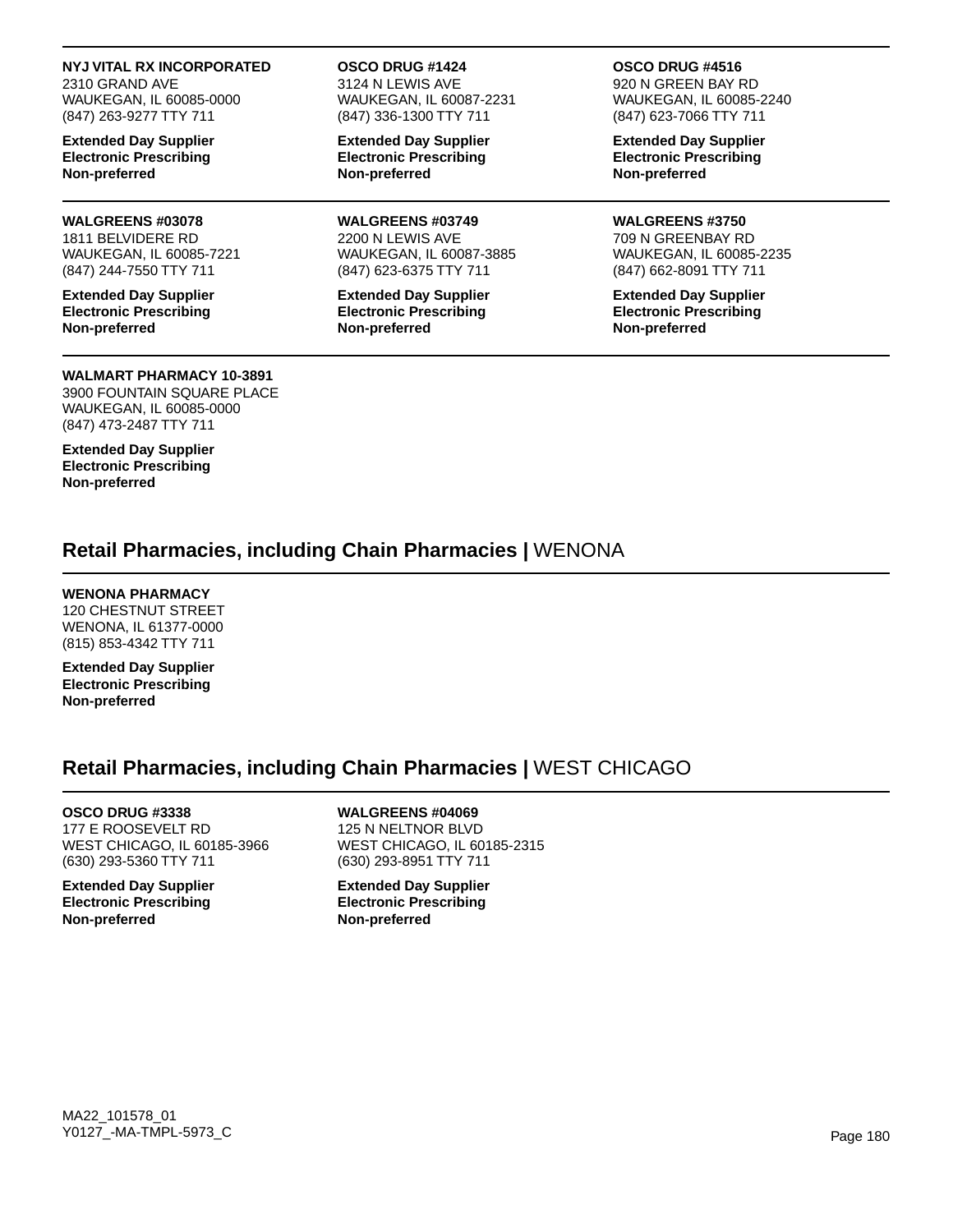### **Retail Pharmacies, including Chain Pharmacies |** WEST DUNDEE

**OSCO DRUG #1306** 1260 W MAIN ST WEST DUNDEE, IL 60118-1930 (847) 428-5522 TTY 711

**Extended Day Supplier Electronic Prescribing Non-preferred**

**WALGREENS #04258** 810 WEST MAIN ST WEST DUNDEE, IL 60118-2051 (847) 426-1773 TTY 711

**Extended Day Supplier Electronic Prescribing Non-preferred**

## **Retail Pharmacies, including Chain Pharmacies |** WEST FRANKFORT

**CVS PHARMACY #06373** 304 W MAIN ST WEST FRANKFORT, IL 62896-0000 (618) 937-4623 TTY 711

**Extended Day Supplier Electronic Prescribing Non-preferred**

**J AND S PROFESSIONAL PHARMACY** 309 W ST LOUIS ST WEST FRANKFORT, IL 62896-2097 (618) 937-2416 TTY 711

**Extended Day Supplier Electronic Prescribing Non-preferred**

## **Retail Pharmacies, including Chain Pharmacies |** WEST PEORIA

**WALGREENS #9508** 221 N WESTERN AVE WEST PEORIA, IL 61604-5640 (309) 673-0665 TTY 711

**Extended Day Supplier Electronic Prescribing Non-preferred**

## **Retail Pharmacies, including Chain Pharmacies |** WEST SALEM

**THE APOTHECARY SHOPPE** 108 S MAIN ST WEST SALEM, IL 62476-1202 (618) 456-3716 TTY 711

**Extended Day Supplier Non-preferred**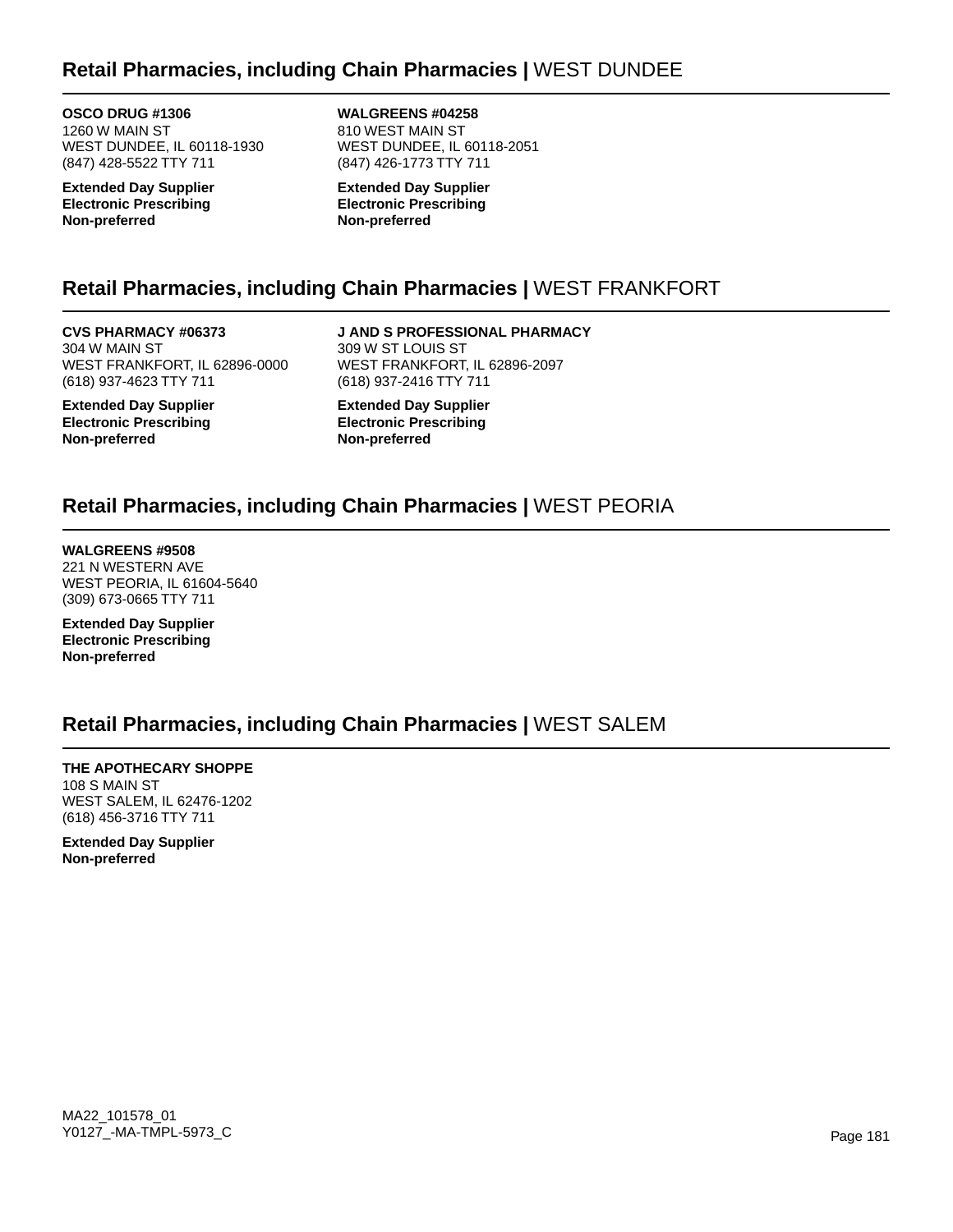## **Retail Pharmacies, including Chain Pharmacies |** WESTCHESTER

#### **MARIANO'S PHARMACY 8528**

3020 WOLF ROADSTE 11 WESTCHESTER, IL 60154-5622 (708) 562-8101 TTY 711

**Extended Day Supplier Electronic Prescribing Non-preferred**

**OSCO DRUG #4228** 2128 S MANNHEIM RD WESTCHESTER, IL 60154-4339 (708) 562-7334 TTY 711

**Extended Day Supplier Electronic Prescribing Non-preferred**

**WALGREENS #04664** 10345 W ROOSEVELT RD WESTCHESTER, IL 60154-2520 (708) 681-4034 TTY 711

**Extended Day Supplier Electronic Prescribing Non-preferred**

## **Retail Pharmacies, including Chain Pharmacies |** WESTERN SPRINGS

**MARIANO'S PHARMACY 8529** 4700 GILBERT AVE STE 14 WESTERN SPRINGS, IL 60558-1679 (708) 246-7530 TTY 711

**Extended Day Supplier Electronic Prescribing Non-preferred**

**WALGREENS #5384** 4700 GILBERT AVE STE 58 WESTERN SPRINGS, IL 60558-1662 (708) 246-5120 TTY 711

**Extended Day Supplier Electronic Prescribing Non-preferred**

## **Retail Pharmacies, including Chain Pharmacies |** WESTMONT

**MARIANO'S PHARMACY 8536** 150 W 63RD STREET WESTMONT, IL 60559-0000 (630) 964-5056 TTY 711

**Extended Day Supplier Electronic Prescribing Non-preferred**

**WALGREENS #13827** 1 EAST OGDEN AVE WESTMONT, IL 60559-1339 (630) 437-5137 TTY 711

**Extended Day Supplier Electronic Prescribing Non-preferred**

**OSCO DRUG #0068** 50 E OGDEN AVE WESTMONT, IL 60559-1336 (630) 986-8065 TTY 711

**Extended Day Supplier Electronic Prescribing Non-preferred**

**WESTMONT PHARMACY**

2 N CASS AVENUE WESTMONT, IL 60559-1602 (630) 969-2043 TTY 711

**Extended Day Supplier Electronic Prescribing Non-preferred**

**WALGREENS #05275** 8 W 63RD ST WESTMONT, IL 60559-2606 (630) 852-9390 TTY 711

**Extended Day Supplier Electronic Prescribing Non-preferred**

## **Retail Pharmacies, including Chain Pharmacies |** WESTVILLE

**CVS PHARMACY #06924** 102 S STATE ST WESTVILLE, IL 61883-0000 (217) 267-2188 TTY 711

**Extended Day Supplier Electronic Prescribing Non-preferred**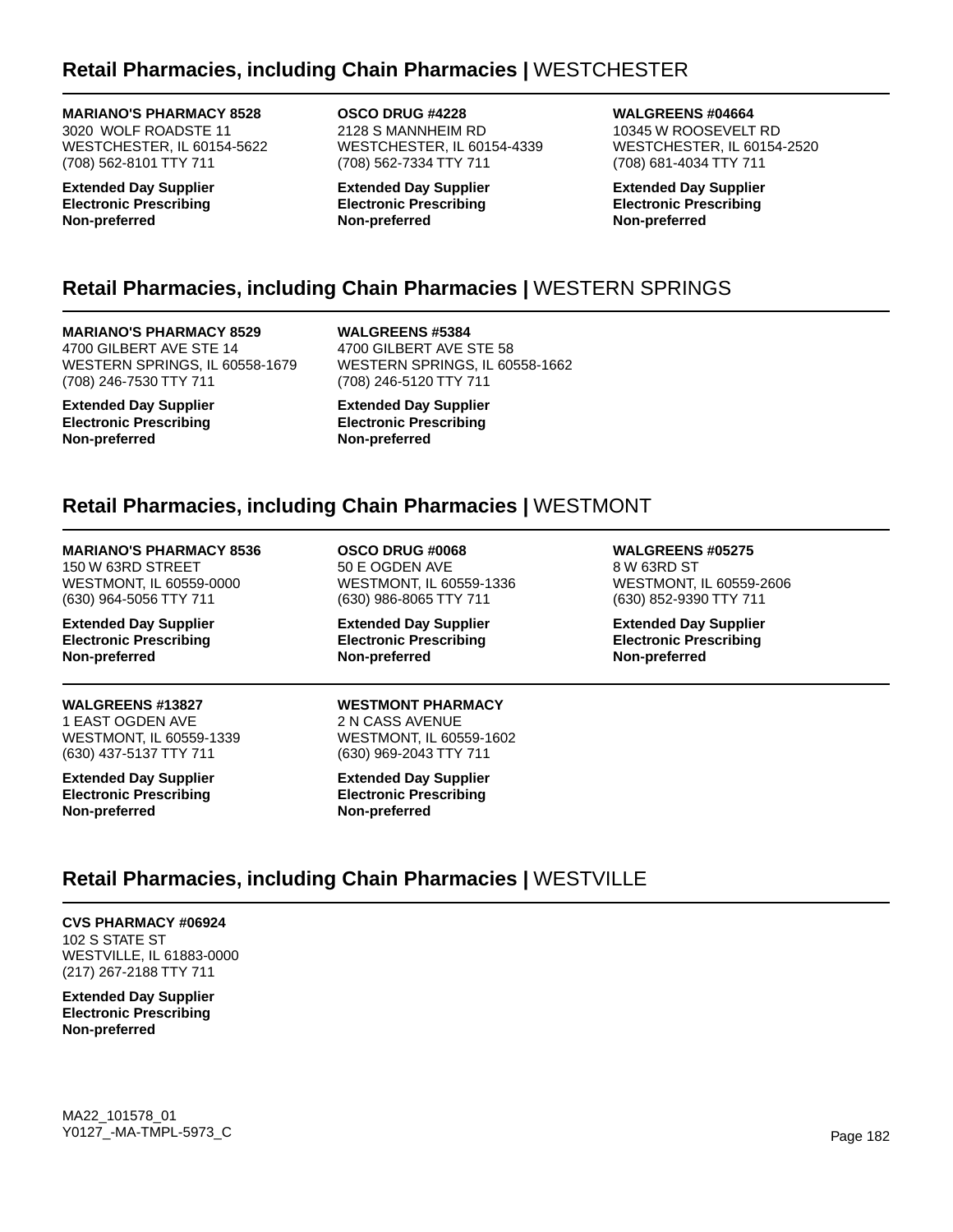### **Retail Pharmacies, including Chain Pharmacies |** WHEATON

| <b>CVS PHARMACY #07134</b>                                                                               | <b>CVS PHARMACY #10677</b>                                                                                              | <b>CVS PHARMACY #16282</b>                                                                                                                                                                        |
|----------------------------------------------------------------------------------------------------------|-------------------------------------------------------------------------------------------------------------------------|---------------------------------------------------------------------------------------------------------------------------------------------------------------------------------------------------|
| 1400 E ROOSEVELT RD                                                                                      | 2000 S NAPERVILLE RD                                                                                                    | 601 S COUNTY FARM RD                                                                                                                                                                              |
| WHEATON, IL 60187-0000                                                                                   | <b>WHEATON, IL 60189-8153</b>                                                                                           | <b>WHEATON, IL 60187-0000</b>                                                                                                                                                                     |
| (630) 682-3033 TTY 711                                                                                   | (630) 871-4187 TTY 711                                                                                                  | (630) 510-1685 TTY 711                                                                                                                                                                            |
| <b>Extended Day Supplier</b>                                                                             | <b>Extended Day Supplier</b>                                                                                            | <b>Extended Day Supplier</b>                                                                                                                                                                      |
| <b>Electronic Prescribing</b>                                                                            | <b>Electronic Prescribing</b>                                                                                           | <b>Electronic Prescribing</b>                                                                                                                                                                     |
| Non-preferred                                                                                            | Non-preferred                                                                                                           | Non-preferred                                                                                                                                                                                     |
| <b>DUPAGE CARE CENTER INPATIENT</b><br><b>PHARMACY</b><br>400 N COUNTY FARM RD<br>WHEATON, IL 60187-2517 | <b>DUPAGE CARE CENTER OUTPATIENT</b><br><b>PHARMACY</b><br>400 N COUNTY FARM RDRM G322<br><b>WHEATON, IL 60187-0000</b> | <b>GENOA HEALTHCARE, LLC</b><br>111 N COUNTY FARM RDSTE 101<br>WHEATON, IL 60187-3977<br>(331) 218-1362 TTY 711<br><b>Extended Day Supplier</b><br><b>Electronic Prescribing</b><br>Non-preferred |
| (630) 784-4277 TTY 711<br><b>Extended Day Supplier</b><br>Non-preferred                                  | (630) 784-4288 TTY 711<br><b>Extended Day Supplier</b><br><b>Electronic Prescribing</b><br>Non-preferred                |                                                                                                                                                                                                   |
| <b>MARIANO'S PHARMACY 8513</b>                                                                           | <b>NW MEDICINE CONVENIENT CARE</b>                                                                                      | OSCO DRUG #0283                                                                                                                                                                                   |
| 625 S MAIN ST                                                                                            | 7 BLANCHARD CIR                                                                                                         | 2031 N MAIN                                                                                                                                                                                       |
| WHEATON, IL 60187-5240                                                                                   | WHEATON, IL 60189-2037                                                                                                  | WHEATON, IL 60187-3152                                                                                                                                                                            |
| (630) 690-6474 TTY 711                                                                                   | (952) 653-2525 TTY 711                                                                                                  | (630) 668-7235 TTY 711                                                                                                                                                                            |
| <b>Extended Day Supplier</b><br><b>Electronic Prescribing</b><br>Non-preferred                           | <b>Extended Day Supplier</b><br>Non-preferred                                                                           | <b>Extended Day Supplier</b><br><b>Electronic Prescribing</b><br>Non-preferred                                                                                                                    |
| OSCO DRUG #3230                                                                                          | WALGREENS #07419                                                                                                        | <b>WALGREENS #13861</b>                                                                                                                                                                           |
| 30 DANADA SQUARE W                                                                                       | <b>1601 N MAIN ST</b>                                                                                                   | 2020 S NAPERVILLE RD                                                                                                                                                                              |

WHEATON, IL 60189-2000 (630) 668-1211 TTY 711

**Extended Day Supplier Electronic Prescribing Non-preferred**

#### **WALGREENS #15471**

2191 W ROOSEVELT RD WHEATON, IL 60187-6017 (630) 668-3359 TTY 711

**Extended Day Supplier Electronic Prescribing Non-preferred**

WHEATON, IL 60187-3144 (630) 653-6940 TTY 711 **Extended Day Supplier**

**Electronic Prescribing Non-preferred**

WHEATON, IL 60189-8171 (630) 682-2582 TTY 711

**Extended Day Supplier Electronic Prescribing Non-preferred**

MA22\_101578\_01 Y0127\_-MA-TMPL-5973\_C example that the example of the example of the example of the example of the example of the example of the example of the example of the example of the example of the example of the example of the exa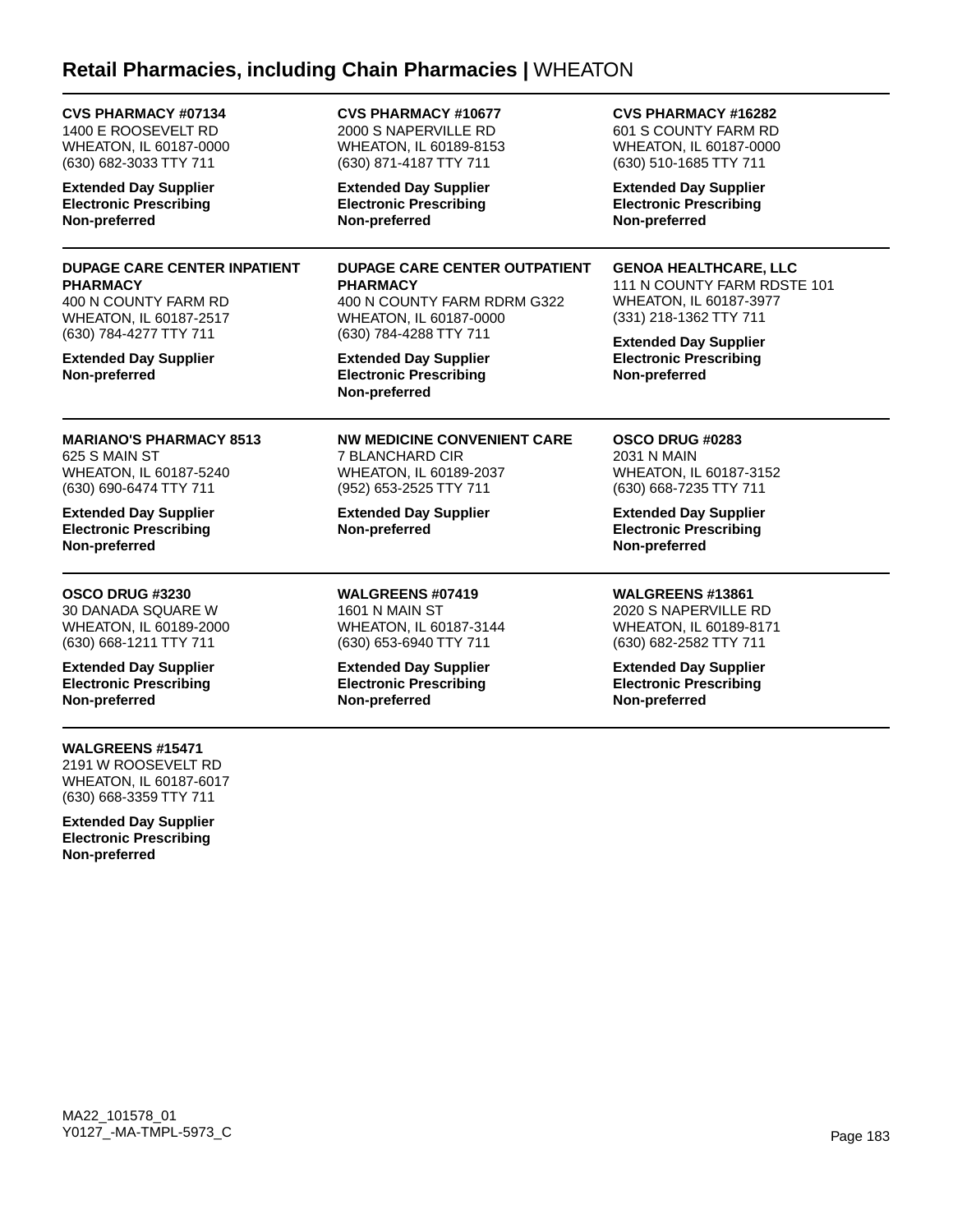### **Retail Pharmacies, including Chain Pharmacies |** WHEELING

**DESNA PHARMACY**

| CVS PHARMACY #16/24                                                                              | <b>DESNA PHARMACY</b>                                                                                       | EXPRESS PHARMACY INC                                                           |  |
|--------------------------------------------------------------------------------------------------|-------------------------------------------------------------------------------------------------------------|--------------------------------------------------------------------------------|--|
| 1400 E LAKE COOK RD                                                                              | 307 S MILWAUKEESUITE 109                                                                                    | 724 S. MILWAUKEE AVE                                                           |  |
| WHEELING, IL 60090-0000                                                                          | WHEELING, IL 60090-0000                                                                                     | WHEELING, IL 60090-0000                                                        |  |
| (847) 215-5055 TTY 711                                                                           | (847) 229-5477 TTY 711                                                                                      | (847) 243-8259 TTY 711                                                         |  |
| <b>Extended Day Supplier</b>                                                                     | <b>Extended Day Supplier</b>                                                                                | <b>Extended Day Supplier</b>                                                   |  |
| <b>Electronic Prescribing</b>                                                                    | <b>Electronic Prescribing</b>                                                                               | <b>Electronic Prescribing</b>                                                  |  |
| Non-preferred                                                                                    | Non-preferred                                                                                               | Non-preferred                                                                  |  |
| <b>HEALTH MART PHARMACY</b>                                                                      | <b>KEDVON PHARMACY SOLUTIONS,</b>                                                                           | <b>WALGREENS #04941</b>                                                        |  |
| 81 S MILWAUKEE AVE                                                                               | INC.                                                                                                        | 10 N MILWAUKEE AVE                                                             |  |
| WHEELING, IL 60090-0000                                                                          | 56 S MILWAUKEE AVE                                                                                          | WHEELING, IL 60090-3012                                                        |  |
| (847) 419-0202 TTY 711                                                                           | WHEELING, IL 60090-3108                                                                                     | (847) 215-8346 TTY 711                                                         |  |
| <b>Extended Day Supplier</b><br><b>Electronic Prescribing</b><br>Non-preferred                   | (847) 459-0001 TTY 711<br><b>Extended Day Supplier</b><br><b>Electronic Prescribing</b><br>Non-preferred    | <b>Extended Day Supplier</b><br><b>Electronic Prescribing</b><br>Non-preferred |  |
| <b>WALGREENS #05609</b><br>1199 W DUNDEE RD<br>WHEELING, IL 60090-3909<br>(847) 465-8682 TTY 711 | <b>WALMART PHARMACY 10-1735</b><br>1455 LAKE COOK ROAD<br>WHEELING, IL 60090-0000<br>(847) 537-5527 TTY 711 |                                                                                |  |
| <b>Extended Day Supplier</b>                                                                     | <b>Extended Day Supplier</b>                                                                                |                                                                                |  |

# **Retail Pharmacies, including Chain Pharmacies |** WHITE HALL

**Electronic Prescribing**

**Non-preferred**

#### **PHARMACY PLUS, INC.**

**Electronic Prescribing**

**Non-preferred**

**CVS PHARMACY #16724**

116 N MAIN ST WHITE HALL, IL 62092-1054 (217) 374-2222 TTY 711

**Extended Day Supplier Electronic Prescribing Non-preferred**

## **Retail Pharmacies, including Chain Pharmacies |** WILLOWBROOK

#### **CVS PHARMACY #17002** 7601 KINGERY HWY WILLOWBROOK, IL 60527-0000 (630) 321-2081 TTY 711

**Extended Day Supplier Electronic Prescribing Non-preferred**

**WALGREENS #04572** 501 PLAINFIELD RD WILLOWBROOK, IL 60527-5341 (630) 789-1797 TTY 711

**Extended Day Supplier Electronic Prescribing Non-preferred**

#### **WALGREENS #06475**

**EXPRESS PHARMACY INC**

10S370 KINGERY HWY WILLOWBROOK, IL 60527-6140 (630) 655-2733 TTY 711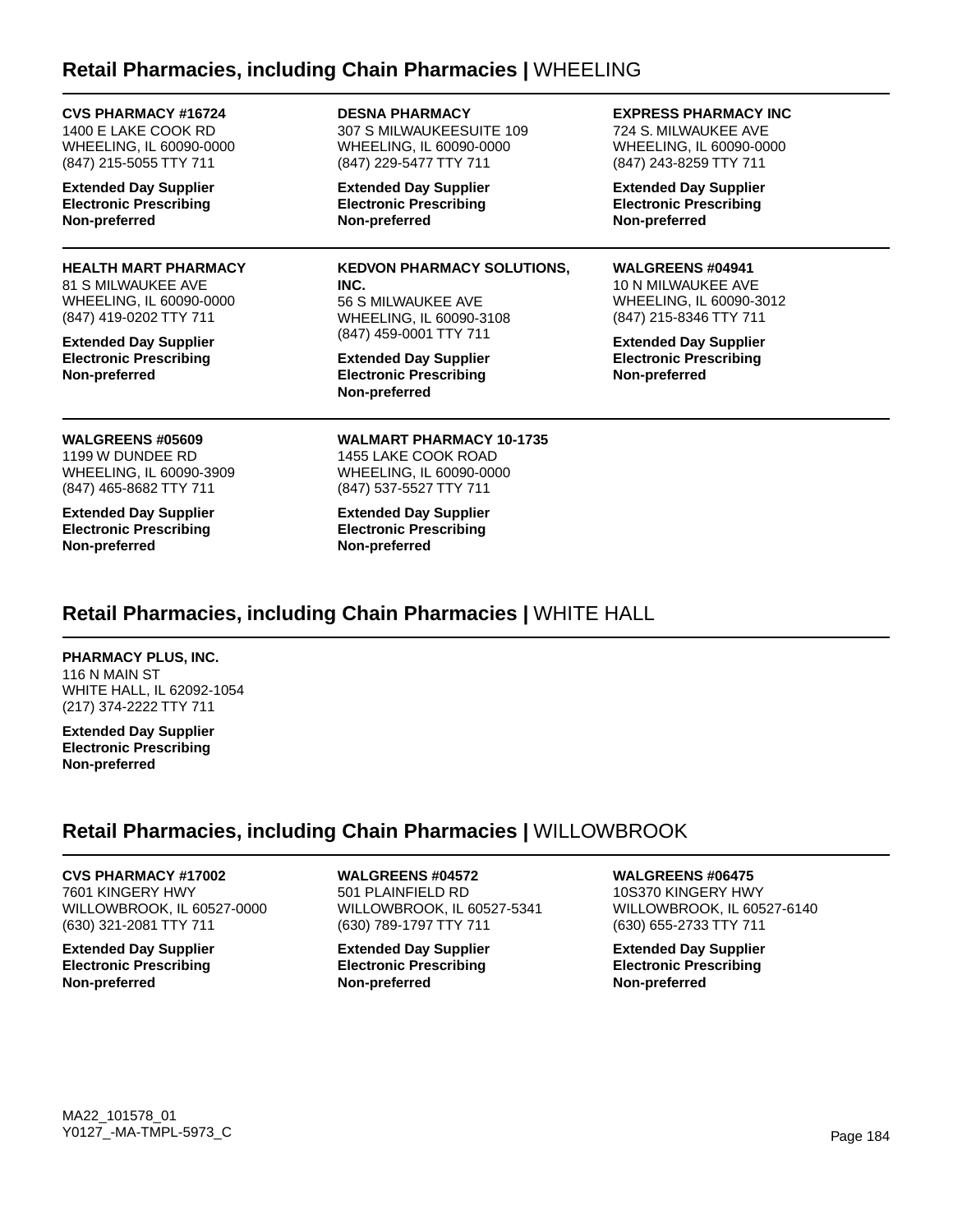### **Retail Pharmacies, including Chain Pharmacies |** WILMETTE

#### **CVS PHARMACY #10052**

1515 SHERIDAN RD WILMETTE, IL 60091-1822 (847) 251-6223 TTY 711

**Extended Day Supplier Electronic Prescribing Non-preferred**

#### **WALGREENS #15211** 3232 LAKE AVE WILMETTE, IL 60091-1073 (847) 251-1413 TTY 711

**Extended Day Supplier Electronic Prescribing Non-preferred**

**OSCO DRUG #3456** 411 GREEN BAY RD WILMETTE, IL 60091-2725 (847) 853-8001 TTY 711

**Extended Day Supplier Electronic Prescribing Non-preferred**

**WALGREENS #01033** 811 GREEN BAY RD WILMETTE, IL 60091-2519 (847) 256-0881 TTY 711

**Extended Day Supplier Electronic Prescribing Non-preferred**

## **Retail Pharmacies, including Chain Pharmacies |** WILMINGTON

**CVS PHARMACY #10761** 1101 S WATER ST WILMINGTON, IL 60481-0000 (815) 476-2131 TTY 711

**Extended Day Supplier Electronic Prescribing Non-preferred**

## **Retail Pharmacies, including Chain Pharmacies |** WINCHESTER

**PHARMACY PLUS, INC.** 41 S MAIN WINCHESTER, IL 62694-0000 (217) 742-3333 TTY 711

**Extended Day Supplier Electronic Prescribing Non-preferred**

## **Retail Pharmacies, including Chain Pharmacies |** WINFIELD

### **MIDWEST ORTHOPAEDIC AT RUSH,**

**LLC** 25 N WINFIELD RD STE 505 WINFIELD, IL 60190-0000 (630) 339-2209 TTY 711

**Extended Day Supplier Non-preferred**

**WALGREENS #06518** 27 W 171 GENEVA RD WINFIELD, IL 60190-2058 (630) 681-8482 TTY 711

**Extended Day Supplier Electronic Prescribing Non-preferred**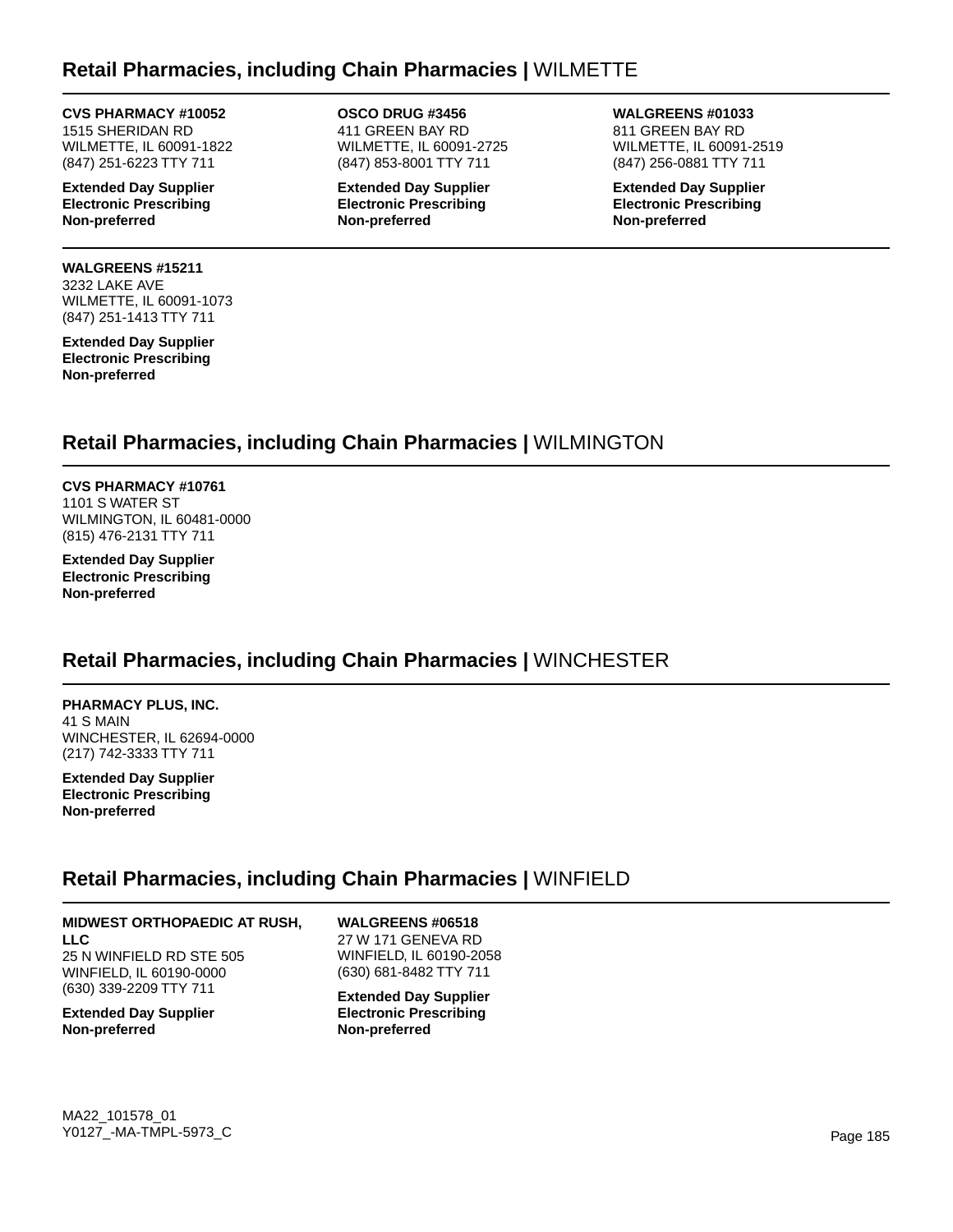**WINNEBAGO SNYDER PHARMACY** 101 LANDMARK DR WINNEBAGO, IL 61088-0000 (815) 335-3535 TTY 711

**Extended Day Supplier Electronic Prescribing Non-preferred**

## **Retail Pharmacies, including Chain Pharmacies |** WINNETKA

**WALGREENS #21150** 925 GREEN BAY RD WINNETKA, IL 60093-1760 (847) 835-8417 TTY 711

**Extended Day Supplier Electronic Prescribing Non-preferred**

## **Retail Pharmacies, including Chain Pharmacies |** WOOD DALE

### **CVS PHARMACY #16325**

401 W IRVING PARK RD WOOD DALE, IL 60191-0000 (630) 594-5520 TTY 711

**Extended Day Supplier Electronic Prescribing Non-preferred**

**IV SOLUTIONS LLC** 165 HANSEN CTSTE 106 WOOD DALE, IL 60191-0000 (847) 945-4444 TTY 711

**Extended Day Supplier Non-preferred**

**OSCO DRUG #3341** 341 W IRVING PARK RD WOOD DALE, IL 60191-1325 (630) 773-8068 TTY 711

**Extended Day Supplier Electronic Prescribing Non-preferred**

## **Retail Pharmacies, including Chain Pharmacies |** WOOD RIVER

**CVS PHARMACY #06833** 1 W EDWARDSVILLE RD WOOD RIVER, IL 62095-1261 (618) 259-7212 TTY 711

**Extended Day Supplier Electronic Prescribing Non-preferred**

**THE MEDICINE SHOPPE PHARMACY** 901 E EDWARDSVILLE RD WOOD RIVER, IL 62095-0000 (618) 259-0085 TTY 711

**Extended Day Supplier Electronic Prescribing Non-preferred**

**WALGREENS #01996** 1122 VAUGHN RD WOOD RIVER, IL 62095-1848 (618) 259-2013 TTY 711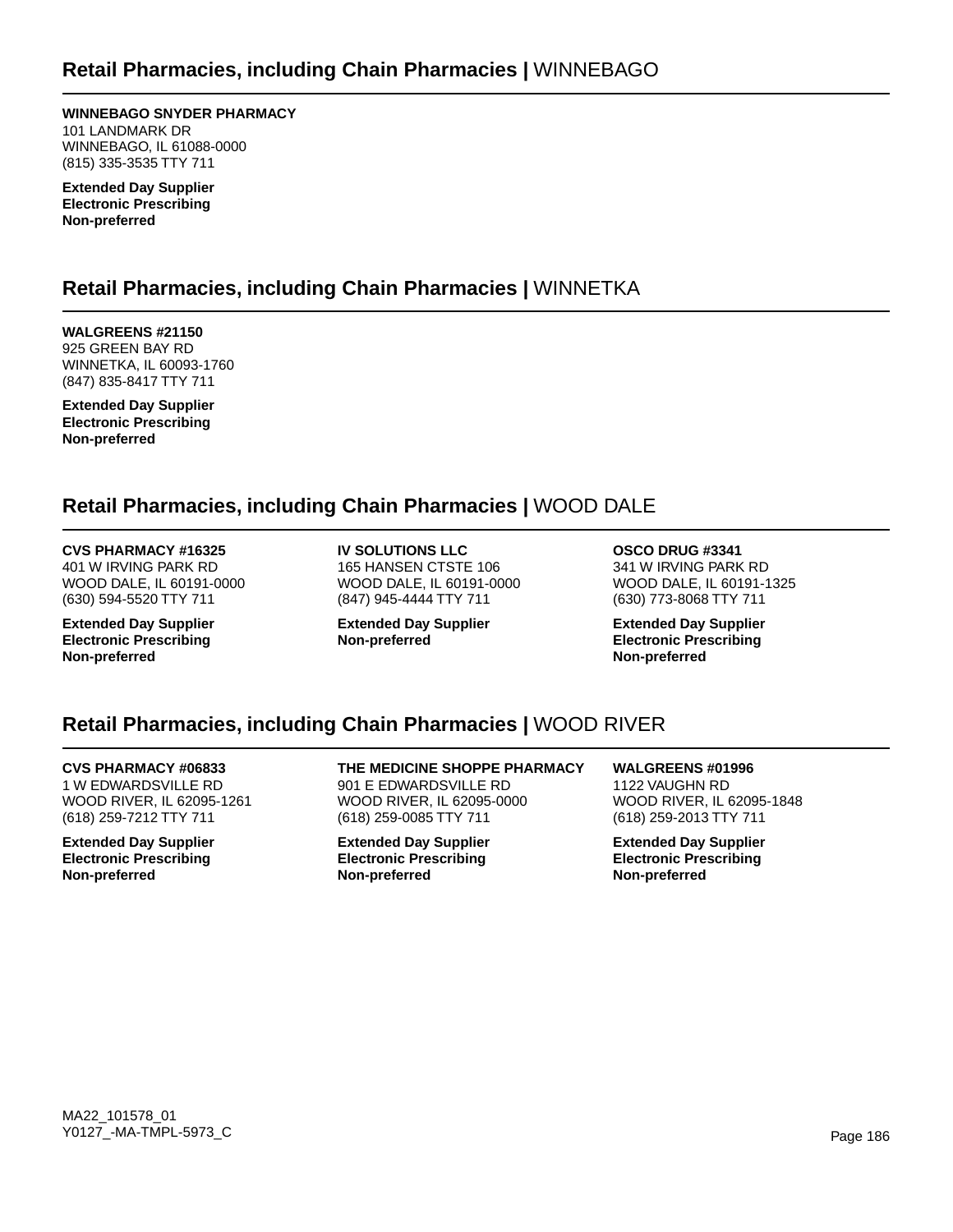**WALMART PHARMACY 10-1071** 610 WESLEY DRIVE WOOD RIVER, IL 62095-0000 (618) 259-0293 TTY 711

**Extended Day Supplier Electronic Prescribing Non-preferred**

### **Retail Pharmacies, including Chain Pharmacies |** WOODRIDGE

#### **AMERITA, INC.**

10204 WERCH DR STE 301 WOODRIDGE, IL 60517-5084 (773) 229-9300 TTY 711

**Extended Day Supplier Non-preferred**

#### **CVS PHARMACY #06789**

8645 WOODWARD AVE WOODRIDGE, IL 60517-0000 (630) 910-2250 TTY 711

**Extended Day Supplier Electronic Prescribing Non-preferred**

**HEALTHFIRST PHARMACY** 7530 WOODWARD AVE STE P WOODRIDGE, IL 60517-3100 (630) 796-2624 TTY 711

**Extended Day Supplier Electronic Prescribing Non-preferred**

### **SYMBRIA RX SERVICES LLC**

7125 JANES AVESUITE 300 WOODRIDGE, IL 60517-0000 (630) 981-8000 TTY 711

**Extended Day Supplier Electronic Prescribing Non-preferred**

**MEDWIZ OF ILLINOIS** 940 S FRONTAGE RDSTE 400 WOODRIDGE, IL 60517-4953 (888) 306-2330 TTY 711

**Extended Day Supplier Non-preferred**

**WALGREENS #12624** 2501 75TH ST WOODRIDGE, IL 60517-2854 (630) 910-6142 TTY 711

**Extended Day Supplier Electronic Prescribing Non-preferred**

**CVS PHARMACY #16304** 2333 63RD ST WOODRIDGE, IL 60517-0000 (630) 434-0303 TTY 711

**Extended Day Supplier Electronic Prescribing Non-preferred**

#### **OSCO DRUG #0362** 2317 75TH ST WOODRIDGE, IL 60517-2302 (630) 985-5383 TTY 711

**Extended Day Supplier Electronic Prescribing Non-preferred**

## **Retail Pharmacies, including Chain Pharmacies |** WOODSTOCK

### **MERCY WOODSTOCK PHARMACY**

2000 LAKE AVE WOODSTOCK, IL 60098-0000 (815) 337-4116 TTY 711

**Extended Day Supplier Electronic Prescribing Non-preferred**

**OSCO DRUG #3503** 145 S EASTWOOD DR WOODSTOCK, IL 60098-3519 (815) 206-0716 TTY 711

**Extended Day Supplier Electronic Prescribing Non-preferred**

### **WALGREENS #01994**

305 S EASTWOOD DR WOODSTOCK, IL 60098-4626 (815) 338-7880 TTY 711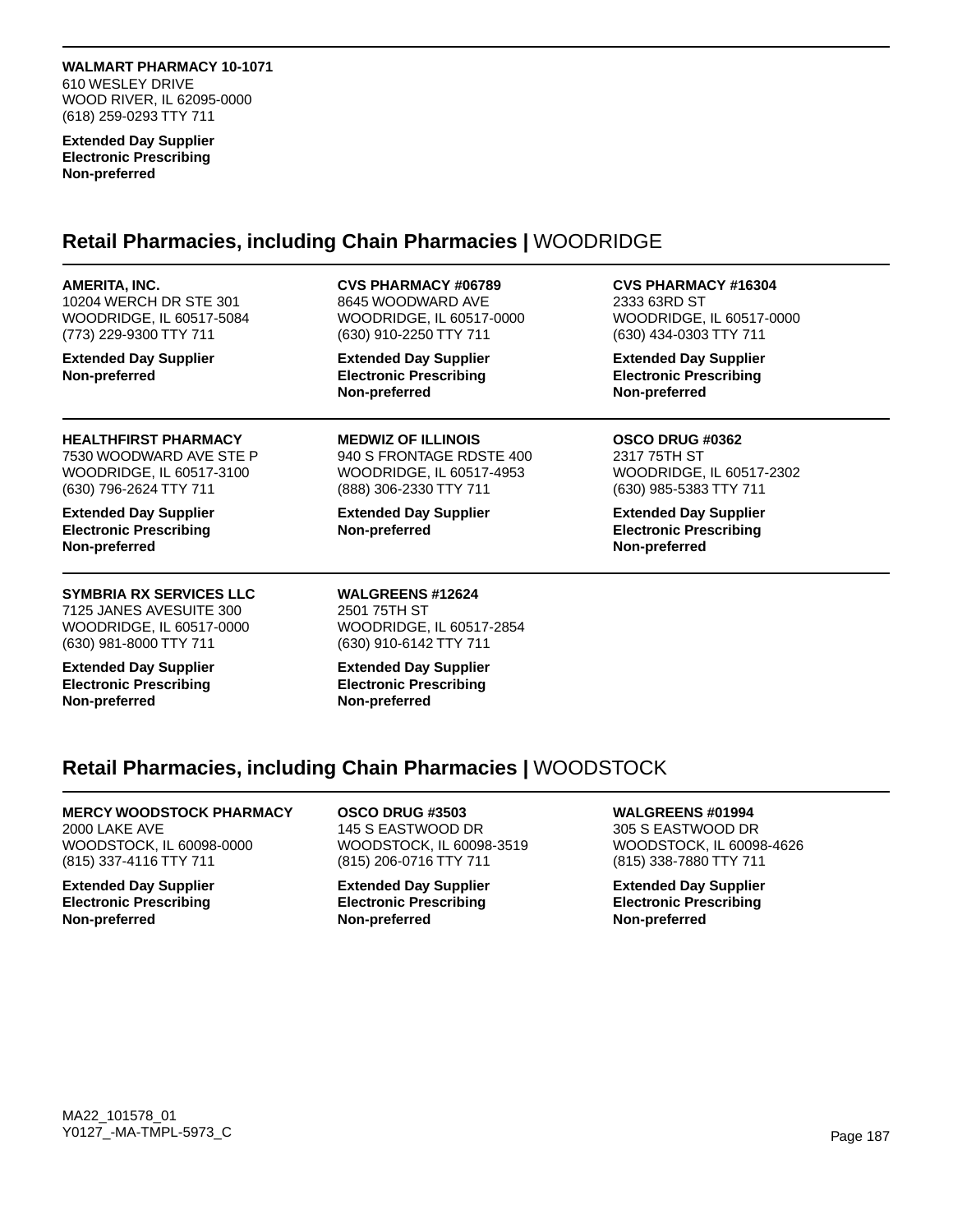**WALMART PHARMACY 10-3434** 1275 LAKE AVENUE WOODSTOCK, IL 60098-0000 (815) 206-0938 TTY 711

**Extended Day Supplier Electronic Prescribing Non-preferred**

### **Retail Pharmacies, including Chain Pharmacies |** WORTH

### **CVS PHARMACY #08505**

6748 W 111TH ST WORTH, IL 60482-0000 (708) 361-9701 TTY 711

**Extended Day Supplier Electronic Prescribing Non-preferred**

#### **WALGREENS #05924**

6430 W 111TH ST WORTH, IL 60482-1636 (708) 448-2540 TTY 711

**Extended Day Supplier Electronic Prescribing Non-preferred**

### **Retail Pharmacies, including Chain Pharmacies |** YORKVILLE

#### **CVS PHARMACY #17442**

1652 BEECHER RD YORKVILLE, IL 60560-5602 (630) 385-3201 TTY 711

**Extended Day Supplier Electronic Prescribing Non-preferred**

#### **WALGREENS #6469**

100 W VETERANS PKWY YORKVILLE, IL 60560-1827 (630) 553-3759 TTY 711

**Extended Day Supplier Electronic Prescribing Non-preferred**

### **OSCO DRUG #2702**

234 E VETERANS PKWY YORKVILLE, IL 60560-1363 (630) 553-8615 TTY 711

**Extended Day Supplier Electronic Prescribing Non-preferred**

#### **WALGREENS #10498**

1991 S BRIDGE ST YORKVILLE, IL 60560-9851 (630) 553-6112 TTY 711

**Extended Day Supplier Electronic Prescribing Non-preferred**

## **Retail Pharmacies, including Chain Pharmacies |** ZION

**CVS PHARMACY #00702** 4580 RT 173 ZION, IL 60099-0000 (847) 731-7419 TTY 711

**Extended Day Supplier Electronic Prescribing Non-preferred**

**MIDWESTERN REGIONAL MEDICAL CENTER RETAIL PHARMACY** 2520 ELISHA AVENUE, ROOM G221 ZION, IL 60099-2676 (847) 872-6085 TTY 711

**Extended Day Supplier Non-preferred**

### **OSCO DRUG #3421** 1402 21ST ST ZION, IL 60099-2304

(847) 746-2616 TTY 711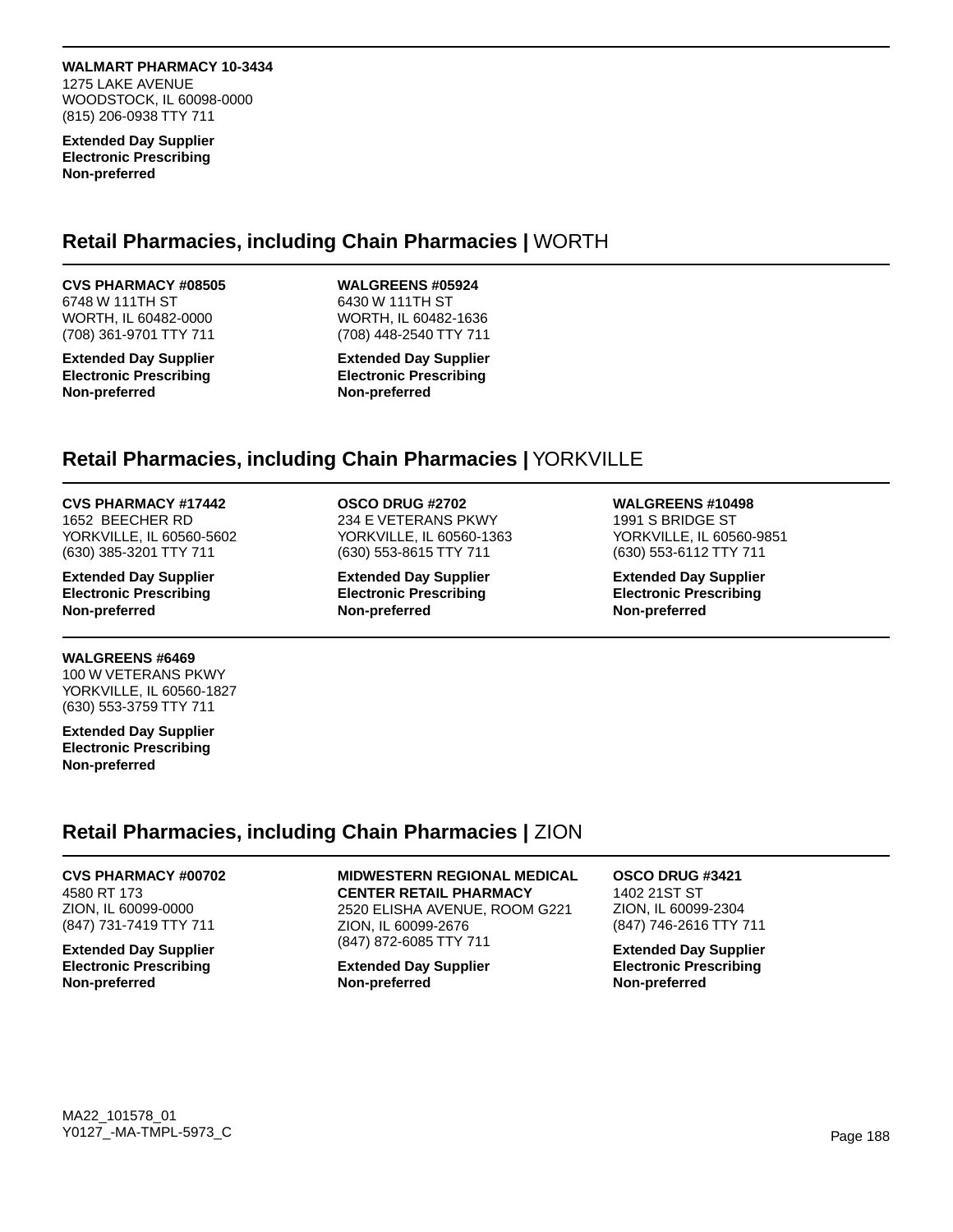#### **WALGREENS #05829**

2100 SHERIDAN RD ZION, IL 60099-2327 (847) 872-3228 TTY 711

**Extended Day Supplier Electronic Prescribing Non-preferred**

#### **WALMART PHARMACY 10-3893**

4000 IL ROUTE 173 ZION, IL 60099-5107 (847) 731-8172 TTY 711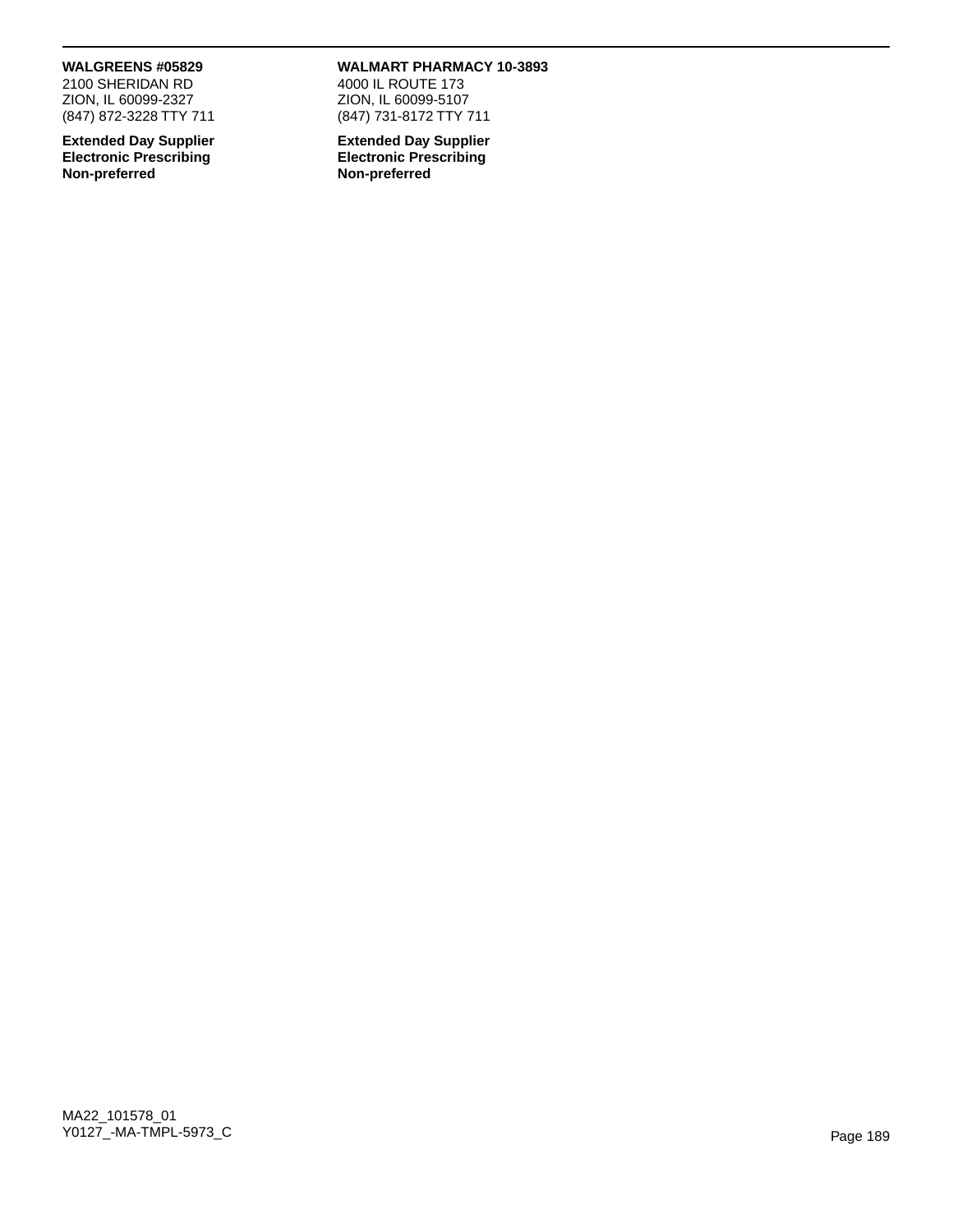## **Mail Order Pharmacy**

**Elixir Pharmacy** 833-726-0667 TTY 711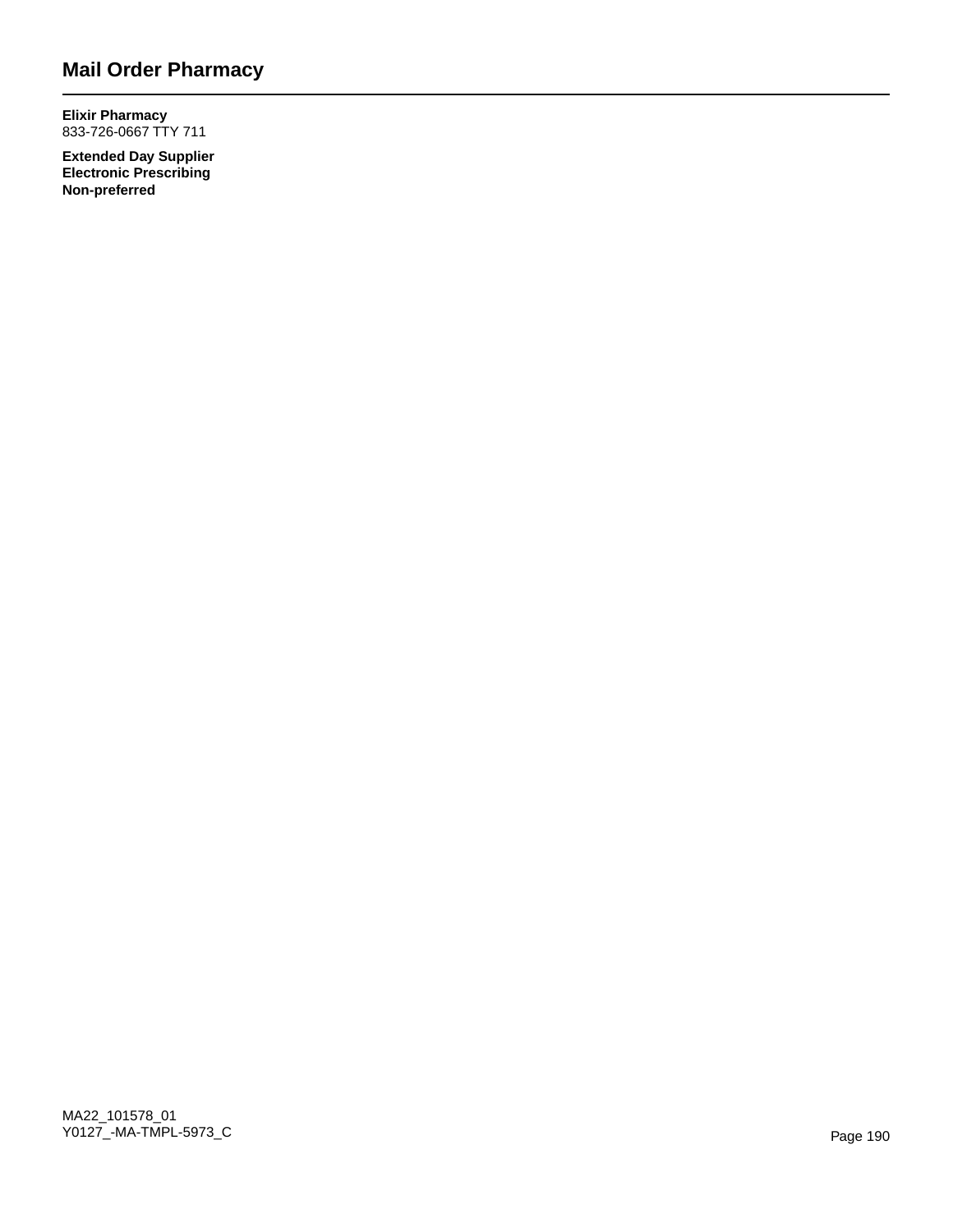**IV CARE** 65 S 65TH STSTE 1 BELLEVILLE, IL 62223-0000 (618) 398-2720 TTY 711

**Extended Day Supplier Limited Access Non-preferred**

## **Home Infusion Pharmacies |** CHAMPAIGN

**CORAM CVS/SPECIALTY INFUSION SERVICES** 2022 GLENN PARK DRIVE CHAMPAIGN, IL 61821-0000 (800) 782-5381 TTY 711

**Extended Day Supplier Limited Access Electronic Prescribing Non-preferred**

## **Home Infusion Pharmacies |** CHICAGO

### **AMBER SPECIALTY PHARMACY**

1 EAST ERIE STREETSUITE 630-640 CHICAGO, IL 60611-4756 (888) 370-1724 TTY 711

**Extended Day Supplier Limited Access Electronic Prescribing Non-preferred**

#### **FORUM EXTENDED CARE SVC INC II** 4201 W VICTORIA ST CHICAGO, IL 60646-6718 (847) 673-8727 TTY 711

**Extended Day Supplier Limited Access Electronic Prescribing Non-preferred**

## **KABAFUSION IL**

5517 N CUMBERLAND AVENUESUITE 915 CHICAGO, IL 60656-0000 (773) 467-6000 TTY 711

**Extended Day Supplier Limited Access Non-preferred**

#### **PHARMASCRIPT INC.**

5437 N. BROADWAY AVENUE CHICAGO, IL 60640-1703 (773) 681-0965 TTY 711

**Extended Day Supplier Limited Access Electronic Prescribing Non-preferred**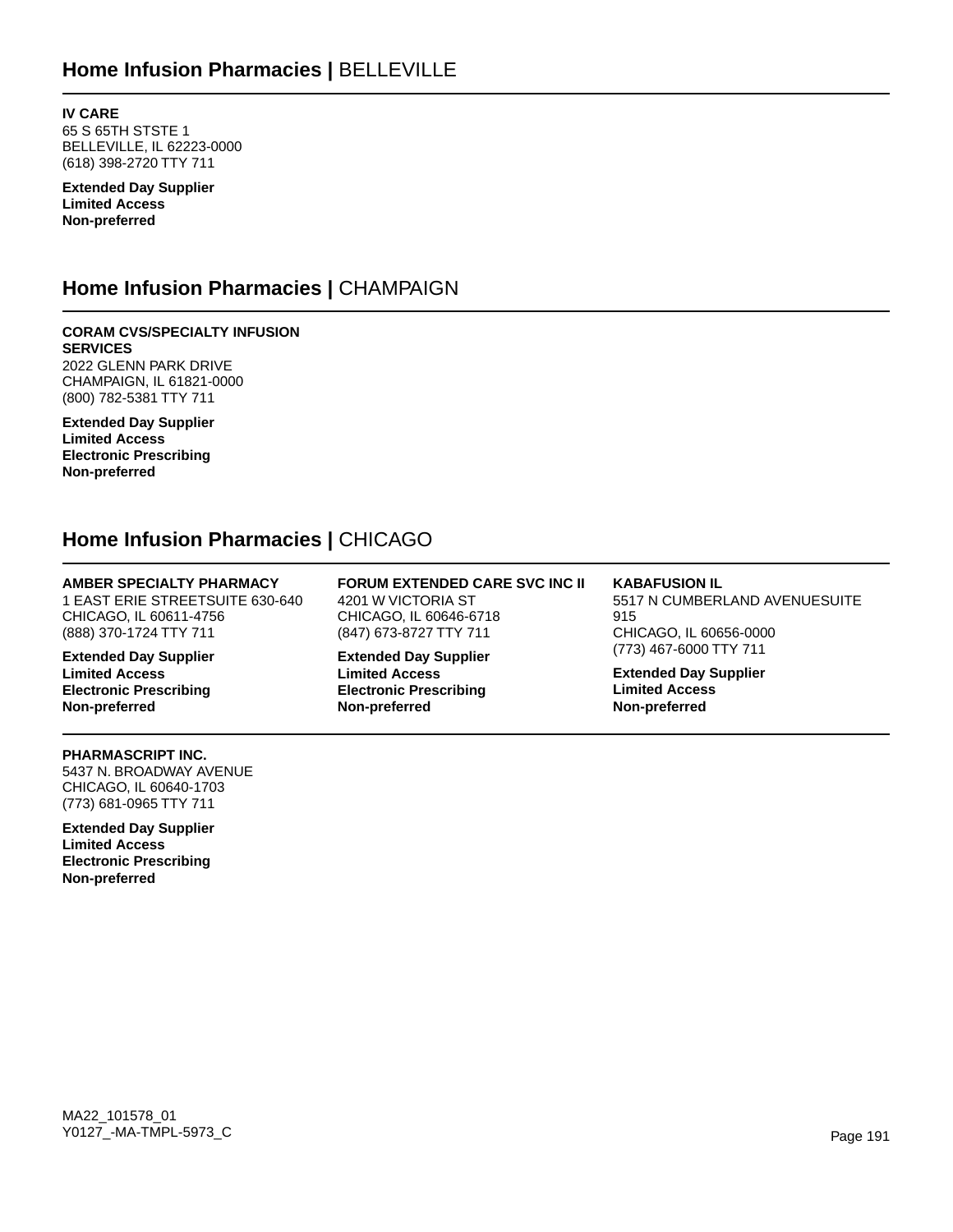## **Home Infusion Pharmacies |** ELK GROVE VILLAGE

**ORSINI PHARMACEUTICAL SERVICES LLC** 1107 NICHOLAS BLVD ELK GROVE VILLAGE, IL 60007-0000 (847) 734-7373 TTY 711

**Extended Day Supplier Limited Access Electronic Prescribing Non-preferred**

### **Home Infusion Pharmacies |** ELMHURST

**ACCREDO HEALTH GROUP INC** 650 W GRAND AVESTE 102 ELMHURST, IL 60126-1024 (630) 279-7390 TTY 711

**Extended Day Supplier Non-preferred**

### **Home Infusion Pharmacies |** HICKORY HILLS

**LOYOLA UNIVERSITY MEDICAL CENTER** 9608 S ROBERTS RD HICKORY HILLS, IL 60457-0000 (708) 233-5390 TTY 711

**Extended Day Supplier Limited Access Non-preferred**

### **Home Infusion Pharmacies |** HOFFMAN ESTATES

#### **PREMIER SPECIALTY INFUSION**

2401 HASSEL RD. SUITE # 1525 HOFFMAN ESTATES, IL 60169-2000 (800) 783-9655 TTY 711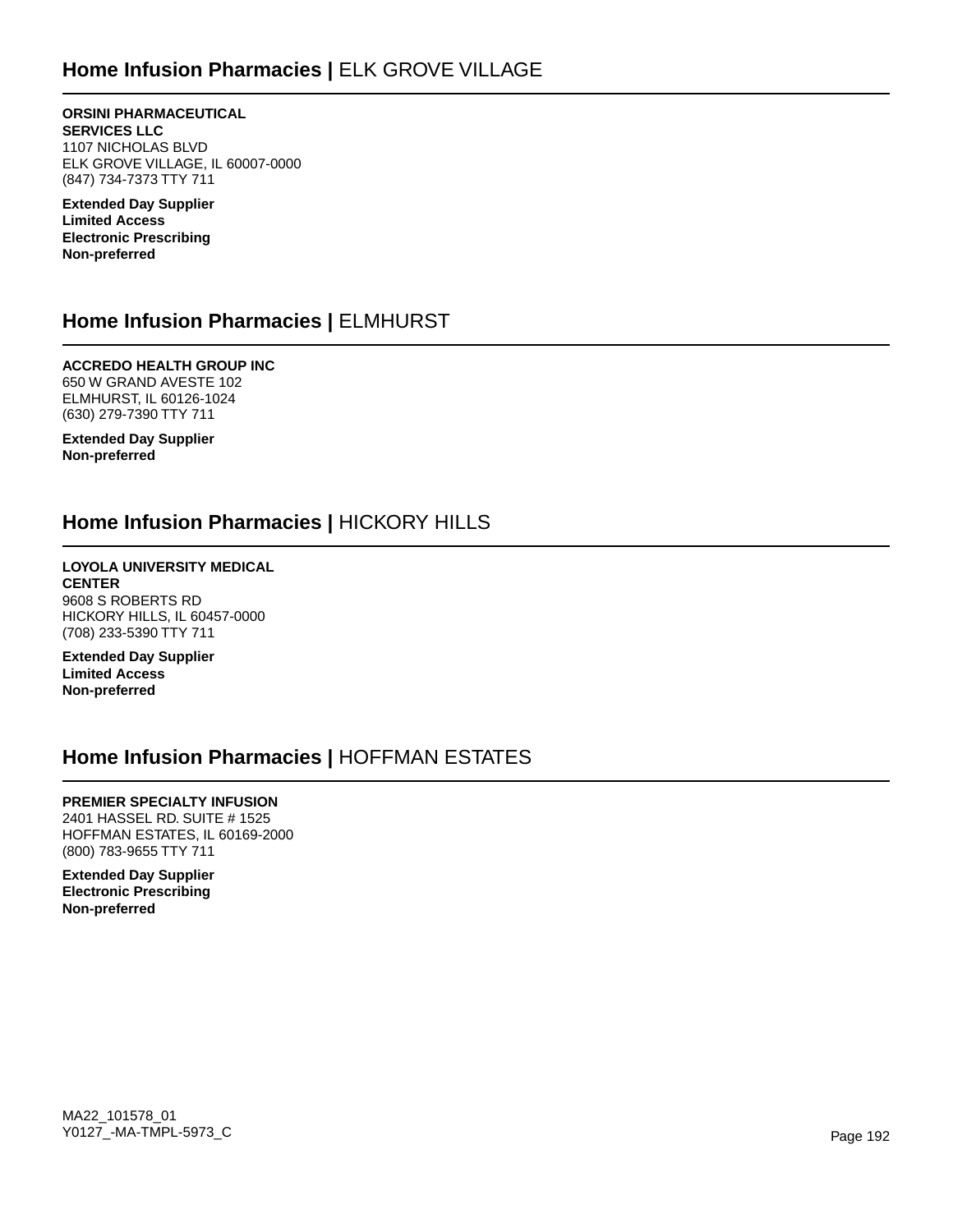## **Home Infusion Pharmacies |** ITASCA

**OPTION CARE** 870 NORTH ARLINGTON HEIGHTS ROADSUITE 102 ITASCA, IL 60143-0000 (630) 616-0800 TTY 711

**Extended Day Supplier Limited Access Electronic Prescribing Non-preferred**

## **Home Infusion Pharmacies |** LIBERTYVILLE

**CAREPARTNERS PHARMACY** 326 PETERSON RD LIBERTYVILLE, IL 60048-1008 (866) 832-7171 TTY 711

**Extended Day Supplier Non-preferred**

### **Home Infusion Pharmacies |** MATTOON

**PRAIRIE MEDICAL PHARMACY** 1000 HEALTH CENTER DR MATTOON, IL 61938-0000 (217) 258-2411 TTY 711

**Extended Day Supplier Electronic Prescribing Non-preferred**

### **Home Infusion Pharmacies |** MOKENA

#### **CORAM CVS/SPECIALTY INFUSION SERVICES**

8910 W 192ND ST., UNIT J MOKENA, IL 60448-8111 (844) 343-4215 TTY 711

**Extended Day Supplier Limited Access Non-preferred**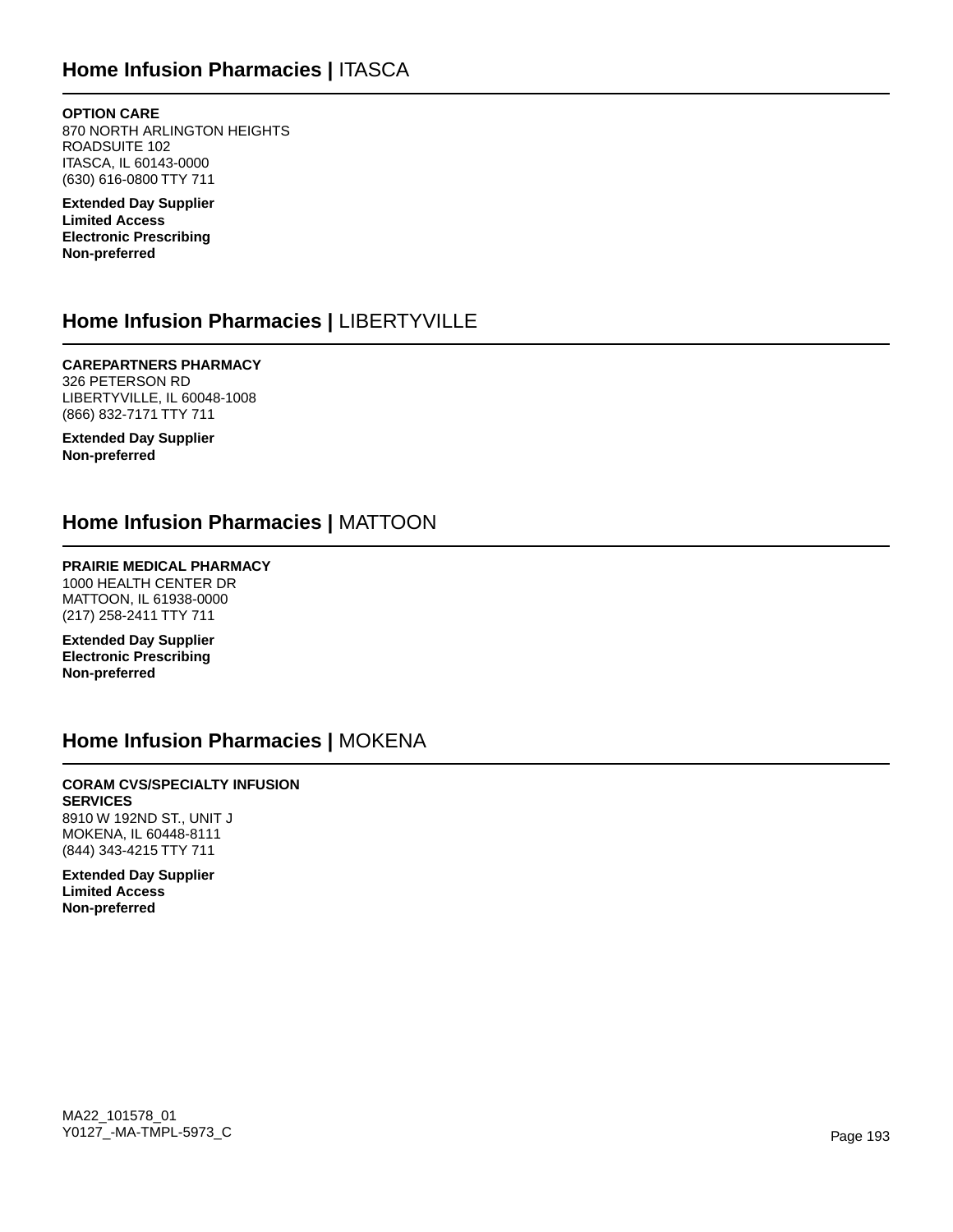### **Home Infusion Pharmacies |** MT PROSPECT

**CORAM CVS/SPECIALTY INFUSION SERVICES** 1471 BUS CENTER DRSUITE 500 MT PROSPECT, IL 60056-0000 (847) 553-2500 TTY 711

**Extended Day Supplier Limited Access Electronic Prescribing Non-preferred**

### **Home Infusion Pharmacies |** OAK PARK

**HOME INFUSION SOLUTIONS** 610 S MAPLE AVESTE 1200 OAK PARK, IL 60304-0000 (708) 660-6200 TTY 711

**Extended Day Supplier Limited Access Electronic Prescribing Non-preferred**

### **Home Infusion Pharmacies |** PEORIA

### **OMNICARE OF PEORIA**

2305 W ALTORFER DRIVE PEORIA, IL 61615-1809 (309) 691-2010 TTY 711

**Extended Day Supplier Limited Access Electronic Prescribing Non-preferred**

**OSF HEALTHCARE HOME INFUSION PHARMACY** 2265 W ALTORFER DR PEORIA, IL 61615-0000 (309) 683-7700 TTY 711

**Extended Day Supplier Limited Access Non-preferred**

## **Home Infusion Pharmacies |** SCHAUMBURG

### **SUPERIOR PHARMACY SOLUTIONS**

2050 E ALGONQUIN RD STE 606 SCHAUMBURG, IL 60173-4161 (847) 469-2400 TTY 711

**Extended Day Supplier Electronic Prescribing Non-preferred**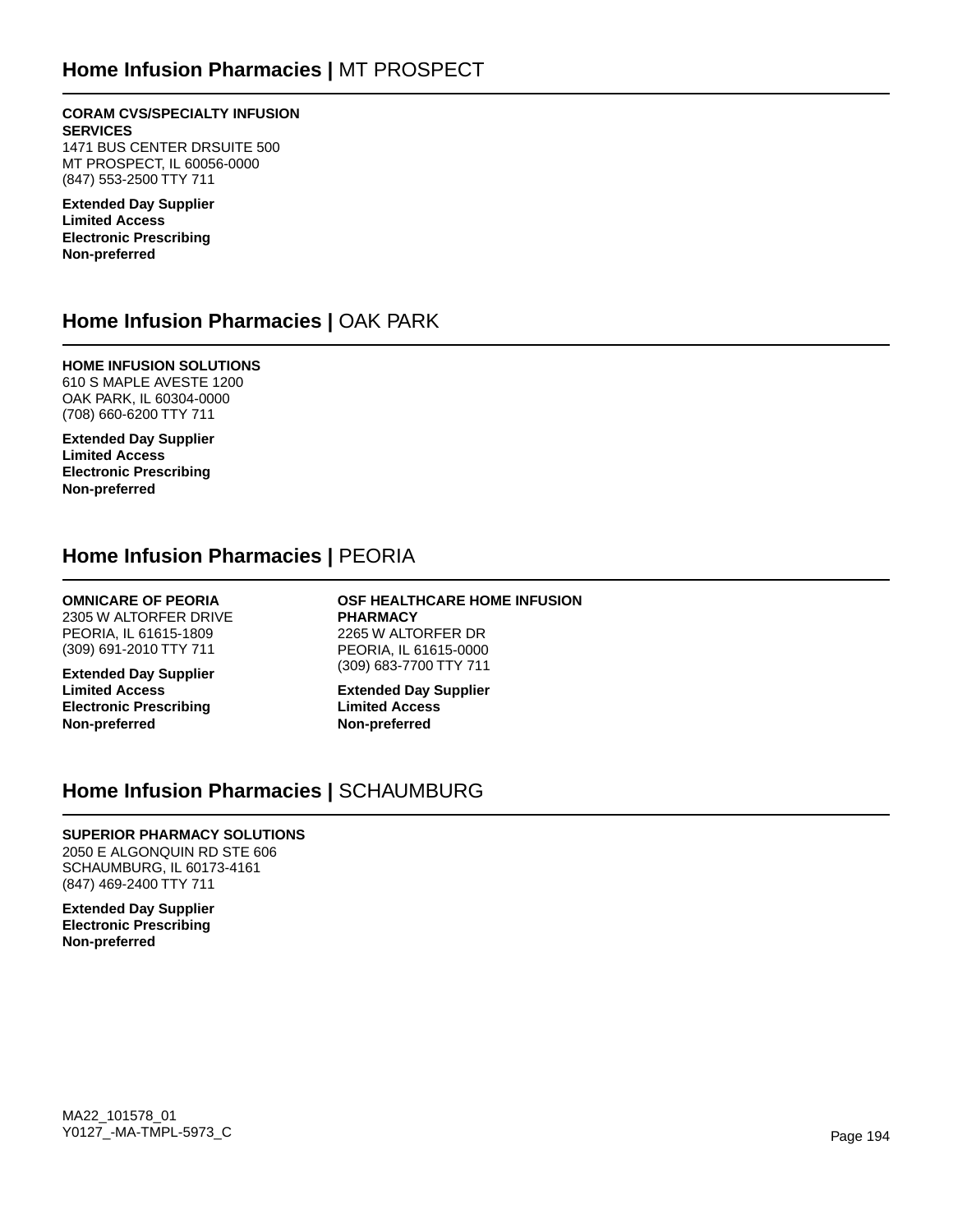### **CARLE HOME INFUSION**

221 N BROADWAY AVE STE 100 URBANA, IL 61801-2747 (217) 383-3099 TTY 711

**Extended Day Supplier Non-preferred**

## **Home Infusion Pharmacies |** WOOD DALE

**IV SOLUTIONS LLC** 165 HANSEN CTSTE 106 WOOD DALE, IL 60191-0000 (847) 945-4444 TTY 711

**Extended Day Supplier Limited Access Non-preferred**

## **Home Infusion Pharmacies |** WOODRIDGE

**AMERITA, INC.** 10204 WERCH DR STE 301 WOODRIDGE, IL 60517-5084 (773) 229-9300 TTY 711

**Extended Day Supplier Limited Access Non-preferred**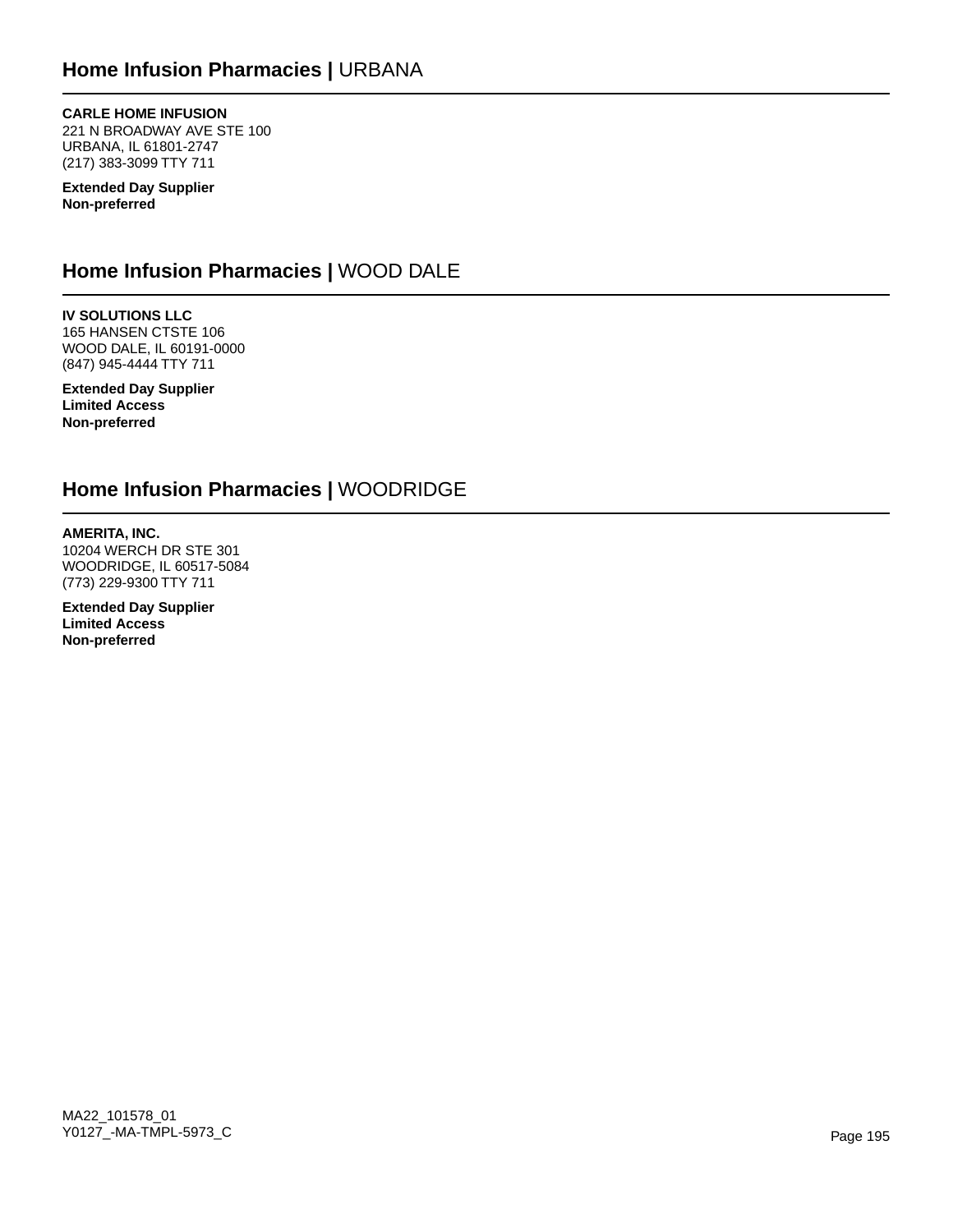**RIGG FAMILYCARE PHARMACY** 37 W MAIN ST ALBION, IL 62806-1006 (618) 445-2581 TTY 711

**Limited Access Electronic Prescribing Non-preferred**

## **Long-Term Care Pharmacies |** ALEDO

**GENESIS FIRSTMED PHARMACY** 105 S COLLEGE AVE ALEDO, IL 61231-0000 (309) 582-9390 TTY 711

**Electronic Prescribing Non-preferred**

### **Long-Term Care Pharmacies |** ALPHA

### **ALWOOD PHARMACY**

211 S 1ST STREET ALPHA, IL 61413-0000 (309) 629-4506 TTY 711

**Non-preferred**

## **Long-Term Care Pharmacies |** ALTAMONT

### **ALTAMONT PHARMACY INC**

12 N 3RD ST ALTAMONT, IL 62411-1408 (618) 483-5614 TTY 711

**Limited Access Electronic Prescribing Non-preferred**

**KREMER PHARMACY ALTAMONT** 5 E CUMBERLAND RD STE 3 ALTAMONT, IL 62411-1271 (217) 857-3000 TTY 711

**Limited Access Electronic Prescribing Non-preferred**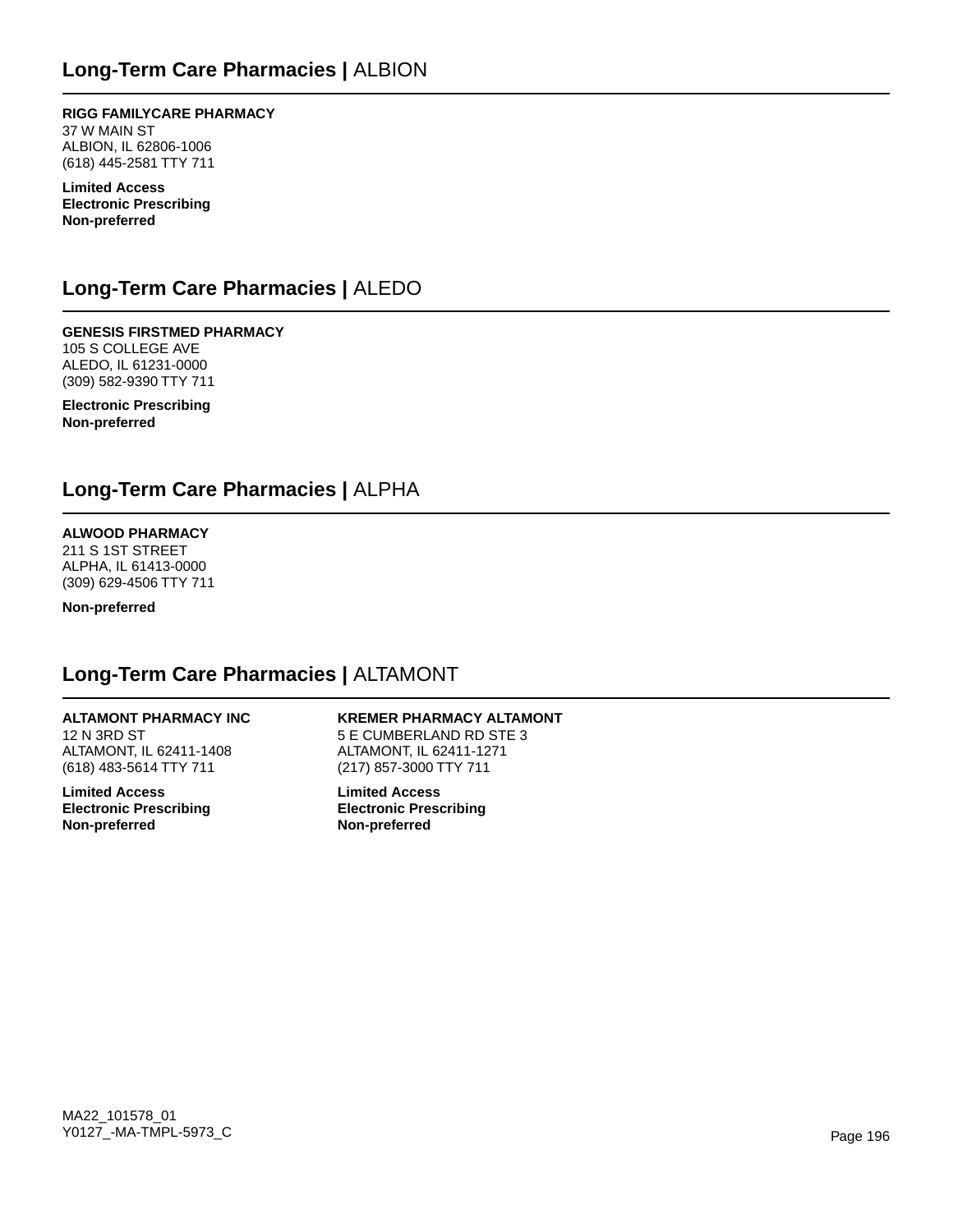#### **ALTON MENTAL HEALTH CENTER PHARMACY**

4500 COLLEGE AVE ALTON, IL 62002-0000 (618) 474-3408 TTY 711

**Limited Access Non-preferred**

#### **GENOA HEALTHCARE, LLC** 2615 EDWARDS STSTE 102

ALTON, IL 62002-3915 (618) 208-6937 TTY 711

**Limited Access Electronic Prescribing Non-preferred**

## **Long-Term Care Pharmacies |** ANNA

#### **CLYDE CHOATE MENTAL HEALTH DEVELOPMENTAL CENTER**

1000 NORTH MAIN ST ANNA, IL 62906-0000 (618) 202-6708 TTY 711 **UNION COUNTY HOSPITAL** 517 N MAIN ST ANNA, IL 62906-1663 (618) 833-4511 TTY 711

**Non-preferred**

**Limited Access Non-preferred**

## **Long-Term Care Pharmacies |** ATHENS

### **POTTER DRUG**

214 ABE LINCOLN DR., UNIT 2 ATHENS, IL 62613-7800 (217) 952-7030 TTY 711

**Electronic Prescribing Non-preferred**

## **Long-Term Care Pharmacies |** AUBURN

#### **HARRY'S PHARMACY, INC** 620 E JACKSON ST

AUBURN, IL 62615-9784 (217) 438-6141 TTY 711

**Limited Access Non-preferred**

## **Long-Term Care Pharmacies |** BELLEVILLE

**COPPER BEND PHARMACY INC** 2900 FRANK SCOTT PKWY WSTE 920- B BELLEVILLE, IL 62223-8509 (618) 234-7181 TTY 711

**Electronic Prescribing Non-preferred**

**GENOA HEALTHCARE, LLC** 12 N 64TH STSTE 6 BELLEVILLE, IL 62223-3809 (618) 398-5127 TTY 711

**Limited Access Electronic Prescribing Non-preferred**

**MEDICINE EXPRESS** 7650 MAGNA DRIVESUITE 130 BELLEVILLE, IL 62223-0000 (618) 515-4035 TTY 711

**Limited Access Electronic Prescribing Non-preferred**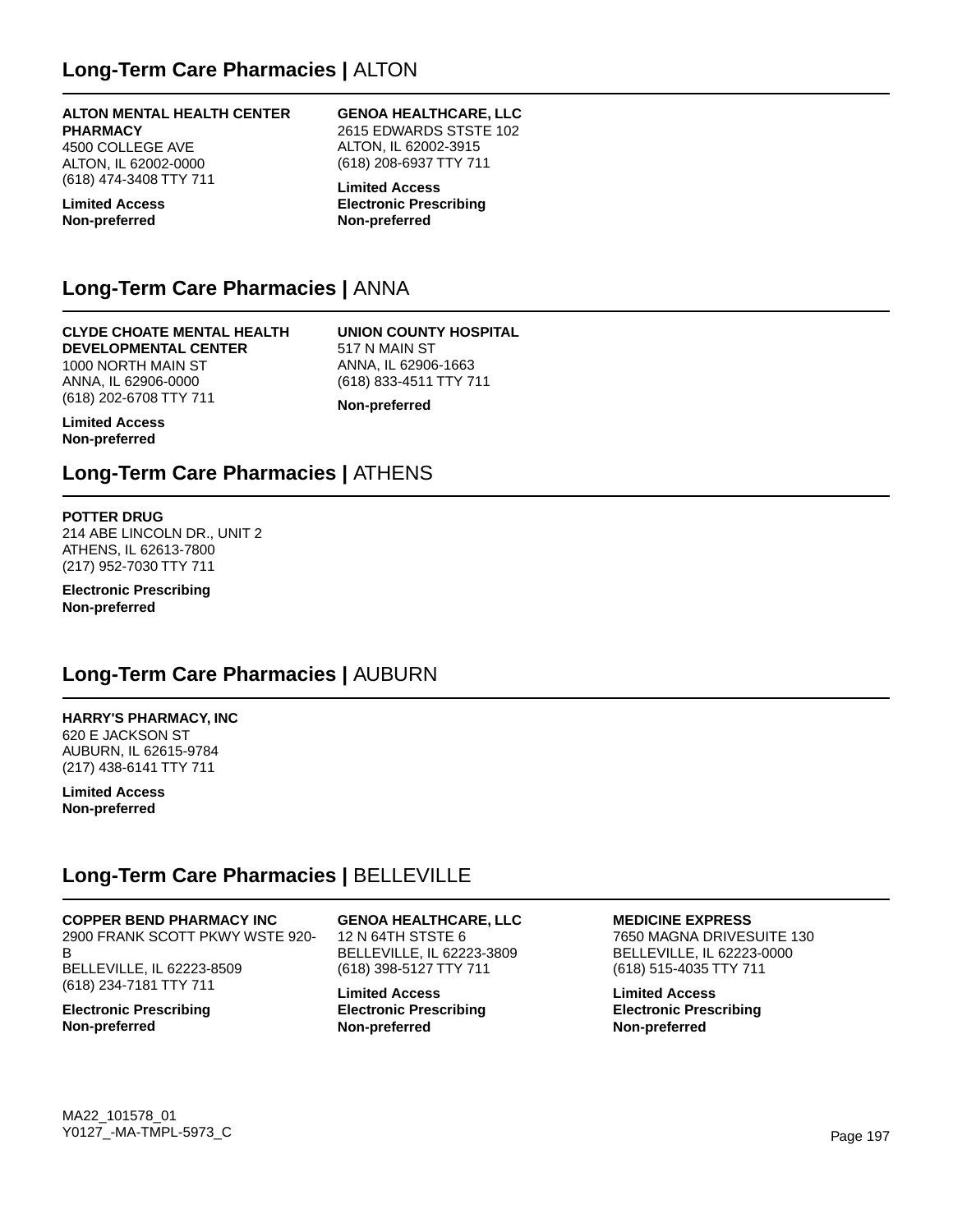### **OMNICARE OF BELLEVILLE**

1520 MASCOUTAH AVE BELLEVILLE, IL 62220-5900 (618) 235-2204 TTY 711

**Limited Access Electronic Prescribing Non-preferred**

## **Long-Term Care Pharmacies |** BENSENVILLE

**PHARMERICA**

818 THORNDALE AVE BENSENVILLE, IL 60106-0000 (800) 514-3784 TTY 711

**Limited Access Electronic Prescribing Non-preferred**

#### **PRIME CARE PHARMACY**

420 COUNTRY CLUB DR BENSENVILLE, IL 60106-0000 (630) 354-6300 TTY 711

**Limited Access Electronic Prescribing Non-preferred**

## **Long-Term Care Pharmacies |** BERWYN

### **GENOA HEALTHCARE, LLC**

7000 W CERMAK RDSUITE 145 BERWYN, IL 60402-2112 (708) 393-4881 TTY 711

**Limited Access Electronic Prescribing Non-preferred**

## **Long-Term Care Pharmacies |** BLOOMINGTON

### **AXLINE ADVANCED (04)**

1210 TOWANDA AVE STE 10 BLOOMINGTON, IL 61701-7415 (309) 828-6767 TTY 711

**Limited Access Non-preferred**

**GENOA HEALTHCARE, LLC** 702 W CHESTNUT STSUITE 103 BLOOMINGTON, IL 61701-2814 (309) 807-5160 TTY 711

**Limited Access Electronic Prescribing Non-preferred**

#### **MERLE PHARMACY NO 1 INC**

203 E LOCUST STSTE 1 BLOOMINGTON, IL 61701-3076 (309) 828-2242 TTY 711

**Electronic Prescribing Non-preferred**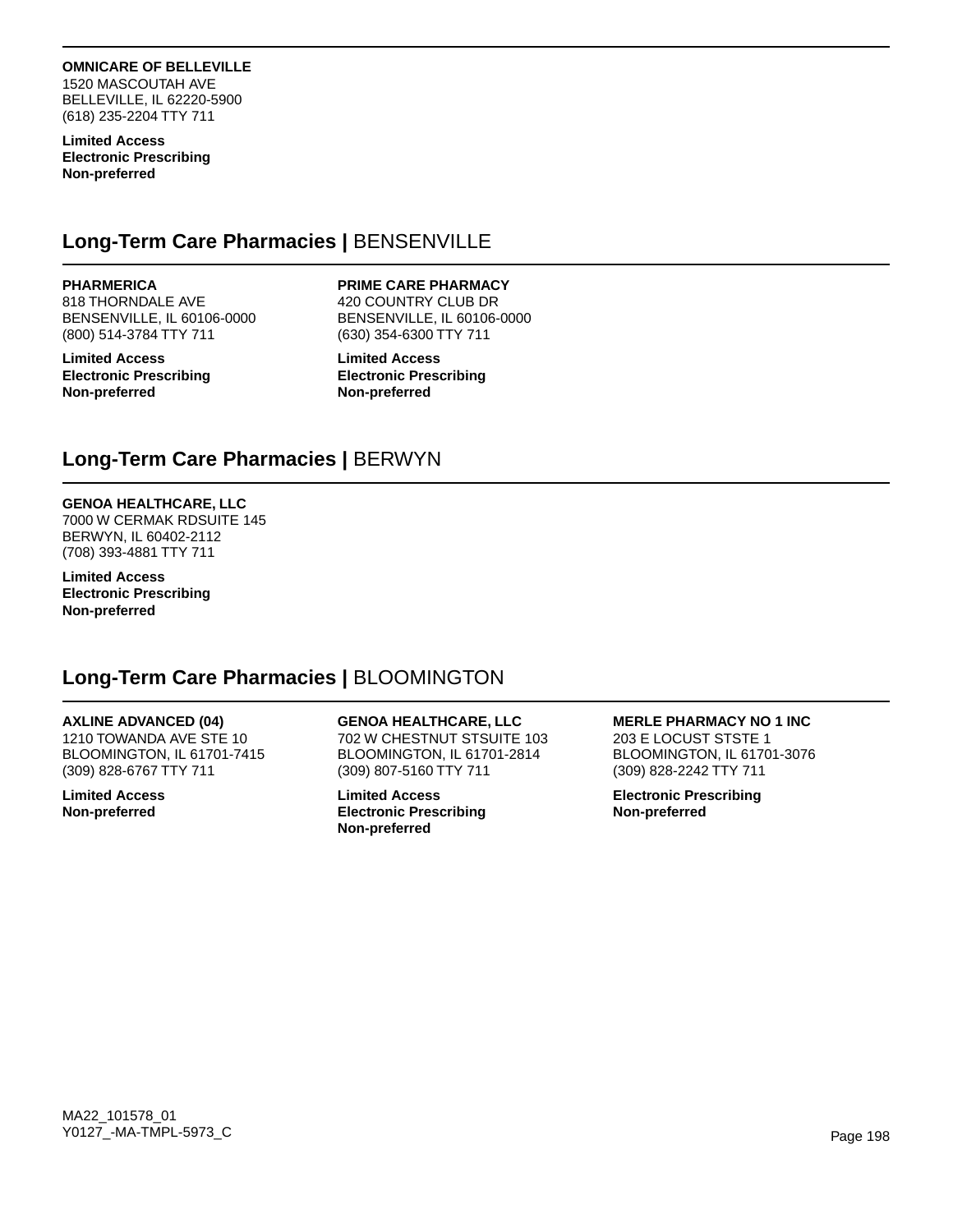**GENOA HEALTHCARE, LLC** 3046 WEST 127TH STREET BLUE ISLAND, IL 60406-1827 (708) 377-5012 TTY 711

**Limited Access Electronic Prescribing Non-preferred**

## **Long-Term Care Pharmacies |** BOURBONNAIS

**RIVERVIEW PHARMACY** 475 BROWN BLVDSUITE 105 BOURBONNAIS, IL 60914-0000 (815) 933-1735 TTY 711

**Electronic Prescribing Non-preferred**

## **Long-Term Care Pharmacies |** BREESE

#### **COMPREHENSIVE CARE PHARMACY** 117 CLINTONIAN PLAZA

BREESE, IL 62230-0000 (618) 526-8040 TTY 711

### **COMPREHENSIVE CARE PHARMACY** 117 CLINTONIA PLAZA

BREESE, IL 62230-1501 (618) 526-8040 TTY 711

**Non-preferred**

**Limited Access Electronic Prescribing Non-preferred**

## **Long-Term Care Pharmacies |** BURR RIDGE

**PHARMSCRIPT OF IL LLC** 281 SHORE DRIVE UNITS C & D BURR RIDGE, IL 60527-0000 (908) 389-1818 TTY 711

**Limited Access Electronic Prescribing Non-preferred**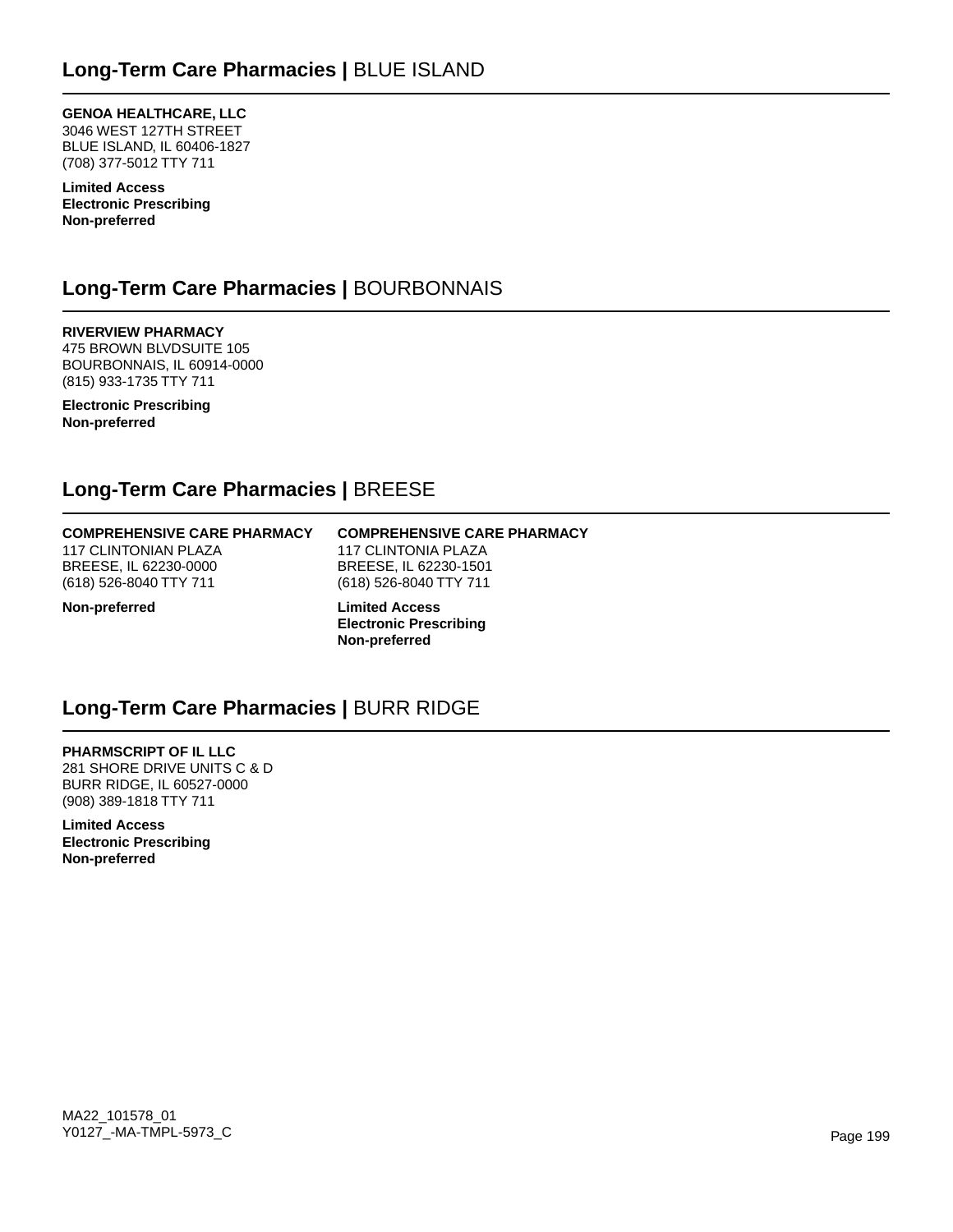**UNITED RX, LLC** 1120 W. MAIN STREET CARBONDALE, IL 62901-1929 (708) 449-7600 TTY 711

**Limited Access Electronic Prescribing Non-preferred**

## **Long-Term Care Pharmacies |** CARLINVILLE

**MICHELLE'S PHARMACY** 274 N BROAD ST CARLINVILLE, IL 62626-1371 (217) 854-4022 TTY 711

**Non-preferred**

## **Long-Term Care Pharmacies |** CAROL STREAM

#### **AFFINITY PHARMACY CARE LLC**

135 E. ST CHARLES ROADSUITE D CAROL STREAM, IL 60188-0000 (630) 716-3300 TTY 711

**C S FAMILY PHARMACY LTC** 942 W ARMY TRAIL RD CAROL STREAM, IL 60188-9068 (630) 213-0800 TTY 711

**Non-preferred**

**Non-preferred**

## **Long-Term Care Pharmacies |** CARROLLTON

**PHARMACY PLUS INC** 508 W N MAIN ST CARROLLTON, IL 62016-0000 (217) 942-3427 TTY 711

**Electronic Prescribing Non-preferred**

## **Long-Term Care Pharmacies |** CARTHAGE

**WEAR LTC** 527 N MADISON ST STE B CARTHAGE, IL 62321-1356 (217) 357-1210 TTY 711

**Non-preferred**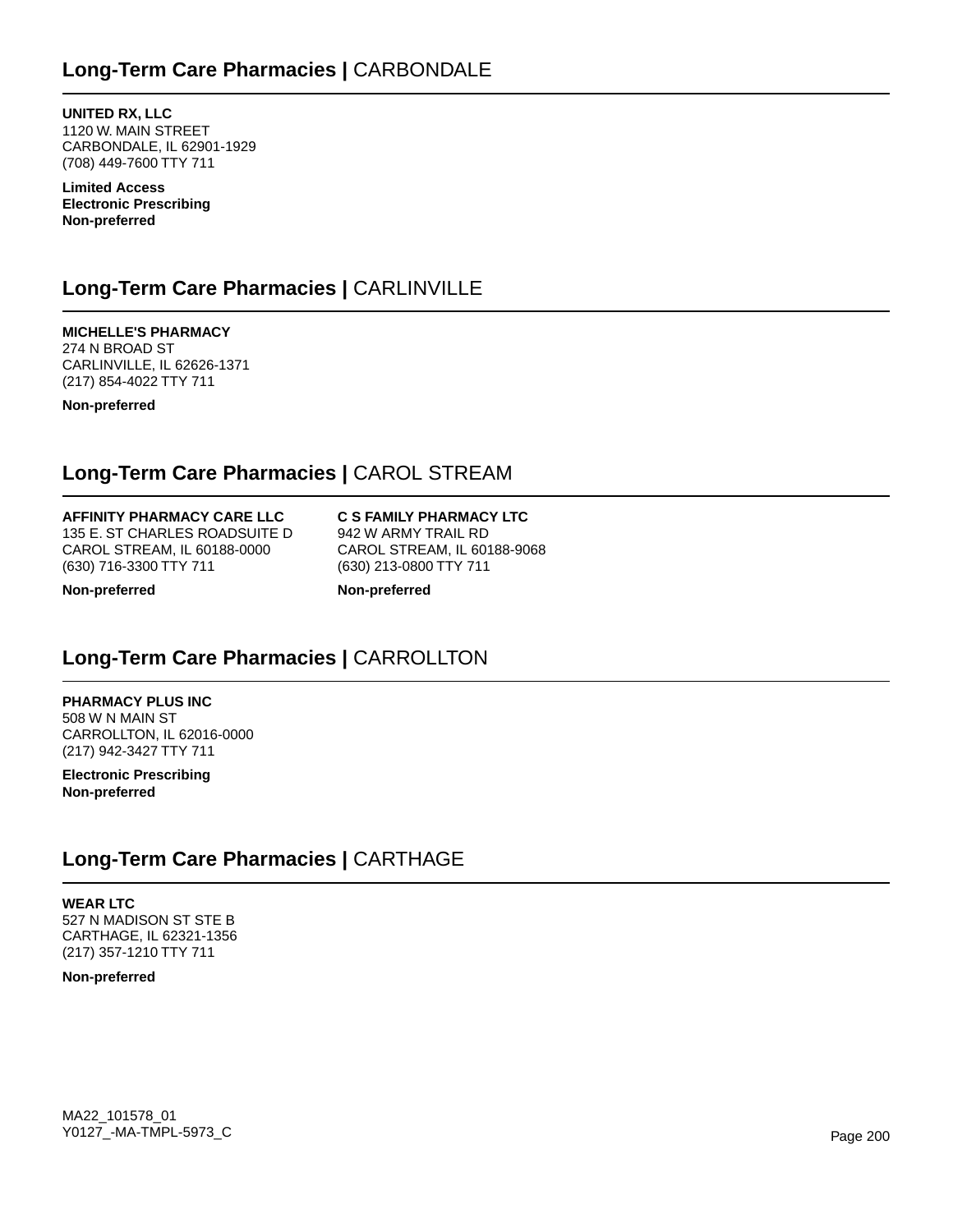**THE PHARMACIE SHOPPE** 202 W EDGAR AVE CASEY, IL 62420-0000 (217) 932-4004 TTY 711

**Electronic Prescribing Non-preferred**

### **Long-Term Care Pharmacies |** CENTRALIA

### **BANDY'S PHARMACY II**

817 E MCCORD CENTRALIA, IL 62801-3263 (618) 533-3300 TTY 711

**Electronic Prescribing Non-preferred**

**BYRD WATSON DRUG #2** 1071 W BROADWAY CENTRALIA, IL 62801-5309 (618) 532-2200 TTY 711

**Electronic Prescribing Non-preferred**

**WARREN G MURRAY DEVELOPMENTAL CENTER** 1535 W MCCORD CENTRALIA, IL 62801-0000 (618) 532-1811 TTY 711

**Limited Access Non-preferred**

## **Long-Term Care Pharmacies |** CHAMPAIGN

#### **LEHMANS PHARMACY**

716 S RANDOLPH ST STE ASUITE A CHAMPAIGN, IL 61820-8315 (217) 253-5878 TTY 711

**Limited Access Electronic Prescribing Non-preferred**

### **Long-Term Care Pharmacies |** CHATHAM

**COUNTY MARKET PHARMACY 224** 1099 JASON PL CHATHAM, IL 62629-0000 (217) 483-2496 TTY 711

**Electronic Prescribing Non-preferred**

#### **HEALTHDIRECT INSTITUTIONAL PHARMACY SERVICES, INC. #129** 1053 JASON PLACE CHATHAM, IL 62629-0000 (217) 483-7431 TTY 711

**Limited Access Electronic Prescribing Non-preferred**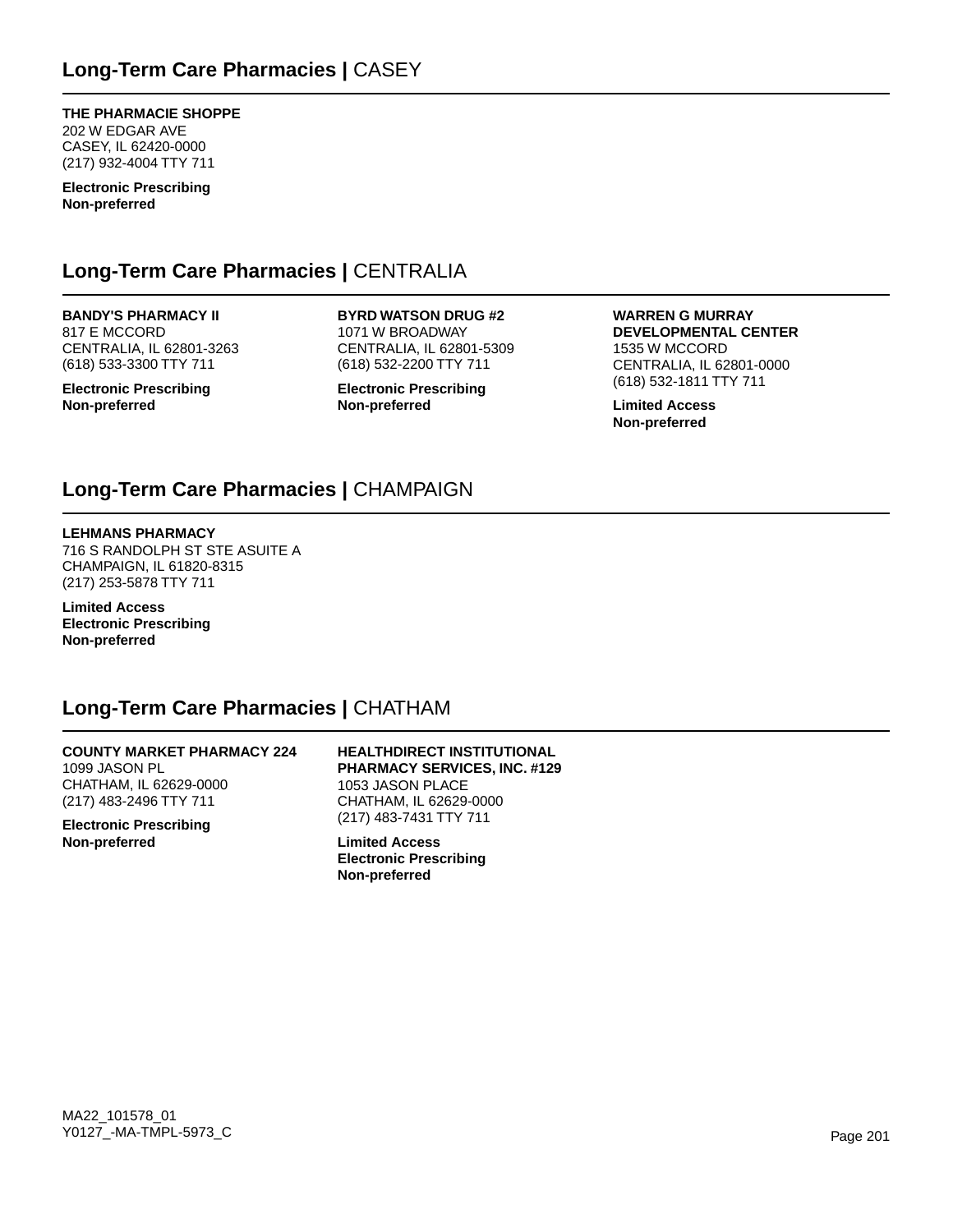**CHENOA RX LTC** 209 S GREEN ST CHENOA, IL 61726-1133 (815) 945-4211 TTY 711

**Limited Access Electronic Prescribing Non-preferred**

## **Long-Term Care Pharmacies |** CHESTER

#### **CHESTER MENTAL HEALTH CENTER** 1315 LEHMEN DR HWY 3 NORTH CHESTER, IL 62233-0000

**Limited Access Non-preferred**

(618) 861-0330 TTY 711

## **Long-Term Care Pharmacies |** CHICAGO

| <b>CUSTOM MED PLUS</b>                                                  | <b>CUSTOM MED PLUS, LTC</b>   | <b>ELSDON MEDICAL PHARMACY</b>                                          |
|-------------------------------------------------------------------------|-------------------------------|-------------------------------------------------------------------------|
| 4312 N PULASKI RD                                                       | 4312 N PULASKI RD             | 4254 W 55TH ST                                                          |
| CHICAGO, IL 60641-2150                                                  | CHICAGO, IL 60641-2150        | CHICAGO, IL 60632-4697                                                  |
| (773) 249-9100 TTY 711                                                  | (773) 249-9100 TTY 711        | (773) 582-2600 TTY 711                                                  |
| <b>Limited Access</b><br><b>Electronic Prescribing</b><br>Non-preferred | Non-preferred                 | <b>Limited Access</b><br><b>Electronic Prescribing</b><br>Non-preferred |
| <b>FORUM EXTENDED CARE SVC INC II</b>                                   | <b>GENOA HEALTHCARE, LLC</b>  | <b>GENOA HEALTHCARE, LLC</b>                                            |
| 4201 W VICTORIA ST                                                      | 3348 W 87TH STSTE P           | 4318 S STATE STREETSUITE 26                                             |
| CHICAGO, IL 60646-6718                                                  | CHICAGO, IL 60652-0000        | CHICAGO, IL 60609-0000                                                  |
| (847) 673-8727 TTY 711                                                  | (872) 244-5773 TTY 711        | (872) 244-5769 TTY 711                                                  |
| <b>Limited Access</b>                                                   | <b>Limited Access</b>         | <b>Limited Access</b>                                                   |
| <b>Electronic Prescribing</b>                                           | <b>Electronic Prescribing</b> | <b>Electronic Prescribing</b>                                           |
| Non-preferred                                                           | Non-preferred                 | Non-preferred                                                           |
| <b>GENOA HEALTHCARE, LLC</b>                                            | <b>GENOA HEALTHCARE, LLC</b>  | <b>GENOA HEALTHCARE, LLC</b>                                            |
| 5710 N BROADWAY ST                                                      | 1400 W GREENLEAF AVESTE 101   | 4327 S ARCHER AVESUITE P                                                |
| CHICAGO, IL 60660-4302                                                  | CHICAGO, IL 60626-2805        | CHICAGO, IL 60632-0000                                                  |
| (773) 728-2310 TTY 711                                                  | (773) 977-7330 TTY 711        | (872) 244-5800 TTY 711                                                  |
| <b>Limited Access</b>                                                   | <b>Limited Access</b>         | <b>Limited Access</b>                                                   |
| <b>Electronic Prescribing</b>                                           | <b>Electronic Prescribing</b> | <b>Electronic Prescribing</b>                                           |
| Non-preferred                                                           | Non-preferred                 | Non-preferred                                                           |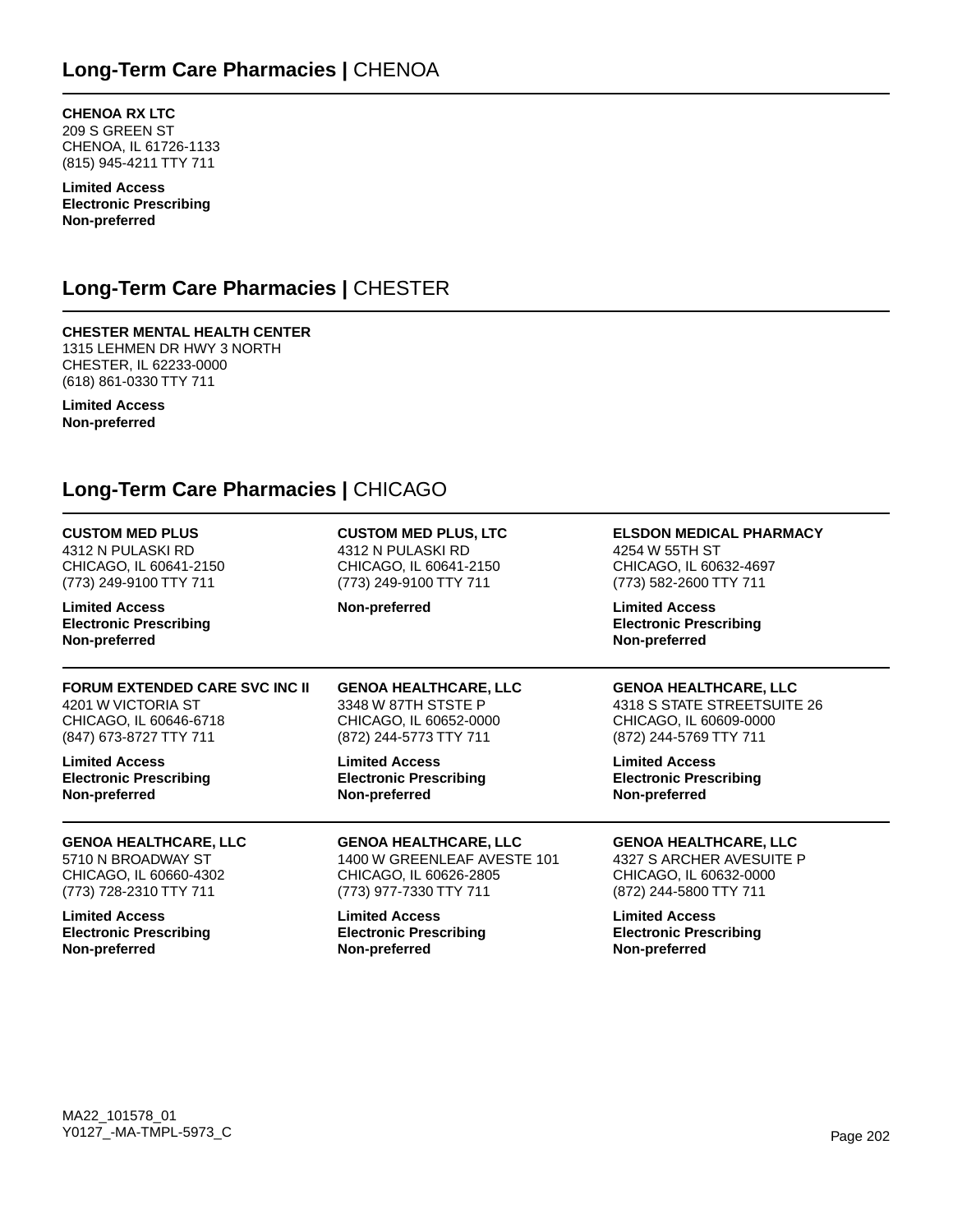#### **GENOA HEALTHCARE, LLC**

4423 N RAVENSWOOD AVESTE P100 CHICAGO, IL 60640-5802 (773) 313-3075 TTY 711

**Limited Access Electronic Prescribing Non-preferred**

#### **VITAL RX, LLC**

2837 N MILWAUKEE CHICAGO, IL 60618-0000 (773) 862-1699 TTY 711

**Electronic Prescribing Non-preferred**

### **Long-Term Care Pharmacies |** CHICAGO HEIGHTS

### **GENOA HEALTHCARE, LLC**

450 WEST 14TH STREETSUITE P CHICAGO HEIGHTS, IL 60411-0000 (708) 668-4130 TTY 711

**Non-preferred**

### **Long-Term Care Pharmacies |** CRESTWOOD

#### **MEDICATION MANAGEMENT**

**PARTNERS, LLC** 13601 KENTON AVE CRESTWOOD, IL 60418-1938 (877) 752-8046 TTY 711

**Limited Access Electronic Prescribing Non-preferred**

### **Long-Term Care Pharmacies |** DECATUR

### **GENOA HEALTHCARE, LLC**

151 N MAIN STRM 332 DECATUR, IL 62523-1206 (217) 619-0950 TTY 711

**Limited Access Electronic Prescribing Non-preferred**

#### **ILLINI PHARMACY SERVICES** 675 W IMBODEN DR DECATUR, IL 62521-9067

**ROSENS MORSEVIEW PHARMACY**

2955 W DEVON AVE CHICAGO, IL 60659-1585 (773) 743-7585 TTY 711 **Electronic Prescribing**

**Non-preferred**

(217) 791-6340 TTY 711 **Limited Access Electronic Prescribing Non-preferred**

### **OMNICARE OF DECATUR**

796 N SUNNYSIDE RD DECATUR, IL 62522-0000 (217) 428-3668 TTY 711

**Limited Access Electronic Prescribing Non-preferred**

#### **ROSENS-MORSEVIEW PHARMACY**

2955 W DEVON AVE CHICAGO, IL 60659-1555 (773) 743-7585 TTY 711

**Limited Access Electronic Prescribing Non-preferred**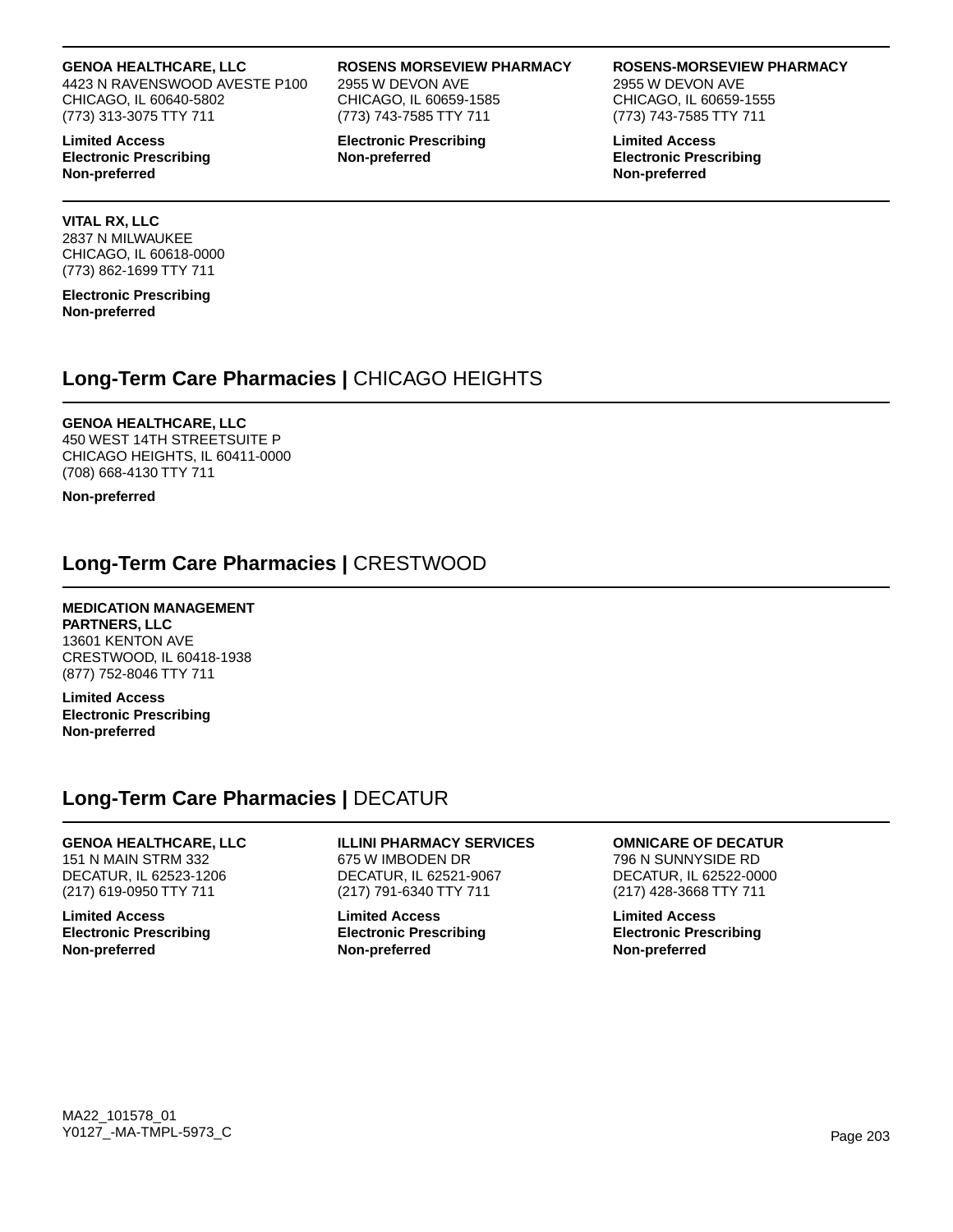## **Long-Term Care Pharmacies |** DES PLAINES

**MAC RX, LLC** 2307 S MOUNT PROSPECT RD DES PLAINES, IL 60018-1811 (224) 220-2700 TTY 711

**Limited Access Electronic Prescribing Non-preferred**

### **PRESENCE RHC SENIOR SERVICES LTC PHARMACY**

100 N RIVER RD DES PLAINES, IL 60016-0000 (847) 581-0800 TTY 711

**Limited Access Electronic Prescribing Non-preferred**

#### **OMNICARE INFUSION OF NORTHERN ILLINOIS**

2289 S MOUNT PROSPECT RD DES PLAINES, IL 60018-0000 (847) 768-1571 TTY 711

**Limited Access Non-preferred**

### **OMNICARE OF NO ILLINOIS**

2313 S MT PROSPECT RD DES PLAINES, IL 60018-0000 (847) 635-3000 TTY 711

**Limited Access Electronic Prescribing Non-preferred**

#### **UVANTA PHARMACY - NORTHERN ILLINOIS** 200 HOWARD AVE STE 226 DES PLAINES, IL 60018-0000 (847) 297-9400 TTY 711

**Limited Access Electronic Prescribing Non-preferred**

## **Long-Term Care Pharmacies |** DIXON

## **GENOA HEALTHCARE, LLC**

325 IL ROUTE 2RM 23 DIXON, IL 61021-9118 (779) 251-1002 TTY 711

**Non-preferred**

## **Long-Term Care Pharmacies |** DOWNERS GROVE

### **REMEDI SENIORCARE OF CHICAGO**

3600 LACEY ROAD, SUITE 500 DOWNERS GROVE, IL 60515-0000 (833) 438-4494 TTY 711

**Non-preferred**

## **Long-Term Care Pharmacies |** DU QUOIN

## **MEDICENTER PHARMACY DUQUOIN** 204 S WASHINGTON ST

DU QUOIN, IL 62832-1805 (618) 542-2575 TTY 711

**Non-preferred**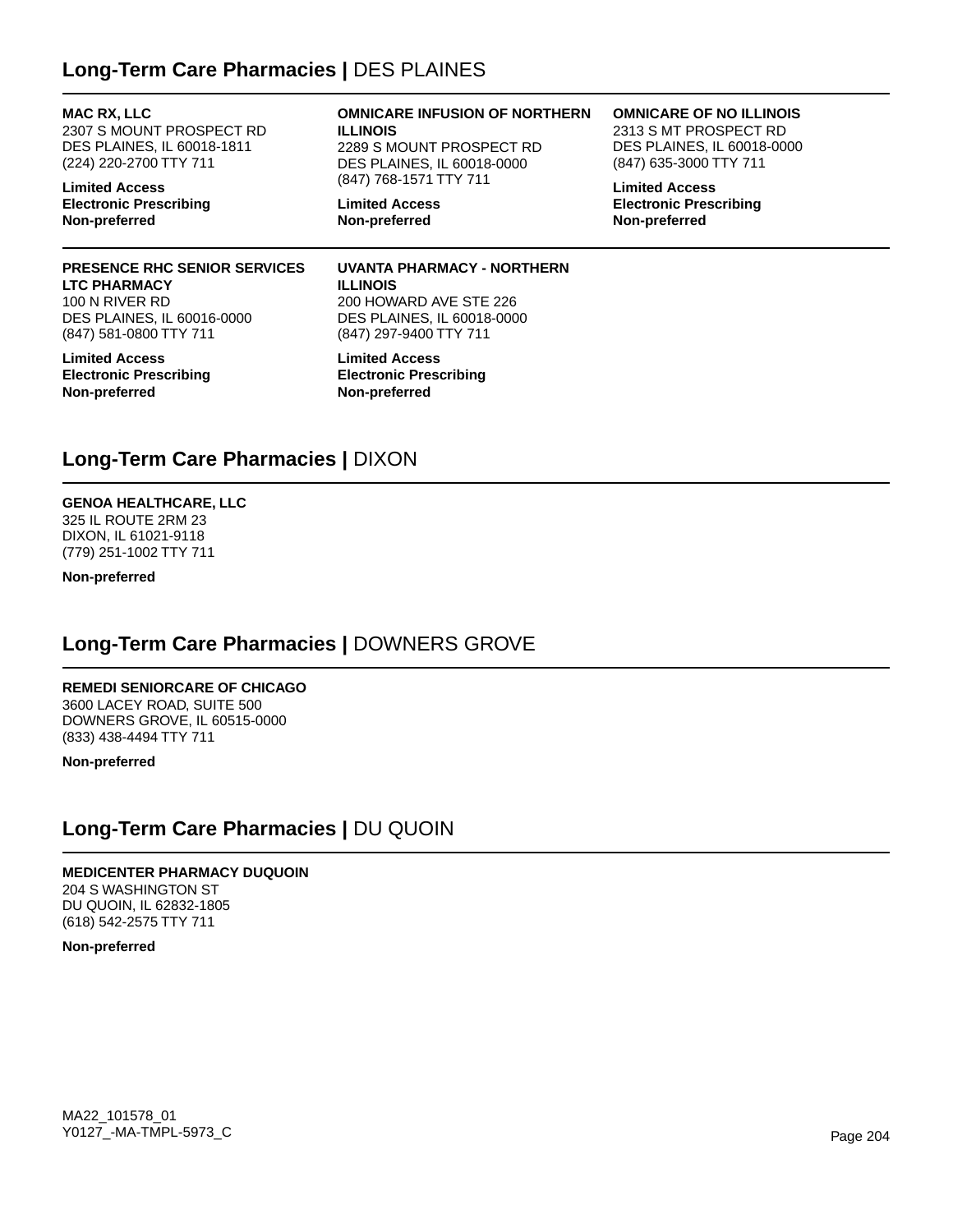**FOX DEVELOPMENTAL CENTER PHARMACY** 134 W MAIN ST DWIGHT, IL 60420-0000 (779) 249-6243 TTY 711

**Limited Access Non-preferred**

## **Long-Term Care Pharmacies |** EFFINGHAM

**ANDES HEALTH MART** 805 WEST FAYETTE AVE EFFINGHAM, IL 62401-0000 (217) 342-9393 TTY 711

**Limited Access Electronic Prescribing Non-preferred**

**ANDES LONG TERM CARE** 805 W FAYETTE AVE EFFINGHAM, IL 62401-2415 (217) 342-9393 TTY 711

**Limited Access Non-preferred**

## **Long-Term Care Pharmacies |** ELGIN

#### **ELGIN MENTAL HEALTH CENTER**

750 S STATE STREET ELGIN, IL 60123-7692 (847) 742-1040 TTY 711

**Limited Access Non-preferred**

**GENOA HEALTHCARE, LLC** 1845 GRANDSTAND PLSTE 300 ELGIN, IL 60123-4987 (224) 276-7236 TTY 711

**Limited Access Electronic Prescribing Non-preferred**

### **Long-Term Care Pharmacies |** ELK GROVE VILLAGE

**GENOA HEALTHCARE, LLC** 1001 ROHLWING RDSUITE P ELK GROVE VILLAGE, IL 60007-3217 (847) 380-4062 TTY 711

**Non-preferred**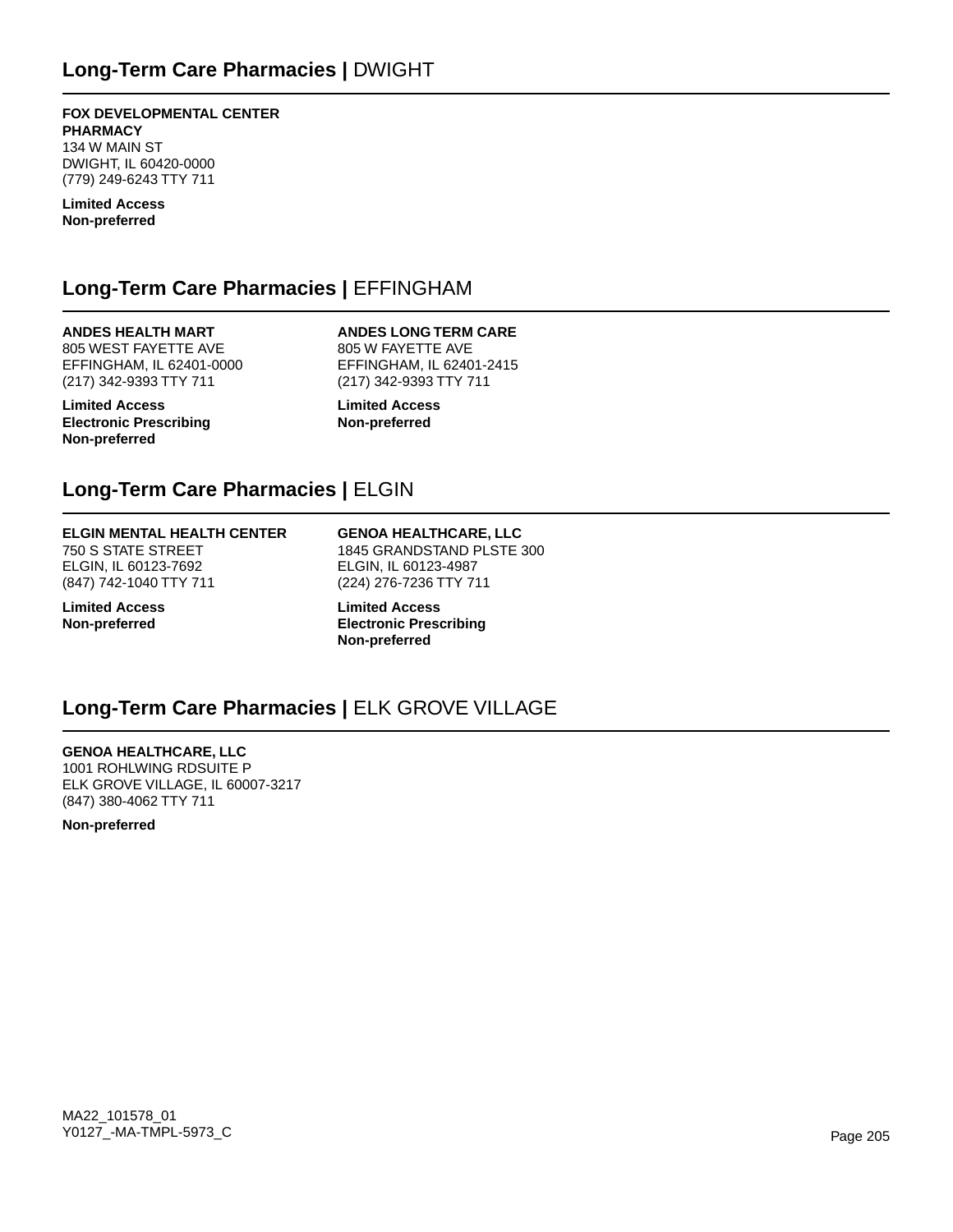**PHARMACY ALTERNATIVES LLC** 501 N LAKE STREETSUITE 105 ELMHURST, IL 60126-0000 (630) 516-1211 TTY 711

**Limited Access Electronic Prescribing Non-preferred**

## **Long-Term Care Pharmacies |** EVERGREEN PARK

**TABLETS PHARMACY INC.** 9603 S PULASKI RD EVERGREEN PARK, IL 60805-0000 (708) 272-1212 TTY 711

**Non-preferred**

### **Long-Term Care Pharmacies |** FLANAGAN

#### **FLANAGAN HEALTH MART PHARMACY**

116 S MAIN ST FLANAGAN, IL 61740-0000 (815) 796-2274 TTY 711

**Limited Access Electronic Prescribing Non-preferred**

### **Long-Term Care Pharmacies |** FORSYTH

### **COLEE'S CORNER DRUGS**

845 S ROUTE 51UNIT B FORSYTH, IL 62535-9759 (217) 330-9552 TTY 711

**Electronic Prescribing Non-preferred**

#### **EXTENDED LIVING PHARMACY LLC** 338 W MARION AVE FORSYTH, IL 62535-1064 (217) 875-7147 TTY 711

**Limited Access Electronic Prescribing Non-preferred**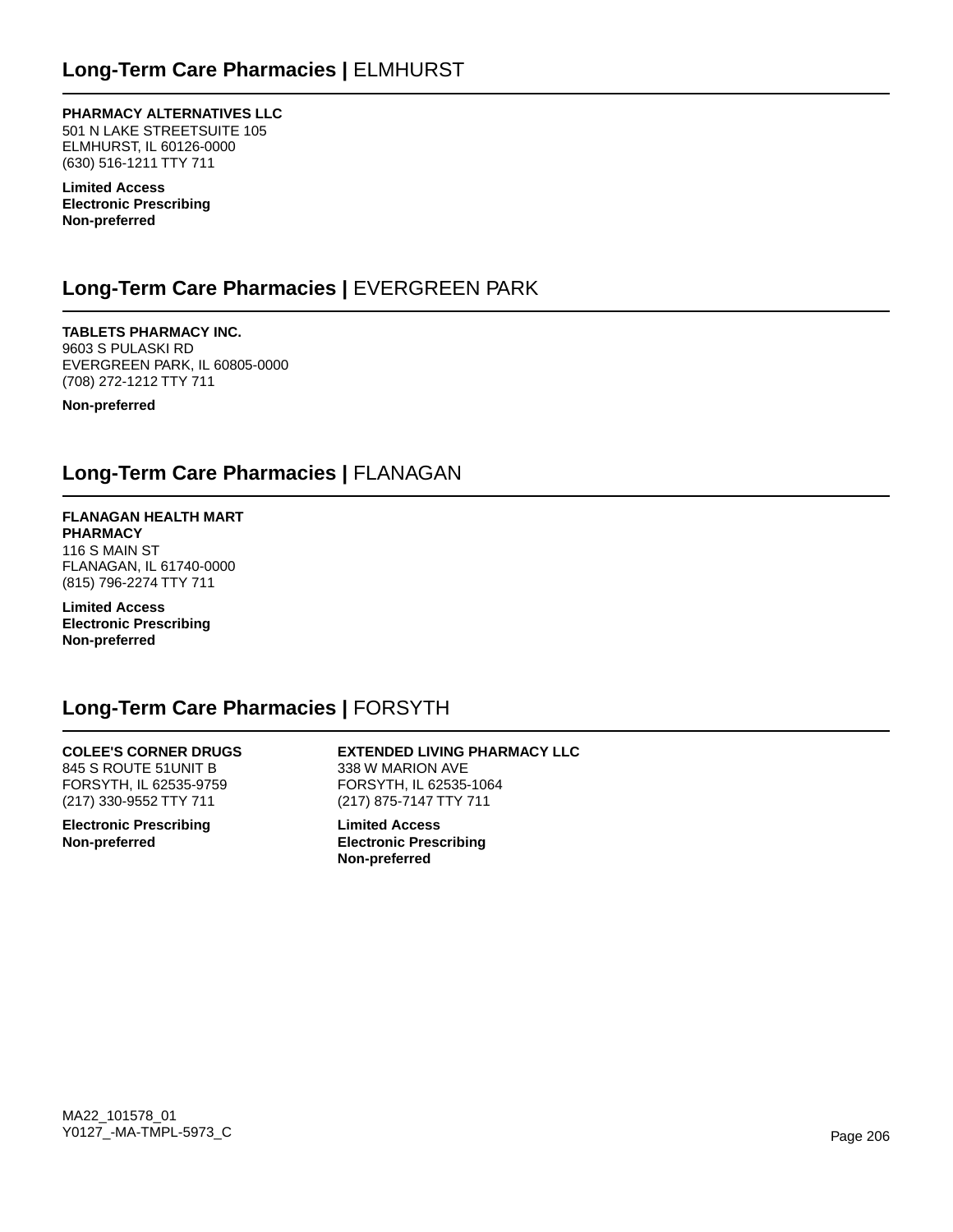**GENOA HEALTHCARE, LLC** 2323 WINDISH DRSUITE 5-70 GALESBURG, IL 61401-9780 (253) 218-0830 TTY 711

**Non-preferred**

## **Long-Term Care Pharmacies |** GENESEO

**VORAC PHARMACY (LONG TERM CARE)** 114 S STATE ST GENESEO, IL 61254-0000 (309) 944-2166 TTY 711

**Limited Access Non-preferred**

## **Long-Term Care Pharmacies |** GIBSON CITY

**SCOTTS FAMILY PHARMACY** 220 N SANGAMON AVE GIBSON CITY, IL 60936-1397 (217) 784-8241 TTY 711

**Electronic Prescribing Non-preferred**

## **Long-Term Care Pharmacies |** GOREVILLE

**GOREVILLE PROFESSIONAL PHARMACY** 901 S BROADWAY GOREVILLE, IL 62939-0000 (618) 995-1555 TTY 711

**Electronic Prescribing Non-preferred**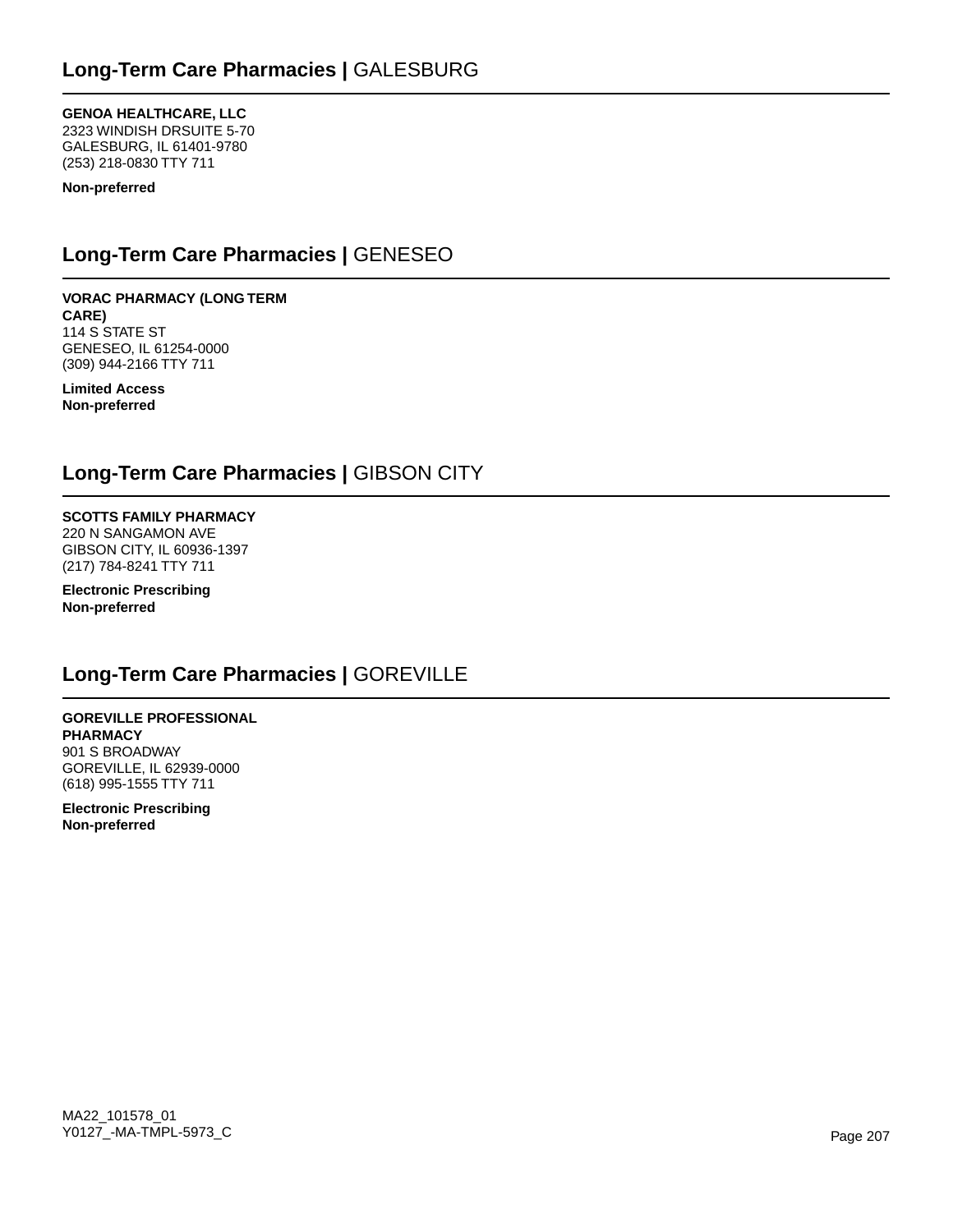**GENOA HEALTHCARE, LLC** 50 NORTHGATE INDUSTRIAL DRRM 717 GRANITE CITY, IL 62040-6805 (618) 709-4030 TTY 711

**Limited Access Electronic Prescribing Non-preferred**

### **Long-Term Care Pharmacies |** HAMILTON

**HY-VEE CLINIC PHARMACY (1324)** 1075 BROADWAY HAMILTON, IL 62341-0000 (217) 847-2214 TTY 711

**Electronic Prescribing Non-preferred**

## **Long-Term Care Pharmacies |** HARRISBURG

**MEDICINE SHOPPE #503** 304 S COMMERCIAL HARRISBURG, IL 62946-0000 (618) 252-5349 TTY 711

**Limited Access Electronic Prescribing Non-preferred**

## **Long-Term Care Pharmacies |** HERRIN

**HERRIN DRUG, INC** 116 N PARK AVE HERRIN, IL 62948-3148 (618) 942-5315 TTY 711

**Non-preferred**

**LOGAN PRIMARY PHARMACY** 401 RUSHING DR HERRIN, IL 62948-3730 (618) 997-9997 TTY 711

**Non-preferred**

**OMNICARE OF HERRIN** 120 LOUANN DRIVE HERRIN, IL 62948-0278 (618) 942-2921 TTY 711

**Limited Access Electronic Prescribing Non-preferred**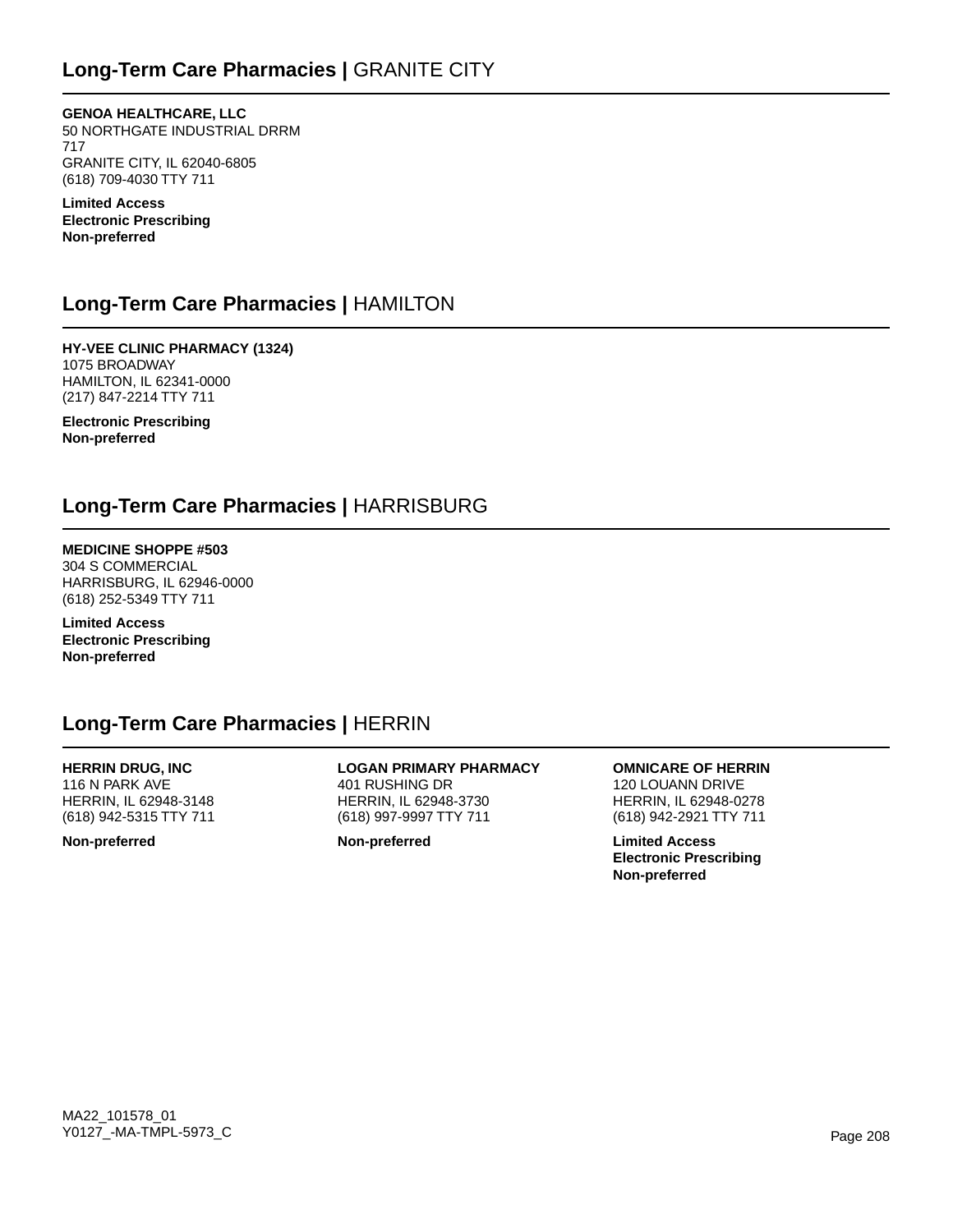**FAMILY CARE PHARMACY** 1108 BROADWAY HIGHLAND, IL 62249-1992 (618) 882-5028 TTY 711

**Limited Access Electronic Prescribing Non-preferred**

## **Long-Term Care Pharmacies |** HILLSIDE

**UNITED RX, LLC** 150 FENCL LANE HILLSIDE, IL 60162-2041 (708) 449-7600 TTY 711

**Limited Access Electronic Prescribing Non-preferred**

## **Long-Term Care Pharmacies |** HINES

**MADDEN MENTAL HEALTH PHARMACY** 1200 SOUTH 1ST AVEROOM 1252 HINES, IL 60141-7000 (708) 338-7319 TTY 711

**Limited Access Non-preferred**

## **Long-Term Care Pharmacies |** HINSDALE

**ELM PLAZA PHARMACY** 908 N ELM STSTE 100 HINSDALE, IL 60521-0000 (630) 455-4377 TTY 711

**Limited Access Electronic Prescribing Non-preferred**

**HOME RX 1** 119 E OGDEN AVE # LL20 HINSDALE, IL 60521-3590 (630) 655-9199 TTY 711

**Electronic Prescribing Non-preferred**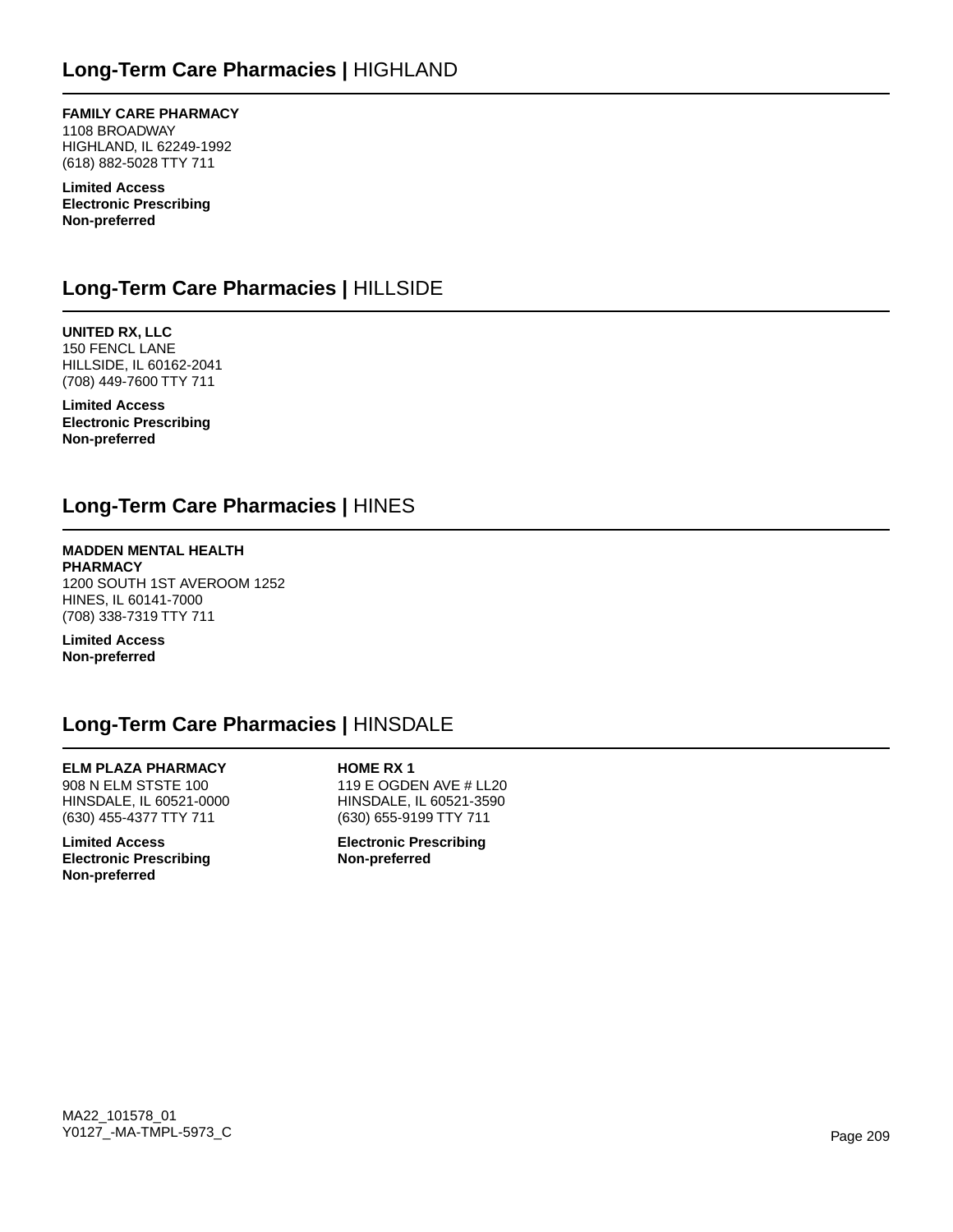**HOPEDALE PHARMACY** 107 TREMONT HOPEDALE, IL 61747-0000 (309) 449-6206 TTY 711

**Limited Access Electronic Prescribing Non-preferred**

## **Long-Term Care Pharmacies |** JOLIET

**BASINGER'S ESSINGTON PHARMACY** 2202 ESSINGTON RD JOLIET, IL 60435-0000 (815) 676-5322 TTY 711

**Limited Access Electronic Prescribing Non-preferred**

**J D BROWN AND CO** 837 PLAINFIELD RD JOLIET, IL 60435-0000 (815) 723-0611 TTY 711

**Electronic Prescribing Non-preferred**

**KODO CARE, INC.** 221 SPRINGFIELD AVENUESUITE A JOLIET, IL 60435-0000 (815) 727-4722 TTY 711

**Limited Access Electronic Prescribing Non-preferred**

## **Long-Term Care Pharmacies |** KANKAKEE

### **SHAPIRO DEVELOPMENT CENTER PHARMACY**

100 E JEFFREY ST KANKAKEE, IL 60901-0000 (815) 939-8272 TTY 711

**Limited Access Non-preferred**

## **Long-Term Care Pharmacies |** LANARK

**LANARK PHARMACY** 102 N BROAD ST LANARK, IL 61046-1004 (815) 493-2080 TTY 711

**Electronic Prescribing Non-preferred**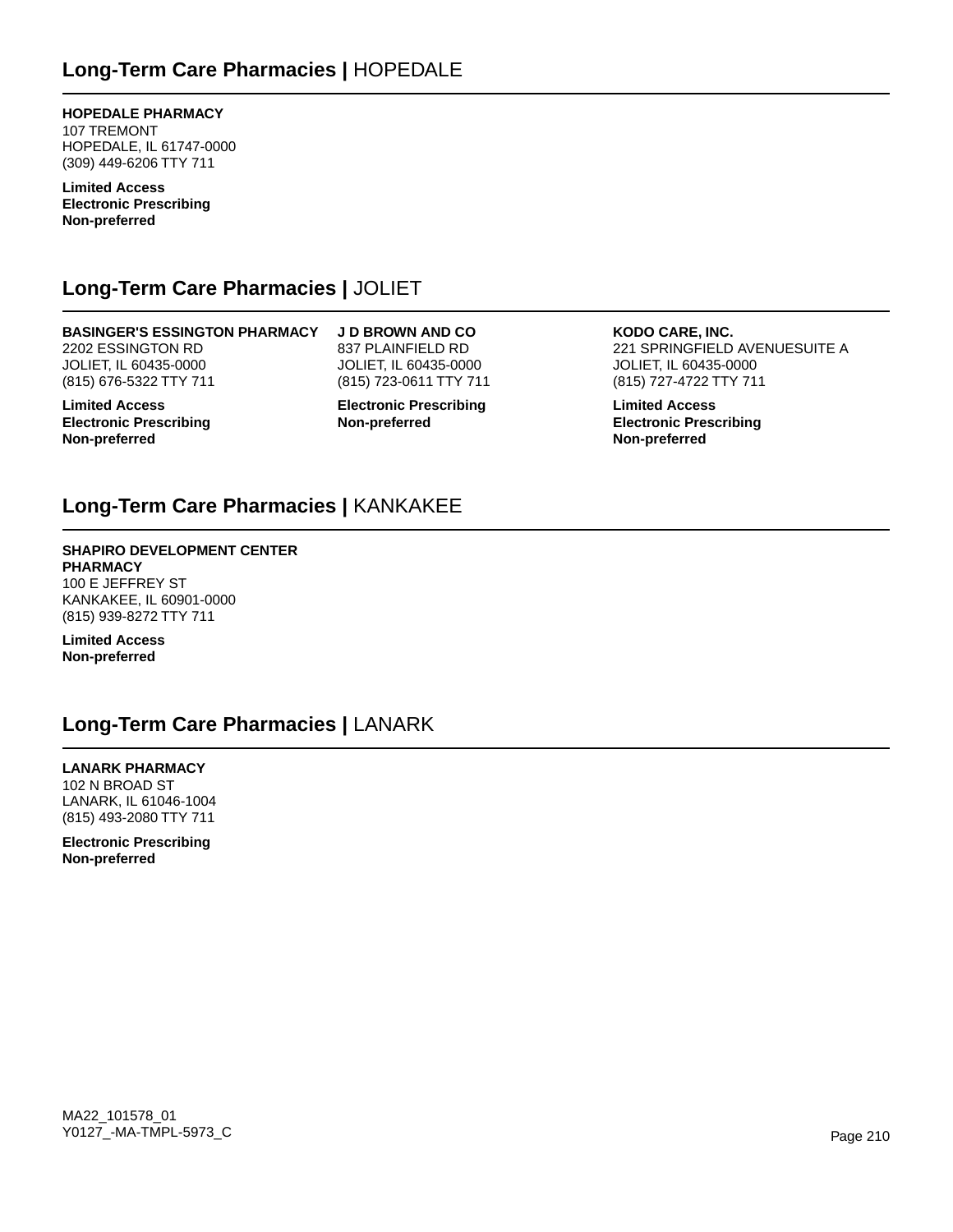**PRESCRIPTIONS PLUS LTD** 753 TRUE VALUE DR LEBANON, IL 62254-0000 (618) 537-6202 TTY 711

**Limited Access Electronic Prescribing Non-preferred**

## **Long-Term Care Pharmacies |** MARION

**HEALTHDIRECT INSTITUTIONAL PHARMACY SERVICES, INC. #128** 7846 AVIATION DR MARION, IL 62959-0000 (888) 997-7455 TTY 711

**MEDICINE SHOPPE #751** 1315 WEST MAIN MARION, IL 62959-0000 (618) 997-1393 TTY 711

**Limited Access Electronic Prescribing Non-preferred**

**Electronic Prescribing Non-preferred**

## **Long-Term Care Pharmacies |** MARTINSVILLE

### **MARTINSVILLE PHARMACY**

890 E RIDGELAWN RD MARTINSVILLE, IL 62442-0000 (217) 382-4004 TTY 711

**Electronic Prescribing Non-preferred**

## **Long-Term Care Pharmacies |** MARYVILLE

**MARYVILLE PHARMACY**

2700 N CENTER ST MARYVILLE, IL 62062-5624 (618) 288-7474 TTY 711

**Non-preferred**

## **Long-Term Care Pharmacies |** MASCOUTAH

**DAUBER PHARMACY** 16 E MAIN ST MASCOUTAH, IL 62258-2133 (618) 566-8521 TTY 711

**Limited Access Non-preferred**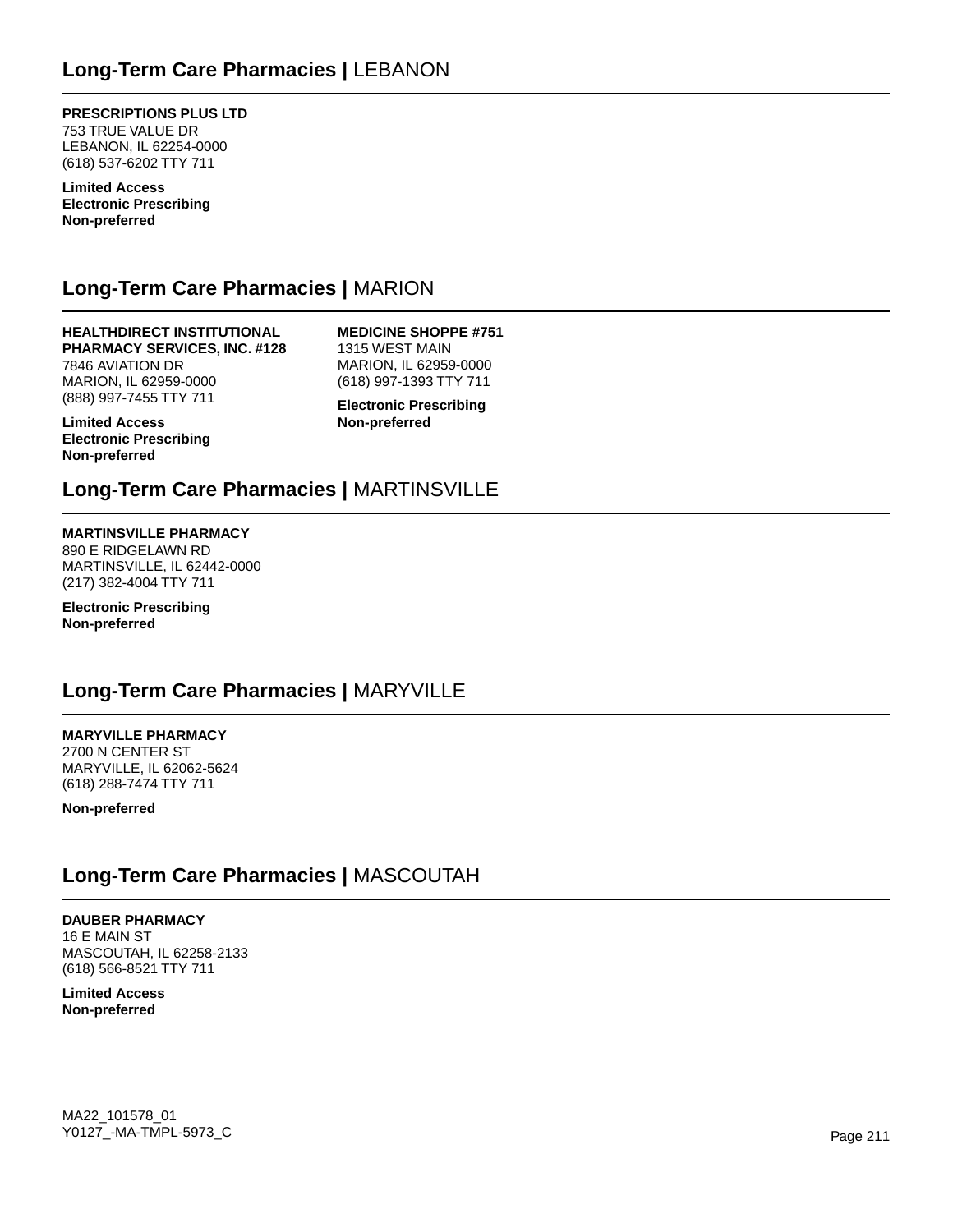**GENOA HEALTHCARE, LLC** 5342 W ELM STSTE P MCHENRY, IL 60050-0000 (815) 344-3263 TTY 711

**Limited Access Electronic Prescribing Non-preferred**

## **Long-Term Care Pharmacies |** MCLEANSBORO

**YORK PHARMACY** 107 E MAIN STREET MCLEANSBORO, IL 62859-0000 (618) 643-3524 TTY 711

**Limited Access Electronic Prescribing Non-preferred**

## **Long-Term Care Pharmacies |** METROPOLIS

**METROPOLIS DRUGS II, INC** 1201 W 10TH ST METROPOLIS, IL 62960-2433 (618) 524-8400 TTY 711

**Non-preferred**

## **Long-Term Care Pharmacies |** MILLSTADT

**MILLSTADT PHARMACY**

120 W WASHINGTON ST MILLSTADT, IL 62260-1156 (618) 476-1701 TTY 711

**Non-preferred**

### **Long-Term Care Pharmacies |** MINONK

### **GREEN TREE PHARMACY**

1305 CAROLYN DRIVE MINONK, IL 61760-0000 (309) 432-3451 TTY 711

**Limited Access Electronic Prescribing Non-preferred**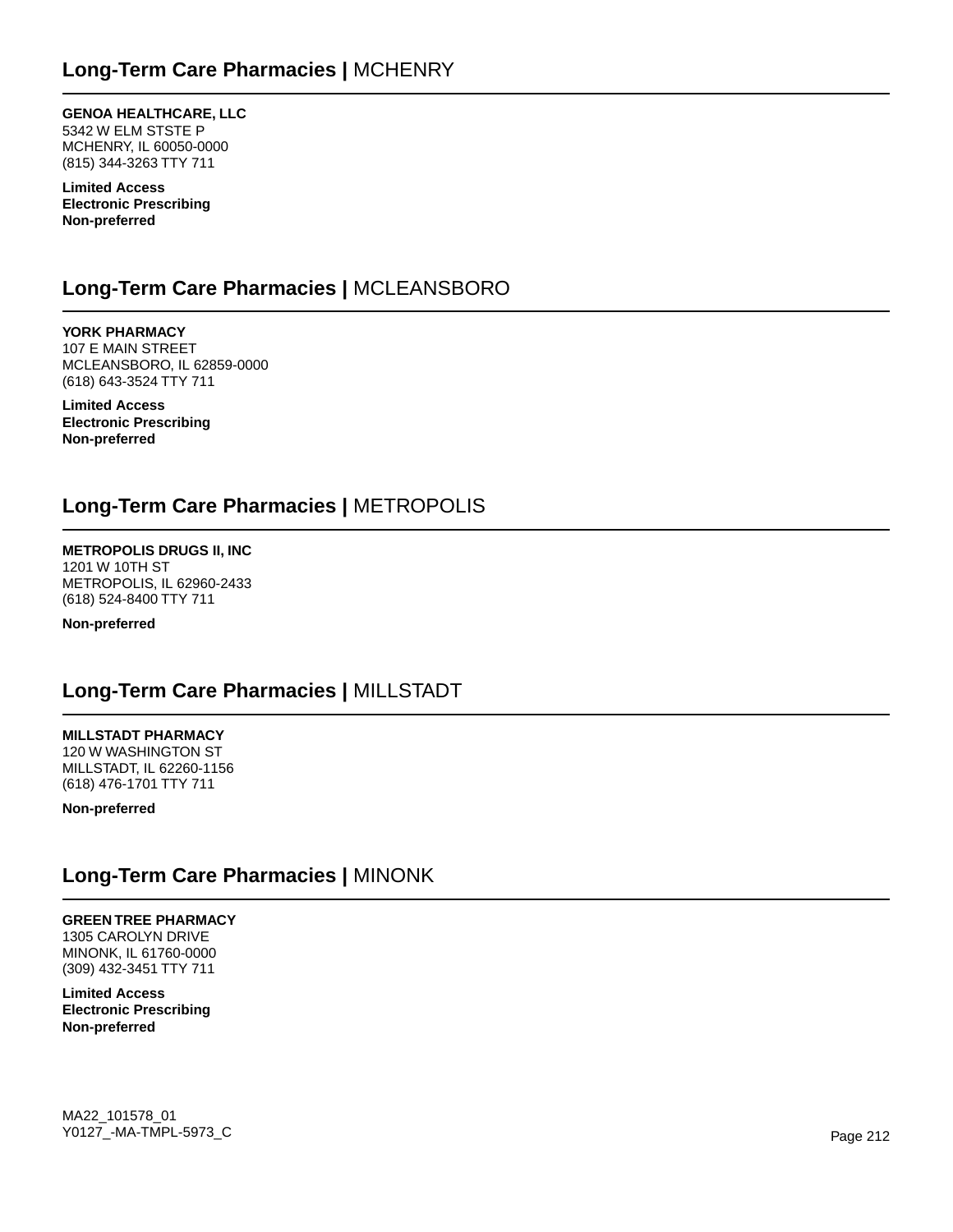**SENIOR CARE PHARMACY LLC** 1212 BEAR LANE MONTICELLO, IL 61856-0000 (217) 762-3950 TTY 711

**Limited Access Electronic Prescribing Non-preferred**

## **Long-Term Care Pharmacies |** MORTON GROVE

**RXPERTS PHARMACY - CHICAGO, LLC** 6227 PARK AVE MORTON GROVE, IL 60053-2636 (847) 470-1818 TTY 711

**TARRYTOWN EXPOCARE IL** 8145 RIVER DRIVESTE 106 MORTON GROVE, IL 60053-0000 (855) 887-9397 TTY 711

**Non-preferred**

### **Non-preferred Long-Term Care Pharmacies |** MOUND CITY

**BODE DRUG INC** 211 MAIN ST MOUND CITY, IL 62963-0000 (618) 748-9253 TTY 711

**Limited Access Non-preferred**

**Limited Access Electronic Prescribing**

> **BODE DRUG INC** 211 MAIN ST MOUND CITY, IL 62963-0000 (618) 748-9253 TTY 711

**Electronic Prescribing Non-preferred**

## **Long-Term Care Pharmacies |** MOUNT STERLING

**MORELAND AND DEVITT PHARMACY** 200 PITTSFIELD RD STE B MOUNT STERLING, IL 62353-1626 (217) 773-2020 TTY 711

**Limited Access Non-preferred**

## **Long-Term Care Pharmacies |** MOUNT VERNON

**THE MEDICINE SHOPPE** 2339 BROADWAY ST MOUNT VERNON, IL 62864-2925 (618) 242-8776 TTY 711

**Non-preferred**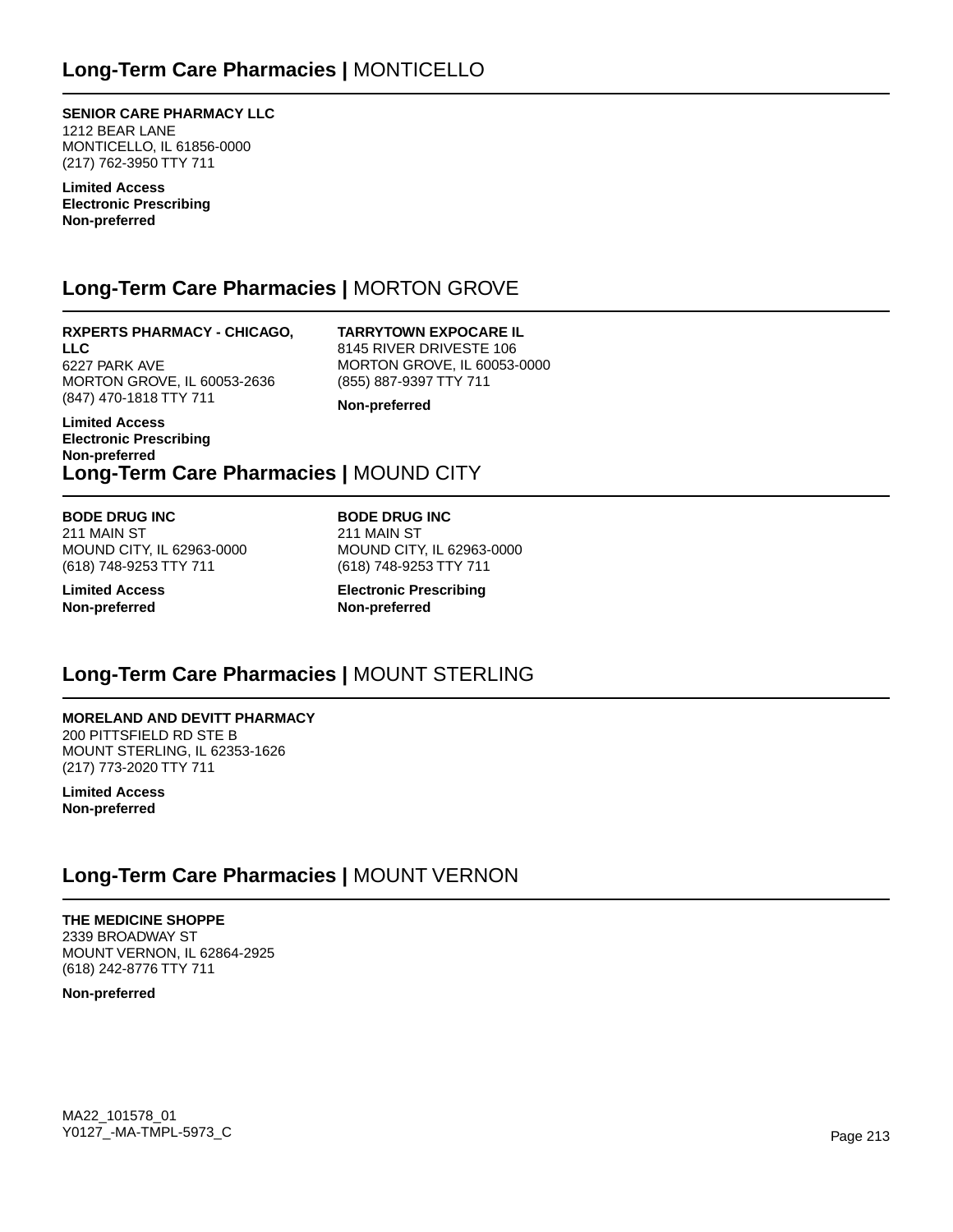### **DOEHRINGS PHARMACY**

143 S WASHINGTON ST NASHVILLE, IL 62263-1430 (618) 327-3214 TTY 711

**Non-preferred**

## **Long-Term Care Pharmacies |** NILES

## **CARE ONE PHARMACY SERVICES**

**LLC** 7550 N OAK PARK AVE NILES, IL 60714-0000 (847) 674-2600 TTY 711

**Limited Access Electronic Prescribing Non-preferred**

## **Long-Term Care Pharmacies |** NORTHBROOK

#### **DUNDEE PHARMACY** 2750 DUNDEE RD

NORTHBROOK, IL 60062-2600 (847) 480-1000 TTY 711

**Limited Access Electronic Prescribing Non-preferred**

**DUNDEE PHARMACY LTC** 2750 DUNDEE RDSUITE 9 NORTHBROOK, IL 60062-0000 (847) 480-1000 TTY 711

**Non-preferred**

## **Long-Term Care Pharmacies |** OAK LAWN

## **AVICENNA PHARMACY**

10837 S CICERO AVE STE 110C OAK LAWN, IL 60453-6459 (708) 529-7222 TTY 711

**Non-preferred**

## **Long-Term Care Pharmacies |** OBLONG

**HARMON'S DRUG STORE INC** 111 E MAIN ST OBLONG, IL 62449-1412 (618) 592-4231 TTY 711

**Non-preferred**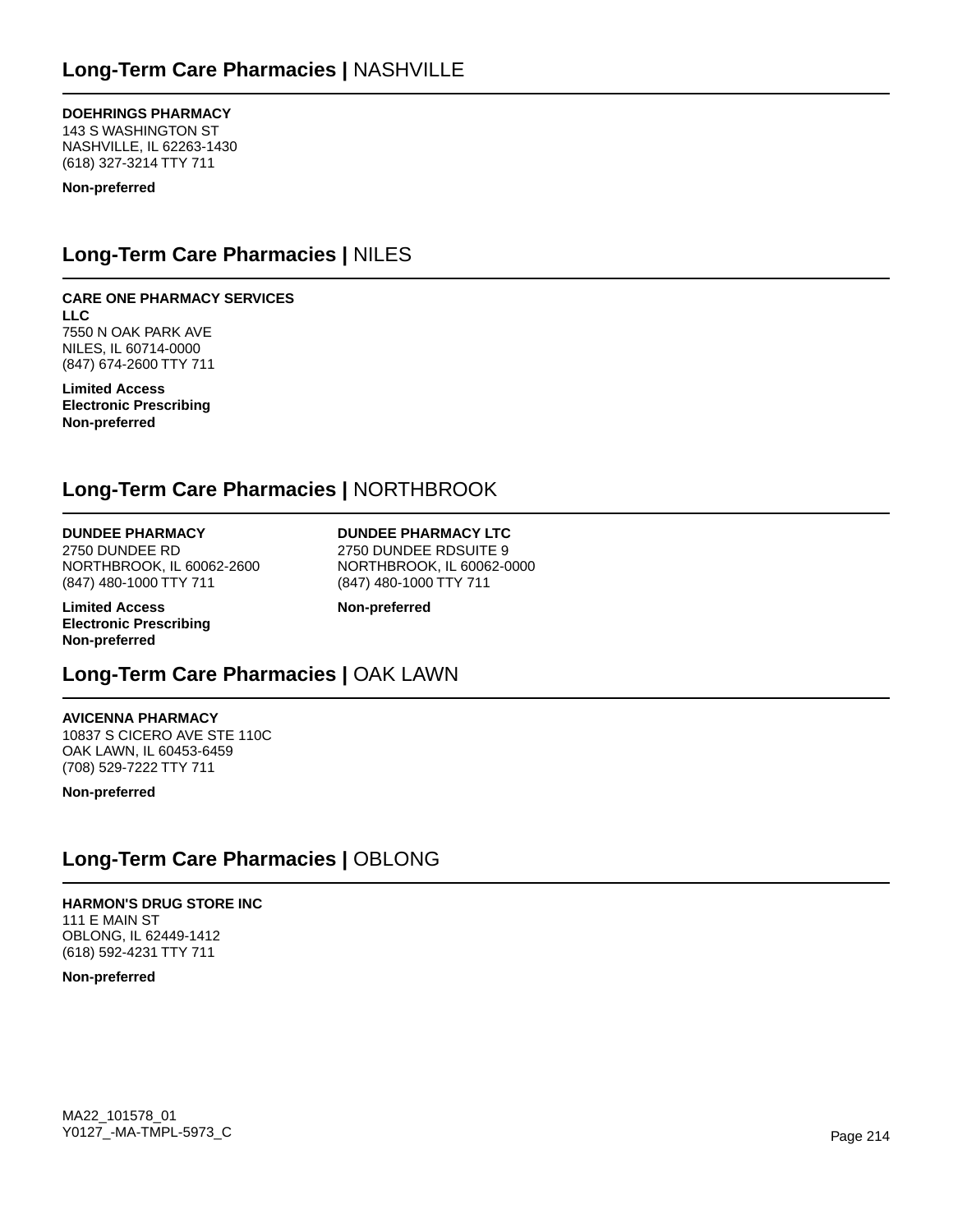**OREGON HEALTHCARE PHARMACY SERVICES INC** 1100 PINES RD OREGON, IL 61061-0000 (815) 732-1422 TTY 711

**Limited Access Electronic Prescribing Non-preferred**

### **Long-Term Care Pharmacies |** PARIS

**PEARMAN PHARMACY** 116 W COURT ST PARIS, IL 61944-1735 (217) 465-8455 TTY 711

**Limited Access Electronic Prescribing Non-preferred**

## **Long-Term Care Pharmacies |** PARK FOREST

**LUDEMAN HUB PHARMACY** 114 N ORCHARD DRIVE PARK FOREST, IL 60466-0000 (708) 283-3193 TTY 711

**Limited Access Non-preferred**

## **Long-Term Care Pharmacies |** PAXTON

**HUDSON DRUG SHOP** 108 N MARKET PAXTON, IL 60957-1220 (217) 379-4858 TTY 711

**Limited Access Electronic Prescribing Non-preferred**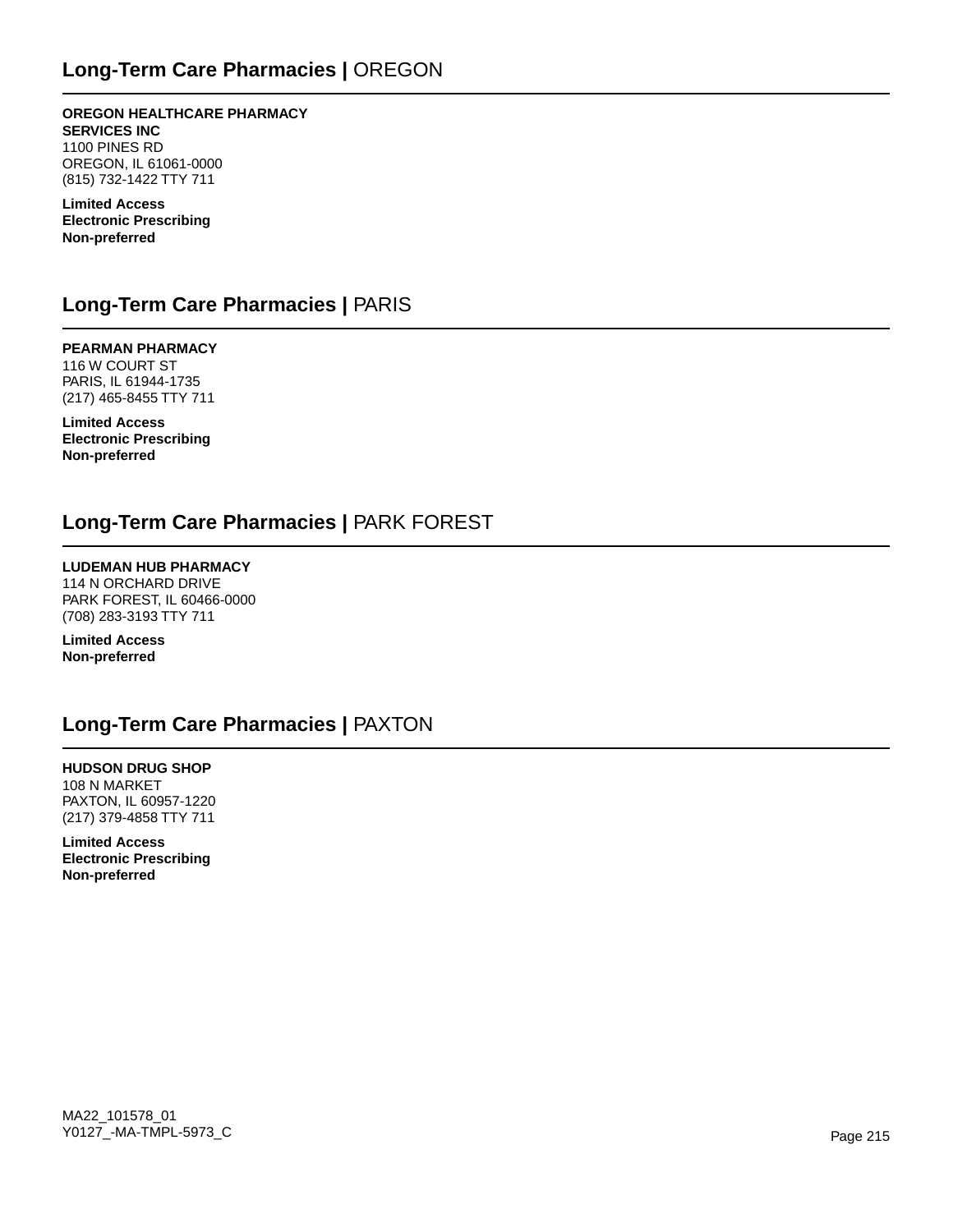## **Long-Term Care Pharmacies |** PEORIA

#### **CRITICAL CARE RX, LLC**

126 OAK ST PEORIA, IL 61602-1639 (309) 690-7790 TTY 711

**Limited Access Electronic Prescribing Non-preferred**

#### **HY-VEE PHARMACY (1519)**

4125 N SHERIDAN RD # 20 PEORIA, IL 61614-7167 (309) 686-7058 TTY 711

**Electronic Prescribing Non-preferred**

**EXTENDED PHARMACY LLC** 121 STATE ST STE 1A PEORIA, IL 61602-1547 (309) 676-4831 TTY 711

**Limited Access Electronic Prescribing Non-preferred**

**OMNICARE OF PEORIA** 2305 W ALTORFER DRIVE PEORIA, IL 61615-1809 (309) 691-2010 TTY 711

**Limited Access Electronic Prescribing Non-preferred**

**GENOA HEALTHCARE, LLC**

228 NE JEFFERSON AVESTE 207 PEORIA, IL 61603-3802 (309) 285-8231 TTY 711

**Limited Access Electronic Prescribing Non-preferred**

## **Long-Term Care Pharmacies |** QUINCY

**OMNICARE OF QUINCY** 1114 BROADWAY QUINCY, IL 62301-0000 (217) 228-6275 TTY 711

**Limited Access Electronic Prescribing Non-preferred**

## **Long-Term Care Pharmacies |** RED BUD

**KEIL PHARMACY INC** 1375 S MAIN RED BUD, IL 62278-0000 (618) 282-6658 TTY 711

**Electronic Prescribing Non-preferred**

### **Long-Term Care Pharmacies |** RIDGWAY

**THE MEDICINE SHOPPE PHARMACY** 101 EAST MAIN STREET RIDGWAY, IL 62979-0000 (618) 272-3841 TTY 711

**Electronic Prescribing Non-preferred**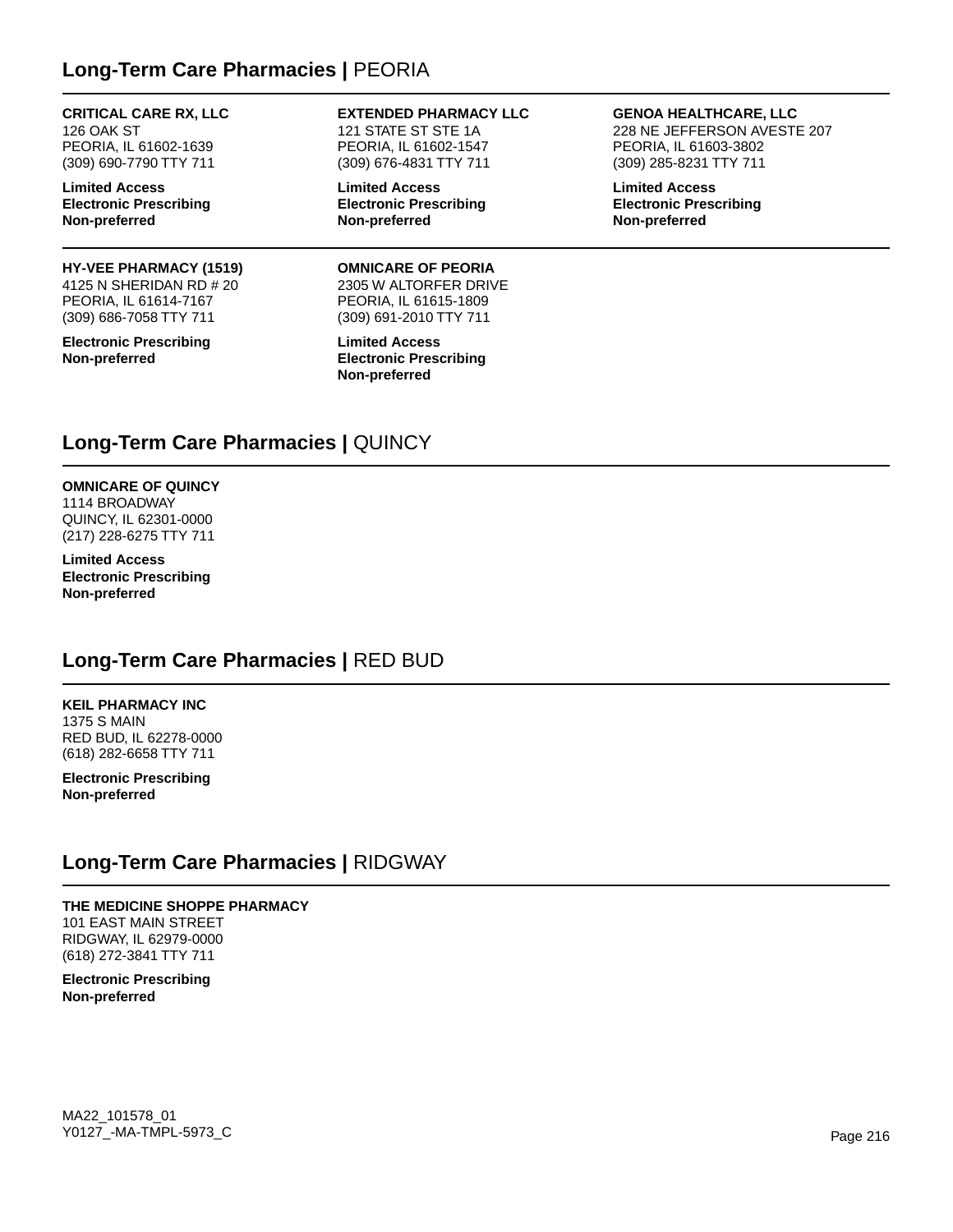## **Long-Term Care Pharmacies |** RIVERTON

**CURRY'S FAMILY PHARMACY, INC** 1275 N 7TH ST RIVERTON, IL 62561-9739 (217) 629-7001 TTY 711

**Limited Access Non-preferred**

### **Long-Term Care Pharmacies |** ROCKFORD

### **GENOA HEALTHCARE, LLC**

2662 ELMWOOD RDSTE 101 ROCKFORD, IL 61103-1573 (815) 516-0246 TTY 711

**Limited Access Electronic Prescribing Non-preferred**

### **GENOA HEALTHCARE, LLC** 301 E STATE ST ROCKFORD, IL 61104-1012 (815) 516-8076 TTY 711

**Limited Access Electronic Prescribing Non-preferred**

### **GENOA HEALTHCARE, LLC**

2704 N MAIN STRM A104 ROCKFORD, IL 61103-3112 (815) 977-9046 TTY 711

**Limited Access Electronic Prescribing Non-preferred**

#### **ROCK VALLEY COMPOUNDING PHARMACY LLC**

811 S PERRYVILLE RD UNIT 109 ROCKFORD, IL 61108-4323 (779) 423-0542 TTY 711

**Electronic Prescribing Non-preferred**

### **Long-Term Care Pharmacies |** ROSEVILLE

### **AXLINE PHARMACY (02)**

125 N MAIN ST ROSEVILLE, IL 61473-0000 (309) 426-2954 TTY 711

**Limited Access Electronic Prescribing Non-preferred**

### **Long-Term Care Pharmacies |** SALEM

**BANDYS PHARMACY INC** 1413 W WHITTAKER STREET SALEM, IL 62881-0000 (618) 548-4000 TTY 711

**Limited Access Electronic Prescribing Non-preferred**

### **BANDY'S PHARMACY LONG TERM**

**CARE** 1415 W WHITTAKER ST SALEM, IL 62881-2015 (618) 548-4000 TTY 711

**Limited Access Non-preferred**

### **THE MEDICINE SHOPPE PHARMACY**

215 N BROADWAY AVE SALEM, IL 62881-0000 (618) 548-0070 TTY 711

**Electronic Prescribing Non-preferred**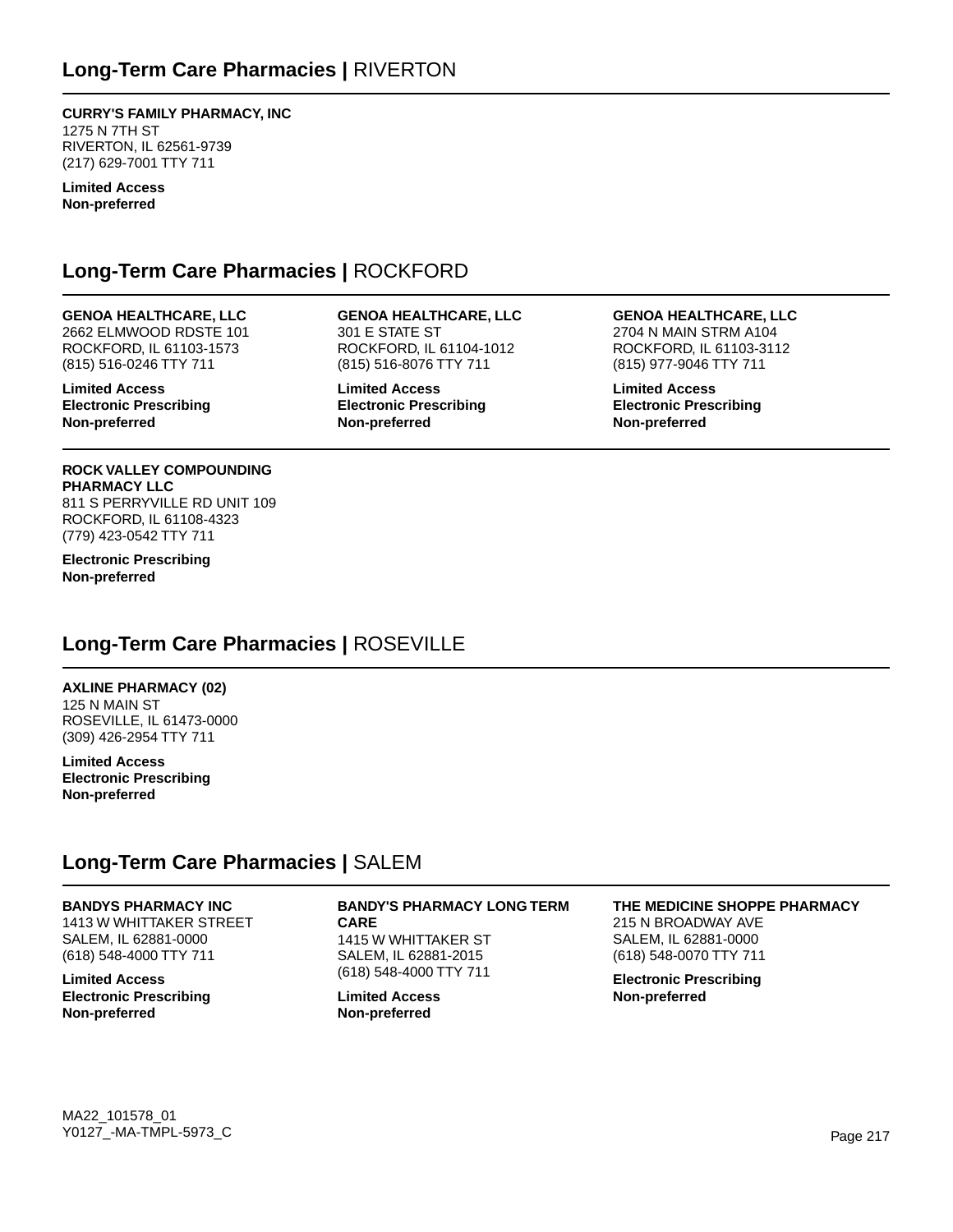**FRIENDLY REMEDIES** 350 W SCHAUMBURG RD SUITE PWD SCHAUMBURG, IL 60194-0000 (630) 981-8130 TTY 711

**Limited Access Electronic Prescribing Non-preferred**

# **Long-Term Care Pharmacies |** SILVIS

**ILLINI CLINIC PHARMACY** 855 ILLINI DRIVESUITE 200 SILVIS, IL 61282-0000 (309) 792-7002 TTY 711

**Non-preferred**

**ILLINI CLINIC PHARMACY** 855 ILLINI DRSUITE 200 SILVIS, IL 61282-0000 (309) 792-7002 TTY 711

**Electronic Prescribing Non-preferred**

## **Long-Term Care Pharmacies |** SKOKIE

### **MDS PHARMACY INC.**

7348 LAWNDALE AVE SKOKIE, IL 60076-4022 (847) 972-2616 TTY 711

**Limited Access Electronic Prescribing Non-preferred**

### **Long-Term Care Pharmacies |** SPRINGFIELD

### **FORUM EXTENDED CARE SERVICES OF CENTRAL ILLINOIS** 2205 WABASH AVENUESUITE 211 SPRINGFIELD, IL 62704-5356 (847) 673-8727 TTY 711

**Limited Access Electronic Prescribing Non-preferred**

**MCFARLAND MENTAL HEALTH CENTER PHARMACY** 901 SOUTHWIND RD SPRINGFIELD, IL 62703-0000 (217) 786-6930 TTY 711

**Limited Access Non-preferred**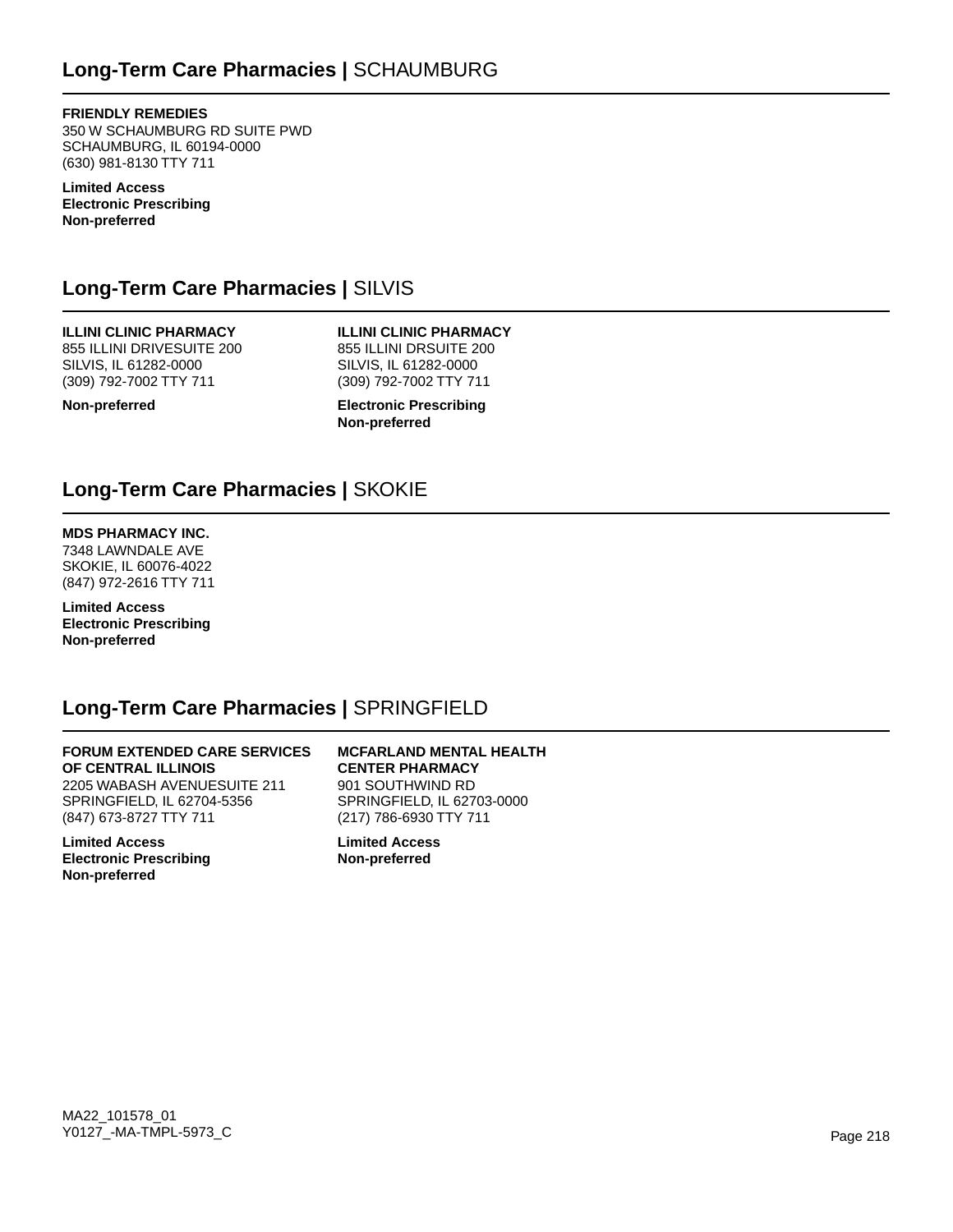### **OAKWOOD APOTHECARY**

17 N HAMILTON ST SULLIVAN, IL 61951-1452 (217) 728-2760 TTY 711

**Non-preferred**

# **Long-Term Care Pharmacies |** SYCAMORE

**HY-VEE PHARMACY (1642)**

2700 DEKALB AVENUE SYCAMORE, IL 60178-3127 (815) 756-3238 TTY 711

**Electronic Prescribing Non-preferred**

# **Long-Term Care Pharmacies |** TEUTOPOLIS

**KREMER PHARMACY** 206A N PEARL ST TEUTOPOLIS, IL 62467-1134 (217) 857-3000 TTY 711

**Limited Access Electronic Prescribing Non-preferred**

# **Long-Term Care Pharmacies |** VANDALIA

**CAINS DRUG STORE** 1401 N 8TH ST VANDALIA, IL 62471-0000 (618) 283-0196 TTY 711

**Limited Access Electronic Prescribing Non-preferred**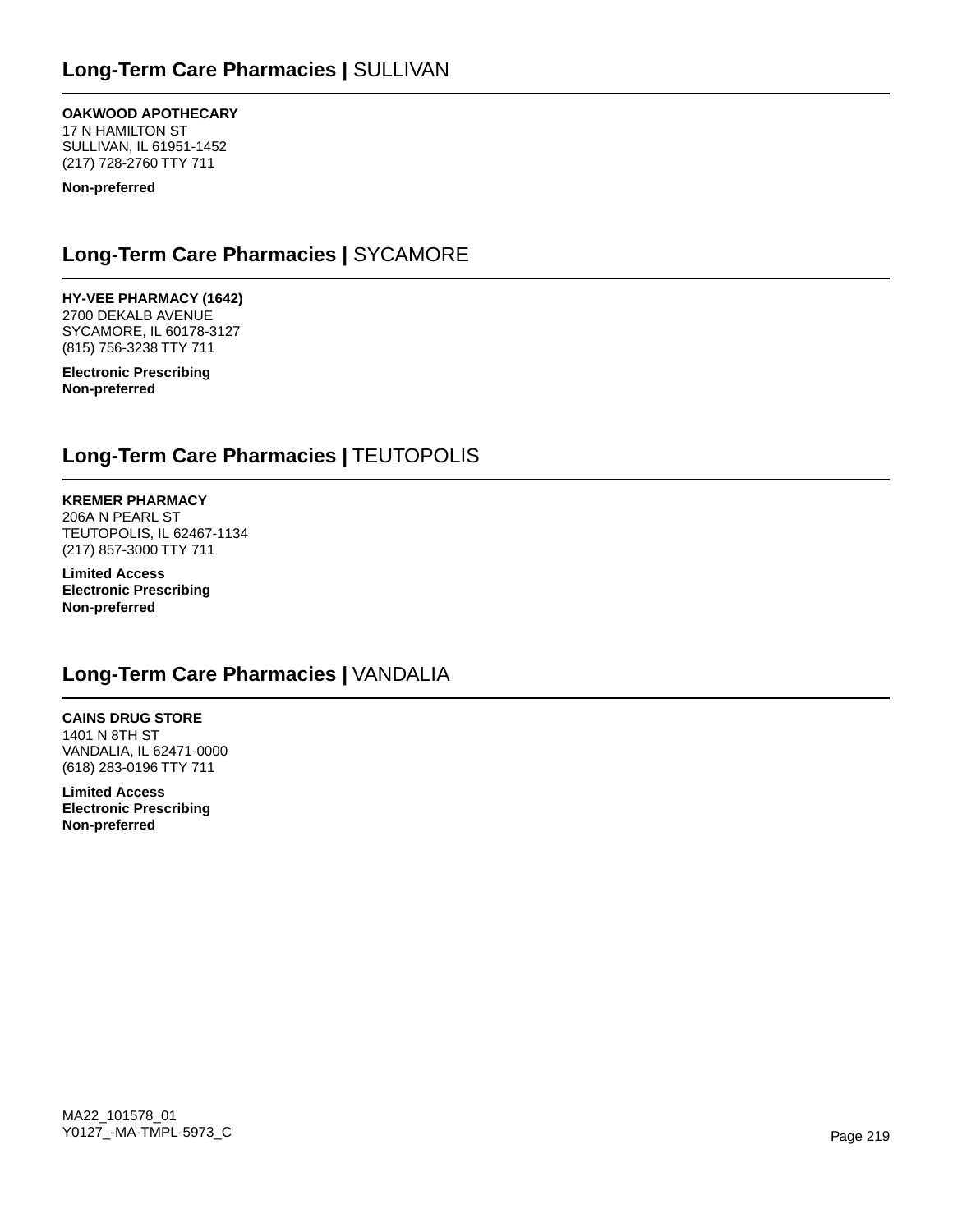## **Long-Term Care Pharmacies |** VIENNA

### **BODE DRUG**

803 1/2 N 1ST ST VIENNA, IL 62995-1849 (618) 658-3784 TTY 711

#### **Non-preferred**

**BODE DRUG INC** 803 AND ONE HALF N FIRST ST VIENNA, IL 62995-0000 (618) 658-3784 TTY 711

**Limited Access Electronic Prescribing Non-preferred**

# **Long-Term Care Pharmacies |** WAUKEGAN

### **GENOA HEALTHCARE, LLC**

3010 GRAND AVERM 1104 WAUKEGAN, IL 60085-2321 (224) 419-5100 TTY 711

**Limited Access Electronic Prescribing Non-preferred**

**KILEY CENTER** 1401 DUGDALE WAUKEGAN, IL 60085-0000 (224) 570-6380 TTY 711

**Limited Access Non-preferred**

## **Long-Term Care Pharmacies |** WHEATON

#### **DUPAGE CARE CENTER INPATIENT PHARMACY**

400 N COUNTY FARM RD WHEATON, IL 60187-2517 (630) 784-4277 TTY 711

**Limited Access Non-preferred**

#### **GENOA HEALTHCARE, LLC** 111 N COUNTY FARM RDSTE 101 WHEATON, IL 60187-3977 (331) 218-1362 TTY 711

**Limited Access Electronic Prescribing Non-preferred**

### **Long-Term Care Pharmacies |** WOOD RIVER

### **THE MEDICINE SHOPPE PHARMACY** 901 E EDWARDSVILLE RD WOOD RIVER, IL 62095-0000 (618) 259-0085 TTY 711

**Electronic Prescribing Non-preferred**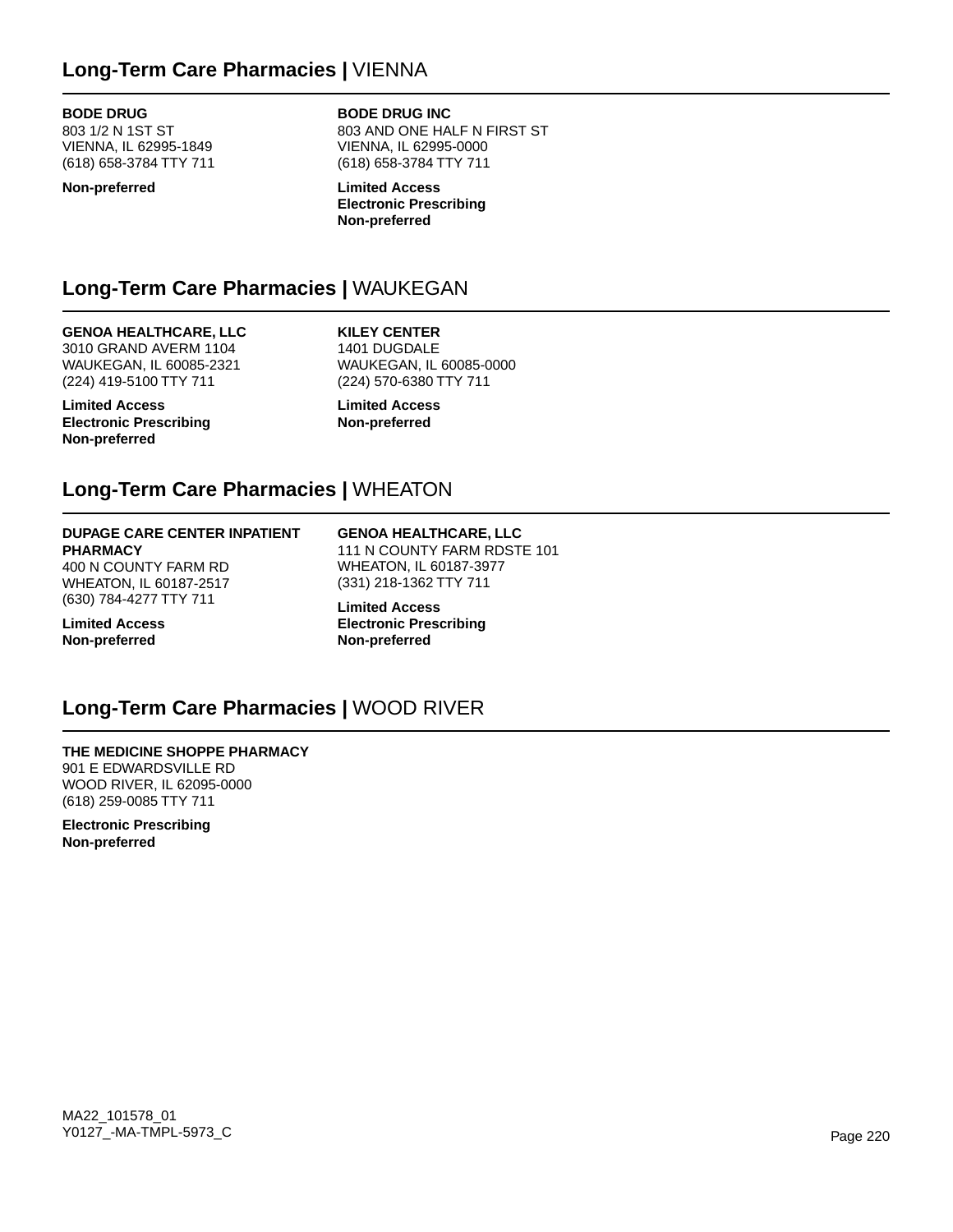# **Long-Term Care Pharmacies |** WOODRIDGE

### **MEDWIZ OF ILLINOIS**

940 S FRONTAGE RDSTE 400 WOODRIDGE, IL 60517-4953 (888) 306-2330 TTY 711

### **SYMBRIA RX SERVICES LLC**

7125 JANES AVESUITE 300 WOODRIDGE, IL 60517-0000 (630) 981-8000 TTY 711

**Non-preferred**

**Limited Access Electronic Prescribing Non-preferred**

# **Long-Term Care Pharmacies |** WOODSTOCK

**MERCY WOODSTOCK PHARMACY** 2000 LAKE AVE WOODSTOCK, IL 60098-0000 (815) 337-4116 TTY 711

**Electronic Prescribing Non-preferred**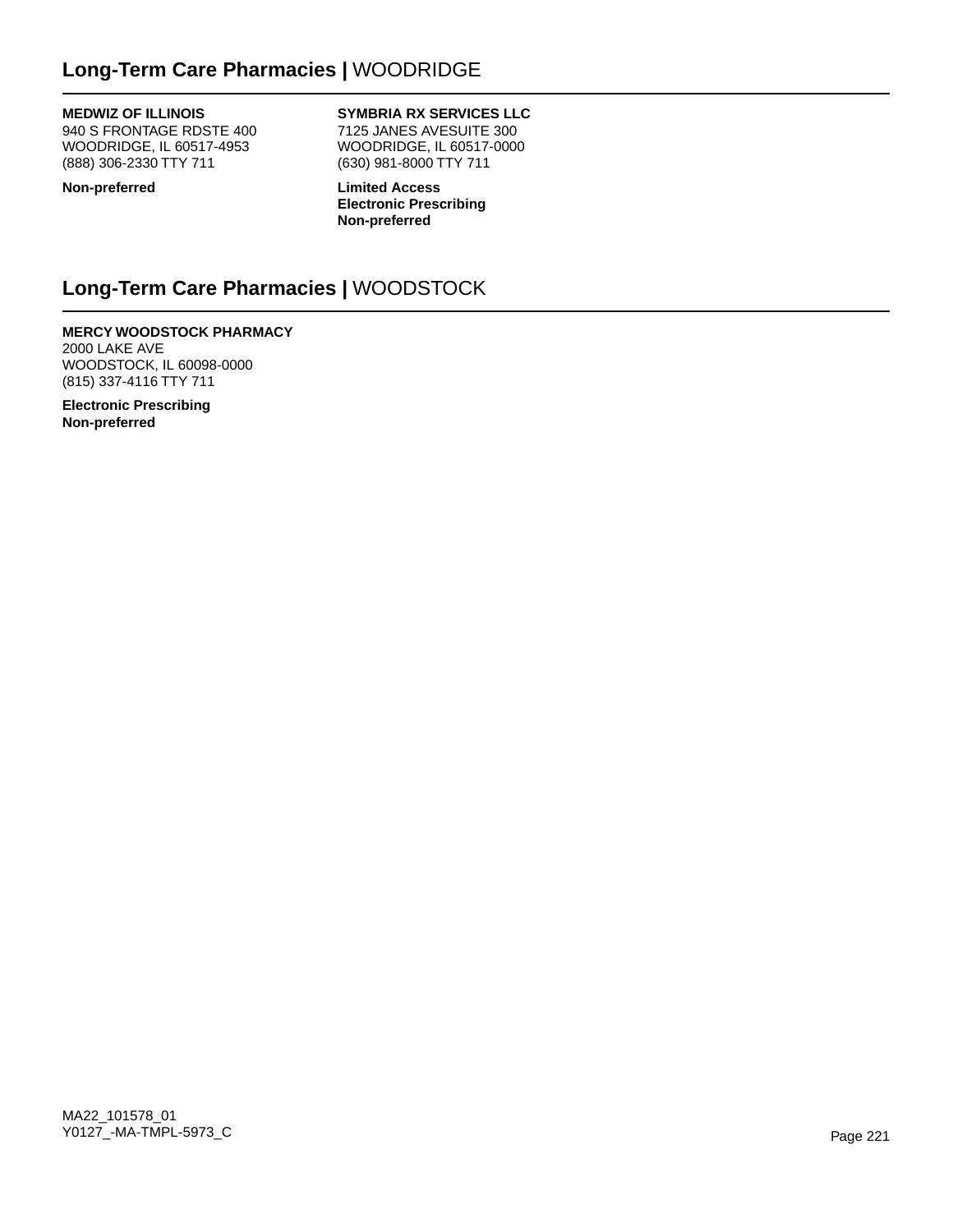### **Mail Order Pharmacies**

You can get prescription drugs shipped to your home through our network mail order delivery program.

For refills of your mail order prescriptions, please contact us 14 days before you think the drugs you have on hand will run out to make sure your next order is shipped to you in time.

Typically, you should expect to receive your prescription within 14 days from the time that the mail order pharmacy receives the order. If you do not receive your prescription drug(s) within this time, please contact us at 866-909-5170, TTY 711

#### **Long-Term Care Pharmacies**

Residents of a long-term care facility may access their prescription drugs covered under Bright Health through the facility's long-term care pharmacy or another network long-term care pharmacy.

### **Indian Health Service / Tribal / Urban Indian Health Program (I/T/U) Pharmacies**

Only Native Americans and Alaska Natives have access to Indian Health Service / Tribal / Urban Indian Health Program (I/T/U) Pharmacies through Bright Health's pharmacy network. Those other than Native Americans and Alaskan Natives may be able to access these pharmacies under limited circumstances (e.g., emergencies).